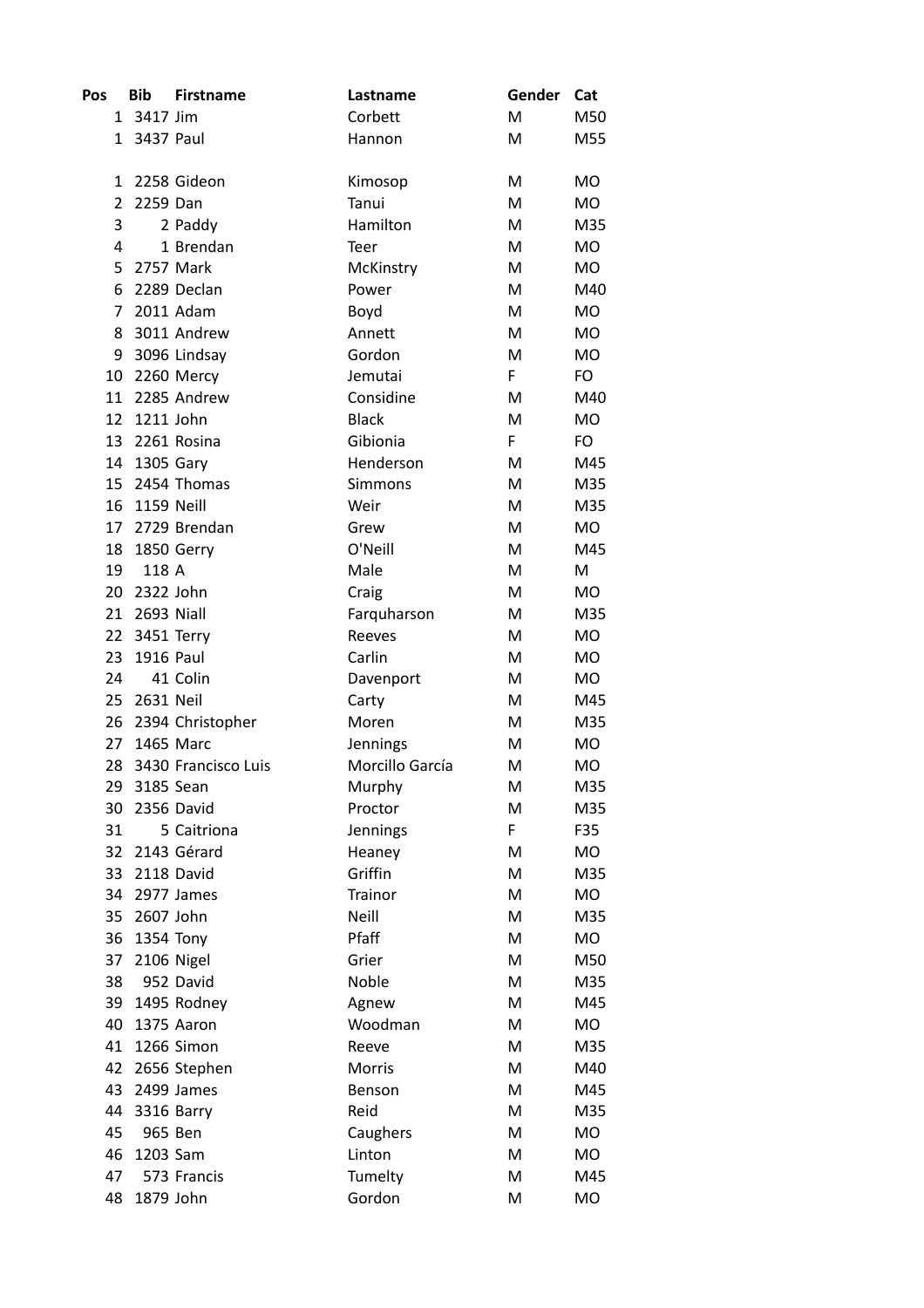| 49  |            | 2646 Stephen    | Mc Comish      | M | <b>MO</b> |
|-----|------------|-----------------|----------------|---|-----------|
| 50  |            | 1917 Seamus     | Kelly          | M | M35       |
| 51  |            | 1984 Steven     | Magill         | M | M40       |
| 52  |            | 2108 Shane      | McSherry       | M | M40       |
| 53  |            | 538 Laura       | Graham         | F | FO        |
| 54  |            | 734 Darrel      | Cooper         | M | <b>MO</b> |
| 55  |            | 1245 Gregory    | Lucy           | M | <b>MO</b> |
| 56  |            | 2115 Edward     | McEntee        | M | M45       |
| 57  |            | 2067 Michel     | Le Velly       | M | M50       |
| 58  |            | 11 Gladys       | Ganiel         | F | F35       |
| 59  |            | 1770 Ciaran     | McKendry       | M | <b>MO</b> |
| 60  |            | 2931 Domhnall   | Murphy         | M | <b>MO</b> |
| 61  |            | 1660 Fionnbharr | Toolan         | M | <b>MO</b> |
| 62  |            | 1400 Colum      | Gaile          | M | <b>MO</b> |
| 63  | 1733 Paul  |                 | Tyro           | M | <b>MO</b> |
| 64  |            | 1849 Mark       | McCullough     | M | MO        |
| 65  |            | 275 Matthew     | Scholefield    | M | <b>MO</b> |
| 66  |            | 278 Pawel       | <b>Tatarek</b> | M | <b>MO</b> |
| 67  |            | 2767 Cathal     | McGreevy       | M | M45       |
| 68  | 2805 Paul  |                 | Hutchinson     | M | M35       |
| 69  |            | 2304 Laurence   | Johnston       | M | M55       |
| 70  | 2660 Andy  |                 | Lane           | M | M45       |
| 71  |            | 1832 William    | Thompson       | M | M50       |
| 72  |            | 3411 Martin     | Cox            | M | M50       |
| 73  |            | 3259 Maeve      | Lavery         | F | FO        |
| 74  | 1360 John  |                 | McConnell      | M | M40       |
| 75  |            | 1545 Andrew     | Kennedy        | M | MO        |
| 76  | 2496 Colin |                 | Drain          | M | M35       |
| 77  | 1884 lan   |                 | <b>Brankin</b> | M | M40       |
| 78  |            | 235 Martin      | McLaughlin     | M | M50       |
| 79  |            | 1952 Louise     | Smith          | F | F45       |
| 80  |            | 2057 Eamonn     | Wilson         | M | M35       |
| 81  |            | 2422 Thomas     | Cochrane       | M | M40       |
| 82  | 1213 Ross  |                 | Mercer         | Μ | M35       |
| 83  |            | 2211 Jamie      | Tomaselli      | M | MO        |
| 84  |            | 1324 Oliver     | Cook           | м | MO.       |
| 85  |            | 2829 Aidan      | O Neill        | M | M45       |
| 86  |            | 1925 Drew       | Fowler         | M | MO        |
| 87  |            | 3279 Bernard    | <b>Brady</b>   | M | M50       |
| 88  |            | 827 Craig       | Hutchinson     | M | M50       |
| 89  |            | 3027 Chris      | Hutchinson     | M | MO        |
| 90  | 2772 Rory  |                 | Kane           | M | M40       |
| 91  |            | 1289 Peter      | Donnelly       | M | M45       |
| 92  | 2256 Jack  |                 | O'Hare         | M | M40       |
| 93  |            | 2516 Derek      | Somerville     | M | M45       |
| 94  |            | 2150 Paddy      | Havern         | M | M50       |
| 95  |            | 920 Rowan       | Griffin        | M | MO        |
| 96  | 2736 Terry |                 | McCollum       | M | M45       |
| 97  |            | 3203 Patrick    | McGarrity      | Μ | MO        |
| 98  |            | 2025 James      | Stewart        | M | M35       |
| 99  |            | 2052 Robin      | Montgomery     | M | M45       |
| 100 |            | 3248 Brian      | McCann         | Μ | M35       |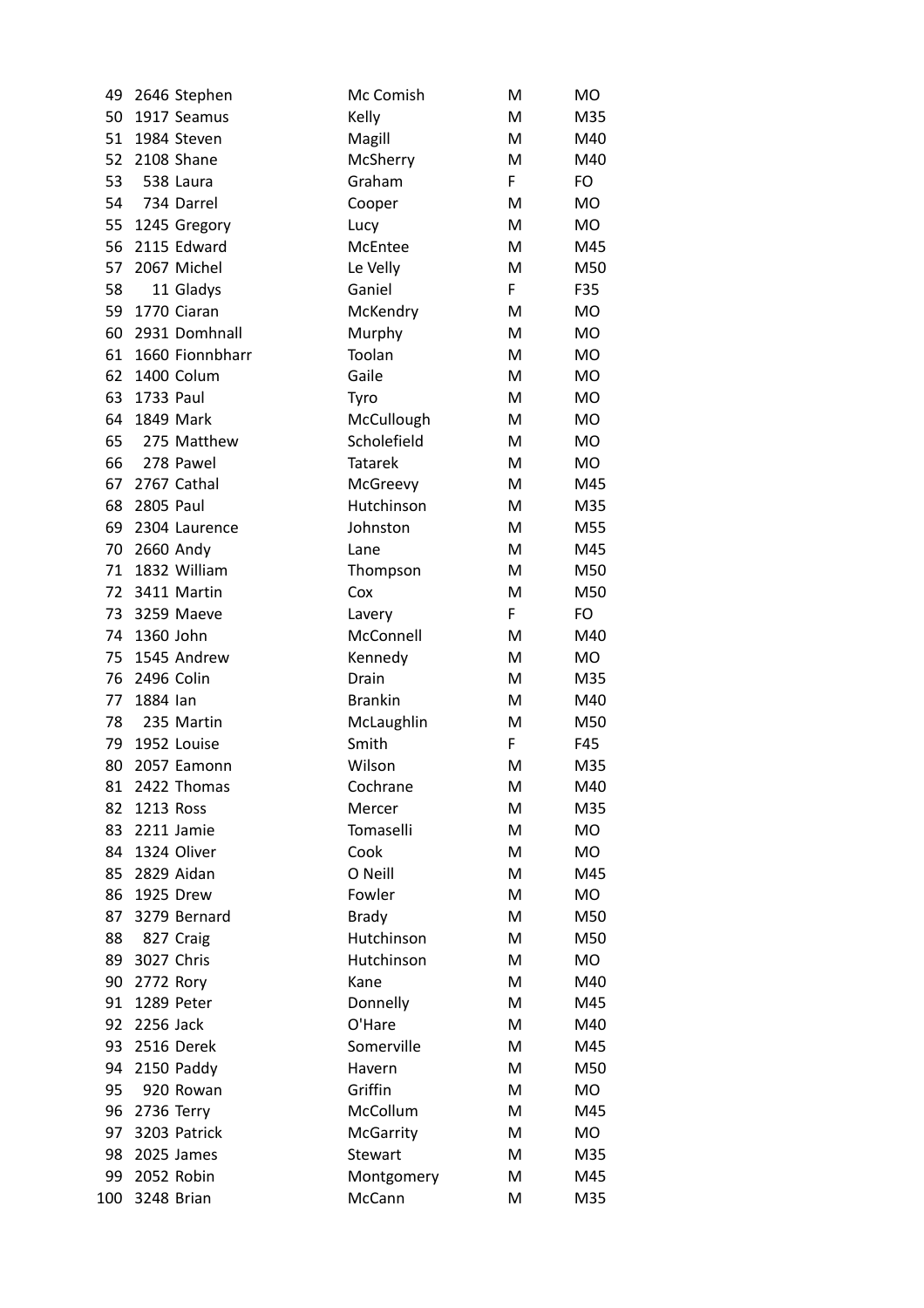| 101 | 3148 Kelley         | Stanfield      | F | F35       |
|-----|---------------------|----------------|---|-----------|
| 102 | 2606 Ciaran         | Quinn          | M | MO        |
| 103 | 808 David           | Kennedy        | M | M40       |
|     | 104 3277 Liam       | Fergus         | M | M35       |
| 105 | 276 Kristopher      | Wilson         | M | MO        |
| 106 | 579 lan             | Cleland        | M | MO        |
| 107 | 3044 David          | Woods          | M | M35       |
| 108 | 2676 Dee            | Murray         | M | M45       |
| 109 | 2434 Donal          | Flanagan       | M | M45       |
| 110 | 2608 Joe            | McCann         | M | M45       |
| 111 | 1604 Jonathan       | Swann          | M | MO        |
| 112 | 2311 Jerome         | McCrickard     | M | M45       |
| 113 | 2653 Neil           | Andrews        | M | <b>MO</b> |
| 114 | 1912 Scott          | Henderson      | M | <b>MO</b> |
| 115 | 2188 Peter          | <b>Bailie</b>  | M | <b>MO</b> |
| 116 | 130 Fergus          | Lynch          | M | M45       |
| 117 | 40 Alan             | Pickering      | M | M50       |
|     | 118 3188 Christoper | McName         | M | <b>MO</b> |
| 119 | 1789 Eamon          | Hill           | M | M50       |
| 120 | 1944 Marc           | <b>Butler</b>  | M | <b>MO</b> |
| 121 | 97 Simon            | Boyle          | M | M50       |
| 122 | 2205 lan            | Keys           | M | MO        |
| 123 | 2125 Martin         | O'Connor       | M | M35       |
| 124 | 2615 Sinead         | Murtagh        | F | FO        |
| 125 | 3387 Ross           | Wilcox         | M | M35       |
| 126 | 2327 Allastair      | <b>Barron</b>  | M | MO        |
| 127 | 1640 William        | Jenkins        | M | M55       |
| 128 | 2523 Paul           | McCullagh      | M | M55       |
| 129 | 1772 David          | McMeechan      | M | M45       |
| 130 | 2148 Emmett         | Ohara          | M | M40       |
| 131 | 833 Sam             | Gray           | M | M40       |
|     | 132 3180 Gerry      | O Doherty      | M | M60       |
|     | 133 859 Alan        | Ross           | M | M50       |
| 134 | 2055 lan            | Campton        | M | M45       |
| 135 | 1218 Simon          | Doyle          | M | M35       |
| 136 | 1771 Mervyn         | Chambers       | M | M50       |
| 137 | 1340 Gareth         | Ridgway        | M | M40       |
| 138 | 1575 Gerrie         | Short          | F | F40       |
| 139 | 2685 Luke           | Izard          | M | MO        |
| 140 | <b>2124 Paul</b>    | Carlisle       | M | M40       |
| 141 | 425 lan             | Richardson     | M | M60       |
| 142 | 1809 Noel           | Gallagher      | M | M35       |
| 143 | 2442 Vincent        | McMath         | M | M45       |
| 144 | 58 David            | Conliffe       | M | M35       |
| 145 | 1505 Brian          | Geddis         | M | M55       |
| 146 | 973 Craig           | <b>Bradley</b> | M | <b>MO</b> |
| 147 | 2392 Thomas         | Doherty        | M | M45       |
| 148 | 1343 Terry          | Eakin          | M | M65       |
| 149 | 2320 Rick           | Hill           | M | MO        |
| 150 | 3097 Jonathan       | Peden          | M | MO        |
| 151 | 3041 Andrew         | McIntyre       | M | MO        |
| 152 | 1067 John           | <b>Nix</b>     | M | M35       |
|     |                     |                |   |           |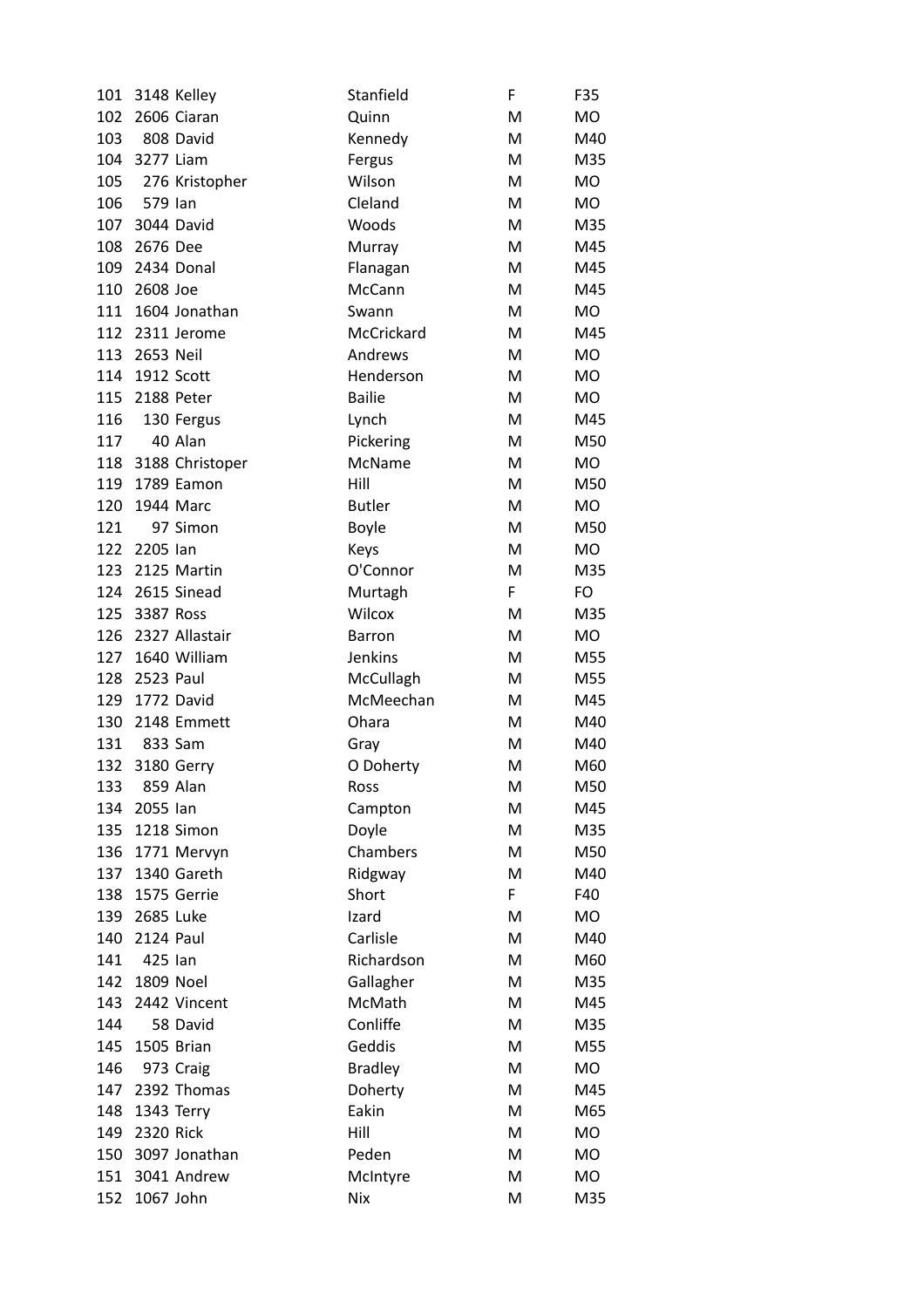| 153 | 1867 John      |              | Ward             | M | M35       |
|-----|----------------|--------------|------------------|---|-----------|
|     | 154 2658 Mark  |              | O'Connor         | M | M45       |
| 155 |                | 2020 Timothy | Holland          | M | M40       |
|     | 156 2031 Brian |              | Derby            | M | M50       |
| 157 | 3240 Eoin      |              | Hughes           | M | MO        |
| 158 | 2159 Ben       |              | <b>Trowell</b>   | M | M50       |
| 159 |                | 2339 Michael | McLernon         | M | MO        |
| 160 | 2464 John      |              | Robinson         | M | M40       |
| 161 |                | 1296 Colin   | Walker           | M | M40       |
| 162 |                | 1279 Stephen | Smartt           | M | M45       |
|     | 163 2878 Ryan  |              | Preston          | M | M40       |
| 164 |                | 3013 Jason   | <b>Brogan</b>    | M | M45       |
| 165 |                | 2328 Norman  | Smyth            | M | M45       |
| 166 |                | 1328 Desmond | Fahy             | M | M45       |
| 167 |                | 1442 Richard | Smith            | M | M40       |
| 168 | 1093 Colin     |              | Simpson          | M | M45       |
| 169 |                | 430 Patrick  | Given            | M | MO        |
| 170 |                | 1648 Jason   | Ratcliffe        | M | M40       |
| 171 |                | 946 Michael  | McKenzie         | M | <b>MO</b> |
| 172 |                | 3365 Stephen | <b>Stokes</b>    | M | M40       |
| 173 |                | 1476 Gareth  | Grew             | M | M40       |
| 174 |                | 1062 Michael | Carson           | M | <b>MO</b> |
| 175 |                | 2589 Stephen | Irvine           | M | M35       |
| 176 | 1561 Neil      |              | Annett           | M | <b>MO</b> |
| 177 | 2197 Neill     |              | Ritchie          | M | M40       |
| 178 |                | 1143 Stephen | Garland          | M | MO        |
| 179 |                | 1909 James   | Mathews          | M | M35       |
| 180 |                | 3199 Norman  | Gray             | M | M45       |
| 181 |                | 1295 Michael | Crossan          | M | M35       |
| 182 | 3223 Chris     |              | Meenan           | M | M40       |
| 183 |                | 2684 Colin   | Doherty          | M | M35       |
| 184 |                | 938 Mark     | <b>McFeeters</b> | M | <b>MO</b> |
| 185 | 1306 Peter     |              | Kardos           | M | M40       |
| 186 |                | 1777 David   | Allen            | M | M55       |
| 187 |                | 1477 Stephen | Walker           | M | M35       |
| 188 |                | 2526 Anne    | Fitzpatrick      | F | F35       |
| 189 |                | 3297 Adam    | McKee            | M | MO        |
| 190 | 2872 Noel      |              | <b>Brick</b>     | M | M35       |
| 191 |                | 1275 Fabrice | Scoupe           | M | M40       |
| 192 | 2412 Alan      |              | McMillen         | M | M45       |
| 193 |                | 2890 David   | Massey           | M | M35       |
| 194 |                | 2677 Colin   | Lowry            | M | M50       |
| 195 |                | 79 Neil      | Mercer           | M | M40       |
| 196 |                | 1864 Oliver  | Murphy           | M | M40       |
| 197 |                | 613 Stephen  | Pepper           | M | M40       |
| 198 |                | 3102 Conor   | <b>Barrett</b>   | M | M40       |
| 199 |                | 1814 Anthony | Lavery           | M | M35       |
| 200 |                | 3350 Bruce   | Perfect          | M | MO        |
| 201 |                | 2807 Michael | McBrien          | M | M35       |
| 202 |                | 3312 Stuart  | McIver           | M | M35       |
| 203 |                | 2801 Mark    | McLaren          | M | MO        |
| 204 |                | 2406 Rioghan | McClean          | M | <b>MO</b> |
|     |                |              |                  |   |           |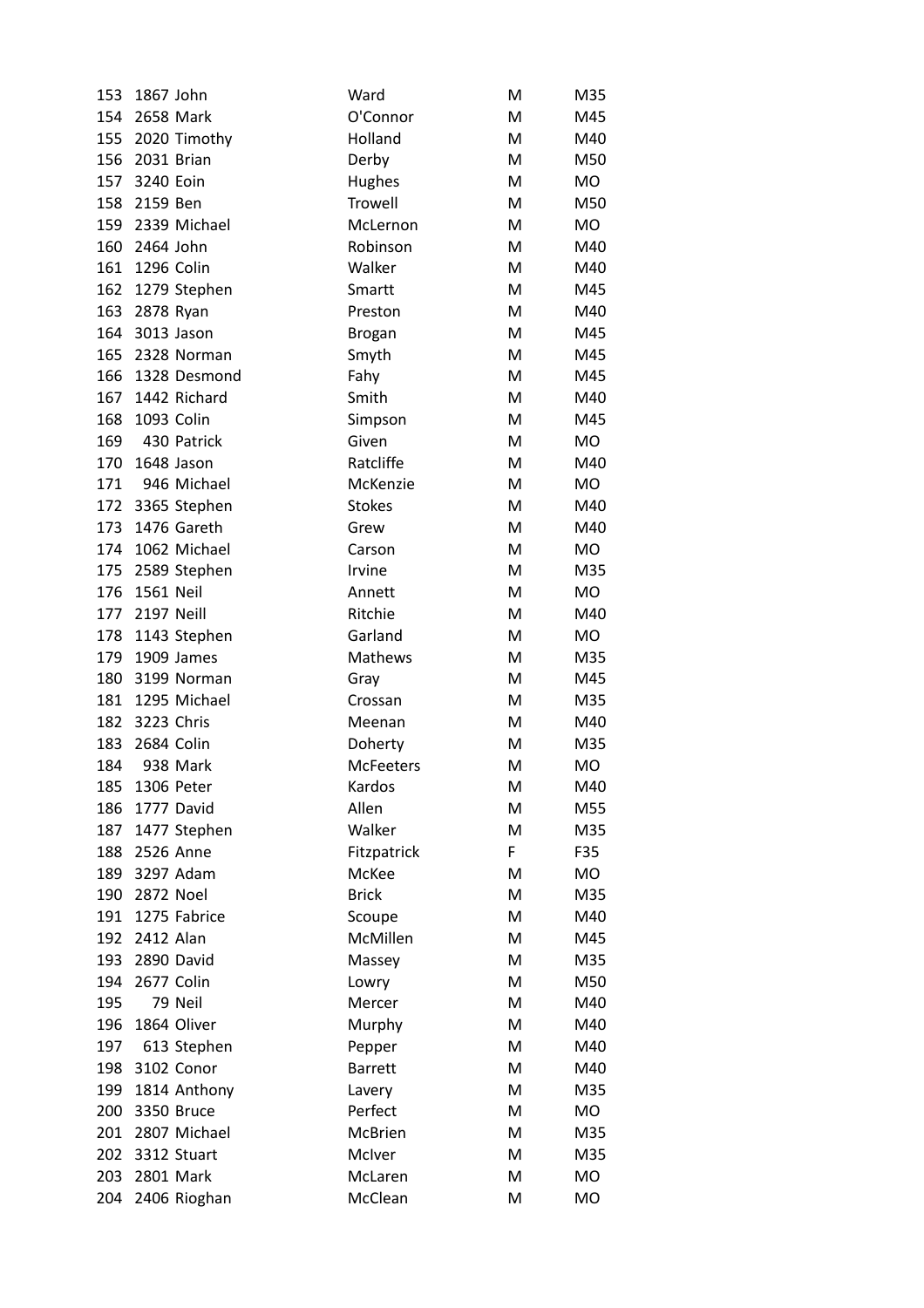| 205 |                | 2741 Thomas      | Jennings       | M  | <b>MO</b> |
|-----|----------------|------------------|----------------|----|-----------|
| 206 | 2309 Dee       |                  | Quinn          | M  | <b>MO</b> |
| 207 |                | 1540 Eimear      | McShane        | F  | FO        |
|     |                | 208 3154 Mairtin | O'Muilleoir    | M  | M55       |
| 209 |                | 1861 Stephen     | Reid           | M  | M50       |
| 210 |                | 2134 Danny       | <b>Bradley</b> | M  | <b>MO</b> |
| 211 |                | 1358 Mark        | Turkington     | M  | <b>MO</b> |
|     |                | 212 2201 Ursula  | Daly           | F  | FO        |
| 213 | 2367 Gary      |                  | Moore          | M  | M45       |
| 214 |                | 1673 Philip      | Owens          | M  | M40       |
| 215 | 2369 Sean      |                  | Fox            | M  | MO        |
| 216 |                | 1303 Patrick     | Moore          | M  | M50       |
| 217 |                | 2347 Anton       | McLaughlin     | M  | <b>MO</b> |
| 218 |                | 1003 Adrian      | Haughian       | M  | M45       |
| 219 |                | 75 Aidan         | McPeake        | M  | M40       |
| 220 |                | 2191 Sarahjane   | Guiney         | F  | FO        |
| 221 |                | 2634 Kevin       | O Rourke       | M  | M40       |
| 222 |                | 679 Colin        | Tuff           | M  | <b>MO</b> |
| 223 |                | 3202 Jason       | Conley         | M  | <b>MO</b> |
| 224 |                | 958 Stefan       | Durkin         | M  | M55       |
|     | 225 2935 Niall |                  | King           | M  | M40       |
| 226 | 3039 Paul      |                  | Quinn          | M  | M35       |
| 227 |                | 2505 Daniel      | McGuigan       | M  | <b>MO</b> |
| 228 |                | 1642 Marcus      | Wells          | M  | MO        |
| 229 |                | 2321 Michael     | Maybin         | M  | M35       |
| 230 |                | 2873 Cooper      | McClure        | M  | M45       |
| 231 | 2517 Ryan      |                  | Logan          | M  | M35       |
| 232 |                | 1996 David       | Carlisle       | M  | M35       |
|     |                | 233 2074 Stephen | Elliott        | M  | M45       |
| 234 |                | 3073 Ciaran      | Donaghy        | M  | <b>MO</b> |
| 235 |                | 2231 Niamh       | Kellett        | F  | FO        |
| 236 | 2621 Pat       |                  | Rocks          | M  | M60       |
| 237 |                | 3298 Peter       | Morrison       | M  | M35       |
| 238 |                | 3215 Charlie     | McCormick      | Μ  | M45       |
| 239 |                | 2582 Adrian      | <b>Brennan</b> | M  | M45       |
| 240 | 3138 lan       |                  | Teoh           | м  | MO        |
| 241 |                | 1288 Johnny      | Greer          | M  | M40       |
| 242 |                | 1092 Conor       | Lavery         | M  | <b>MO</b> |
| 243 |                | 1105 Jonathan    | Wylie          | M  | M40       |
| 244 |                | 623 Brad         | Holleron       | M  | MO        |
| 245 | 1278 Paul      |                  | Duncan         | M  | M35       |
| 246 |                | 1732 Lyndsey     | Tyro           | F. | FO        |
| 247 |                | 2695 Terence     | <b>Byrne</b>   | M  | M45       |
| 248 |                | 3278 Ronald      | Gillespie      | M  | M35       |
| 249 |                | 2784 Philip      | Lamont         | M  | M45       |
| 250 |                | 1555 Brendan     | Rice           | M  | M40       |
| 251 |                | 1239 Bobbie      | Irvine         | M  | M50       |
| 252 |                | 2450 Stephen     | Martin         | M  | MO        |
| 253 | 3363 John      |                  | Hasson         | M  | M45       |
| 254 |                | 2290 Andrew      | Johnston       | M  | M45       |
| 255 |                | 607 Jonathan     | Haughian       | M  | <b>MO</b> |
| 256 | 3383 Niall     |                  | Porter         | M  | <b>MO</b> |
|     |                |                  |                |    |           |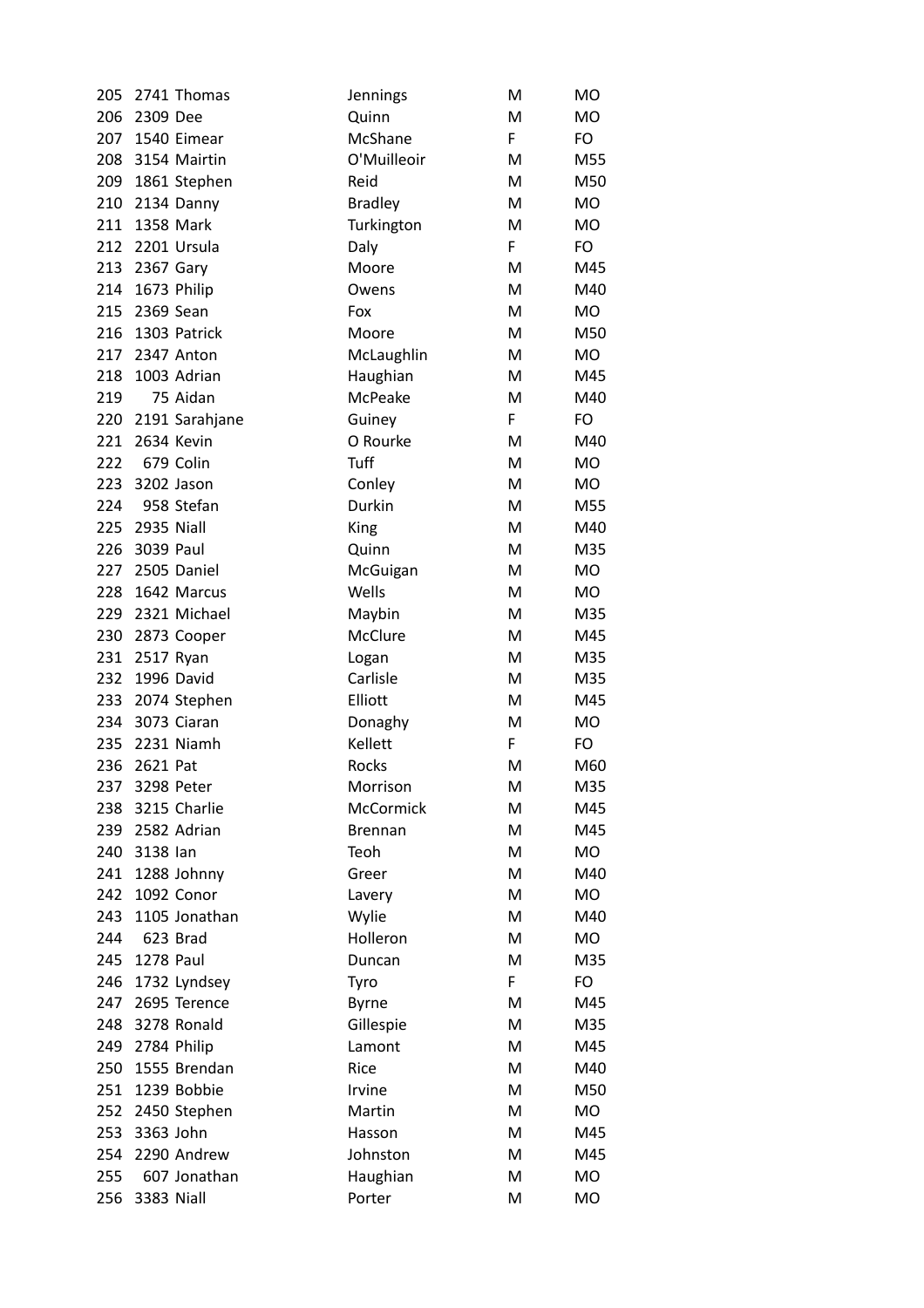| 257 | 3390 Dale         |                 | Biggerataff     | м  | M40       |
|-----|-------------------|-----------------|-----------------|----|-----------|
|     |                   | 258 2380 Andrew | McCormick       | M  | M40       |
| 259 |                   | 2441 Nauzet     | Gonzalez        | M  | MO        |
|     | 260 405 Colin     |                 | Mc Donnell      | M  | M45       |
|     | 261 2933 Greg     |                 | McClure         | м  | M55       |
| 262 |                   | 1458 Nigel      | Dobson          | M  | M45       |
| 263 |                   | 2978 Timothy    | Robinson        | M  | M40       |
| 264 |                   | 2706 Robin      | Gillespie       | м  | M40       |
| 265 |                   | 2938 Lynsey     | Hamilton        | F  | FO        |
| 266 |                   | 3014 Emma       | Tolond          | F  | FO        |
| 267 |                   | 2495 Susan      | Smyth           | F  | F35       |
| 268 |                   | 590 Joel        | McFetridge      | M  | MO        |
| 269 |                   | 1725 Jonathan   | <b>Beattie</b>  | M  | M35       |
| 270 |                   | 2869 Alison     | McClenaghan     | F. | F40       |
| 271 | 1260 Juan         |                 | Carmona         | м  | M35       |
| 272 |                   | 3402 David      | McIlmunn        | м  | <b>MO</b> |
|     |                   | 273 2119 Ursula | Campbell        | F  | F40       |
| 274 |                   | 3293 Ronan      | Doran           | M  | M35       |
| 275 | <b>2861 Niall</b> |                 | Carson          | M  | M40       |
| 276 |                   | 1742 Tommaso    | De Palo         | м  | M40       |
| 277 |                   | 3038 Garreth    | McCullagh       | м  | M35       |
| 278 |                   | 3210 Simon      | Hamilton        | M  | <b>MO</b> |
|     |                   | 279 3129 Adrian | McCrystal       | M  | M40       |
| 280 | 1544 lan          |                 | Kennedy         | M  | M45       |
| 281 |                   | 2250 Ronan      | Cullen          | M  | M35       |
| 282 | 1160 Joe          |                 | McFall          | м  | M55       |
| 283 | 2307 Colin        |                 | McDowell        | м  | M45       |
| 284 |                   | 2120 Daniel     | Campbell        | м  | M40       |
|     |                   | 285 2430 Penny  | Lindsay         | F  | F45       |
| 286 |                   | 3144 Caroline   | Anderson        | F  | FO        |
| 287 |                   | 31 Josephine    | Killeen         | F  | F50       |
| 288 |                   | 2489 Stephen    | Harkens         | M  | M45       |
| 289 |                   | 2273 Mark       | McLoughlin      | M  | M40       |
| 290 |                   | 1805 Kirsty     | Sharratt        | F  | F35       |
| 291 |                   | 2202 Johnny     | <b>Bradshaw</b> | M  | M40       |
| 292 |                   | 2630 Mark       | McDowell        | M  | M40       |
| 293 | 1184 Paul         |                 | McGivern        | M  | MO        |
| 294 |                   | 1001 Harry      | Wattpn          | M  | M45       |
| 295 |                   | 2833 Richard    | Crown           | M  | M40       |
| 296 |                   | 1315 Andrew     | Muir            | M  | M35       |
| 297 |                   | 2270 Colin      | Funston         | M  | MO        |
| 298 |                   | 1828 Philip     | Carson          | м  | MO        |
| 299 |                   | 2331 Valerie    | McDonough       | F  | F40       |
| 300 |                   | 1353 Paula      | Craig           | F  | F35       |
| 301 |                   | 1357 Eamon      | McCaighy        | M  | M50       |
| 302 |                   | 1304 Stanley    | Edgar           | M  | M50       |
| 303 |                   | 3376 Peter      | Nelson          | M  | M45       |
| 304 |                   | 1649 James      | Heaney          | M  | MO        |
| 305 |                   | 1378 Aidan      | Poland          | M  | M40       |
| 306 |                   | 2603 Collette   | McCourt         | F  | F35       |
| 307 |                   | 200 Clifford    | Kingston        | M  | MO        |
| 308 |                   | 2965 Emma       | Ward            | F  | FO        |
|     |                   |                 |                 |    |           |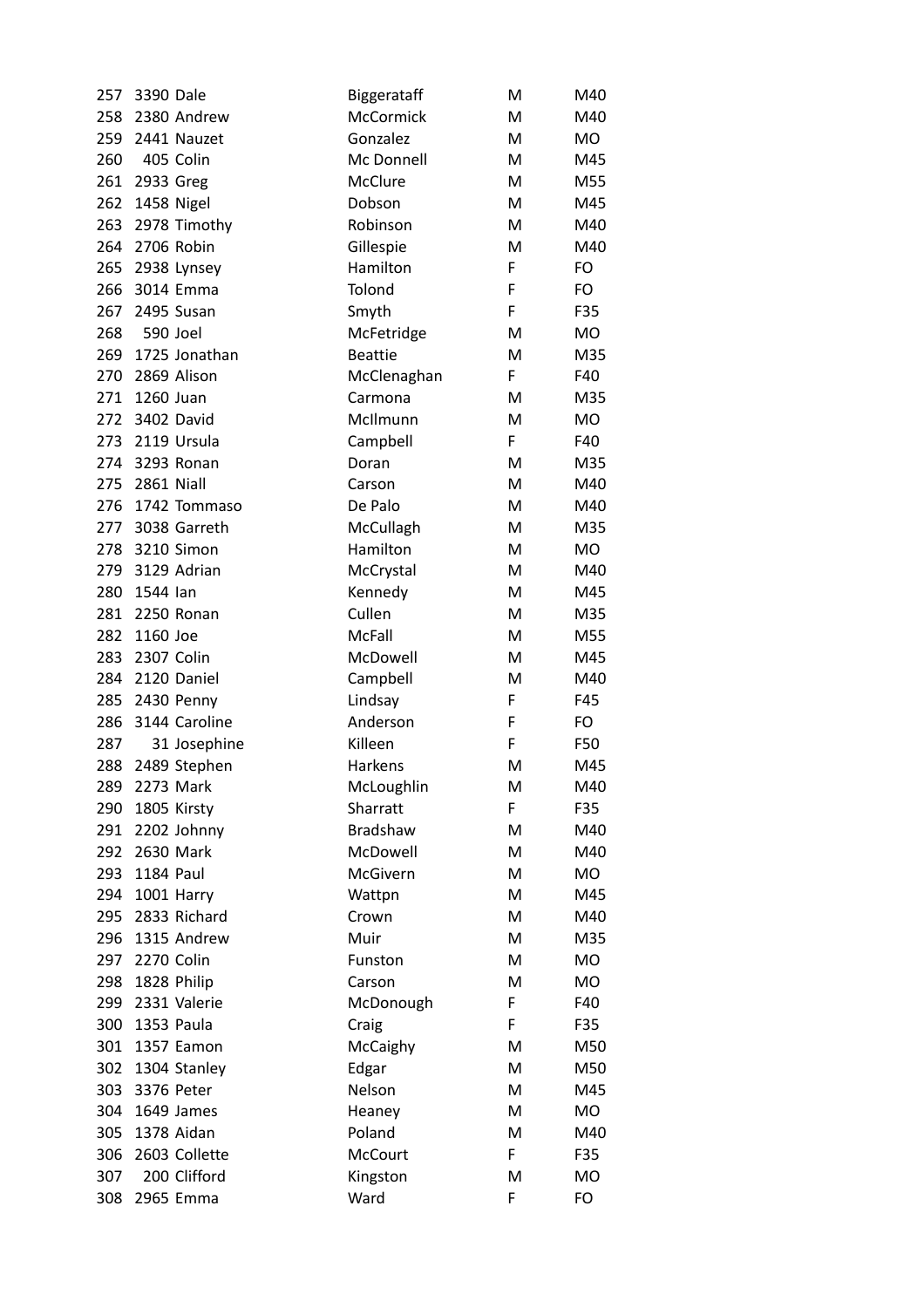| 309 |               | 1374 Andrew    | Greenaway      | M  | M45       |
|-----|---------------|----------------|----------------|----|-----------|
| 310 | 2404 Chris    |                | Downey         | M  | M35       |
| 311 |               | 1401 Daniel    | Jack           | M  | M35       |
|     | 312 1744 Luca |                | Esposto        | M  | M35       |
|     |               | 313 2451 Simon | Moore          | M  | <b>MO</b> |
| 314 |               | 3108 Elaine    | McGuckin       | F  | FO        |
| 315 | 2575 Neil     |                | Curran         | M  | M35       |
| 316 |               | 1863 Roger     | McCance        | M  | M35       |
| 317 |               | 1991 David     | Hanna          | M  | M35       |
| 318 | 1707 Tim      |                | <b>Taggart</b> | M  | MO        |
| 319 |               | 2883 Frankie   | Devlin         | M  | M45       |
| 320 |               | 1312 Graeme    | Craft          | M  | <b>MO</b> |
| 321 | 1553 Kim      |                | McKee          | F  | F50       |
|     |               | 322 2842 Shane | Andrews        | M  | MO        |
| 323 |               | 1271 Robert    | Loudon         | M  | M35       |
| 324 | 1216 Joe      |                | McCann         | M  | MO        |
| 325 | 2652 Artur    |                | Kuwik          | M  | M35       |
| 326 |               | 987 Colm       | Mc Guigan      | M  | <b>MO</b> |
| 327 |               | 1441 Maurice   | Fitzmaurice    | M  | M40       |
| 328 | 1988 Nick     |                | Sidwell        | M  | MO        |
| 329 |               | 819 Greg       | Quinn          | M  | M40       |
| 330 |               | 2730 Richard   | Johnston       | M  | <b>MO</b> |
| 331 | 1362 Ryan     |                | Beech          | M  | MO        |
| 332 |               | 800 Mark       | McMahon        | M  | M35       |
| 333 |               | 2001 Jason     | Antrobus       | M  | M40       |
| 334 |               | 1263 Damien    | Hannah         | M  | <b>MO</b> |
| 335 |               | 722 Kathryn    | Rafferty       | F. | FO        |
| 336 |               | 428 Andrew     | Steenson       | M  | MO        |
| 337 | 2276 Chris    |                | Davis          | M  | M35       |
| 338 |               | 2121 David     | Lambon         | M  | M45       |
| 339 |               | 2785 David     | Boyd           | M  | M35       |
|     | 340 3333 Colm |                | McMullan       | M  | M35       |
| 341 |               | 3346 Warren    | Wilson         | M  | M45       |
| 342 |               | 1602 Jonny     | Kinney         | M  | M40       |
| 343 |               | 2885 Patricia  | <b>Blair</b>   | F  | F35       |
| 344 |               | 1056 David     | Blair          | M  | MO        |
| 345 |               | 2494 Thomas    | Farrelly       | M  | M35       |
| 346 | 1518 Ross     |                | McLeigh        | M  | <b>MO</b> |
| 347 |               | 2719 Arkadiusz | Kamyk          | M  | MO        |
| 348 | 3452 Late     |                | Entry          | M  | <b>MO</b> |
| 349 | 2436 Colin    |                | Atkinson       | M  | M45       |
| 350 |               | 344 Stephen    | <b>Black</b>   | M  | M35       |
| 351 |               | 2812 Eileen    | Stevenson      | F  | F40       |
| 352 |               | 1862 Emmanuel  | Le Fouler      | M  | M35       |
| 353 |               | 1399 Irene     | Clements       | F  | F50       |
| 354 |               | 914 Stephen    | Willis         | M  | MO        |
| 355 | 2993 Ian      |                | Singleton      | M  | <b>MO</b> |
| 356 |               | 1968 Alwyn     | McKee          | M  | M45       |
| 357 |               | 129 Stephen    | Mezza          | M  | M40       |
| 358 |               | 835 Damian     | Cranney        | M  | M40       |
| 359 |               | 1601 Ronnie    | Johnston       | M  | M45       |
| 360 |               | 174 Paul       | <b>Bushby</b>  | M  | M50       |
|     |               |                |                |    |           |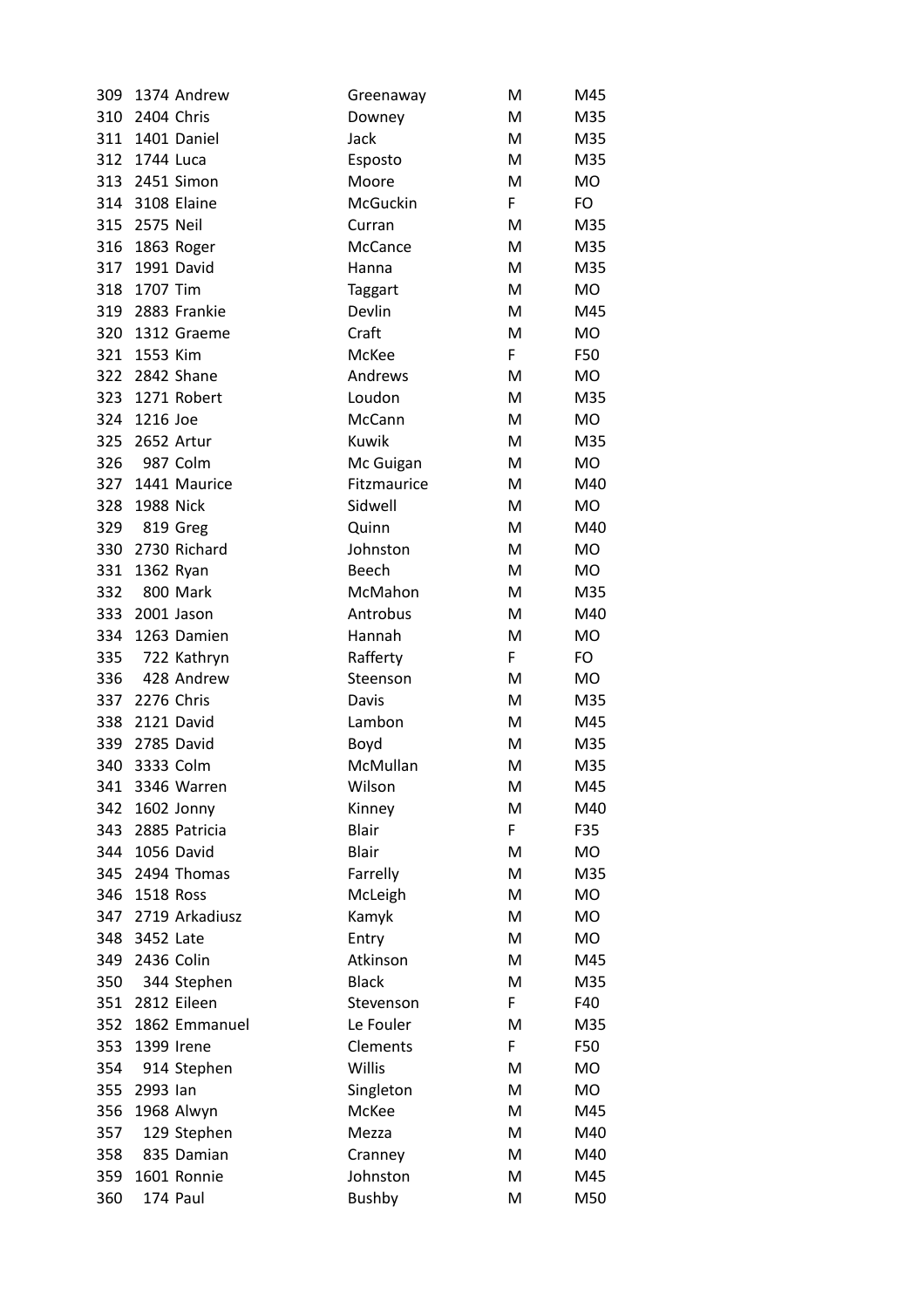| 361 |                  | 165 Sean        | Haughian        | M | M35       |
|-----|------------------|-----------------|-----------------|---|-----------|
| 362 |                  | 2179 Thomas     | O'Halloran      | M | M40       |
| 363 |                  | 346 Steven      | Fearon          | M |           |
|     |                  | 364 1831 Damien | Cunningham      | M | M50       |
|     |                  | 365 2352 Johnny | McKinley        | M | M45       |
| 366 |                  | 2147 Derek      | Agnew           | M | M45       |
| 367 |                  | 3175 Gareth     | Martin          | M | <b>MO</b> |
| 368 |                  | 1822 Ronan      | Odonnell        | M | M35       |
| 369 | 1962 Liam        |                 | McHenry         | M | <b>MO</b> |
| 370 |                  | 832 Bobby       | Nicholson       | M | M50       |
| 371 |                  | 2519 Jamie      | Ritchie         | M | <b>MO</b> |
| 372 |                  | 404 Trevor      | McFarland       | M | M40       |
| 373 |                  | 3051 Antra      | <b>Balcuna</b>  | M | <b>MO</b> |
| 374 | 3022 Colin       |                 | Porter          | M | M40       |
| 375 |                  | 3341 Andrew     | <b>Neill</b>    | M | <b>MO</b> |
| 376 |                  | 1698 Hugh       | Watters         | M | M40       |
|     |                  | 377 890 Adrain  | Morely          | M | M45       |
| 378 |                  | 1467 Andrew     | Cummings        | M | M45       |
| 379 | 2964 Kyle        |                 | Morrison        | M | <b>MO</b> |
| 380 | 416 Ben          |                 | Lowry           | M | MJ        |
| 381 | 3233 lan         |                 | Glendinning     | M | M45       |
| 382 |                  | 2672 William    | <b>Briggs</b>   | M | M45       |
| 383 |                  | 109 Michael     | Gillan          | M | M40       |
| 384 |                  | 1078 Mark       | Sloan           | M | M40       |
| 385 | 1372 Joe         |                 | Conlon          | M | M45       |
| 386 |                  | 2003 Rachael    | Frew            | F | FO        |
| 387 |                  | 2521 David      | Allen           | M | M45       |
| 388 |                  | 2209 Nicholas   | Maye            | M | <b>MO</b> |
| 389 | 3482 John        |                 | Barron          | M | <b>MO</b> |
| 390 |                  | 2666 Kevin      | Clarke          | M | M35       |
| 391 |                  | 3288 William    | Peacock         | M | M50       |
| 392 |                  | 2534 Jillian    | Redpath         | F | F40       |
| 393 | 558 Nick         |                 | Peters          | M | M45       |
| 394 |                  | 3311 Gordon     | Whyte           | M | M35       |
| 395 |                  | 1918 Thomas     | Cooney          | M | <b>MO</b> |
| 396 |                  | 1394 Leslie     | Dewart          | M | M40       |
| 397 |                  | 2070 Kevin      | <b>Terry</b>    | M | <b>MO</b> |
| 398 | <b>1870 Paul</b> |                 | Sweeney         | M | M45       |
| 399 |                  | 1785 Robert     | Murray          | M | M45       |
| 400 |                  | 1566 Samuel     | Caldwell        | M | M40       |
| 401 |                  | 1990 William    | Martin          | M | <b>MO</b> |
| 402 |                  | 754 Alvin       | Wilson          | M | M35       |
| 403 |                  | 2169 Philip     | Boone           | M | MO        |
| 404 |                  | 2378 Miroslav   | Malec           | M | M35       |
| 405 |                  | 2763 Shane      | <b>Taggart</b>  | M | M40       |
| 406 | 1888 Neil        |                 | <b>Bradshaw</b> | M | <b>MO</b> |
| 407 |                  | 804 Mick        | Casey           | M | M65       |
| 408 |                  | 2409 Frank      | McDonagh        | M | M35       |
| 409 |                  | 1543 James      | Masterson       | M | M50       |
| 410 |                  | 3235 Hugh       | Dickson         | M | M55       |
| 411 |                  | 2465 Patricia   | Brown           | F | F55       |
| 412 |                  | 2163 Mark       | McKeown         | M | M40       |
|     |                  |                 |                 |   |           |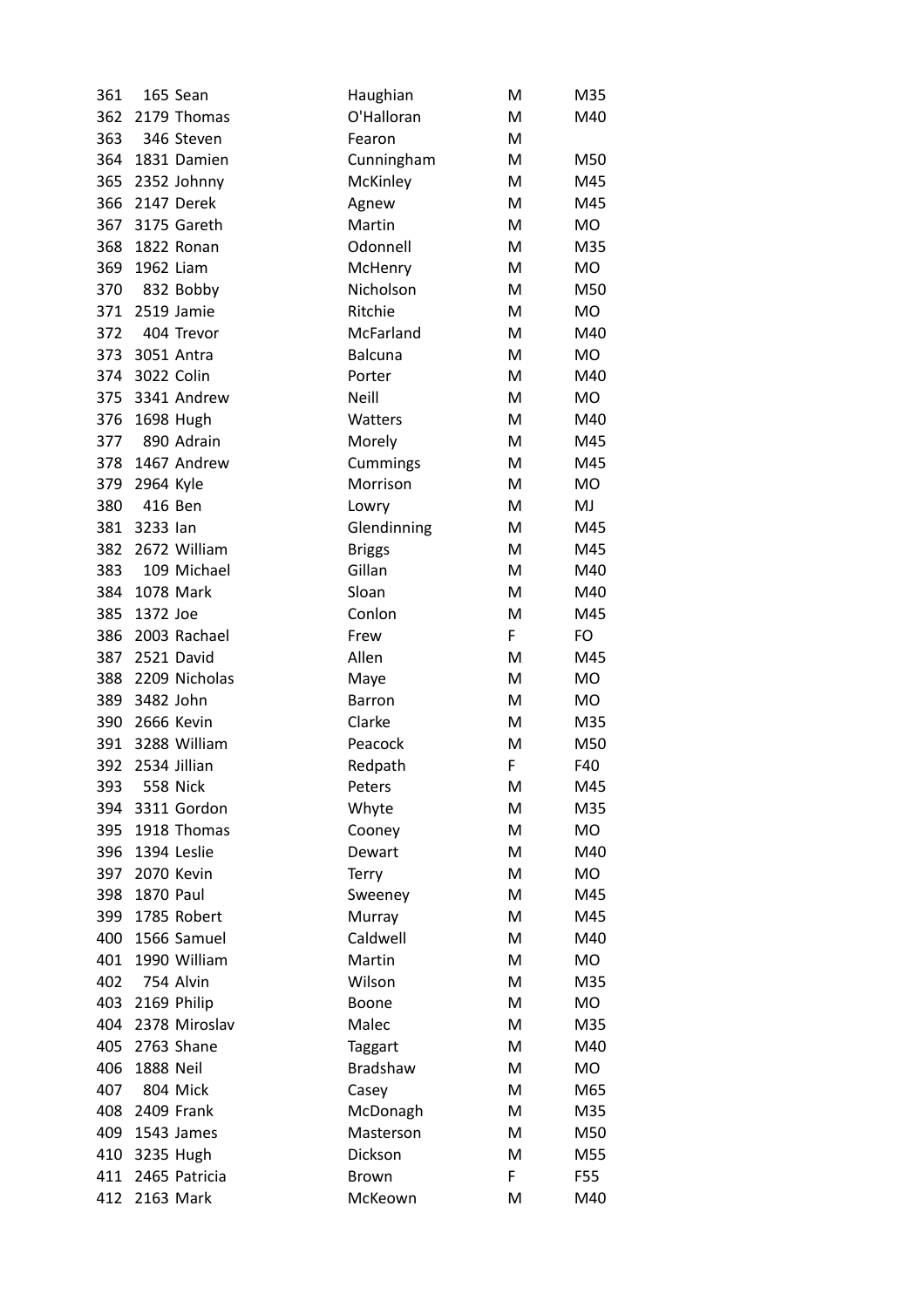| 413 | 3170 Janice     | Plumb         | F  | F45       |
|-----|-----------------|---------------|----|-----------|
| 414 | 1813 Stephen    | Kerr          | M  | M35       |
|     | 415 3299 Barney | Kennedy       | M  | <b>MO</b> |
|     | 416 2846 Nigel  | Prior         | M  | <b>MO</b> |
| 417 | 1969 Helen      | Collins       | F  | F35       |
| 418 | 1050 Elisoa     | Crawford      | F  | F40       |
| 419 | 2713 Laura      | McErlain      | F  | FO        |
| 420 | 2538 Laurence   | Corr          | M  | <b>MO</b> |
| 421 | 2112 Joseph     | McDermott     | M  | <b>MO</b> |
| 422 | 1182 Darren     | Howell        | M  | M35       |
| 423 | 2563 Alison     | Gilliland     | F  | F40       |
| 424 | 2253 Paul       | Devlin        | M  | <b>MO</b> |
| 425 | 2059 Eugene     | McLoughlin    | M  | M45       |
| 426 | 3488 Dermot     | McCallion     | M  | MO        |
| 427 | 3174 Stephen    | Watterson     | M  | M45       |
| 428 | 1618 Barry      | Evans         | M  | M45       |
| 429 | 1346 Michael    | McCarron      | M  | M45       |
| 430 | 1229 Ciaran     | Murray        | M  | M45       |
| 431 | 3319 Paul       | Campbell      | M  | M35       |
| 432 | 769 John        | <b>Steele</b> | M  | M50       |
| 433 | 3295 John       | McCann        | M  | M45       |
| 434 | 2992 John       | Rea           | M  | M35       |
| 435 | 625 Nigel       | Taylor        | M  | <b>MO</b> |
| 436 | 2303 Fiona      | Prue          | F  | F45       |
| 437 | 1373 Alan       | Lyness        | M  | M45       |
| 438 | 1797 Martin     | McMillan      | M  | M55       |
| 439 | 3034 Mark       | Kennedy       | M  | M40       |
| 440 | 1722 Bill       | Harvey        | M  | M40       |
| 441 | 1450 Michael    | O'Donoghue    | M  | M40       |
| 442 | 2566 Keith      | Allen         | M  | M45       |
| 443 | 2280 lan        | Cardwell      | M  | M45       |
| 444 | 1491 Stephen    | Corr          | M  | M45       |
|     | 445 1843 Sue    | Small         | F. | F35       |
| 446 | 2026 Brian      | Todd          | M  | M60       |
| 447 | 1656 Ciaran     | Ferris        | M  | MJ        |
| 448 | 1584 Helen      | Reid          | F  | FO        |
| 449 | 2098 Stephen    | Phillips      | M  | <b>MO</b> |
| 450 | 1745 Samuele    | Donvito       | M  | M50       |
| 451 | 1802 Jonathan   | Salmon        | M  | M35       |
| 452 | 1808 Ruth       | Wilson        | F  | F40       |
| 453 | 1784 lan        | McIlveen      | M  | M45       |
| 454 | 1740 Emanuele   | Andrisani     | M  | M45       |
| 455 | 1210 Derek      | Moorhead      | M  | M45       |
| 456 | 282 Gillian     | <b>McNiff</b> | F  | F45       |
| 457 | 2254 Gerard     | McKee         | M  | <b>MO</b> |
| 458 | 2787 Mark       | Hamill        | M  | M50       |
| 459 | 2924 Joanne     | Foster        | F  | FO        |
| 460 | 1895 Steven     | Donegan       | M  | <b>MO</b> |
| 461 | 807 Mark        | Williamson    | M  | M40       |
| 462 | 2786 Neil       | Walker        | M  | M35       |
| 463 | 1868 Graeme     | <b>Black</b>  | M  | MO        |
| 464 | 2858 Mark       | Johnston      | M  | M40       |
|     |                 |               |    |           |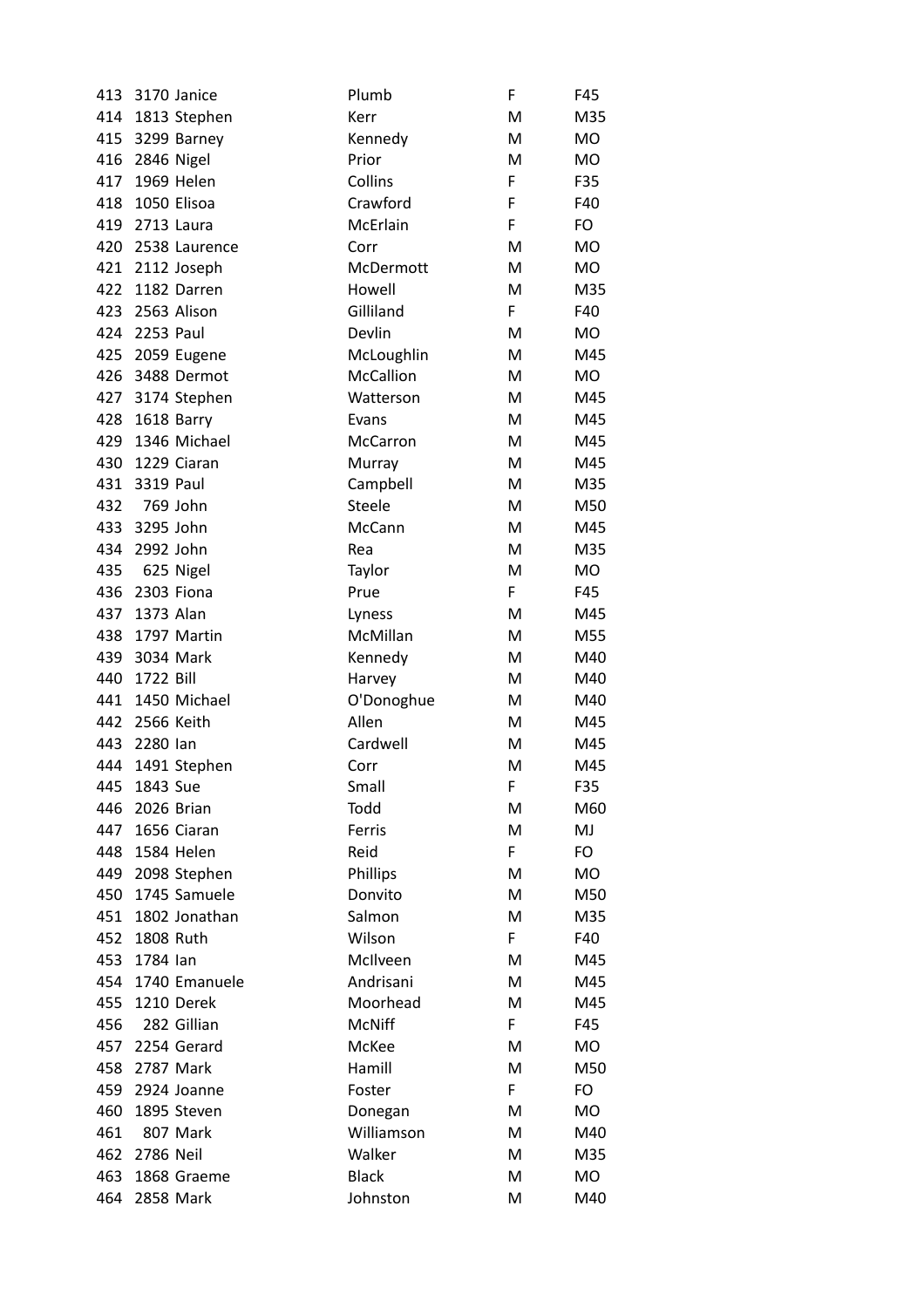| 465 |                  | 1713 Dean              | Kennedy          | M | M40       |
|-----|------------------|------------------------|------------------|---|-----------|
| 466 |                  | 2162 Shane             | Keenan           | M | M40       |
| 467 | 2224 Nigel       |                        | McFarland        | M | M45       |
| 468 |                  | 2467 Garard            | McGee            | M | M40       |
| 469 |                  | 3385 Andrew            | Rivers           | M | M40       |
| 470 |                  | 3384 Michael           | Rivers           | M | M50       |
| 471 |                  | 1586 Ignacio           | Blanco           | M | MO        |
| 472 | 3416 Paul        |                        | O'Hare           | M | M50       |
| 473 |                  | 2158 Glenn             | Smyth            | M | M50       |
| 474 |                  | 1677 Joshua            | Boal             | M | <b>MO</b> |
| 475 |                  | 3160 Mervyn            | Graham           | M | MO        |
| 476 | 1010 Jody        |                        | Loughan          | M | M35       |
| 477 |                  | 231 Simon              | Donaldson        | M | <b>MO</b> |
| 478 |                  | 148 Vincent            | Craig            | M | M55       |
| 479 |                  | 1979 Steven            | Stewart          | M | <b>MO</b> |
| 480 |                  | 997 Wayne              | Hamill           | M | <b>MO</b> |
| 481 |                  | 2414 Brian             | Grimes           | M | M50       |
| 482 |                  | 1634 Steven            | Egan             | M | M35       |
| 483 |                  | 4 Barry                | Mairs            | M | M35       |
| 484 |                  | 2478 Darren            | Nulty            | M | M35       |
| 485 |                  | 1377 Jonathan          | Bingham          | M | M40       |
| 486 |                  | 331 Ritchie            | Finlay           | M | <b>MO</b> |
| 487 |                  | 371 Karen              | Finlay           | F | FO        |
| 488 |                  | 2545 Jonathan          | Dunlop           | M | M35       |
| 489 |                  | 1577 David             | Smith            | M | M50       |
| 490 |                  | 1678 Mark              | <b>Nattriss</b>  | M | MO        |
| 491 |                  | 1434 Martin            | McConaghy        | M | M35       |
| 492 | 2731 John        |                        | Hughes           | M | M50       |
| 493 |                  | 1256 Mark              | Todd             | M | M40       |
| 494 |                  | 500 Darren             | Madden           | M | M40       |
| 495 |                  | 2313 Padraic           | Murphy           | M | M35       |
|     |                  | 496 3135 Andrew        | Kennedy          | M | M40       |
| 497 |                  | 2834 Cathal            | McFeely          | M | M50       |
| 498 | 3360 Tim         |                        | Foley            | M | M45       |
| 499 | 2756 Dave        |                        | Fulcher          | M | M55       |
| 500 |                  | 1889 James             | Agnew            | M | M35       |
| 501 |                  | 2936 Mark              | Thom             | M | M35       |
| 502 |                  | 2854 Nichola           | Thompson         | F | F40       |
| 503 |                  | 1181 Andy              | Cross            | M | MO        |
| 504 |                  | 1257 Mark              | Agnew            | M | M35       |
| 505 | 618 Lee          |                        | Griffiths        | M | M45       |
| 506 | 1956 Liam        |                        | McEntee          | M | M45       |
| 507 | <b>1217 Paul</b> |                        | McCullough       | M | M55       |
| 508 |                  | 1524 Brian             | Maltman          | M | M35       |
| 509 |                  | 1746 Marcello          | Rondi            | M | M50       |
| 510 |                  | 3289 Alexandra         |                  | F | FO        |
|     |                  |                        | Greene           |   |           |
| 511 |                  | 110 Angela<br>568 Mark | Swinden<br>Welsh | F | F45       |
| 512 |                  |                        |                  | M | M40       |
| 513 |                  | 984 Niall              | MacKle           | M | MO        |
| 514 | 1452 Dara        |                        | Curley           | M | M40       |
| 515 |                  | 1492 Robert            | Thompson         | M | <b>MO</b> |
| 516 |                  | 2198 Kathryn           | McAlister        | F | FO        |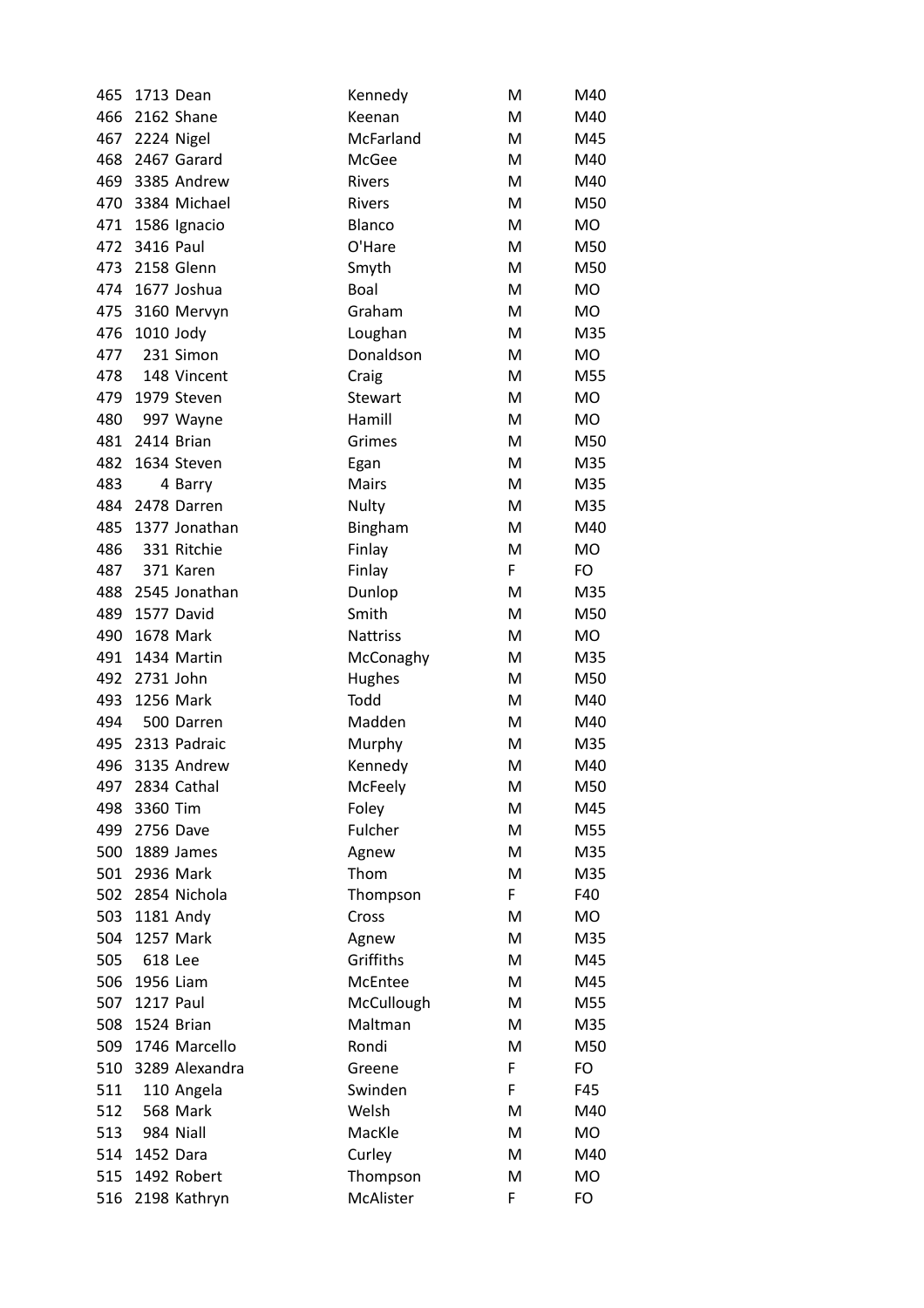| 517 | 3256 Colin    |                      | Mitchell        | M  | M45       |
|-----|---------------|----------------------|-----------------|----|-----------|
| 518 |               | 137 Ivor             | Smyth           | M  | M45       |
| 519 |               | 3067 Shaun           | O'Boyle         | M  | <b>MO</b> |
| 520 |               | 1783 Kristan         | McIlveen        | M  | MO        |
| 521 |               | 2480 Michael         | Kelso           | M  | M50       |
| 522 |               | 2509 Richard         | Hetherington    | M  | M35       |
| 523 | 2592 Ryan     |                      | Kane            | M  | M35       |
| 524 |               | 1644 Stephen         | Houston         | M  | <b>MO</b> |
| 525 |               | 906 Helen            | Morrow          | F  | FO        |
|     | 526 2472 Kate |                      | McAvoy          | F  | FO        |
| 527 |               | 3445 Damian          | Gormley         | M  | M40       |
| 528 |               | 1690 Mark            | Hasson          | M  | <b>MO</b> |
| 529 |               | 149 Stephen          | <b>Bradley</b>  | M  | M35       |
| 530 | 2610 Colin    |                      | Hull            | M  | M45       |
| 531 | 1363 Colin    |                      | McCrum          | M  | M50       |
|     | 532 2245 Gary |                      | Irvine          | M  | M40       |
| 533 | 2605 Andy     |                      | Leathem         | M  | M45       |
| 534 |               | 3107 Louise          | Jones           | F  | FO        |
| 535 |               | 2184 Gareth          | Duseath         | M  | M35       |
| 536 |               | 719 Daniel           | Murphy          | M  | M35       |
| 537 |               | 1199 Donna           | Russell         | F. | F35       |
| 538 | 1614 Jack     |                      | Carberry        | M  | M70       |
| 539 |               | 2087 Gavin           | Hynds           | M  | M35       |
| 540 |               | 2604 Janice          | White           | F  | F40       |
| 541 |               | 2127 Melvyn          | Logan           | M  | M50       |
| 542 |               | 152 Marco            | Boeri           | M  | MO        |
| 543 |               | 1530 Michelle        | Stubbs          | F  | FO        |
| 544 |               | 738 Magennis         | James           | M  | M50       |
| 545 |               | 1020 Richard         | Kerrigan        | M  | <b>MO</b> |
| 546 |               | 2386 Curtis          | Dunlop          | M  | <b>MO</b> |
| 547 |               | 1852 Graeme          | Evans           | M  | MO        |
| 548 |               | 1356 Michael         | Steenson        | M  | M45       |
| 549 |               | 1739 Francesco Paolo | Paterino        | м  | M60       |
| 550 |               | 2817 Paddy           | McCambridge     | M  | M50       |
| 551 |               | 3204 Elaine          | Wolstenholme    | F  | F40       |
| 552 |               | 673 Gordon           | <b>Brown</b>    | M  | M45       |
| 553 |               | 36 Steve             | Dyke            | M  | MO        |
| 554 | 3389 Oisín    |                      | McCloskey       | M  | MO        |
| 555 |               | 401 Brian            | McDonald        | Μ  | MO        |
| 556 |               | 2073 Stephen         | Sharratt        | M  | M35       |
| 557 |               | 2433 Manus           | Oreilly         | M  | M40       |
| 558 | 1536 John     |                      | <b>Hastings</b> | м  | MO        |
| 559 | 1728 Paul     |                      | Wilson          | M  | MO        |
| 560 | 2860 Alan     |                      | Massey          | M  | M40       |
| 561 | 3270 Kyle     |                      | Cromie          | M  | MO        |
| 562 |               | 2852 Colin           | McBride         | M  | MO        |
| 563 |               | 544 Gerard           | Devlin          | M  | M50       |
| 564 |               | 2080 Gareth          | Anderson        | M  | M35       |
| 565 |               | 578 Caroline         | Salters         | F  | F35       |
| 566 |               | 1396 David           | Wilson          | M  | M40       |
| 567 |               | 2907 Alanah Violet   | McCombe         | F  | FO        |
| 568 |               | 1598 Mark            | Kelly           | M  | M35       |
|     |               |                      |                 |    |           |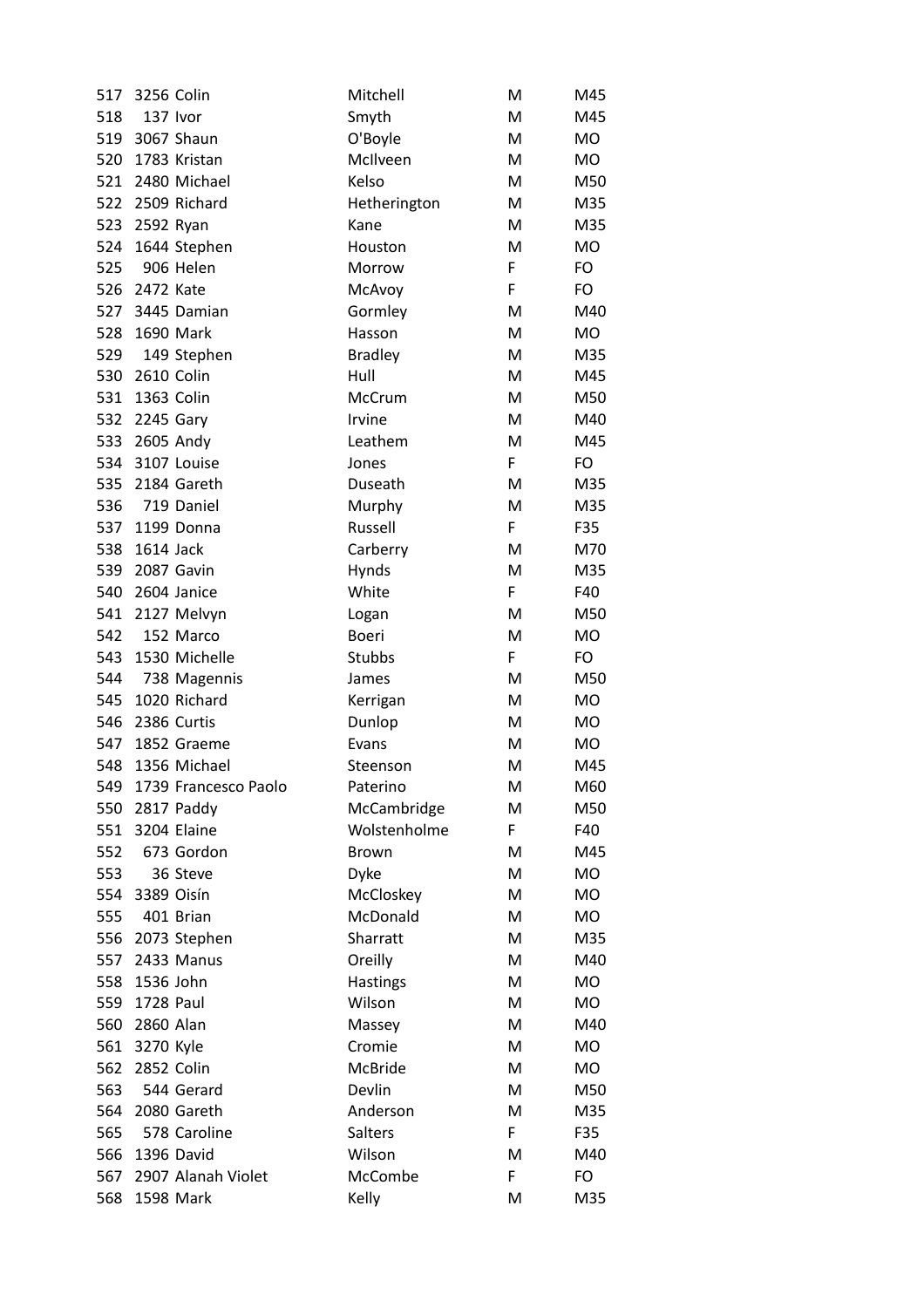| 569 | 1910 Tara        |                  | Thompson       | F | FO        |
|-----|------------------|------------------|----------------|---|-----------|
| 570 | 524 Rita         |                  | Devlin         | F | F40       |
|     |                  | 571 2862 Jerome  | Farrell        | M | M40       |
|     |                  | 572 2612 Simon   | Moore          | M | M40       |
|     | 573 2337 Keith   |                  | Hardy          | M | M45       |
| 574 |                  | 2956 Sharon      | Williamson     | F | F40       |
| 575 |                  | 3198 Kevin       | McCormick      | M | M50       |
| 576 | 2912 Pól         |                  | Mac Cana       | M | M35       |
| 577 |                  | 899 Matthew      | <b>Brown</b>   | M | M35       |
|     |                  | 578 2770 Kieran  | McGlone        | M | M35       |
|     | 579 2214 Gary    |                  | Curran         | M | M35       |
| 580 |                  | 2623 Steven      | Quinn          | M | <b>MO</b> |
| 581 |                  | 1007 David       | Cully          | M | <b>MO</b> |
| 582 |                  | 2017 Stephen     | Graham         | M | MO        |
| 583 |                  | 508 Chris        | Sloan          | M | <b>MO</b> |
| 584 | 3025 Mark        |                  | Murnaghan      | M | M40       |
| 585 |                  | 1721 Daniel      | Magill         | M | M35       |
| 586 | 2144 Paul        |                  | Mc Kenna       | M | MO        |
| 587 |                  | 2086 Jamesy      | McAuley        | M | M35       |
| 588 |                  | 2512 Brendan     | <b>Shivers</b> | M | M50       |
| 589 |                  | 2930 Andrew      | Mitchell       | M | M35       |
| 590 | 702 Lewis        |                  | Murray         | M | M35       |
| 591 |                  | 3446 Brendan     | Murphy         | M | M50       |
| 592 | 3190 Gary        |                  | Shaw           | M | M45       |
| 593 |                  | 3479 Dean        | Rabillat       | M | MO        |
| 594 |                  | 2381 Martin      | McAuley        | M | M45       |
| 595 |                  | 3352 Damian      | McAleer        | M | M35       |
| 596 |                  | 1002 Naomi       | Broughton      | F | FO        |
|     | 597 3133 Paul    |                  | Horan          | M | M40       |
|     |                  | 598 1997 Wendy   | Fleming        | F | F35       |
| 599 | 2959 Ryan        |                  | Oneill         | M | M35       |
| 600 | 2904 John        |                  | Donnelly       | M | M45       |
| 601 |                  | 1369 David       | Wilson         | M | M35       |
| 602 |                  | 1857 Colin       | Cooney         | M | M45       |
| 603 | <b>1214 Paul</b> |                  | Moore          | M | M35       |
| 604 |                  | 2737 Daniel      | Maxwell        | M | MO        |
| 605 |                  | 989 Robin        | Nelson         | M | M60       |
| 606 | 3258 Linda       |                  | Petticrew      | F | F50       |
| 607 |                  | 1411 Peter       | <b>Blair</b>   | M | M40       |
| 608 | 1365 John        |                  | Rainey         | M | M35       |
| 609 |                  | 2485 Gerard      | Rainey         | M | <b>MO</b> |
| 610 | 1404 John        |                  | Nelson         | M | M50       |
| 611 |                  | 2815 Emma        | Smith          | F | FO        |
| 612 |                  | 2629 Tracey      | McDowell       | F | F40       |
| 613 |                  | 2734 Christopher | <b>Bryson</b>  | M | M40       |
| 614 | 1269 Tom         |                  | McKinney       | M | M35       |
| 615 |                  | 2068 Barry       | Cox            | M | MO        |
| 616 | <b>2947 Paul</b> |                  | O'Loan         | M | M35       |
| 617 | 1097 Jim         |                  | Conlon         | M | M40       |
| 618 |                  | 2382 Michael     | <b>Burke</b>   | M | M35       |
| 619 |                  | 1686 Keith       | Robinson       | M | M35       |
| 620 |                  | 3345 David       | Johnston       | M | M45       |
|     |                  |                  |                |   |           |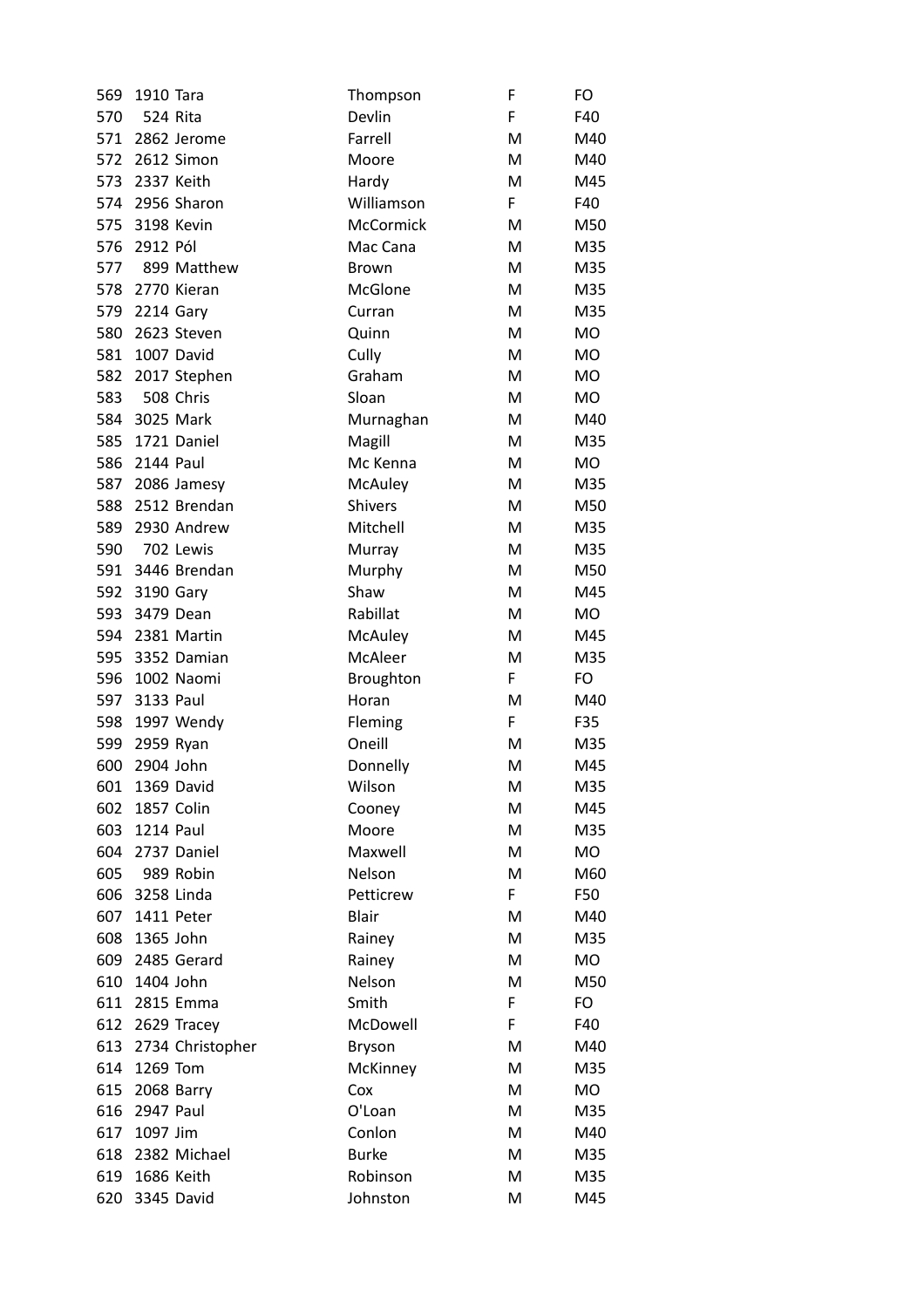| 621 | 2835 John        |                            | <b>Torrans</b> | M  | M50        |
|-----|------------------|----------------------------|----------------|----|------------|
| 622 |                  | 697 Kieran                 | Henry          | M  | M50        |
| 623 | 1982 Jim         |                            | Johnston       | M  | M45        |
| 624 |                  | 2413 Conor                 | Sally          | м  | <b>MO</b>  |
| 625 |                  | 2247 Darach                | Neeson         | M  | MO.        |
| 626 |                  | 1290 Kerry                 | Coulter        | F  | FO         |
| 627 |                  | 1144 Jason                 | Graham         | м  | M45        |
| 628 |                  | 2951 Brian                 | Doris          | M  | M35        |
| 629 |                  | 1297 Gemma                 | <b>Davies</b>  | F  | FO         |
| 630 |                  | 2937 Paula                 | Owens          | F  | FO         |
| 631 |                  | 3212 Joanne                | <b>Taggart</b> | F  | F35        |
| 632 |                  | 1148 Alastair              | Donaghy        | M  | M45        |
| 633 |                  | 2961 Barry                 | Gray           | M  | M40        |
| 634 |                  | 708 Matt                   | Haycocks       | M  | M50        |
| 635 |                  | 391 Seamus                 | Leheny         | M  | M35        |
| 636 | 1871 Joe         |                            | Hughes         | M  | MO         |
| 637 |                  | 2506 Peter                 | Gorman         | M  | M40        |
| 638 | <b>1161 Paul</b> |                            | <b>Bracken</b> | M  | M35        |
| 639 |                  | 1948 Matthew               | Yeow           | M  | MO         |
| 640 |                  | 496 Caitriona              | <b>Boland</b>  | F. | FO         |
| 641 |                  | 2635 Donal                 | Sheehan        | M  | M40        |
| 642 |                  | 2351 Michael               | Daly           | M  | M35        |
| 643 |                  | 2557 Seamie                | McConville     | M  | M40        |
| 644 |                  | 1292 Stuart                | Mathieson      | M  | MO         |
| 645 |                  | 2690 Eimer                 | Dowds          | F  | FO         |
| 646 |                  | 70 Alan                    | Lewis          | M  | M35        |
| 647 |                  | 100 Lynn                   | <b>Black</b>   | F  | F40        |
| 648 |                  | 3301 Dylan                 | Kelly          | M  | MJ         |
| 649 |                  | 2895 Catherine             | McLoughlin     | F  | F35        |
| 650 |                  | 2319 Steven                | Kelly          | M  | M40        |
| 651 | 2668 Gary        |                            | Tweedie        | M  | M40        |
| 652 |                  | 1332 Michael               | Magee          | M  | <b>MO</b>  |
| 653 | 1913 Gary        |                            | Henderson      | M  | M50        |
| 654 | 2943 Sean        |                            | Murphy         | M  | MO         |
| 655 |                  | 2444 David                 | <b>Brady</b>   | M  | M35        |
| 656 | 2358 Carol       |                            | McAdam         | F  | F35        |
| 657 |                  | 1189 Anne                  | O Doherty      | F  | F35        |
| 658 | 2415 Sean        |                            |                |    | M35        |
|     |                  |                            | Looby          | M  |            |
| 659 |                  | 2265 Adrian<br>2262 Graham | McMenamin      | M  | M35<br>M45 |
| 660 |                  |                            | Hill           | M  |            |
| 661 |                  | 1597 Damien                | Herity         | M  | MO         |
| 662 |                  | 2085 Thomas                | O'Hagan        | м  | MO.        |
| 663 |                  | 3310 Richard               | <b>Beggs</b>   | M  | MO         |
| 664 |                  | 3244 Graham                | Robertson      | M  | M35        |
| 665 |                  | 12 Elite                   | Entry          | M  | MO         |
| 666 | 2463 Neil        |                            | Dalrymple      | M  | M40        |
| 667 |                  | 1902 Mark                  | Cunningham     | M  | M45        |
| 668 |                  | 1000 Albert                | Mulligan       | M  | M40        |
| 669 | 1196 Dale        |                            | Gordon         | M  | MO         |
| 670 | <b>2128 Paul</b> |                            | Alexander      | M  | M35        |
| 671 |                  | 549 Graeme                 | O'Hara         | M  | M40        |
| 672 |                  | 2703 Conor                 | Loughran       | M  | M35        |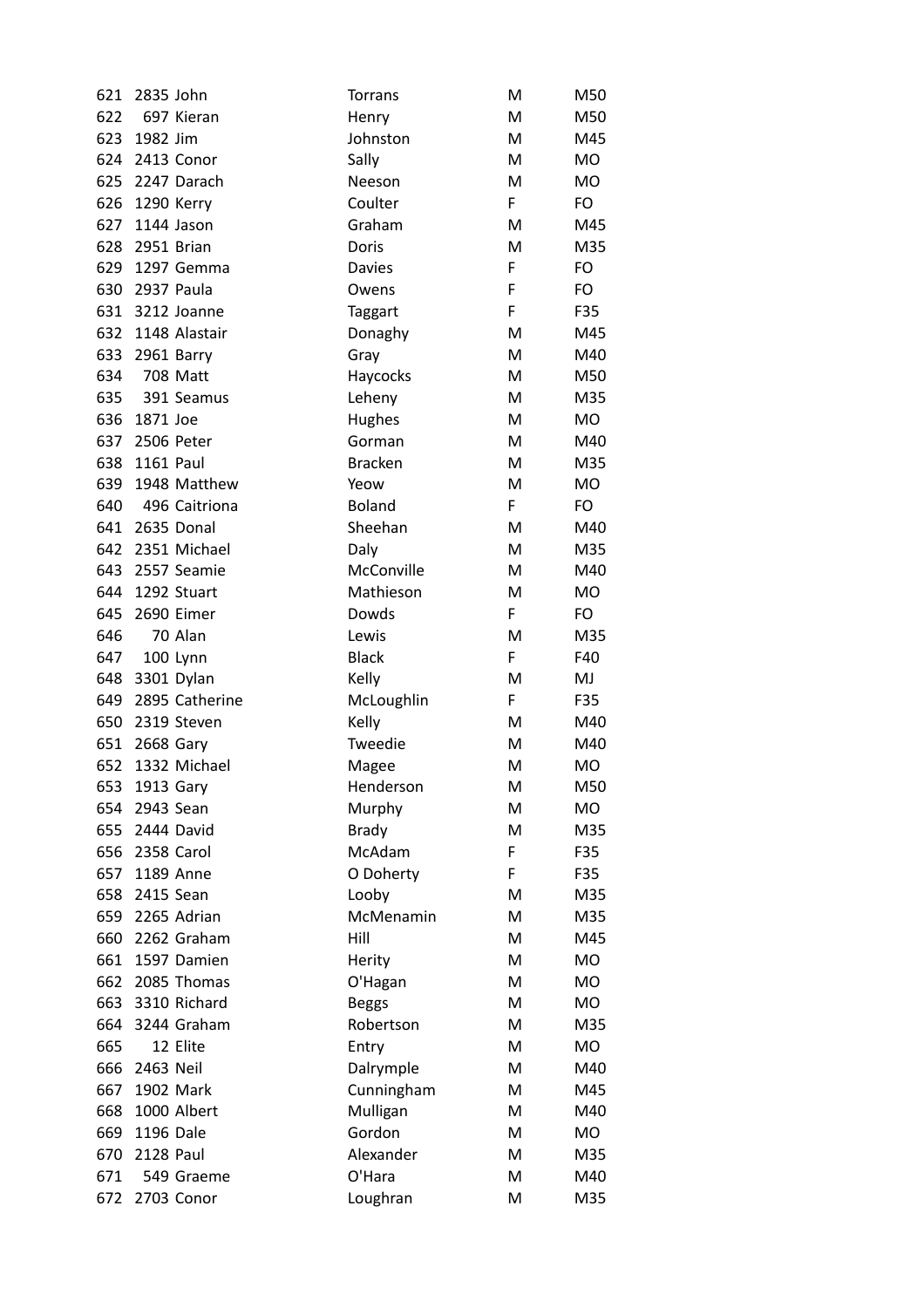| 673 | 1319 Gary         |                 | Shields        | M  | M40       |
|-----|-------------------|-----------------|----------------|----|-----------|
| 674 |                   | 2438 Heather    | <b>Baron</b>   | F  | F40       |
| 675 |                   | 3415 Andy       | McCleane       | M  | MO        |
|     |                   | 676 3161 Stevie | McKimm         | M  | M45       |
| 677 |                   | 1581 Aidan      | Walsh          | M  | M45       |
| 678 | 3397 Sean         |                 | McCullagh      | M  | <b>MO</b> |
| 679 |                   | 622 Stephen     | Jones          | M  | M50       |
| 680 |                   | 2366 Catherine  | Pinkerton      | F  | F35       |
| 681 |                   | 1435 Stephney   | McGivern       | F  | FO        |
| 682 |                   | 2887 Mark       | Young          | M  | M40       |
| 683 |                   | 1073 Conor      | Day            | M  | M35       |
| 684 |                   | 863 Wojciech    | Pokora         | M  | M35       |
| 685 |                   | 3134 Michael    | Rooney         | M  | MJ        |
| 686 |                   | 237 Zdzislaw    | Malkinski      | M  | M65       |
| 687 |                   | 1638 Barry      | Reid           | M  | M40       |
| 688 |                   | 2718 Robbie     | Maguire        | M  | M45       |
| 689 | 3426 Jim          |                 | Press          | M  | M40       |
| 690 | 2888 Amy          |                 | <b>Bulman</b>  | F  | F35       |
| 691 |                   | 1413 Nigel      | Wethers        | M  | M55       |
| 692 | 1953 Sean         |                 | Farquhar       | M  | M40       |
| 693 |                   | 2543 Eddie      | Blayney        | M  | M55       |
| 694 |                   | 3347 James      | <b>Beattie</b> | M  | M35       |
| 695 |                   | 1622 Karol      | Adamski        | M  | <b>MO</b> |
| 696 |                   | 2673 Jonathan   | Weston         | M  | M45       |
| 697 |                   | 1488 Stephen    | Montgomery     | M  | M35       |
| 698 |                   | 2874 Martin     | Shevlin        | M  | M50       |
| 699 |                   | 1958 David      | Wade           | M  | MO        |
| 700 |                   | 1043 Gerard     | Shields        | M  | M50       |
| 701 |                   | 2350 Mark       | McNeill        | M  | M45       |
| 702 |                   | 844 John        | O'Neill        | M  | <b>MO</b> |
| 703 |                   | 3207 Patrick    | Dornan         | M  | <b>MO</b> |
| 704 |                   | 2447 Thomas     | Allison        | M  | <b>MO</b> |
| 705 | 2514 Paul         |                 | Hicks          | M  | M40       |
| 706 |                   | 2831 Janice     | Reid           | F  | F50       |
| 707 |                   | 1478 Gerard     | McNamara       | M  | M40       |
| 708 |                   | 3153 Bobby      | Hanna          | M  | M60       |
| 709 |                   | 2476 Shannon    | Clegg          | F  | F35       |
| 710 | 1663 Kyle         |                 | Patterson      | M  | MO        |
| 711 |                   | 3140 Paddy      | Doherty        | М  | M45       |
| 712 |                   | 2354 Martin     | McLean         | M  | <b>MO</b> |
| 713 |                   | 1509 Andy       | Boyd           | M  | <b>MO</b> |
| 714 |                   | 66 Joanne       | Long           | F. | F40       |
| 715 |                   | 2511 James      | Quigg          | M  | M45       |
| 716 |                   | 1757 Sean       | Murphy         | M  | M50       |
| 717 |                   | 2633 Brian      | Duggan         | M  | M40       |
| 718 |                   | 2804 Shauna     | Melaugh        | F  | F40       |
| 719 |                   | 3380 Brendan    | McGlade        | M  | M40       |
| 720 |                   | 3164 Colm       | Coyle          | M  | M50       |
| 721 | 3018 Jim          |                 | Grew           | M  | M40       |
| 722 | <b>3323 Niall</b> |                 | Shields        | M  | MO        |
| 723 |                   | 3224 Letitia    | Meenan         | F  | F45       |
| 724 |                   | 2570 Daniel     | Wilson         | M  | M45       |
|     |                   |                 |                |    |           |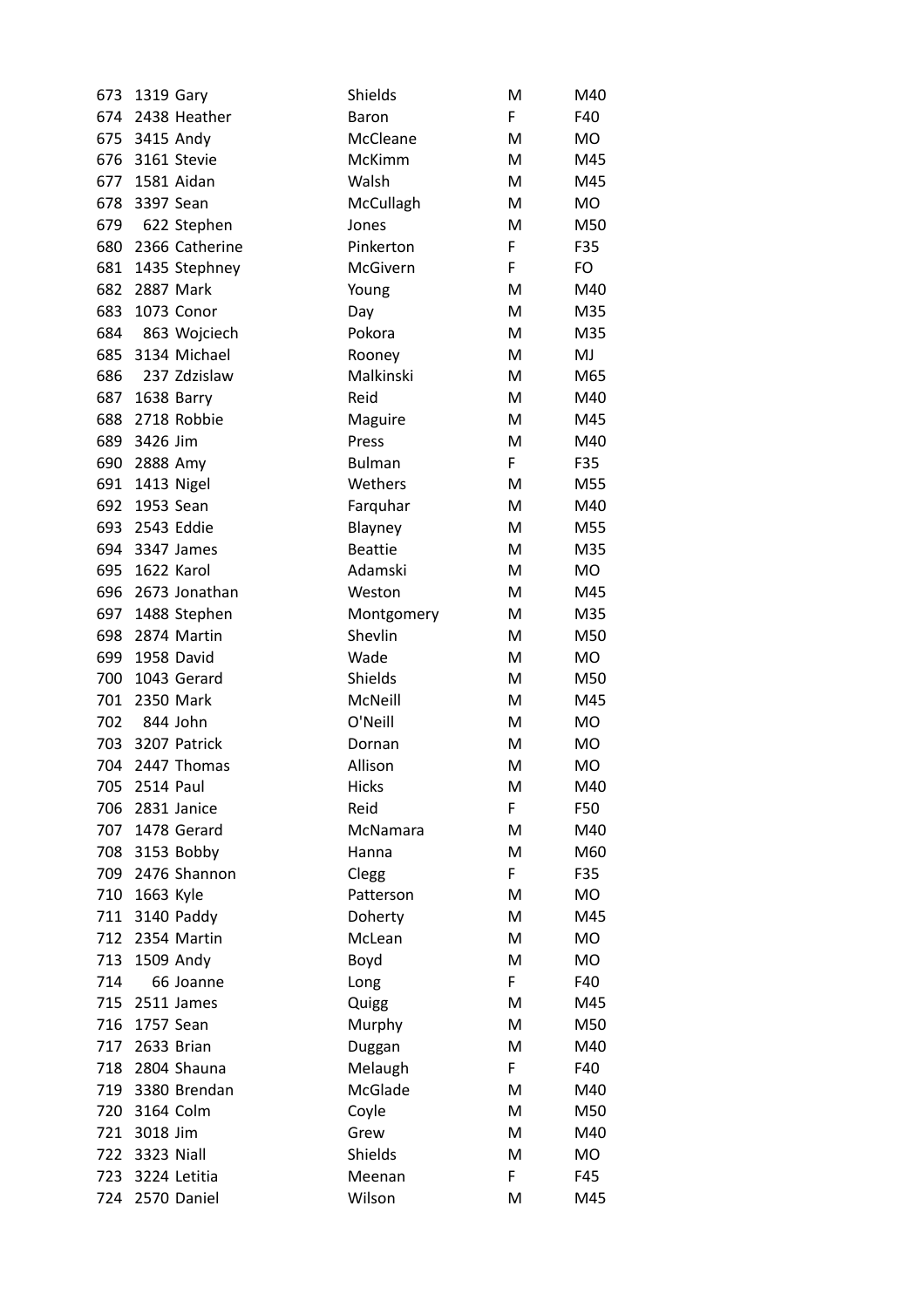| 725 |               | 582 Kevin        | Gallagher      | M | M40       |
|-----|---------------|------------------|----------------|---|-----------|
|     | 726 2942 John |                  | Wilkinson      | M | M35       |
| 727 | 2228 Tim      |                  | Townsend       | M | M50       |
| 728 | 2896 Clare    |                  | Forster        | F | FO        |
| 729 |               | 2967 Antoinette  | Murphy         | F | FO        |
| 730 |               | 2032 Emily       | Alexander      | F | FO        |
| 731 | 2574 Neil     |                  | Jamison        | M | M35       |
| 732 |               | 1549 Sara-Louise | Rainey         | F | FO        |
| 733 |               | 1926 Gillian     | Logan          | F | FO        |
|     |               | 734 2341 Raymond | McArdle        | M | M40       |
| 735 | 2383 Paul     |                  | <b>McGurk</b>  | M | M50       |
| 736 |               | 2325 Mark        | Colhoun        | M | M35       |
| 737 | 2368 Julie    |                  | McKimm         | F | F40       |
| 738 | 434 Jean      |                  | Guyomard       | M | MO        |
| 739 |               | 1479 Andy        | Guy            | M | M40       |
| 740 |               | 1480 Eddie       | Clyde          | M | <b>MO</b> |
| 741 |               | 2902 Peter       | <b>Butcher</b> | M | M50       |
| 742 | 1424 John     |                  | McElroy        | M | <b>MO</b> |
| 743 |               | 1652 Julian      | Netherton      | M | M45       |
|     | 744 964 Emily |                  | Ford           | F | FO        |
| 745 |               | 1788 Ciaran      | Wright         | M | MO        |
| 746 |               | 1680 Shauna      | O'Hara         | F | F40       |
| 747 | 1778 Josh     |                  | McKee          | M | MO        |
| 748 |               | 1779 Adam        | McKee          | M | MO        |
| 749 | 3344 Eoin     |                  | O'Coisneachain | M | M35       |
| 750 |               | 868 Declan       | Murphy         | M | M35       |
| 751 |               | 326 Sarah        | McKeever       | F | FO        |
| 752 |               | 1489 Darren      | Caulfield      | M | <b>MO</b> |
| 753 |               | 1833 Rodney      | Caldwell       | M | M40       |
| 754 |               | 2132 Joseph      | McConville     | M | M50       |
| 755 |               | 2114 Craig       | Knight         | M | MO        |
| 756 |               | 2046 Susan       | Thompson       | F | F45       |
| 757 |               | 2255 Michael     | Bennett        | M | <b>MO</b> |
| 758 | 1313 lan      |                  | Overend        | M | M45       |
| 759 |               | 1899 Venkata     | Velpuri        | M | M35       |
| 760 | 547 Lisa      |                  | Rodham         | F | FO        |
| 761 |               | 1280 Damien      | McGarry        | M | M35       |
| 762 |               | 1795 Kevin       | Murray         | M | <b>MO</b> |
| 763 |               | 2527 Ritchie     | <b>Steele</b>  | M | MO        |
| 764 |               | 196 Katie        | Christie       | F | FO        |
| 765 |               | 1046 Conor       | McComish       | M | M45       |
| 766 | 2875 Greg     |                  | Shevlin        | M | MO        |
| 767 |               | 1276 Sean        | Doherty        | M | MO        |
| 768 |               | 2257 Nigel       | Playfair       | M | M40       |
| 769 |               | 1221 Brian       | McIvor         | M | M45       |
| 770 |               | 3455 Jacek       | Lada           | M | M40       |
| 771 |               | 2840 Damien      | McAuley        | M | M45       |
| 772 |               | 1084 Stuart      | Semple         | M | MO        |
| 773 |               | 1258 Brendan     | McGeown        | M | M45       |
| 774 | 1574 Julie    |                  | Norman         | F | F35       |
| 775 |               | 72 Gary          | McQuillan      | M | M35       |
| 776 |               | 1753 Vincent     | McCusker       | M | M40       |
|     |               |                  |                |   |           |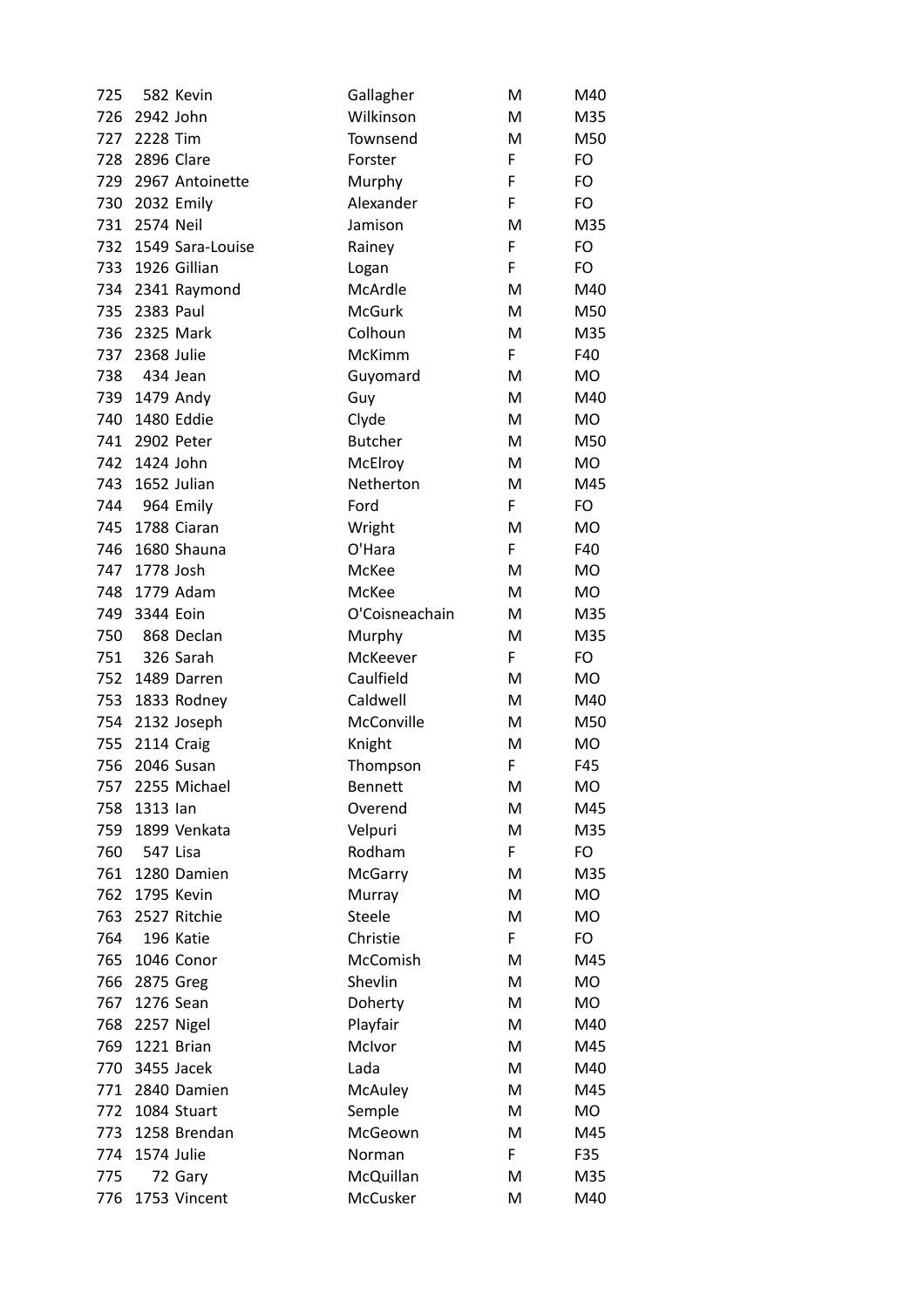| 777 |                  | 1230 Peter                | McConvey          | M | M45        |
|-----|------------------|---------------------------|-------------------|---|------------|
| 778 |                  | 2565 Packie               | McDevitt          | M | M50        |
| 779 | 2818 Ita         |                           | McCambridge       | F | F50        |
| 780 |                  | 2533 Yvonne               | McIlree           | F | F35        |
| 781 |                  | 2717 Geoff                | Glass             | M | M40        |
| 782 |                  | 888 Desmond               | George            | м | M40        |
| 783 |                  | 616 Ryan                  | Cairns            | M | <b>MO</b>  |
| 784 |                  | 2066 Pamela               | Woods             | F | FO         |
| 785 |                  | 328 Niall                 | Kennedy           | М | <b>MO</b>  |
|     |                  | 786 2090 Christopher      | <b>Strong</b>     | M | MO         |
| 787 |                  | 3000 Carol                | clarke            | F | F45        |
| 788 |                  | 2864 Ralph                | Coetzee           | M | M40        |
| 789 |                  | 2500 Martin               | Crowe             | M | MO         |
| 790 | 1468 Colin       |                           | Gamblecolingamble | Μ | M40        |
| 791 |                  | 813 Neil                  | Rogers            | M | M55        |
| 792 | 2671 Nigel       |                           | Bonar             | M | M45        |
| 793 |                  | 2498 Patricia             | Curistan          | F | F35        |
| 794 | 2983 Bill        |                           | Fitzpatrick       | М | <b>MO</b>  |
| 795 | 1963 Sean        |                           | Fitzpatrick       | M | M35        |
| 796 |                  | 1058 Michael              | McAlynn           | м | MO         |
| 797 | <b>2266 Paul</b> |                           | Greene            | м | M35        |
| 798 |                  | 2455 Sean-Paul            | Hayes             | м | M35        |
|     | 799 2330 Chris   |                           | Magill            | M | M55        |
| 800 |                  | 2678 Karen                | McElroy           | F | F40        |
| 801 | 1723 Gary        |                           | Alexander         | М | MO         |
| 802 | 2915 Sean        |                           | McCarthy          | м | MO         |
| 803 |                  | 3139 Douglas              | Gordon            | м | M35        |
| 804 |                  | 1426 Damian               | Fay               | М | MO         |
| 805 | 3321 Ralf        |                           | Meier             | M | M45        |
| 806 |                  | 289 Martin                | Morrison          | M | M40        |
| 807 |                  | 2402 Elaine               | Fitzpatrick       | F | F40        |
| 808 | 3292 David       |                           | Ferris            | M | <b>MO</b>  |
| 809 |                  | 3028 Martin               | Doherty           | M | M35        |
| 810 |                  | 3100 Andrew               | Maguire           | M | MO         |
| 811 |                  | 2192 Robert               | Millar            | M | M45        |
| 812 | 3162 Sean        |                           | <b>McGurk</b>     | м | M35        |
| 813 |                  | 1603 Robert               |                   | M | M35        |
|     |                  |                           | Maye<br>McGeehan  |   | MO         |
| 814 |                  | 3294 Connor<br>1695 David |                   | M |            |
| 815 |                  |                           | <b>McGinnis</b>   | М | M40<br>M40 |
| 816 |                  | 2779 David                | Paul<br>Pellow    | M |            |
| 817 |                  | 228 Wes                   |                   | M | <b>MO</b>  |
| 818 |                  | 2083 Przemyslaw           | Nowak             | м | MJ         |
| 819 |                  | 1335 Mark                 | Carson            | м | M40        |
| 820 |                  | 2272 Glenn                | Mann              | M | M35        |
| 821 | 1775 Paul        |                           | King              | M | MO         |
| 822 |                  | 169 Gary                  | McCartan          | м | M45        |
| 823 |                  | 806 Simon                 | Kelleghan         | M | M35        |
| 824 |                  | 612 Dave                  | <b>Beattie</b>    | м | M35        |
| 825 | 3282 Gus         |                           | Sutherland        | м | MO         |
| 826 |                  | 1381 Eunan                | Kearney           | М | M40        |
| 827 |                  | 816 Ciaran                | Kearney           | M | M45        |
| 828 |                  | 3165 Laura                | Magill            | F | F35        |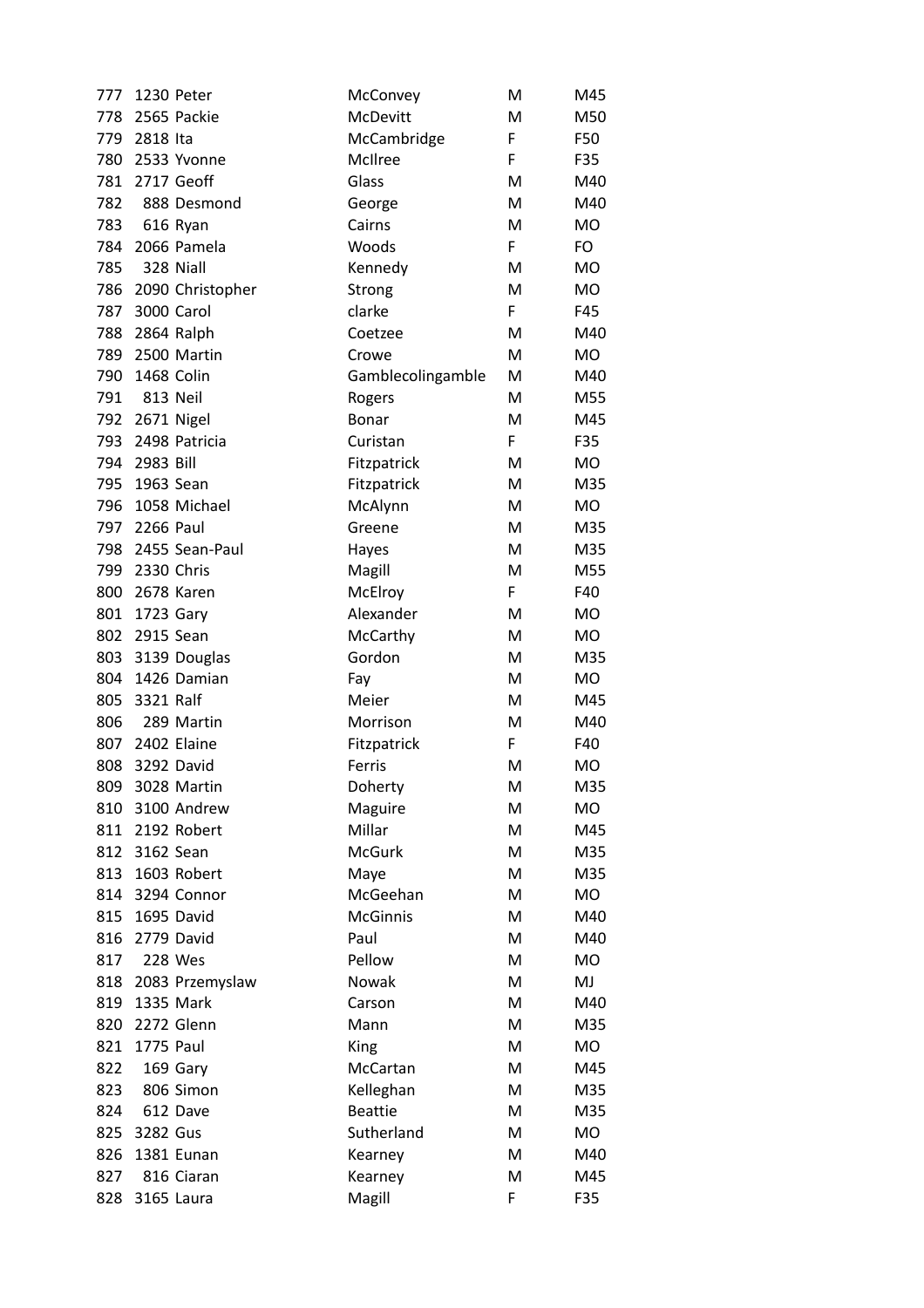| 829 |               | 3088 Rachael    | McAdorey          | F | FO        |
|-----|---------------|-----------------|-------------------|---|-----------|
| 830 | 1551 John     |                 | Rooney            | M | MO        |
| 831 |               | 2416 Gareth     | Archer            | M | M50       |
| 832 | 2417 Neill    |                 | Dickson           | M | M45       |
| 833 | 563 lan       |                 | Hobson            | M | M40       |
| 834 |               | 1774 Anne       | Gribbin           | F | F40       |
| 835 | 2949 Lucy     |                 | Dinsmore          | F | FO        |
| 836 |               | 721 James       | Smyth             | M | M50       |
| 837 |               | 3306 Carol      | <b>McGuinness</b> | F | F40       |
| 838 |               | 3304 Eugene     | Dunn              | M | M55       |
| 839 |               | 3031 Gerard     | Maxwell           | M | M40       |
| 840 | 3030 John     |                 | Quigley           | M | M50       |
| 841 | 3145 John     |                 | Manley            | M | M50       |
| 842 |               | 3123 Aaron      | Anderson          | M | MO        |
| 843 |               | 1683 Noleen     | Ervine            | F | F40       |
| 844 | 1929 Orla     |                 | Hatt              | F | F40       |
| 845 |               | 3237 Kristoffer | Fegan             | M | M35       |
| 846 | 2100 Lisa     |                 | <b>Burke</b>      | F | FO        |
| 847 |               | 2881 Stephen    | <b>Black</b>      | M | M45       |
| 848 |               | 2000 James      | Evans             | M | M55       |
| 849 |               | 2952 Stephen    | Thompson          | M | M45       |
| 850 |               | 246 Andrew      | Linton            | M | M50       |
| 851 |               | 2168 Anthony    | Ohare             | M | M45       |
| 852 |               | 2546 Michael    | Eagleson          | M | M35       |
| 853 |               | 543 Jonathon    | Bell              | M | <b>MO</b> |
|     | 854 2387 John |                 | McCourt           | M | M45       |
|     | 855 3228 Colm |                 | O'Brien           | M | M50       |
| 856 |               | 2614 Louise     | Gault             | F | F40       |
| 857 |               | 1893 Michael    | Flanagan          | M | M35       |
| 858 |               | 828 Patrick     | Downey            | M | M40       |
| 859 |               | 2103 Peter      | Denny             | M | M40       |
| 860 |               | 3484 Alvaro     | Usero             | M | <b>MO</b> |
| 861 |               | 2827 Mark       | Higgins           | M | M40       |
| 862 |               | 1932 David      | Scott             | M | M40       |
| 863 |               | 1091 Andrés     | Nuñez Veiga       | M | <b>MO</b> |
| 864 |               | 1866 Richard    | <b>Bradley</b>    | M | M40       |
| 865 |               | 3449 Conor      | O'Rawe            | M | MO        |
| 866 |               | 2863 Conor      | Donnelly          | M | M35       |
| 867 |               | 841 Thomas      | Brown             | M | M35       |
| 868 |               | 3125 Michael    | Anderson          | M | <b>MO</b> |
| 869 | 1800 Ali      |                 | McAllister        | F | F45       |
| 870 |               | 1089 Michael    | Ferran            | M | M35       |
| 871 |               | 2173 David      | Loftus            | M | MO        |
| 872 |               | 2161 Attracta   | <b>Tremers</b>    | F | F35       |
| 873 |               | 2160 David      | <b>Tremers</b>    | M | M35       |
| 874 |               | 380 Brian       | Gepp              | M | M40       |
| 875 | 2492 John     |                 | Harper            | M | M40       |
| 876 |               | 1591 Emma       | Glynn             | F | F45       |
| 877 |               | 2486 Karen      | Mc Garrigle       | F | F35       |
| 878 |               | 3250 Valerie    | Hunt              | F | F35       |
| 879 |               | 1408 Martin     | <b>Bradley</b>    | M | MO        |
| 880 |               | 2648 Katrina    | Williams          | F | F35       |
|     |               |                 |                   |   |           |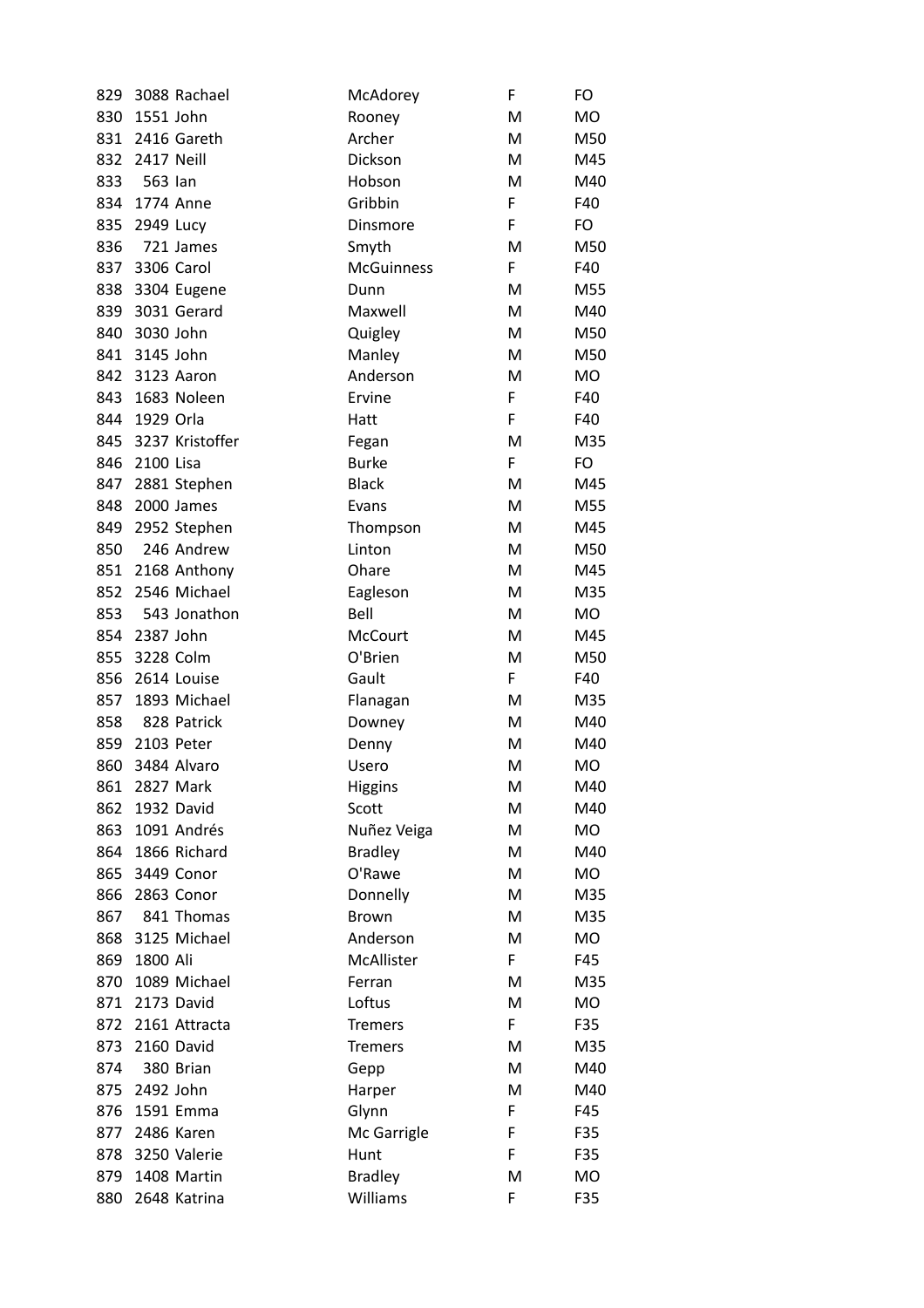| 881 |           | 394 Sandie      | Carlisle       | F  | F35       |
|-----|-----------|-----------------|----------------|----|-----------|
| 882 |           | 1994 Mark       | Coughlan       | M  | MO        |
| 883 |           | 481 Stephen     | Wylie          | M  | MO        |
| 884 |           | 1712 Turlough   | Tracey         | M  | M45       |
| 885 |           | 1039 Philip     | Craig          | M  | M35       |
| 886 |           | 1064 David      | Hamill         | M  | M45       |
| 887 |           | 2898 Rowan      | Park           | M  | M45       |
| 888 |           | 707 Andrew      | <b>Burton</b>  | M  | M40       |
| 889 |           | 1391 Sarah      | Kendall        | F  | F35       |
| 890 |           | 1321 James      | Spence         | M  | <b>MO</b> |
| 891 |           | 2397 Aisling    | McAleer        | F  | FO        |
| 892 |           | 2145 Heather    | Walsh          | F  | F50       |
| 893 |           | 3214 Michael    | Walsh          | M  | M40       |
| 894 |           | 1262 Fiona      | Sutherland     | F  | F45       |
| 895 | 2058 Paul |                 | Mulholland     | M  | M35       |
| 896 |           | 2643 Peter      | Crozier        | M  | M60       |
| 897 |           | 1651 Bronagh    | McElhennon     | F  | F40       |
| 898 |           | 1719 Robert     | <b>Steele</b>  | M  | <b>MO</b> |
| 899 | 2099 Matt |                 | Rutherford     | M  | <b>MO</b> |
| 900 |           | 855 Ruth        | Early          | F  | F40       |
| 901 |           | 1670 Robert     | Carson         | M  | M40       |
| 902 |           | 2972 Evelyn     | Boyle          | F  | FO        |
| 903 |           | 2934 Stacey     | Hinfey         | F  | F35       |
| 904 |           | 134 Charles     | Hutchison      | M  | M50       |
| 905 |           | 1768 Martin     | Cameron        | M  | M40       |
| 906 |           | 3082 Sarah      | Benton         | F  | F45       |
| 907 |           | 3359 Lynne      | McCullough     | F  | F40       |
| 908 |           | 195 Colm        | Ross           | M  | M60       |
| 909 |           | 2803 Nicola     | Sargent        | F  | F35       |
| 910 | 3374 Mark |                 | Mullan         | M  | M45       |
| 911 |           | 1626 Andy       | <b>Brennan</b> | M  | MO        |
| 912 |           | 2342 Stephen    | McNaughton     | M  | <b>MO</b> |
| 913 | 724 Joe   |                 | Hackett        | M  | M40       |
| 914 |           | 3351 Keith      | <b>Ruffles</b> | M  | MO        |
| 915 |           | 752 Kathleen    | Diamond        | F  | F35       |
| 916 |           | 2267 Gerald     | Harvey         | M  | M60       |
| 917 |           | 1212 Kristofer  | Paxton         | M  | MO        |
| 918 |           | 354 Harry       | Russell        | M  | M45       |
| 919 |           | 554 Eamonn      | McColgan       | М  | MO        |
|     |           | 920 3447 Cathal | Dougan         | M  | <b>MO</b> |
| 921 |           | 2286 Dominic    | Watt           | M  | M45       |
| 922 | 1042 Gary |                 | Blythe         | M  | M40       |
| 923 |           | 3377 Ronan      | <b>Butler</b>  | M  | M40       |
| 924 |           | 2016 Mariee     | Thompson       | F  | F35       |
| 925 |           | 909 James       | Meade          | M  | M40       |
| 926 |           | 2044 Danny      | Mageean        | M  | M45       |
| 927 |           | 2663 Jonathan   | Davis          | M  | <b>MO</b> |
| 928 |           | 3336 Alexander  | Parkin         | M  | <b>MO</b> |
| 929 |           | 1310 Dominic    | Kearns         | M  | M50       |
| 930 |           | 1706 Bridgin    | Merron         | F. | FO        |
| 931 |           | 3099 Michael    | Coulter        | M  | <b>MO</b> |
|     |           | 1201 Martin     | O'Neill        | M  | MO        |
| 932 |           |                 |                |    |           |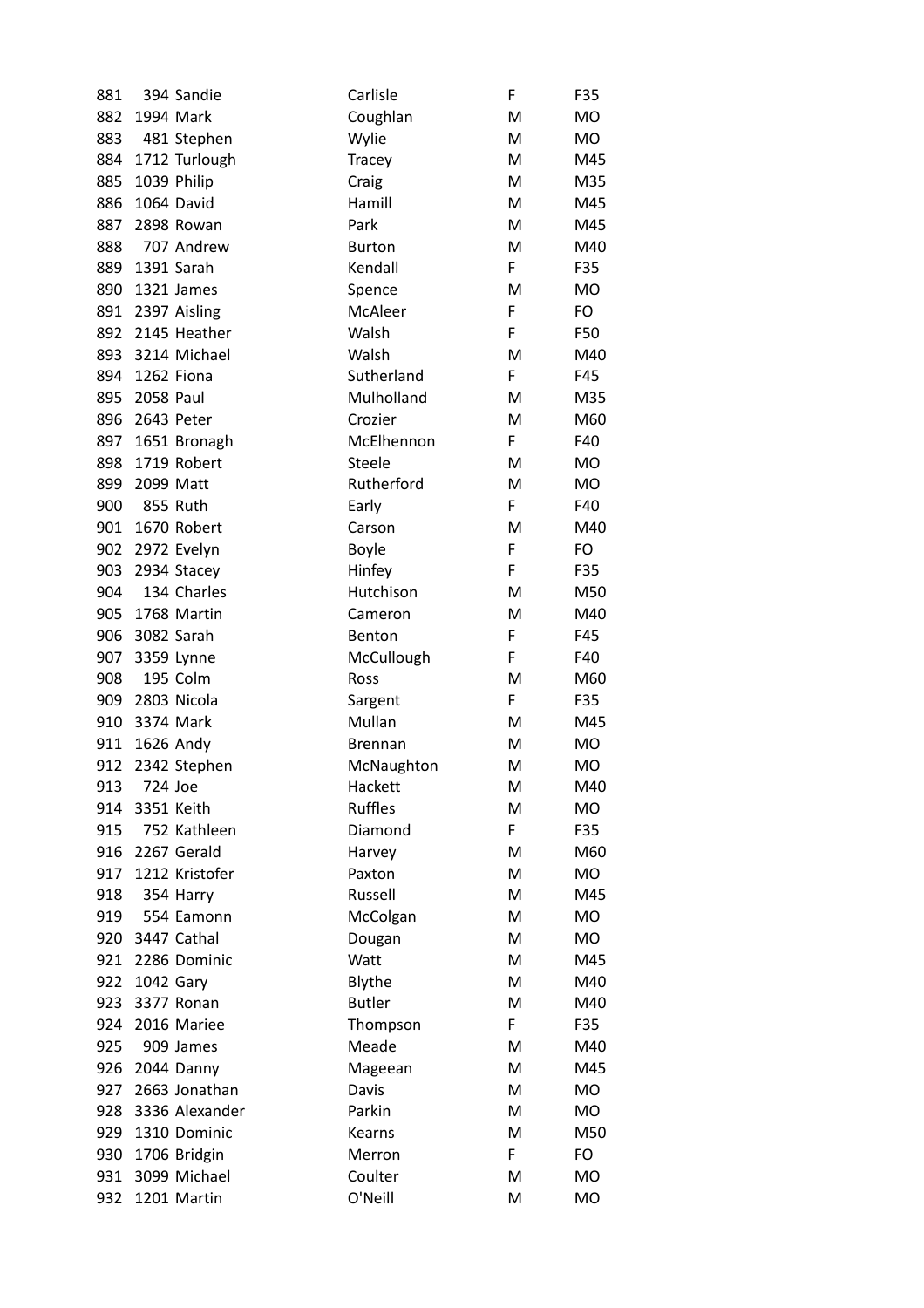| 933 |            | 2232 Stuart     | Wilson            | Μ  | <b>MO</b> |
|-----|------------|-----------------|-------------------|----|-----------|
| 934 | 1330 Paul  |                 | McLoughlin        | M  | M40       |
| 935 |            | 2482 Nolan      | Andrews           | M  | M40       |
| 936 |            | 656 Sarah       | Curran            | F. | FO        |
| 937 | 1409 Niall |                 | Cochrane          | M  | <b>MO</b> |
| 938 |            | 2664 Roger      | Young             | M  | M40       |
| 939 |            | 2871 Brian      | Merron            | M  | M35       |
| 940 | 1605 Paul  |                 | Carlin            | M  | M45       |
| 941 |            | 2249 David      | McConnell         | M  | M40       |
| 942 |            | 1246 Micky      | Quigg             | M  | MO        |
| 943 |            | 2679 Mareks     | Verza             | M  | M35       |
| 944 |            | 2041 Gerry      | <b>Drake</b>      | M  | M40       |
| 945 |            | 135 Bobby       | Hunter            | M  | M55       |
| 946 |            | 283 Clare       | McGoran           | F. | FO        |
| 947 | 1051 Eoin  |                 | Hanna             | M  | <b>MO</b> |
| 948 | 621 John   |                 | Stewart           | M  | M45       |
| 949 |            | 1122 Suzanne    | Cobain            | F  | FO        |
| 950 |            | 1696 William    | Magee             | M  | M50       |
| 951 |            | 2371 Emma       | Sheehy            | F  | F45       |
|     |            | 952 2305 Martin | Murdoch           | M  | M60       |
| 953 |            | 2166 Ciaran     | Rogan             | M  | M50       |
| 954 |            | 1419 Stephen    | Gorman            | M  | MO        |
| 955 |            | 2206 Gerard     | Murphy            | M  | MO        |
| 956 | 2264 Brian |                 | Evans             | M  | M40       |
| 957 |            | 2654 Roger      | Winter            | M  | <b>MO</b> |
| 958 |            | 3127 Robert     | Martin            | M  | <b>MO</b> |
| 959 | 1635 Alan  |                 |                   | M  | MO        |
| 960 |            |                 | Henry<br>Cochrane |    |           |
|     |            | 104 John        |                   | M  | M45       |
| 961 |            | <b>56 Don</b>   | Hull              | M  | M50       |
| 962 | 735 Luke   |                 | Curran            | M  | M35       |
| 963 | 3059 lan   |                 | Millgate          | M  | M40       |
| 964 |            | 2577 Stephen    | Austin            | M  | M45       |
| 965 | 1325 Tara  |                 | McBride           | F  | F45       |
| 966 |            | 1639 Jessica    | Drohan            | F  | FO        |
| 967 |            | 2036 Laura      | Coulter           | F  | FO        |
| 968 |            | 1612 Oliver     | McErlane          | м  | M35       |
| 969 |            | 746 Craig       | Darbyshire        | M  | M35       |
| 970 |            | 182 Brian       | Jack              | M  | M50       |
| 971 |            | 1158 Michael    | McCoy             | M  | M40       |
| 972 |            | 2219 Mark       | Kelly             | M  | M45       |
| 973 |            | 1135 David      | Boorman           | M  | M40       |
| 974 | 778 Kate   |                 | Hanratty          | F. | F40       |
| 975 |            | 523 Stephen     | Semple            | M  | M35       |
| 976 |            | 499 Paul        | Millar            | M  | M40       |
| 977 |            | 3220 Robert     | Clark             | M  | M50       |
| 978 |            | 2535 Martyn     | Leinster          | M  | M40       |
| 979 |            | 3029 James      | Carruthers        | M  | MO        |
| 980 |            | 2609 Michelle   | McCann            | F. | F45       |
| 981 | 2738 Niall |                 | Rooney            | M  | M45       |
| 982 |            | 1616 Chris      | Prior             | M  | M40       |
| 983 |            | 1034 Martin     | McTaggart         | M  | MO        |
| 984 |            | 548 Peter       | Cates             | M  | M40       |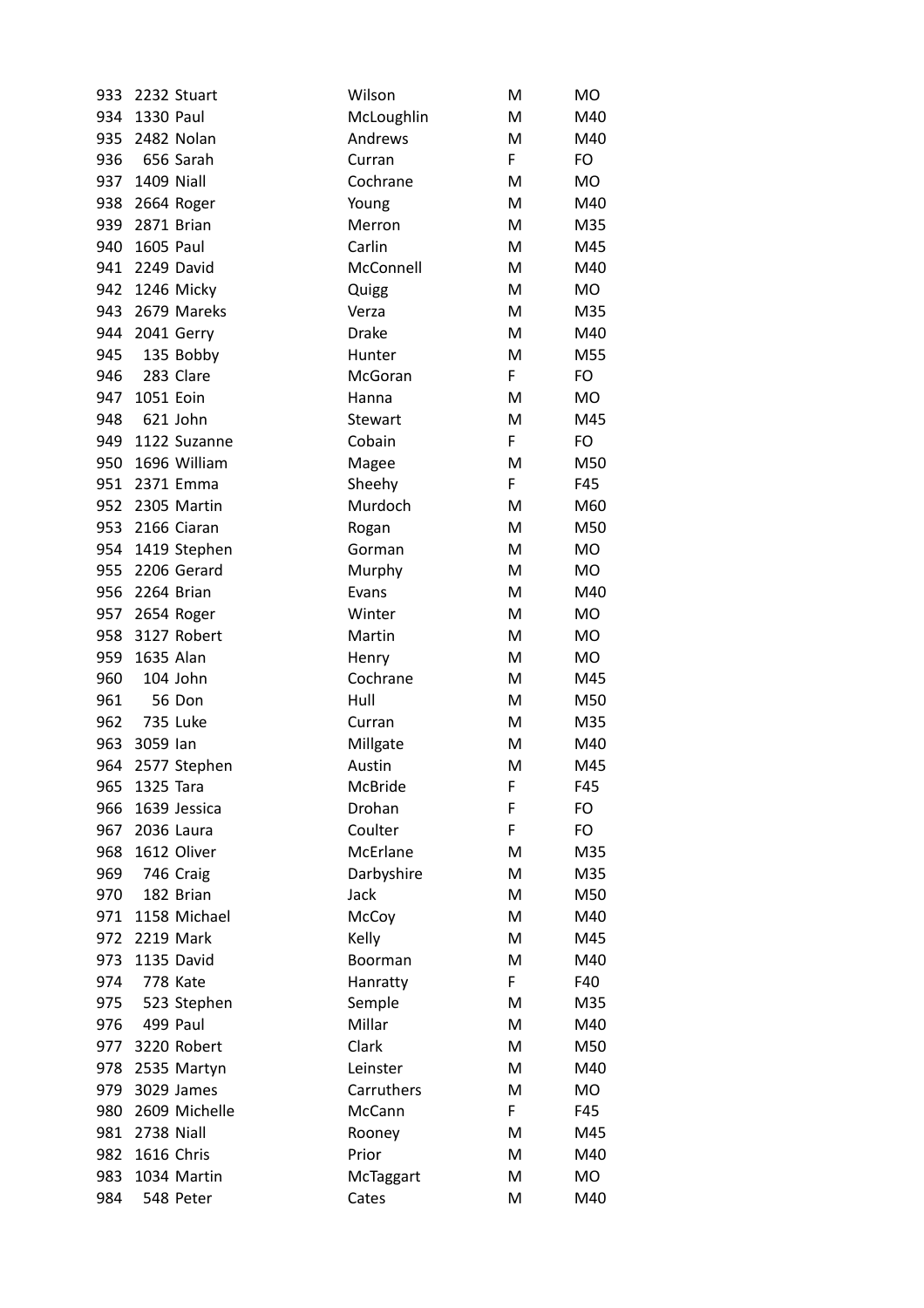| 985  |                  | 105 Johnny        | Carberry-Rogers | M  | M35       |
|------|------------------|-------------------|-----------------|----|-----------|
| 986  |                  | 2156 Ronan        | Casey           | M  | <b>MO</b> |
| 987  |                  | 2847 Paddy        | Duffin          | M  | M50       |
| 988  |                  | 2063 Johanna      | Montgomery      | F  | F35       |
| 989  |                  | 1270 Samantha     | Convery         | F  | F35       |
| 990  |                  | 2167 Shirley      | <b>Bustard</b>  | F  | F40       |
| 991  |                  | 319 Damian        | Kearney         | M  | M45       |
| 992  |                  | 2287 Conor Fergus | Cronin          | M  | <b>MO</b> |
| 993  |                  | 954 Richard       | Hand            | M  | M50       |
| 994  | 559 Mark         |                   | Alexander       | M  | <b>MO</b> |
| 995  |                  | 1157 Brian        | Murray          | M  | M40       |
| 996  |                  | 2117 Patricia     | Thompson        | F  | F45       |
| 997  | 3151 Paul        |                   | Holmes          | M  | M35       |
| 998  |                  | 3149 Gillian      | Wasson          | F. | F40       |
| 999  |                  | 3150 Johnny       | Stewart         | M  | M35       |
| 1000 |                  | 147 Dwaine        | Vance           | M  | <b>MO</b> |
| 1001 |                  | 666 Norma         | Campbell        | F  | FO        |
| 1002 |                  | 821 Andrew        | Gibson          | M  | <b>MO</b> |
| 1003 |                  | 2811 Florence     | Smith           | F  | FO        |
| 1004 |                  | 2217 Martin       | McSherry        | F  | F45       |
| 1005 |                  | 1915 Mark         | McQuillan       | M  | M35       |
| 1006 |                  | 600 Eugene        | McCabe          | M  | M50       |
| 1007 |                  | 1588 Emma         | Dickson         | F  | FO        |
| 1008 |                  | 2146 Mark         | Hand            | M  | MO        |
| 1009 | 3373 Paul        |                   | Floyd           | M  | M35       |
| 1010 |                  | 445 Steven        | Wilson          | M  | <b>MO</b> |
| 1011 |                  | 910 Neil          | Lavery          | м  | M40       |
| 1012 |                  | 862 Chris         | Keegan          | M  | MO        |
| 1013 | 2762 Jim         |                   | Morton          | M  | M50       |
|      |                  | 1014 2675 Bronagh | Hawe            | F  | FO        |
| 1015 |                  | 2919 Emma         | Mc Williams     | M  | M40       |
| 1016 |                  | 1904 Athanasia    | Sevastaki       | F  | F40       |
|      |                  | 1017 649 Matthew  | Taylor          | M  | <b>MO</b> |
| 1018 |                  | 3 Michael         | McGahon         | Μ  | MO        |
| 1019 |                  | 1154 Jonathan     | Joffroy         | M  | <b>MO</b> |
| 1020 |                  | 2281 Graham       | Gilmore         | м  | MO        |
| 1021 |                  | 1685 Shawn        | Finn            | M  | M35       |
| 1022 |                  | 774 Gavin         | Murray          | M  | M35       |
| 1023 |                  | 3036 Gareth       | McLoughlin      | м  | MO        |
| 1024 |                  | 1348 Alasdair     | <b>Duff</b>     | M  | M40       |
| 1025 |                  | 2727 Scott        | Gilliland       | M  | <b>MO</b> |
| 1026 |                  | 1580 Christina    | McConnell       | F. | FO.       |
| 1027 | 1417 John        |                   | McGowan         | м  | M50       |
| 1028 |                  | 2957 Andrew       | Williamson      | M  | M40       |
| 1029 |                  | 2177 Mark         | O'Halloran      | M  | MO        |
| 1030 |                  | 1265 Helen        | <b>Boreland</b> | F  | F35       |
| 1031 |                  | 2244 Tanya        | <b>Brady</b>    | F  | FO        |
| 1032 |                  | 3049 Michael      | McNab           | M  | <b>MO</b> |
| 1033 |                  | 840 Michael       | Prenderville    | M  | M40       |
| 1034 |                  | 2641 Keith        | Nixon           | M  | M40       |
| 1035 | <b>1146 Alex</b> |                   | Lindsay         | F  | FO        |
| 1036 |                  | 1590 William      | Smyth           | M  | M35       |
|      |                  |                   |                 |    |           |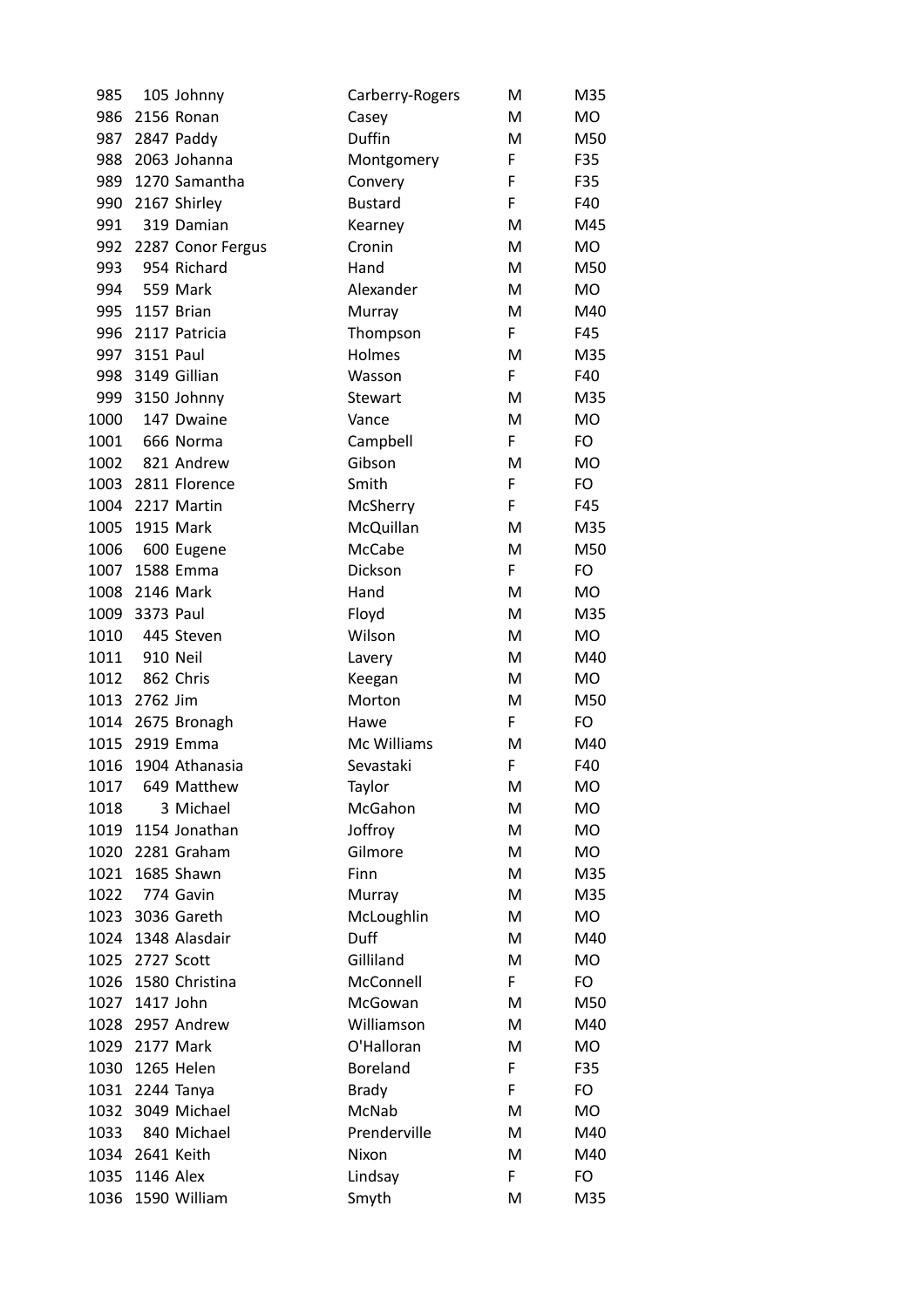| 1037 |                | 173 Gareth        | <b>Bannon</b>  | M  | M35       |
|------|----------------|-------------------|----------------|----|-----------|
| 1038 | 2157 Anna      |                   | McTear         | F. | FO        |
| 1039 |                | 8 Elite           | Entry          | M  | MO        |
|      |                | 1040 2141 Michael | Snoddy         | M  | M55       |
|      | 1041 1692 Paul |                   | Coogan         | M  | MO        |
| 1042 |                | 1720 Gerard       | McDonald       | M  | <b>MO</b> |
| 1043 |                | 175 Peter         | McNamee        | M  | M50       |
| 1044 |                | 125 Heather       | Shanks-Miller  | F  | F45       |
| 1045 |                | 83 Mark           | Patterson      | М  | M40       |
| 1046 |                | 802 Mark          | Lieghio        | M  | M40       |
| 1047 | 1860 Sean      |                   | McIlwaine      | M  | M40       |
| 1048 | 3085 Paul      |                   | Le Fondre      | M  | M45       |
| 1049 | 1717 Tony      |                   | Martin         | M  | <b>MO</b> |
| 1050 |                | 1552 George       | McKee          | M  | M50       |
| 1051 | 2921 Noel      |                   | Rugman         | M  | M50       |
| 1052 |                | 998 Karen         | Poag           | F  | F35       |
| 1053 |                | 2029 Susan        | Lambe          | F  | F35       |
| 1054 |                | 1560 Rebekah      | McMurray       | F  | FJ        |
| 1055 |                | 2900 Barry        | Shaw           | M  | M35       |
| 1056 | 3076 Chris     |                   | Hart           | M  | M50       |
|      |                | 1057 2556 Elayne  | <b>Brown</b>   | F  | FO        |
| 1058 | 3083 Fiona     |                   | Reiman         | F  | FO        |
| 1059 |                | 1798 Tracey       | McEvoy         | F  | F40       |
| 1060 |                | 1986 Aedin        | O'Neill        | F  | FO        |
| 1061 | 2014 Paul      |                   | Mallon         | M  | <b>MO</b> |
| 1062 |                | 1440 Jonathan     | Bloomfield     | M  | M35       |
| 1063 |                | 1883 Donna        | Feehan         | F  | FO        |
| 1064 | 1019 Peter     |                   | <b>McManus</b> | M  | MO        |
| 1065 |                | 2868 Leyre        | Palacios       | F  | FO        |
| 1066 |                | 824 Sean          | Denvir         | M  | M40       |
| 1067 |                | 1418 Andrew       | Cambridge      | M  | M50       |
| 1068 | 741 Sean       |                   | <b>Brown</b>   | M  | M50       |
| 1069 |                | 1564 Akhil Bharat | Sharma         | M  | <b>MO</b> |
| 1070 |                | 2816 Eamon        | McCambridge    | M  | MO        |
| 1071 |                | 681 Alan          | Daniel         | M  | M35       |
| 1072 |                | 632 Michael       | Smith          | M  | M45       |
| 1073 |                | 633 Philip        | <b>Breen</b>   | M  | M45       |
| 1074 |                | 585 Paul          | Mitchell       | M  | M45       |
| 1075 | 3254 Paul      |                   | McCann         | M  | M35       |
| 1076 |                | 2580 Nicola       | Wardle         | F  | FO        |
| 1077 | 1972 Alan      |                   | Erwin          | M  | M40       |
| 1078 |                | 2428 Joanne       | Casey          | F  | FO        |
| 1079 | 1133 Alex      |                   | Stewart        | M  | M35       |
| 1080 | 1957 Jeff      |                   | Hull           | M  | M50       |
| 1081 |                | 3246 Corona       | Cassidy        | F  | FO        |
| 1082 |                | 267 Nicola        | Crawford       | F  | FO        |
| 1083 |                | 168 Mark          | Spooner        | M  | M50       |
| 1084 |                | 1585 Rodney       | Smyth          | M  | M45       |
| 1085 |                | 2692 Maurice      | McGarry        | M  | M50       |
| 1086 |                | 3006 Martina      | Rydout         | F  | F40       |
| 1087 |                | 2553 Jonathan     | Logue          | M  | M35       |
| 1088 |                | 3335 Justin       | McCauley       | M  | MO        |
|      |                |                   |                |    |           |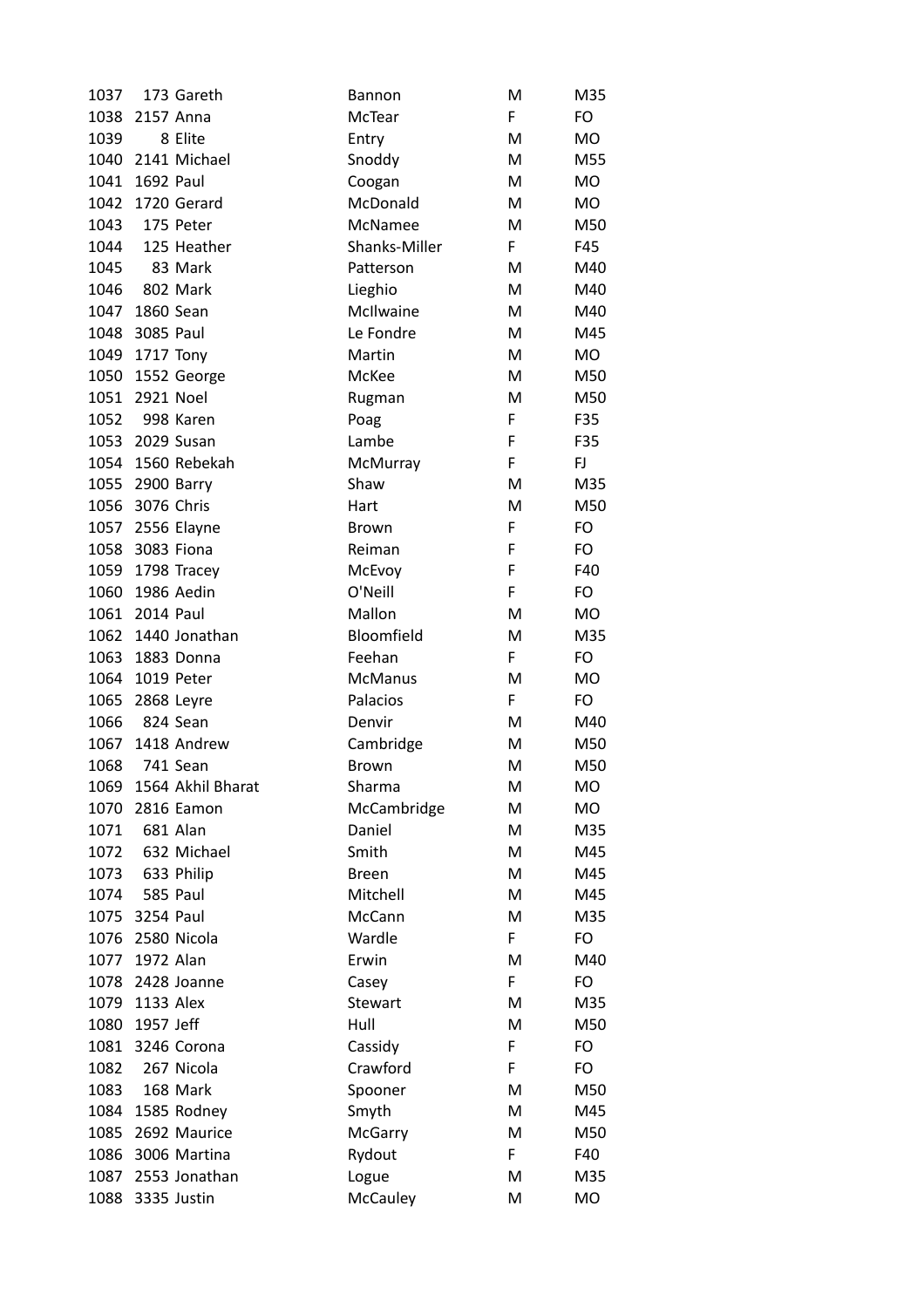| 1089 |                | 665 Adrian            | McMenamin      | M  | M35       |
|------|----------------|-----------------------|----------------|----|-----------|
| 1090 | 2529 Colin     |                       | Brannigan      | M  | M45       |
| 1091 |                | 1625 Heather          | McNeilly       | F  | FO        |
|      |                | 1092 3191 Reynolds    | Sean           | M  | M35       |
| 1093 | 3157 Jim       |                       | Pow            | M  | M50       |
| 1094 |                | 495 Christopher       | Fox            | M  | <b>MO</b> |
| 1095 |                | 1267 David            | Reid           | M  | <b>MO</b> |
| 1096 |                | 1632 Simon            | Christie       | м  | M45       |
| 1097 | 3004 Liam      |                       | McCollum       | М  | M45       |
|      | 1098 2370 Drew |                       | Smythe         | M  | M40       |
|      |                | 1099 2686 Bryony      | May            | F  | F40       |
| 1100 |                | 1447 Stephen          | White          | M  | M45       |
| 1101 | 3093 Colin     |                       | Harvey         | M  | M45       |
| 1102 | 2113 lan       |                       | Morrow         | м  | <b>MO</b> |
| 1103 |                | 269 Ryan              | Duffy          | M  | MO        |
|      |                | 1104 2699 Susanne     | McGrillen      | F  | FO        |
|      |                | 1105 2788 Stephen     | Roddy          | M  | M45       |
| 1106 |                | 1406 Jason            | Milligan       | M  | <b>MO</b> |
| 1107 |                | 1455 Charlene         | McGinty        | F  | FO        |
| 1108 |                | 3065 Susanna          | Allen          | F  | F50       |
| 1109 | 2396 Sean      |                       | Mallon         | M  | M45       |
| 1110 |                | 1026 Ronnie           | Mageean        | M  | M40       |
|      |                | 1111 777 Sandy        | Plumb          | M  | M45       |
| 1112 | 3392 Rory      |                       | McNicholl      | м  | M35       |
| 1113 |                | 1137 Steven           | Park           | M  | M35       |
| 1114 |                | 1410 Darren           | <b>Taggart</b> | м  | <b>MO</b> |
| 1115 | 1103 Colin     |                       | Patterson      | м  | MO        |
|      |                | 1116 3003 Gerard      | Cochrane       | М  | MO        |
| 1117 |                | 1615 Michael          | Muldoon        | M  | M50       |
| 1118 |                | 831 Christopher       | Malbon         | м  | MO        |
| 1119 |                | 1704 Damian           | Monaghan       | Μ  | M35       |
| 1120 | 2388 Alan      |                       | Waddell        | M  | M45       |
| 1121 |                | 139 Roisin            | Devlin         | F. | FO        |
| 1122 |                | 1124 Lionel           | Date           | M  | M45       |
| 1123 | 1766 John      |                       | Murray         | M  | M35       |
| 1124 |                | 2504 Samuel           | Magee          | м  | M35       |
| 1125 |                | 2825 Gavin            | McLaughlin     | M  | M35       |
| 1126 |                | 1402 David            | Smyth          | M  | M50       |
|      |                | 1127 1107 Christopher | Day            | М  | M35       |
| 1128 | 2123 John      |                       | Gregory        | M  | <b>MO</b> |
| 1129 |                | 2423 Eamon            | Gregory        | M  | MO        |
| 1130 |                | 2431 Andrew           | Symington      | м  | M45       |
| 1131 |                | 2800 Barry            | Fegan          | M  | M35       |
| 1132 | 2918 Katie     |                       | Bloomfield     | F  | FO        |
| 1133 |                | 2102 Philip           | Crossey        | м  | M40       |
| 1134 |                | 1337 Eamon            | <b>Breen</b>   | M  | <b>MO</b> |
| 1135 |                | 2360 Marc             | Pinkerton      | M  | M40       |
| 1136 |                | 2867 Ruairi           | McClean        | М  | M35       |
| 1137 | 1322 John      |                       | Gillespie      | м  | M35       |
| 1138 |                | 3413 Glynn            | Anderson       | M  | MO        |
| 1139 |                | 689 Simon             | Moutray        | M  | MO        |
| 1140 |                | 688 Trevor            | Moutray        | M  | M55       |
|      |                |                       |                |    |           |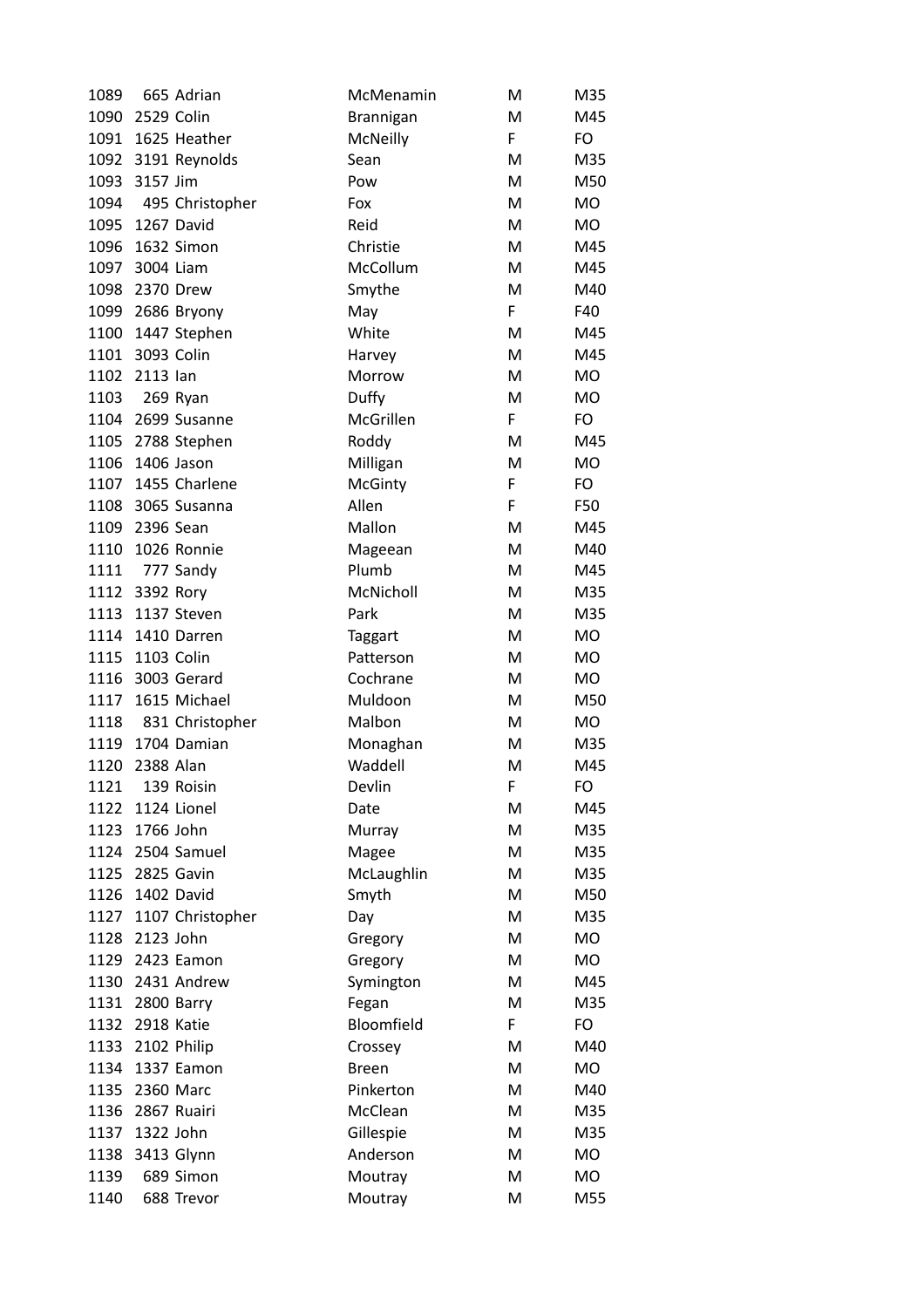| 1141 |                  | 2745 Philip          | Smith          | M  | M35       |
|------|------------------|----------------------|----------------|----|-----------|
|      |                  | 1142 2315 Donagh     | <b>Higgins</b> | M  | M35       |
| 1143 |                  | 1030 Wesley          | Murray         | M  | M50       |
| 1144 | 1970 John        |                      | Hunter         | M  | M35       |
| 1145 |                  | 1903 Eamonn          | McCance        | M  | M35       |
| 1146 | 2929 Sean        |                      | Connolly       | M  | MO        |
| 1147 |                  | 1446 Michael         | Deighan        | M  | M45       |
| 1148 | 1761 Kevin       |                      | Murphy         | M  | M35       |
| 1149 |                  | 1370 Emma            | McAdam         | F. | FO        |
| 1150 |                  | 945 Stephen          | McGrath        | M  | <b>MO</b> |
|      | 1151 2222 Anne   |                      | McCormick      | F  | F55       |
| 1152 | 3178 Hazel       |                      | Dobson         | F  | F35       |
| 1153 | 3115 Peter       |                      | McClean        | M  | M45       |
|      | 1154 2946 Billy  |                      | Ferguson       | M  | M60       |
|      |                  | 1155 2326 Stephen    | Dunn           | M  | M40       |
| 1156 |                  | 1029 Joanne          | McCluskey      | F  | F40       |
| 1157 |                  | 2030 Joanne          | Coen           | F  | F45       |
| 1158 | 1119 Peter       |                      | Stevenson      | M  | M35       |
| 1159 |                  | 1471 Briian          | Markey         | M  | M45       |
|      |                  | 1160 2627 Siobhan    | Darby          | F. | F35       |
|      | 1161 1317 Philip |                      | Mulligan       | M  | M50       |
|      |                  | 1162 2524 Gerard     | Hassan         | M  | M40       |
| 1163 |                  | 2771 James           | McNally        | M  | M45       |
|      |                  | 1164 2196 Seaneen    | Delander       | F  | F35       |
|      |                  | 1165 2576 Jacqueline | Kavanagh       | F  | F40       |
| 1166 | 3334 Andy        |                      | Griffin        | M  | M55       |
| 1167 |                  | 1571 Sharon          | Kelly          | F  | F35       |
| 1168 |                  | 2973 Karen           | Topping        | F  | F35       |
| 1169 |                  | 699 Sarah            | Reid           | F  | FO        |
| 1170 |                  | 2667 Marinus         | Mulholland     | M  | M40       |
| 1171 |                  | 337 Conor            | O'Neill        | M  | <b>MO</b> |
| 1172 | 3462 Late        |                      | Entry          | M  | <b>MO</b> |
| 1173 |                  | 223 Aaron            | McMeekin       | M  | M35       |
| 1174 |                  | 224 Fiona            | Harris         | F  | FO        |
| 1175 |                  | 784 Sophie           | O'Hara         | F  | FO        |
| 1176 | 2940 John        |                      | Mulgrew        | M  | M40       |
| 1177 | 1282 Sean        |                      | <b>Boyle</b>   | M  | MO        |
| 1178 |                  | 1428 Sarah           | <b>Nesbitt</b> | F  | FO        |
| 1179 |                  | 3412 Martin          | Downey         | M  | MO        |
| 1180 |                  | 1976 Brian           | McAlea         | M  | M55       |
| 1181 |                  | 856 Andrew           | Danso          | M  | MO        |
|      | 1182 2288 Kevin  |                      | Lawlor         | M  | M40       |
| 1183 |                  | 2550 Shauna          | Trainor        | F  | F35       |
| 1184 |                  | 171 Oonagh           | Thompson       | F  | F55       |
| 1185 |                  | 1498 Martin          | Johnsson       | M  | M55       |
| 1186 |                  | 3381 Emma            | <b>Taggart</b> | F  | F35       |
| 1187 |                  | 898 Diane            | Cordner        | F  | F45       |
| 1188 | 1264 Lee         |                      | Davison        | M  | M40       |
| 1189 |                  | 889 Tom              | Gillen         | M  | M40       |
| 1190 |                  | 150 Mairead          | <b>Bradley</b> | F  | <b>FJ</b> |
|      |                  | 1191 2393 Emma       | O'Neill        | F  | F40       |
| 1192 | 2385 Alan        |                      | Harkens        | M  | M45       |
|      |                  |                      |                |    |           |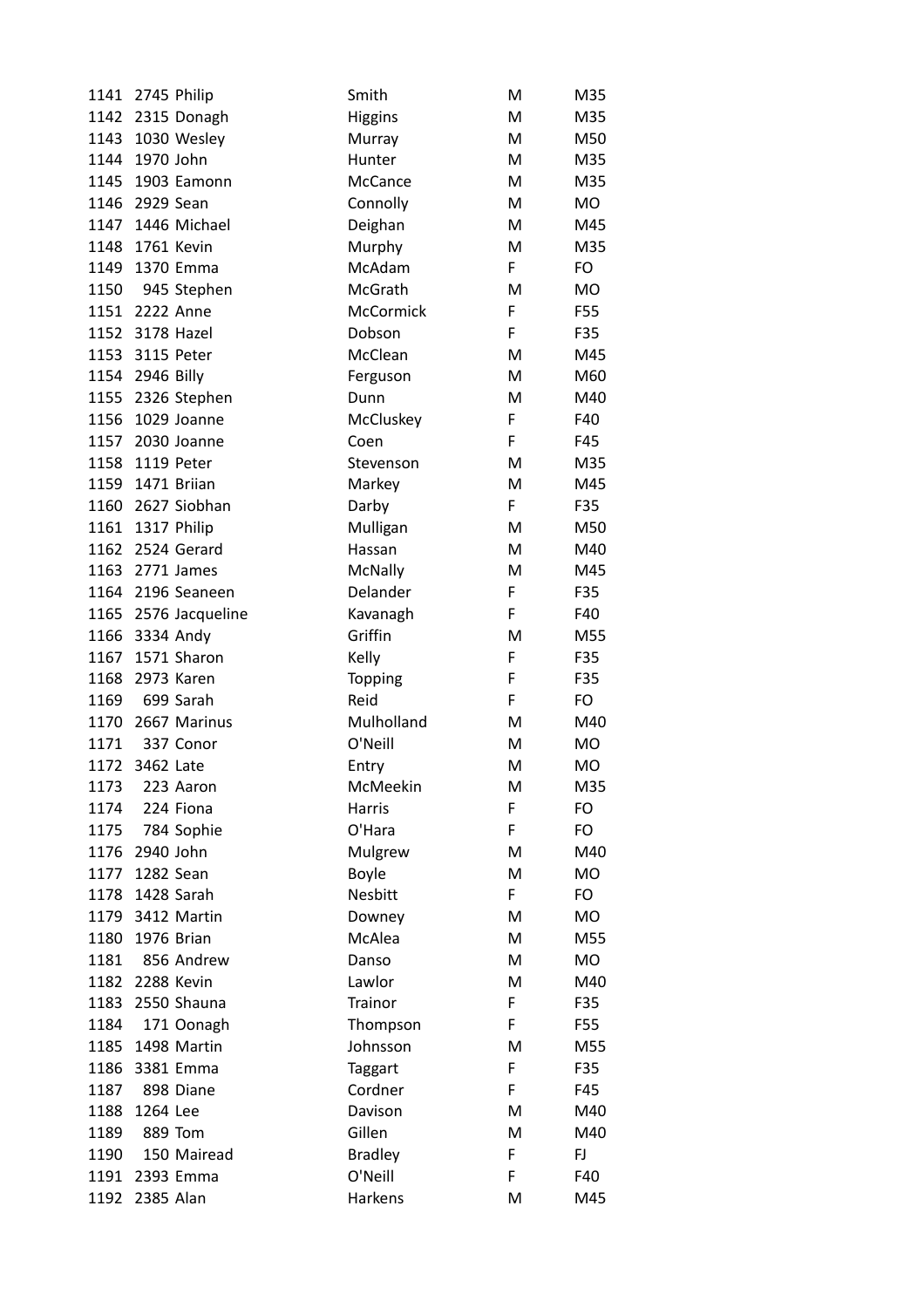| 1193 |                   | 2110 Tomas       | McCartan  | M  | <b>MO</b> |
|------|-------------------|------------------|-----------|----|-----------|
| 1194 |                   | 3372 Ciaran      | McMenamin | M  | M35       |
| 1195 |                   | 2210 Walter      | Donaldson | M  | M60       |
|      |                   | 1196 1416 Andrew | Weir      | M  | <b>MO</b> |
|      |                   | 1197 2111 Sandy  | McDermott | M  | M55       |
| 1198 |                   | 1250 William     | Griffin   | M  | M40       |
| 1199 |                   | 3132 Ren Chet    | Teh       | M  | MO        |
| 1200 |                   | 3179 David       | Lundy     | M  | M45       |
| 1201 |                   | 782 Kevin        | Sage      | M  | M45       |
| 1202 |                   | 839 Michael      | McGrady   | M  | M40       |
| 1203 |                   | 830 Conor        | Sage      | M  | M35       |
| 1204 | <b>2236 Niall</b> |                  | Horan     | M  | MO        |
| 1205 | 212 Lee           |                  | Gregory   | M  | <b>MO</b> |
|      | 1206 2006 Hugh    |                  | Harrison  | M  | M50       |
| 1207 |                   | 1816 Kerry       | Ralph     | M  | M40       |
| 1208 | 3410 Paul         |                  | Clements  | M  | M40       |
| 1209 |                   | 1120 Simon       | Hart      | M  | MO        |
| 1210 | 1928 Paul         |                  | Walker    | M  | M40       |
| 1211 | 1641 Ben          |                  | Scott     | M  | <b>MO</b> |
| 1212 |                   | 514 Morag        | Campbell  | F  | FO        |
| 1213 | 2882 Edel         |                  | McGuckin  | F  | F35       |
|      |                   | 1214 1444 Gerard | Malone    | M  | M60       |
| 1215 |                   | 1323 Andrew      | Kime      | M  | MO        |
| 1216 | 1767 Ivor         |                  | Russell   | M  | M35       |
| 1217 |                   | 1095 Gareth      | Osborne   | M  | M35       |
| 1218 |                   | 786 Conrad       | Gates     | M  | M40       |
| 1219 |                   | 3050 Roddy       | McIvor    | M  | M45       |
| 1220 | 1983 Gary         |                  | Lennon    | M  | M40       |
| 1221 |                   | 2301 Andrew      | Gilpin    | M  | MO        |
|      | 1222 3141 Rick    |                  | Plumb     | M  | M40       |
| 1223 |                   | 763 James        | Wheeler   | M  | M35       |
|      |                   | 1224 2293 David  | Currie    | M  | M40       |
| 1225 |                   | 3197 Thomas      | McKinstry | M  | M45       |
| 1226 |                   | 1118 Karly       | Stevenson | F  | F40       |
| 1227 | 1049 John         |                  | McGill    | M  | MO        |
| 1228 |                   | 43 Neill         | Harper    | M  | M45       |
| 1229 |                   | 3166 Sinead      | Tyro      | F. | FO        |
| 1230 |                   | 1459 Gerard      | Smith     | M  | M40       |
| 1231 | 3322 Rory         |                  | Convery   | M  | M45       |
| 1232 |                   | 999 Philip       | Poag      | M  | M40       |
| 1233 |                   | 3193 Steven      | Corr      | M  | M40       |
| 1234 | 215 Joe           |                  | Tennyson  | M  | MO        |
| 1235 |                   | 1284 Charise     | Boal      | F  | F35       |
| 1236 |                   | 926 Marion       | Woods     | F  | FO        |
| 1237 |                   | 3007 Philip      | McCullagh | M  | M45       |
| 1238 |                   | 364 Allan        | Irwin     | M  | M50       |
| 1239 |                   | 2364 Sarah       | Dinsmore  | F  | FO        |
| 1240 |                   | 1773 Mary        | Carey     | F  | F40       |
| 1241 |                   | 1694 Stephen     | Adamson   | M  | M40       |
| 1242 |                   | 1106 George      | Gillespie | M  | M50       |
| 1243 |                   | 2104 Alison      | Symington | F  | F45       |
| 1244 |                   | 1541 Stephen     | Wise      | M  | M55       |
|      |                   |                  |           |    |           |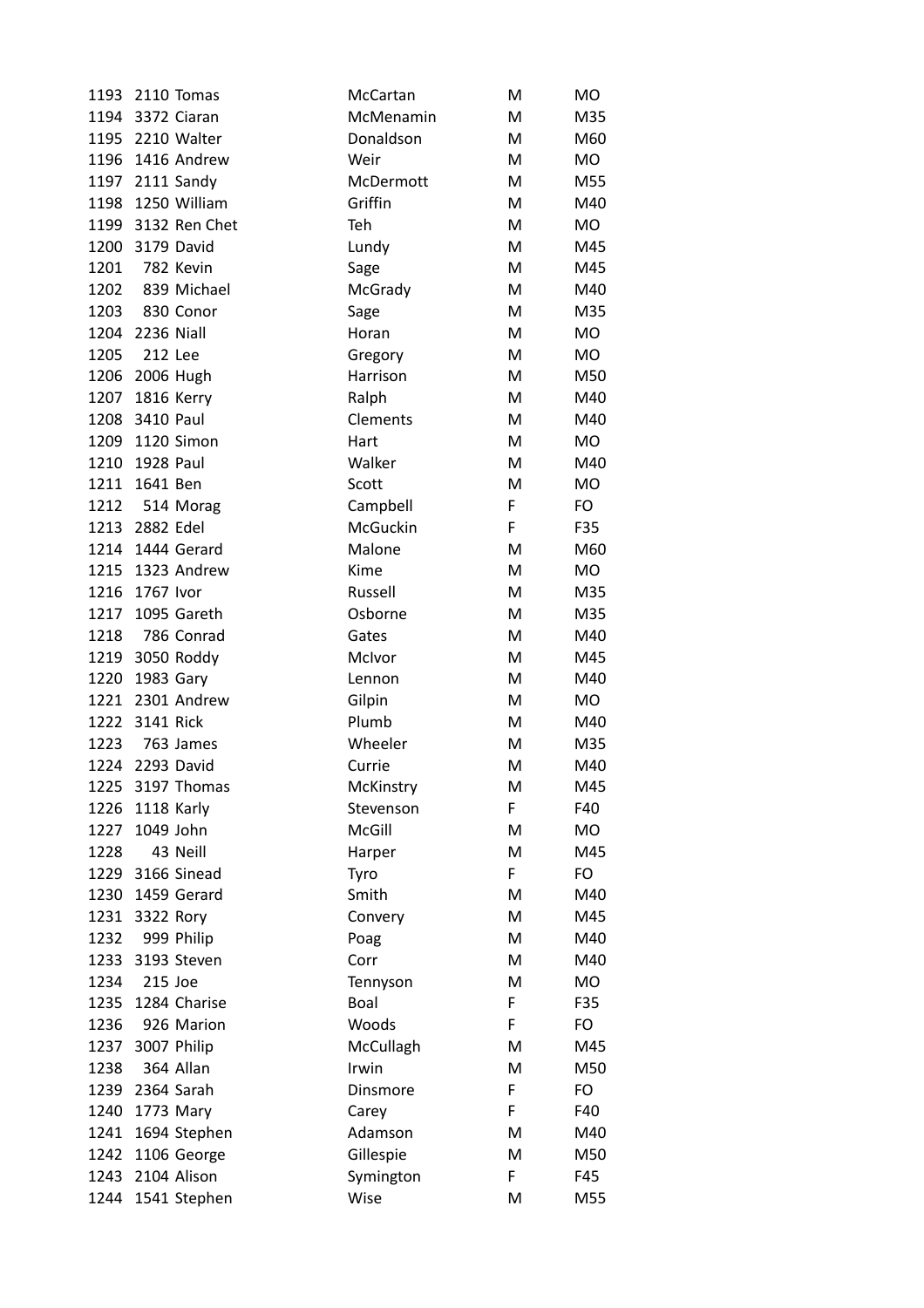| 1245 | 1681 Paul     |                         | McLarnon          | M | M35       |
|------|---------------|-------------------------|-------------------|---|-----------|
| 1246 |               | 992 John Paul           | Malone            | M | M35       |
| 1247 |               | 183 Tom                 | Calvert           | M | MO        |
| 1248 |               | 2628 Conchobar          | Hayes             | M | <b>MO</b> |
| 1249 | 1281 Neil     |                         | McGinn            | M | MO        |
| 1250 |               | 64 Fergal               | Crawford          | M | M40       |
|      |               | 1251 3399 Carmel        | Dillon            | F | F45       |
| 1252 |               | 1872 Vanamoorthy Lingam | Somasundaram      | М | MO        |
| 1253 |               | 883 Simon               | Jenkinson         | М | MO        |
|      |               | 1254 2922 Samantha      | <b>Brownlee</b>   | M | MJ        |
|      |               | 1255 2096 Donna         | McLaughlin        | F | F40       |
| 1256 |               | 2721 Pamela             | Thompson          | F | FO        |
|      |               | 1257 2832 Alastair      | Bingham           | M | M40       |
| 1258 | 3218 Terri    |                         | <b>Broadhurst</b> | F | F35       |
| 1259 | 1596 Des      |                         | McCall            | М | M45       |
| 1260 |               | 1714 David              | Mutch             | M | <b>MO</b> |
| 1261 | 2207 Paul     |                         | Fitzsimons        | M | M50       |
| 1262 |               | 208 Aleksandra          | <b>Stankek</b>    | F | FO        |
| 1263 | 2109 Mark     |                         | Langley           | M | M45       |
|      | 1264 3401 Rod |                         | <b>Haskins</b>    | M | M55       |
| 1265 |               | 1086 Andrew             | <b>Stewart</b>    | M | MO        |
| 1266 |               | 837 Leah                | Boden             | F | FO        |
|      |               | 1267 1826 Aaron         | Sergeant          | M | <b>MO</b> |
| 1268 |               | 3158 Sinead             | Fitzsimons        | F | FO        |
| 1269 |               | 1629 Kevin              | Devlin            | M | <b>MO</b> |
| 1270 |               | 691 Andrew              | McHugh            | M | <b>MO</b> |
| 1271 | 1141 John     |                         | Murray            | М | M40       |
| 1272 |               | 716 Diarmuid            | <b>Brogan</b>     | M | M35       |
| 1273 | 1679 Marv     |                         | Van Niekerk       | M | M40       |
|      |               | 1274 2808 Paschal       | O'Sullivan        | M | M50       |
| 1275 | 3101 Lucia    |                         | <b>Barrett</b>    | F | F40       |
|      |               | 1276 3309 Lyndsay       | Robinson          | F | F35       |
| 1277 | 2744 Cara     |                         | Hamilton          | F | F40       |
| 1278 |               | 3348 Michael            | Kane              | M | M50       |
| 1279 |               | 2359 Alison             | McDowell          | F | F40       |
| 1280 | 2851 Gary     |                         | Dickson           | M | MO        |
| 1281 |               | 1350 Chris              | Regan             | M | MO        |
| 1282 | 2849 Glen     |                         | McIntyre          | M | M40       |
| 1283 |               | 2850 Jeanette           | McIntyre          | F | F40       |
| 1284 |               | 446 Zongjia             | Chen              | M | MO        |
| 1285 |               | 327 Julie               | Preston           | F | F35       |
| 1286 |               | 2355 Roisin             | Blue              | F | F35       |
| 1287 |               | 940 Hugh                | Crawford          | M | M35       |
| 1288 | 3208 Ben      |                         | Yong              | M | <b>MO</b> |
| 1289 |               | 925 Ciaran              | O'Hare            | M | M45       |
| 1290 | 1355 Abi      |                         | Savage            | F | FO        |
| 1291 |               | 2088 Stephen            | Maguire           | M | <b>MO</b> |
| 1292 | 1138 Gary     |                         | Clarke            | M | M35       |
| 1293 |               | 3066 Maurice            | Leeson            | M | M55       |
| 1294 |               | 2651 Gareth             | Robinson          | M | M35       |
| 1295 |               | 2765 Brent              | Haslett           | M | MO        |
| 1296 |               | 2798 Alan K F           | Chan              | M | M45       |
|      |               |                         |                   |   |           |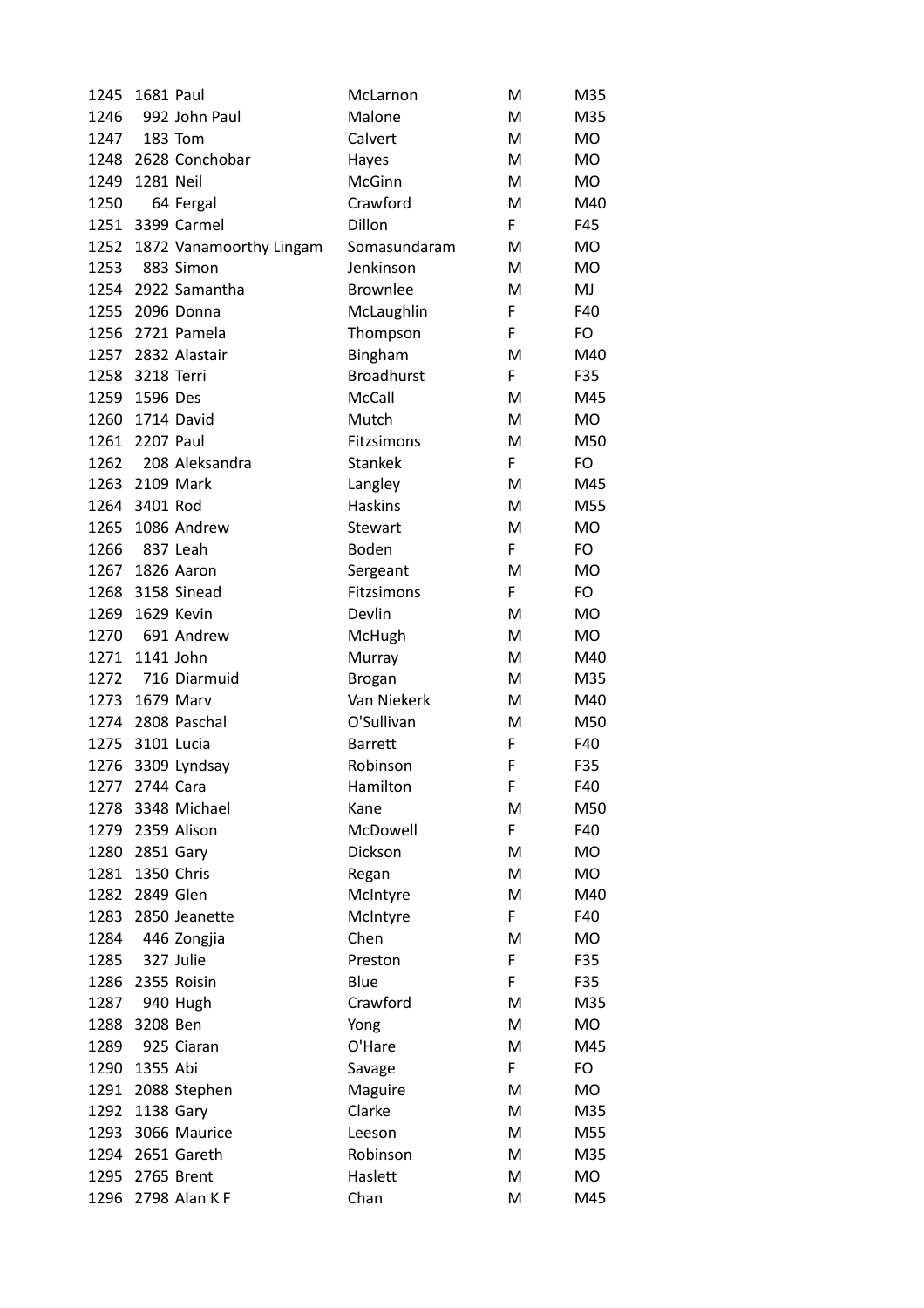| 1297 | 1513 Roy         |                   | White           | M | M60       |
|------|------------------|-------------------|-----------------|---|-----------|
| 1298 |                  | 2047 Kieran       | Kelly           | F | F45       |
| 1299 |                  | 757 Conan         | Magee           | M | M45       |
| 1300 | 1528 Clare       |                   | Hurrell         | F | FO        |
| 1301 |                  | 3442 Annette      | Heaney          | F | F40       |
| 1302 |                  | 1749 Maria        | Morris          | F | F40       |
| 1303 | 3124 Tara        |                   | Hynds           | F | F40       |
| 1304 |                  | 3230 Irvine       | Abraham         | M | M50       |
| 1305 |                  | 2644 Roisin       | Croskery        | F | F35       |
| 1306 | 2175 John        |                   | Johnston        | M | M40       |
|      |                  | 1307 2268 Daniel  | Harvey          | M | <b>MO</b> |
| 1308 |                  | 3167 Matthew      | Ireland         | M | M35       |
| 1309 |                  | 1786 Sonya        | Curran          | F | F35       |
| 1310 |                  | 3225 Arthur       | Spence          | M | M40       |
| 1311 |                  | 978 Martin        | Palmer          | M | M45       |
|      | 1312 1869 Joy    |                   | Bowman          | F | FO        |
| 1313 |                  | 2586 Louise       | <b>Barton</b>   | F | F35       |
| 1314 | 1490 Mark        |                   | Gilmore         | M | M40       |
| 1315 |                  | 1825 Christopher  | Armstrong       | M | <b>MO</b> |
| 1316 |                  | 3072 Allistair    | Carson          | M | M40       |
| 1317 |                  | 1531 Emmett       | Woods           | M | M45       |
| 1318 |                  | 1339 Clare        | Rimmer          | F | F35       |
| 1319 | 654 Tim          |                   | <b>Brisbois</b> | M | M35       |
| 1320 |                  | 2407 Jennifer     | McCaffrey       | F | F40       |
| 1321 |                  | 852 Jason         | Holmes          | M | M45       |
| 1322 |                  | 1438 Roisin       | Brooksw         | F | F40       |
| 1323 |                  | 3120 Gareth       | Creaney         | M | M45       |
| 1324 |                  | 2640 Lucia        | Rooney          | F | F40       |
| 1325 |                  | 217 Claire        | Fitzgerald      | F | F35       |
| 1326 |                  | 3453 Andrew       | Campbell        | M | M50       |
| 1327 | 1255 Karl        |                   | Rodgers         | Μ | MO        |
| 1328 |                  | 2998 Tomas        | O Loingsigh     | M | M40       |
| 1329 | 2049 Chris       |                   | Leitch          | M | M40       |
| 1330 |                  | 2427 James        | Oconnor         | Μ | <b>MO</b> |
| 1331 |                  | 1470 Ryan         | Tennyson        | M | M40       |
| 1332 |                  | 3281 Ciaran       | McSherry        | М | MO        |
| 1333 |                  | 2754 Eithne       | Murphy          | м | M50       |
| 1334 |                  | 1689 James        | Stewart         | M | MO        |
| 1335 | 245 Paul         |                   | Armstrong       | М | M45       |
| 1336 |                  | 628 Aoibhin       | O'Neill         | F | FO        |
| 1337 |                  | 2488 Jenni        | Meehan          | F | FO        |
| 1338 |                  | 2619 Dubois       | Elder           | M | M40       |
| 1339 |                  | 1978 Rodney       | McLaughlin      | M | M45       |
| 1340 | 2185 Ruth        |                   | Will            | F | FO        |
| 1341 |                  | 540 Sarah         | Kinnear         | F | FO        |
| 1342 |                  | 3046 Alastair     | Beacom          | M | <b>MO</b> |
| 1343 | <b>1318 Paul</b> |                   | Quinn           | M | M35       |
| 1344 |                  | 2466 Jamie        | Mudge           | M | MO        |
|      |                  | 1345 3026 Ciaran  | Hunter          | M | M45       |
| 1346 |                  | 2336 Janine       | Murray          | F | FO        |
|      |                  | 1347 2558 Steafan | Curran          | M | MO        |
| 1348 | 2129 Gary        |                   | Cooper          | M | M35       |
|      |                  |                   |                 |   |           |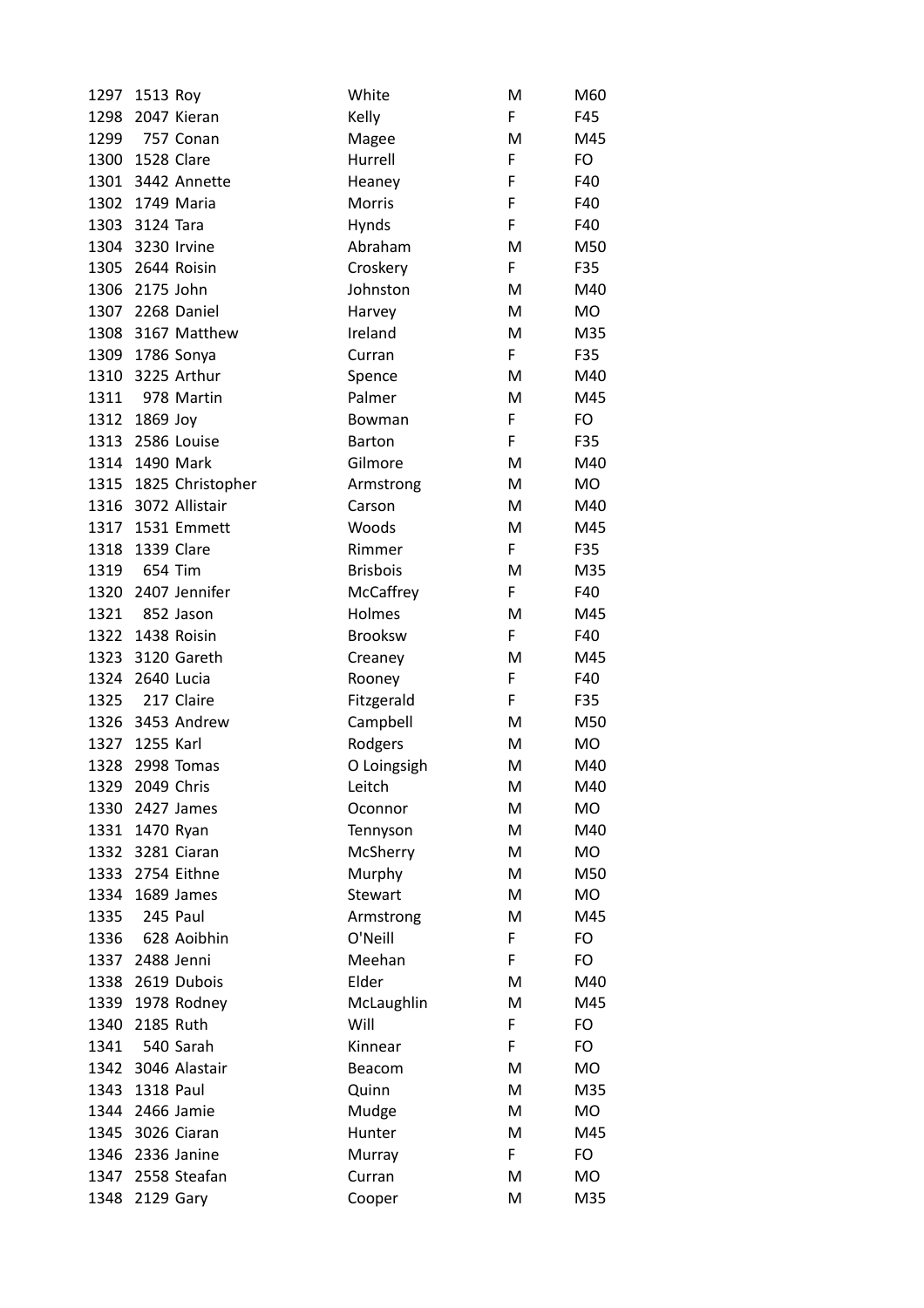| 1349 |                | 3307 Nicola         | Mullan           | F  | F40       |
|------|----------------|---------------------|------------------|----|-----------|
|      |                | 1350 1901 Helen     | Daly             | F  | F40       |
|      | 1351 2133 Tony |                     | Kane             | M  | M45       |
| 1352 |                | 141 Kam Ming        | Law              | M  | M50       |
| 1353 |                | 785 Simon           | Deller           | M  | MO        |
| 1354 |                | 933 Jonathan        | Major            | M  | <b>MO</b> |
|      |                | 1355 3142 Mark      | Roulston         | M  | <b>MO</b> |
|      |                | 1356 2154 Barry     | Casey            | M  | MO        |
| 1357 |                | 2821 Linda          | Reynolds         | F. | F35       |
| 1358 | 1195 Paul      |                     | Looker           | M  | <b>MO</b> |
|      |                | 1359 1347 Fergal    | McCamphill       | M  | M45       |
| 1360 |                | 466 Clodagh         | <b>McKinless</b> | F  | FO        |
|      |                | 1361 2346 Aidan     | Hamill           | M  | <b>MO</b> |
|      |                | 1362 1223 Christian | Frank            | M  | M40       |
| 1363 | 2445 Neil      |                     | Garland          | M  | M40       |
| 1364 |                | 795 Gerard          | McKenna          | M  | M50       |
|      |                | 1365 2116 Catherine | Boyd             | F  | F35       |
| 1366 |                | 2203 Thomas         | Dalzell          | M  | MO        |
|      |                | 1367 2594 Shirley   | McCloskey        | F  | F40       |
| 1368 |                | 1792 Elaine         | Kennedy          | F  | F35       |
| 1369 |                | 209 Andreas         | Steinbauer       | M  | M40       |
| 1370 |                | 1666 Fintan         | Hurl             | M  | <b>MO</b> |
|      | 1371 1508 Ben  |                     | Greene           | M  | M40       |
| 1372 | 2045 Craig     |                     | McAlister        | M  | M35       |
| 1373 |                | 2839 Eileen         | Lyttle           | F  | F40       |
| 1374 | 2152 Alan      |                     | Whiteside        | M  | M45       |
| 1375 |                | 739 Callum          | Francis          | M  | MO        |
| 1376 |                | 798 Colin           | Quigg            | M  | MO        |
|      |                | 1377 2308 Michael   | Wilson           | M  | M35       |
|      |                | 1378 2636 Cathy     | Morgan           | F  | F40       |
| 1379 |                | 1503 Lauren         | Elder            | F  | FO        |
| 1380 |                | 960 Srikanth        | Gundam           | M  | <b>MO</b> |
| 1381 |                | 3156 Fionnuala      | Gilmartin        | F  | F40       |
| 1382 |                | 2971 Deirdre        | Convery          | F  | F35       |
| 1383 |                | 690 Patrick         | McCusker         | M  | M35       |
| 1384 |                | 2564 Sadie          | McDevitt         | F  | F45       |
| 1385 |                | 1945 Conor          | Fanning          | M  | M35       |
| 1386 |                | 1405 Claire         | Nelson           | F  | FO        |
| 1387 |                | 2620 Roisin         | Rocks            | F  | FO        |
| 1388 |                | 232 Emily           | Paisley          | F  | FO        |
| 1389 | 1443 John      |                     | Moore            | M  | M45       |
| 1390 |                | 443 Pauline         | Carey            | F  | F40       |
| 1391 |                | 1668 David          | Simpson          | M  | M35       |
| 1392 |                | 609 Rosie           | Arthur           | F  | F40       |
| 1393 |                | 2659 Eileen         | Hanrick          | F  | F35       |
| 1394 | 1703 Tom       |                     | Frawley          | M  | MO        |
| 1395 |                | 1226 Roisin         | McGrath          | F  | F35       |
| 1396 |                | 1227 Leon           | McLaughlin       | M  | M35       |
| 1397 |                | 78 Nadine           | Mercer           | F  | F35       |
| 1398 |                | 1475 Kelly          | Hobson           | F  | FO        |
| 1399 |                | 2884 Jennifer       | McBride          | F  | F35       |
|      |                |                     |                  |    |           |
| 1400 |                | 3205 Stephen        | McConnell        | M  | MO        |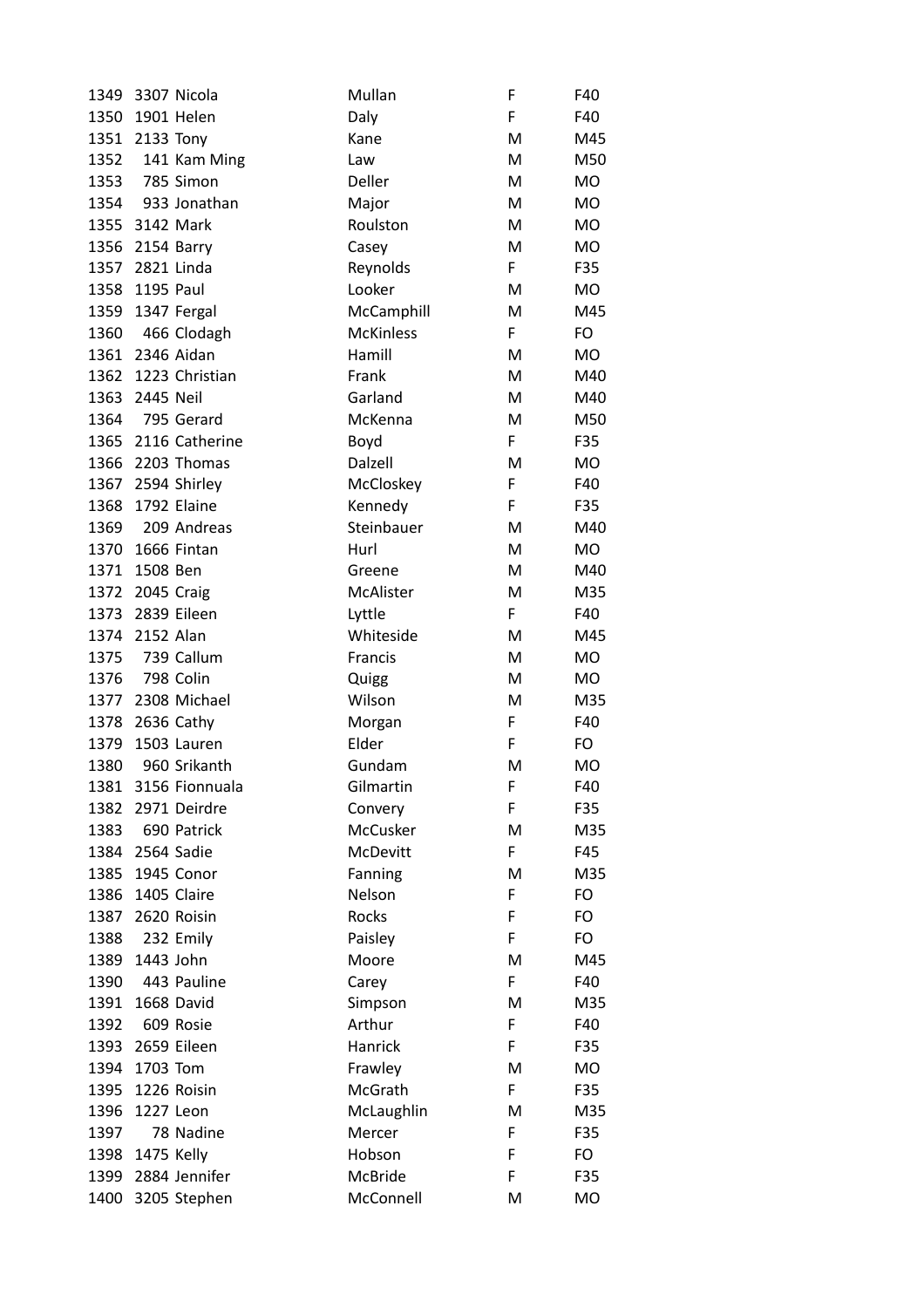| 1401 |                  | 1004 David              | McAuley          | M | M50       |
|------|------------------|-------------------------|------------------|---|-----------|
|      | 1402 2403 Craig  |                         | Falls            | M | <b>MO</b> |
| 1403 | 1236 Ryan        |                         | McDonald         | M | M40       |
|      |                  | 1404 2647 Jennifer      | Hamilton         | F | FO        |
|      |                  | 1405 3084 Gerald        | Quinn            | M | M35       |
| 1406 |                  | 1759 Chris              | <b>Brock</b>     | M | <b>MO</b> |
| 1407 |                  | 124 Pascal              | Hull             | M | M35       |
| 1408 |                  | 123 Catriona            | Hull             | F | F35       |
|      |                  | 1409 1461 James         | Toman            | M | M40       |
|      |                  | 1410 2711 Padraig       | Ward             | M | <b>MO</b> |
| 1411 |                  | 693 Pauric              | Farry            | M | M40       |
|      |                  | 1412 1955 Marie Therese | <b>Burns</b>     | F | FO        |
|      | 1413 2870 John   |                         | Gray             | M | M35       |
|      |                  | 1414 1824 Steven        | Close            | M | M40       |
|      |                  | 1415 3035 David         | McAteer          | M | <b>MO</b> |
|      | 1416 3275 Chris  |                         | <b>Ellis</b>     | M | <b>MO</b> |
|      | 1417 2418 Chris  |                         | McClean          | M | <b>MO</b> |
| 1418 | 470 lan          |                         | Patterson        | M | <b>MO</b> |
| 1419 |                  | 878 Clionag             | Cahill           | F | F45       |
| 1420 |                  | 1117 Olwyn              | Guy              | F | F45       |
| 1421 |                  | 214 Michael             | Corcoran         | M | M35       |
|      |                  | 1422 1166 Adrian        | Murphy           | M | <b>MO</b> |
|      |                  | 1423 3429 Olivia        | Forbes           | F |           |
| 1424 |                  | 322 Martin              | Smith            | M | M40       |
|      |                  | 1425 2573 Cathy         | Valente          | F | F35       |
| 1426 | 2474 Pat         |                         | Hamilton         | M | M45       |
| 1427 | 1819 Gina        |                         | <b>Baxter</b>    | F | F40       |
| 1428 |                  | 1314 Catherine          | Little           | F | FO        |
| 1429 |                  | 1853 David              | Geary            | M | M40       |
|      | 1430 1726 Ryan   |                         | Nixon            | M | M35       |
| 1431 |                  | 1876 Emma               | McDade           | F | F35       |
| 1432 |                  | 1071 Gerard             | Gilmore          | M | M40       |
| 1433 |                  | 916 Clare               | Russell          | F | F40       |
| 1434 |                  | 2669 Caoimhe            | Hegarty          | F | F35       |
| 1435 | 2181 John        |                         | Quinn            | M | M45       |
| 1436 |                  | 2227 Ronan              | McCormick        | M | M40       |
| 1437 | <b>1259 Paul</b> |                         | <b>Brennan</b>   | M | M50       |
| 1438 | 1877 Ruth        |                         | McDade           | F | FO        |
| 1439 | 2799 Paul        |                         | Acheson          | M | M65       |
| 1440 | 2855 Noel        |                         | Bloomfield       | M | M50       |
| 1441 |                  | 465 Diane               | Woods            | F | F50       |
| 1442 | 1164 Pete        |                         | Wiseman          | M | M60       |
| 1443 |                  | 2200 Chris              | Rice             | M | MO        |
| 1444 |                  | 847 Victoria            | Davis            | F | F40       |
| 1445 |                  | 1992 Sean               | Murphy           | M | M50       |
| 1446 |                  | 900 Tony                |                  | M | M45       |
| 1447 |                  | 469 Francesca           | Harper<br>Dowler | F | F40       |
| 1448 |                  | 1168 Seán               | Ó Conalláin      | M | MO        |
| 1449 |                  | 3131 Kathy              | Mayhew           | F | F50       |
| 1450 |                  | 1830 Eleanor            | Quin             | F | FO        |
| 1451 |                  | 881 Kevin               | Ferguson         | M | MO        |
| 1452 | 2822 Yana        |                         | Tweed            | F | F40       |
|      |                  |                         |                  |   |           |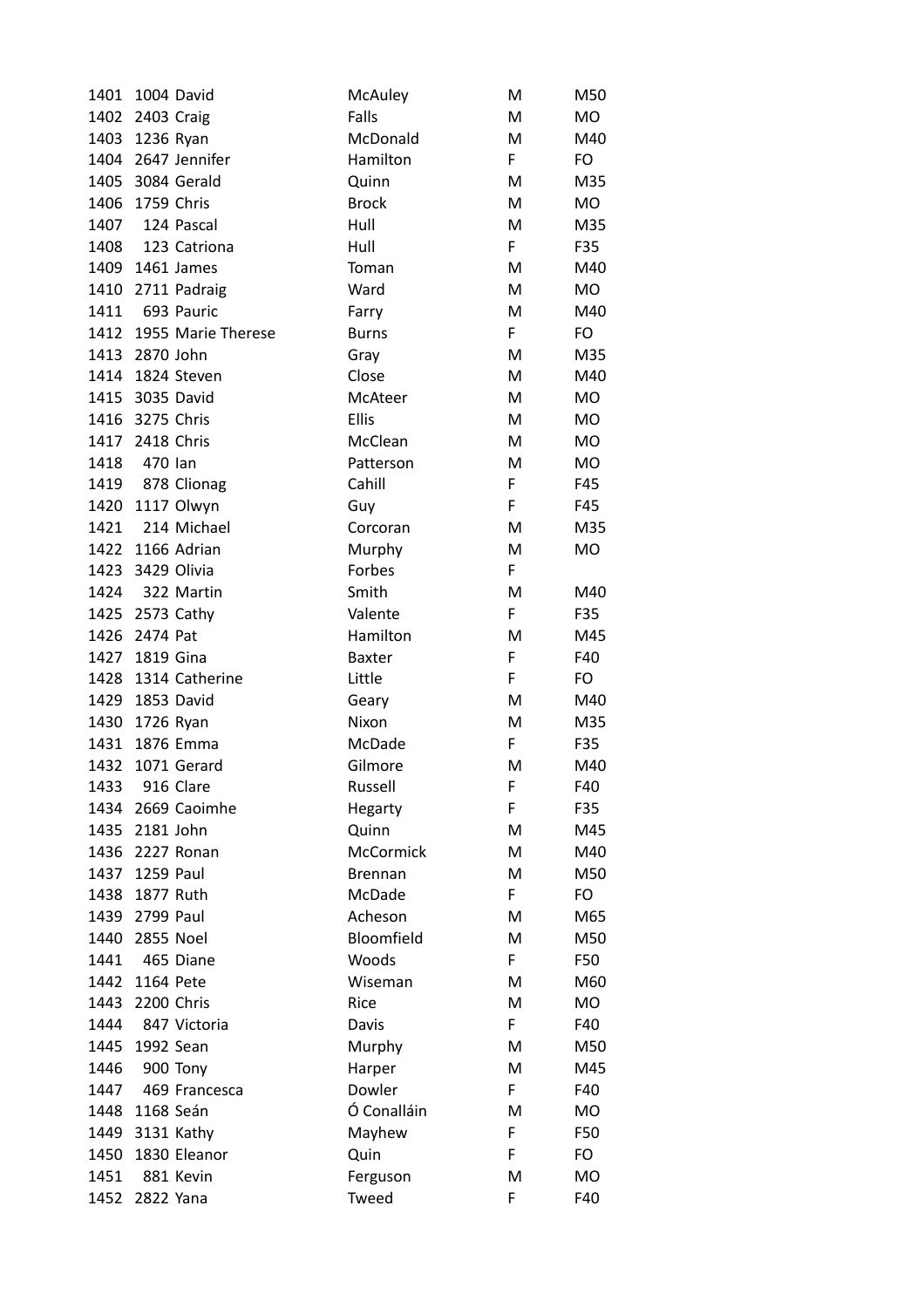| 1453 |                 | 1839 Derrie        | O Sullivan      | M | M35       |
|------|-----------------|--------------------|-----------------|---|-----------|
|      | 1454 1422 Reg   |                    | Sanlon          | M | M65       |
| 1455 |                 | 1931 Derek         | Marren          | M | M35       |
|      |                 | 1456 2343 Jacek    | Garncarek       | M | M35       |
|      |                 | 1457 2561 Joanna   | Garncarek       | F | F35       |
| 1458 |                 | 1700 Janet         | Campbell        | F | F40       |
| 1459 |                 | 557 Peter          | Thompson        | M | <b>MO</b> |
| 1460 |                 | 2802 Patricia      | Donnell         | F | F40       |
|      |                 | 1461 2914 Pauline  | Whitten         | F | F40       |
|      |                 | 1462 1711 Danielle | McIlroy         | F | F35       |
| 1463 |                 | 818 Fiona          | McLean          | F | F35       |
|      |                 | 1464 2544 Chrisi   | Dougal          | F | F35       |
| 1465 |                 | 1128 Jessica       | <b>Hastings</b> | F | FO        |
|      |                 | 1466 2440 Danny    | McVicker        | M | M45       |
| 1467 |                 | 1341 Donald        | Cherniawsky     | M | M55       |
| 1468 | 2333 Jim        |                    | McCotter        | M | M45       |
| 1469 | 2277 Paul       |                    | Carlin          | M | M55       |
| 1470 | 1960 Liam       |                    | Conlon          | M | M35       |
| 1471 |                 | 2372 Stephen       | <b>Brophy</b>   | M | M45       |
| 1472 | 1302 Ryan       |                    | Miskelly        | M | M35       |
| 1473 | 1088 Jim        |                    | Mulholland      | M | M35       |
| 1474 |                 | 1923 Samuel        | Cochrane        | M | M35       |
| 1475 |                 | 1098 Jennie        | Wright          | F | FO        |
| 1476 |                 | 2176 Gavin         | Dempsey         | M | M35       |
| 1477 |                 | 1623 Mary          | McAree          | F | F60       |
| 1478 |                 | 3444 Martina       | Connolly        | M | M40       |
| 1479 |                 | 1886 Catherine     | Murray          | F | F45       |
| 1480 |                 | 2995 Marion        | Graham          | F | F55       |
|      |                 | 1481 1650 William  | <b>Norris</b>   | M | M55       |
|      |                 | 1482 3247 Brigid   | Quinn           | F | F70       |
| 1483 |                 | 493 Rob            | <b>Browne</b>   | M | M40       |
|      |                 | 1484 2178 Stephen  | O Halloran      | M | M35       |
|      |                 | 1485 1882 Andrew   | Lam             | M | MO        |
| 1486 | 2502 Neil       |                    | Linton          | M | M45       |
| 1487 |                 | 1980 Colin         | Tucker          | M | M40       |
| 1488 |                 | 473 James          | Hall            | М | MO        |
| 1489 |                 | 983 George         | Cortvriend      | M | MO        |
|      | 1490 2487 Lisa  |                    | Ferry           | F | FO        |
|      |                 | 1491 3266 William  | Craig           | M | MO        |
| 1492 |                 | 3480 Colin         | Haddick         | M | M65       |
| 1493 |                 | 529 Claire         | McCann          | F | FO        |
| 1494 |                 | 84 Patrick         | Gilmore         | M | MO        |
| 1495 |                 | 1469 Natasha       | Huq             | F | FO        |
|      | 1496 1943 Rafal |                    | Lukasik         | M | MO        |
|      |                 | 1497 1594 Katrina  | Swann           | F | F35       |
| 1498 |                 | 1537 Michael       | Williamson      | M | M35       |
| 1499 | 1985 Fin        |                    | Okane           | M | M45       |
| 1500 |                 | 3438 Colin         | Mooney          | м | M35       |
|      |                 |                    | <b>Neely</b>    | F | FO        |
| 1501 | 1331 Lois       |                    |                 |   |           |
| 1502 |                 | 431 Erinn          | Kerr            | F | FO        |
|      |                 | 1503 1076 Michael  | Cassidy         | M | MO        |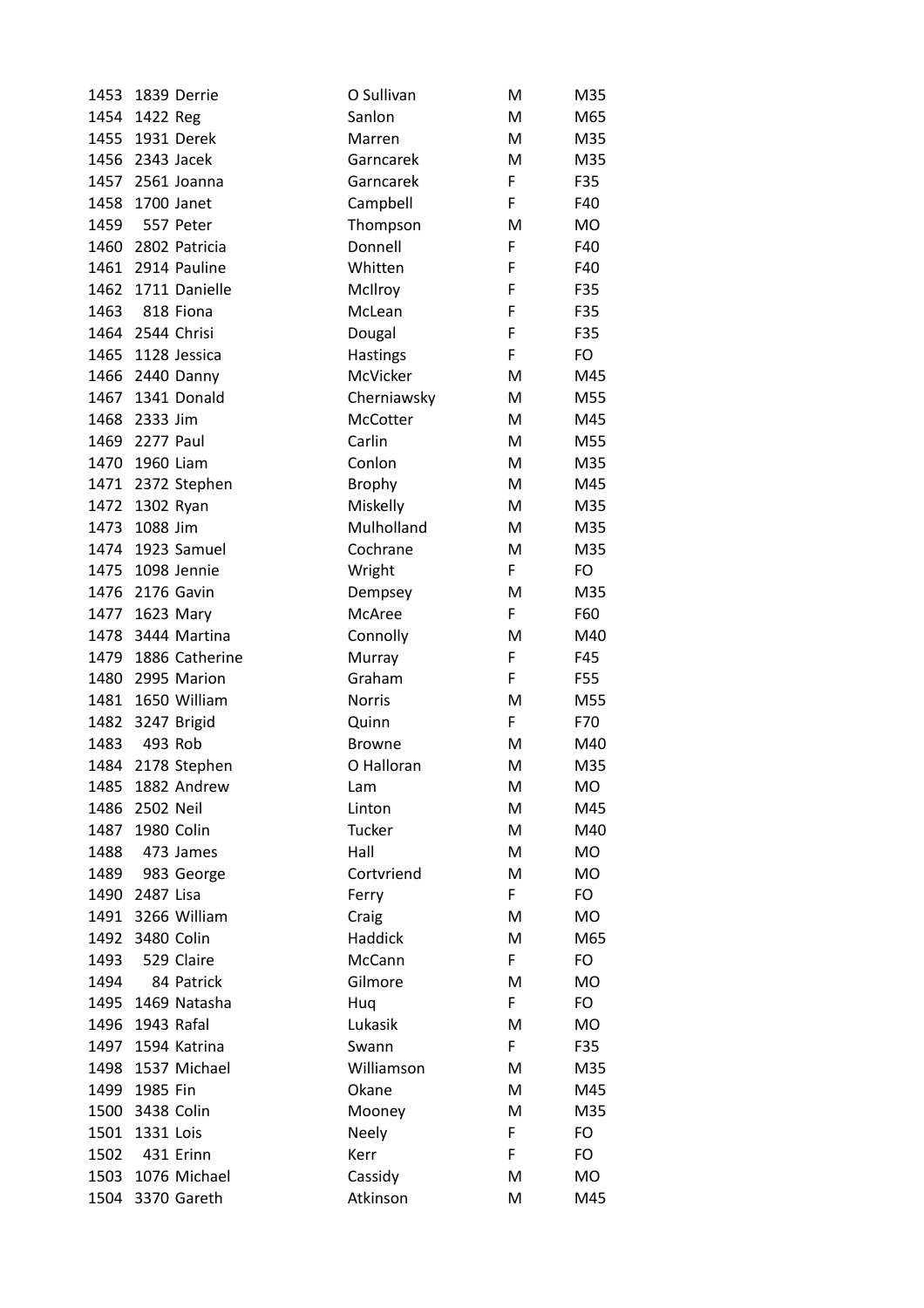| 1505 |             | 164 Trevor      | Lamb             | M | M40       |
|------|-------------|-----------------|------------------|---|-----------|
| 1506 |             | 1283 Marty      | Timlin           | M | M45       |
| 1507 |             | 1072 Mark       | Ludlow           | M | <b>MO</b> |
|      |             | 1508 2034 Myles | McCartan         | M | M45       |
| 1509 |             | 2136 Diane      | Lowe             | F | F40       |
| 1510 |             | 546 Pierce      | <b>McManus</b>   | M | M35       |
| 1511 |             | 1533 Nicolas    | Wallior          | M | <b>MO</b> |
|      |             | 1512 2363 Susan | Kehoe            | F | F35       |
| 1513 |             | 1526 William    | <b>Brown</b>     | M | MO        |
| 1514 |             | 467 Joseph      | <b>McKinless</b> | M | M40       |
| 1515 |             | 1069 Catherine  | Mullan           | F | F35       |
| 1516 |             | 263 Cortney     | Carse            | F | FO        |
| 1517 |             | 157 Stephen     | McGeough         | M | M40       |
| 1518 | 2755 Ryan   |                 | Murphy           | M | M35       |
| 1519 | 1546 John   |                 | Jackson          | M | <b>MO</b> |
| 1520 |             | 2782 Joanne     | Irwin            | F | F35       |
| 1521 |             | 159 James       | Hewitt           | M | M55       |
| 1522 |             | 2616 Wesley     | Pollock          | M | M50       |
| 1523 |             | 850 Muthu       | Subramanian      | M | M40       |
| 1524 |             | 1115 Hannah     | McDaid           | F | FO        |
| 1525 | 1482 Chris  |                 | Denton           | M | M40       |
| 1526 | 1989 Kellie |                 | O'Kane           | F | FO        |
| 1527 |             | 1483 Andrew     | Telford          | M | <b>MO</b> |
| 1528 | 1481 Juan   |                 | <b>Botella</b>   | M | M35       |
| 1529 |             | 3177 Derek      | Agnew            | M | M40       |
| 1530 | 3171 John   |                 | McCrory          | M | M50       |
| 1531 |             | 1496 Claire     | Crilly           | F | FO        |
| 1532 | 1892 Ann    |                 | Strain           | F | F40       |
| 1533 |             | 1697 James      | Harvey           | M | M40       |
| 1534 |             | 2294 Sinead     | <b>Bates</b>     | F | F40       |
| 1535 | 1748 Jim    |                 | Simmons          | M | M40       |
| 1536 |             | 2588 Adam       | Gannon           | M | <b>MO</b> |
|      |             | 1537 1755 Geoff | Crawford         | M | M45       |
| 1538 | 2076 John   |                 | Hanratty         | M | M40       |
| 1539 |             | 3231 Ciaran     | Hanratty         | M | M35       |
| 1540 | 2987 Gert   |                 | Fitzpatrick      | F | F45       |
| 1541 | 1063 Jim    |                 | McLean           | M | M40       |
| 1542 |             | 2235 Peter      | Sharpe           | M | M50       |
| 1543 |             | 162 Damien      | Stone            | M | M35       |
| 1544 |             | 2551 Gerald     | Boyle            | M | M35       |
| 1545 |             | 2460 Gary       | McGuinness       | M | <b>MO</b> |
| 1546 | 1074 Paul   |                 | Cupples          | M | M40       |
| 1547 |             | 2702 Susan      | <b>Nutt</b>      | F | FO        |
| 1548 |             | 2617 Michael    | Heaney           | M | <b>MO</b> |
| 1549 |             | 787 Jonathan    | Crooks           | M | <b>MO</b> |
| 1550 | 2062 Karl   |                 | Anderson         | M | M40       |
| 1551 |             | 2225 Gareth     | Kinnear          | M | M40       |
| 1552 |             | 1647 David      | Carse            | M | M55       |
| 1553 |             | 300 William     | <b>Baird</b>     | M | M60       |
| 1554 |             | 2022 Steven     | McCord           | M | M40       |
| 1555 |             | 3222 Caroline   | Clarke           | F | FO        |
| 1556 |             | 968 Paul        | Fox              | M | M35       |
|      |             |                 |                  |   |           |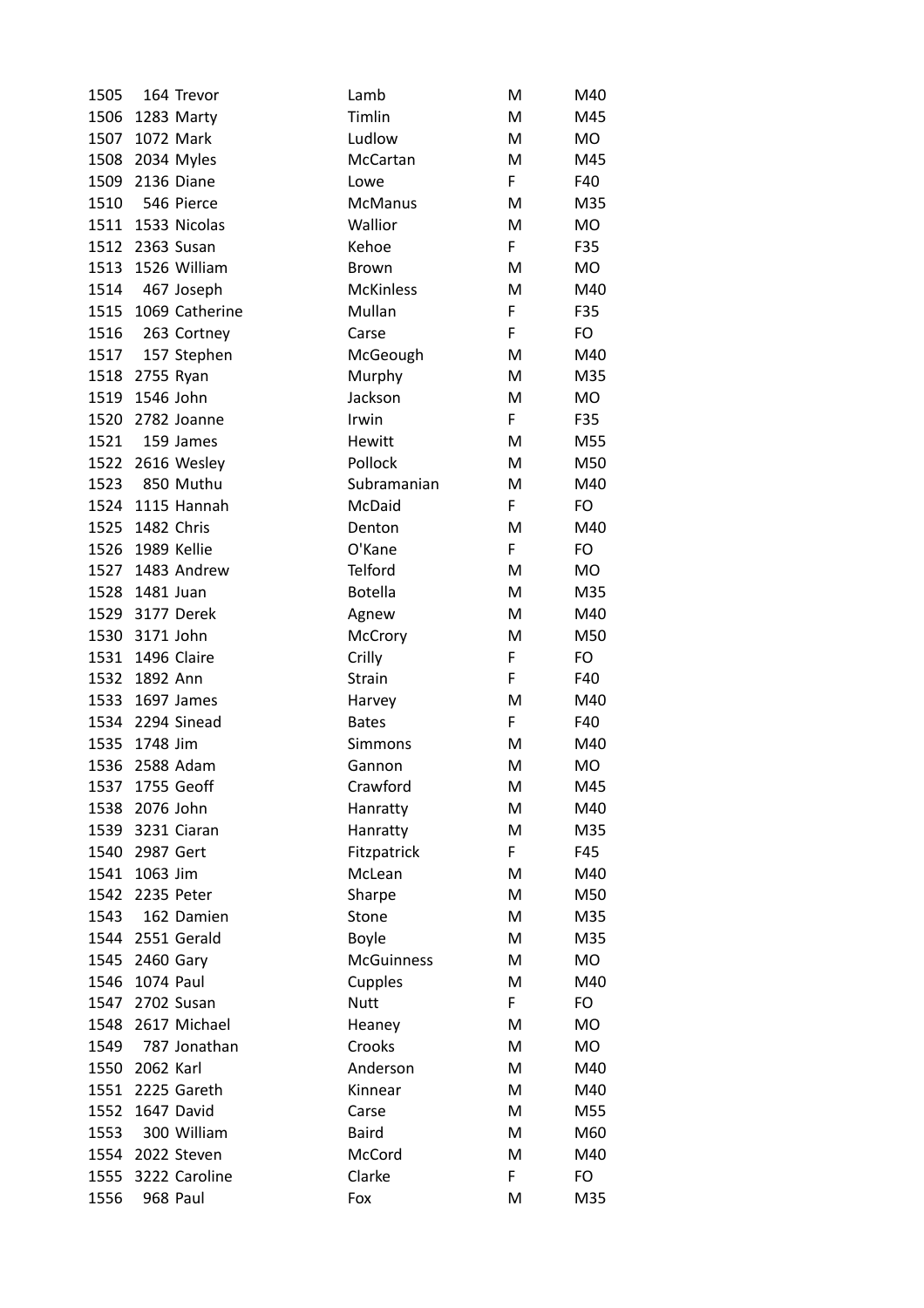| 1557 |            | 533 John         | Nolan        | M  | <b>MO</b> |
|------|------------|------------------|--------------|----|-----------|
| 1558 | 2318 Mags  |                  | Flynn        | F  | F40       |
| 1559 |            | 2126 David       | Smyth        | M  | <b>MO</b> |
| 1560 |            | 1445 Claire      | McLernon     | F  | FO        |
|      |            | 1561 3339 Philip | Irvine       | M  | MO        |
| 1562 |            | 1880 Darren      | McMillan     | M  | <b>MO</b> |
| 1563 |            | 1758 Jonny       | Millar       | M  | MO        |
| 1564 |            | 865 Linda        | Miscampbell  | F. | F35       |
| 1565 |            | 461 Ashley       | Scott        | M  | MO        |
| 1566 | 2302 Jane  |                  | Hughes       | F  | F45       |
| 1567 |            | 163 Alex         | Horne        | M  | MO        |
| 1568 |            | 1950 Kevin       | McErlane     | M  | M35       |
| 1569 |            | 2296 Joanna      | Welsh        | F  | F45       |
| 1570 | 2411 Dara  |                  | Gallagher    | M  | M35       |
| 1571 |            | 1150 Andy        | Gibson       | M  | <b>MO</b> |
| 1572 | 1152 Anna  |                  | <b>Brown</b> | F  | FJ        |
|      |            | 1573 2274 Tracey | Parke        | F  | F40       |
| 1574 |            | 1423 Rocky       | Marmeto      | M  | M35       |
| 1575 |            | 1525 Colin       | Dunlop       | M  | <b>MO</b> |
| 1576 | 2759 Jill  |                  | Gilpin       | F  | FO        |
| 1577 |            | 1013 Stephen     | Rooney       | M  | MO        |
| 1578 |            | 1881 Brian       | <b>Byrne</b> | M  | M50       |
| 1579 |            | 2405 David       | Jackson      | M  | <b>MO</b> |
| 1580 |            | 2739 Eamon       | McGivern     | M  | M40       |
| 1581 |            | 3200 Gareth      | Martin       | M  | M40       |
| 1582 |            | 385 Brendan      | Quinn        | M  | MO        |
| 1583 |            | 85 Ryan          | Smith        | M  | MO        |
|      |            | 1584 2980 Susan  | Gibson       | F  | F40       |
|      |            | 1585 3388 Wendy  | McAuley      | F  | F40       |
| 1586 |            | 1113 Michael     | Mervyn       | M  | M45       |
| 1587 |            | 706 Nathan       | Hanna        | M  | MO        |
| 1588 |            | 1454 Emmett      | Linden       | M  | MO        |
| 1589 |            | 1529 Peter       | Stubbs       | M  | <b>MO</b> |
| 1590 |            | 2639 Michael     | Quinn        | Μ  | M35       |
| 1591 |            | 1920 Angela      | Kearney      | F  | F40       |
| 1592 |            | 2777 Cheyenne    | Wright       | F  | FO        |
| 1593 | 2776 Elsa  |                  | Felgar       | F  | FO        |
| 1594 | 2316 John  |                  | McCullough   | M  | M35       |
| 1595 |            | 572 Roisin       | McConnell    | F  | F40       |
| 1596 |            | 606 Allen        | Johnston     | M  | M35       |
| 1597 |            | 210 Mark         | Cousins      | M  | M45       |
| 1598 |            | 930 Katie        | Anderson     | F. | FO        |
| 1599 | 1930 Jim   |                  | Kerrigan     | M  | M35       |
| 1600 |            | 2691 Roisin      | Gaffney      | F  | F50       |
| 1601 | 2497 Kelly |                  | Andrews      | F  | F35       |
| 1602 |            | 1349 Joanne      | Craig        | F  | FO        |
| 1603 |            | 3253 Jonathan    | Adams        | M  | <b>MO</b> |
| 1604 | 2876 Paul  |                  | Palmer       | M  | <b>MO</b> |
| 1605 |            | 1451 Paula       | Gray         | F  | FO        |
| 1606 |            | 927 John         | MacOrmac     | M  | MO        |
| 1607 |            | 820 Hindrik      | Ruiter       | M  | M50       |
| 1608 |            | 873 Matthew      | Mullan       | M  | MO        |
|      |            |                  |              |    |           |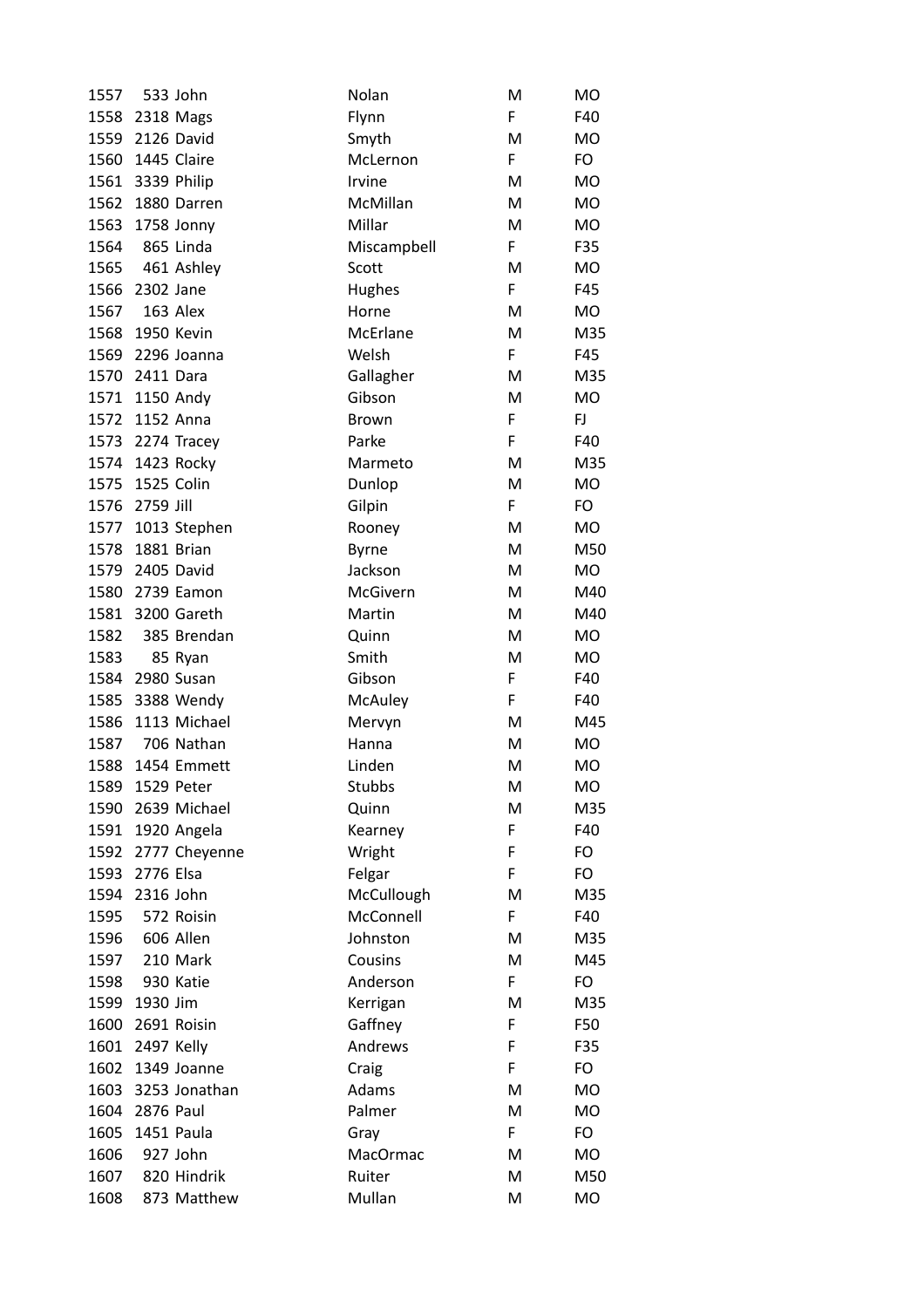| 1609 |            | 432 Julie           | Clyde           | F | F45       |
|------|------------|---------------------|-----------------|---|-----------|
| 1610 | 737 Neil   |                     | McKeown         | M | MO        |
| 1611 | 1675 Lucy  |                     | Bain            | F | FO        |
| 1612 |            | 1747 Caroline       | Mc Caffrey      | F | FO        |
|      |            | 1613 1018 Christine | Murphy          | F | FO        |
| 1614 | 2700 Paula |                     | Savage          | F | F35       |
| 1615 |            | 1145 Jason          | Lanyon          | F | F45       |
|      |            | 1616 2593 Nicola    | Murphy          | F | FO        |
| 1617 |            | 2461 Gemma          | Whitehouse      | F | F35       |
|      |            | 1618 2674 Karen     | Ritchie         | F | F45       |
|      |            | 1619 3071 Glenn     | McMenemy        | м | M35       |
|      |            | 1620 1835 Stephen   | Smyth           | M | M35       |
| 1621 | 3398 Joe   |                     | Dillon          | M | M45       |
| 1622 |            | 427 Conn            | O'Neill         | M | M35       |
| 1623 |            | 2468 Pauline        | Love            | F | F55       |
| 1624 |            | 1535 Cathal         | O'Connell       | M | M35       |
| 1625 |            | 474 Conor           | Martin          | M | M35       |
| 1626 |            | 2567 Joeleen        | <b>Brogan</b>   | F | FO        |
|      |            | 1627 1619 Jenny     | Murray          | F | FO        |
|      |            | 1628 2282 Stephen   | Campbell        | M | M40       |
| 1629 |            | 2283 Nicola         | Campbell        | F | F35       |
| 1630 | 2670 Janis |                     | <b>Burnside</b> | F | FO        |
| 1631 |            | 891 Philip          | Kerr            | м | M40       |
| 1632 |            | 421 Kirsty          | Elliott         | F | FO        |
| 1633 | 420 Jill   |                     | Thornton        | F | FO        |
| 1634 | 1587 Lisa  |                     | Milligan        | F | F45       |
| 1635 |            | 3169 Christine      | Neeson          | F | F40       |
| 1636 |            | 2597 Brian          | Kelly           | M | MO        |
| 1637 |            | 2598 Patrick        | Kelly           | M | M35       |
| 1638 |            | 742 Damien          | McLoughlin      | М | M35       |
| 1639 |            | 299 Natalie         | Hall            | F | FO        |
| 1640 |            | 3450 Shane          | Kelly           | M | M45       |
| 1641 |            | 1898 Martin         | Cassidy         | M | M45       |
| 1642 | 1208 Rory  |                     | O'Neill         | м | M40       |
| 1643 |            | 1180 Raymond        | Doone           | M | M55       |
| 1644 |            | 2401 Roger          | Tinsley         | м | M35       |
| 1645 |            | 2077 Nicola         | Nelson          | F | F35       |
| 1646 |            | 1562 Joanna         | McGillivray     | F | FO        |
| 1647 |            | 1810 Peter          | White           | M | M45       |
| 1648 |            | 98 Jennifer         | <b>Beckett</b>  | F | F45       |
| 1649 |            | 3052 Kathryn        | Playfair        | F | F35       |
| 1650 |            | 3338 Allister       | Patton          | M | M35       |
| 1651 |            | 1390 Wilson         | McAlister       | M | M55       |
| 1652 | 1662 Lucy  |                     | O'Dell          | F | F35       |
| 1653 |            | 2279 Irvine         | Moorehead       | M | M65       |
| 1654 | 2135 Kelly |                     | Campbell        | F | F40       |
| 1655 |            | 2637 Ciara          | <b>Burns</b>    | F | F35       |
| 1656 |            | 2005 Robert         | Sherrard        | M | M35       |
| 1657 |            | 2939 Fergal         | McElhatton      | M | <b>MO</b> |
| 1658 |            | 3456 Paula          | McHenry         | F | F50       |
| 1659 |            | 2471 Sebastien      | Vanderschaeve   | M | M40       |
| 1660 |            | 1244 Sean           | Donaghy         | M | M40       |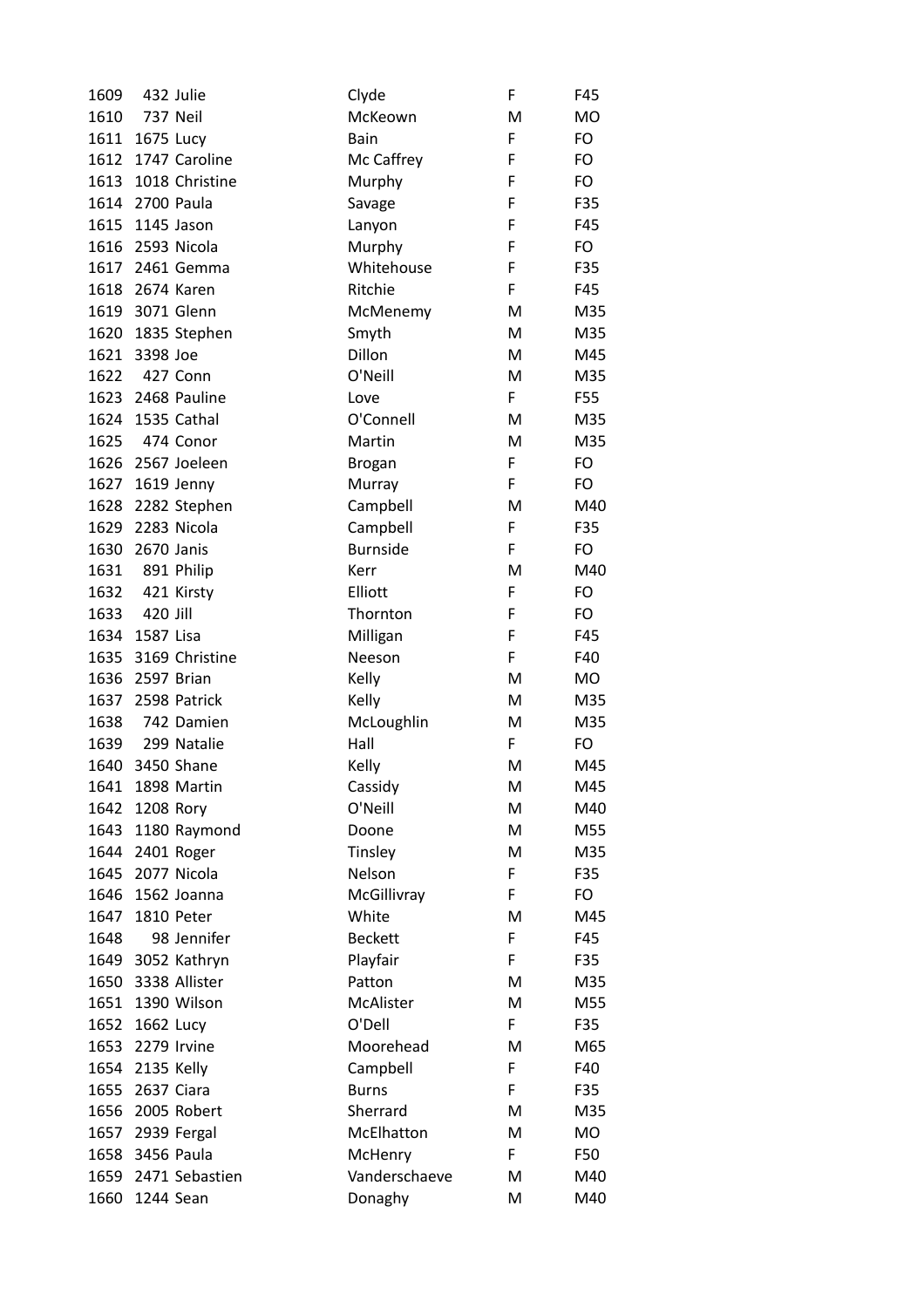| 1661 |                 | 2520 Jackie        | <b>Black</b>   | F  | F55       |
|------|-----------------|--------------------|----------------|----|-----------|
| 1662 | 2901 Ciara      |                    | Quinn          | F  | F35       |
| 1663 |                 | 677 Mervin         | Hodgins        | M  | M45       |
| 1664 |                 | 788 Eoin           | Daly           | M  | <b>MO</b> |
| 1665 |                 | 468 Colin          | Price          | м  | <b>MO</b> |
| 1666 | 2682 John       |                    | Austin         | M  | <b>MO</b> |
| 1667 |                 | 1517 Margaret      | Rowntree       | F  | F55       |
| 1668 |                 | 1844 Brian         | Murray         | M  | M35       |
| 1669 |                 | 2897 Joanne        | <b>Stewart</b> | F  | F40       |
| 1670 |                 | 400 Christopher    | McMullan       | M  | MO        |
|      | 1671 2569 Nigel |                    | McAreavey      | М  | M35       |
| 1672 |                 | 3342 Michael       | Oneill         | M  | M60       |
| 1673 |                 | 2009 Matthew       | O'Hare         | M  | M50       |
| 1674 |                 | 1804 Geraldine     | Hughes         | F  | F45       |
| 1675 |                 | 1754 Ciarrai       | Conlan         | F  | FO        |
| 1676 |                 | 1022 Eimear        | Doyle          | F  | FO        |
| 1677 |                 | 1200 Joanne        | Carson         | F  | F40       |
| 1678 | 2241 Eric       |                    | Conroy         | M  | M50       |
| 1679 |                 | 1906 Ronan         | McCourt        | M  | <b>MO</b> |
| 1680 |                 | 1327 Maura         | Hennessy       | F  | F35       |
| 1681 |                 | 966 Catherine      | Carey          | F  | FO        |
|      |                 | 1682 1311 Margaret | Furst          | F  | F55       |
| 1683 |                 | 2483 Jennifer      | McCurry        | F  | FO        |
| 1684 | 2357 Anne       |                    | Donnelly       | F  | F60       |
| 1685 |                 | 545 Michael        | Norton         | M  | <b>MO</b> |
| 1686 |                 | 1891 Mark          | Hamill         | M  | <b>MO</b> |
| 1687 |                 | 875 Niky           | Watson         | F  | F40       |
| 1688 |                 | 671 Luke           | Wilson         | M  | <b>MO</b> |
| 1689 | 2437 Lee        |                    | Johnston       | M  | MJ        |
| 1690 |                 | 372 Arron          | Johnston       | М  | M40       |
| 1691 |                 | 1472 Damien        | McQuade        | м  | <b>MO</b> |
| 1692 |                 | 76 Andrew          | Smyth          | M  | M50       |
| 1693 |                 | 1624 Teresa        | Mark           | F. | F40       |
| 1694 | 2182 John       |                    | Marquess       | M  | M45       |
| 1695 |                 | 1887 Michael       | Murney         | M  | M35       |
| 1696 |                 | 2443 Maedbh        | Hillen         | F  | F45       |
| 1697 |                 | 2778 Majella       | Gorman         | F  | F45       |
| 1698 |                 | 532 Nikki          | Waite          | F  | F35       |
| 1699 |                 | 1398 George        | Crowther       | M  | <b>MO</b> |
| 1700 |                 | 516 Ben            | Murray         | M  | <b>MO</b> |
| 1701 |                 | 1515 Oonagh        | McMackin       | F  | FO        |
| 1702 |                 | 86 James           | Mitchell       | M  | M35       |
| 1703 |                 | 1921 Josephine     | Hughes         | F  | F35       |
| 1704 |                 | 944 John           | Richardson     | M  | M45       |
| 1705 |                 | 1099 Carolyn       | Watson         | F  | FO        |
| 1706 |                 | 1316 Robyn         | Gorman         | F  | FO        |
| 1707 |                 | 1523 Richard       | Houliston      | M  | <b>MO</b> |
| 1708 |                 | 2426 Angela        | Elliott        | F  | F35       |
| 1709 | 1998 Alan       |                    | Casement       | M  | M40       |
| 1710 |                 | 2230 Bernadette    | Reid           | F  | F55       |
|      | 1711 2928 Lynn  |                    | Magee          | F  | FO        |
| 1712 |                 | 2701 Christina     | McErlean       | F  | F35       |
|      |                 |                    |                |    |           |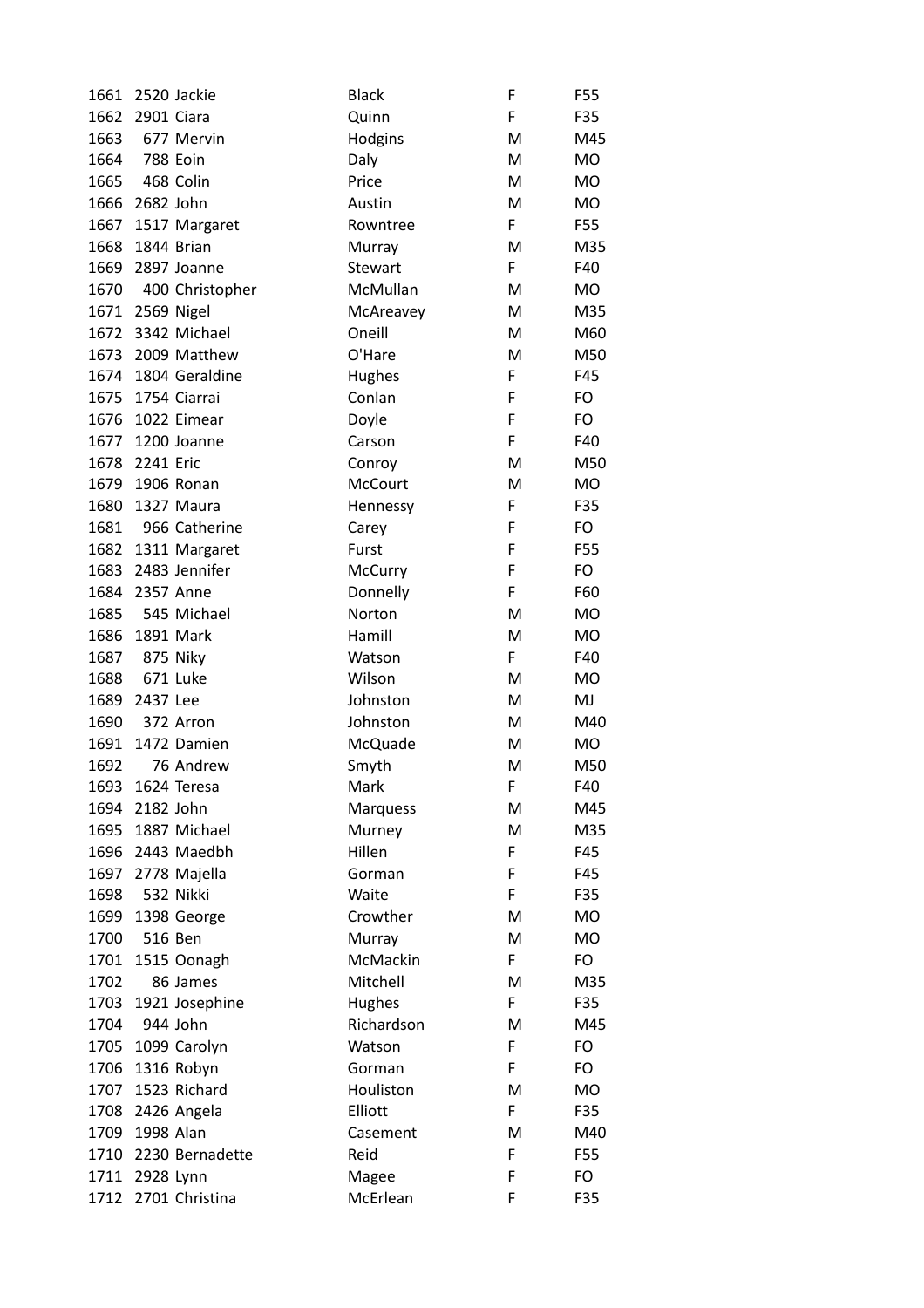| 1713 |                | 1657 James                   | <b>Burns</b>  | M  | MJ        |
|------|----------------|------------------------------|---------------|----|-----------|
| 1714 |                | 2953 Nicola                  | Robinson      | F  | FO        |
| 1715 |                | 1558 Louise                  | McAree        | F  | F45       |
| 1716 |                | 981 Sarah                    | Weir          | F  | FO        |
| 1717 |                | 1532 Michele                 | Woods         | F  | F45       |
| 1718 |                | 1090 Bronagh                 | Farquharson   | F  | FO        |
| 1719 |                | 1151 Claire                  | Garrad        | F  | F35       |
| 1720 |                | 1273 Seamus                  | Mullen        | M  | M40       |
| 1721 |                | 490 Lindsey                  | Fenwick       | F  | FO        |
| 1722 |                | 1174 Conor                   | Mc Laughlin   | M  | <b>MO</b> |
| 1723 |                | 880 Jonathan                 | Stanger       | м  | M35       |
| 1724 |                | 2991 David                   | Smith         | M  | M45       |
| 1725 |                | 2583 David                   | Phillips      | M  | M45       |
|      |                | 1726 2298 Maeve              | Henry         | F. | FO        |
| 1727 | 3118 Gary      |                              | Small         | M  | M45       |
| 1728 |                | 62 Arlene                    | Irvine        | F  | F40       |
| 1729 | 1167 Paul      |                              | McDowell      | M  | M45       |
| 1730 |                | 1171 Emer                    | <b>Breen</b>  | F  | FO        |
| 1731 | 1170 Jim       |                              | <b>Breen</b>  | M  | M60       |
| 1732 |                | 2075 Damien                  | MacFarland    | M  | <b>MO</b> |
| 1733 | 1108 Alan      |                              | Adair         | M  | M40       |
|      | 1734 2783 Anna |                              | O' Brien      | F  | FO        |
|      |                | 1735 2501 Mark               | Francey       | M  | <b>MO</b> |
| 1736 |                | 3404 Stephanie               | O'Kane        | F  | FO        |
| 1737 |                | 3405 Peter                   | O'Kane        | M  | <b>MO</b> |
| 1738 | 2601 Lee       |                              | Kingsmore     | M  | <b>MO</b> |
| 1739 |                | 1710 Hannah                  | Harland       | F  | FJ        |
|      |                | 1740 2974 David              | Scullion      | M  | M40       |
|      |                | 1741 1741 Donato Michele     | Stifano       | M  | M55       |
|      |                | 1742 1793 Christiopher Aaron | <b>Barnes</b> | M  | <b>MO</b> |
| 1743 |                | 3080 Christopher             | Comerford     | M  | M40       |
| 1744 | 3079 Nina      |                              | Callaghan     | F  | F35       |
| 1745 |                | 3324 Fintin                  | Magee         | M  | M50       |
| 1746 |                | 3121 Siobhan                 | Creaney       | F  | F40       |
| 1747 |                | 1791 Amelia-Roisin           | Seifert       | F  | FO        |
| 1748 | 2622 John      |                              | Foster        | M  | M55       |
| 1749 |                | 153 David                    | Gordon        | M  | M50       |
| 1750 |                | 884 Conor                    | Charnley      | M  | <b>MO</b> |
| 1751 | 2107 Kelly     |                              | <b>Towe</b>   | F. | FO        |
| 1752 | 2064 Joe       |                              | Duffin        | M  | M35       |
| 1753 | 1044 Alan      |                              | Doak          | M  | M40       |
| 1754 |                | 1466 David                   | Rushe         | M  | <b>MO</b> |
| 1755 |                | 2540 Raymond                 | Whiteway      | M  | M50       |
| 1756 |                | 1954 Simon                   | Kennedy       | M  | M35       |
| 1757 |                | 3421 Sonya                   | Mac           | F  | F35       |
| 1758 |                | 3315 Kerry                   | Lindsay       | F  | F35       |
| 1759 |                | 864 Karen                    | Cavlan        | F  | F35       |
| 1760 |                | 279 Una                      | O'Connor      | F  | F50       |
| 1761 |                | 2038 Michael                 | Taylor        | M  | <b>MO</b> |
| 1762 | 2216 Ivor      |                              | Bayne         | M  | <b>MO</b> |
| 1763 |                | 1827 Bernadette              | Brannigan     | F  | FO.       |
| 1764 | 1232 Neil      |                              | Dawson        | M  | M35       |
|      |                |                              |               |    |           |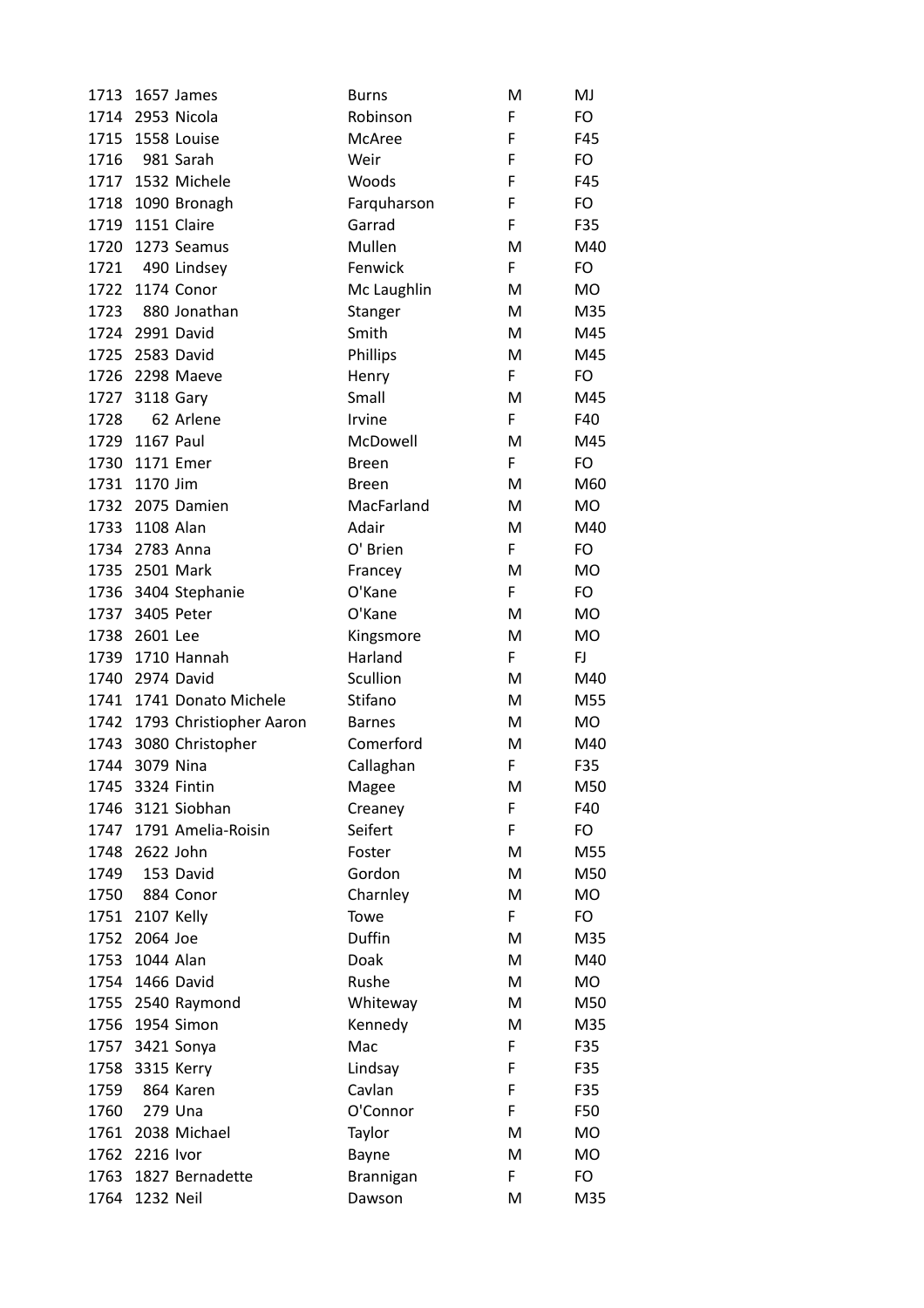| 1765 |                 | 2716 Roisin              | Kelly             | F | F35       |
|------|-----------------|--------------------------|-------------------|---|-----------|
| 1766 |                 | 2916 Marian              | Connolly          | F | FO.       |
| 1767 |                 | 1371 Piotr               | Sochocki          | M | <b>MO</b> |
| 1768 | 302 Allen       |                          | Carruthers        | м | <b>MO</b> |
|      |                 | 1769 2312 Torrie         | McAfee            | F | FO        |
| 1770 |                 | 2680 Leah                | Hobson            | F | FO        |
| 1771 |                 | 641 Rachel               | <b>Baxter</b>     | F | FO.       |
| 1772 |                 | 515 Aideen               | Hughes            | F | F40       |
|      | 1773 1114 Mary  |                          | McKimm            | F | F40       |
|      |                 | 1774 1977 Angeline       | McLaughlin        | F | F35       |
|      | 1775 2490 Chris |                          | Murray            | м | MO        |
|      |                 | 1776 2452 Declan         | Leathem           | M | <b>MO</b> |
|      | 1777 1149 Greg  |                          | Darby             | M | M45       |
| 1778 |                 | 1222 Richard             | Whiteside         | м | M45       |
|      |                 | 1779 2581 Donna          | <b>Britton</b>    | F | FO        |
| 1780 |                 | 2906 Laura               | Wilson            | F | FO        |
|      |                 | 1781 1055 Sarah          | Keane             | F | FO        |
|      |                 | 1782 3196 Andrew         | Walker            | M | MJ        |
| 1783 |                 | 3414 Lennon              | McDermott         | M | MJ        |
| 1784 |                 | 517 Rianne               | Rafferty          | F | FO        |
| 1785 |                 | 74 Deborah               | Ewing             | F | F40       |
|      | 1786 2528 Aitor |                          | Arribas Velasco   | M | <b>MO</b> |
|      |                 | 1787 3058 Kerry          | McShane           | F | F35       |
|      |                 | 1788 2536 Tracey         | Graham            | F | F40       |
| 1789 |                 | 3016 Maria Mercedes      | Alvarez Vellaz    | F | F40       |
|      | 1790 2332 Alex  |                          | Wright            | F | F40       |
|      |                 | 1791 2624 Suzanne        | Cunningham        | F | F45       |
| 1792 |                 | 1701 John                | Callaghan         | M | M50       |
| 1793 | 106 Julie       |                          | Henry             | F | F40       |
|      |                 | 1794 2101 Christie       | <b>Broadbent</b>  | M | M40       |
| 1795 | 3098 Ellen      |                          | Mc Ferran         | F | F35       |
| 1796 | 1951 Lisa       |                          | Evitt             | F | F35       |
| 1797 |                 | 809 Mary Rose            | Holman            | F | F40       |
| 1798 |                 | 2376 Verity              | Cornford          | F | F35       |
| 1799 |                 | 2559 Kirsty              | Buchanan          | F | FO        |
| 1800 |                 | 937 Michael              | Harte             | M | MO        |
| 1801 |                 | 776 Stephen              | Graham            | M | M45       |
| 1802 |                 | 1031 Angela              | Murray            | F | F50       |
| 1803 |                 | 67 Majella               | Corrigan          | F | F40       |
| 1804 |                 | 1197 Victoria            | Glenn             | F | FJ.       |
| 1805 |                 | 2503 Kathryn             | Robinson Getty    | F | FO        |
| 1806 |                 | 108 Patrice              | McCann            | F | F35       |
| 1807 |                 | 2240 Mark                | McGahon           | M | MO        |
| 1808 |                 | 1100 Gareth              | Rainey            | M | <b>MO</b> |
| 1809 |                 | 3211 Sonia               | Houston           | F | FO        |
| 1810 |                 |                          |                   | F | F40       |
| 1811 |                 | 3094 Carol<br>2599 Laura | Lindsay           | F | FO        |
| 1812 |                 | 2324 Laura               | Rainey<br>Colhoun | F | FO        |
| 1813 |                 | 2323 Colum               |                   | M | M35       |
| 1814 | 1937 Neil       |                          | Duffy<br>Lester   | M | M40       |
| 1815 | 2425 Sean       |                          | Hamill            | M | M40       |
|      |                 |                          |                   |   |           |
| 1816 |                 | 2007 Robert              | Irvine            | M | M55       |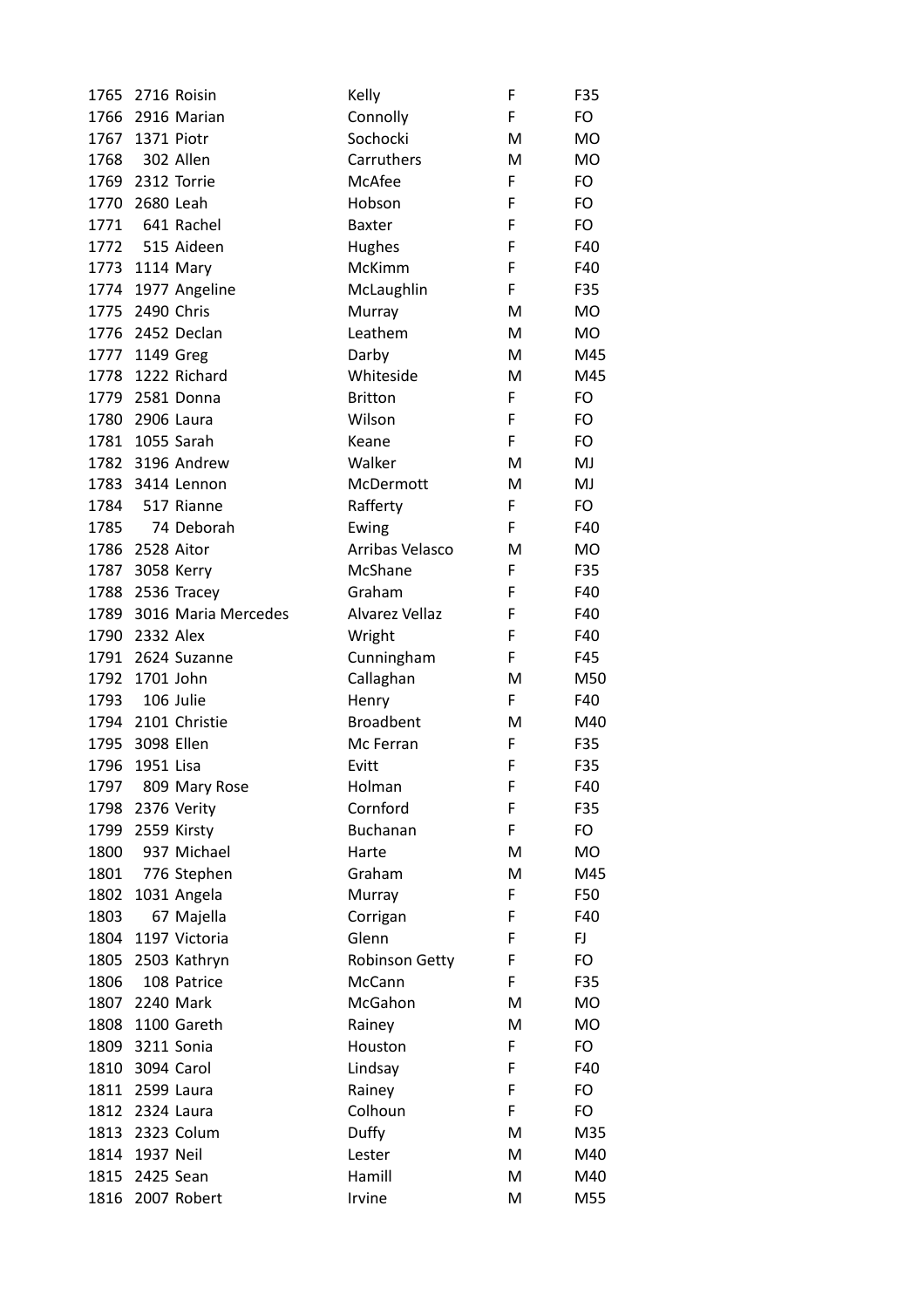| 1817 |                  | 2479 Aoibeann        | Walsh          | F | FO        |
|------|------------------|----------------------|----------------|---|-----------|
| 1818 |                  | 753 Kathryn          | Eagleson       | F | F40       |
| 1819 |                  | 629 John             | Sayers         | M | M40       |
| 1820 | 712 Sue          |                      | Steen          | F | F40       |
| 1821 |                  | 2439 Stuart          | Dickinson      | M | M35       |
| 1822 |                  | 601 Olivia           | Donnelly       | F | FO        |
| 1823 |                  | 2027 Frances         | Mc Cambridge   | F | F35       |
| 1824 |                  | 1736 Louise          | Stewart        | F | FO        |
| 1825 | <b>1286 Paul</b> |                      | Fawcett        | M | M35       |
| 1826 |                  | 142 Ruth             | Law            | F | F40       |
|      |                  | 1827 2554 David      | <b>Baird</b>   | M | <b>MO</b> |
| 1828 |                  | 1987 Sean            | O'Neill        | M | <b>MO</b> |
| 1829 |                  | 3406 Stephen John    | Weatherup      | M | M40       |
|      |                  | 1830 2051 Fearghal   | Devlin         | м | M50       |
| 1831 |                  | 1439 Joshua          | McCann         | м | <b>MO</b> |
| 1832 |                  | 971 Gordon           | McEwan         | M | M40       |
| 1833 |                  | 2665 Grainne         | Quinn          | F | F35       |
| 1834 |                  | 2810 Emma            | McKee          | F | FO        |
| 1835 |                  | 2688 Caroline        | Thompson       | F | F35       |
| 1836 |                  | 418 Claire           | Clayton        | F | F35       |
| 1837 | 751 Colin        |                      | <b>Briody</b>  | M | M40       |
|      |                  | 1838 3393 Gerry      | McClintock     | F | F35       |
| 1839 |                  | 3358 Patricia        | Walsh          | F | F45       |
|      |                  | 1840 2015 Paddy      | Quinn          | M | M45       |
| 1841 |                  | 3287 James           | Galbraith      | M | M70       |
| 1842 | 2708 Lisa        |                      | Corbett        | F | FO        |
|      |                  | 1843 1914 Kathryn    | Ryan           | F | F45       |
|      |                  | 1844 2040 Mary       | Mc Laughlin    | F | F50       |
| 1845 |                  | 2766 Peter           | Carleton       | М | <b>MO</b> |
|      |                  | 1846 2945 Andrew     | Hutchinson     | Μ | <b>MO</b> |
| 1847 |                  | 2944 Naomi           | Hutchinson     | F | FO        |
| 1848 |                  | 1386 Suzanne         | Simpson        | F | F35       |
|      |                  | 1849 1975 Phil-Marie | McAlea         | F | F45       |
| 1850 |                  | 948 John             | Burns          | M | <b>MO</b> |
| 1851 |                  | 329 Stephen          | Rose           | M | <b>MO</b> |
|      | 1852 3428 Clare  |                      | Dougan         | F | FO        |
| 1853 |                  | 2183 Joanna          | Wilson         | F | F40       |
|      | 1854 2226 Ruth   |                      | Crampton       | F | FO        |
|      |                  | 1855 1041 Anthony    | <b>Stevens</b> | м | M55       |
| 1856 |                  | 2899 Martin          | Mc Donald      | м | MO        |
| 1857 |                  | 2650 Andy            | Ward           | M | M50       |
| 1858 |                  | 674 Deborah          | Hamilton       | F | F40       |
| 1859 |                  | 2069 Brian           | Coney          | м | M35       |
| 1860 |                  | 1750 Peter           | Moffett        | M | M40       |
| 1861 |                  | 1567 Stephen         | Haughey        | Μ | M35       |
| 1862 |                  | 2845 Ceira           | Eakin          | F | F35       |
| 1863 |                  | 2877 Caroline        | Walker         | F | F40       |
| 1864 | 1737 Zoe         |                      | McCarter       | F | FO        |
| 1865 |                  | 1738 Hannah          | McCarter       | F | FO        |
| 1866 |                  | 255 Matthew          | Nicholl        | M | <b>MO</b> |
| 1867 |                  | 2093 Kerry           | Porter         | F | F40       |
| 1868 | 2602 Jill        |                      | Orr            | F | FO        |
|      |                  |                      |                |   |           |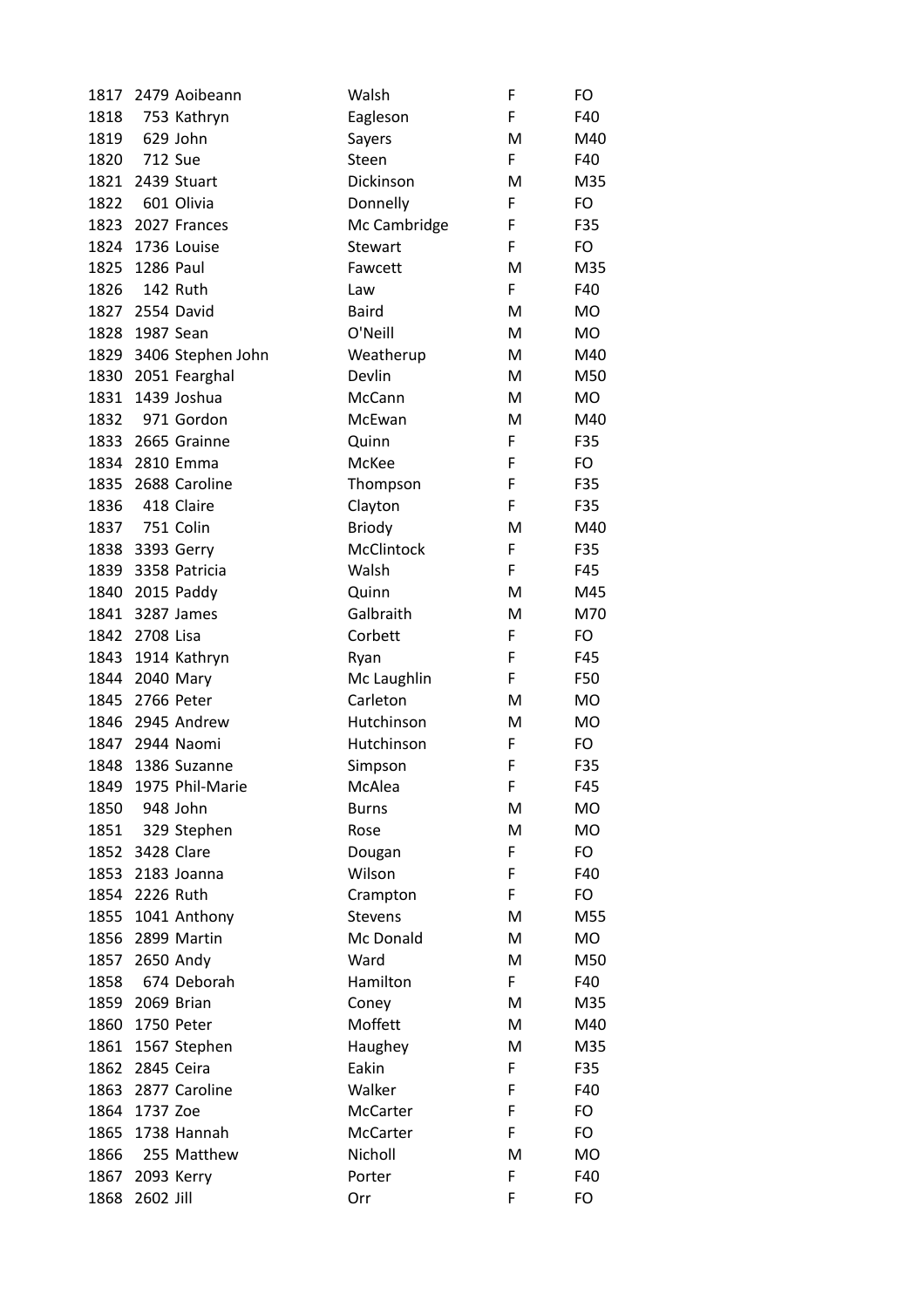| 1869 |            | 994 Niamh         | O'Donnabhain     | F  | FO        |
|------|------------|-------------------|------------------|----|-----------|
| 1870 |            | 3280 Gordon       | McKenzie         | M  | M50       |
| 1871 |            | 993 Líosa         | Beechinor        | F  | FO        |
| 1872 |            | 1407 Duncan       | <b>Baxter</b>    | M  | M35       |
| 1873 |            | 2193 Sinead       | McGreevy         | F  | F35       |
| 1874 |            | 184 Alice         | Calvert          | F  | FO        |
| 1875 | 2153 Colm  |                   | Casey            | M  | M50       |
| 1876 |            | 2753 Michael      | Murphy           | M  | M55       |
| 1877 |            | 3110 Laura        | Montgomery       | F  | FO        |
|      |            | 1878 1241 Cathy   | Scullion         | F  | FO        |
|      |            | 1879 3283 Lynsey  | Kelly            | F  | F35       |
| 1880 |            | 3332 Trevor       | McCombe          | M  | M35       |
| 1881 |            | 2697 Dovile       | Kupcinskaite     | F  | FO        |
| 1882 |            | 2698 Marius       | Vasiliauskas     | M  | <b>MO</b> |
| 1883 |            | 789 Philip        | Walker           | M  | M35       |
| 1884 |            | 1599 Kerrie       | Egan             | F  | FO        |
| 1885 | 3271 Jose  |                   | Sastre           | M  | M35       |
| 1886 | 3024 Craig |                   | Young            | M  | <b>MO</b> |
| 1887 |            | 2295 Gillian      | Sadlier          | F  | F45       |
| 1888 |            | 2806 Wanda        | <b>Hughes</b>    | F  | F35       |
| 1889 | 747 Mark   |                   | Blaney           | M  | MO        |
|      |            | 1890 1131 William | McGahey          | M  | <b>MO</b> |
|      |            | 1891 3267 Evelyn  | Morgan           | F  | F40       |
| 1892 |            | 3255 Nicola       | <b>Burchmore</b> | F  | F40       |
| 1893 |            | 2843 Jason        | Crawford         | M  | <b>MO</b> |
| 1894 |            | 2794 William      | Montgomery       | M  | M35       |
| 1895 |            | 192 Rosie         | Wallace          | F  | FO        |
| 1896 | 2984 Jane  |                   | Fitzpatrick      | F  | FO        |
| 1897 |            | 2299 Kathryn      | Thompson         | F  | FO        |
| 1898 |            | 489 David         | Fenwick          | M  | M35       |
| 1899 |            | 1829 Maeve        | McClean          | F  | FO        |
| 1900 | 2986 Paul  |                   | Fitzpatrick      | M  | M35       |
| 1901 | 1628 John  |                   | Sheppard         | M  | M45       |
| 1902 |            | 2469 Margaret     | Lindsay          | F  | F60       |
| 1903 | 2982 John  |                   | Fitzpatrick      | M  | M45       |
| 1904 |            | 2726 Marisha      | McCann           | F  | F40       |
| 1905 |            | 3159 Robert       | Walsh            | M  | <b>MO</b> |
| 1906 | 1385 Ciara |                   | Scullion         | F. | FO        |
| 1907 |            | 604 Chris         | <b>Brown</b>     | M  | M35       |
| 1908 |            | 3245 Simon        | Killough         | M  | M45       |
| 1909 |            | 3302 Collette     | Poland           | F  | F40       |
| 1910 |            | 2033 Tommy        | Allen            | M  | M40       |
| 1911 |            | 1964 Meriem       | Naili            | F  | FO        |
| 1912 |            |                   | Kulha            |    |           |
|      |            | 3486 Adam         |                  | M  | M35       |
| 1913 |            | 187 Kate          | McClean          | F  | FO        |
| 1914 |            | 526 Jemma         | Lipton           | F  | FO        |
| 1915 |            | 860 Clodagh       | Mellan           | F  | FO        |
| 1916 |            | 185 Richard       | Lord             | M  | M40       |
| 1917 |            | 1765 Mark         | Leathem          | M  | M45       |
| 1918 | 1173 Dale  |                   | <b>Nesbitt</b>   | M  | <b>MO</b> |
| 1919 |            | 1126 Damien       | Mc Auley         | M  | <b>MO</b> |
| 1920 |            | 3077 Shane        | Curran           | M  | MO        |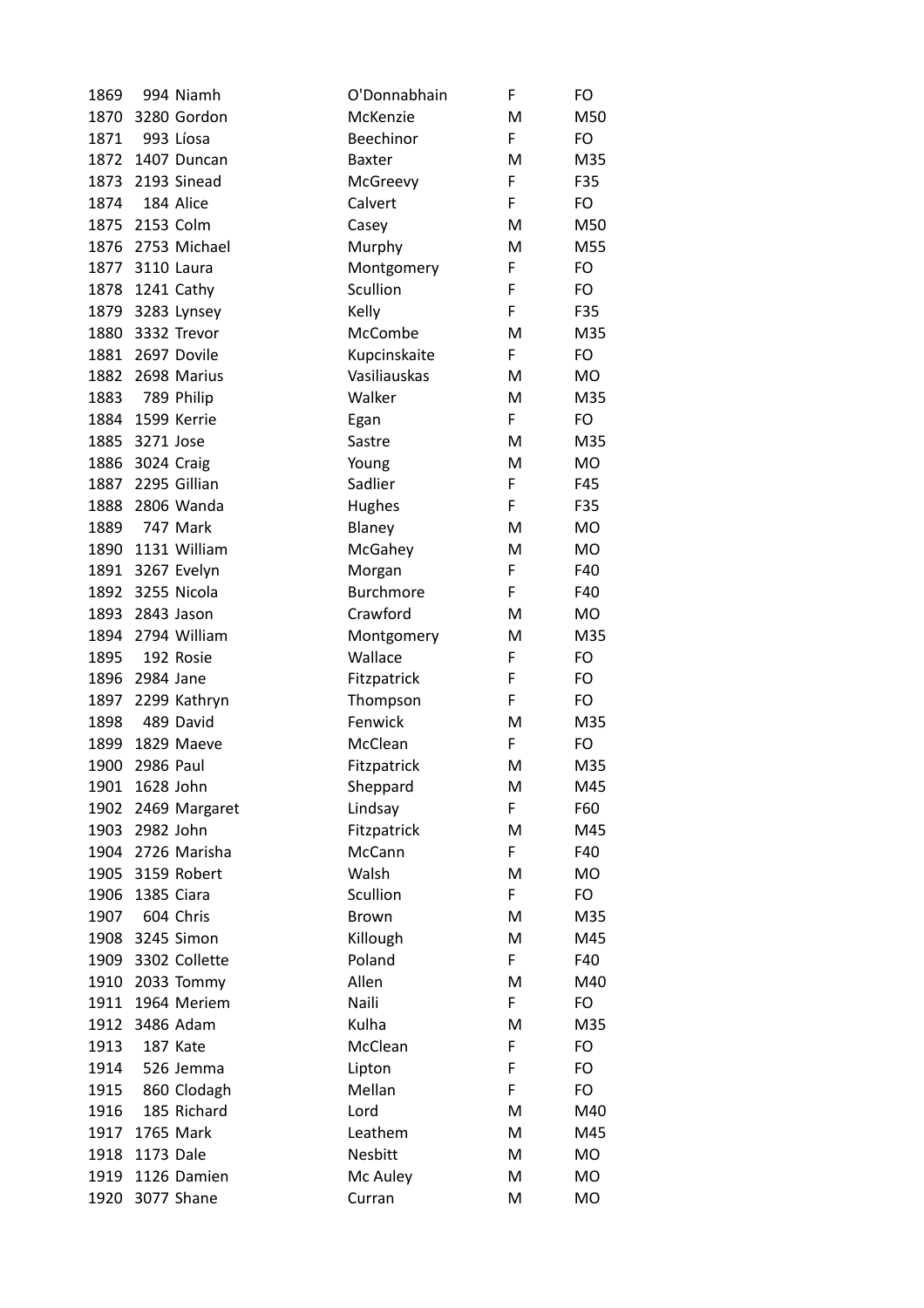| 1921 |            | 770 Jerome        | McDowell       | M | M50       |
|------|------------|-------------------|----------------|---|-----------|
| 1922 |            | 962 Thomas Alan   | Lesile         | M | M55       |
| 1923 |            | 634 George        | <b>Buckley</b> | M | M50       |
|      |            | 1924 2552 Jessica | Wilson         | F | FO        |
| 1925 | 1834 Kelly |                   | Caldwell       | F | F40       |
| 1926 |            | 1645 Anna         | Kloetzer       | F | FO        |
| 1927 | 3337 Kelly |                   | Edgar          | F | FO        |
| 1928 |            | 218 Janet         | <b>Brennan</b> | F | F45       |
| 1929 |            | 923 Louise        | McLaughlin     | F | FO        |
| 1930 |            | 664 Nadia         | Cardwell       | F | FO        |
| 1931 |            | 2089 Ruthanne     | Neill          | F | F35       |
| 1932 |            | 3443 Louise       | Clarke         | F | F35       |
| 1933 |            | 2291 Danielle     | McGivern       | F | FO        |
| 1934 |            | 1933 David        | Hollywood      | M | <b>MO</b> |
| 1935 |            | 1421 Sandra       | Drysdale       | F | F35       |
|      |            | 1936 3317 Michael | Kinsella       | M | M35       |
|      |            | 1937 2797 David   | Greig          | M | <b>MO</b> |
| 1938 |            | 1573 Leanne       | Culbert        | F | FO        |
| 1939 |            | 3078 David        | Doey           | M | M35       |
| 1940 | 1207 Neil  |                   | Martin         | M | M35       |
| 1941 |            | 761 Damien        | Lavery         | M | M35       |
| 1942 | 1248 Tom   |                   | Moody          | M | M35       |
| 1943 |            | 980 Claire        | Gilmore        | F | FO        |
| 1944 |            | 1368 Andrew       | Murphy         | M | <b>MO</b> |
| 1945 |            | 1684 Robert       | Wawrzynczak    | M | <b>MO</b> |
| 1946 |            | 1900 Suzanne      | Costley        | F | FO        |
| 1947 |            | 2587 Naomi        | Hughes         | F | FO        |
| 1948 |            | 1075 Darwin       | Kane           | M | M35       |
| 1949 |            | 308 Katie         | Scott          | F | <b>FO</b> |
| 1950 |            | 2925 Siobhan      | McClelland     | F | F35       |
| 1951 |            | 1130 Debbie       | McPherson      | F | F40       |
| 1952 |            | 682 Colleen C Mcl | Dawson         | F | F40       |
| 1953 | 1300 Jane  |                   | McEvoy         | F | F40       |
| 1954 |            | 301 Jonathan      | Lewis          | M | MO        |
| 1955 |            | 82 Phil           | Duffield       | M | M50       |
| 1956 |            | 3206 Martin       | Doran          | M | MO        |
| 1957 |            | 2894 Gerard       | Doran          | M | MO        |
| 1958 |            | 797 Jordan        | <b>Bryce</b>   | M | <b>MO</b> |
| 1959 |            | 988 Paul          | Gordon         | M | M45       |
| 1960 |            | 3186 David        | Freebairn      | M | <b>MO</b> |
| 1961 |            | 3020 William      | Carney 111     | M | M40       |
| 1962 |            | 1617 Nora         | Gilbody        | F | F45       |
| 1963 |            | 2252 Anne         | Kane           | F | F50       |
| 1964 | 2329 Orla  |                   | O'Neill        | F | FO        |
| 1965 |            | 872 Gary          | Kidd           | M | M40       |
| 1966 |            | 2746 Aileen       | McKenna        | F | FO        |
| 1967 |            | 1460 Connor       | Ferrin         | M | <b>MO</b> |
| 1968 |            | 335 David         | Owen           | M | M50       |
| 1969 |            | 1430 Janine       | Ramsey         | F | F45       |
| 1970 |            | 3152 David        | Close          | M | M40       |
| 1971 |            | 2596 Karen        | McElroy        | F | FO        |
| 1972 | 154 Jill   |                   | McCune         | F | F35       |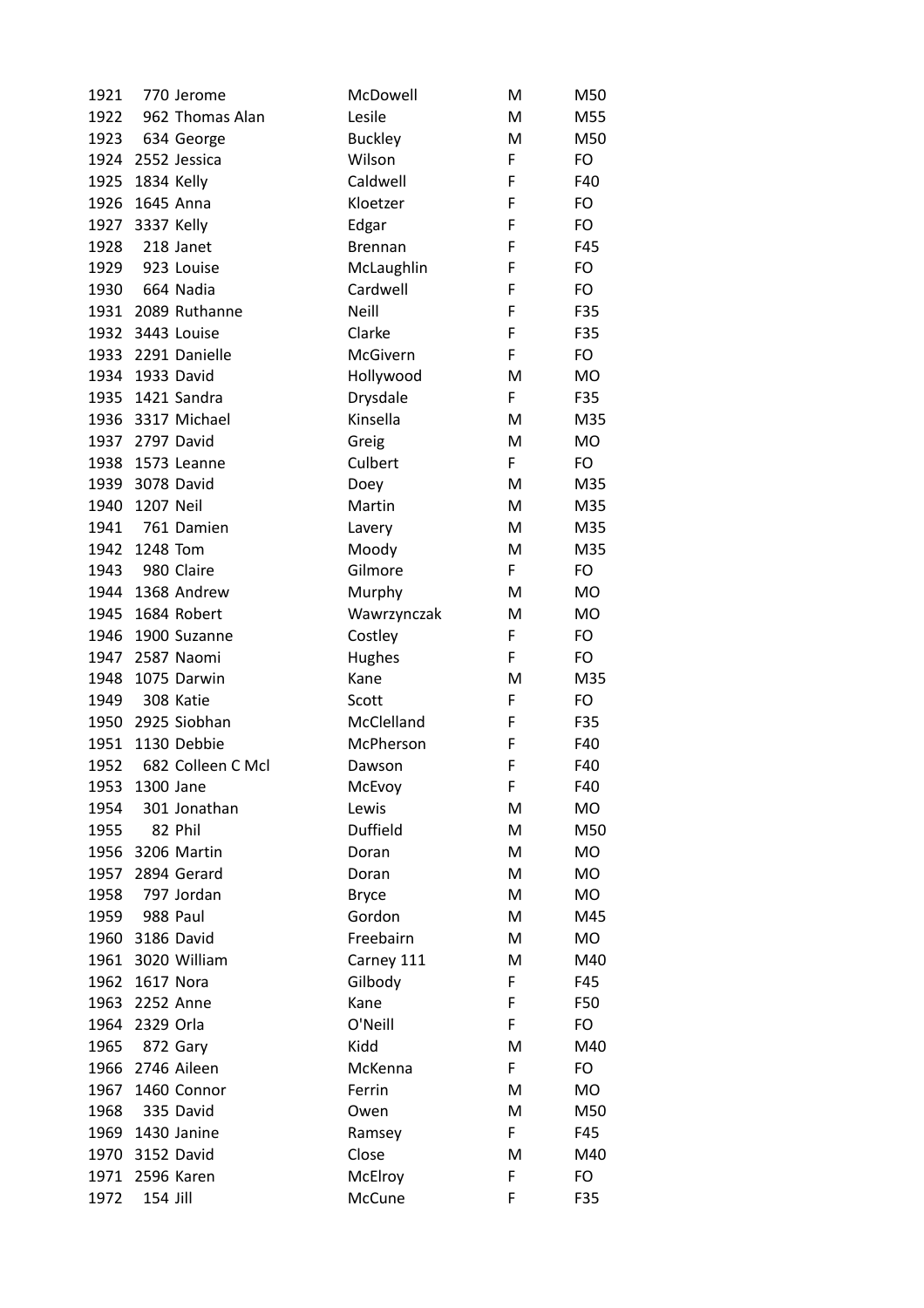| 1973 |                | 1672 Mark           | Ramsey         | M  | M45       |
|------|----------------|---------------------|----------------|----|-----------|
| 1974 |                | 995 Eddie           | Quigg          | M  | M45       |
| 1975 |                | 2578 Katherine      | O'Boyle        | F. | FO        |
|      |                | 1976 3136 Damian    | McQuaid        | M  | M35       |
|      | 1977 1456 Alan |                     | Hamilton       | M  | M35       |
| 1978 |                | 1643 Ryan           | Fox            | M  | M35       |
| 1979 |                | 2384 Sharron        | Sykes          | F  | F40       |
| 1980 |                | 1367 Tanya          | McGreeghan     | F  | F40       |
| 1981 |                | 160 Emma            | Donnelly       | F  | F35       |
|      |                | 1982 2768 Siobhan   | Jack           | F  | FO        |
| 1983 |                | 1659 Kelly-Ann      | Sweeney        | F  | FO        |
| 1984 | 1658 John      |                     | Sweeney        | M  | M40       |
| 1985 |                | 1934 Hilary         | Faith          | F  | F35       |
| 1986 |                | 2903 Alister        | <b>Topping</b> | M  | <b>MO</b> |
| 1987 |                | 392 Gillian         | Hutchison      | F  | F50       |
| 1988 |                | 2213 Steven         | Storey         | M  | MO        |
| 1989 |                | 1572 Helen          | Goudie         | F  | F35       |
| 1990 |                | 662 Katarzyna       | Tecler         | F  | F40       |
| 1991 |                | 1576 Heather        | Quayle         | F  | FO        |
| 1992 |                | 611 Lynette         | Magill         | F  | F40       |
| 1993 |                | 947 Sarah           | Haughian       | F  | FO        |
| 1994 |                | 1153 Philippe       | Joffroy        | M  | M45       |
| 1995 |                | 178 Adrian          | Boyd           | M  | <b>MO</b> |
| 1996 |                | 3454 Colum          | MacKey         | M  | MO        |
| 1997 |                | 979 Diane           | Hylands        | F  | F50       |
| 1998 |                | 2424 Kirsty         | McClung        | F  | F40       |
| 1999 | 1366 Clare     |                     | Robertson      | F  | F45       |
| 2000 |                | 1961 Karen          | Young          | F  | F40       |
| 2001 |                | 949 Mark            | <b>Bratton</b> | M  | <b>MO</b> |
| 2002 |                | 1087 Coner          | Crawford       | M  | MJ        |
| 2003 |                | 2997 Eamonn         | O Loingsigh    | M  | M40       |
| 2004 |                | 3459 Jonathan       | Small          | M  | <b>MO</b> |
| 2005 |                | 2774 Andrea         | Farrell        | F  | F35       |
| 2006 |                | 2775 Brigid         | Farrell        | F  | FO        |
| 2007 |                | 3241 James          | Porter         | M  | M40       |
| 2008 |                | 2792 James          | Goodall        | M  | MO        |
| 2009 |                | 1433 Scott          | Jamieson       | M  | M40       |
| 2010 | 1351 Tracy     |                     | <b>Blount</b>  | F  | F35       |
|      |                | 2011 1134 Bethany   | Coulter        | F  | FO        |
| 2012 |                | 1021 Aaron          | Hill           | M  | M45       |
| 2013 |                | 2204 Arnald         | Kerr           | M  | <b>MO</b> |
| 2014 | 3483 Gary      |                     | <b>Burke</b>   | M  | M35       |
| 2015 |                | 450 Chunlei         | Hou            | F  | FO        |
|      |                | 2016 2892 Karen     | Cassin         | F  | F35       |
| 2017 | 2242 Paul      |                     | Cairns         | M  | M35       |
| 2018 |                | 996 Vicky           | Bingham        | F  | F35       |
| 2019 |                | 2750 Sharon         | Carew          | F  | F45       |
| 2020 | 2893 Paul      |                     | Campbell       | M  | <b>MO</b> |
| 2021 |                | 913 Samuel          | Rosborough     | M  | MJ        |
|      |                | 2022 1188 Stephanie | Middleton      | F  | FO        |
| 2023 |                | 1837 Robin          | McClelland     | M  | M50       |
| 2024 |                | 812 Bernard         | O'Loughlin     | M  | M60       |
|      |                |                     |                |    |           |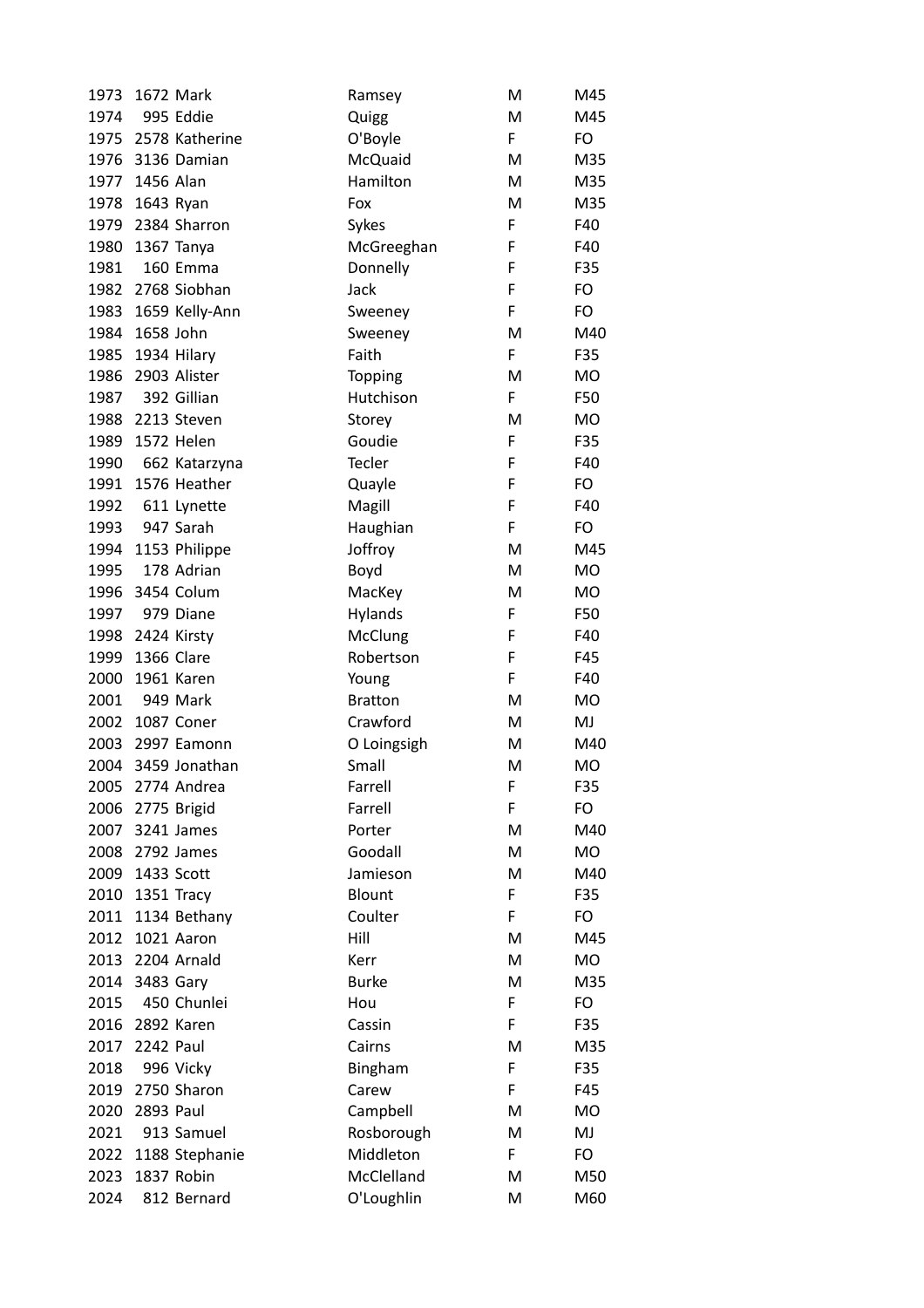| 2025 |               | 1486 Sinead           | Kelly             | F | FO        |
|------|---------------|-----------------------|-------------------|---|-----------|
| 2026 |               | 2065 Louise           | Scullion          | F | F35       |
| 2027 | 2844 John     |                       | O'Hare            | M | M60       |
| 2028 |               | 2681 Carolyn          | <b>Beattie</b>    | F | F40       |
| 2029 |               | 687 Rachel            | Gregory           | F | FO        |
| 2030 |               | 3105 Caroline         | Swann             | F | FO        |
| 2031 |               | 406 Kevin             | Hegarty           | M | <b>MO</b> |
| 2032 |               | 530 Tessa             | Crawford          | F | FO        |
| 2033 |               | 42 Sarah              | <b>Davies</b>     | F | FO        |
| 2034 | 451 Matt      |                       | Chadbourne        | M | M35       |
|      |               | 2035 2820 Christopher | Boyce             | M | M35       |
| 2036 |               | 1743 Nicola           | Azzilonna         | M | M55       |
| 2037 |               | 2853 Roisin           | Mullan            | F | FO        |
| 2038 |               | 3037 Jennifer         | Leacock           | F | FO        |
| 2039 | 1655 Tony     |                       | Ferris            | M | <b>MO</b> |
| 2040 |               | 2142 Odhran           | Lynch             | M | MJ        |
| 2041 | 522 Kate      |                       | Devine            | F | F35       |
| 2042 |               | 1359 Stacey           | McKinley          | F | F35       |
| 2043 |               | 266 David             | Fannin            | M | M45       |
| 2044 |               | 2828 Shauna           | Gibson            | F | F35       |
| 2045 |               | 1326 Séamus           | McIlroy           | M | M35       |
| 2046 |               | 3010 Sarah            | McKeever          | F | F35       |
| 2047 |               | 893 Rachel            | Martin            | F | FO        |
| 2048 |               | 1040 Padraic          | Devlin            | M | M35       |
| 2049 |               | 1583 Aaron            | Williams          | M | <b>MO</b> |
| 2050 |               | 667 Jo-Anne           | McCarthy          | F | FO        |
| 2051 |               | 705 Genevieve         | Hanna             | F | F35       |
| 2052 |               | 762 Emmett            | Hanna             | M | M40       |
| 2053 |               | 3189 Darren           | Niven             | M | <b>MO</b> |
| 2054 |               | 584 Ruth              | Ruddell           | F | FO        |
| 2055 |               | 2747 Brendan          | Graham            | M | MJ        |
| 2056 |               | 1077 Shauneen         | Graham            | F | FO        |
|      |               | 2057 3062 Wan Ni      | Teo               | F | FO        |
| 2058 |               | 1854 Jacqui           | Coghlan           | F | F50       |
| 2059 |               | 2773 Michael          | White             | M | M35       |
| 2060 |               | 1885 Gillian          | <b>McCandless</b> | F | F45       |
| 2061 |               | 127 Julieann          | Rowlands          | F | F40       |
|      | 2062 2990 Kim |                       | Kearney           | F | F45       |
| 2063 |               | 1177 Colette          | <b>Broome</b>     | F | FO        |
| 2064 |               | 145 Ross              | McKinty           | M | <b>MO</b> |
| 2065 |               | 2848 Christina        | Jameson           | F | FO        |
| 2066 |               | 2449 Meave            | Larkin            | F | F40       |
| 2067 |               | 2048 Andrew           | <b>Beaumont</b>   | M | M40       |
| 2068 |               | 2752 Gemma            | Armstrong         | F | FO        |
| 2069 |               | 885 Noleen            | Charnley          | F | FO        |
| 2070 | 1287 Paul     |                       | Barry             | М | M35       |
| 2071 |               | 270 Clayton           | Murdock           | M | M35       |
| 2072 |               | 225 Peter             | Gudge             | M | M55       |
| 2073 |               | 2642 Wendy            | Nixon             | F | F35       |
| 2074 |               | 2398 Ronan            | Mc Crystal        | M | M40       |
| 2075 |               | 1352 Patrick          | Oregan            | M | M55       |
| 2076 | 1500 Toni     |                       | <b>McCaig</b>     | F | F40       |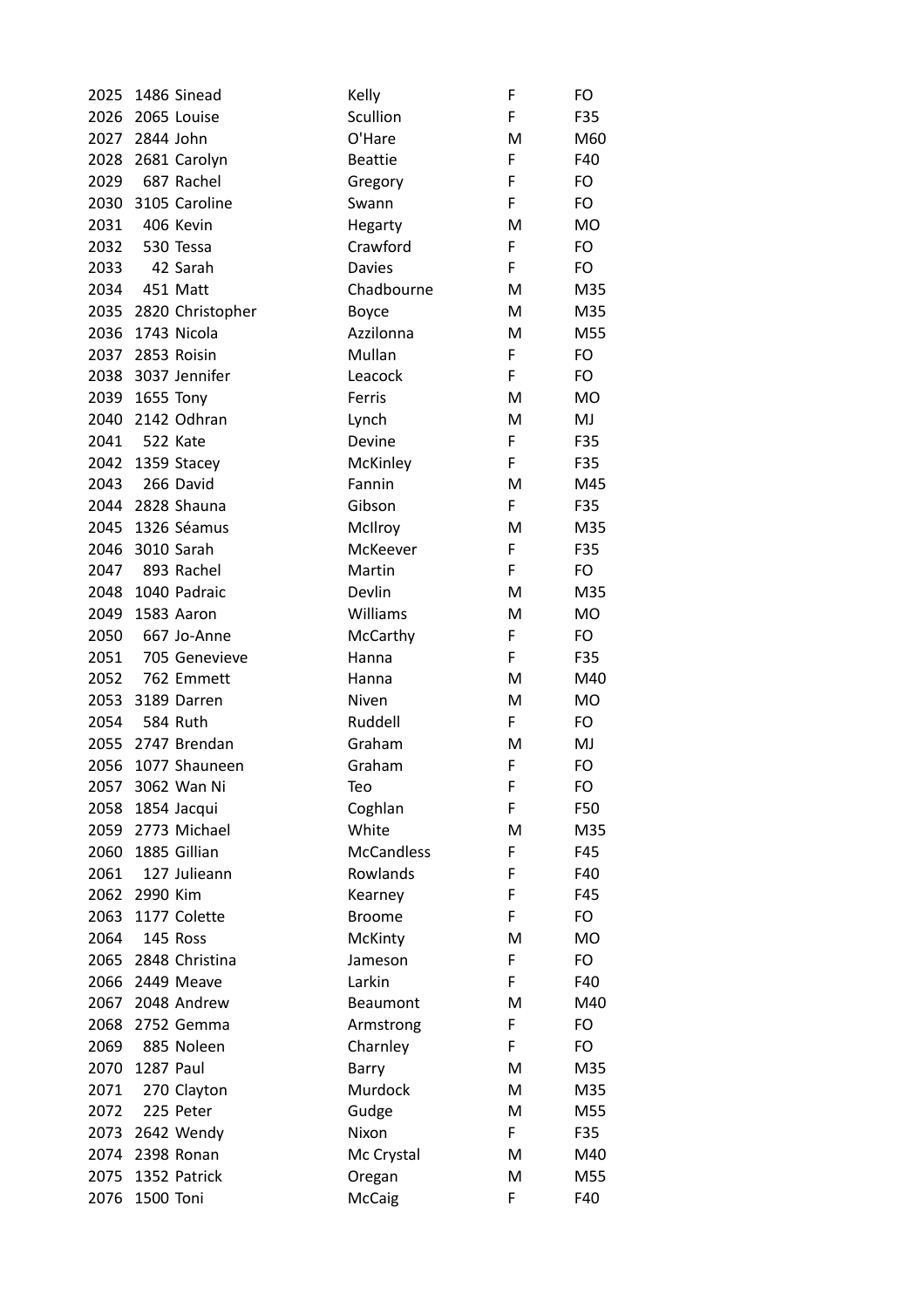| 2077 |                 | 740 Ruth               | McQuillan        | F | F35       |
|------|-----------------|------------------------|------------------|---|-----------|
| 2078 |                 | 91 Robert              | Evans            | M | M35       |
| 2079 | 651 Lea         |                        | Madden           | F | F40       |
|      |                 | 2080 3209 Stephen      | Addy             | M | MO        |
| 2081 |                 | 3391 Mark              | McKeown          | M | MO        |
| 2082 | 3068 John       |                        | Duffin           | M | M40       |
| 2083 |                 | 848 Shannon            | Clarke           | F | FJ        |
| 2084 |                 | 2547 Caelan            | Monaghan         | M | MO        |
| 2085 |                 | 570 Manus              | Jamison          | M | M35       |
|      | 2086 2019 Colin |                        | Morrell          | M | MO        |
|      |                 | 2087 1185 Karen        | Gibson           | F | F35       |
|      |                 | 2088 1436 Amylee       | Nolan            | F | FO        |
| 2089 |                 | 3328 Anne              | O Hara           | F | FO        |
| 2090 |                 | 1142 Emer              | Flanagan         | F | FO        |
| 2091 |                 | 562 Patrick            | Campbell         | м | M35       |
|      |                 | 2092 3130 Konstantinos | Papakonstantinou | M | <b>MO</b> |
| 2093 | 436 Sara        |                        | Johnston         | F | FO        |
| 2094 |                 | 2865 Sandra            | Rosborough       | F | F35       |
| 2095 | 3264 Alan       |                        | Major            | M | M50       |
| 2096 |                 | 861 Ruth               | <b>Hawkins</b>   | F | F35       |
| 2097 | 1380 Fei        |                        | Qi               | M | MO        |
| 2098 |                 | 398 Arthur             | McLelland        | M | M55       |
| 2099 |                 | 397 Jamie              | Stevenson        | M | MO        |
| 2100 |                 | 1803 Gerald            | <b>Blain</b>     | M | M55       |
| 2101 | 3356 Julie      |                        | Turkington       | F | FO        |
|      |                 | 2102 3355 Alana        | Johnston         | F | FO        |
| 2103 |                 | 1812 Gerry             | Watters          | M | M40       |
|      |                 | 2104 2722 Christine    | Abernethy        | F | F40       |
| 2105 |                 | 2349 Kevin             | McIvor           | M | <b>MO</b> |
| 2106 |                 | 2826 Aodhan            | Quinn            | м | MO        |
| 2107 |                 | 2968 Steven            | McIvor           | M | M40       |
| 2108 |                 | 248 Darren             | Simons           | M | M40       |
|      |                 | 2109 2793 Stephen      | Dunlop           | M | <b>MO</b> |
| 2110 |                 | 3109 Michael           | Loughan          | M | MO        |
| 2111 |                 | 1941 David             | Lorimer          | M | M50       |
| 2112 |                 | 823 Michael            | Clarke           | м | M60       |
| 2113 |                 | 842 Ciaran             | Kelly            | M | MO        |
| 2114 |                 | 520 Julia              | Mitchell         | F | FO        |
| 2115 |                 | 567 Alison             | Welsh            | F | F35       |
| 2116 |                 | 3273 Martin            | Murtagh          | M | MO        |
| 2117 |                 | 803 Janine             | Maher            | F | F35       |
| 2118 | 709 Carly       |                        | Fitzsimmons      | F | FO        |
| 2119 |                 | 1293 Tommy             | Hassan           | M | M40       |
| 2120 |                 | 1600 Philip            | McMurray         | M | M50       |
| 2121 |                 | 796 Ruth               | Lipsett          | F | F35       |
| 2122 |                 | 2780 Brian             | King             | M | M45       |
| 2123 |                 | 2837 Deirdre           | Marley           | F | F35       |
|      | 2124 2781 Daryl |                        | King             | M | MJ        |
| 2125 | 2830 Idir       |                        | Boudaoud         | M | M35       |
|      |                 | 2126 3364 Ankit        | Goel             | M | M35       |
|      |                 | 2127 1219 Leaine       | Hall             | F | FO        |
| 2128 | 2981 Liam       |                        | Fitzpatrick      | M | M40       |
|      |                 |                        |                  |   |           |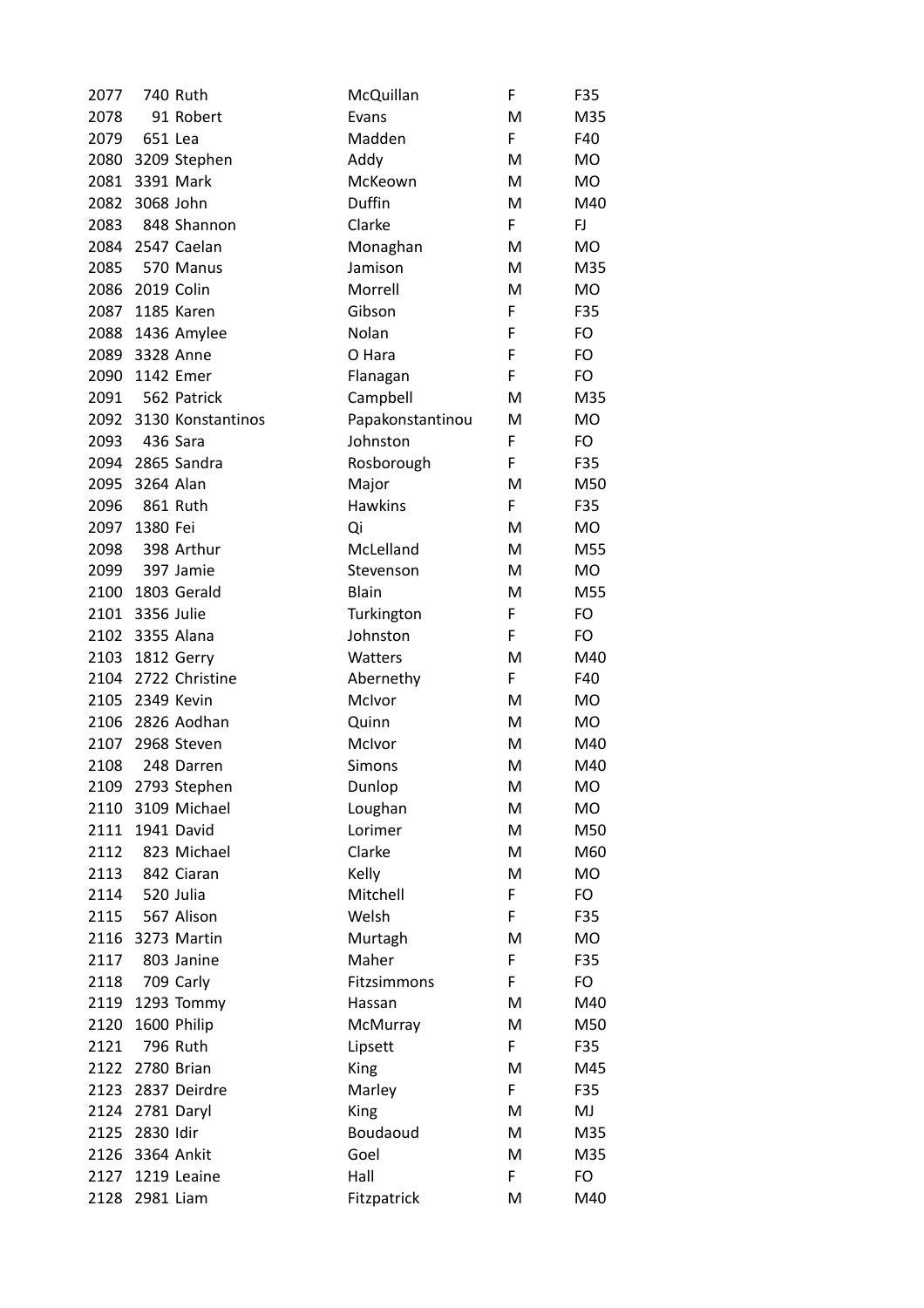| 2129 |               | 1111 Brian          | Mc Grath       | M | M65       |
|------|---------------|---------------------|----------------|---|-----------|
|      |               | 2130 2926 Tanya     | Fisher         | F | F45       |
|      |               | 2131 1554 Daniel    | English        | M | M35       |
| 2132 |               | 1821 Karen          | Odonnell       | F | F35       |
| 2133 |               | 312 Hannah          | White          | F | FO        |
| 2134 |               | 1228 Maeve          | Carey          | F | F40       |
| 2135 |               | <b>375 Tina</b>     | <b>Steele</b>  | F | F35       |
| 2136 |               | 608 Kate            | Connolly       | F | F45       |
| 2137 | 2963 Greg     |                     | McGleenan      | M | M40       |
| 2138 |               | 836 Rachael         | Kessell        | F | F35       |
|      |               | 2139 2170 Pauline   | Crooks         | F | F45       |
| 2140 | 3251 Anna     |                     | McKeever       | F | FJ        |
|      |               | 2141 3252 Fearghal  | Leyden         | M | <b>MO</b> |
|      |               | 2142 2122 Sasha     | Lambon         | F | F45       |
| 2143 | 1054 Sam      |                     | <b>McQuigg</b> | M | M55       |
|      |               | 2144 2195 Suzanne   | Stanley        | F | F35       |
|      |               | 2145 151 Jacqueline | Gorman         | F | F45       |
| 2146 |               | 871 Mark            | Walkingshaw    | М | M50       |
|      | 2147 2023 Sam |                     | Jackson        | M | M55       |
| 2148 | 2251 Mark     |                     | Allen          | м | M50       |
|      |               | 2149 1215 Conor     | McIlroy        | м | <b>MO</b> |
|      |               | 2150 1527 Amanda    | Boyd           | F | F35       |
|      |               | 2151 2866 Roger     | McClenaghan    | м | M45       |
| 2152 | 1613 Jim      |                     | Kelly          | M | M65       |
| 2153 |               | 3439 Maureen        | Maher          | F | F55       |
| 2154 |               | 295 Elisabeth       | Rundin         | F | F35       |
|      |               | 2155 1206 Frances   | McMullan       | F | FO        |
| 2156 | 3263 Mark     |                     | <b>Taggart</b> | M | <b>MO</b> |
| 2157 | 386 Julia     |                     | Maguire        | F | FO        |
| 2158 |               | 896 Matthew         | Kirkham        | M | M40       |
| 2159 |               | 1015 Kathryn        | Parker         | F | FO        |
| 2160 |               | 1016 Esther         | Parker         | F | FO        |
| 2161 |               | 1342 Thomas         | Fairfield      | M | M45       |
| 2162 |               | 3362 Greig          | McNeill        | M | M35       |
| 2163 |               | 239 Nick            | Loughran       | M | M45       |
| 2164 |               | 1109 Lyndsay        | McMullan       | F | FO        |
| 2165 |               | 1110 Rachel         | Purce          | F | FO        |
| 2166 |               | 3300 Breda          | McPeake        | F | F35       |
| 2167 |               | 870 Sven            | <b>Blank</b>   | M | M40       |
| 2168 |               | 3425 Lorraine       | Boyce          | F | F35       |
| 2169 |               | 2039 Althea         | Clarkson       | F | F35       |
| 2170 |               | 3403 Louise         | Evans          | F | FO        |
| 2171 |               | 698 Lauren          | Reid           | F | FO        |
| 2172 | 146 Kat       |                     | <b>Beirne</b>  | F | F35       |
| 2173 | 1875 John     |                     | Cunningham     | M | M40       |
| 2174 |               | 1393 Gillian        | Dewart         | F | F40       |
| 2175 |               | 1636 Sarah          | Irwin          | F | FO        |
| 2176 |               | 1637 Gillian        | Cuthbert       | F | F35       |
| 2177 |               | 2728 Diane          | McKay          | F | F40       |
| 2178 |               | 1070 David          | Mullan         | M | M35       |
| 2179 |               | 3268 Gary           | Robinson       | M | MO        |
| 2180 |               | 144 Noel            | McKee          | M | M45       |
|      |               |                     |                |   |           |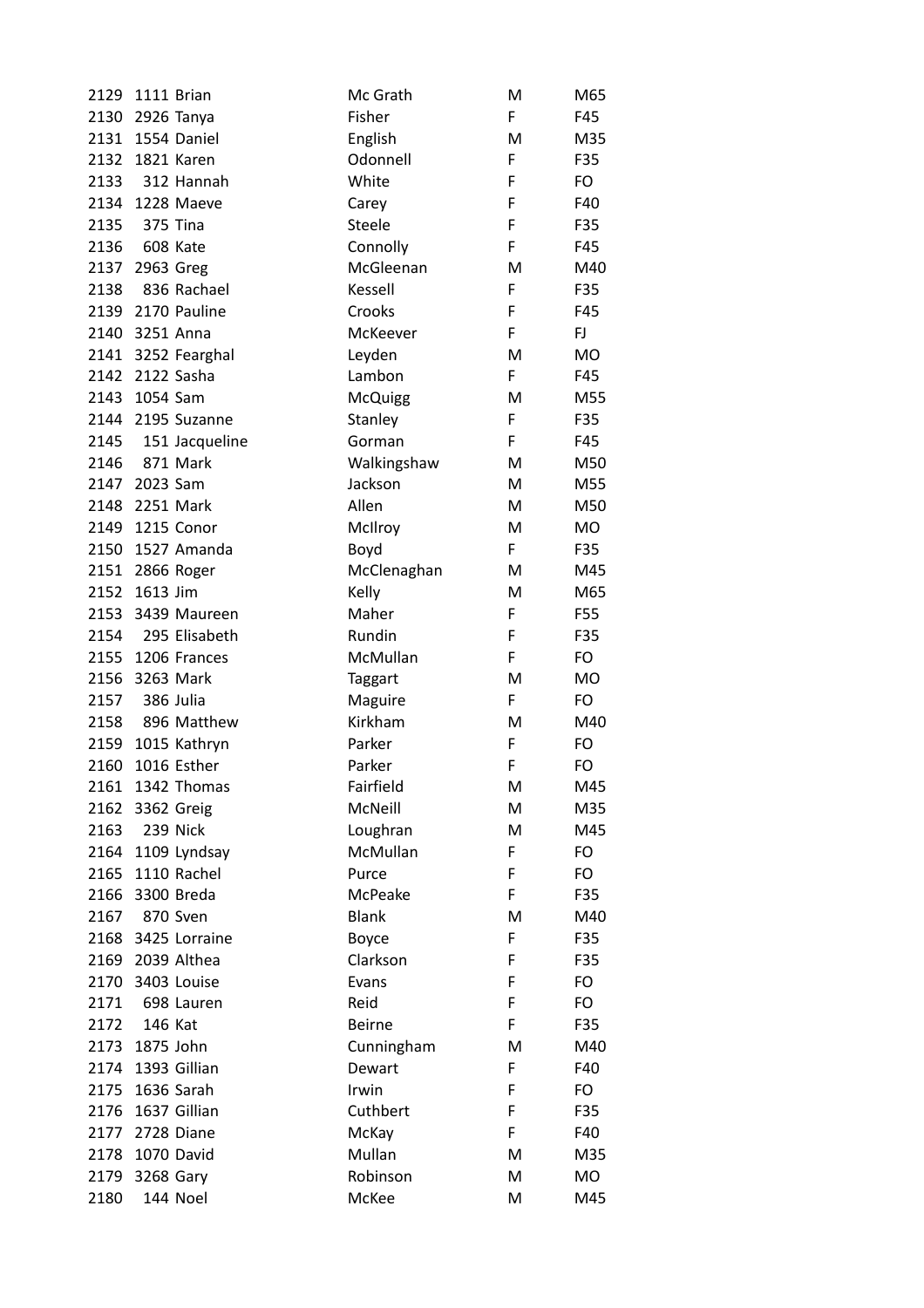| 2181 |                  | 2054 Chris               | Stevenson       | M      | M40       |
|------|------------------|--------------------------|-----------------|--------|-----------|
| 2182 |                  | 2477 Michael             | Stevenson       | M      | M45       |
| 2183 | 1252 Susie       |                          | Robinson        | F      | F40       |
|      |                  | 2184 575 Gerard Robinson | Robinson        | M      | M60       |
| 2185 |                  | 1838 Catherine           | Ryan            | F      | FO        |
| 2186 |                  | 3305 Gemma               | Barr            | F      | F35       |
|      |                  | 2187 2239 Nicola         | Ellison         | F      | F35       |
| 2188 | <b>1011 Nick</b> |                          | Rafferty        | M      | M50       |
| 2189 |                  | 419 Kim                  | Gleave          | F      | F55       |
| 2190 |                  | 92 Anna                  | Norman          | F      | FO        |
| 2191 |                  | 93 Matt                  | Riddall         | М      | <b>MO</b> |
| 2192 |                  | 1285 Stuart              | Campbell        | M      | <b>MO</b> |
|      |                  | 2193 3423 Adele          | McIvor          | F      | FO        |
|      | 2194 1520 Nikki  |                          | Davis           | F      | F35       |
| 2195 |                  | 3069 Connor              | Daly            | M      | <b>MO</b> |
|      |                  | 2196 3113 Thomas         | Mc Crudden      | M      | M55       |
|      |                  | 2197 2584 Roisin         | McShane         | F      | FO        |
| 2198 |                  | 874 Leigh                | Stirrup         | M      | M40       |
| 2199 |                  | 3331 Victoria            | Orr             | F      | F35       |
| 2200 |                  | 3422 Bronagh             | Scullion        | F      | FO        |
| 2201 |                  | 111 Dermot               | Fyfe            | M      | M45       |
|      | 2202 2600 Aine   |                          | Mulholland      | F      | F40       |
| 2203 |                  | 1361 Helene              | Ward            | F      | F40       |
|      |                  | 2204 2955 Stephanie      | Murphy          | F      | F45       |
| 2205 |                  | 615 Matthew              | Nicholson       | M      | <b>MO</b> |
| 2206 |                  | 2043 Hamilton            | <b>Brown</b>    | M      | M35       |
| 2207 |                  | 3457 Dermot              | <b>Breen</b>    | м      | M50       |
| 2208 |                  | 1309 Gerard              |                 | M      | <b>MO</b> |
| 2209 |                  | 2082 Andrew              | Moran<br>Hunter |        |           |
|      |                  |                          |                 | M<br>F | <b>MO</b> |
| 2210 |                  | 37 Helen                 | Hynds           |        | F45       |
| 2211 |                  | 764 Martina              | McNally-Garnham | F      | F45       |
|      |                  | 2212 3303 David          | Lyness          | M      | <b>MO</b> |
| 2213 |                  | 2970 Vanessa             | Lemiere         | F      | FO        |
| 2214 |                  | 2969 Matthieu            | Heyman          | M      | <b>MO</b> |
| 2215 |                  | 1005 Laura               | McAuley         | F      | FO        |
| 2216 |                  | 3089 Rebecca             | <b>Brown</b>    | F      | FO        |
| 2217 |                  | 1568 Elizabeth           | Stephens        | F      | F60       |
| 2218 | 1569 Ciara       |                          | Thompson        | F      | F35       |
| 2219 |                  | 1873 Jillian             | Topping         | F      | FO.       |
| 2220 |                  | 2338 Esther              | Hardy           | F      | F40       |
| 2221 |                  | 2024 Gary                | Spencer         | M      | <b>MO</b> |
| 2222 |                  | 1693 Philip              | Milligan        | M      | M60       |
| 2223 | 1865 Lisa        |                          | McClean         | F.     | F40       |
| 2224 |                  | 2379 Eddie               | Hampton         | M      | M40       |
| 2225 |                  | 1708 Eileen              | Maxwell         | F      | F40       |
| 2226 | 1187 Sara        |                          | Neill           | F      | FO        |
| 2227 |                  | 95 Damien                | O'Neill         | M      | M35       |
| 2228 |                  | 955 Adam                 | Tunney          | M      | M35       |
| 2229 |                  | 736 Michael              | Roberts         | M      | M50       |
| 2230 |                  | 1894 Pamela              | Kane            | F      | FO        |
| 2231 |                  | 1897 Michael             | Wray            | M      | M45       |
| 2232 |                  | 661 Sarah                | Allen           | F      | F40       |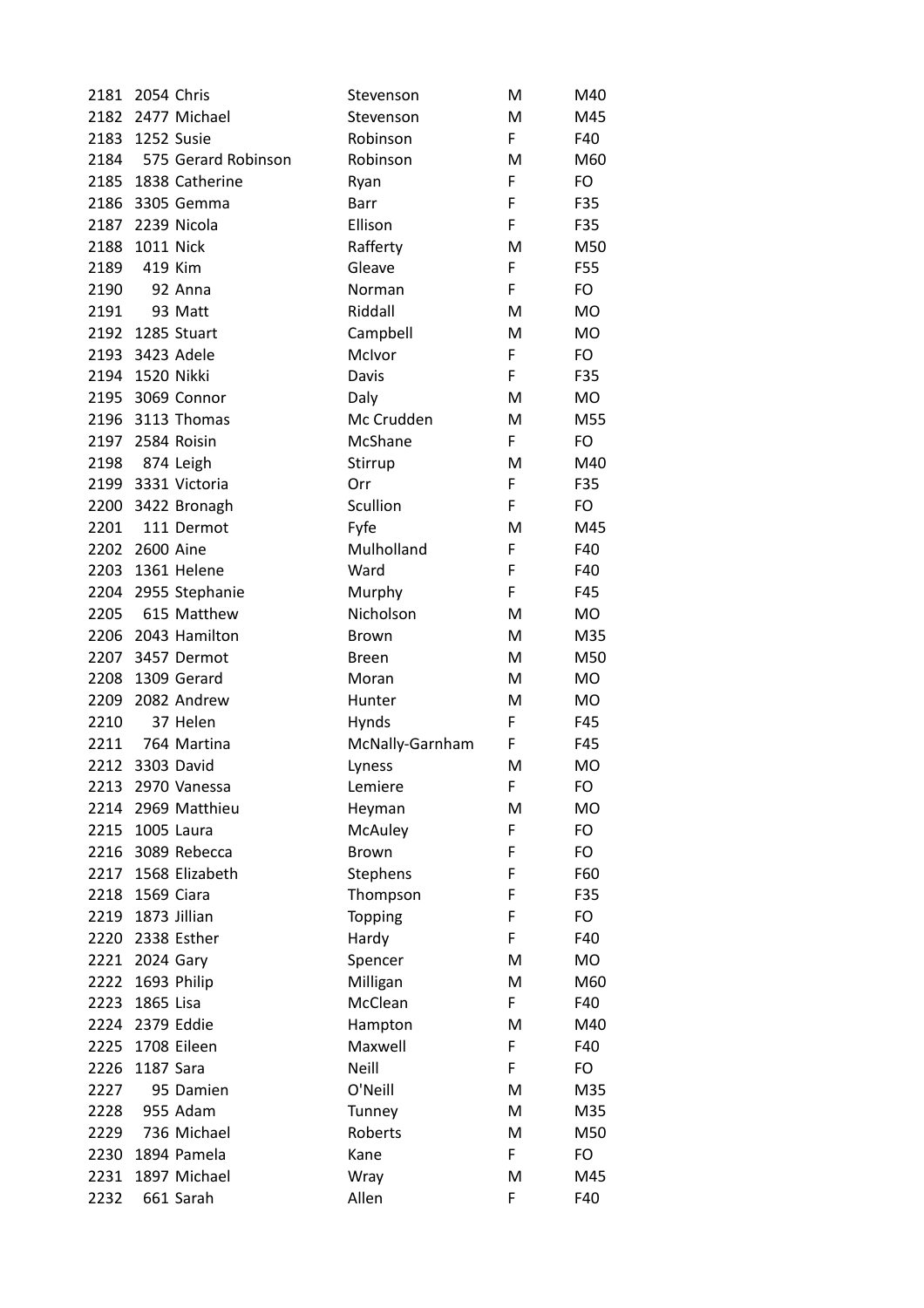| 2233         |                | 2395 Laura        | McCartney                | F      | F35       |
|--------------|----------------|-------------------|--------------------------|--------|-----------|
| 2234         |                | 1017 Amanda       | Laverty                  | F      | FO        |
|              |                | 2235 2263 Naomi   | Downs                    | F      | F35       |
|              |                | 2236 2275 Cameron | Orr                      | M      | <b>MO</b> |
| 2237         |                | 324 Maria         | Crean                    | F      | FO        |
| 2238         |                | 2186 Jamie        | Young                    | F      | FO        |
| 2239         |                | 1908 Johnny       | Carey                    | M      | <b>MO</b> |
| 2240         |                | 660 Alan          | Moyes                    | M      | M40       |
| 2241         |                | 551 Jane          | Kinnear                  | F.     | FO        |
|              |                | 2242 2365 Gemma   | Kennedy                  | F      | F35       |
|              |                | 2243 1610 Wendy   | Graham                   | F.     | F35       |
| 2244         |                | 1542 James        | <b>Taffe</b>             | M      | M40       |
| 2245         |                | 2709 Isobel       | Benson                   | F.     | F45       |
| 2246         |                | 1024 Michael      | <b>Neill</b>             | M      | M35       |
| 2247         |                | 2094 Francie      | Laverty                  | M      | M65       |
|              |                | 2248 2923 Pauline | Kelly                    | F.     | F45       |
| 2249         |                | 2655 Angela       | Croskery                 | F      | F45       |
| 2250         |                | 89 Joanne         | <b>Brittain</b>          | F      | FO        |
| 2251         |                | 2348 Andrea       | McGuckin                 | F      | F35       |
| 2252         |                | 167 Virginia      | Gray                     | F      | F40       |
| 2253         |                | 1735 Angela       | Fordham                  | F      | F40       |
| 2254         |                | 2223 Adrienn      | Kovacs                   | F      | F40       |
| 2255         |                | 535 Joanne        | Law                      | F      | FO        |
| 2256         |                | 2271 Heather      | Lown                     | F      | F40       |
| 2257         |                | 1922 Rajesh       | <b>Thuraiyur Moorthy</b> | M      | M35       |
| 2258         |                | 1780 Anne-Marie   | Fullen                   | F      | FO        |
| 2259         |                | 772 Claire        | Mayne                    | F.     | FO        |
|              | 2260 1967 Rory |                   | Redmond                  | M      | <b>MO</b> |
| 2261         |                | 2941 Leanne       | Hamilton                 | F      | F35       |
| 2262         |                | 749 Emma          | Vaun                     | F      | FO        |
| 2263         |                | 886 Rebecca       | Walsh                    | F      | FO        |
| 2264         |                | 587 Allen         | Skelton                  | M      | M40       |
| 2265         |                | 1682 Danielle     | Neill                    | F.     | FO        |
| 2266         |                | 54 Julie          | Thompson                 | F      | FO        |
| 2267         |                | 536 Ashleigh      | McDowell                 | F      | FO        |
| 2268         |                | 352 Carla         | <b>Brogan</b>            | F      | FO        |
| 2269         | 1023 Orla      |                   | McGivern                 | F      | F35       |
| 2270         |                | 2056 Sinead       | Campbell                 | F      | F35       |
| 2271         |                | 3216 Steven       | McIntyre                 | м      | M40       |
| 2272         |                | 3172 Natasha      | Anyon                    | F      | FO        |
| 2273         |                | 1205 Sharklene    | Mc Ferran                | F      | FO        |
| 2274         |                | 571 Grainne       | Andrews                  | F      | F55       |
|              |                | 3418 Dalleau      | Sabine                   | F      | FO        |
| 2275<br>2276 |                |                   | Hobson                   | F      | F40       |
|              |                | 1415 Glynis       |                          |        |           |
| 2277         |                | 1611 Wendy        | Moore                    | F      | F40       |
| 2278         | 2400 Will      |                   | Power                    | M      | M40       |
| 2279         |                | 2010 Keith        | Morrell                  | M<br>F | <b>MO</b> |
| 2280         |                | 284 Karen         | Isaac                    |        | FO        |
| 2281         |                | 3091 Leanne       | Kerr                     | F      | FO        |
| 2282         |                | 438 Alana         | Fisher                   | F      | FO        |
| 2283         | 1457 Alan      |                   | Moore                    | M      | M55       |
| 2284         |                | 1485 Peter        | Fleming                  | M      | M40       |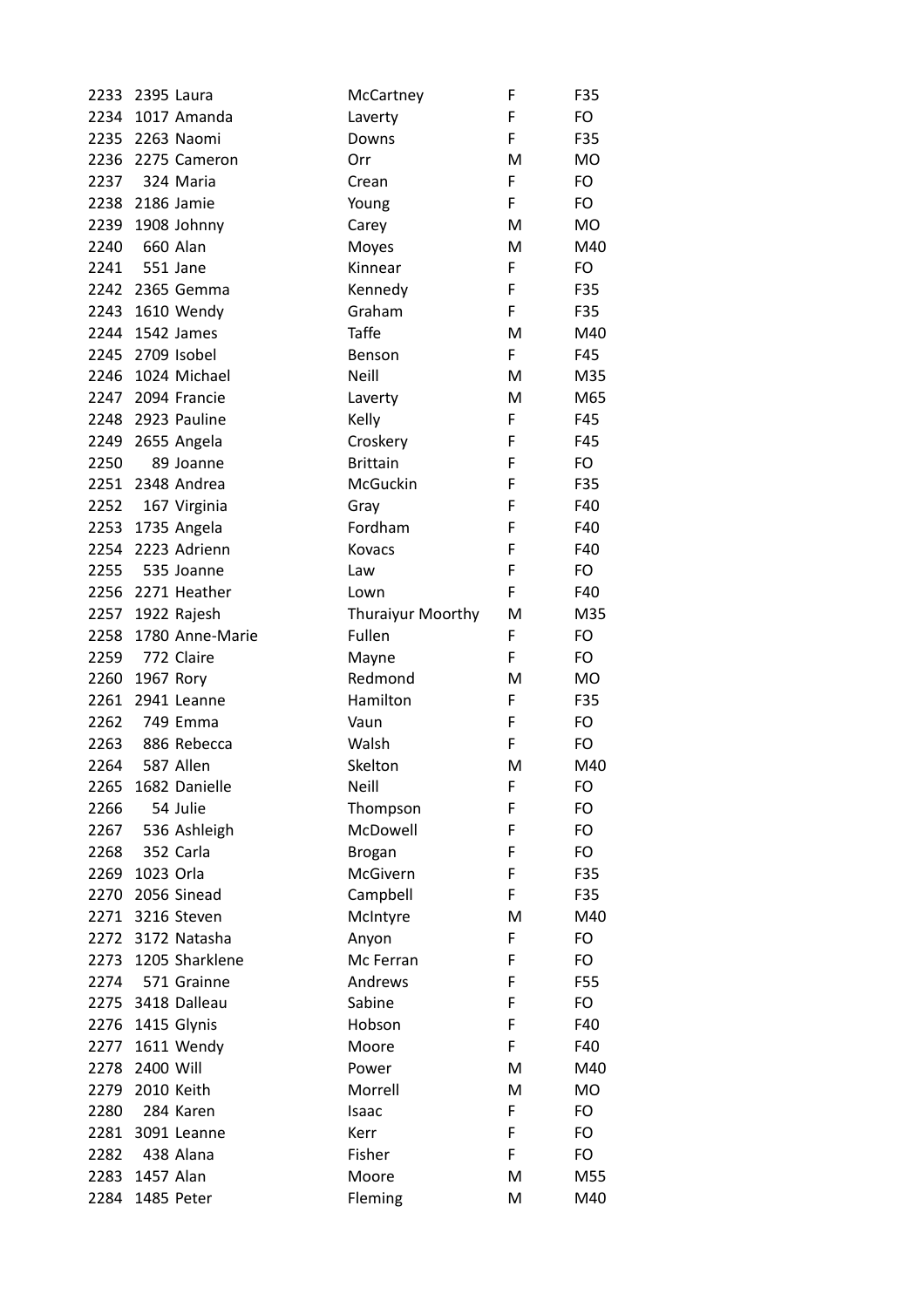| 2285 | 1484 Jim   |                             | Moore              | M | M40       |
|------|------------|-----------------------------|--------------------|---|-----------|
| 2286 |            | 194 Kerry                   | Gray               | F | F35       |
| 2287 |            | 1025 Leanne                 | Cascone            | F | F35       |
| 2288 | 2018 John  |                             | Grattan            | M | <b>MO</b> |
| 2289 |            | 2042 Gillian                | Grattan            | F | FO        |
| 2290 | 1782 Paul  |                             | Ewart              | M | M35       |
| 2291 |            | 1763 Mark                   | Bingham            | M | <b>MO</b> |
| 2292 |            | 2715 Sharon                 | Lyttle             | F | F35       |
| 2293 |            | 2714 Kerry                  | Murphy             | F | F35       |
|      |            | 2294 2518 Cheryl            | McCready           | F | FO        |
| 2295 |            | 1965 Duncan                 | Walker             | M | M45       |
| 2296 | 1301 Lisa  |                             | Kerr               | F | F35       |
| 2297 |            | 1966 Andrew                 | Clifford           | M | M40       |
| 2298 |            | 2975 Amanda                 | Logan              | F | F45       |
| 2299 |            | 849 Chris                   | Clarke             | M | M45       |
| 2300 |            | 801 Karen                   | Kerr               | F | F35       |
|      |            | 2301 3330 Katherine         | Yarr               | F | FO        |
| 2302 |            | 81 Andrea                   | Cairns             | F | F35       |
| 2303 |            | 264 Lisa                    | Colbert            | F | FO        |
| 2304 |            | 1140 James                  | Ferguson           | M | <b>MO</b> |
| 2305 |            | <b>512 Erin</b>             | Devenney           | F | FO        |
| 2306 |            | <b>766 Paul</b>             | Smith              | M | <b>MO</b> |
| 2307 | 2432 Anna  |                             | Grigorian          | F | FO        |
| 2308 | 3272 Alex  |                             | <b>Boyle</b>       | M | <b>MO</b> |
| 2309 | 2028 Vicki |                             | McConnell          | F | FO        |
| 2310 |            | 1463 Patrick                | Durkin             | M | <b>MO</b> |
| 2311 |            | 2696 Lloyd                  | Cochrane           | М | M40       |
| 2312 |            | 38 Steven                   | Milburn            | M | M40       |
| 2313 |            | 2353 Amanda                 | Stewart            | F | FO        |
|      |            | 2314 1163 Helen             | Wiseman            | F | F50       |
| 2315 | 3357 Paul  |                             | Carey              | M | M40       |
| 2316 |            | 2751 Brendan                | McEllhaton         | M | M60       |
|      |            | 2317 3308 Samuel            | Johnston           | M | M35       |
| 2318 |            | 2091 Stewart                | <b>Brady</b>       | M | M40       |
| 2319 |            | 985 Sinead                  | Chambers           | F | FO        |
| 2320 |            | 71 Terry                    | Graham             | M | M35       |
| 2321 |            | 1919 Fiona                  | <b>Teague</b>      | F | F55       |
| 2322 |            | 1395 Ciara                  | Maguire            | F | FO        |
| 2323 |            | 226 John                    | Walker             | м | M35       |
| 2324 |            | 2571 Fiona                  | Campbell           | F | FO        |
| 2325 |            | 1890 Ciara                  |                    | F | FO        |
| 2326 |            |                             | Campbell           | F | FO        |
| 2327 |            | 1559 Kathy<br>1691 Michelle | Casey              | F | F40       |
|      | 3087 Niall |                             | Murray<br>Robinson |   |           |
| 2328 |            |                             |                    | M | M45       |
| 2329 |            | 639 Isabella                | Crowther           | F | FO        |
| 2330 |            | 3371 Robert                 | McElholne          | M | M45       |
| 2331 |            | 2284 Yvonne                 | Lennox             | F | F35       |
| 2332 |            | 2985 Donal                  | Fitzpatrick        | M | M50       |
| 2333 |            | 2060 Kevin                  | McKenna            | м | <b>MO</b> |
| 2334 |            | 869 Paul                    | <b>McGuffin</b>    | M | M40       |
| 2335 | 1999 Una   |                             | Casement           | F | F40       |
| 2336 |            | 1762 Stewart                | Barbour            | M | M60       |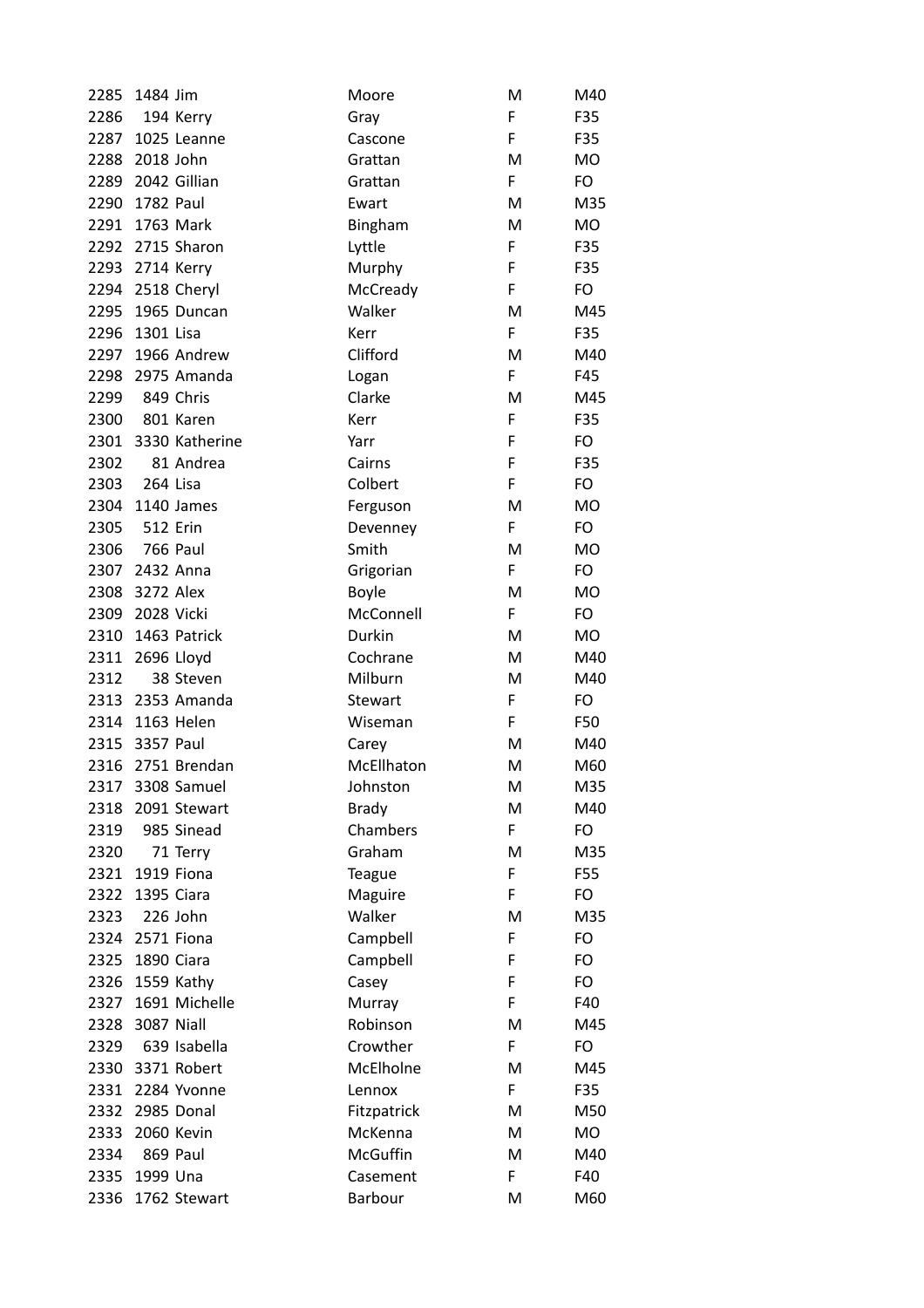| 2337 |                 | 2448 Brendan         | Grant        | M | <b>MO</b> |
|------|-----------------|----------------------|--------------|---|-----------|
|      | 2338 3375 Ryan  |                      | Tabb         | M | <b>MO</b> |
| 2339 |                 | 498 Barry            | Maguire      | M | M35       |
|      |                 | 2340 3061 Man Yue    | Siu          | F | <b>FO</b> |
|      |                 | 2341 2053 Paulino    | Garcia       | M | M40       |
| 2342 |                 | 3063 Ka Yan          | Tsui         | F | FO        |
| 2343 |                 | 2419 Cameron         | Shaw         | M | <b>MO</b> |
|      | 2344 3238 Tracy |                      | Curran       | F | F40       |
| 2345 |                 | 1060 David           | Cassidy      | M | M40       |
| 2346 |                 | 1059 Sharon          | Cassidy      | F | F40       |
|      |                 | 2347 2004 Obul Reddy | Kandukuru    | M | <b>MO</b> |
| 2348 |                 | 700 Rachel           | <b>Barr</b>  | F | FO        |
| 2349 |                 | 3106 Ciaran          | Headley      | M | M60       |
| 2350 |                 | 799 Shirley          | McPeake      | F | <b>FO</b> |
| 2351 |                 | 892 Glenda           | Murray       | F | F45       |
| 2352 |                 | 504 Kirsty           | McGarvey     | F | <b>FO</b> |
| 2353 |                 | 658 Caoimhe          | McCoy        | F | <b>FO</b> |
| 2354 |                 | 3249 Maureen         | Hurrell      | F | F55       |
| 2355 |                 | 576 Marie            | Nicholson    | F | F50       |
|      |                 | 2356 2237 Susan      | Duggan       | F | F45       |
|      |                 | 2357 1907 Breige     | Flynn        | F | FO        |
| 2358 |                 | 1364 Jessica         | Doyle        | F | FO        |
| 2359 | 3313 Enda       |                      | Murphy       | M | M35       |
| 2360 |                 | 376 Rachel           | Meegan       | F | FO        |
| 2361 |                 | 377 Orla             | Meegan       | F | <b>FO</b> |
| 2362 |                 | 480 James            | Hefferon     | M | M45       |
| 2363 |                 | 574 Lesley           | Mawhinney    | F | F40       |
| 2364 | 912 Jp          |                      | O'Neill      | M | <b>MO</b> |
| 2365 |                 | 911 Catherine        | O'Neill      | F | <b>FO</b> |
| 2366 |                 | 262 Gareth           | McKinstry    | M | M35       |
| 2367 |                 | 122 Rosey            | Cowdry       | F | FO        |
| 2368 |                 | 703 Jennifer         | Taylor       | F | F40       |
| 2369 |                 | 2560 Robert          | Draffin      | M | <b>MO</b> |
| 2370 |                 | 3257 Claire          | Mitchell     | F | F45       |
| 2371 |                 | 1579 Anna            | Minnis       | F | F45       |
| 2372 |                 | 2891 Michael         | Stubberfield | M | M55       |
| 2373 |                 | 3032 Rebecca         | O Neill      | F | F40       |
|      |                 | 2374 2513 Robert     | Wright       | M | MO        |
| 2375 |                 | 2769 Evelyn          | Reilly       | F | F35       |
| 2376 |                 | <b>1510 Drew</b>     | <b>Neill</b> | M | MO        |
| 2377 |                 | 1942 Michael         | Heaney       | M | <b>MO</b> |
| 2378 | 1497 Colin      |                      | Pearson      | M | M40       |
|      |                 | 2379 3217 Carolyn    | Carmichael   | F | F40       |
| 2380 |                 | 3070 Roseanna        | Weech        | F | FO        |
| 2381 |                 | 1905 Sean            | O'Neill      | M | <b>MO</b> |
| 2382 |                 | 792 Peter            | Dunseath     | M | M45       |
| 2383 |                 | 1938 Lorna           | Smith        | F | F40       |
| 2384 |                 | 3440 Dechlan         | Haughian     | M | M50       |
| 2385 | 3213 Lisa       |                      | Curran       | F | FO        |
| 2386 |                 | 1661 Adrian          | Turtle       | M | <b>MO</b> |
| 2387 |                 | 1116 Sarah           | Stewart      | F | FO        |
| 2388 |                 | 222 Lisa             | Mulgrew      | F | F45       |
|      |                 |                      |              |   |           |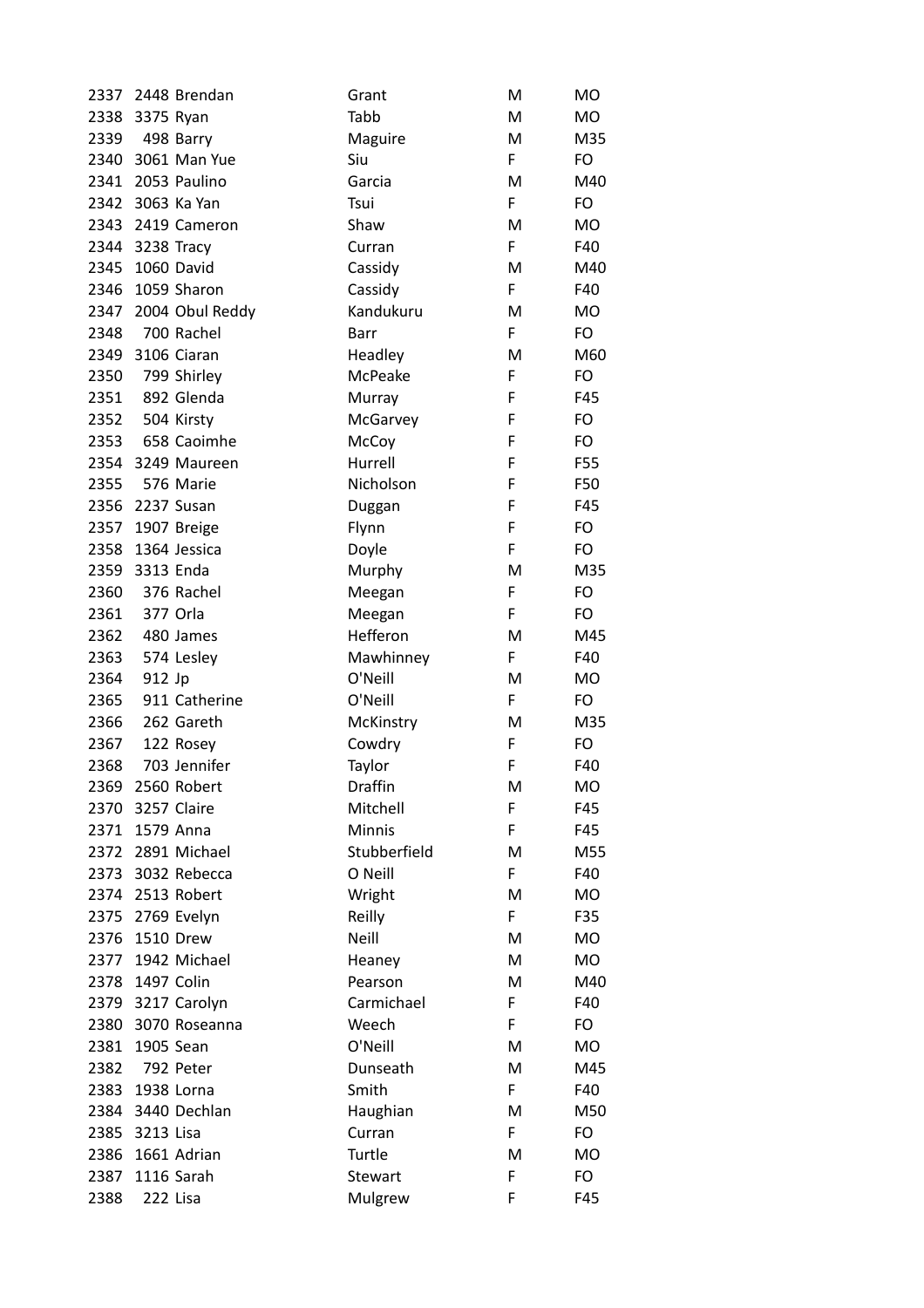| 2389 | 1669 J          |                    | Henderson      | F  | F45       |
|------|-----------------|--------------------|----------------|----|-----------|
| 2390 |                 | 254 Andrew         | Cross          | M  | M35       |
| 2391 |                 | 253 Jennie         | Cross          | F  | F35       |
| 2392 |                 | 238 Breige         | Curtis         | F  | FO        |
| 2393 |                 | 3276 Donna-Marie   | Friel          | F  | F40       |
| 2394 |                 | 485 Lesley         | Thompson       | F  | F45       |
| 2395 |                 | 3485 Kenneth       | Miller         | M  | M40       |
| 2396 |                 | 2012 Stephen       | Donaghy        | M  | M35       |
| 2397 |                 | 2013 Tracy-Ann     | Donaghy        | F  | FO        |
| 2398 |                 | 3382 Mark          | Young          | M  | M40       |
| 2399 | 2238 Julie      |                    | Girvan         | F  | FO        |
| 2400 | 1453 Sarh       |                    | Girvan         | F  | FO        |
| 2401 | 1688 Chris      |                    | Boomer         | M  | M35       |
| 2402 |                 | 3229 Patrick       | Wilson         | M  | M55       |
| 2403 |                 | 887 Sarah          | Quinn          | F  | FO        |
| 2404 |                 | 1667 James         | McConville     | M  | M45       |
| 2405 |                 | 1251 Claire        | McKillen       | F  | FO        |
| 2406 |                 | 598 Martin         | Gormley        | M  | M35       |
| 2407 |                 | 51 Leanne          | East           | F  | FO        |
| 2408 |                 | 1787 Laura Lee     | Scott          | F  | FO        |
|      |                 | 2409 1521 Jenny    | McAlister      | F  | F35       |
| 2410 |                 | 2233 Michael       | Redman         | M  | M35       |
|      |                 | 2411 2234 Deborah  | Redman         | F  | FO        |
| 2412 | 1493 Ruth       |                    | Blakely        | F  | F45       |
| 2413 |                 | 811 Aaron          | <b>Brown</b>   | M  | <b>MO</b> |
|      | 2414 2749 Stacy |                    | Robinson       | F  | F35       |
| 2415 | 810 Lisa        |                    | McNeice        | F  | FO        |
|      |                 | 2416 2164 Rosaleen | Heath          | F  | FO        |
|      |                 | 2417 2789 Stephen  | Crilly         | M  | <b>MO</b> |
| 2418 | 2748 Zoe        |                    | Magee          | F  | F35       |
| 2419 | 2421 Orla       |                    | Dempsey        | F  | F35       |
|      |                 | 2420 3126 Helen    | <b>Beattie</b> | F  | F45       |
|      |                 | 2421 1823 Caoimhe  | McKenna        | F  | FO        |
| 2422 |                 | 2344 Heather       | <b>Birrell</b> | F  | F40       |
| 2423 |                 | 287 Annie          | Tosh           | F  | F45       |
| 2424 | 2720 Peter      |                    | McMahon        | M  | M45       |
| 2425 |                 | 2795 Regine        | Candau         | F. | F45       |
| 2426 |                 | 349 Marcus         | Lynn           | M  | M40       |
|      | 2427 2927 Jim   |                    | O Callaghan    | M  | M50       |
| 2428 | 3112 Allan      |                    | Mulligan       | M  | M40       |
| 2429 | 2724 Tony       |                    | Doonan         | M  | M35       |
| 2430 |                 | 638 Elaine         | Meaney         | F  | FO        |
|      | 2431 2999 Carly |                    | Sung           | F  | F40       |
|      |                 | 2432 1851 Lesley   | Sands          | F  | F35       |
| 2433 |                 | 2539 Seamus        | <b>Dynes</b>   | M  | M35       |
| 2434 |                 | 2470 Rebekah       | Connor         | F  | FO        |
| 2435 |                 | 1846 Tracy         | MacFarlane     | F  | F40       |
| 2436 |                 | 511 Sinead         | McAvoy         | F  | F35       |
| 2437 |                 | 882 Kate           | Farrell        | F  | F70       |
| 2438 |                 | 1162 Judith        | <b>Bracken</b> | F  | F40       |
|      |                 | 2439 2081 Andrew   | Davis          | M  | MO        |
| 2440 | 2345 Ted        |                    | McAvoy         | M  | M40       |
|      |                 |                    |                |    |           |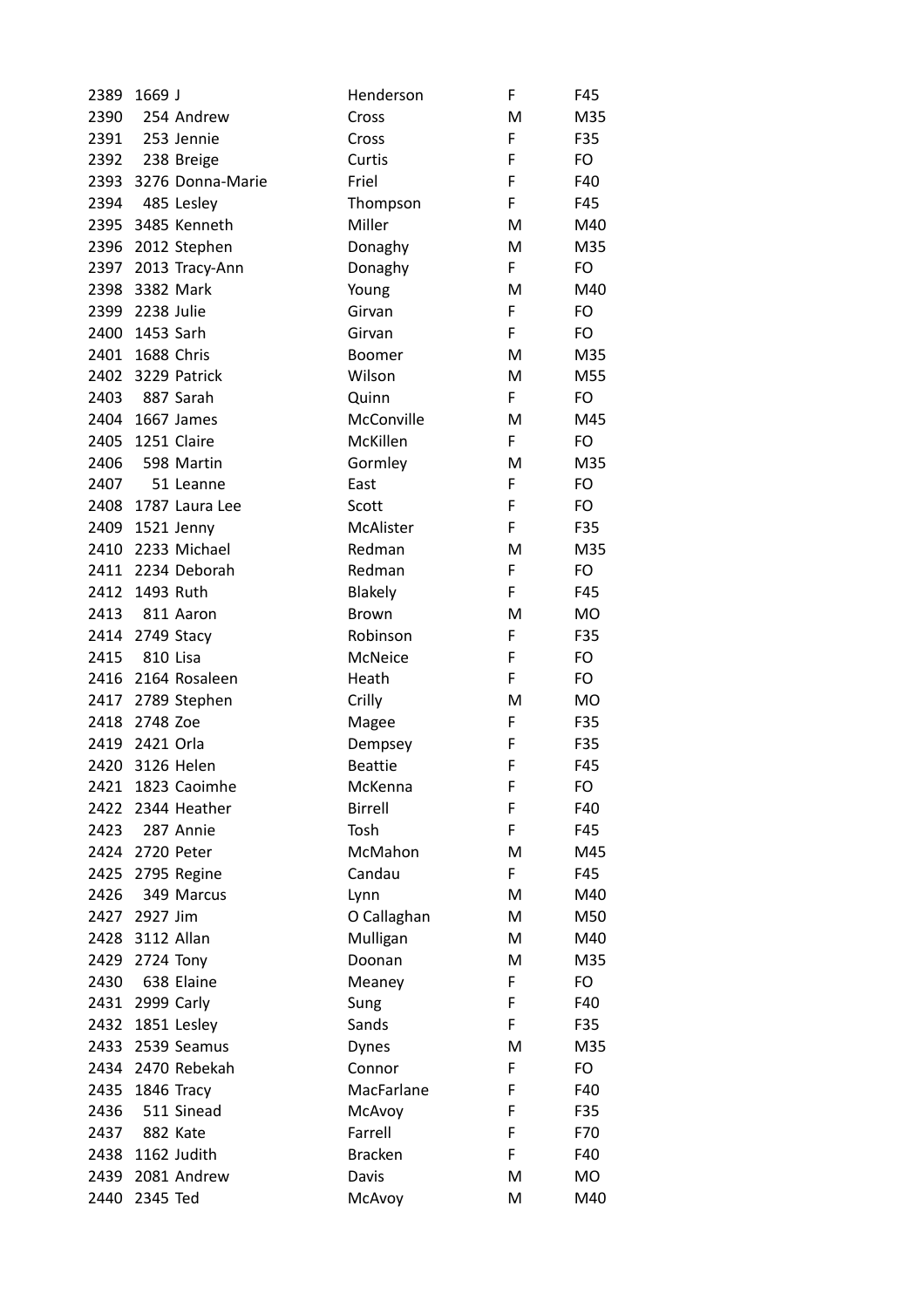| 2441 |                | 1847 Andrew       | MacFarlane | M  | M40       |
|------|----------------|-------------------|------------|----|-----------|
| 2442 |                | 3042 Catherine    | Fearon     | F  | FO        |
| 2443 |                | 1806 Elizabeth    | Ormerod    | F  | F40       |
| 2444 |                | 1776 Brenda       | Maguire    | F  | FO        |
| 2445 |                | 1702 Rosie        | Marino     | F  | FO        |
| 2446 |                | 272 Nick          | Cardwell   | M  | M35       |
| 2447 | 1176 Dani      |                   | McEneaney  | F  | FO        |
| 2448 |                | 179 Sharon        | Frazer     | F  | FO        |
| 2449 | 211 Jay        |                   | Eisenstadt | M  | M45       |
|      |                | 2450 3314 Mark    | Donnelly   | M  | M35       |
|      |                | 2451 3369 Adam    | Toney      | M  | <b>MO</b> |
|      |                | 2452 3181 Stephen | Dowds      | M  | M45       |
| 2453 | 1101 Paul      |                   | Clarke     | M  | M40       |
| 2454 |                | 50 Sydney         | East       | M  | M60       |
| 2455 |                | 1563 Bronagh      | McGoldrick | F  | FO        |
| 2456 |                | 3368 James        | McNab      | M  | <b>MO</b> |
| 2457 |                | 3053 Marion       | Morrow     | F  | F55       |
| 2458 |                | 594 Jessica       | Crane      | F  | FO        |
| 2459 |                | 3054 Sinead       | Sargent    | F  | F35       |
| 2460 |                | 1389 Tiernan      | McLaughlin | M  | <b>MO</b> |
| 2461 |                | 1388 Gillian      | Archer     | F  | FO        |
|      | 2462 3424 Anne |                   | Hutton     | F  | F60       |
| 2463 |                | 1578 Jessica      | Minnis     | F  | <b>FJ</b> |
| 2464 |                | 2306 Claire       | Mc Bride   | F  | FO        |
| 2465 |                | 1338 Tony         | Miller     | M  | M45       |
| 2466 |                | 199 Tom           | Whetstone  | M  | <b>MO</b> |
| 2467 |                | 2292 Diana        | Atchison   | F  | FO        |
| 2468 |                | 373 Eoin          | Trainor    | M  | MO        |
|      |                | 2469 2689 Julian  | Mulligan   | M  | M45       |
| 2470 |                | 1412 Jodie        | McAneaney  | F  | FO        |
| 2471 |                | 240 Joanne        | Johnston   | F  | FO        |
|      |                | 2472 3408 Gerard  | Harkin     | M  | M45       |
| 2473 |                | 3116 Carolyn      | McGeehan   | F. | F35       |
| 2474 |                | 2310 Deirdre      | Torley     | F  | F40       |
| 2475 |                | 2199 Paddy        | Caldwell   | M  | M55       |
| 2476 | 3409 Lisa      |                   | Dawson     | F. | FO        |
| 2477 | 2180 Rory      |                   | Mc Leary   | M  | M35       |
| 2478 |                | 1274 Lynda        | Harris     | F  | FO        |
| 2479 |                | 2591 Martina      | Rafferty   | F  | F35       |
| 2480 |                | 924 Clare         | Maguire    | F  | FO        |
| 2481 |                | 3420 Shanna       | McGready   | F  | FO        |
| 2482 |                | 1781 Ciaran       | Marshall   | M  | MO        |
| 2483 |                | 379 Jennifer      | Miller     | F  | F35       |
| 2484 |                | 1609 Lynsey       | McKeown    | F  | F35       |
| 2485 |                | 204 John          | Carr       | M  | M40       |
| 2486 |                | 477 Andy          | Farrer     | M  | M50       |
| 2487 | 1272 Aine      |                   | McKendry   | F  | FO        |
| 2488 |                | 176 Gordon        | Crozier    | M  | M35       |
| 2489 |                | 686 Rene          | Cowan      | F  | FO        |
| 2490 |                | 1420 Samantha     | Caldwell   | F  | F40       |
| 2491 |                | 790 Jenny         | Mullan     | F  | F40       |
| 2492 |                | 652 Stephen       | Rennison   | M  | M40       |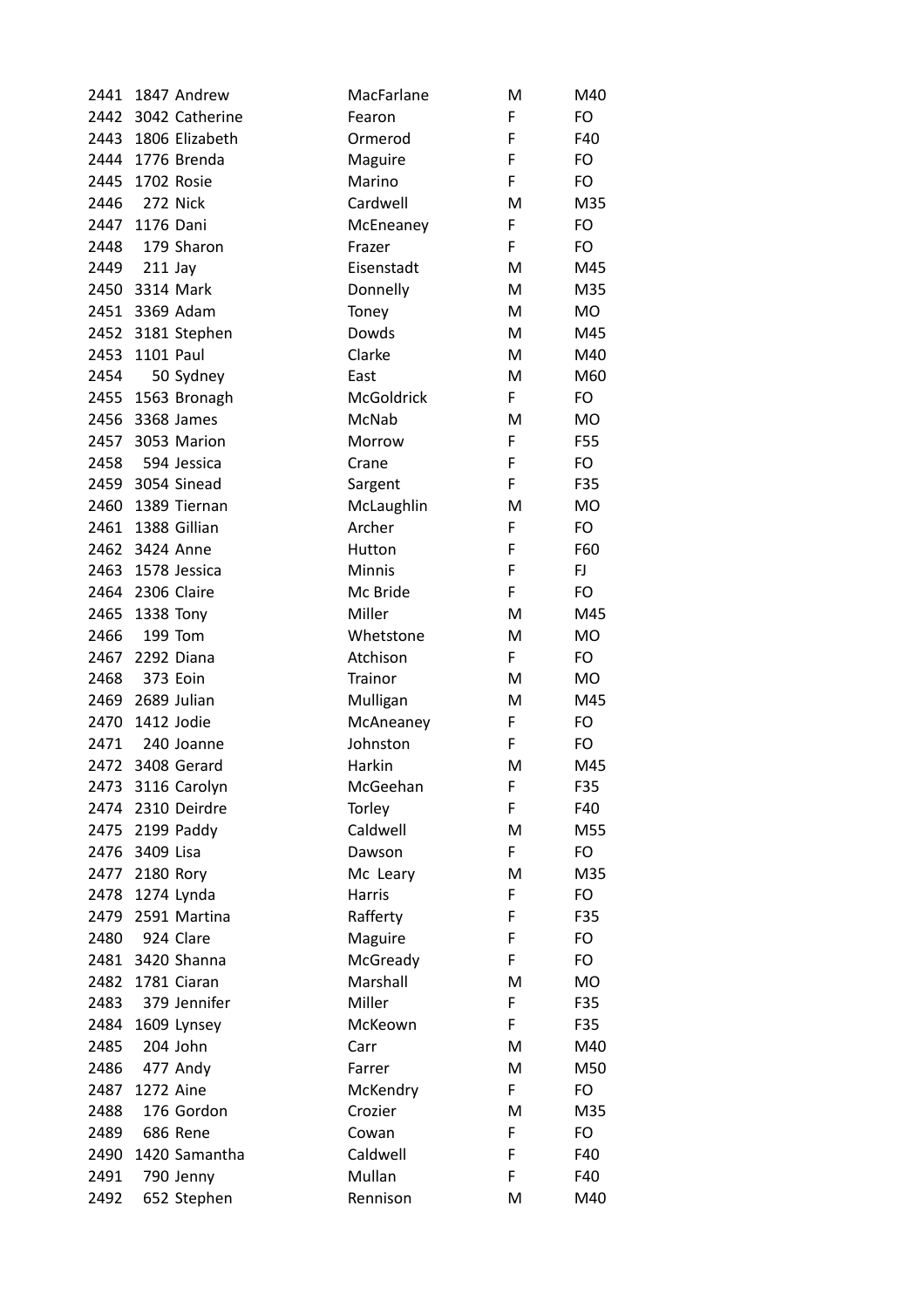| 2493 |            | 640 Sharon      | Rennison             | F | F35       |
|------|------------|-----------------|----------------------|---|-----------|
| 2494 | 2189 Gary  |                 | <b>Brown</b>         | M | MO        |
| 2495 |            | 2190 Sophie     | Carey                | F | FO        |
| 2496 |            | 894 Michael     | Potter               | M | M35       |
| 2497 |            | 313 Adarsha     | Bari Sharnappa       | м | MO        |
| 2498 |            | 902 Ryan        | Phillips             | M | M35       |
| 2499 |            | 1008 Stephen    | Mullan               | M | M40       |
| 2500 |            | 87 Bill         | Ciesla               | M | M65       |
| 2501 |            | 1593 Carolyn    | Geddis               | F | F40       |
| 2502 |            | 1592 Ellen      | Annette              | F | F35       |
| 2503 |            | 94 Stephen      | Phillips             | M | MO        |
| 2504 | 1462 Tracy |                 | Savage               | F | F45       |
| 2505 |            | 1995 Andrew     | Collins              | M | <b>MO</b> |
| 2506 | 2541 Neal  |                 | McClean              | M | <b>MO</b> |
| 2507 |            | 2611 Tanya      | <b>Bannon</b>        | F | F40       |
| 2508 |            | 230 Anna        | Campbell             | F | FO        |
| 2509 |            | 3114 Patreece   | Lundy                | F | FO        |
| 2510 |            | 1633 Kerrie     | McAuley              | F | FO        |
| 2511 |            | 1165 Grainne    | Murphy               | F | FO        |
| 2512 |            | 1225 Kevin      | Porter               | M | <b>MO</b> |
| 2513 |            | 650 Siobhan     | Wright               | F | F55       |
| 2514 |            | 617 Katie       | Robinson             | F | FO        |
| 2515 |            | 599 Lauren      | Fulton               | F | FO        |
| 2516 | 3187 Bert  |                 | Purdy                | M | M50       |
| 2517 |            | 3195 Adrian     | Dodds                | M | M40       |
| 2518 |            | 1845 Paula      | McKibbin             | F | F45       |
| 2519 | 2879 Ann   |                 | <b>Barclay</b>       | F | FO        |
| 2520 |            | 2880 Brian      | Thompson             | M | M55       |
| 2521 |            | 68 Sinead       | Lalor                | F | F35       |
| 2522 |            | 241 Gary        | Dougan               | М | MJ        |
| 2523 |            | 2613 Brendan    | Mc Shane             | M | M50       |
| 2524 |            | 2960 Nathan     | McAree               | M | <b>MO</b> |
| 2525 | 2905 Brian |                 | McCann               | M | M35       |
| 2526 |            | 3081 James      | McNeill              | M | MJ        |
| 2527 |            | 815 Emma        | Watson               | F | FO        |
| 2528 |            | 591 Elaine      | McCann               | F | F40       |
| 2529 |            | 931 Pauline     | Millar               | F | F45       |
| 2530 |            | 932 Colin       | Rodgers              | M | M55       |
| 2531 |            | 2740 Orlagh     | Moore                | F | F35       |
| 2532 |            | 340 Michael     | Kane                 | м | MJ        |
| 2533 |            | 2823 Martine    | McAnoy               | F | FO        |
| 2534 |            | 2824 Lisa Marie | O'Loan               | F | FO        |
| 2535 |            | 156 Rebecca     | Tester               | F | FO        |
| 2536 |            | 423 Summer      | <b>Burton-Morgan</b> | F | FO        |
| 2537 |            | 424 Aimee       | Duffy                | F | FO        |
| 2538 |            | 1172 Melanie    | Campbell             | F | FO        |
| 2539 |            | 1123 Conor      | Kingsnorth           | M | <b>MO</b> |
| 2540 |            | <b>286 Phil</b> | Tosh                 | M | M45       |
| 2541 |            | 1429 Anne       | Mullan               | F | F55       |
| 2542 | 1383 Joan  |                 | Fitzpatrick          | F | F45       |
| 2543 | 2760 Jozef |                 | Ritoch               | M | M35       |
|      |            | 2544 3005 Wendy | Thompson             | F | F40       |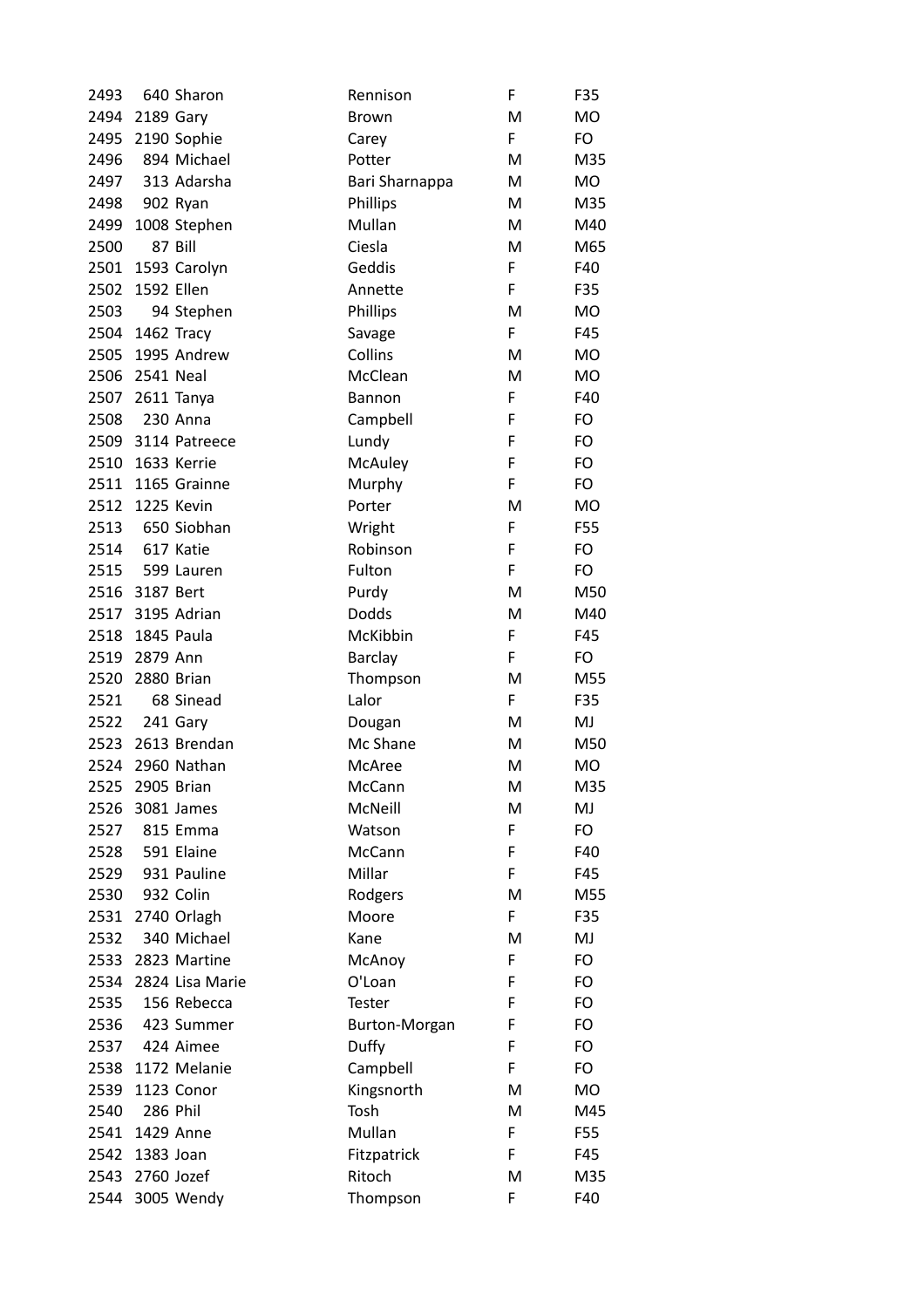| 2545 |                | 1859 Leigh          | McIlwaine       | F  | F40       |
|------|----------------|---------------------|-----------------|----|-----------|
| 2546 |                | 1249 William        | Watters         | M  | M45       |
| 2547 |                | 1169 Nicola         | McKee           | F  | FO        |
| 2548 |                | 1194 Kirsty         | Lunn            | F  | FO        |
| 2549 |                | 3075 Noreen         | McMahon         | F  | F40       |
| 2550 |                | 3074 James          | Herron          | M  | M40       |
|      |                | 2551 2457 Natasha   | Abel            | F  | FO        |
|      | 2552 2435 Sara |                     | Kerr            | F  | FO        |
| 2553 | 1037 Gail      |                     | McMillan        | F  | F50       |
|      |                | 2554 1038 David     | McMillan        | M  | M50       |
|      |                | 2555 2809 Courtney  | Hayes           | F  | FO        |
| 2556 |                | 3487 Padraic        | Flanigan        | M  | <b>MO</b> |
| 2557 |                | 1035 Maria          | O'Grady         | F  | F40       |
| 2558 |                | 3147 Rebecca        | McGookin        | F  | FO.       |
| 2559 |                | 389 Matthew         | Rae             | M  | <b>MO</b> |
| 2560 |                | 556 Pauline         | O'Loan          | F  | FO        |
| 2561 |                | 305 Jason           | Hewitt          | M  | M50       |
| 2562 |                | 3146 Andrew         | McNevison       | M  | M35       |
| 2563 |                | 817 Linda           | Harley          | F  | F50       |
| 2564 |                | 643 Shannen         | Woods           | F  | FO        |
| 2565 |                | 1027 Reyha          | Sayfi           | F  | F35       |
| 2566 | 3394 Phil      |                     | <b>Burch</b>    | M  | M45       |
|      |                | 2567 3320 William   | Magill          | M  | <b>MO</b> |
| 2568 |                | 3103 David          | Stewart         | M  | M40       |
| 2569 |                | 1946 Joanne         | Bell            | F  | F35       |
| 2570 |                | 193 Stephen         | Tosh            | M  | M35       |
| 2571 |                | 683 Colin           | Williamson      | M  | <b>MO</b> |
| 2572 |                | 3232 Martin         | Taylor          | М  | MO        |
| 2573 |                | 365 Patrick         | Downey          | M  | <b>MO</b> |
| 2574 |                | 1047 Bronagh        | McAlinden       | F  | FO        |
| 2575 |                | 602 Garvan          | Mitchell        | M  | M40       |
| 2576 |                | 1801 Robert         | Douglas         | M  | M50       |
|      |                | 2577 1724 Josephine | McAlister       | F. | F35       |
| 2578 |                | 1104 Claire         | <b>Burnside</b> | F  | F35       |
| 2579 |                | 3260 James          | Lynch           | M  | M45       |
| 2580 |                | 3155 Elizabeth      | Martin          | F. | F45       |
| 2581 |                | 2515 Kevin          | Crossan         | M  | M35       |
|      | 2582 2362 Kate |                     | Donaghy         | F  | F40       |
| 2583 |                | 1815 Kathleen       | Carey           | F  | F35       |
| 2584 |                | 1817 Martine        | McNally         | F  | F45       |
| 2585 |                | 1811 Alison         | Finnegan        | F  | F40       |
| 2586 | 1582 Jane      |                     | Patterson       | F  | F65       |
| 2587 |                | 2542 Mary           | Molloy          | F  | F45       |
| 2588 |                | 3478 Pages          | Hubert          | M  | M35       |
| 2589 |                | 256 Elizabeth       | Walsh           | F  | FO        |
| 2590 |                | 854 Helen           | Carey           | F  | F35       |
| 2591 | 1387 Amy       |                     | Kerr            | F  | FO        |
| 2592 |                | 453 Hannah          | Stewart         | F  | FO        |
| 2593 |                | 3173 David          | Crawford        | M  | MO        |
| 2594 | 1924 Neil      |                     | McClelland      | M  | M35       |
| 2595 |                | 1204 Naomh          | <b>McManus</b>  | F  | F35       |
| 2596 |                | 1403 Claire         | <b>Bartram</b>  | F  | F40       |
|      |                |                     |                 |    |           |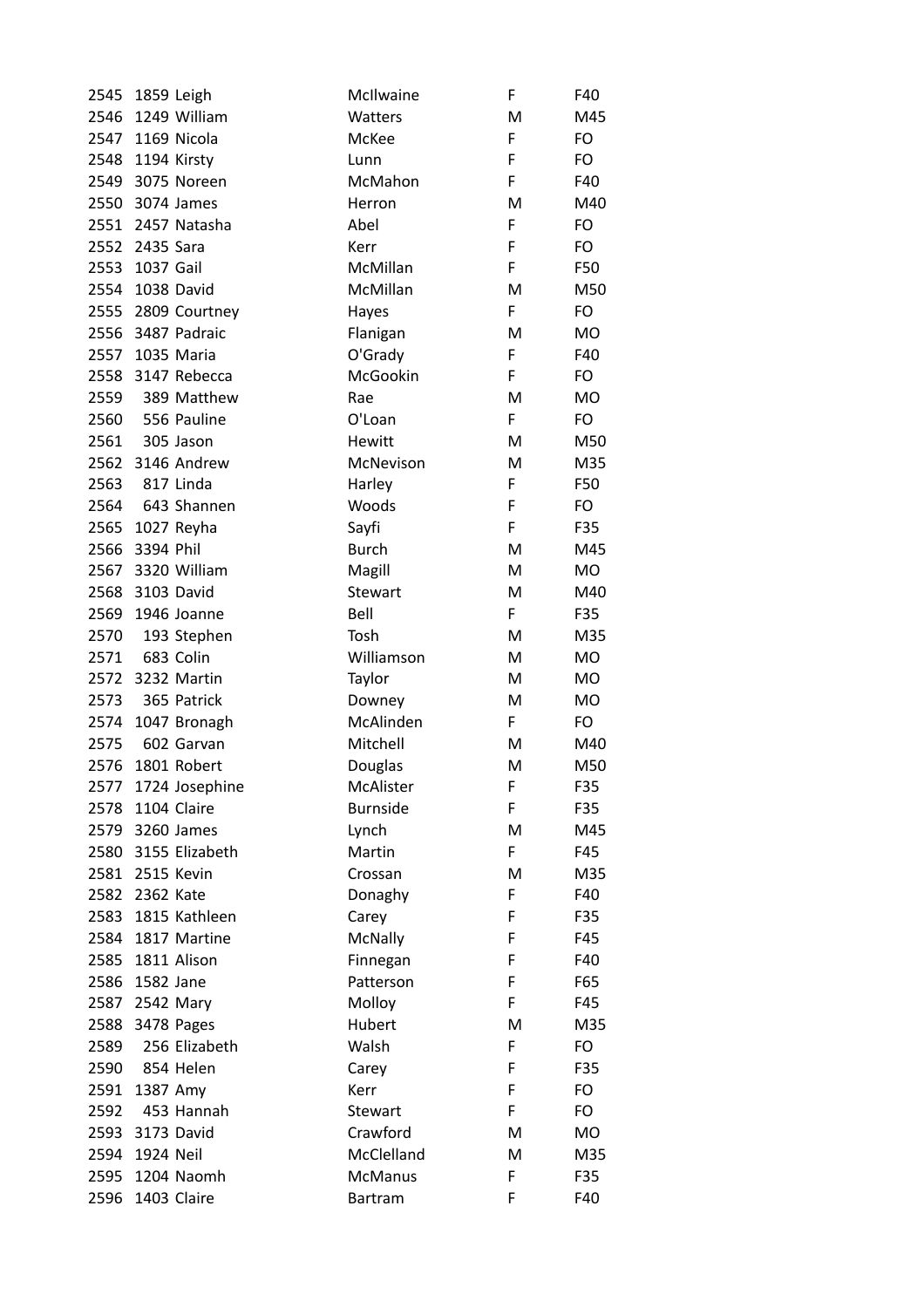| 2597 | 1734 Vicki     |                  | Shorts          | F | FO        |
|------|----------------|------------------|-----------------|---|-----------|
| 2598 |                | 1094 Jenny       | Anderson        | F | F45       |
| 2599 | 2092 Tom       |                  | Murphy          | М | M40       |
| 2600 | 729 Gary       |                  | Crossan         | M | <b>MO</b> |
| 2601 |                | 728 Christopher  | Grant           | М | MO        |
| 2602 | 3265 Paul      |                  | Brannigan       | M | M55       |
| 2603 |                | 1940 Deirdre     | Mulholland      | F | F55       |
| 2604 |                | 378 Katy         | Denkowski       | F | FO        |
| 2605 |                | 853 Kirsty       | Grafton         | F | FO        |
| 2606 |                | 116 Terry        | Canning         | M | M40       |
|      | 2607 3242 Mary |                  | Mitchell        | F | F45       |
| 2608 | 3419 Kelly     |                  | McGready        | F | FO        |
| 2609 | 3343 Clare     |                  | Corkey          | F | F40       |
| 2610 |                | 2886 David       | Gilpin          | M | MJ        |
| 2611 | 2078 Ben       |                  | McCallum        | M | M40       |
| 2612 |                | 2079 Michael     | Denny           | M | M35       |
| 2613 |                | 3019 Christine   | Esler           | F | F60       |
| 2614 |                | 2061 Caroline    | Murray          | F | F35       |
| 2615 |                | 463 Emma-Louise  | Lowe            | F | F35       |
| 2616 |                | 268 Con          | Corcoran        | M | M35       |
| 2617 | 1687 Eoin      |                  | Woodman         | M | M75       |
| 2618 |                | 197 Heather      | Manning         | F | FO        |
| 2619 |                | 497 David        | Young           | M | <b>MO</b> |
| 2620 |                | 334 Rebekah      | <b>Black</b>    | F | FO        |
| 2621 | 121 Lee        |                  | Cowdry          | M | M35       |
| 2622 |                | 359 Kellyann     | O'Sullivan      | F | FO        |
| 2623 |                | 332 Celene       | <b>Breen</b>    | F | F40       |
| 2624 |                | 550 Maria        | Portuondo       | F | FO        |
| 2625 |                | 631 Brendan      | McGoldrick      | М | <b>MO</b> |
| 2626 |                | 2742 Daniel      | Skelton         | M | MO        |
| 2627 |                | 642 Clive        | Albon           | M | M45       |
| 2628 |                | 644 Patricia     | McKernan        | F | F40       |
| 2629 |                | 1298 Santhosh    | Sankaran        | M | MO        |
| 2630 |                | 1125 Rachel      | Hall            | F | FO        |
| 2631 |                | 69 Jenny         | Murray          | F | F60       |
| 2632 | 1705 Gary      |                  | Jackson         | M | M35       |
| 2633 |                | 866 Kate         | Nicholl         | F | FO        |
| 2634 |                | 975 Geri         | Savage-Laird    | F | F40       |
| 2635 | 2269 Anna      |                  | Leeman          | F | FO        |
| 2636 |                | 342 Michael      | Kane            | F | F45       |
| 2637 |                | 624 Christine    | <b>Brittain</b> | F | F50       |
| 2638 |                | <b>1012 Tony</b> | Darling         | M | M35       |
| 2639 |                | 220 Sharon       | <b>Bushe</b>    | F | F35       |
| 2640 |                | 2374 Linda       | McCall          | F | FO        |
| 2641 | 288 Pat        |                  | O'Driscoll      | м | M65       |
| 2642 |                | 1807 Brian       | Mullan          | M | M35       |
| 2643 |                | 1840 Helen       | Matthews        | F | F35       |
| 2644 | 1841 Lisa      |                  | Latimer         | F | F35       |
| 2645 |                | 1028 Stephen     | Campbell        | M | M40       |
| 2646 |                | 597 Connor       | Moore           | м | M35       |
| 2647 |                | 484 Louise       | Jones           | F | FO        |
| 2648 |                | 486 Teresa       | McToal          | F | FO        |
|      |                |                  |                 |   |           |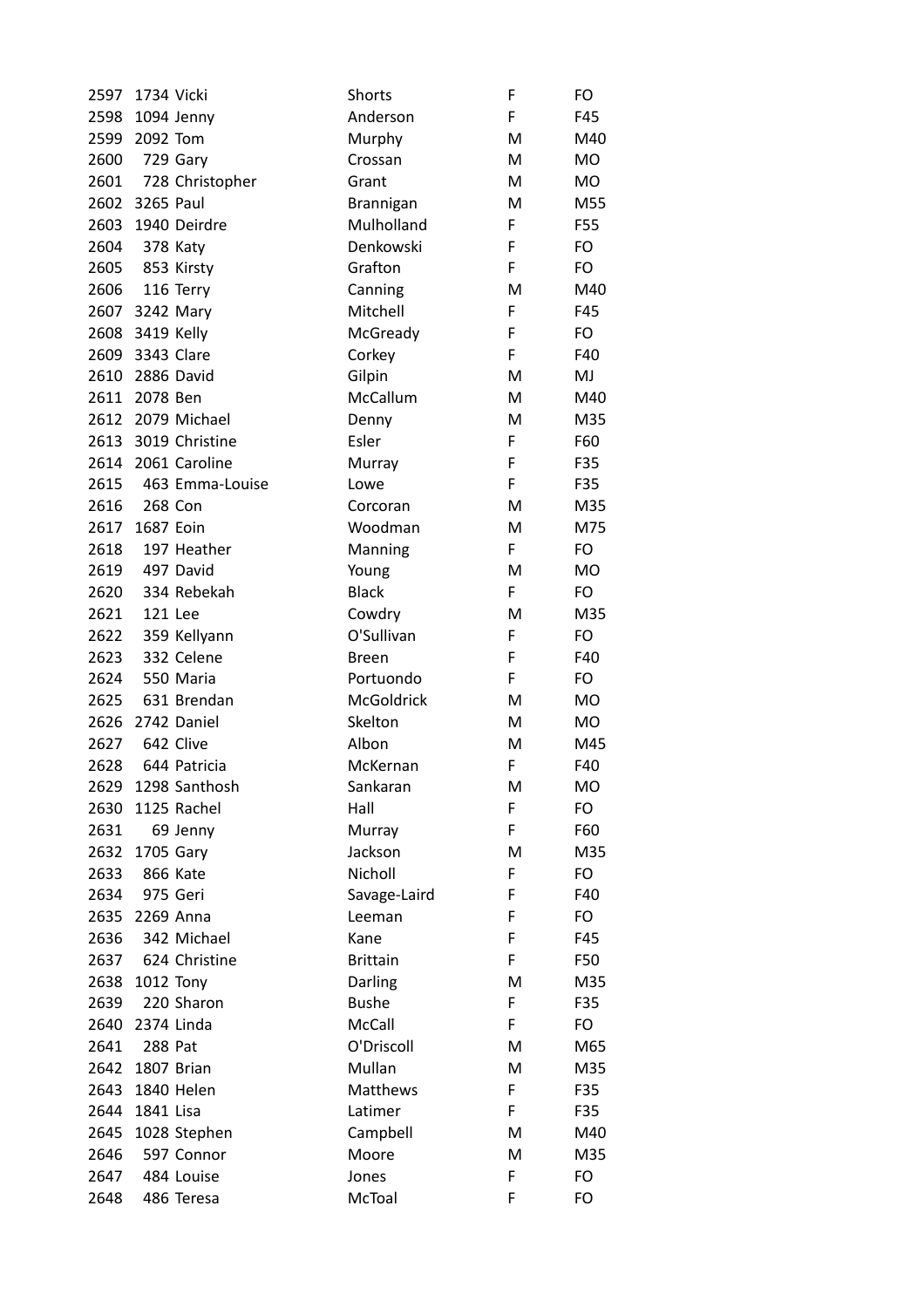| 2649 |             | 387 Caroline     | McGrath           | F | FO        |
|------|-------------|------------------|-------------------|---|-----------|
| 2650 |             | 1085 Lesley      | Young             | F | F45       |
| 2651 |             | 678 Sarah        | Lockhart          | F | FO        |
| 2652 |             | 921 Philip       | Smyth             | M | M35       |
| 2653 |             | 922 Helen        | Smyth             | F | F35       |
| 2654 |             | 3060 Noreen      | <b>Brizzell</b>   | F | F45       |
| 2655 |             | 3043 Aaron       | Pearson           | M | M35       |
| 2656 |             | 2712 Anne Marie  | Ryan              | F | F40       |
| 2657 |             | 793 Graeme       | Hanna             | M | MO        |
| 2658 |             | 2548 Ann Marie   | <b>Shiels</b>     | F | FO        |
| 2659 |             | 1606 Louise      | Malone            | F | FO        |
| 2660 |             | 2131 Eibhlin     | Carey             | F | F40       |
| 2661 |             | 2130 Patricia    | MacRory           | F | F40       |
| 2662 |             | 1935 Yvonne      | Gowdy             | F | F40       |
| 2663 |             | 745 Claire       | Sands             | F | F45       |
| 2664 |             | 96 Shirley Ann   | Ruddy             | F | F50       |
| 2665 |             | 306 Kolbi        | Becker            | F | FO        |
| 2666 |             | 1981 Samantha    | Graham            | F | FO        |
| 2667 |             | 1345 Amanda      | Clarke            | F | F60       |
| 2668 |             | 3441 Claire      | Grills            | F | FO        |
| 2669 |             | 3481 James       | Magee             | M | MO        |
| 2670 |             | 1858 Conor       | <b>McPhillips</b> | M | M45       |
|      |             | 2671 2221 Arthur | Foster            | M | M50       |
| 2672 | 2297 John   |                  | Henry             | M | M55       |
| 2673 |             | 3274 Catherine   | Corr              | F | F45       |
| 2674 | 3168 Peter  |                  | Chaffey           | M | M45       |
| 2675 |             | 2723 Stephen     | Courtney          | M | M55       |
| 2676 |             | 2243 Barry       | Owens             | M | M35       |
| 2677 |             | 565 David        | Patterson         | M | <b>MO</b> |
| 2678 |             | 566 Katie        | Patterson         | F | FO        |
| 2679 |             | 1261 Conor       | Duffy             | M | <b>MO</b> |
| 2680 |             | 338 Suzanne      | McConkey          | F | F40       |
| 2681 |             | 647 Desmond      | McCrudden         | M | M65       |
| 2682 |             | 829 Seamus       | Downey            | M | M45       |
| 2683 |             | 956 Tomas        | Hlavac            | M | <b>MO</b> |
| 2684 |             | 953 Vera         | Bednarova         | F | FO        |
| 2685 |             | 1191 Kellie      | <b>Murnion</b>    | F | FO        |
| 2686 |             | 1192 Conor       | O'Hare            | M | <b>MO</b> |
| 2687 |             | 1715 Aidín       | McKinney          | F | F40       |
| 2688 |             | 972 Emma         | MacDonagh         | F | F35       |
| 2689 |             | 744 Janice       | McGuckian         | F | F35       |
| 2690 |             | 3460 Rebecca     | Wray              | F | FO        |
| 2691 |             | 3458 Hannah      | <b>Breen</b>      | F | FO        |
| 2692 | 2911 Kellie |                  | McConnell         | F | FO        |
| 2693 |             | 2910 Patricia    | McConnell         | F | F55       |
| 2694 |             | 2314 Amanda      | Thompson          | F | F40       |
| 2695 |             | 2950 Glenn       | Anderson          | M | M45       |
| 2696 |             | 3201 Thelma      | Ward              | F | F40       |
| 2697 |             | 577 Shelley      | Bolton            | F | FO        |
| 2698 |             | 588 Steven       | <b>Black</b>      | M | MO        |
| 2699 |             | 552 Rachael      | Finlay            | F | FO        |
| 2700 | 553 Ed      |                  | Whelan            | M | M40       |
|      |             |                  |                   |   |           |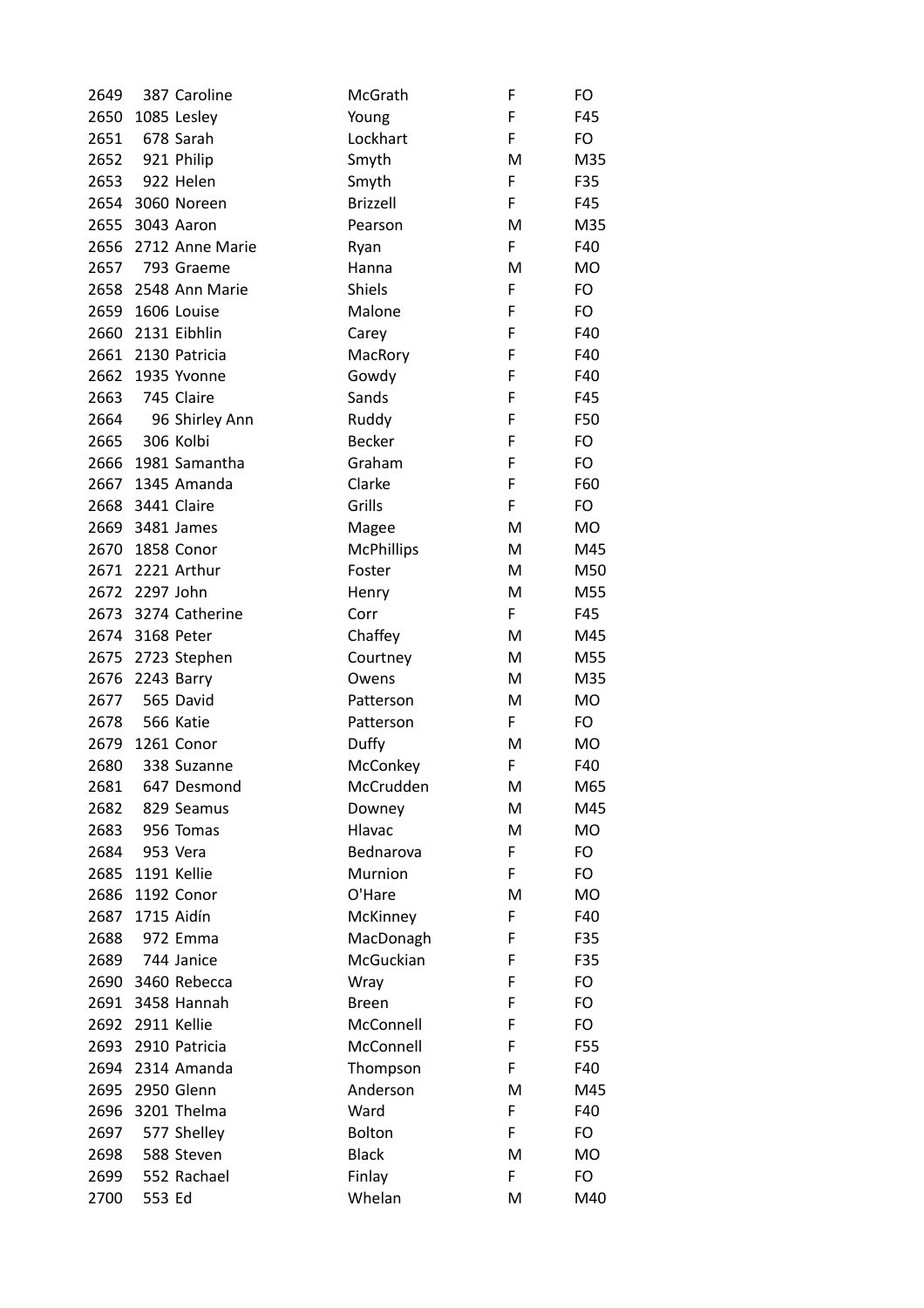| 2701 |                 | 759 Kelly        | Rusk                | F  | FO        |
|------|-----------------|------------------|---------------------|----|-----------|
| 2702 |                 | 760 Samantha     | <b>Bunting</b>      | F  | FO        |
| 2703 |                 | 919 Dani         | Finlay              | F  | FO        |
| 2704 |                 | 732 Judith       | <b>Neill</b>        | F  | F40       |
| 2705 |                 | 755 Katrina      | MacKie              | F  | F45       |
| 2706 |                 | 2137 Helen       | McToal              | F  | F45       |
| 2707 | 433 Beth        |                  | Mullan              | F  | FO        |
| 2708 |                 | 2814 Eileen      | Reid                | F  | FO        |
| 2709 |                 | 472 Gwen         | McCutcheon          | F  | F50       |
| 2710 |                 | 482 Janet        | Deane               | F  | F40       |
|      |                 | 2711 3236 George | McCutcheon          | м  | M50       |
| 2712 |                 | 483 Stephen      | Deane               | M  | M40       |
| 2713 |                 | 2473 Thomas      | Halferty            | M  | M65       |
|      |                 | 2714 2317 Elena  | Corsatea            | F  | F40       |
| 2715 |                 | 3261 Sher Maine  | Foo                 | F  | FO        |
|      | 2716 2626 Beryl |                  | Greaves             | F  | F40       |
| 2717 |                 | 2475 Helen       | Patterson           | F  | FO        |
| 2718 |                 | 293 Nicola       | Wallace             | F  | FO        |
| 2719 |                 | 294 Laura        | Parkinson           | F  | FO        |
| 2720 |                 | 794 Paula        | Diamond             | F  | FO        |
| 2721 | 1855 Joe        |                  | Power               | M  | M60       |
| 2722 |                 | 207 Enda         | O'Reilly            | M  | <b>MO</b> |
| 2723 |                 | 341 Megan        | Kane                | F. | <b>FJ</b> |
| 2724 |                 | 10 Elite         | Entry               | M  | <b>MO</b> |
| 2725 |                 | 1220 Hannah      | Robinson            | F  | FO        |
| 2726 | 3400 Jane       |                  | Coles               | F  | F50       |
| 2727 |                 | 748 Lyndsay      | Mairs               | F  | F35       |
| 2728 |                 | 2458 Teresa      | Rice                | F  | F50       |
| 2729 | 534 Vicki       |                  | <b>Murray Smart</b> | F  | F40       |
| 2730 |                 | 347 Denise       | McCabe              | F  | F40       |
| 2731 | 1507 Alice      |                  | Foynes              | F  | FO        |
| 2732 |                 | 3117 Samantha    | Fisher              | F  | FO        |
| 2733 |                 | 3243 David       | Rainey              | M  | M55       |
| 2734 |                 | 186 Paul         | <b>McCormick</b>    | M  | MO        |
| 2735 | 1729 Alun       |                  | Kelly               | M  | M40       |
| 2736 |                 | 1307 Andrew      | Liggett             | M  | M50       |
| 2737 |                 | 1308 Jennifer    | Liggett             | F. | F45       |
| 2738 |                 | 348 Stephen      | McCabe              | M  | M40       |
| 2739 |                 | 205 Marian       | <b>Binns</b>        | F. | FO        |
| 2740 |                 | 506 Alyn         | McChesney           | M  | M35       |
| 2741 |                 | 3176 Leanne      |                     | F  | FO        |
| 2742 |                 | 488 Susan        | Savage<br>Walters   | F. | FO        |
|      |                 |                  | McWhirter           |    |           |
| 2743 |                 | 3367 Bryan       | Elliott             | M  | M45       |
| 2744 |                 | 3379 George      |                     | M  | M35       |
| 2745 |                 | 3378 Gareth      | Gault               | M  | MO        |
| 2746 |                 | 1156 Stephen     | Maxwell             | M  | <b>MO</b> |
| 2747 |                 | 1464 Beverley    | Kernoghan           | F  | F45       |
| 2748 |                 | 351 Caroline     | Boyle               | F  | F45       |
| 2749 |                 | 161 Bernadette   | Henry               | F  | FJ.       |
| 2750 |                 | 229 Sean         | Thompson            | M  | <b>MO</b> |
| 2751 | 2035 Mark       |                  | Gribbon             | M  | <b>MO</b> |
| 2752 |                 | 2555 Mary        | Duffin              | F  | F50       |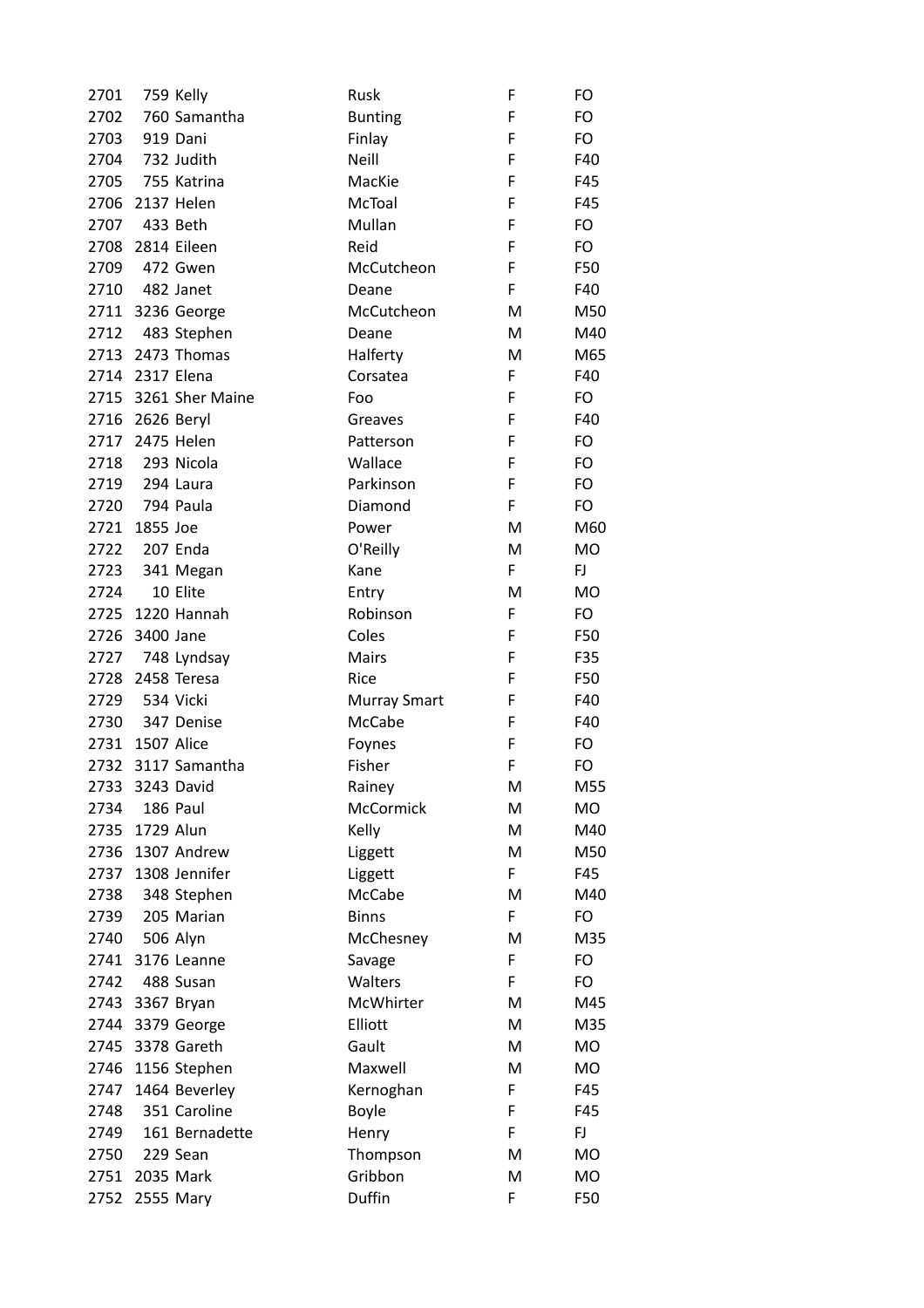| 2753 |                 | 915 Sylvia           | Ringer          | F  | F45       |
|------|-----------------|----------------------|-----------------|----|-----------|
| 2754 |                 | 343 Alison           | Gill            | F  | F45       |
| 2755 |                 | 2174 Emma            | McCann          | F  | F45       |
| 2756 |                 | 791 Alison           | Crawford        | F  | F35       |
| 2757 |                 | 781 Brona            | Shaw            | F. | F40       |
|      |                 | 2758 2187 Mervyn     | Smith           | M  | M70       |
| 2759 |                 | 1674 Sarah           | Melville-Watson | F  | FO        |
|      | 2760 2764 Joye  |                      | Henderson       | F  | F40       |
| 2761 |                 | 1473 Lauren          | Moore           | F  | FO        |
|      | 2762 3290 Sian  |                      | Jones           | F  | FO        |
|      | 2763 3291 Lilly |                      | Sheery          | F. | F35       |
| 2764 |                 | 3239 Ciaran          | Heaney          | M  | <b>MO</b> |
| 2765 |                 | 1186 Catherine       | McLoughlin      | F  | F35       |
| 2766 |                 | 519 Roslyn           | Gray            | F  | FO.       |
| 2767 |                 | 518 Geraldine        | McCann          | F  | F50       |
|      |                 | 2768 2456 Helen      | Entwistle       | F  | <b>FO</b> |
|      |                 | 2769 2459 Michelle   | Moan            | F  | <b>FO</b> |
|      |                 | 2770 3286 Richard    | Fawthrop        | M  | M40       |
| 2771 |                 | 1538 Steven          | Sheridan        | M  | M40       |
|      |                 | 2772 1539 Joseph     | Gallagher       | M  | <b>MO</b> |
|      |                 | 2773 2491 Deirdre    | O'Brien         | F  | F45       |
|      |                 | 2774 1727 Malachy    | Doyle           | M  | M50       |
| 2775 |                 | 454 Steven           | Taylor          | M  | M40       |
| 2776 |                 | 339 Carol            | Downey          | F  | F40       |
| 2777 |                 | 1065 Nicola          | Stevenson       | F  | FO        |
| 2778 | 2625 Uma        |                      | Uawisetwathana  | F  | FO        |
| 2779 |                 | 527 Vicki            | Caddy           | F  | F40       |
| 2780 |                 | 1083 Adrian          | Hughes          | M  | M40       |
| 2781 |                 | 1082 Patrick         | Denvir          | M  | M60       |
|      |                 | 2782 3009 Elaine     | <b>Branagh</b>  | F  | F40       |
| 2783 |                 | 1589 Karen           | McMaster        | F  | F40       |
| 2784 |                 | 1939 Roisin          | Graham          | F  | F45       |
| 2785 |                 | 934 Louise           | Mallon          | F  | F35       |
| 2786 |                 | 2525 Denise          | Allely          | F  | F40       |
| 2787 |                 | 513 Gerard           | Devenney        | M  | M50       |
| 2788 |                 | 3234 Brian           | Mc Cullagh      | М  | M50       |
| 2789 |                 | 49 Elaine            | Musgrave        | F  | F50       |
|      |                 | 2790 2710 Bernadette | Murray          | F  | F35       |
| 2791 |                 | 1096 Audrey          | Osborne         | F  | FO        |
| 2792 |                 | 668 Sarah            | Bell            | F  | FO        |
| 2793 |                 | 694 Judith           | Coates          | F  | FO        |
| 2794 | 2002 Kelly      |                      | <b>Shields</b>  | F  | FO        |
| 2795 |                 | 1927 Thomas          | Dooher          | M  | M35       |
| 2796 | 1716 Sian       |                      | <b>McManus</b>  | F. | FJ        |
| 2797 | 1514 Steve      |                      | Campbell        | M  | <b>MO</b> |
| 2798 |                 | 1516 Ruari           | McCloskey       | M  | <b>MO</b> |
| 2799 | 2859 Kelly      |                      | Nelson          | F  | FO        |
| 2800 |                 | 2590 Jennifer        | Clements        | F  | FO        |
|      |                 | 2801 3366 Lesley     | McWhirter       | F  | F55       |
|      |                 | 2802 2585 Pamela     | Davis           | F  | F45       |
| 2803 | 3284 Julie      |                      | McBurney        | F  | F35       |
| 2804 |                 | 720 Cormac           | McArt           | M  | M40       |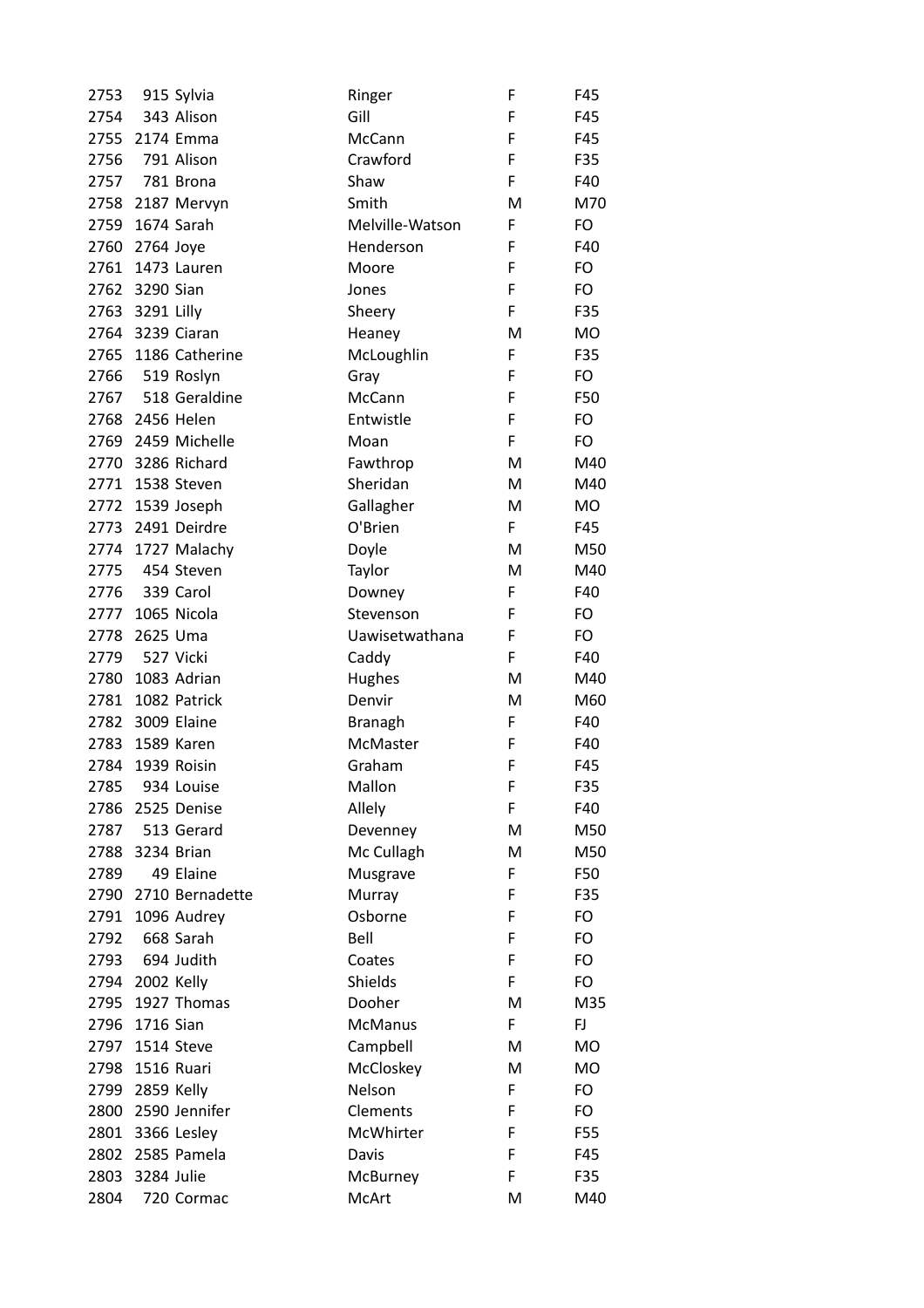| 2805 | 2208 Kerri |                         | Murray                     | F  | FO        |
|------|------------|-------------------------|----------------------------|----|-----------|
| 2806 |            | 2889 Patricia           | McKenna                    | F  | F40       |
| 2807 | 1487 Tony  |                         | <b>Barclay</b>             | M  | M55       |
| 2808 |            | 435 Helena              | Perry                      | F. | F35       |
| 2809 |            | 1570 Denis              | Doyle                      | M  | <b>MO</b> |
| 2810 |            | 155 Nisha               | Sharma                     | F  | FO        |
| 2811 |            | 1608 Mairead            | Agnew                      | F  | F40       |
| 2812 |            | 2733 Cathy              | Smith                      | F  | FO        |
| 2813 |            | 2732 Martin             | Smith                      | M  | <b>MO</b> |
| 2814 |            | 48 Lynn                 | Sergant                    | F  | F45       |
| 2815 |            | 977 Patrick             | <b>Bradley</b>             | M  | <b>MO</b> |
| 2816 |            | 905 Daniel              | Wright                     | M  | M35       |
| 2817 |            | 901 Julie-Ann           | Phillips                   | F  | FO        |
| 2818 |            | 462 Tracey              | Watson                     | F  | F40       |
| 2819 |            | 455 Danny               | Donaldson                  | M  | <b>MO</b> |
| 2820 |            | 456 Tiffany             | McAllister                 | F  | FO        |
| 2821 |            | 725 Bronagh             | Mc Feely                   | F  | <b>FO</b> |
| 2822 |            | 726 Stephen             | Coulter                    | M  | <b>MO</b> |
| 2823 |            | 274 Alan                | Carmichael                 | M  | M40       |
| 2824 |            | 1512 Joanne             | Haddock                    | F  | F40       |
| 2825 |            | 509 Jessica             | Gray                       | F  | FJ        |
| 2826 |            | 648 Barry               | Fitzpatrick                | M  | <b>MO</b> |
| 2827 |            | 555 David               | Morrison                   | M  | <b>MO</b> |
| 2828 | 3329 Josie |                         | O Hara                     | F  | FO        |
| 2829 |            | 3327 Margaret           | Keenan                     | F  | FO        |
| 2830 |            | 1607 Kathryn            | Edwards                    | F  | F35       |
| 2831 |            | 903 Lauren              | <b>Brownlee</b>            | F  | FO        |
| 2832 |            | 904 Steven              | <b>Brownlee</b>            | M  | M55       |
| 2833 |            | 897 Neill               | Murray                     | M  | M40       |
| 2834 |            | 586 Laura               | Wright                     | F  | FO        |
| 2835 |            | 1121 Judith             | Irwin                      | F  | F45       |
| 2836 |            | 1627 Yvonne             |                            | F  | F40       |
| 2837 |            | 1079 Nicola             | McClenaghan<br>Bothwell    | F  | F40       |
| 2838 |            | 1080 Nicola             |                            | F  | F40       |
|      |            | 3137 Roberta            | McCullough<br><b>Burns</b> | F  | FO        |
| 2839 |            |                         |                            |    |           |
| 2840 |            | 34 Terry<br>2138 Ganesh | Kavanagh                   | M  | M45       |
| 2841 |            |                         | Khandare                   | M  | <b>MO</b> |
| 2842 |            | 2139 Spandana           | Upperla                    | F  | FO        |
| 2843 |            | 510 Caroline            | Crossan                    | F  | F35       |
| 2844 |            | 2278 Hugh               | Carolan                    | M  | M70       |
| 2845 |            | 561 Stacy               | Waide                      | F  | FO        |
| 2846 |            | 250 Lynden Benedict     | Christian                  | M  | M50       |
| 2847 |            | 13 Elite                | Entry                      | M  | <b>MO</b> |
| 2848 |            | 414 Victoria            | Murray                     | F  | FJ        |
| 2849 | 3396 Kara  |                         | Saunders                   | F  | FO        |
| 2850 | 3395 Erin  |                         | <b>Higgins</b>             | F  | FO        |
| 2851 | 2537 Lisa  |                         | McIntyre                   | F  | F40       |
| 2852 |            | 1238 Leanne             | Scullion                   | F  | F35       |
| 2853 |            | 14 Elite                | Entry                      | M  | <b>MO</b> |
| 2854 |            | 1425 Gareth             | McClean                    | M  | <b>MO</b> |
| 2855 |            | 1242 Ashleigh           | Stanfield                  | F  | FO        |
| 2856 | 583 Jill   |                         | Moffitt                    | F  | FO        |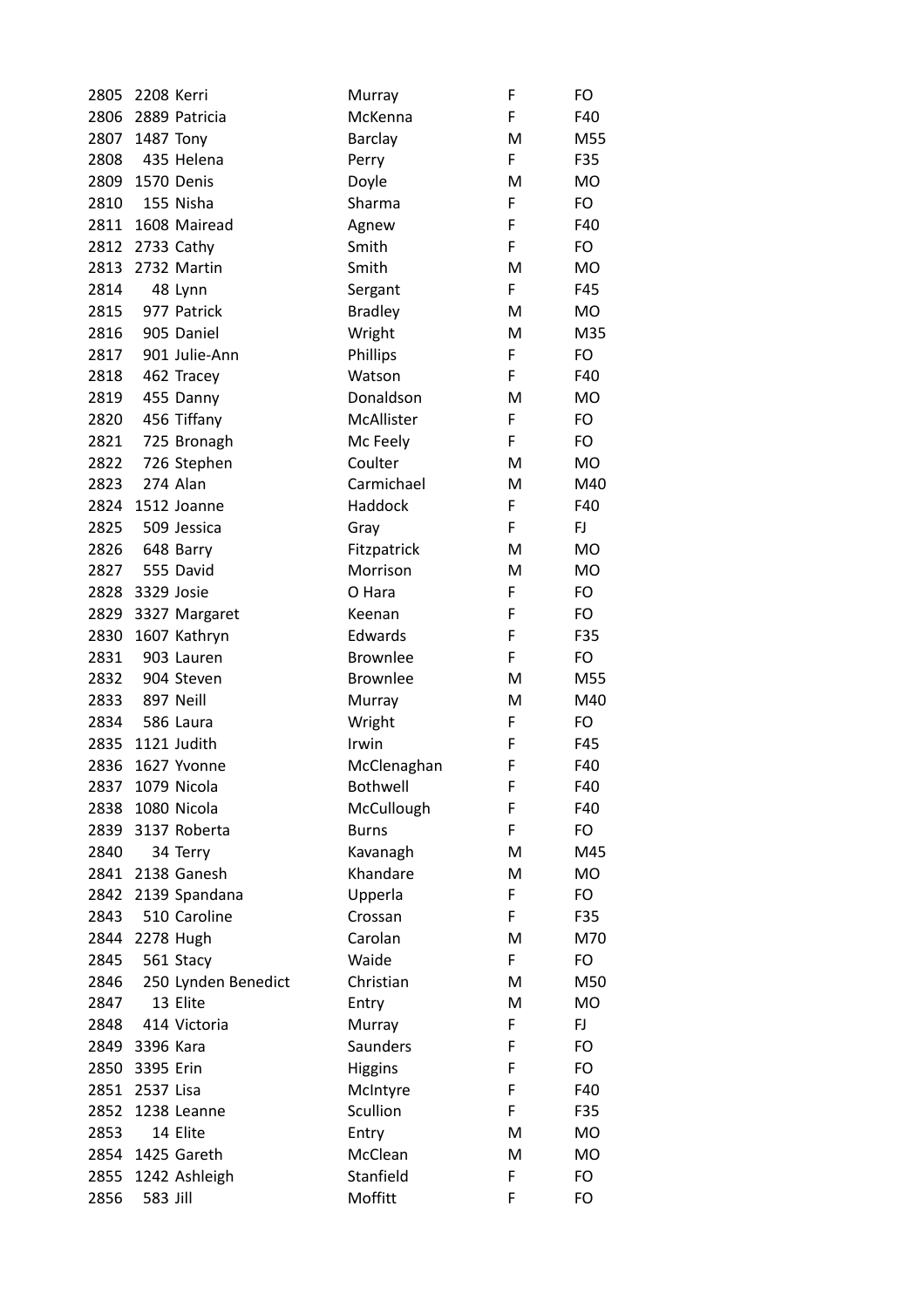| 614 Tracey  | O'Neill                               | F | F45       |
|-------------|---------------------------------------|---|-----------|
|             | McDermott                             | F | FO        |
| 243 Tim     | Liggat                                | м | <b>MO</b> |
| 242 Lizzie  | Liggat                                | F | FO        |
|             | Martin                                | F | FO        |
| 219 Roberta | Elliott                               | F | F35       |
| 177 Jessica | Graham                                | F | FO.       |
| 191 Gloria  | Logan                                 | F | F65       |
| 190 John    | Logan                                 | м | M70       |
|             | 2858 1344 Grainne<br>2861 2248 Nicola |   |           |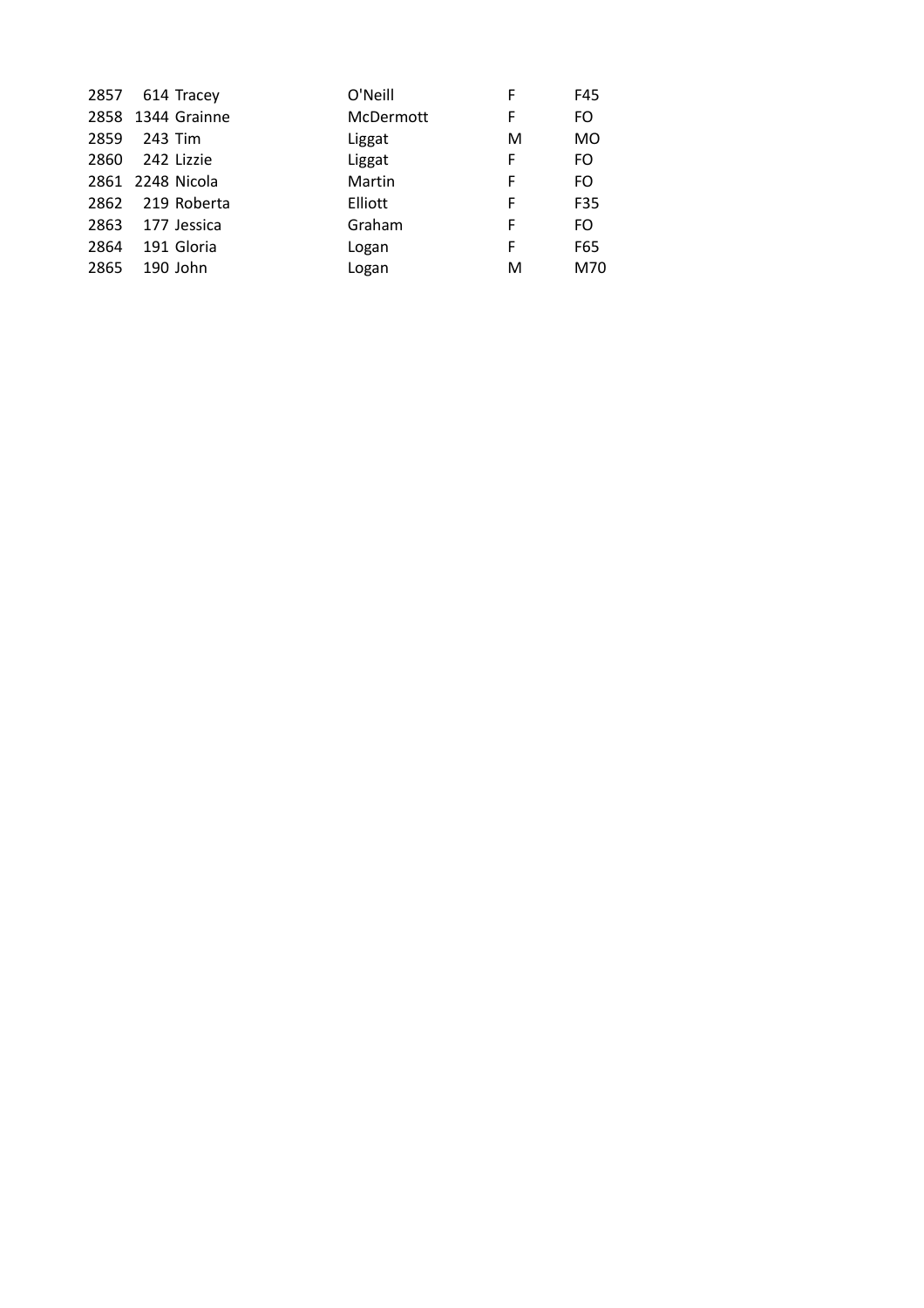| Club                          | Finish   | Halfway  | Chiptime |
|-------------------------------|----------|----------|----------|
|                               | 01:09:03 | 00:33:21 | 01:10:10 |
|                               | 01:09:03 | 00:33:21 | 01:10:10 |
| Project Africa Athletics      | 01:04:21 | 00:32:46 | 01:04:21 |
| Project Africa Athletics      | 01:04:21 | 00:32:45 | 01:04:21 |
| <b>Slieve Gullion Runners</b> | 01:09:09 | 00:34:17 | 01:09:09 |
| East Down AC                  | 01:10:35 | 00:34:17 | 01:10:35 |
| <b>North Belfast Harriers</b> | 01:11:53 | 00:35:50 | 01:11:53 |
| <b>Clonliffe Harriers</b>     | 01:12:20 | 00:36:05 | 01:12:19 |
| <b>North Belfast Harriers</b> | 01:12:40 | 00:35:50 | 01:12:39 |
| <b>North Belfast Harriers</b> | 01:12:53 | 00:35:50 | 01:12:53 |
| <b>Meadowmill Project</b>     | 01:13:01 | 00:36:15 | 01:13:00 |
| Project Africa Athletics      | 01:13:33 | 00:36:00 | 01:13:32 |
| <b>North Belfast Harriers</b> | 01:13:43 | 00:37:00 | 01:13:41 |
| North Belfast Harriers        | 01:13:51 | 00:36:46 | 01:13:49 |
| Project Africa Athletics      | 01:13:54 | 00:36:23 | 01:13:53 |
| Armagh AC                     | 01:14:00 | 00:36:26 | 01:13:59 |
| <b>North Belfast Harriers</b> | 01:14:22 | 00:37:00 | 01:14:19 |
| <b>Willowfield Harriers</b>   | 01:14:27 | 00:37:00 | 01:14:25 |
| <b>North Belfast Harriers</b> | 01:14:39 | 00:37:00 | 01:14:37 |
| <b>Salford Harriers</b>       | 01:15:23 | 00:36:04 | 01:15:23 |
| Project Africa Athletics      | 01:15:51 | 00:37:23 | 01:15:50 |
| Orangegrove AC                | 01:15:51 | 00:38:02 | 01:15:49 |
| <b>Beechmount Harriers</b>    | 01:16:13 | 00:38:09 | 01:16:09 |
| <b>Dartford Road Runners</b>  | 01:16:46 | 00:38:00 | 01:16:46 |
| Newcastle AC                  | 01:17:01 | 00:38:09 | 01:16:59 |
| <b>Matlock Athletic Club</b>  | 01:17:18 | 00:37:21 | 01:17:18 |
| <b>North Belfast Harriers</b> | 01:17:20 | 00:38:09 | 01:17:19 |
| <b>Willowfield Harriers</b>   | 01:17:53 | 00:38:39 | 01:17:51 |
| <b>North Belfast Harriers</b> | 01:18:07 | 00:39:18 | 01:18:04 |
|                               | 01:18:19 | 00:38:10 | 01:18:18 |
| St Peters AC                  | 01:18:34 | 00:38:10 | 01:18:30 |
| <b>Willowfield Harriers</b>   | 01:18:35 | 00:39:20 | 01:18:32 |
| Rathfarnham WSAF              | 01:18:55 |          | 01:18:58 |
| St Peter's AC                 | 01:19:10 | 00:38:19 | 01:19:06 |
| <b>Sleeve Gullion Runners</b> | 01:19:26 | 00:40:59 | 01:17:47 |
| dub runners                   | 01:19:31 | 00:39:41 | 01:19:28 |
| Larne AC                      | 01:19:37 | 00:39:32 | 01:19:32 |
| <b>Willowfield Harriers</b>   | 01:19:40 | 00:39:41 | 01:19:37 |
| Dromore AC                    | 01:19:40 | 00:39:29 | 01:19:37 |
| Larne AC                      | 01:20:04 | 00:39:42 | 01:19:59 |
| <b>Ballymena Runners AC</b>   | 01:20:14 | 00:39:29 | 01:20:12 |
|                               | 01:20:16 | 00:39:50 | 01:20:14 |
| <b>North Belfast Harriers</b> | 01:20:25 | 00:39:15 | 01:20:22 |
| City of Lisburn AC            | 01:20:29 | 00:38:39 | 01:20:27 |
| <b>North Belfast Harriers</b> | 01:20:33 |          | 01:20:36 |
|                               | 01:20:46 | 00:40:32 | 01:20:42 |
| North Down AC                 | 01:20:51 | 00:39:21 | 01:20:49 |
| <b>Acorns AC</b>              | 01:20:56 | 00:39:37 | 01:20:53 |
| East Down AC                  | 01:21:05 | 00:39:56 | 01:21:03 |
| Springwell Running Club       | 01:21:15 | 00:39:01 | 01:21:01 |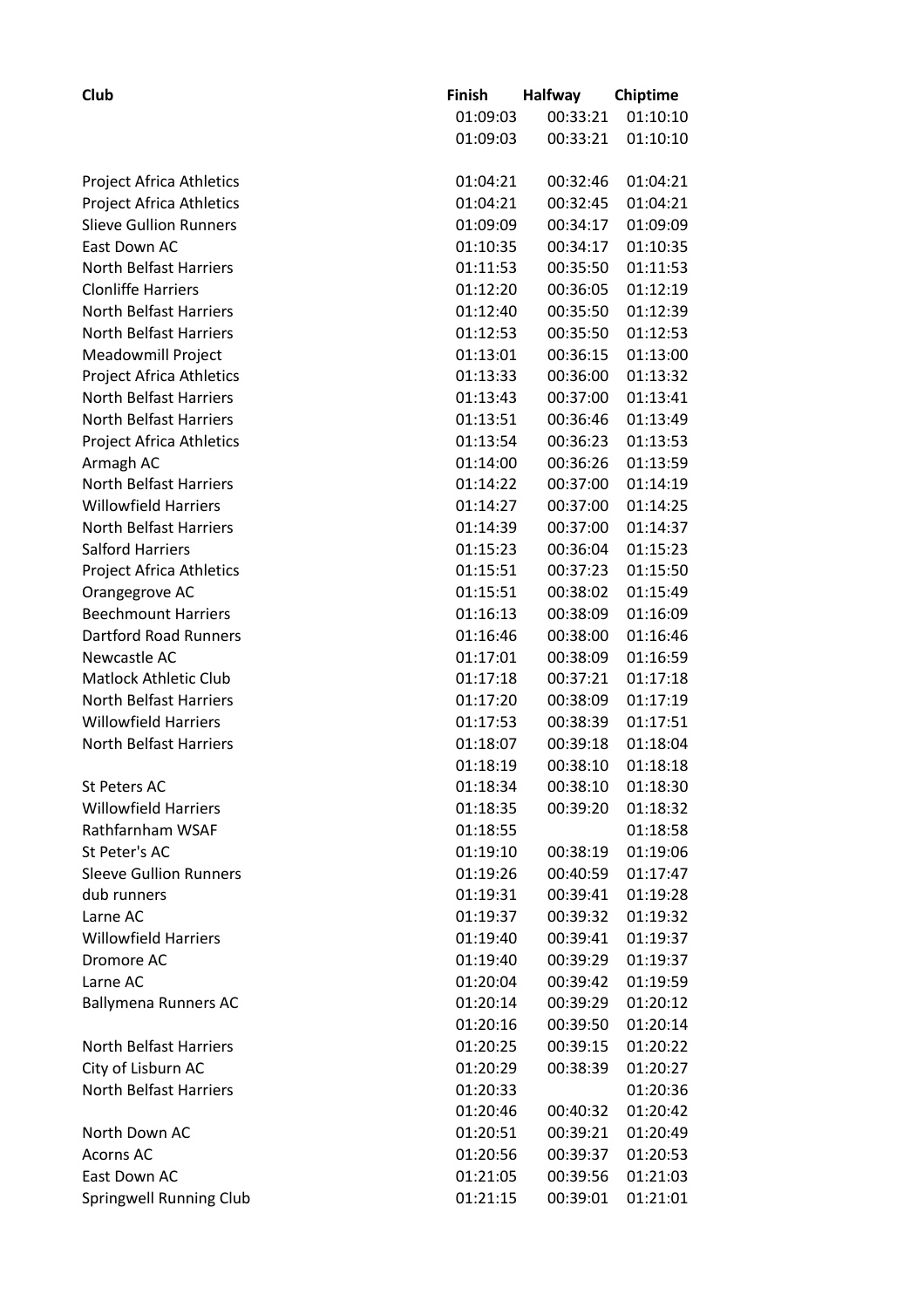|                               | 01:21:17 | 00:39:57 | 01:21:15 |
|-------------------------------|----------|----------|----------|
| <b>Ballymena Runners AC</b>   | 01:21:18 | 00:40:03 | 01:21:16 |
| Springwell Running Club       | 01:21:25 | 00:40:25 | 01:21:22 |
| Armagh AC                     | 01:21:27 | 00:40:41 | 01:21:23 |
|                               | 01:21:29 | 00:39:21 | 01:21:27 |
|                               | 01:21:29 | 00:39:55 | 01:21:25 |
| <b>Willowfield Harriers</b>   | 01:21:33 | 00:40:34 | 01:21:30 |
| Sportsworld                   | 01:21:36 | 00:39:57 | 01:21:33 |
| <b>Annadale Striders</b>      | 01:21:40 | 00:39:46 | 01:21:39 |
| <b>North Belfast Harriers</b> | 01:21:57 | 00:39:55 | 01:21:56 |
| <b>Annadale Striders</b>      | 01:21:59 | 00:40:14 | 01:21:57 |
|                               | 01:22:10 | 00:41:05 | 01:22:03 |
| <b>Balmoral Harriers</b>      | 01:22:11 | 00:40:48 | 01:22:08 |
|                               | 01:22:15 | 00:40:53 | 01:22:10 |
| Orangegrove AC                | 01:22:18 | 00:40:49 | 01:22:13 |
| Banbridge AC                  | 01:22:24 | 00:40:49 | 01:22:23 |
|                               | 01:22:26 | 00:40:33 | 01:22:23 |
| Zoom Tri Club Bournemouth     | 01:22:36 | 00:41:34 | 01:22:34 |
| Newry AC                      | 01:22:39 | 00:40:42 | 01:22:36 |
|                               | 01:22:40 | 00:41:13 | 01:22:35 |
| <b>North Belfast Harriers</b> | 01:22:40 | 00:40:33 | 01:22:37 |
| <b>UK Netrunner</b>           | 01:22:42 | 00:41:41 | 01:22:41 |
| Larne AC                      | 01:22:45 | 00:41:12 | 01:22:41 |
| <b>North Belfast Harriers</b> | 01:22:48 | 00:40:32 | 01:22:46 |
|                               | 01:22:54 | 00:41:02 | 01:22:50 |
| <b>North Belfast Harriers</b> | 01:23:03 | 00:41:08 | 01:22:59 |
|                               | 01:23:10 | 00:40:43 | 01:22:45 |
| <b>Beechmount Harriers</b>    | 01:23:14 | 00:41:50 | 01:23:09 |
| peninsula triathlon club      | 01:23:18 | 00:39:55 | 01:23:16 |
|                               | 01:23:21 | 00:41:03 | 01:23:19 |
| <b>North Belfast Harriers</b> | 01:23:22 | 00:40:35 | 01:23:20 |
|                               | 01:23:24 | 00:41:08 | 01:23:18 |
| <b>Willowfield Harriers</b>   | 01:23:25 | 00:41:17 | 01:23:22 |
|                               | 01:23:27 | 00:41:08 | 01:23:21 |
| St Peter's AC                 | 01:23:28 | 00:41:51 | 01:23:23 |
| <b>PACE Running Club</b>      | 01:23:31 | 00:41:46 | 01:23:28 |
| run-anon                      | 01:23:36 | 00:41:12 | 01:23:32 |
| <b>Ballydrain Harriers</b>    | 01:23:39 | 00:40:52 | 01:23:15 |
| Larne AC                      | 01:23:45 | 00:41:39 | 01:23:41 |
| Larne AC                      | 01:23:51 | 00:41:39 | 01:23:47 |
|                               |          |          |          |
| <b>Monkstown Spartans</b>     | 01:23:52 | 00:41:54 | 01:23:49 |
| North Belfast Harriers        | 01:23:54 | 00:41:53 | 01:23:49 |
| City of Lisburn               | 01:24:05 | 00:42:02 | 01:24:03 |
|                               | 01:24:23 | 00:42:38 | 01:24:18 |
| <b>Omagh Harriers</b>         | 01:24:23 | 00:41:18 | 01:24:19 |
| <b>Newry City Runners</b>     | 01:24:30 | 00:42:27 | 01:23:09 |
| <b>Maggherafelt Harriers</b>  | 01:24:33 | 00:41:52 | 01:24:28 |
|                               | 01:24:33 | 00:42:29 | 01:24:29 |
|                               | 01:24:34 | 00:42:38 | 01:24:25 |
| Springwell Running Club       | 01:24:35 | 00:42:01 | 01:24:30 |
| Orangegrove AC                | 01:24:39 | 00:42:38 | 01:24:35 |
|                               | 01:24:44 | 00:42:44 | 01:24:39 |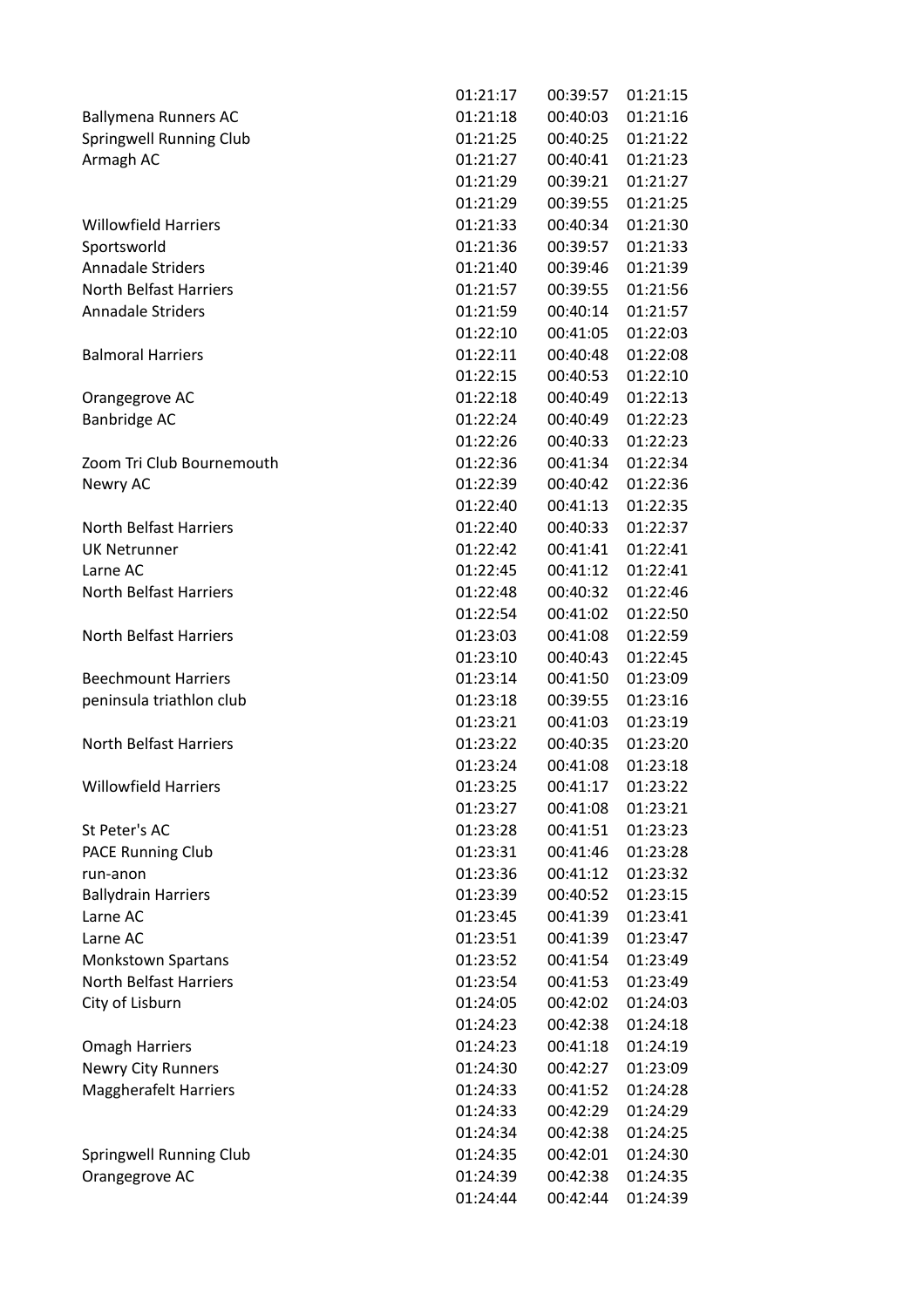| <b>Belfast Running Club</b>     | 01:24:45 | 00:42:01 | 01:24:40 |
|---------------------------------|----------|----------|----------|
|                                 | 01:24:48 | 00:42:52 | 01:24:19 |
| <b>North Belfast Harriers</b>   | 01:24:52 | 00:42:43 | 01:23:19 |
|                                 | 01:24:56 | 00:42:02 | 01:24:54 |
| Lagan Valley AC                 | 01:25:04 | 00:39:54 | 01:25:02 |
| Seapark AC                      | 01:25:16 | 00:42:08 | 01:25:04 |
|                                 | 01:25:36 | 00:42:29 | 01:25:32 |
| East Down AC                    | 01:25:40 | 00:42:41 | 01:25:33 |
| PACE Running Club               | 01:25:42 | 00:42:02 | 01:25:37 |
| Newcastle AC                    | 01:25:43 | 00:42:41 | 01:25:38 |
| <b>Ballydrain Harriers</b>      | 01:25:45 | 00:42:03 | 01:25:37 |
| Newcastle AC                    | 01:25:57 | 00:42:40 | 01:25:52 |
| East Down AC                    | 01:25:57 | 00:42:41 | 01:25:50 |
| Banbridge AC                    | 01:25:58 | 00:41:51 | 01:25:56 |
|                                 | 01:26:48 | 00:43:14 | 01:26:45 |
|                                 | 01:26:54 | 00:41:25 | 01:26:51 |
| <b>Matlock Athletic Club</b>    | 01:27:02 | 00:41:39 | 01:27:00 |
|                                 | 01:27:11 |          |          |
|                                 |          | 00:42:35 | 01:27:00 |
| Olympian Triathlon Club         | 01:27:20 | 00:44:15 | 01:27:13 |
| <b>Bb</b>                       | 01:27:22 | 00:44:03 | 01:27:12 |
| <b>Ballymena Runners AC</b>     | 01:27:23 | 00:44:03 | 01:27:17 |
| #TeamKeys                       | 01:27:26 | 00:43:25 | 01:27:18 |
|                                 | 01:27:30 | 00:42:26 | 01:27:28 |
| Newcastle AC                    | 01:27:37 | 00:43:29 | 01:27:32 |
| PACE Running Club               | 01:27:40 | 00:44:19 | 01:27:27 |
| PACE Running Club               | 01:27:41 | 00:44:19 | 01:27:27 |
|                                 | 01:27:42 | 00:43:33 | 01:27:27 |
| City of Lisburn AC              | 01:27:43 | 00:43:42 | 01:27:30 |
| North Down AC                   | 01:27:47 | 00:44:03 | 01:27:39 |
|                                 | 01:27:51 | 00:42:51 | 01:27:48 |
|                                 | 01:27:51 | 00:44:14 | 01:27:43 |
| Springwell Running Club         | 01:27:54 | 00:42:44 | 01:27:49 |
|                                 | 01:27:54 | 00:44:10 | 01:27:45 |
|                                 | 01:27:54 | 00:44:04 | 01:27:47 |
| <b>Belfast Running Club</b>     | 01:27:57 | 00:43:41 | 01:27:49 |
| NICSAC/Willowfield              | 01:27:57 | 00:44:15 | 01:27:56 |
| Finaghy flyers.                 | 01:28:00 | 00:43:17 | 01:27:58 |
| <b>Beechmount Harriers</b>      | 01:28:01 | 00:44:16 | 01:27:54 |
|                                 | 01:28:02 | 00:43:52 | 01:27:52 |
| Lagan Valley AC                 | 01:28:02 | 00:44:56 | 01:27:06 |
| Southampton AC                  | 01:28:05 | 00:43:42 | 01:28:04 |
| Newcastle AC                    | 01:28:09 | 00:44:20 | 01:28:03 |
|                                 | 01:28:15 | 00:43:23 | 01:28:09 |
| Lagan Valley AC                 | 01:28:17 | 00:44:21 | 01:28:07 |
| <b>Springwell Running Club</b>  | 01:28:31 | 00:44:04 | 01:28:24 |
| <b>Ballydrain Harriers</b>      | 01:28:37 | 00:43:26 | 01:28:29 |
| <b>Termoneeney Running Club</b> | 01:28:40 | 00:44:19 | 01:28:32 |
| North Down AC                   | 01:28:43 | 00:44:20 | 01:28:37 |
| Ballymena Runners AC            | 01:28:45 | 00:44:20 | 01:28:38 |
|                                 | 01:28:45 | 00:43:34 | 01:28:33 |
|                                 |          |          |          |
| Orangegrove AC                  | 01:28:50 | 00:44:19 | 01:28:44 |
| St Peters AC                    | 01:28:53 | 00:44:21 | 01:28:45 |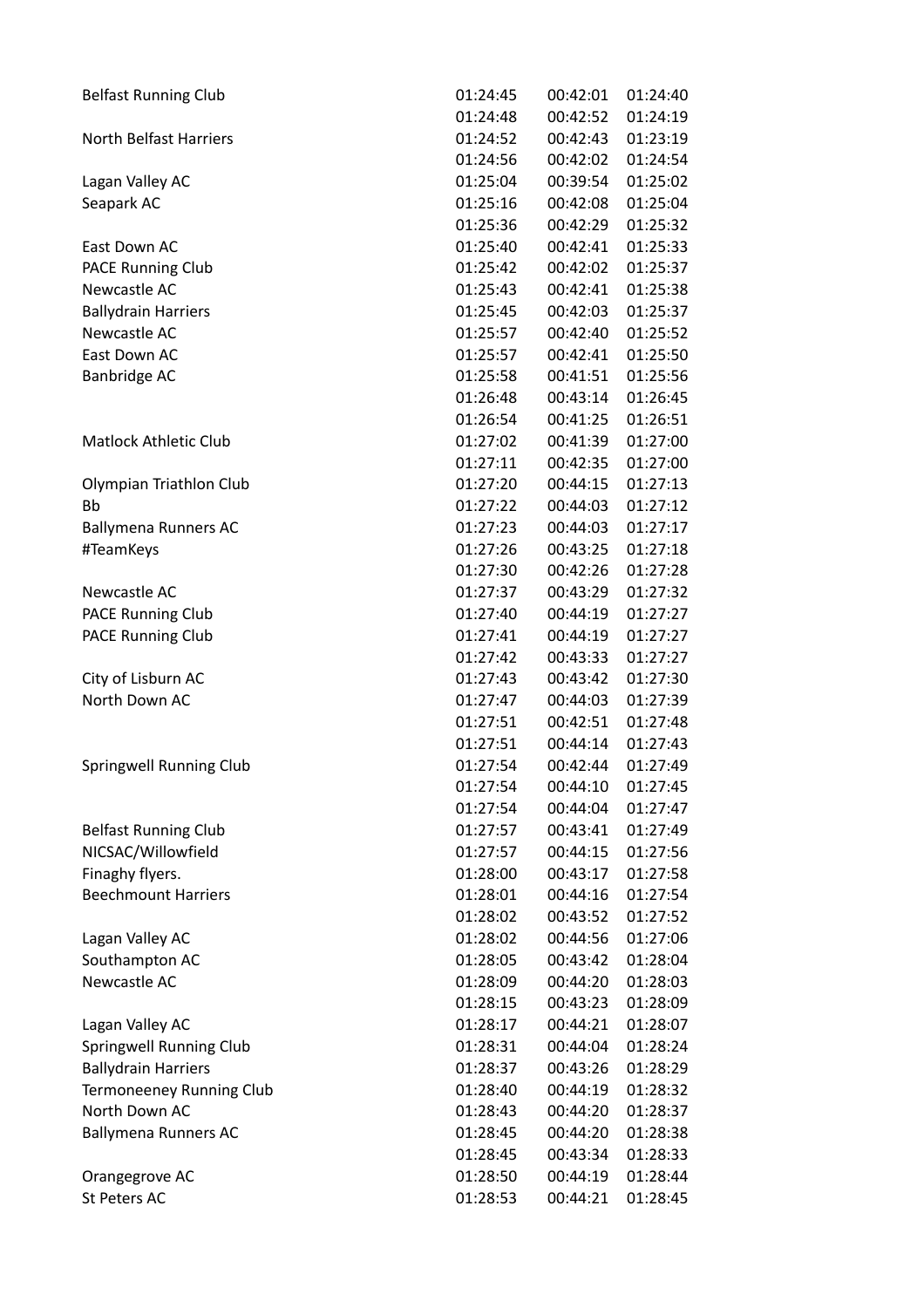| Z-Coaching                    | 01:28:53 | 00:44:19 | 01:28:39 |
|-------------------------------|----------|----------|----------|
| East Down AC                  | 01:28:55 | 00:44:43 | 01:28:42 |
| Timmy                         | 01:28:56 | 00:44:21 | 01:28:48 |
| dub runners                   | 01:29:00 | 00:44:15 | 01:28:50 |
| <b>Acorns AC</b>              | 01:29:00 | 00:42:42 | 01:28:57 |
|                               | 01:29:02 | 00:43:42 | 01:28:49 |
| Dromore AC                    | 01:29:03 | 00:44:46 | 01:28:52 |
|                               | 01:29:06 | 00:45:13 | 01:28:55 |
| North Down AC                 | 01:29:09 | 00:44:10 | 01:29:02 |
| Lunchtime Legends             | 01:29:10 | 00:46:29 | 01:26:43 |
| T3                            | 01:29:12 | 00:43:18 | 01:29:03 |
| <b>Manchester Harriers</b>    | 01:29:13 | 00:43:38 | 01:29:07 |
| Newcastle AC                  | 01:29:13 | 00:43:20 | 01:29:08 |
| Orangegrove AC                | 01:29:14 | 00:43:32 | 01:29:10 |
| <b>Acorns AC</b>              | 01:29:18 | 00:44:36 | 01:29:12 |
| <b>North Belfast Harriers</b> | 01:29:19 | 00:44:28 | 01:29:11 |
|                               | 01:29:19 | 00:44:26 | 01:29:14 |
| Lagan Valley AC               | 01:29:21 | 00:44:15 | 01:29:02 |
|                               | 01:29:24 | 00:44:28 | 01:29:10 |
| <b>Newry City Runners</b>     | 01:29:26 | 00:45:33 | 01:29:16 |
|                               | 01:29:32 | 00:44:19 | 01:29:27 |
|                               | 01:29:32 | 00:46:30 | 01:28:26 |
|                               | 01:29:34 | 00:44:20 | 01:29:27 |
|                               | 01:29:37 | 00:44:21 | 01:29:28 |
|                               | 01:29:37 | 00:44:31 | 01:29:31 |
| <b>Belfast Running Club</b>   | 01:29:39 | 00:43:41 | 01:29:30 |
| RunFit                        | 01:29:40 | 00:44:27 | 01:29:18 |
|                               | 01:29:43 | 00:45:25 | 01:29:32 |
|                               | 01:29:44 | 00:44:44 | 01:29:12 |
|                               | 01:29:48 | 00:44:20 | 01:29:37 |
| City of Lisburn AC            | 01:29:49 | 00:45:22 | 01:29:32 |
|                               | 01:29:50 | 00:44:52 | 01:29:05 |
|                               | 01:29:53 | 00:43:45 | 01:29:49 |
| <b>Albertville Harriers</b>   | 01:29:56 | 00:45:28 | 01:29:45 |
|                               | 01:29:58 | 00:45:27 | 01:29:52 |
| North Belfast Harriers        | 01:29:59 | 00:44:38 | 01:29:48 |
| <b>Crossgar Harriers</b>      | 01:30:07 | 00:46:33 | 01:28:36 |
|                               | 01:30:10 | 00:45:41 | 01:29:54 |
|                               | 01:30:10 | 00:42:56 | 01:30:04 |
| <b>Barn Runners</b>           | 01:30:13 | 00:45:27 | 01:30:06 |
|                               | 01:30:14 | 00:43:17 | 01:30:09 |
|                               | 01:30:17 | 00:44:39 | 01:30:10 |
| <b>Albertville Harriers</b>   | 01:30:20 | 00:45:06 | 01:30:14 |
| <b>Acorns AC</b>              | 01:30:21 | 00:43:38 | 01:30:17 |
|                               | 01:30:23 | 00:46:27 | 01:30:14 |
|                               | 01:30:25 | 00:47:54 | 01:25:56 |
| <b>Albertville Harriers</b>   | 01:30:28 | 00:45:06 | 01:30:22 |
|                               | 01:30:30 | 00:44:55 | 01:29:47 |
|                               | 01:30:37 | 00:46:51 | 01:27:51 |
| <b>Ballydrain Harriers</b>    | 01:30:38 | 00:45:27 | 01:30:25 |
|                               | 01:30:39 | 00:45:56 | 01:29:35 |
| St Peters AC                  | 01:30:41 | 00:46:28 | 01:28:54 |
|                               |          |          |          |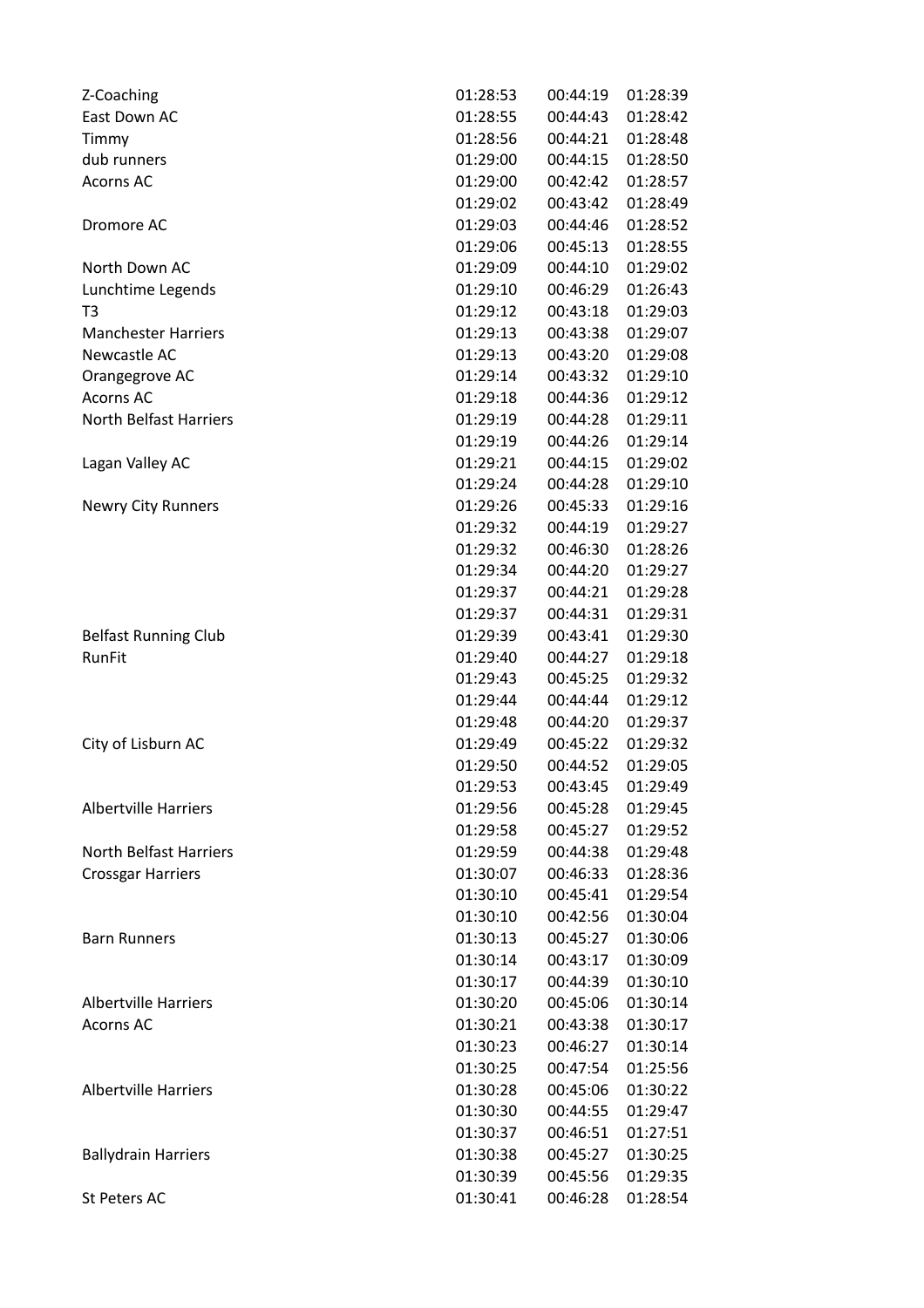|                                      | 01:30:46 | 00:45:59 | 01:30:32 |
|--------------------------------------|----------|----------|----------|
| <b>Omagh Harriers</b>                | 01:30:50 | 00:44:13 | 01:30:45 |
|                                      | 01:30:52 | 00:45:11 | 01:30:45 |
|                                      | 01:30:55 | 00:44:16 | 01:30:47 |
| City of Lisburn AC                   | 01:30:57 | 00:44:15 | 01:30:44 |
|                                      | 01:31:00 | 00:45:27 | 01:30:21 |
|                                      | 01:31:12 | 00:44:38 | 01:30:56 |
| Lagan Valley AC                      | 01:31:14 | 00:44:15 | 01:31:05 |
| <b>Springwell Running Club</b>       | 01:31:19 | 00:45:29 | 01:31:09 |
| <b>Maggherafelt Harriers</b>         | 01:31:19 | 00:46:07 | 01:28:54 |
|                                      | 01:31:35 | 00:44:41 | 01:31:07 |
| RunFit                               | 01:31:39 | 00:44:46 | 01:31:28 |
|                                      | 01:31:40 | 00:45:29 | 01:31:30 |
|                                      | 01:31:40 | 00:45:27 | 01:31:29 |
|                                      | 01:31:41 | 00:44:20 | 01:31:35 |
| <b>Albertville Harriers</b>          | 01:31:41 | 00:45:37 | 01:31:30 |
|                                      | 01:31:42 | 00:45:11 | 01:31:35 |
|                                      | 01:31:46 | 00:44:45 | 01:31:41 |
|                                      | 01:31:49 | 00:45:28 | 01:31:39 |
| <b>York Knavesmire Harriers</b>      | 01:31:50 | 00:45:46 | 01:31:34 |
|                                      | 01:31:57 | 00:46:08 | 01:31:42 |
|                                      | 01:32:01 | 00:47:20 | 01:31:41 |
| Diabetes UK                          | 01:32:03 | 00:45:50 | 01:31:41 |
|                                      | 01:32:10 |          | 01:29:27 |
| <b>Slemish Striders</b>              | 01:32:13 | 00:45:41 | 01:31:58 |
|                                      | 01:32:13 | 00:46:06 | 01:31:28 |
| <b>Ballymena Runners AC</b>          | 01:32:16 | 00:44:45 | 01:32:09 |
| <b>Clapham Chasers</b>               | 01:32:16 | 00:46:25 | 01:31:23 |
| Hi Elbow Triathlon Club              |          | 00:45:43 |          |
|                                      | 01:32:17 |          | 01:32:03 |
| Keylite Roof Windows<br>East Down AC | 01:32:20 | 00:46:34 | 01:31:43 |
|                                      | 01:32:20 | 00:46:27 | 01:32:07 |
| <b>Newry City Runners</b>            | 01:32:24 | 00:46:26 | 01:31:59 |
|                                      | 01:32:24 | 00:46:30 | 01:32:06 |
| Seapark AC                           | 01:32:25 | 00:45:36 | 01:31:37 |
|                                      | 01:32:28 | 00:45:23 | 01:32:12 |
|                                      | 01:32:31 | 00:46:28 | 01:32:13 |
| Dromore AC                           | 01:32:32 | 00:47:07 | 01:32:07 |
| Asda Lavista Baby                    | 01:32:34 | 00:45:30 | 01:32:21 |
|                                      | 01:32:37 | 00:44:39 | 01:32:30 |
|                                      | 01:32:38 | 00:45:29 | 01:32:15 |
|                                      | 01:32:44 | 00:45:56 | 01:32:32 |
| Orangegrove AC                       | 01:32:44 | 00:44:48 | 01:32:35 |
|                                      | 01:32:47 | 00:46:02 | 01:32:35 |
|                                      | 01:32:48 | 00:44:27 | 01:32:42 |
|                                      | 01:32:49 | 00:45:27 | 01:32:41 |
| Seapark AC                           | 01:32:49 | 00:45:46 | 01:32:35 |
| Seapark AC                           | 01:32:51 | 00:45:42 | 01:32:38 |
|                                      | 01:32:51 | 00:44:22 | 01:32:45 |
| <b>Ballymena Runners AC</b>          | 01:32:53 | 00:45:23 | 01:32:46 |
| Dromore AC                           | 01:32:53 | 00:46:29 | 01:32:40 |
|                                      | 01:32:56 | 00:45:30 | 01:32:36 |
| dub runners                          | 01:32:57 | 00:47:44 | 01:29:41 |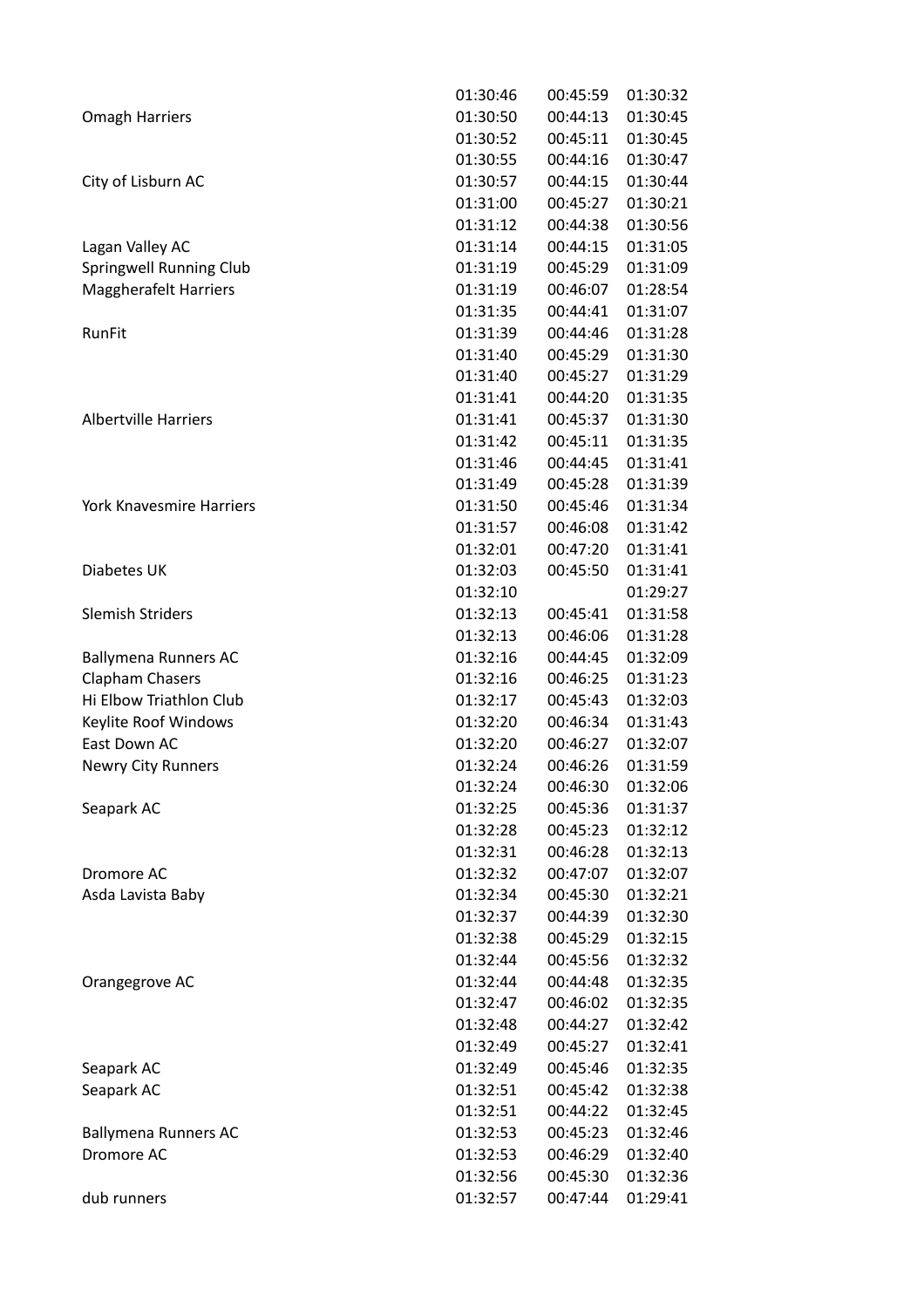| dub runners                    | 01:32:57 | 00:47:44 | 01:29:40 |
|--------------------------------|----------|----------|----------|
| Olympian tri club              | 01:32:58 | 00:45:30 | 01:32:51 |
| <b>C.D CLUMONFIR</b>           | 01:33:05 | 00:44:33 | 01:32:28 |
|                                | 01:33:07 | 00:46:13 | 01:33:02 |
| <b>North Belfast Harriers</b>  | 01:33:09 | 00:47:16 | 01:33:00 |
|                                | 01:33:11 | 00:46:27 | 01:32:58 |
| Orangegrove AC                 | 01:33:12 | 00:46:02 | 01:32:44 |
|                                | 01:33:14 | 00:45:58 | 01:33:03 |
| dub runners                    | 01:33:14 | 00:46:28 | 01:32:38 |
| <b>Manchester Harriers</b>     | 01:33:19 | 00:45:13 | 01:33:11 |
| Dromore AC                     | 01:33:20 | 00:45:19 | 01:33:10 |
|                                | 01:33:21 | 00:46:56 | 01:33:07 |
| Seapark AC                     | 01:33:21 | 00:46:21 | 01:33:08 |
|                                | 01:33:23 | 00:47:36 | 01:32:36 |
|                                | 01:33:24 | 00:46:05 | 01:33:15 |
| dub runners                    | 01:33:25 | 00:48:32 | 01:32:49 |
|                                | 01:33:25 | 00:47:03 | 01:33:06 |
|                                | 01:33:26 | 00:45:05 | 01:33:19 |
| Newcastle AC                   | 01:33:28 | 00:47:52 | 01:33:13 |
| team sport matera - italia     | 01:33:33 | 00:47:35 | 01:33:30 |
|                                | 01:33:35 | 00:45:50 | 01:32:59 |
| <b>Barn Runners</b>            | 01:33:36 | 00:49:30 | 01:32:30 |
|                                | 01:33:39 | 00:45:47 | 01:33:18 |
|                                | 01:33:41 | 00:45:03 | 01:33:32 |
|                                | 01:33:42 | 00:48:00 | 01:32:37 |
|                                | 01:33:42 | 00:46:27 | 01:33:33 |
|                                | 01:33:44 | 00:45:28 | 01:33:25 |
|                                | 01:33:46 | 00:45:27 | 01:33:26 |
| <b>North Belfast Harriers</b>  | 01:33:51 | 00:47:15 | 01:33:41 |
|                                | 01:33:52 | 00:46:21 | 01:33:42 |
|                                | 01:33:53 | 00:46:28 | 01:33:49 |
|                                | 01:33:58 | 00:47:22 | 01:33:47 |
|                                | 01:34:02 | 00:48:04 | 01:33:46 |
| Larne AC                       | 01:34:11 | 00:46:10 | 01:34:04 |
| <b>Ballydrain Harriers</b>     | 01:34:13 | 00:45:54 | 01:34:05 |
| East Down AC                   | 01:34:15 | 00:43:28 | 01:34:08 |
|                                | 01:34:15 | 00:45:25 | 01:33:22 |
| <b>Monkstown Spartans</b>      | 01:34:23 | 00:45:21 | 01:34:15 |
| <b>Springwell Running Club</b> | 01:34:24 | 00:44:47 | 01:34:12 |
| North Down AC                  | 01:34:24 | 00:48:11 | 01:34:09 |
|                                | 01:34:31 | 00:46:08 | 01:33:27 |
| NI Civil Service AC            | 01:34:34 | 00:47:49 | 01:34:13 |
| North Down AC                  | 01:34:36 | 00:46:22 | 01:34:29 |
|                                | 01:34:37 | 00:46:29 | 01:34:17 |
| Jog Lisburn Runing Club        | 01:34:37 | 00:47:52 | 01:34:25 |
| Lisburn Triathlon Club         | 01:34:37 | 00:46:25 | 01:34:17 |
|                                | 01:34:40 | 00:46:43 | 01:34:16 |
| Lisburn Triathlon Club         | 01:34:42 | 00:47:26 | 01:34:11 |
|                                | 01:34:42 | 00:46:08 | 01:34:19 |
| dub runners                    | 01:34:44 | 00:47:07 | 01:31:27 |
| <b>Belfast Running Club</b>    | 01:34:46 | 00:46:35 | 01:34:29 |
|                                | 01:34:48 | 00:49:18 | 01:33:38 |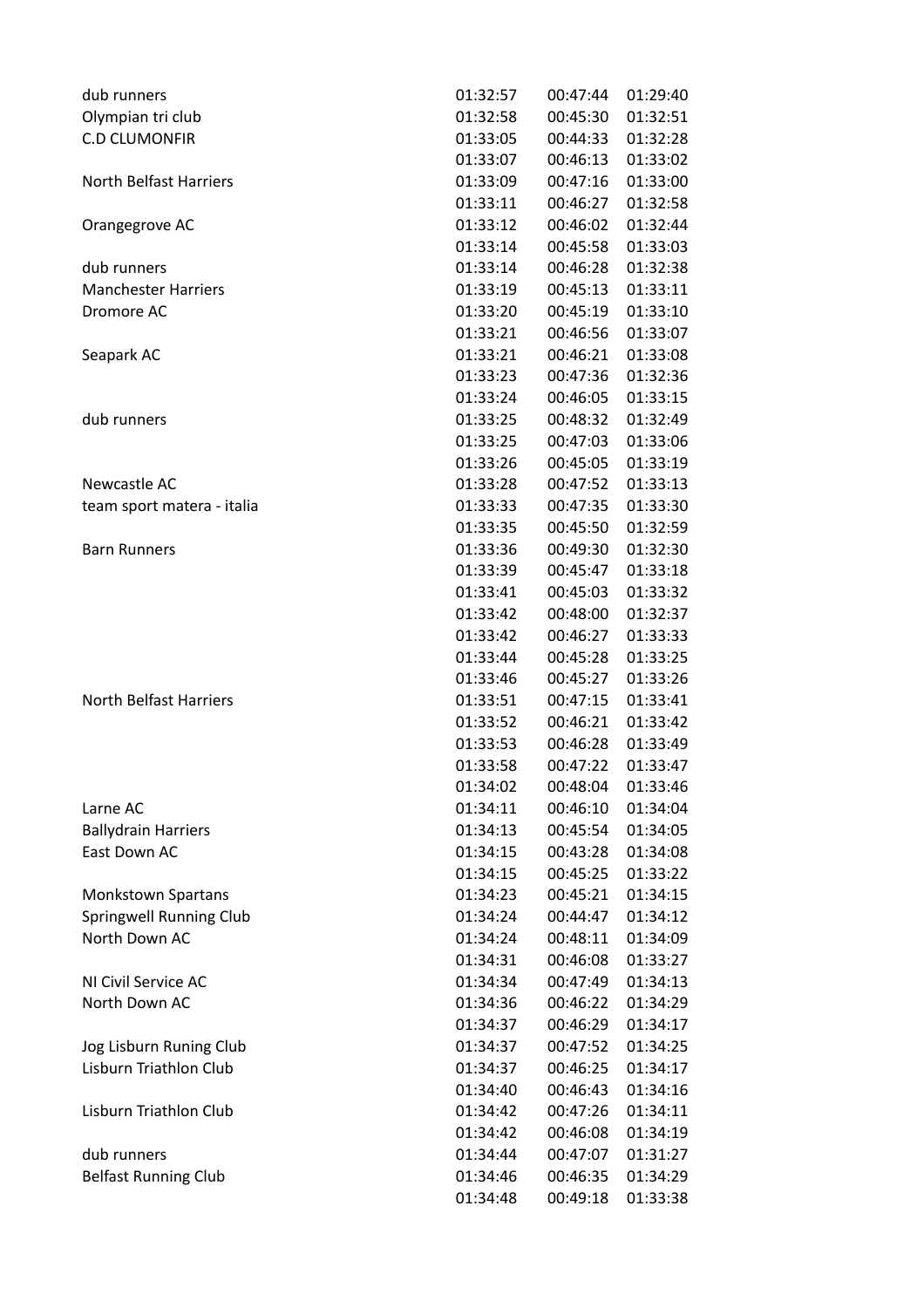|                                 | 01:34:48 | 00:46:25 | 01:34:34 |
|---------------------------------|----------|----------|----------|
| Orangegrove AC                  | 01:34:50 | 00:47:39 | 01:34:40 |
| <b>Beechmount Harriers</b>      | 01:34:57 | 00:46:33 | 01:34:48 |
| team sport matera - italia      | 01:35:00 |          | 01:34:59 |
|                                 | 01:35:01 | 00:46:41 | 01:34:42 |
|                                 | 01:35:04 | 00:45:43 | 01:35:00 |
| dub runners                     | 01:35:05 | 00:47:58 | 01:34:47 |
|                                 | 01:35:05 | 00:48:31 | 01:34:44 |
|                                 | 01:35:10 | 00:47:37 | 01:34:55 |
|                                 | 01:35:12 | 00:44:56 | 01:34:53 |
| City of Lisburn AC              | 01:35:15 | 00:46:56 | 01:35:01 |
|                                 | 01:35:15 | 00:45:51 | 01:34:50 |
| <b>Belfast Running Club</b>     | 01:35:20 | 00:47:37 | 01:35:01 |
| <b>Ballydrain Harriers</b>      | 01:35:24 | 00:47:06 | 01:35:10 |
|                                 | 01:35:28 | 00:47:37 | 01:35:02 |
| <b>Maggherafelt Harriers</b>    | 01:35:28 | 00:47:58 | 01:35:14 |
| Drogheda District Athletic Club | 01:35:30 | 00:46:05 | 01:35:13 |
| Colm Mc Guigan                  | 01:35:30 | 00:48:35 | 01:35:08 |
|                                 | 01:35:31 | 00:48:41 | 01:35:16 |
|                                 | 01:35:33 | 00:44:57 | 01:35:14 |
|                                 | 01:35:34 | 00:47:31 | 01:35:02 |
|                                 | 01:35:35 | 00:45:50 | 01:35:20 |
|                                 | 01:35:35 | 00:47:37 | 01:35:15 |
| <b>Beechmount Harriers</b>      | 01:35:35 | 00:46:43 | 01:35:16 |
|                                 | 01:35:37 | 00:47:36 | 01:35:09 |
|                                 | 01:35:38 | 00:48:06 | 01:35:02 |
|                                 | 01:35:38 | 00:46:25 | 01:35:33 |
|                                 | 01:35:39 | 00:47:20 | 01:34:52 |
| <b>East Coast AC</b>            | 01:35:40 | 00:48:14 | 01:35:24 |
|                                 | 01:35:41 | 00:47:36 | 01:35:17 |
|                                 | 01:35:41 | 00:47:19 | 01:35:04 |
| Dromore AC                      | 01:35:41 | 00:48:05 | 01:35:25 |
| Rocky Road Athletics Club       | 01:35:44 | 00:47:55 | 01:34:56 |
|                                 | 01:35:44 | 00:46:56 | 01:35:26 |
| Larne AC                        | 01:35:47 | 00:47:48 | 01:35:27 |
|                                 | 01:35:48 | 00:45:22 | 01:35:41 |
|                                 |          |          |          |
|                                 | 01:35:50 | 00:47:18 | 01:35:35 |
|                                 | 01:35:50 | 00:46:14 | 01:35:31 |
|                                 | 01:35:51 | 00:47:11 | 01:35:28 |
|                                 | 01:35:52 | 00:47:25 | 01:35:31 |
| Dromore AC                      | 01:35:56 | 00:48:26 | 01:35:38 |
|                                 | 01:35:57 | 00:46:46 | 01:35:40 |
| St Peters AC                    | 01:35:58 | 00:47:26 | 01:35:40 |
| St Peters AC                    | 01:36:01 | 00:49:23 | 01:35:43 |
| enniskillen running club        | 01:36:02 | 00:46:57 | 01:35:48 |
|                                 | 01:36:08 | 00:45:32 | 01:35:56 |
|                                 | 01:36:10 | 00:48:14 | 01:35:48 |
| Dromore AC                      | 01:36:10 | 00:48:12 | 01:35:53 |
|                                 | 01:36:14 | 00:47:27 | 01:35:06 |
|                                 | 01:36:16 | 00:48:06 | 01:36:05 |
|                                 | 01:36:22 | 00:46:11 | 01:36:11 |
| <b>Marlow Striders</b>          | 01:36:24 | 00:48:04 | 01:36:12 |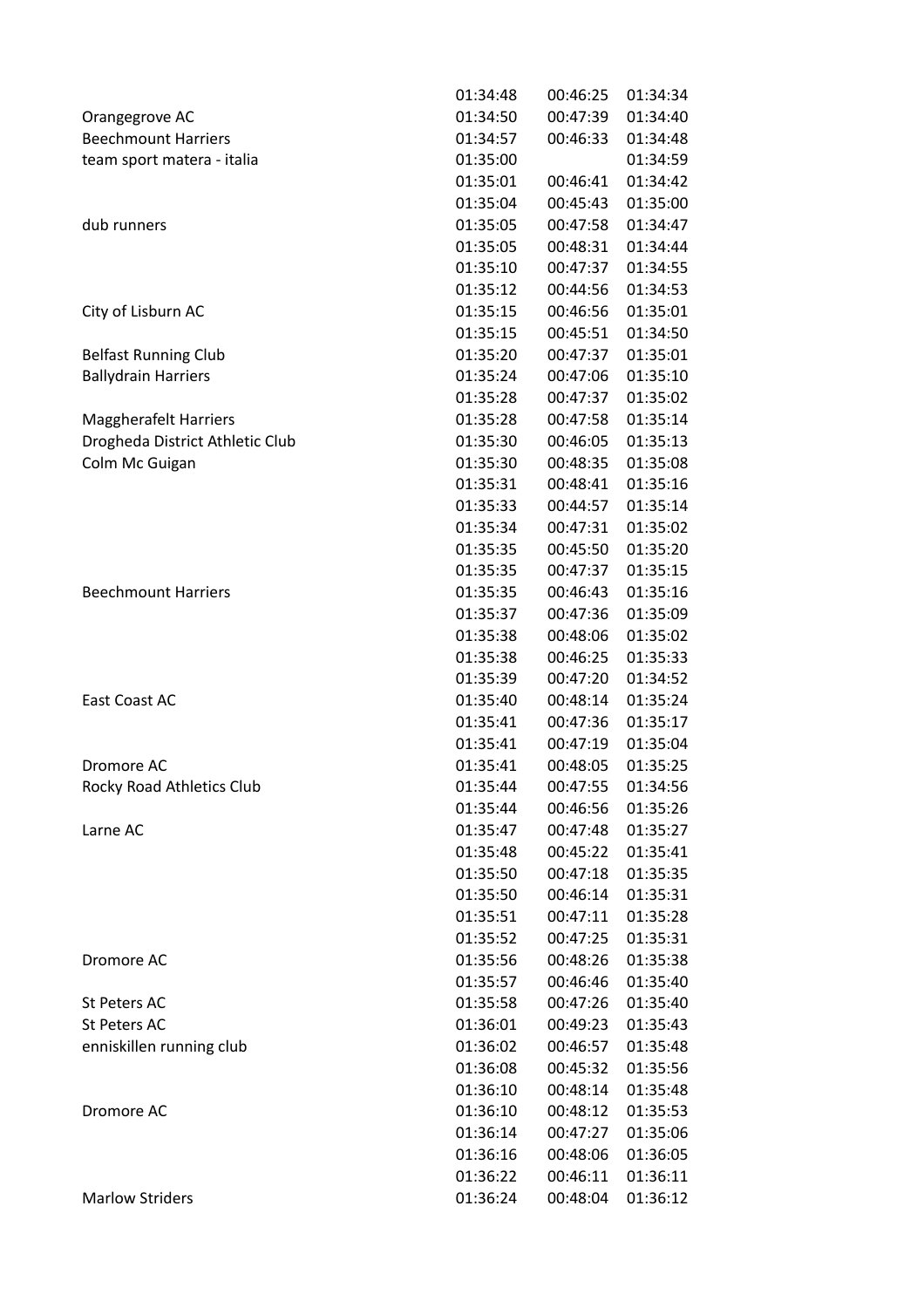| 01:36:12<br>01:36:07<br>01:36:17<br>01:36:14<br>01:36:12<br>01:36:24 |
|----------------------------------------------------------------------|
|                                                                      |
|                                                                      |
|                                                                      |
|                                                                      |
|                                                                      |
|                                                                      |
| 01:36:04                                                             |
| 01:36:25                                                             |
| 01:36:27                                                             |
| 01:36:25                                                             |
| 01:36:16                                                             |
| 01:36:18                                                             |
| 01:36:20                                                             |
| 01:36:20                                                             |
| 01:36:28                                                             |
| 01:35:39                                                             |
| 01:36:38                                                             |
| 01:35:39                                                             |
|                                                                      |
| 01:35:29                                                             |
|                                                                      |
| 01:35:50                                                             |
| 01:36:23                                                             |
| 01:36:45                                                             |
| 01:36:16                                                             |
| 01:36:38                                                             |
| 01:36:34                                                             |
| 01:36:57                                                             |
| 01:35:36                                                             |
| 01:37:04                                                             |
| 01:36:18                                                             |
| 01:34:28                                                             |
| 01:36:57                                                             |
| 01:37:01                                                             |
| 01:36:54                                                             |
| 01:36:42                                                             |
| 01:37:08                                                             |
| 01:37:02                                                             |
| 01:36:43                                                             |
| 01:37:16                                                             |
| 01:37:11                                                             |
| 01:36:18                                                             |
| 01:36:25                                                             |
| 01:36:26                                                             |
| 01:36:47                                                             |
| 01:36:24                                                             |
| 01:35:51                                                             |
| 01:37:22                                                             |
| 01:36:51                                                             |
| 01:37:28                                                             |
| 01:37:23<br>01:37:17                                                 |
|                                                                      |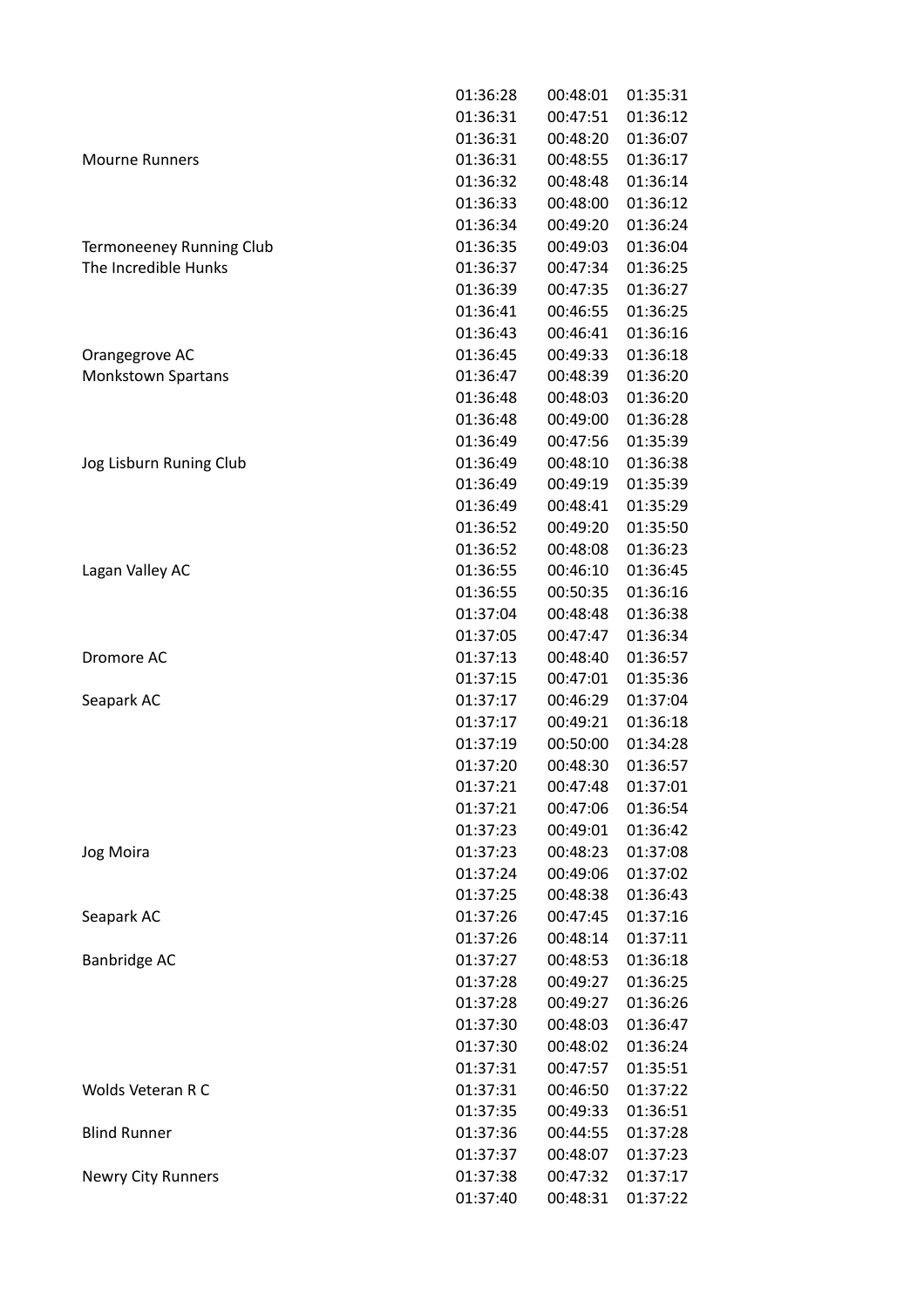| North Belfast Harriers             | 01:37:42 | 00:48:46 | 01:37:32 |
|------------------------------------|----------|----------|----------|
| <b>Acorns AC</b>                   | 01:37:44 | 00:47:26 | 01:37:36 |
|                                    | 01:37:46 | 00:49:07 | 01:37:28 |
| The Dorothy Mantooth Saints A.C.   | 01:37:50 | 00:51:08 | 01:34:30 |
| <b>County Antrim Harriers</b>      | 01:37:51 | 00:47:47 | 01:37:12 |
|                                    |          |          |          |
|                                    | 01:37:51 | 00:50:13 | 01:37:25 |
| <b>Maggherafelt Harriers</b>       | 01:37:53 | 00:48:16 | 01:37:30 |
|                                    | 01:37:54 | 00:49:32 | 01:37:27 |
|                                    | 01:37:55 | 00:49:30 | 01:37:44 |
|                                    | 01:37:55 | 00:47:26 | 01:37:34 |
| East Down AC                       | 01:37:57 | 00:49:39 | 01:37:32 |
|                                    | 01:38:00 | 00:49:43 | 01:37:43 |
|                                    | 01:38:01 | 00:47:08 | 01:37:44 |
|                                    | 01:38:01 | 00:48:34 | 01:37:05 |
| <b>Ballydrain Harriers</b>         | 01:38:02 | 00:46:26 | 01:37:49 |
| Monaghan Town Runners              | 01:38:03 | 00:47:37 | 01:37:54 |
|                                    | 01:38:03 | 00:47:37 | 01:37:54 |
|                                    | 01:38:04 | 00:50:18 | 01:37:27 |
| Springwell Running Club            | 01:38:04 | 00:50:18 | 01:37:27 |
| East Coast AC                      | 01:38:05 | 00:49:32 | 01:37:54 |
|                                    | 01:38:05 | 00:48:51 | 01:37:38 |
|                                    | 01:38:07 | 00:49:13 | 01:37:38 |
|                                    | 01:38:08 | 00:49:07 | 01:37:33 |
| <b>Ballydrain Harriers</b>         | 01:38:09 | 00:48:27 | 01:37:54 |
|                                    | 01:38:12 | 00:48:53 | 01:37:58 |
| <b>East Antrim Harriers</b>        | 01:38:12 | 00:49:23 | 01:37:52 |
| Sixmile Crazy Horse                | 01:38:14 | 00:49:00 | 01:37:57 |
| NI Civil Service AC                | 01:38:15 | 00:47:47 | 01:38:03 |
| Orangegrove AC                     | 01:38:17 | 00:49:34 | 01:37:49 |
|                                    | 01:38:19 | 00:48:34 | 01:38:05 |
|                                    | 01:38:22 | 00:48:42 | 01:37:53 |
|                                    | 01:38:23 | 00:49:30 | 01:38:02 |
|                                    | 01:38:23 | 00:49:30 | 01:38:01 |
| Orangegrove AC                     | 01:38:24 | 00:48:24 | 01:37:58 |
| J. D. Wetherspoon Northern Ireland | 01:38:25 | 00:50:18 | 01:35:51 |
| <b>Belfast Running Club</b>        | 01:38:25 | 00:48:59 | 01:38:04 |
|                                    | 01:38:26 | 00:49:15 | 01:37:58 |
| team sport matera - italia         | 01:38:27 | 00:48:18 | 01:38:26 |
| <b>Belfast Running Club</b>        | 01:38:27 | 00:49:07 | 01:38:08 |
| Larne AC                           | 01:38:29 | 00:47:58 | 01:38:23 |
|                                    | 01:38:32 |          |          |
|                                    |          | 00:48:34 | 01:38:18 |
| team sport matera - italia         | 01:38:35 | 00:49:23 | 01:38:33 |
|                                    | 01:38:38 | 00:48:50 | 01:38:22 |
| <b>Banbridge AC</b>                | 01:38:38 | 00:48:50 | 01:38:23 |
|                                    | 01:38:42 | 00:49:43 | 01:38:24 |
| dub runners                        | 01:38:43 | 00:49:19 | 01:38:24 |
|                                    | 01:38:50 | 00:50:01 | 01:38:21 |
|                                    | 01:38:50 | 00:48:34 | 01:38:38 |
| Orangegrove AC                     | 01:38:51 | 00:50:16 | 01:38:37 |
|                                    | 01:38:51 | 00:48:09 | 01:38:45 |
|                                    | 01:38:52 | 00:47:20 | 01:38:37 |
|                                    | 01:38:53 | 00:50:07 | 01:35:52 |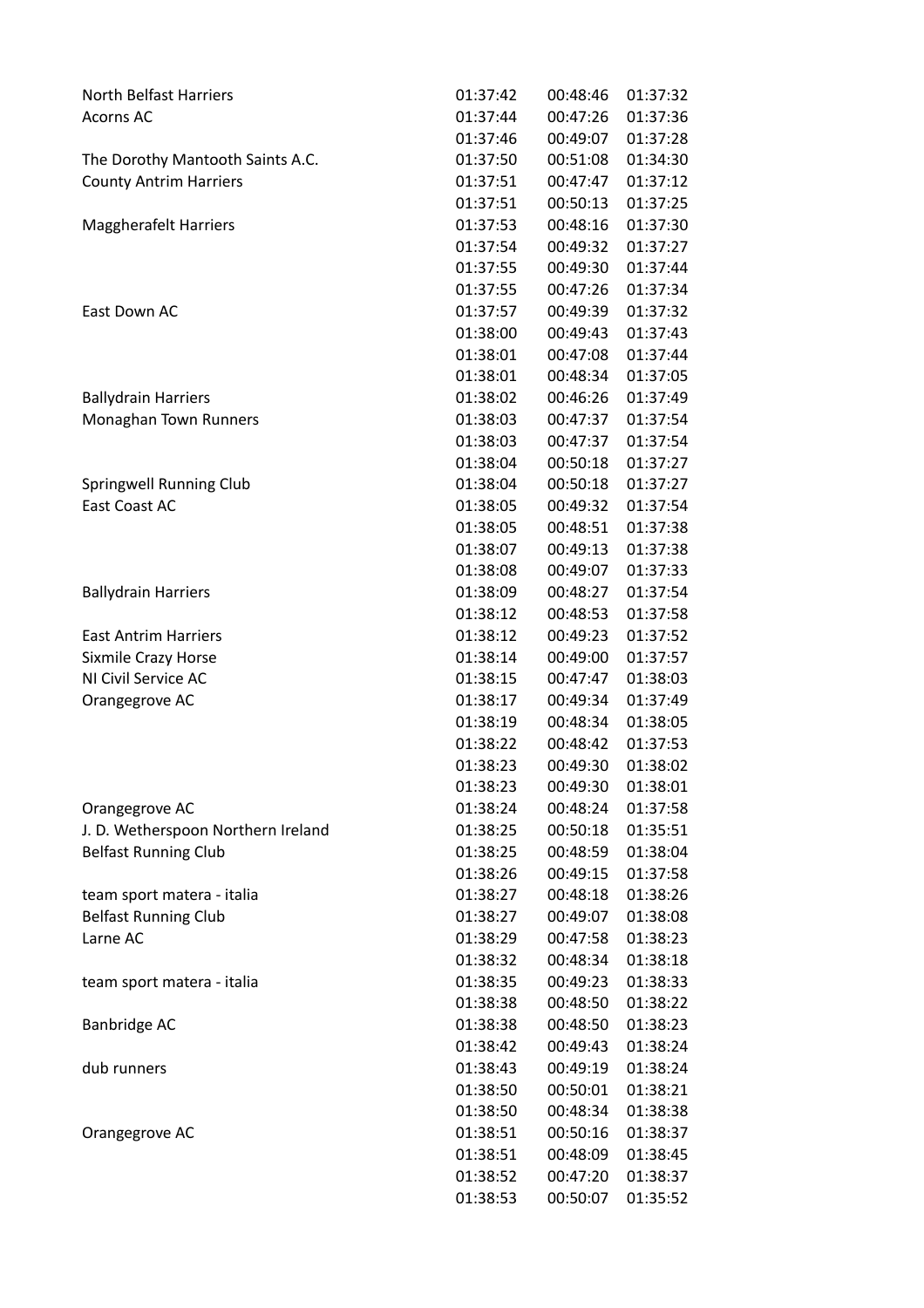|                                 | 01:38:55 | 00:49:47 | 01:38:40 |
|---------------------------------|----------|----------|----------|
|                                 | 01:38:57 | 00:50:35 | 01:38:30 |
|                                 | 01:38:58 | 00:49:21 | 01:38:39 |
|                                 | 01:39:04 | 00:49:14 | 01:38:56 |
| <b>5K TO COUCH</b>              | 01:39:04 | 00:49:21 | 01:38:50 |
|                                 |          |          |          |
| PACE Running Club               | 01:39:04 | 00:49:21 | 01:38:50 |
|                                 | 01:39:04 | 00:50:16 | 01:38:33 |
| NI Civil Service AC             | 01:39:07 | 00:48:50 | 01:38:54 |
|                                 | 01:39:08 | 00:50:11 | 01:38:08 |
|                                 | 01:39:09 | 00:50:54 | 01:38:53 |
|                                 | 01:39:11 | 00:49:08 | 01:38:11 |
|                                 | 01:39:12 | 00:46:24 | 01:38:21 |
|                                 | 01:39:18 | 00:49:53 | 01:38:28 |
| laragh ac                       | 01:39:21 | 00:47:44 | 01:39:02 |
|                                 | 01:39:27 | 00:51:47 | 01:37:54 |
| <b>Monkstown Spartans</b>       | 01:39:28 | 00:49:09 | 01:39:19 |
| dub runners                     | 01:39:28 | 00:48:51 | 01:39:10 |
|                                 | 01:39:30 | 00:48:26 | 01:39:08 |
|                                 | 01:39:30 | 00:49:00 | 01:38:41 |
|                                 | 01:39:31 | 00:49:02 | 01:38:53 |
|                                 | 01:39:31 | 00:48:48 | 01:39:06 |
|                                 | 01:39:34 | 00:49:22 | 01:39:18 |
|                                 | 01:39:34 | 00:49:21 | 01:39:17 |
|                                 | 01:39:37 | 00:50:22 | 01:39:06 |
| East Down AC                    | 01:39:41 | 00:50:17 | 01:38:13 |
|                                 | 01:39:42 | 00:48:15 | 01:36:58 |
| St Peter's AC                   | 01:39:44 | 00:50:36 | 01:38:48 |
| Letterkenny AC                  | 01:39:44 | 00:50:34 | 01:39:23 |
|                                 | 01:39:45 | 00:50:01 | 01:39:21 |
| Springwell Running Club         | 01:39:51 | 00:50:15 | 01:39:20 |
|                                 | 01:39:53 | 00:51:22 | 01:39:32 |
| Lisburn Triathlon Club          | 01:39:53 | 00:51:22 | 01:39:34 |
| Springwell Running Club         | 01:39:54 | 00:49:50 | 01:39:29 |
|                                 | 01:39:58 | 00:51:34 | 01:39:16 |
| Murlough AC                     | 01:39:58 | 00:50:17 | 01:39:23 |
|                                 | 01:39:59 | 00:49:55 | 01:39:31 |
| <b>Sperrin Harriers</b>         | 01:40:01 | 00:49:45 | 01:39:37 |
| Dromore AC                      | 01:40:02 | 00:49:43 | 01:39:45 |
|                                 | 01:40:07 | 00:49:01 | 01:39:46 |
|                                 | 01:40:08 | 00:50:17 | 01:39:45 |
|                                 | 01:40:11 | 00:47:59 | 01:39:57 |
|                                 | 01:40:12 | 00:50:06 | 01:39:13 |
|                                 | 01:40:13 | 00:49:41 | 01:39:52 |
| East Coast AC                   | 01:40:16 | 00:49:42 | 01:39:46 |
|                                 |          |          |          |
|                                 | 01:40:17 | 00:50:01 | 01:40:04 |
|                                 | 01:40:18 | 00:51:24 | 01:39:56 |
|                                 | 01:40:19 | 00:48:16 | 01:40:09 |
| Seapark AC                      | 01:40:19 | 00:50:13 | 01:40:05 |
|                                 | 01:40:20 | 00:50:18 | 01:39:14 |
| <b>Termoneeney Running Club</b> | 01:40:23 | 00:49:03 | 01:39:52 |
|                                 | 01:40:25 | 00:50:27 | 01:39:56 |
| <b>Belfast Running Club</b>     | 01:40:26 | 00:51:52 | 01:39:57 |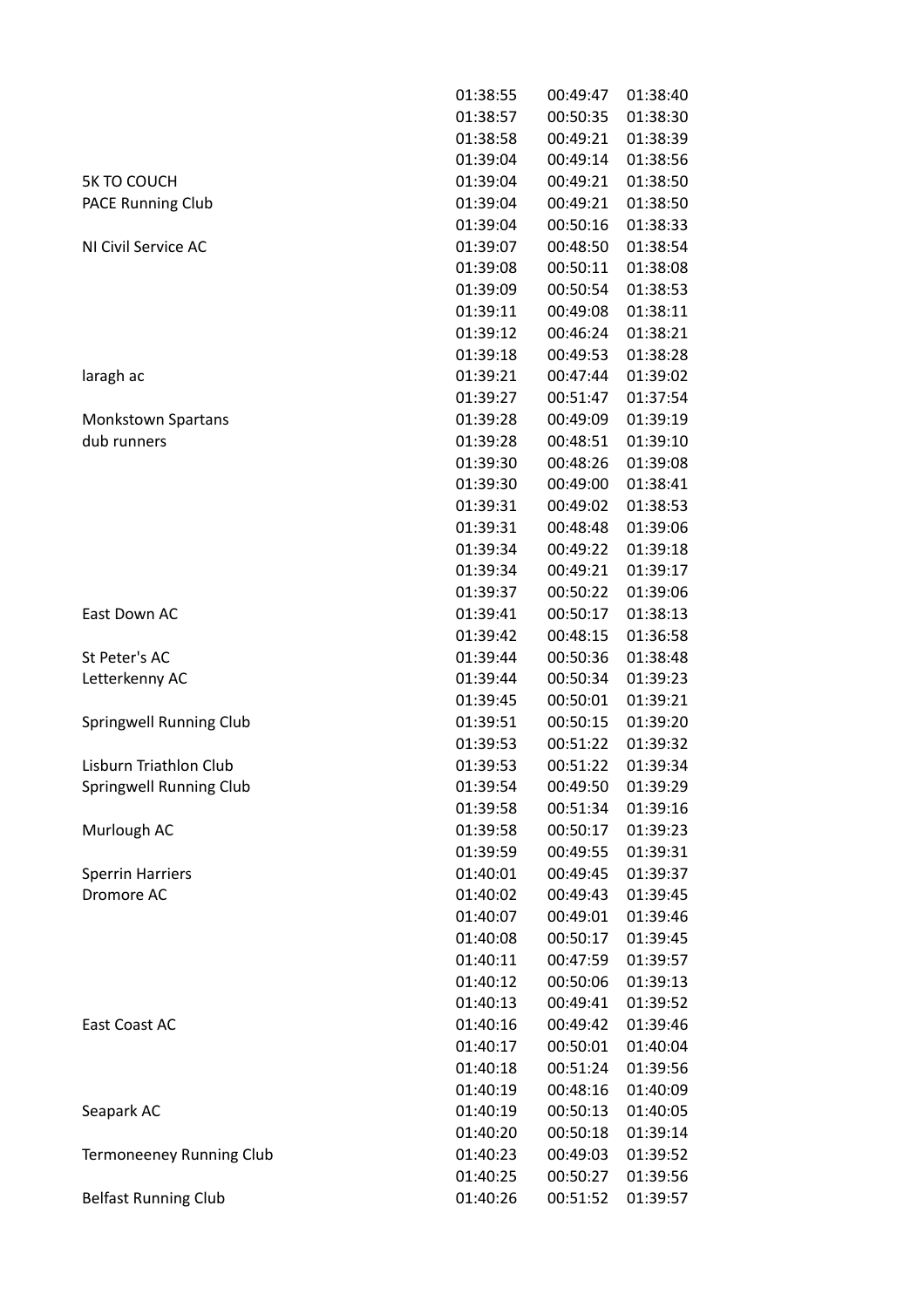|                                | 01:40:26 | 00:50:16 | 01:39:54 |
|--------------------------------|----------|----------|----------|
|                                | 01:40:31 | 00:48:47 | 01:40:02 |
| Keylite Roof Windows           | 01:40:35 | 00:50:23 | 01:37:37 |
|                                | 01:40:36 | 00:48:34 | 01:40:21 |
|                                | 01:40:37 | 00:50:01 | 01:40:15 |
| Seapark AC                     | 01:40:41 | 00:49:17 | 01:39:53 |
|                                | 01:40:42 | 00:52:18 | 01:40:18 |
|                                | 01:40:44 | 00:49:22 | 01:40:08 |
|                                | 01:40:44 | 00:50:10 | 01:40:30 |
|                                | 01:40:45 | 00:49:29 | 01:40:41 |
|                                | 01:40:58 | 00:50:03 | 01:40:41 |
|                                | 01:40:58 | 00:49:46 | 01:40:48 |
|                                | 01:40:59 | 00:50:03 | 01:40:25 |
|                                | 01:40:59 | 00:48:38 | 01:40:40 |
| Seapark AC                     | 01:41:06 | 00:49:21 | 01:40:58 |
|                                | 01:41:07 | 00:52:14 | 01:38:56 |
| <b>Usual Suspects</b>          | 01:41:08 | 00:51:35 | 01:39:05 |
|                                | 01:41:09 | 00:51:52 | 01:40:41 |
|                                | 01:41:10 | 00:50:08 | 01:40:07 |
| <b>Free Gaza</b>               | 01:41:14 | 00:50:32 | 01:40:55 |
| East Down AC                   | 01:41:15 | 00:50:17 | 01:39:47 |
| North Belfast Harriers         | 01:41:15 | 00:50:40 | 01:40:38 |
| East Down AC                   | 01:41:16 | 00:50:17 | 01:39:48 |
| <b>Usual Suspects</b>          | 01:41:17 | 00:51:36 | 01:39:13 |
| <b>Ballymena Runners AC</b>    | 01:41:18 | 00:50:32 | 01:39:15 |
|                                | 01:41:19 | 00:51:29 | 01:39:31 |
|                                | 01:41:19 | 00:51:37 | 01:40:43 |
|                                | 01:41:20 | 00:50:17 | 01:39:51 |
|                                | 01:41:21 | 00:51:15 | 01:40:56 |
|                                | 01:41:27 | 00:52:34 | 01:39:38 |
| <b>Triangle Triathlon Club</b> | 01:41:29 | 00:50:44 | 01:40:23 |
|                                | 01:41:30 | 00:50:37 | 01:40:33 |
| team sport matera - italia     | 01:41:30 | 00:52:02 | 01:41:07 |
| North Belfast Harriers         | 01:41:32 | 00:49:01 | 01:41:16 |
|                                | 01:41:33 | 00:49:37 | 01:41:24 |
|                                | 01:41:34 | 00:50:33 | 01:41:15 |
|                                | 01:41:36 | 00:51:22 | 01:40:51 |
|                                | 01:41:37 | 00:52:14 | 01:40:15 |
|                                | 01:41:38 | 00:49:58 | 01:40:57 |
|                                | 01:41:38 | 00:51:07 | 01:41:25 |
|                                | 01:41:39 | 00:52:13 | 01:41:07 |
| <b>EPIC</b>                    | 01:41:41 | 00:51:44 | 01:40:57 |
|                                | 01:41:42 | 00:50:58 | 01:41:16 |
|                                | 01:41:43 | 00:50:49 | 01:41:23 |
| Springwell Running Club        | 01:41:43 | 00:50:59 | 01:41:17 |
|                                | 01:41:44 | 00:51:19 | 01:41:11 |
|                                | 01:41:46 | 00:52:11 | 01:41:19 |
|                                | 01:41:46 | 00:49:33 | 01:41:16 |
| Seapark AC                     | 01:41:53 | 00:50:56 | 01:41:26 |
|                                | 01:41:53 | 00:52:36 | 01:39:56 |
| Seapark AC                     | 01:41:53 | 00:50:56 | 01:41:27 |
| <b>Ballymena Runners AC</b>    | 01:41:54 | 00:48:40 | 01:41:37 |
|                                |          |          |          |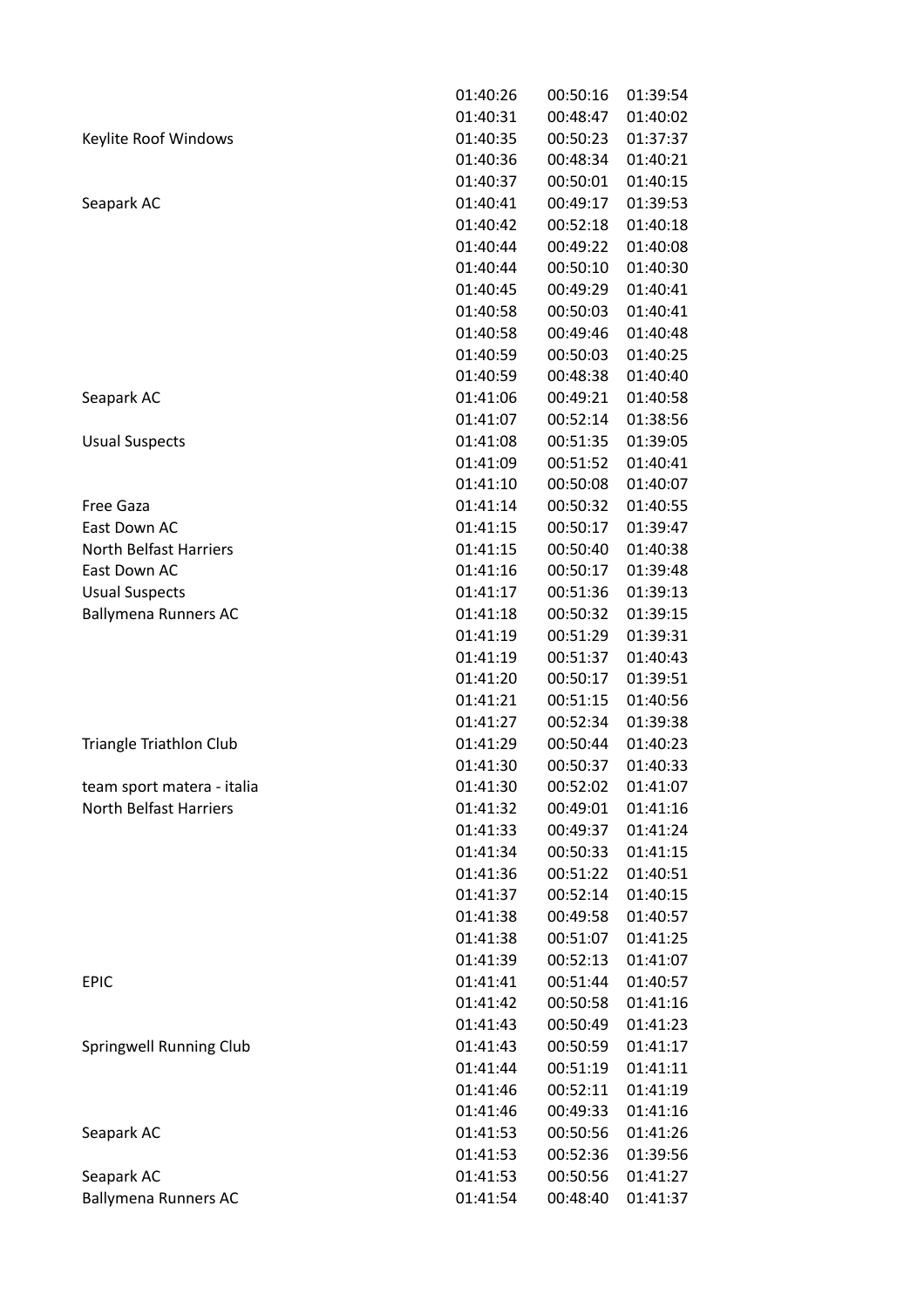| dub runners                     | 01:41:56 | 00:51:25 | 01:41:13 |
|---------------------------------|----------|----------|----------|
| Newcastle AC                    | 01:41:56 | 00:50:51 | 01:39:40 |
| Newcastle AC                    | 01:41:57 | 00:49:54 | 01:41:23 |
|                                 | 01:41:59 | 00:50:07 | 01:41:33 |
|                                 | 01:41:59 | 00:51:29 | 01:40:50 |
| Kernan Run Club                 | 01:42:00 | 00:50:33 | 01:41:42 |
| East Down AC                    | 01:42:01 | 00:51:22 | 01:41:40 |
|                                 | 01:42:01 | 00:49:24 | 01:41:32 |
|                                 | 01:42:03 | 00:51:42 | 01:40:21 |
|                                 | 01:42:05 | 00:51:39 | 01:40:56 |
| <b>Crossgar Harriers</b>        | 01:42:11 | 00:51:46 | 01:40:29 |
|                                 | 01:42:13 | 00:49:36 | 01:41:15 |
|                                 | 01:42:13 | 00:52:45 | 01:40:23 |
|                                 | 01:42:14 | 00:49:25 | 01:41:52 |
|                                 | 01:42:14 | 00:49:51 | 01:40:59 |
|                                 | 01:42:16 | 00:50:28 | 01:41:35 |
| Larne AC                        | 01:42:18 | 00:52:41 | 01:41:41 |
|                                 | 01:42:18 |          | 01:40:10 |
| Ward 15                         | 01:42:22 | 00:54:13 | 01:38:17 |
|                                 | 01:42:23 | 00:53:25 | 01:41:37 |
|                                 | 01:42:23 | 00:51:46 | 01:41:18 |
|                                 | 01:42:24 | 00:52:12 | 01:41:46 |
|                                 | 01:42:26 | 00:51:49 | 01:41:08 |
|                                 | 01:42:28 | 00:50:59 | 01:41:57 |
|                                 | 01:42:28 |          | 01:39:31 |
|                                 | 01:42:31 | 00:52:35 | 01:41:21 |
|                                 | 01:42:31 | 00:49:21 | 01:42:11 |
|                                 | 01:42:33 | 00:48:35 | 01:42:13 |
| <b>North Belfast Harriers</b>   | 01:42:33 | 00:53:42 | 01:40:11 |
| Dromore AC                      | 01:42:36 | 00:50:44 | 01:42:01 |
|                                 | 01:42:38 |          | 01:41:29 |
|                                 | 01:42:39 | 00:53:03 | 01:41:03 |
|                                 | 01:42:41 | 00:52:13 | 01:42:17 |
|                                 | 01:42:43 | 00:52:40 | 01:41:03 |
| <b>Ballydrain Harriers</b>      | 01:42:43 | 00:53:04 | 01:41:54 |
|                                 | 01:42:45 | 00:51:51 | 01:42:10 |
| <b>Albertville Harriers</b>     | 01:42:45 | 00:51:32 | 01:42:12 |
| <b>Ballymena Runners AC</b>     | 01:42:45 | 00:50:25 | 01:42:26 |
|                                 | 01:42:49 | 00:51:24 | 01:42:25 |
|                                 | 01:42:51 | 00:52:13 | 01:42:11 |
|                                 | 01:42:51 | 00:52:13 | 01:42:12 |
| <b>Belfast Running Club</b>     | 01:42:52 | 00:52:11 | 01:42:23 |
|                                 | 01:42:54 | 00:51:21 | 01:42:23 |
| East Down AC                    | 01:42:54 | 00:51:01 | 01:42:13 |
|                                 | 01:42:57 | 00:52:43 | 01:42:16 |
|                                 | 01:42:58 | 00:49:50 | 01:42:38 |
|                                 | 01:42:59 | 00:49:15 | 01:42:51 |
|                                 | 01:43:00 | 00:50:30 | 01:41:05 |
| falls parkrun                   | 01:43:02 | 00:52:11 | 01:42:26 |
| <b>Termoneeney Running Club</b> | 01:43:03 | 00:52:14 | 01:42:31 |
| <b>Ballydrain Harriers</b>      | 01:43:04 | 00:49:40 | 01:42:38 |
| Rocky Road Athletic Club        | 01:43:06 | 00:50:34 | 01:42:18 |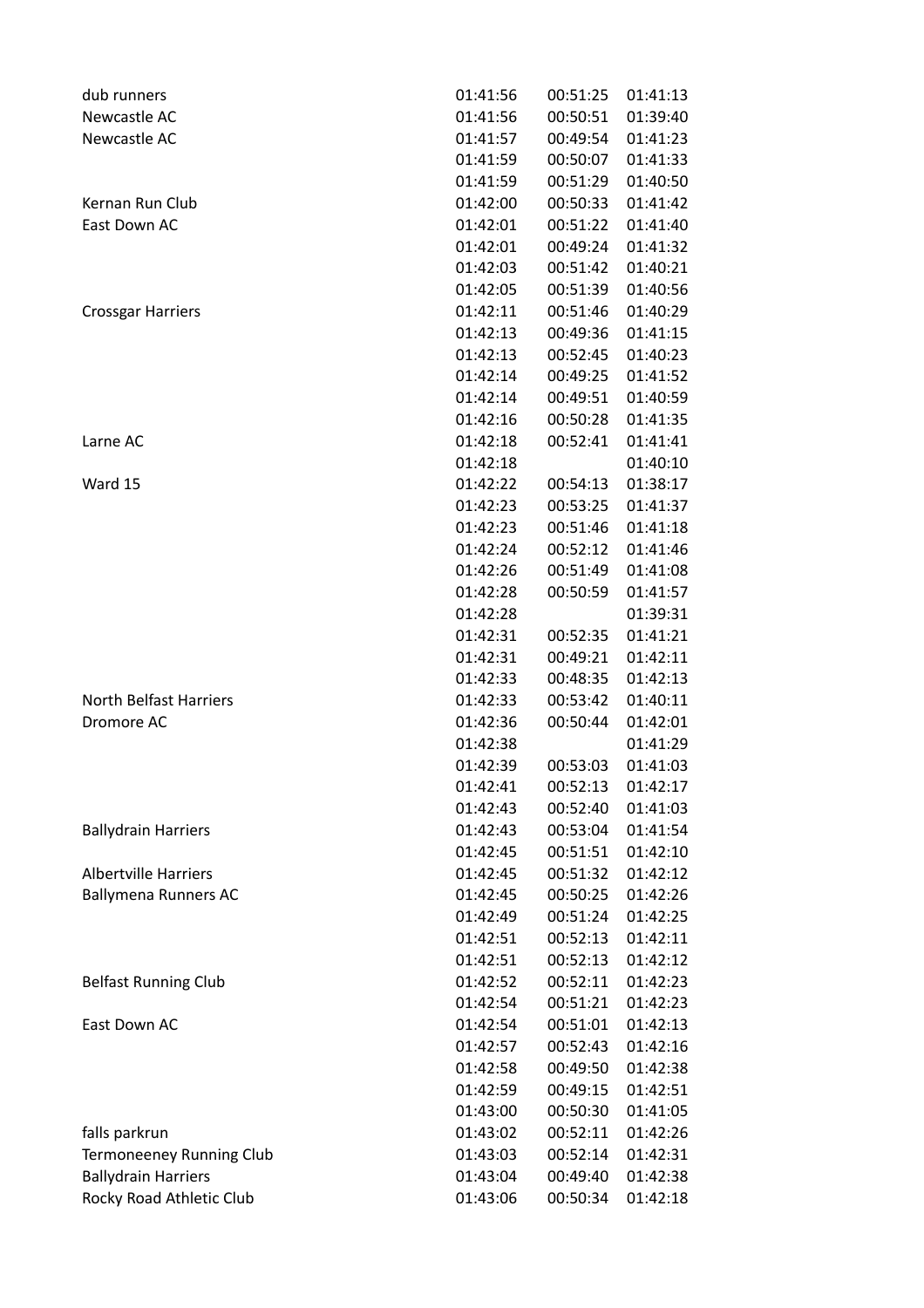| City of Lisburn AC              | 01:43:06 | 00:51:29 | 01:42:46 |
|---------------------------------|----------|----------|----------|
| <b>Termoneeney Running Club</b> | 01:43:06 | 00:52:51 | 01:42:30 |
|                                 | 01:43:07 | 00:53:28 | 01:41:49 |
|                                 | 01:43:08 |          | 01:42:15 |
| Dorothy Mantooth Saints AC      | 01:43:09 | 00:52:41 | 01:39:49 |
|                                 | 01:43:09 | 00:53:38 | 01:39:56 |
|                                 | 01:43:09 | 00:50:00 | 01:42:46 |
|                                 | 01:43:09 | 00:51:46 | 01:42:01 |
|                                 | 01:43:10 | 00:52:18 | 01:42:46 |
| dub runners                     | 01:43:11 | 00:54:37 | 01:35:43 |
| <b>Sperrin Harriers</b>         | 01:43:11 | 00:54:16 | 01:36:55 |
| <b>Ballymena Runners AC</b>     | 01:43:13 | 00:51:43 | 01:42:14 |
|                                 | 01:43:14 | 00:50:44 | 01:42:50 |
|                                 |          |          |          |
| Lewes AC                        | 01:43:15 | 00:49:58 | 01:42:50 |
|                                 | 01:43:15 | 00:52:13 | 01:42:50 |
|                                 | 01:43:15 | 00:52:12 | 01:41:59 |
| <b>Rise Running Club</b>        | 01:43:17 | 00:51:30 | 01:41:36 |
| Jog Moira                       | 01:43:17 | 00:54:15 | 01:41:44 |
|                                 | 01:43:18 | 00:54:44 | 01:41:52 |
|                                 | 01:43:18 | 00:50:52 | 01:43:15 |
|                                 | 01:43:25 | 00:50:41 | 01:42:48 |
| Lagan Valley AC                 | 01:43:25 | 00:51:44 | 01:41:26 |
|                                 | 01:43:26 | 00:52:49 | 01:42:52 |
|                                 | 01:43:26 | 00:52:56 | 01:42:15 |
|                                 | 01:43:27 | 00:51:36 | 01:43:00 |
|                                 | 01:43:29 | 00:52:11 | 01:43:04 |
|                                 | 01:43:30 | 00:50:25 | 01:43:12 |
|                                 | 01:43:30 | 00:51:11 | 01:43:21 |
|                                 | 01:43:30 | 00:51:29 | 01:43:18 |
| <b>Eglinton Road Runners</b>    | 01:43:31 | 00:53:06 | 01:41:26 |
|                                 | 01:43:31 | 00:52:56 | 01:43:03 |
| Magee Liam                      | 01:43:31 | 00:51:05 | 01:43:09 |
| Banbridge AC                    | 01:43:32 | 00:51:30 | 01:43:11 |
|                                 | 01:43:35 | 00:52:26 | 01:42:40 |
|                                 | 01:43:36 | 00:52:04 | 01:42:50 |
|                                 | 01:43:36 | 00:53:04 | 01:40:42 |
| <b>Termoneeney Running Club</b> | 01:43:37 | 00:52:36 | 01:43:02 |
| Murlough AC                     | 01:43:38 | 00:50:05 | 01:43:04 |
|                                 | 01:43:40 | 00:52:19 | 01:43:09 |
|                                 | 01:43:40 | 00:52:19 | 01:43:09 |
| Jog Lisburn Runing Club         | 01:43:40 | 00:52:50 | 01:42:41 |
|                                 | 01:43:42 | 00:51:37 | 01:43:12 |
|                                 | 01:43:42 | 00:52:52 | 01:42:38 |
|                                 |          |          |          |
|                                 | 01:43:44 | 00:53:00 | 01:43:20 |
|                                 | 01:43:47 | 00:52:28 | 01:43:04 |
|                                 | 01:43:48 | 00:51:25 | 01:42:59 |
|                                 | 01:43:48 | 00:52:19 | 01:43:09 |
|                                 | 01:43:49 | 00:50:33 | 01:43:34 |
|                                 | 01:43:51 | 00:54:48 | 01:42:31 |
| Hi Elbow Triathlon              | 01:43:51 | 00:52:59 | 01:43:07 |
| <b>County Antrim Harriers</b>   | 01:43:53 | 00:51:41 | 01:43:12 |
| Sunnyside Harriers              | 01:43:53 | 00:51:54 | 01:42:47 |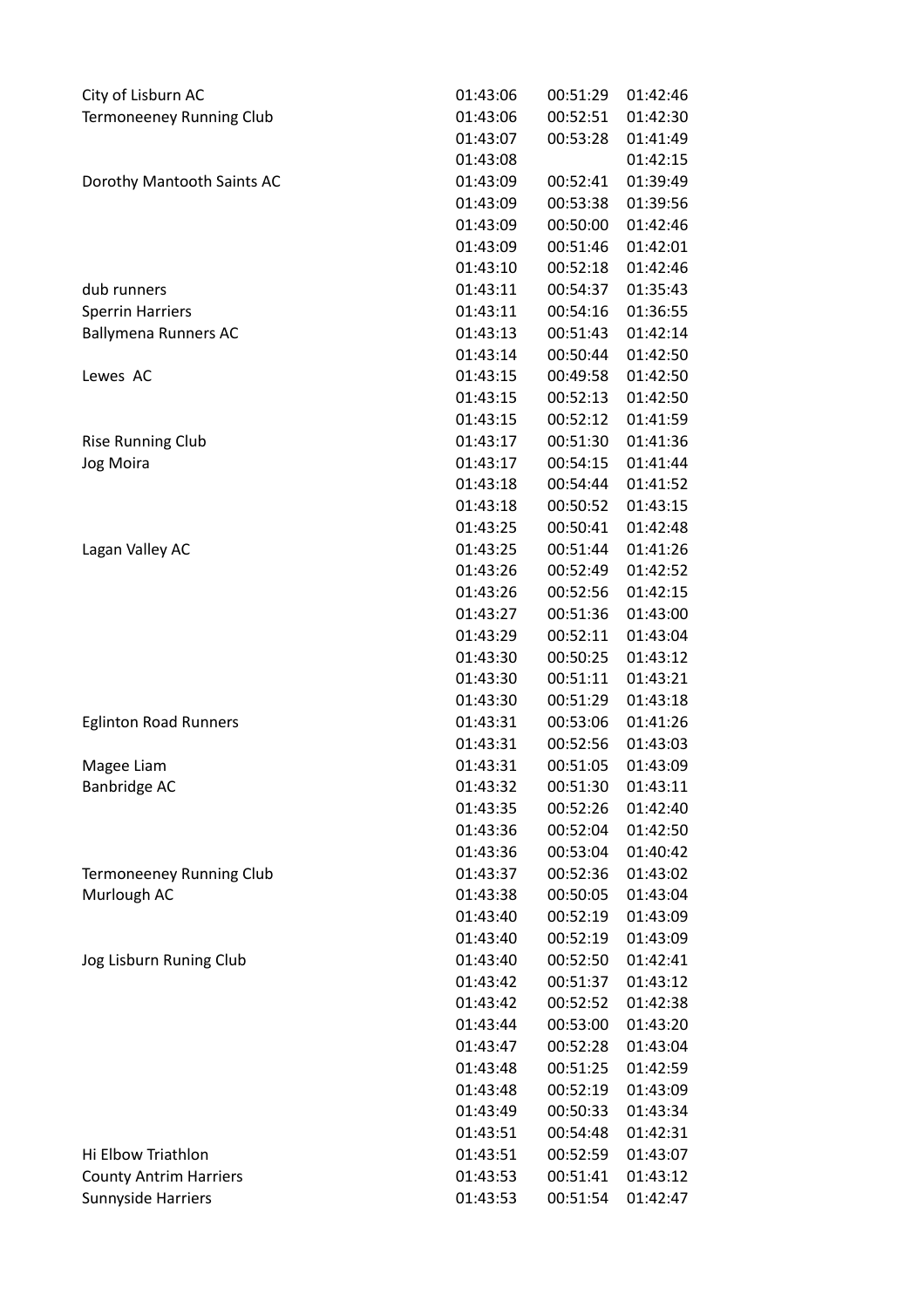|                                 | 01:43:54 | 00:51:02 | 01:43:21 |
|---------------------------------|----------|----------|----------|
|                                 | 01:43:55 | 00:51:03 | 01:43:22 |
|                                 | 01:43:56 | 00:51:50 | 01:43:16 |
|                                 | 01:43:56 | 00:52:35 | 01:42:46 |
|                                 | 01:43:57 | 00:51:55 | 01:43:01 |
| Banagher                        | 01:43:57 | 00:51:53 | 01:42:36 |
|                                 | 01:44:00 | 00:52:01 | 01:43:19 |
| <b>Springwell Running Club</b>  | 01:44:02 | 00:52:57 | 01:43:35 |
| City of Lisburn AC              | 01:44:02 | 00:52:04 | 01:43:38 |
| <b>Forge Harriers</b>           | 01:44:03 | 00:53:45 | 01:40:27 |
|                                 | 01:44:03 | 00:49:33 | 01:43:25 |
|                                 | 01:44:04 | 00:52:20 | 01:43:42 |
| <b>NWA</b>                      | 01:44:05 | 00:50:21 | 01:43:12 |
| Orangegrove AC                  | 01:44:08 | 00:50:38 | 01:43:38 |
|                                 | 01:44:09 | 00:51:10 | 01:43:48 |
|                                 | 01:44:10 | 00:52:47 | 01:43:34 |
|                                 | 01:44:11 | 00:54:30 | 01:42:09 |
|                                 | 01:44:12 | 00:51:58 | 01:43:48 |
|                                 | 01:44:13 | 00:52:48 | 01:43:35 |
| St Peter's AC                   | 01:44:13 | 00:51:21 | 01:43:57 |
| <b>East Antrim Harriers</b>     | 01:44:18 | 00:50:41 | 01:43:48 |
|                                 | 01:44:18 | 00:52:46 | 01:44:06 |
|                                 | 01:44:20 | 00:52:03 | 01:43:38 |
| Orangegrove AC                  | 01:44:21 | 00:51:59 | 01:43:54 |
|                                 | 01:44:23 | 00:50:01 | 01:44:02 |
|                                 | 01:44:23 | 00:52:12 | 01:43:35 |
|                                 | 01:44:24 | 00:51:18 | 01:43:47 |
|                                 | 01:44:26 | 00:54:01 | 01:43:46 |
|                                 | 01:44:27 | 00:51:23 | 01:43:51 |
| Narrows Tri Club                | 01:44:28 | 00:51:02 | 01:43:50 |
|                                 | 01:44:29 | 00:52:51 | 01:44:00 |
|                                 | 01:44:30 | 00:52:13 | 01:43:55 |
|                                 | 01:44:32 | 00:51:24 | 01:44:04 |
| Dromore AC                      | 01:44:33 | 00:51:53 | 01:43:57 |
|                                 | 01:44:34 | 00:52:11 | 01:44:12 |
|                                 | 01:44:37 | 00:54:00 | 01:41:15 |
|                                 | 01:44:37 | 00:53:47 | 01:41:57 |
|                                 | 01:44:38 | 00:52:41 | 01:43:42 |
|                                 | 01:44:39 | 00:51:22 | 01:43:44 |
|                                 | 01:44:39 | 00:53:33 | 01:43:03 |
|                                 | 01:44:39 | 00:53:36 | 01:42:45 |
|                                 | 01:44:40 | 00:52:57 | 01:43:56 |
|                                 | 01:44:40 | 00:53:25 | 01:43:54 |
|                                 | 01:44:41 | 00:50:58 | 01:44:09 |
|                                 | 01:44:42 | 00:53:11 | 01:43:39 |
| <b>Termoneeney Running Club</b> | 01:44:42 | 00:52:50 | 01:44:12 |
|                                 | 01:44:43 | 00:50:11 | 01:44:19 |
| <b>Barn Runners</b>             | 01:44:43 | 00:52:47 | 01:44:05 |
|                                 | 01:44:43 | 00:53:16 | 01:43:54 |
|                                 | 01:44:48 |          | 01:44:00 |
|                                 | 01:44:51 | 00:52:02 | 01:44:28 |
|                                 | 01:44:52 | 00:52:41 | 01:44:28 |
|                                 |          |          |          |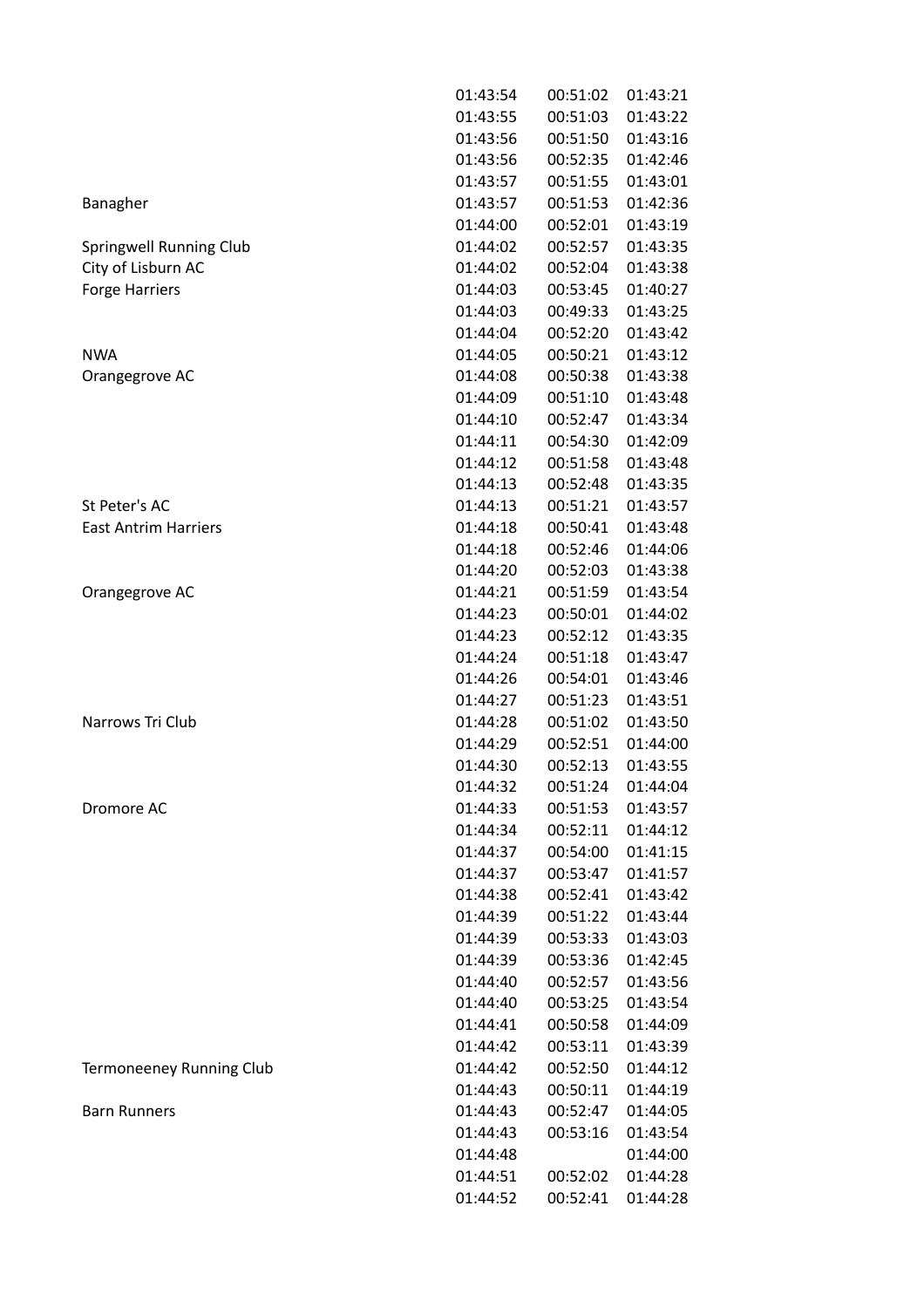|                                    | 01:44:52 | 00:52:50 | 01:42:45 |
|------------------------------------|----------|----------|----------|
|                                    | 01:44:54 | 00:53:03 | 01:44:03 |
| <b>ROAD RUNNERS CLUB</b>           | 01:44:54 | 00:50:33 | 01:43:26 |
| East Down AC                       | 01:44:56 | 00:53:53 | 01:43:51 |
|                                    | 01:44:57 | 00:53:06 | 01:42:35 |
|                                    | 01:44:58 | 00:52:18 | 01:44:07 |
|                                    | 01:44:59 | 00:53:28 | 01:43:41 |
|                                    | 01:45:03 | 00:52:18 | 01:44:30 |
| Larne AC                           | 01:45:03 | 00:51:54 | 01:44:39 |
| dub runners                        | 01:45:04 | 00:51:47 | 01:44:08 |
|                                    | 01:45:05 | 00:51:56 | 01:44:47 |
|                                    | 01:45:06 | 00:52:51 | 01:44:20 |
| Orangegrove AC                     | 01:45:07 | 00:52:47 | 01:44:40 |
| <b>GUYOMARD JEAN</b>               | 01:45:07 | 00:52:51 | 01:44:42 |
|                                    | 01:45:11 | 00:52:47 | 01:44:49 |
|                                    | 01:45:11 | 00:52:47 | 01:44:49 |
| <b>Springwell Running Club</b>     | 01:45:13 | 00:52:11 | 01:44:46 |
|                                    | 01:45:14 | 00:51:22 | 01:44:33 |
| Jog Lisburn Runing Club            | 01:45:14 | 00:51:40 | 01:44:15 |
|                                    | 01:45:14 | 00:52:43 | 01:44:28 |
|                                    | 01:45:15 | 00:54:20 | 01:44:48 |
|                                    | 01:45:15 | 00:52:52 | 01:44:36 |
|                                    | 01:45:16 | 00:53:37 | 01:43:29 |
|                                    | 01:45:16 | 00:53:37 | 01:43:30 |
|                                    | 01:45:17 | 00:50:31 | 01:44:57 |
|                                    | 01:45:17 | 00:53:08 |          |
|                                    |          |          | 01:44:26 |
|                                    | 01:45:18 | 00:52:12 | 01:44:40 |
|                                    | 01:45:19 | 00:52:54 | 01:44:32 |
|                                    | 01:45:20 | 00:55:09 | 01:42:28 |
|                                    | 01:45:20 |          | 01:44:47 |
|                                    | 01:45:21 | 00:50:25 | 01:44:35 |
|                                    | 01:45:23 | 00:56:00 | 01:42:43 |
|                                    | 01:45:24 | 00:52:40 | 01:43:50 |
|                                    | 01:45:25 | 01:00:06 | 01:44:29 |
| <b>Sweatshop Running Community</b> | 01:45:27 | 00:50:31 | 01:45:16 |
|                                    | 01:45:27 | 00:52:46 | 01:45:01 |
|                                    | 01:45:34 | 00:53:15 | 01:44:50 |
|                                    | 01:45:34 | 00:54:06 | 01:44:48 |
|                                    | 01:45:35 | 00:51:13 | 01:45:07 |
|                                    | 01:45:37 | 00:54:00 | 01:41:18 |
|                                    | 01:45:37 | 00:54:02 | 01:44:56 |
|                                    | 01:45:40 | 00:52:12 | 01:44:51 |
|                                    | 01:45:40 | 00:52:22 | 01:44:05 |
|                                    | 01:45:42 | 00:52:11 | 01:44:57 |
|                                    | 01:45:42 | 00:52:41 | 01:45:17 |
|                                    | 01:45:45 | 00:53:42 | 01:44:04 |
|                                    | 01:45:46 | 00:53:37 | 01:44:33 |
|                                    | 01:45:52 | 00:57:16 | 01:43:50 |
| <b>Mallusk Harriers</b>            | 01:45:56 | 00:53:21 | 01:45:17 |
|                                    | 01:46:03 | 00:53:31 | 01:44:34 |
| North Down AC                      | 01:46:03 | 00:53:01 | 01:45:35 |
|                                    | 01:46:04 | 00:53:59 | 01:44:41 |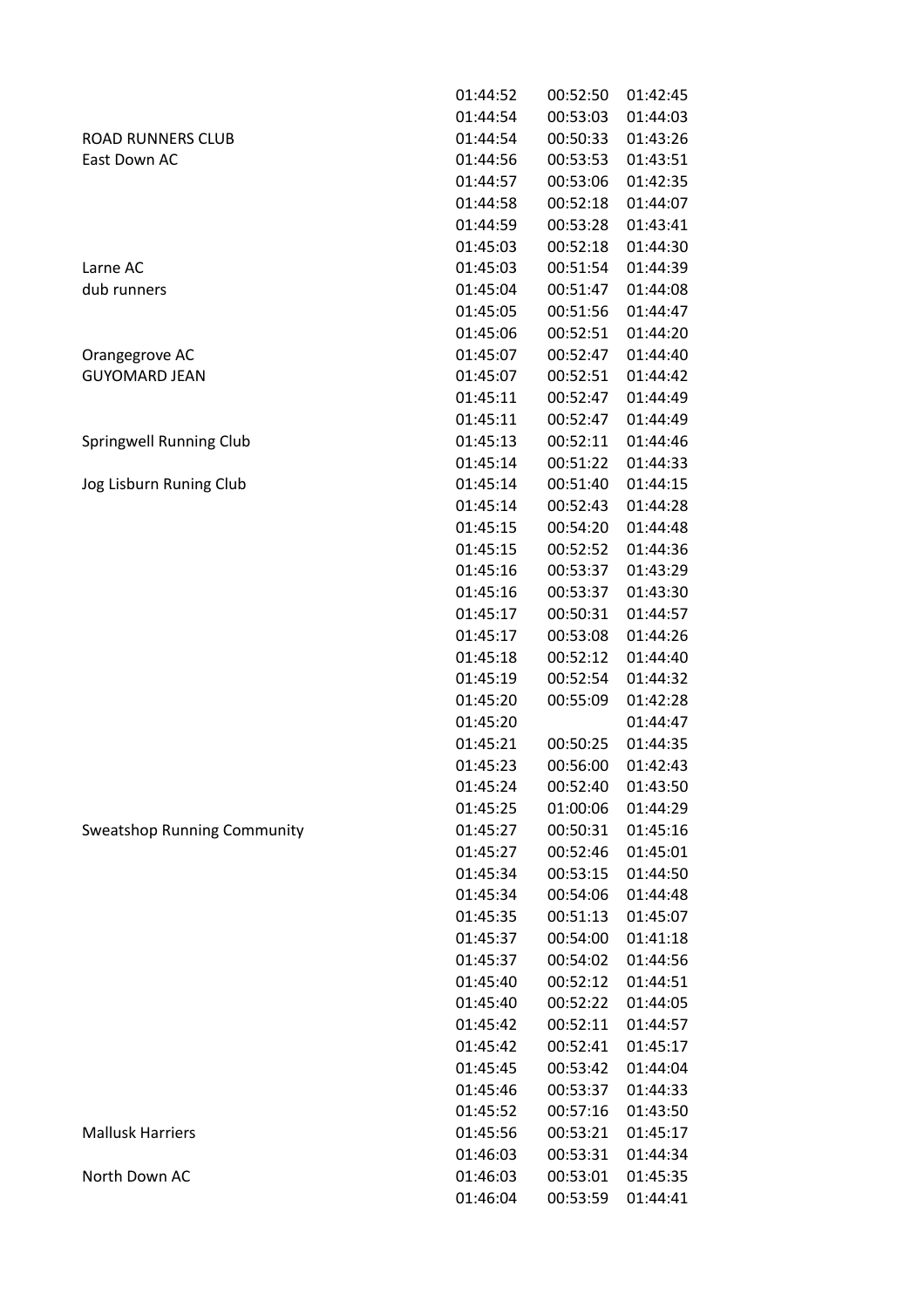|                               | 01:46:05 | 00:53:01 | 01:45:35 |
|-------------------------------|----------|----------|----------|
| <b>Rosses AC</b>              | 01:46:09 | 00:52:15 | 01:45:36 |
| <b>North Belfast Harriers</b> | 01:46:10 | 00:51:23 | 01:45:55 |
| <b>Barn Runners</b>           | 01:46:12 | 00:53:12 | 01:45:27 |
|                               | 01:46:21 | 00:53:10 | 01:45:54 |
|                               | 01:46:21 | 00:54:52 | 01:45:11 |
|                               | 01:46:24 | 00:54:14 | 01:45:40 |
|                               | 01:46:30 | 00:53:40 | 01:44:42 |
|                               | 01:46:30 | 00:53:32 | 01:44:43 |
|                               | 01:46:30 | 00:53:44 | 01:45:21 |
| North Belfast Harriers        | 01:46:31 | 00:52:47 | 01:46:08 |
| Orangegrove AC                | 01:46:32 | 00:51:17 | 01:46:19 |
|                               | 01:46:33 | 00:55:15 | 01:45:19 |
|                               | 01:46:35 | 00:52:58 | 01:46:10 |
|                               | 01:46:37 | 00:53:54 | 01:45:25 |
|                               | 01:46:41 | 00:54:42 | 01:45:03 |
|                               | 01:46:42 | 00:52:47 | 01:45:29 |
| go fitz go                    | 01:46:43 | 00:54:18 | 01:43:01 |
|                               | 01:46:44 | 00:51:49 | 01:46:03 |
|                               | 01:46:45 | 00:54:04 | 01:44:53 |
|                               | 01:46:46 | 00:51:21 | 01:46:30 |
|                               | 01:46:49 | 00:54:18 | 01:44:51 |
| <b>Ballymena Runners</b>      | 01:46:49 | 00:53:32 | 01:46:38 |
|                               | 01:46:49 | 00:52:20 | 01:46:25 |
|                               | 01:46:50 | 00:51:00 | 01:46:33 |
|                               | 01:46:53 | 00:52:32 | 01:45:57 |
|                               | 01:46:55 | 00:53:05 | 01:45:52 |
|                               | 01:46:56 | 00:52:54 | 01:46:09 |
|                               | 01:46:57 | 00:52:58 | 01:46:21 |
|                               | 01:46:59 | 00:53:31 | 01:44:35 |
| Murlough AC                   | 01:47:00 | 00:51:48 | 01:46:15 |
| <b>Crossgar Harriers</b>      | 01:47:00 | 00:55:37 | 01:45:30 |
| Orangegrove AC                | 01:47:01 | 00:52:55 | 01:46:34 |
|                               | 01:47:02 | 00:53:40 | 01:44:48 |
|                               | 01:47:02 | 00:53:32 | 01:46:21 |
|                               | 01:47:06 | 00:53:21 | 01:46:20 |
|                               | 01:47:07 | 00:53:24 | 01:45:29 |
|                               | 01:47:07 | 00:54:35 | 01:44:29 |
|                               | 01:47:10 | 00:55:24 | 01:46:04 |
|                               | 01:47:11 | 00:55:24 | 01:46:04 |
|                               | 01:47:17 | 00:53:46 | 01:45:48 |
|                               | 01:47:19 | 00:49:42 | 01:47:05 |
|                               | 01:47:20 | 00:51:18 | 01:46:53 |
| Larne AC                      | 01:47:24 | 00:54:51 | 01:46:22 |
|                               | 01:47:25 | 00:54:48 | 01:46:30 |
|                               | 01:47:26 | 00:54:02 | 01:45:40 |
|                               | 01:47:27 | 00:54:37 | 01:47:05 |
|                               | 01:47:28 | 00:51:44 | 01:47:18 |
|                               | 01:47:30 | 00:54:24 | 01:45:06 |
|                               | 01:47:32 | 00:51:55 | 01:47:16 |
|                               | 01:47:32 | 00:51:55 | 01:47:16 |

01:47:32 00:53:25 01:46:45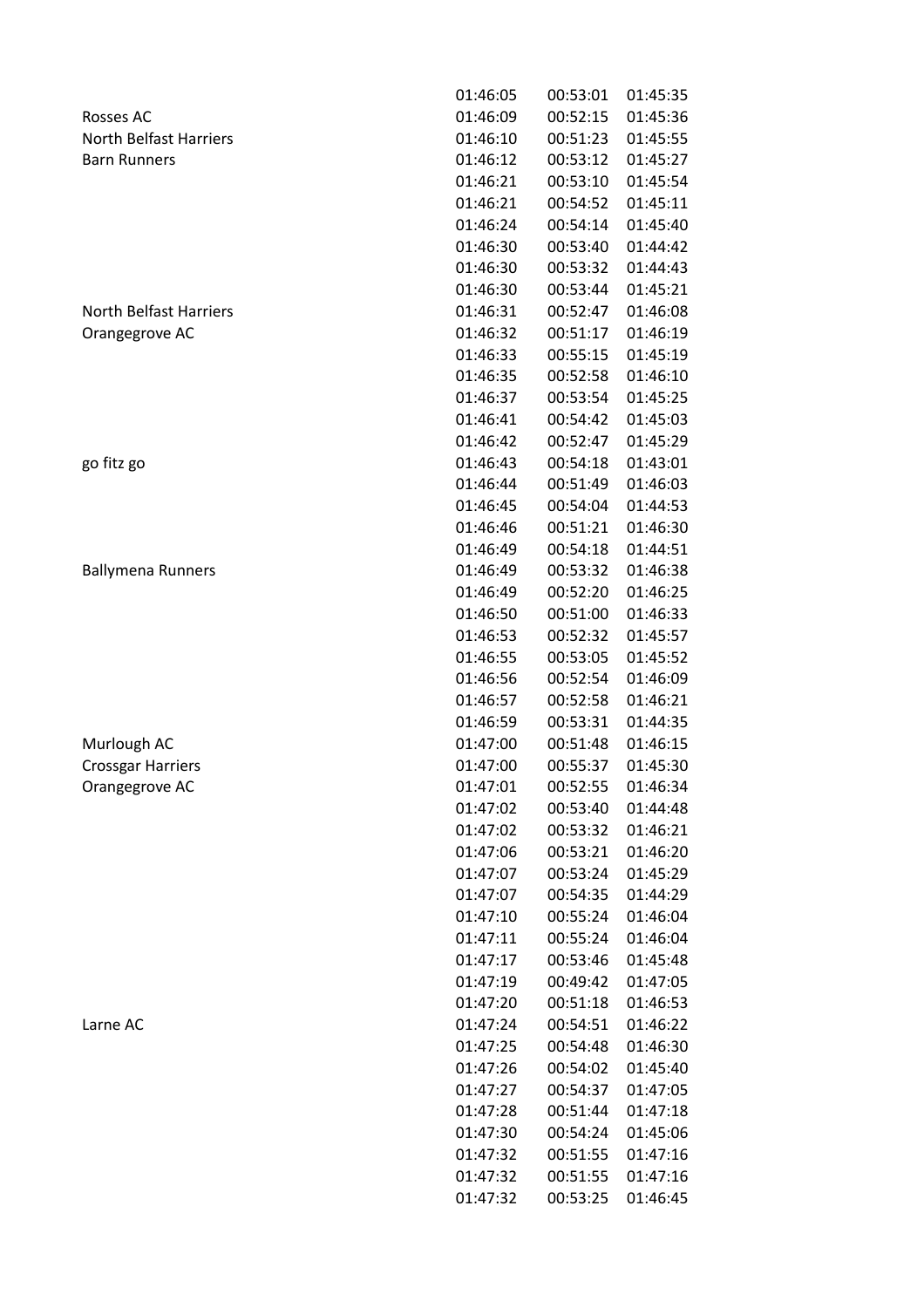|                                 | 01:47:32 | 00:53:24 | 01:46:38 |
|---------------------------------|----------|----------|----------|
|                                 | 01:47:35 | 00:53:11 | 01:47:04 |
|                                 | 01:47:37 | 00:54:41 | 01:46:11 |
|                                 | 01:47:38 | 00:54:40 | 01:46:12 |
|                                 | 01:47:39 | 00:53:11 | 01:46:33 |
|                                 | 01:47:43 | 00:53:13 | 01:47:12 |
| <b>Ballymena Runners AC</b>     | 01:47:43 | 00:55:57 | 01:41:53 |
|                                 | 01:47:45 | 00:52:46 | 01:46:29 |
| <b>BOLT</b>                     | 01:47:45 | 00:53:33 | 01:47:15 |
| <b>BOLT</b>                     | 01:47:46 | 00:53:35 | 01:47:07 |
|                                 | 01:47:48 | 00:54:45 | 01:47:04 |
|                                 | 01:47:48 | 00:54:45 | 01:47:04 |
| East Down AC                    | 01:47:49 | 00:53:00 | 01:47:24 |
| <b>County Antrim Harriers</b>   | 01:47:51 | 00:52:24 | 01:47:09 |
| <b>Ballymena Runners AC</b>     | 01:47:52 | 00:54:18 | 01:46:50 |
| <b>Termoneeney Running Club</b> | 01:47:53 | 00:53:04 | 01:47:18 |
| East Down AC                    | 01:47:58 | 00:54:42 | 01:47:03 |
| East Down AC                    | 01:48:00 | 00:54:42 | 01:47:03 |
|                                 | 01:48:01 | 00:55:02 | 01:47:24 |
|                                 | 01:48:04 | 00:53:10 | 01:47:36 |
|                                 | 01:48:04 | 00:53:17 | 01:47:19 |
|                                 | 01:48:05 | 00:53:58 | 01:46:27 |
|                                 | 01:48:09 | 00:56:18 | 01:45:43 |
| Team Sophie and Emma            | 01:48:09 | 00:52:01 | 01:47:39 |
| Seapark AC                      | 01:48:10 | 00:53:54 | 01:46:59 |
|                                 | 01:48:10 | 00:54:38 | 01:47:07 |
| <b>Newry City Runners</b>       | 01:48:14 | 00:53:53 | 01:46:17 |
| Dromore AC                      | 01:48:16 | 00:52:35 | 01:47:40 |
|                                 | 01:48:17 | 00:53:41 | 01:47:36 |
|                                 | 01:48:18 | 00:50:44 | 01:48:00 |
|                                 | 01:48:18 | 00:52:03 | 01:45:43 |
|                                 | 01:48:19 | 00:52:53 | 01:47:40 |
|                                 | 01:48:19 | 00:55:03 | 01:46:09 |
|                                 | 01:48:20 | 00:52:34 | 01:47:54 |
|                                 | 01:48:20 | 00:54:49 | 01:46:50 |
| NI Duathlon                     | 01:48:20 | 00:51:58 | 01:47:56 |
| <b>North Belfast Harriers</b>   | 01:48:22 | 00:52:52 | 01:47:49 |
|                                 | 01:48:24 | 00:57:34 | 01:47:27 |
|                                 | 01:48:25 | 00:52:48 | 01:47:35 |
|                                 | 01:48:25 | 00:55:27 | 01:46:54 |
| Springwell Running Club         | 01:48:26 | 00:54:19 | 01:47:36 |
|                                 | 01:48:26 | 00:57:43 | 01:45:58 |
|                                 | 01:48:29 | 00:56:06 | 01:47:51 |
|                                 | 01:48:29 | 00:54:14 | 01:47:42 |
|                                 | 01:48:29 | 00:54:14 | 01:47:44 |
|                                 | 01:48:31 | 00:54:10 | 01:47:01 |
| justunder2hours AC              | 01:48:31 | 00:52:49 | 01:47:29 |
| Dromore AC                      | 01:48:32 | 00:54:38 | 01:47:29 |
| <b>STAR RUNNING CLUB</b>        | 01:48:33 | 00:55:35 | 01:45:42 |
| <b>Springwell Running Club</b>  | 01:48:33 | 00:53:46 | 01:48:07 |
| <b>Ballinderry Shamrocks</b>    | 01:48:35 | 00:54:40 | 01:48:30 |
|                                 | 01:48:36 | 00:55:16 | 01:46:16 |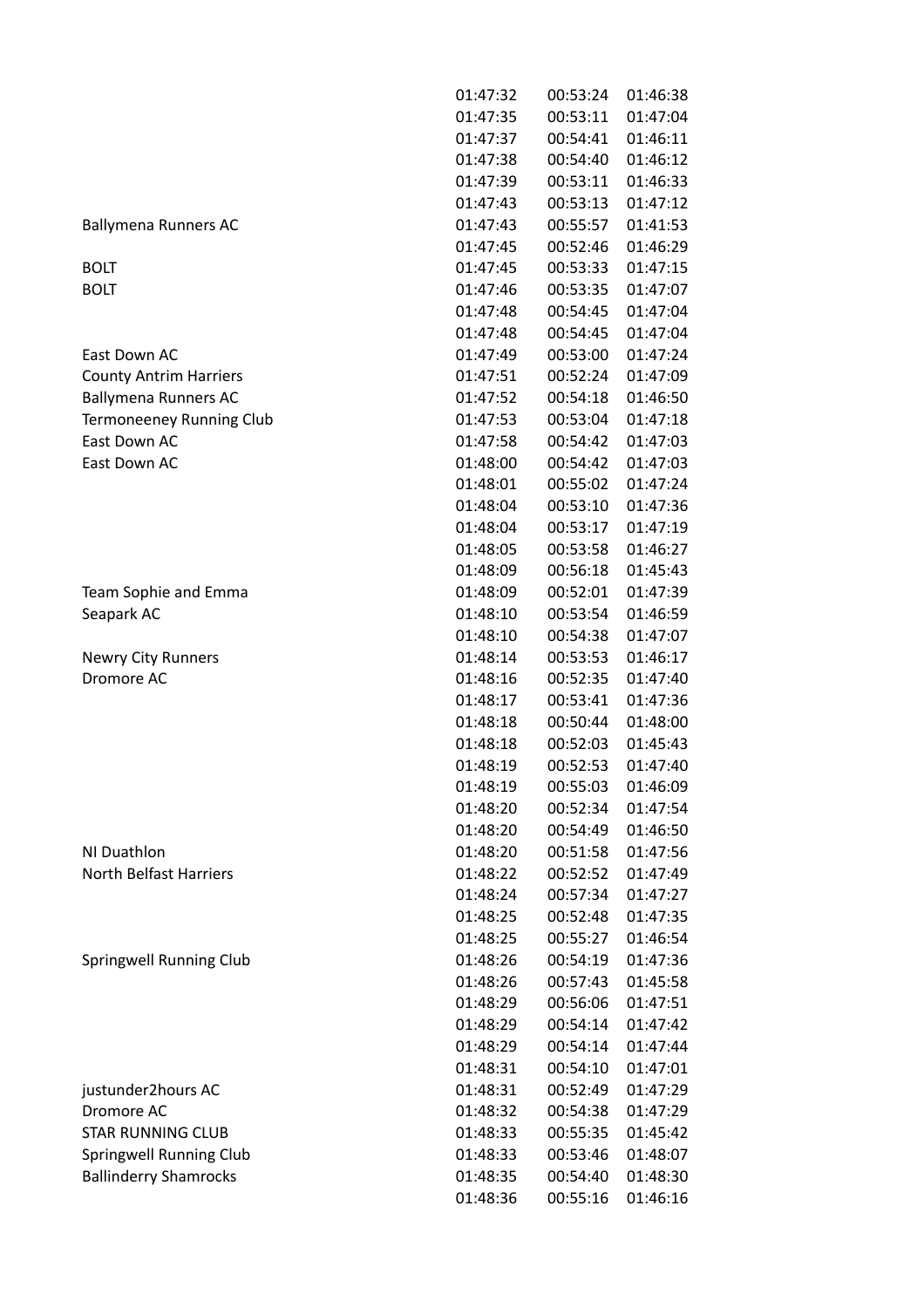| 00:57:10<br>01:48:39             | 01:46:36             |
|----------------------------------|----------------------|
| 01:48:39<br>00:55:37             | 01:47:41             |
| 01:48:40<br>00:56:47             | 01:47:08             |
| 00:52:43<br>01:48:40             | 01:47:41             |
| 00:57:09<br>01:48:43             | 01:47:08             |
| 01:48:43<br>00:53:51             | 01:47:36             |
| 01:48:46<br>00:54:17             | 01:47:53             |
| 01:48:47<br>00:53:22             | 01:48:06             |
| 01:48:49<br>00:54:13             | 01:47:35             |
| 00:54:37<br>01:48:53             | 01:47:04             |
| 01:48:54<br>00:52:47             | 01:48:25             |
| 01:48:56<br>00:55:02             | 01:48:27             |
| 00:52:50<br>01:48:57             | 01:48:27             |
| 00:54:13<br>01:48:58             | 01:47:46             |
| 01:48:59<br>00:51:41             | 01:48:37             |
| 01:49:01<br>00:54:10             | 01:48:21             |
| 01:49:01<br>00:54:49             | 01:47:50             |
| 01:49:03<br>00:53:39             | 01:47:48             |
| 01:49:04<br>00:55:16             | 01:47:45             |
| 00:53:20<br>01:49:04             | 01:48:24             |
| 01:49:04<br>00:55:00             | 01:48:21             |
| 01:49:06<br>00:53:00             | 01:48:41             |
| 00:53:21<br>01:49:06             | 01:48:42             |
| 00:54:43<br>01:49:06             | 01:47:10             |
| 01:49:07<br>00:52:08             | 01:48:51             |
|                                  |                      |
| 01:49:08<br>00:53:03             | 01:48:15             |
| 01:49:10<br>00:53:18             | 01:48:46             |
| 01:49:10<br>00:52:49             | 01:48:41             |
| 01:49:12<br>00:52:41             |                      |
| 01:49:12<br>00:53:55             | 01:48:32<br>01:48:22 |
| 01:49:14<br>00:54:59             | 01:48:22             |
| 00:52:50                         | 01:48:29             |
| 01:49:17<br>00:53:37             | 01:49:02             |
| 01:49:18<br>00:53:54             | 01:48:39             |
| 01:49:22<br>00:52:51             | 01:48:57             |
| 00:51:39<br>01:49:24             | 01:48:27             |
| 01:49:27<br>00:55:21             | 01:47:58             |
| 01:49:28<br>00:53:19             | 01:48:35             |
| 01:49:30<br>00:55:44             | 01:48:29             |
| 01:49:30<br>00:54:34             | 01:48:43             |
| 01:49:31<br>00:53:17             | 01:48:55             |
| 01:49:31<br>00:55:58             | 01:48:23             |
| 00:56:56                         |                      |
| 01:49:31<br>01:49:32<br>00:55:06 | 01:47:35<br>01:46:30 |
| 00:55:22<br>01:49:32             | 01:47:49             |
| 01:49:33<br>00:55:01             | 01:48:54             |
| 01:49:34<br>00:57:53             | 01:49:00             |
| 01:49:35<br>00:54:34             | 01:48:53             |
| 01:49:35<br>00:53:25             | 01:48:49             |
| 01:49:36<br>00:53:30             | 01:47:59             |
|                                  |                      |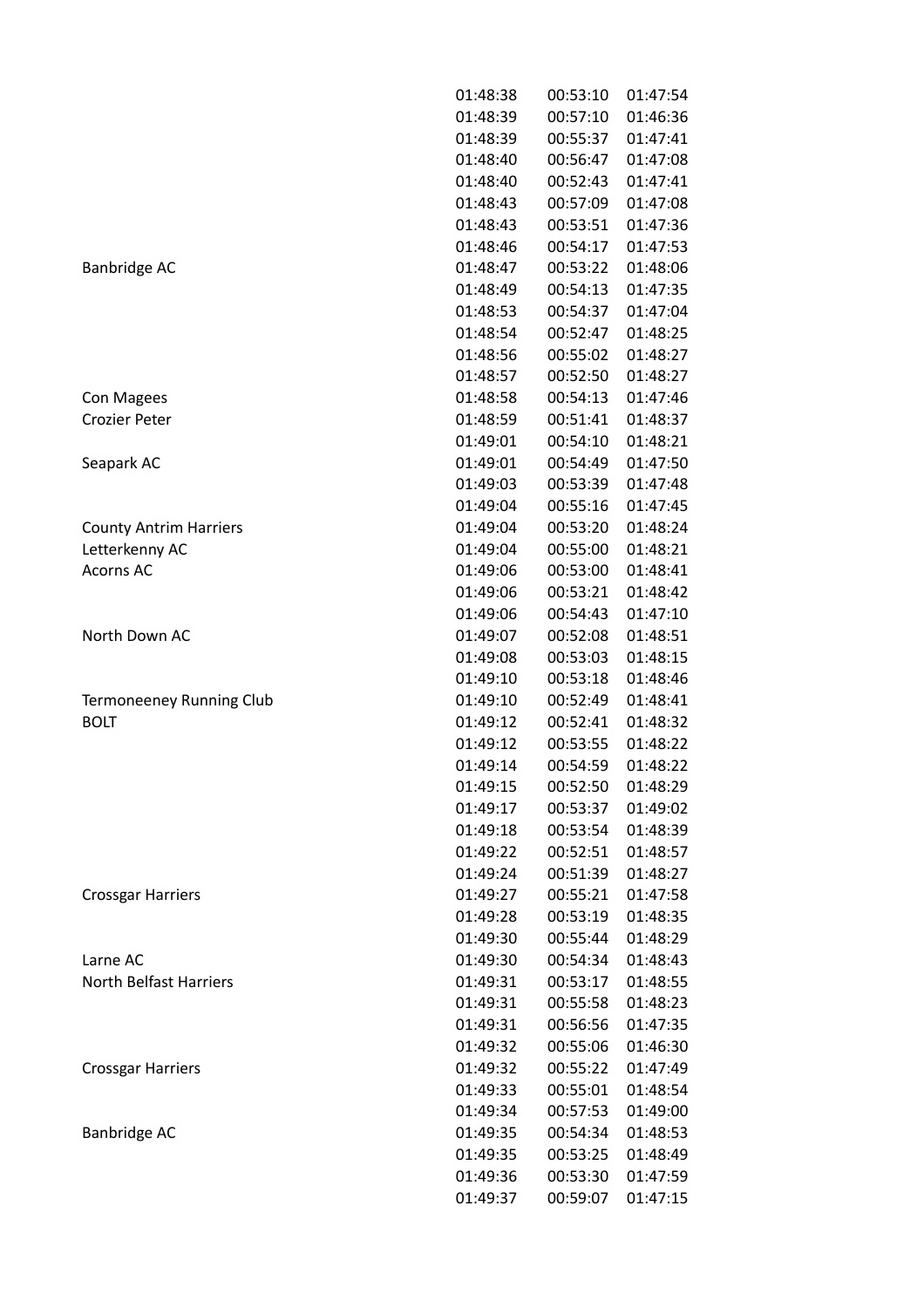|                                          | 01:49:38 | 00:56:36 | 01:48:24 |
|------------------------------------------|----------|----------|----------|
|                                          | 01:49:38 | 00:58:26 | 01:48:46 |
|                                          | 01:49:38 | 00:52:10 | 01:49:01 |
|                                          | 01:49:41 | 00:59:17 | 01:47:16 |
|                                          | 01:49:44 | 00:56:33 | 01:46:46 |
|                                          | 01:49:48 | 00:57:06 | 01:47:49 |
|                                          | 01:49:53 | 00:56:21 | 01:48:11 |
|                                          | 01:49:55 | 00:53:25 | 01:48:42 |
|                                          | 01:49:55 | 00:53:53 | 01:48:43 |
| <b>Ulster University Students' Union</b> | 01:49:56 | 00:54:38 | 01:48:36 |
|                                          | 01:49:58 | 00:55:44 | 01:48:42 |
| <b>PACE Running Club</b>                 | 01:49:58 | 00:52:10 | 01:49:38 |
|                                          | 01:49:58 | 00:52:36 | 01:49:17 |
|                                          | 01:49:59 | 00:54:36 | 01:47:51 |
|                                          | 01:50:01 | 00:54:59 | 01:48:20 |
|                                          | 01:50:02 | 00:52:35 | 01:49:31 |
|                                          | 01:50:02 | 00:52:49 | 01:49:34 |
|                                          | 01:50:04 |          | 01:49:12 |
| <b>North Belfast Harriers</b>            | 01:50:05 | 00:54:19 | 01:49:28 |
|                                          | 01:50:07 | 00:54:11 | 01:49:15 |
|                                          | 01:50:07 | 00:54:11 | 01:49:16 |
|                                          | 01:50:09 | 00:53:22 | 01:49:27 |
|                                          | 01:50:15 | 00:57:55 | 01:48:40 |
|                                          | 01:50:15 | 00:57:54 | 01:48:40 |
|                                          | 01:50:16 | 00:52:44 | 01:49:33 |
|                                          | 01:50:18 | 00:55:22 | 01:49:35 |
|                                          | 01:50:19 | 00:55:23 | 01:49:34 |
|                                          | 01:50:20 | 00:52:59 | 01:49:55 |
| <b>LURGAN TOWN FC</b>                    | 01:50:20 | 00:53:24 | 01:49:54 |
| Luke Curran                              | 01:50:20 | 00:56:40 | 01:48:57 |
|                                          | 01:50:21 | 00:54:09 | 01:49:14 |
|                                          | 01:50:22 | 00:50:54 | 01:50:06 |
| NI Civil Service AC                      | 01:50:23 | 00:54:25 | 01:49:45 |
| Shercock AC                              | 01:50:24 | 00:56:58 | 01:46:37 |
| <b>Barn Runners</b>                      | 01:50:25 | 00:53:32 | 01:49:56 |
|                                          | 01:50:25 | 00:54:36 | 01:49:05 |
|                                          | 01:50:26 | 00:52:48 | 01:49:57 |
|                                          | 01:50:28 | 00:53:14 | 01:49:34 |
|                                          | 01:50:28 | 00:55:03 | 01:49:40 |
| <b>Mallusk Harriers</b>                  | 01:50:29 | 00:56:55 | 01:48:52 |
| Springwell Running Club                  | 01:50:31 | 00:54:46 | 01:50:03 |
|                                          | 01:50:32 | 00:53:35 | 01:50:07 |
|                                          | 01:50:33 | 00:55:31 | 01:49:07 |
|                                          | 01:50:37 | 00:55:58 | 01:49:31 |
| peninsula triathlon club                 | 01:50:38 | 00:56:11 | 01:49:36 |
|                                          | 01:50:41 | 00:56:45 | 01:49:48 |
|                                          | 01:50:41 | 00:57:08 | 01:48:58 |
| Murlough AC                              | 01:50:43 | 00:55:19 | 01:50:19 |
|                                          | 01:50:45 | 00:57:37 | 01:49:08 |
|                                          | 01:50:46 | 00:55:10 | 01:47:55 |
|                                          | 01:50:47 | 00:52:49 | 01:50:34 |
|                                          | 01:50:48 | 00:57:05 | 01:49:32 |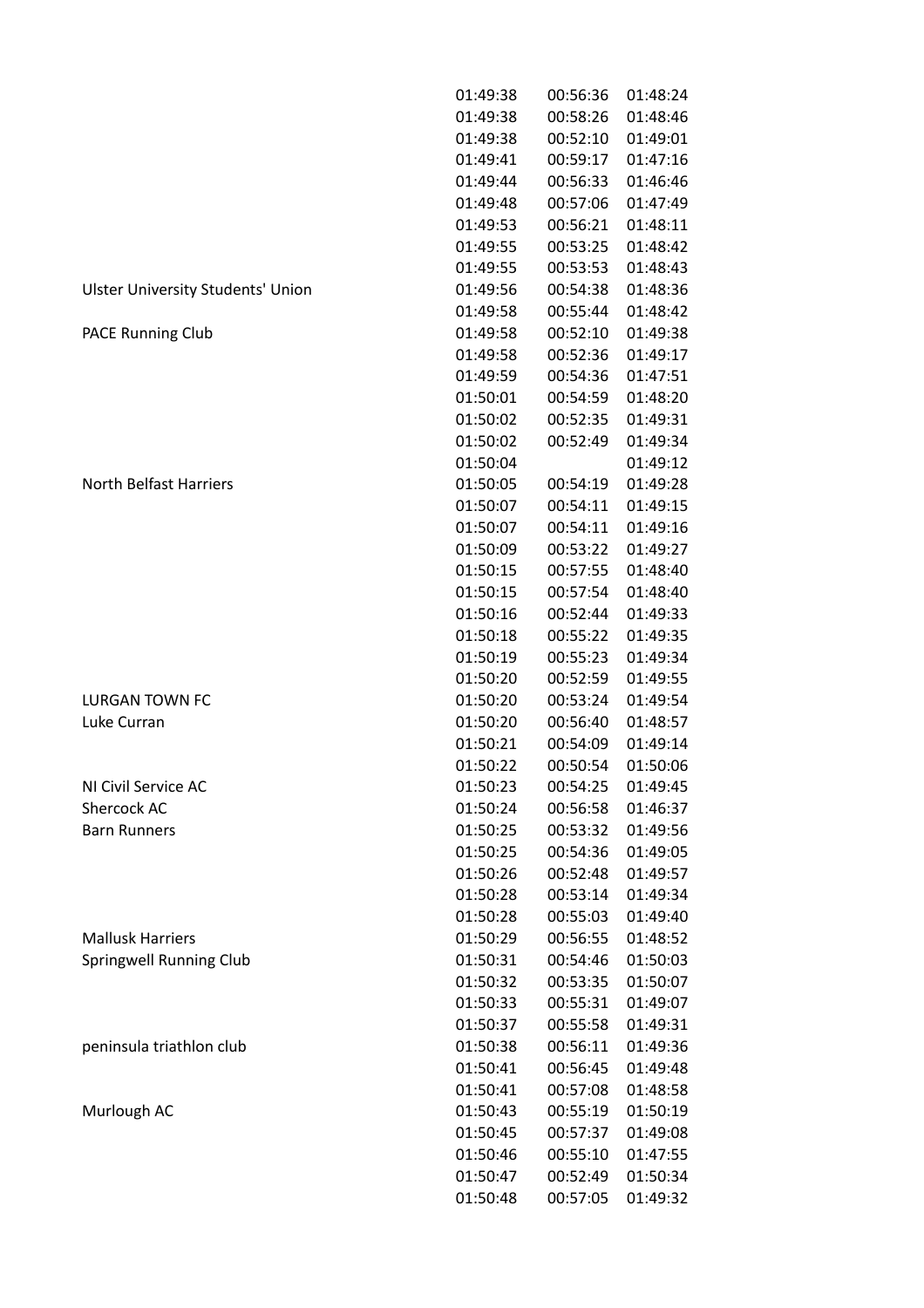|                      | <b>Marlow Striders</b>         | 01:50:50 | 00:55:25 | 01:50:12 |
|----------------------|--------------------------------|----------|----------|----------|
|                      |                                | 01:50:51 | 00:52:25 | 01:50:41 |
| <b>Glens Runners</b> |                                | 01:50:53 | 00:54:24 | 01:50:02 |
|                      |                                | 01:50:54 | 00:53:37 | 01:49:42 |
| Acorns AC            |                                | 01:50:54 | 00:52:11 | 01:49:06 |
|                      |                                | 01:50:58 | 00:58:51 | 01:46:54 |
|                      |                                | 01:50:58 | 00:55:13 | 01:49:41 |
|                      | Kasabian-Club Foot             | 01:50:59 | 00:57:28 | 01:44:51 |
| Dromore AC           |                                | 01:51:00 | 00:55:30 | 01:49:21 |
|                      |                                | 01:51:05 | 00:52:50 | 01:49:35 |
|                      |                                | 01:51:06 | 00:57:02 | 01:50:08 |
| <b>St Peters AC</b>  |                                | 01:51:07 | 00:55:01 | 01:50:03 |
|                      |                                | 01:51:08 | 00:57:06 | 01:50:17 |
|                      | <b>Springwell Running Club</b> | 01:51:09 | 00:57:06 | 01:50:17 |
|                      |                                | 01:51:09 | 00:57:06 | 01:50:19 |
|                      |                                | 01:51:10 | 00:52:42 | 01:50:04 |
|                      | City of Lisburn AC             | 01:51:10 | 00:55:17 | 01:50:09 |
| Dromore AC           |                                | 01:51:10 | 00:55:17 | 01:50:09 |
|                      |                                | 01:51:11 | 00:55:22 | 01:50:40 |
|                      |                                | 01:51:11 | 00:54:13 | 01:50:41 |
|                      |                                | 01:51:13 | 00:54:12 | 01:50:02 |
|                      |                                |          |          |          |
|                      |                                | 01:51:15 | 00:56:56 | 01:48:34 |
|                      |                                | 01:51:17 | 00:57:34 | 01:49:34 |
|                      |                                | 01:51:17 | 00:55:30 | 01:49:39 |
|                      |                                | 01:51:18 | 00:58:46 | 01:49:28 |
|                      |                                | 01:51:18 | 00:58:46 | 01:49:28 |
|                      |                                | 01:51:19 | 00:53:21 | 01:50:46 |
|                      |                                | 01:51:19 | 00:53:44 | 01:50:56 |
|                      |                                | 01:51:20 | 00:56:45 | 01:49:35 |
|                      |                                | 01:51:20 | 00:54:07 | 01:50:56 |
|                      | Orangegrove AC                 | 01:51:22 | 00:54:40 | 01:50:53 |
|                      | <b>North Belfast Harriers</b>  | 01:51:22 | 00:54:40 | 01:50:53 |
|                      |                                | 01:51:25 | 00:55:35 | 01:50:02 |
|                      |                                | 01:51:26 | 00:55:42 | 01:50:28 |
|                      |                                | 01:51:28 | 00:57:22 | 01:49:48 |
|                      |                                | 01:51:29 | 00:53:15 | 01:50:07 |
|                      |                                | 01:51:29 | 00:53:15 | 01:50:07 |
|                      |                                | 01:51:30 | 00:58:47 | 01:49:48 |
|                      |                                | 01:51:31 | 00:56:42 | 01:50:31 |
|                      |                                | 01:51:32 | 00:56:16 | 01:50:49 |
|                      |                                | 01:51:33 | 00:57:19 | 01:49:43 |
|                      | <b>Ballydrain Harriers</b>     | 01:51:33 | 00:54:36 | 01:50:14 |
|                      |                                | 01:51:35 | 00:54:12 | 01:50:53 |
|                      | Kernan Run Club                | 01:51:38 | 00:58:15 | 01:49:58 |
|                      |                                | 01:51:42 | 00:52:22 | 01:51:23 |
|                      |                                | 01:51:43 | 00:56:00 | 01:50:58 |
|                      |                                | 01:51:43 | 00:56:43 | 01:49:33 |
|                      |                                | 01:51:44 | 00:53:43 | 01:51:07 |
|                      |                                | 01:51:44 | 00:55:18 | 01:49:59 |
|                      |                                | 01:51:46 | 00:58:45 | 01:50:38 |
|                      |                                | 01:51:48 | 00:53:25 | 01:50:55 |
|                      |                                | 01:51:48 | 00:53:40 | 01:51:14 |
|                      |                                |          |          |          |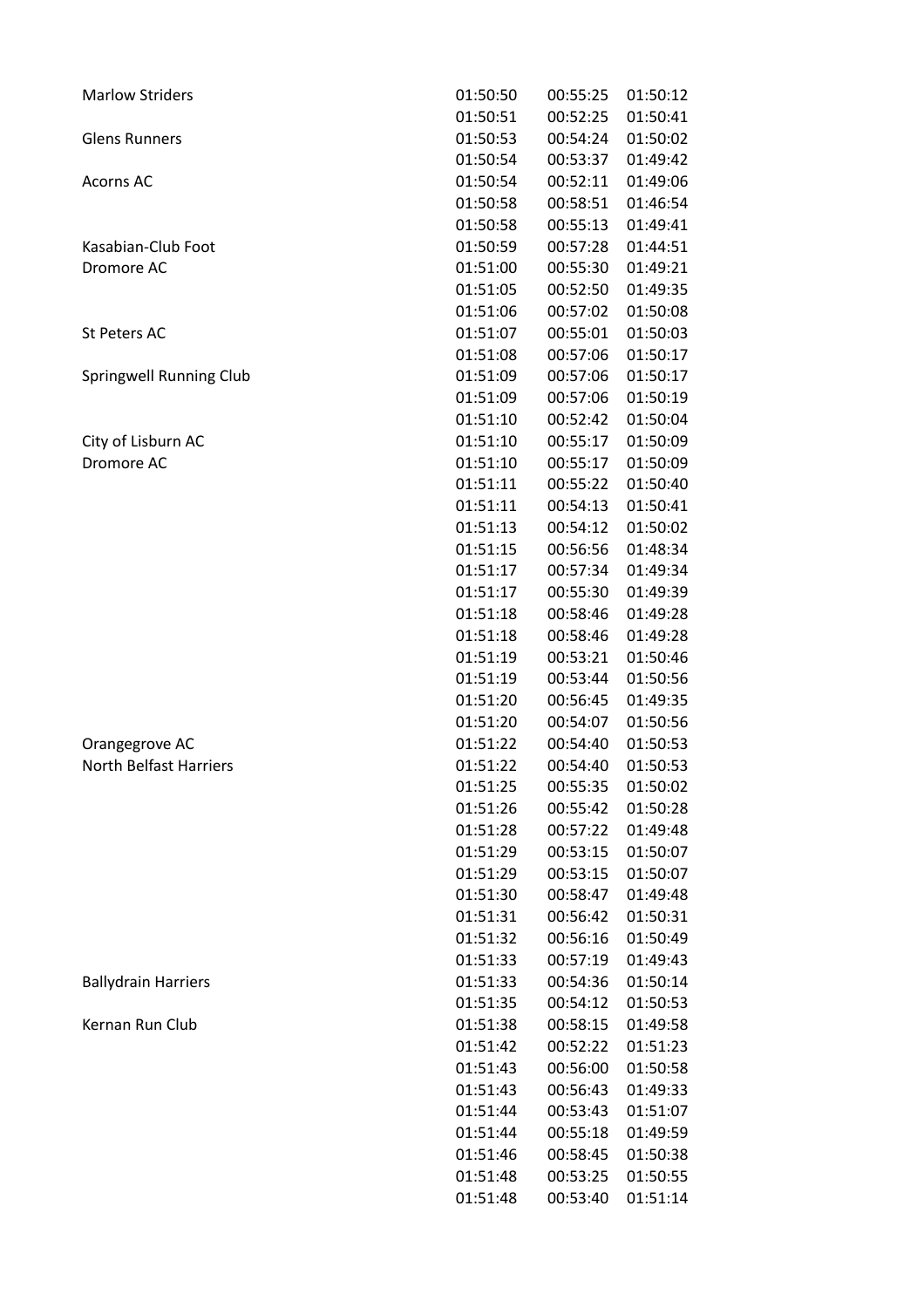|                                 | 01:51:48 |          | 01:49:33 |
|---------------------------------|----------|----------|----------|
|                                 | 01:51:49 | 00:56:06 | 01:48:28 |
|                                 | 01:51:50 | 00:55:08 | 01:51:16 |
| Jog Moira                       | 01:51:50 | 00:57:02 | 01:49:35 |
|                                 | 01:51:53 | 00:58:40 | 01:48:24 |
| The Good, The Bad and The Salty | 01:51:53 | 00:54:50 | 01:51:00 |
|                                 | 01:51:55 | 00:59:46 | 01:49:05 |
|                                 | 01:51:55 | 00:55:47 | 01:50:27 |
|                                 | 01:51:56 | 00:58:12 | 01:49:29 |
|                                 | 01:51:57 | 00:58:20 | 01:50:35 |
|                                 | 01:51:57 | 00:56:45 | 01:50:12 |
|                                 | 01:51:58 | 00:56:00 | 01:51:14 |
|                                 | 01:51:59 | 01:02:06 | 01:49:23 |
| <b>Belfast Running Club</b>     | 01:52:00 | 00:57:14 | 01:50:02 |
|                                 | 01:52:02 | 00:56:38 | 01:50:49 |
| Seapark AC                      | 01:52:02 | 00:55:35 | 01:51:03 |
| Lagan Valley AC                 | 01:52:03 | 00:55:56 | 01:51:44 |
|                                 | 01:52:03 |          | 01:51:03 |
|                                 | 01:52:03 | 00:55:41 | 01:50:48 |
| <b>PACE Running Club</b>        | 01:52:04 | 00:58:57 | 01:50:06 |
|                                 | 01:52:04 | 00:56:29 | 01:51:15 |
|                                 | 01:52:05 | 00:56:29 | 01:51:16 |
|                                 | 01:52:06 | 00:54:49 | 01:50:58 |
| dub runners                     | 01:52:08 | 00:55:57 | 01:50:32 |
|                                 | 01:52:10 | 00:55:00 | 01:51:19 |
|                                 | 01:52:10 | 00:56:59 | 01:49:18 |
| Jog Lisburn Runing Club         | 01:52:11 | 00:57:57 | 01:50:36 |
| <b>East Coast AC</b>            | 01:52:11 | 00:55:25 | 01:51:08 |
|                                 | 01:52:11 | 00:57:46 | 01:51:16 |
|                                 | 01:52:13 | 00:57:39 | 01:50:12 |
|                                 | 01:52:14 | 00:57:07 | 01:50:38 |
|                                 | 01:52:15 | 00:53:23 | 01:51:40 |
|                                 | 01:52:15 | 00:53:33 | 01:52:13 |
| <b>North Belfast Harriers</b>   | 01:52:17 | 00:52:19 | 01:52:00 |
|                                 | 01:52:18 | 00:54:33 | 01:51:48 |
|                                 | 01:52:19 | 00:57:26 | 01:50:39 |
|                                 | 01:52:19 | 00:57:26 | 01:50:39 |
|                                 | 01:52:19 | 00:58:09 | 01:49:41 |
|                                 | 01:52:19 | 00:57:46 | 01:50:32 |
|                                 | 01:52:19 | 00:54:33 | 01:51:02 |
|                                 | 01:52:21 | 00:57:41 | 01:50:27 |
|                                 | 01:52:23 | 00:55:31 | 01:51:35 |
| <b>East Antrim Harriers</b>     | 01:52:23 | 00:55:40 | 01:51:08 |
| JAZZY JEFF RUNNING CLUB         | 01:52:23 | 00:31:37 | 01:52:00 |
|                                 | 01:52:25 | 00:56:06 | 01:51:53 |
|                                 | 01:52:25 | 00:54:04 | 01:52:02 |
|                                 | 01:52:30 | 00:53:54 | 01:51:57 |
|                                 | 01:52:31 | 00:54:53 | 01:51:55 |
| <b>Ballymena Runners AC</b>     | 01:52:32 | 00:54:26 | 01:51:42 |
| Jog Lisburn Runing Club         | 01:52:36 | 00:56:40 | 01:51:02 |
|                                 | 01:52:36 | 01:02:36 | 01:46:53 |
|                                 | 01:52:37 | 00:58:14 | 01:51:22 |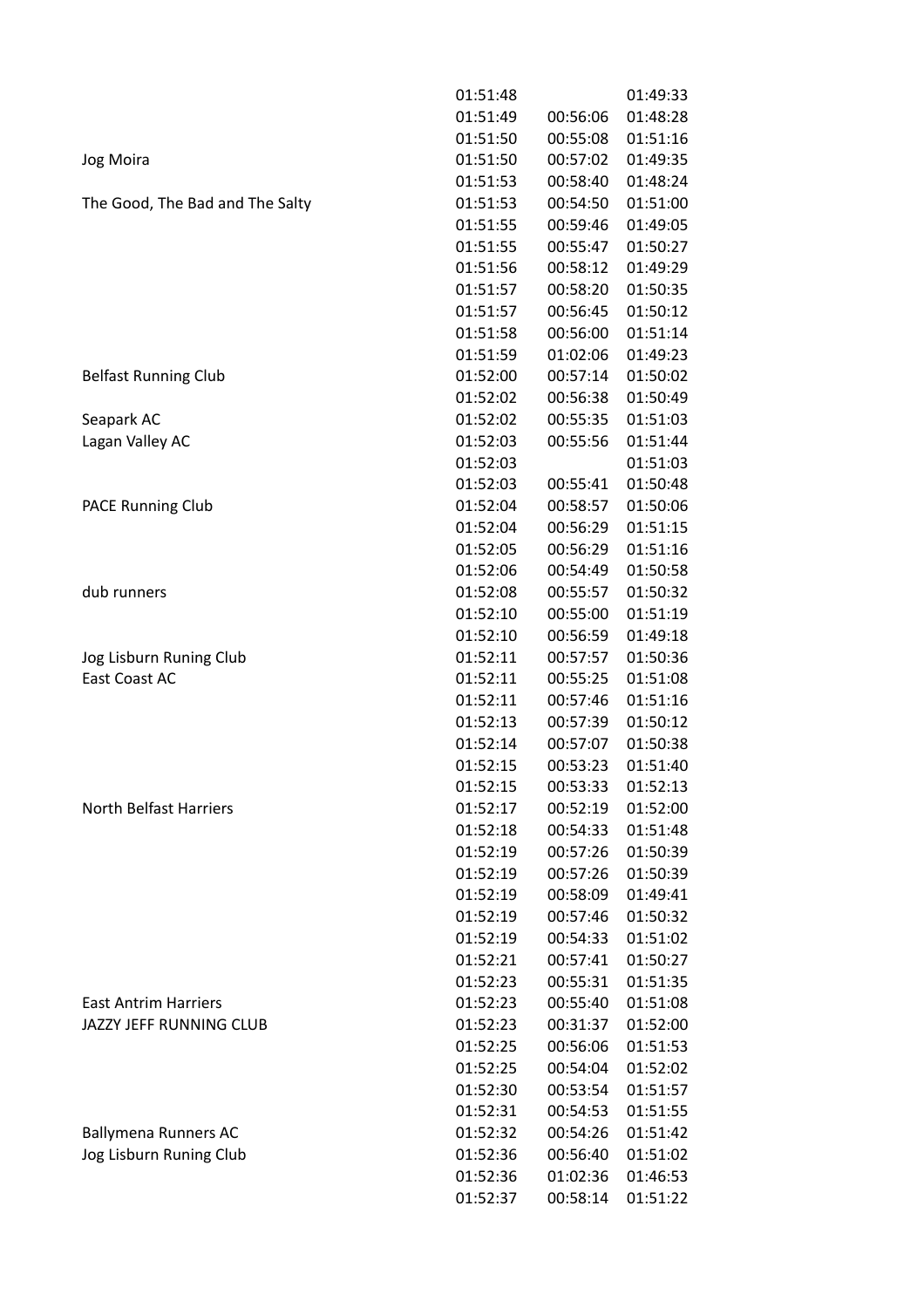| <b>Fighting Fit</b>         | 01:52:37             | 00:58:14 | 01:51:22             |
|-----------------------------|----------------------|----------|----------------------|
|                             | 01:52:38             | 00:54:51 | 01:52:23             |
| <b>Ballydrain Harriers</b>  | 01:52:38             | 00:56:09 | 01:51:18             |
|                             | 01:52:39             | 00:53:27 | 01:52:07             |
| Jog Lisburn Runing Club     | 01:52:39             | 00:56:41 | 01:51:05             |
|                             | 01:52:40             | 00:55:40 | 01:51:46             |
|                             | 01:52:43             | 00:56:36 | 01:51:23             |
|                             | 01:52:43             | 00:55:57 | 01:51:58             |
|                             | 01:52:47             | 00:55:41 | 01:51:35             |
|                             | 01:52:49             | 00:57:31 | 01:51:44             |
| enniskillen running club    | 01:52:51             | 00:57:14 | 01:51:43             |
|                             | 01:52:52             | 00:57:15 | 01:50:46             |
|                             | 01:52:52             | 00:59:56 | 01:51:30             |
|                             | 01:52:53             | 00:55:21 | 01:52:07             |
|                             | 01:52:55             | 00:59:04 | 01:50:17             |
|                             | 01:52:57             | 00:53:27 | 01:51:24             |
|                             | 01:52:58             | 00:57:03 | 01:52:17             |
|                             | 01:53:00             | 00:58:04 | 01:50:11             |
|                             | 01:53:01             | 00:57:11 | 01:51:29             |
| <b>Ballymena Runners AC</b> | 01:53:02             | 00:58:25 | 01:46:19             |
|                             | 01:53:03             | 00:55:00 | 01:52:12             |
|                             | 01:53:03             | 00:58:36 | 01:51:18             |
| East Coast AC               | 01:53:04             | 00:56:27 | 01:52:20             |
|                             | 01:53:06             | 00:53:42 | 01:51:56             |
|                             | 01:53:08             | 00:54:08 | 01:52:37             |
|                             | 01:53:10             | 00:57:42 | 01:51:12             |
|                             | 01:53:10             | 00:52:02 | 01:52:18             |
|                             | 01:53:11             | 00:54:17 | 01:52:42             |
|                             | 01:53:11             | 00:54:49 | 01:52:17             |
|                             |                      |          | 01:52:39             |
|                             | 01:53:12             | 00:52:51 |                      |
|                             | 01:53:12             | 00:53:56 | 01:51:52             |
|                             | 01:53:13<br>01:53:15 | 00:57:00 | 01:52:37<br>01:53:00 |
|                             |                      |          |                      |
| East Coast AC               | 01:53:16             | 00:58:53 | 01:51:56             |
|                             | 01:53:17             | 00:57:03 | 01:52:27             |
|                             | 01:53:17             | 00:57:03 | 01:52:27             |
|                             | 01:53:17             | 00:57:04 | 01:51:55             |
|                             | 01:53:17             | 00:57:07 | 01:51:39             |
|                             | 01:53:18             | 00:58:28 | 01:52:39             |
|                             | 01:53:18             | 00:57:05 | 01:51:40             |
|                             | 01:53:18             | 00:57:05 | 01:51:40             |
|                             | 01:53:18             | 00:58:08 | 01:52:14             |
| <b>Moon Runners</b>         | 01:53:19             | 00:56:47 | 01:52:16             |
|                             | 01:53:21             | 00:54:44 | 01:52:34             |
| <b>Belfast Running Club</b> | 01:53:22             | 00:54:40 | 01:52:28             |
|                             | 01:53:22             | 00:56:13 | 01:52:37             |
|                             | 01:53:23             | 00:55:43 | 01:52:09             |
|                             | 01:53:23             | 00:56:47 | 01:52:19             |
|                             | 01:53:25             | 00:58:13 | 01:52:17             |
|                             | 01:53:27             | 01:00:11 | 01:51:40             |
|                             | 01:53:29             | 00:56:15 | 01:51:59             |
|                             | 01:53:29             | 00:56:14 | 01:52:00             |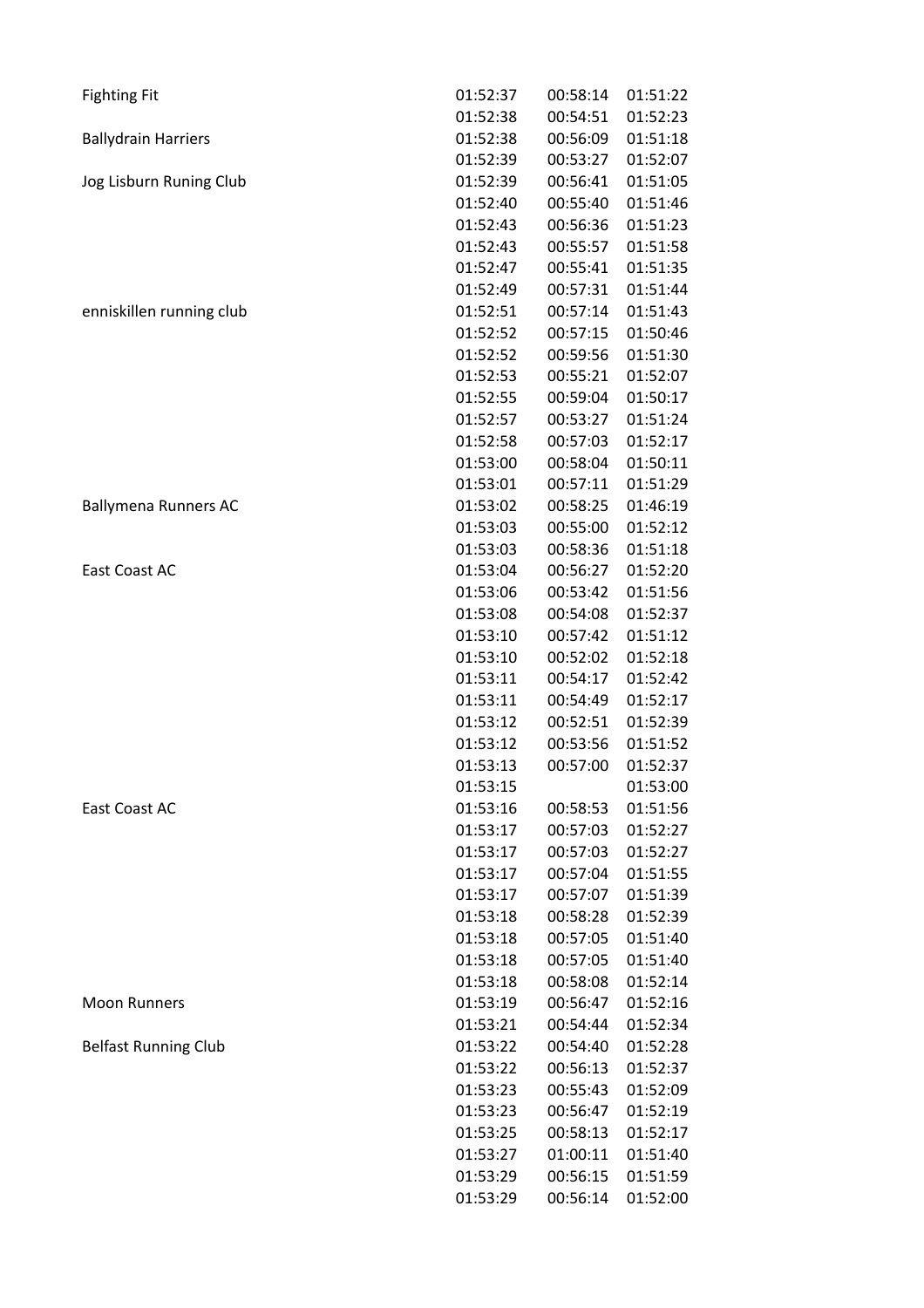| Murlough AC |
|-------------|
|-------------|

Teamfergie

|                          | 01:53:30 | 00:57:42 | 01:52:08 |
|--------------------------|----------|----------|----------|
|                          | 01:53:30 | 00:57:10 | 01:49:56 |
|                          | 01:53:31 | 00:54:36 | 01:52:52 |
|                          | 01:53:34 | 00:58:27 | 01:52:23 |
|                          | 01:53:34 | 00:55:49 | 01:51:10 |
|                          | 01:53:36 | 00:55:48 | 01:53:05 |
|                          | 01:53:36 | 00:57:20 | 01:51:30 |
|                          | 01:53:38 | 00:54:14 | 01:52:24 |
|                          | 01:53:39 | 00:57:27 | 01:52:11 |
|                          | 01:53:39 | 00:56:33 | 01:51:03 |
| Murlough AC              | 01:53:40 | 00:56:23 | 01:52:53 |
|                          | 01:53:40 | 00:56:35 | 01:52:27 |
|                          | 01:53:42 | 00:56:04 | 01:53:08 |
| Teamfergie               | 01:53:43 | 00:55:31 | 01:53:10 |
|                          | 01:53:43 | 00:58:40 | 01:52:22 |
|                          | 01:53:44 | 00:57:12 | 01:53:07 |
|                          | 01:53:45 | 00:58:08 | 01:52:40 |
|                          | 01:53:45 | 00:54:17 | 01:52:45 |
|                          | 01:53:46 | 00:53:21 | 01:53:11 |
|                          | 01:53:46 | 00:56:12 | 01:53:08 |
| North Down AC            | 01:53:47 | 00:57:46 | 01:52:00 |
| Termoneeney Running Club | 01:53:48 | 01:00:02 | 01:52:37 |
| Termoneeney Running Club | 01:53:49 | 01:00:02 | 01:52:36 |
|                          | 01:53:49 | 00:58:39 | 01:48:30 |
|                          | 01:53:49 | 00:56:57 | 01:52:53 |
| BOLT                     | 01:53:49 | 00:54:03 | 01:52:38 |
|                          | 01:53:50 | 00:58:23 | 01:51:58 |
|                          | 01:53:50 | 00:56:43 | 01:52:59 |
|                          | 01:53:50 | 00:57:31 | 01:50:57 |
|                          | 01:53:50 | 00:56:44 | 01:52:07 |
|                          | 01:53:51 | 01:00:07 | 01:51:40 |
|                          | 01:53:52 | 00:56:44 | 01:51:15 |
|                          | 01:53:52 | 00:56:20 | 01:52:06 |
|                          | 01:53:52 | 00:56:20 | 01:52:06 |
|                          | 01:53:53 | 00:54:36 | 01:53:11 |
|                          | 01:53:54 | 00:56:32 | 01:53:02 |
|                          | 01:53:56 | 00:56:37 | 01:52:51 |
|                          | 01:53:57 | 00:58:17 | 01:52:59 |
|                          |          |          |          |
|                          | 01:53:59 | 00:55:38 | 01:52:45 |
|                          | 01:54:00 | 00:56:43 | 01:51:01 |
|                          | 01:54:03 | 00:59:34 | 01:49:29 |
|                          | 01:54:04 | 00:55:29 | 01:53:38 |
| Murlough AC              | 01:54:05 | 00:56:23 | 01:53:17 |
| <b>Marlow Striders</b>   | 01:54:05 | 00:55:59 | 01:52:38 |
|                          | 01:54:06 | 00:59:43 | 01:51:50 |
|                          | 01:54:06 | 00:58:14 | 01:51:55 |
| Dromore AC               | 01:54:07 | 00:56:31 | 01:53:15 |
|                          | 01:54:07 | 00:57:25 | 01:52:24 |
|                          | 01:54:08 | 00:55:33 | 01:52:58 |
|                          | 01:54:09 | 00:55:31 | 01:53:35 |
|                          | 01:54:09 | 00:55:31 | 01:53:36 |
| NWTC                     | 01:54:10 | 00:54:33 | 01:53:29 |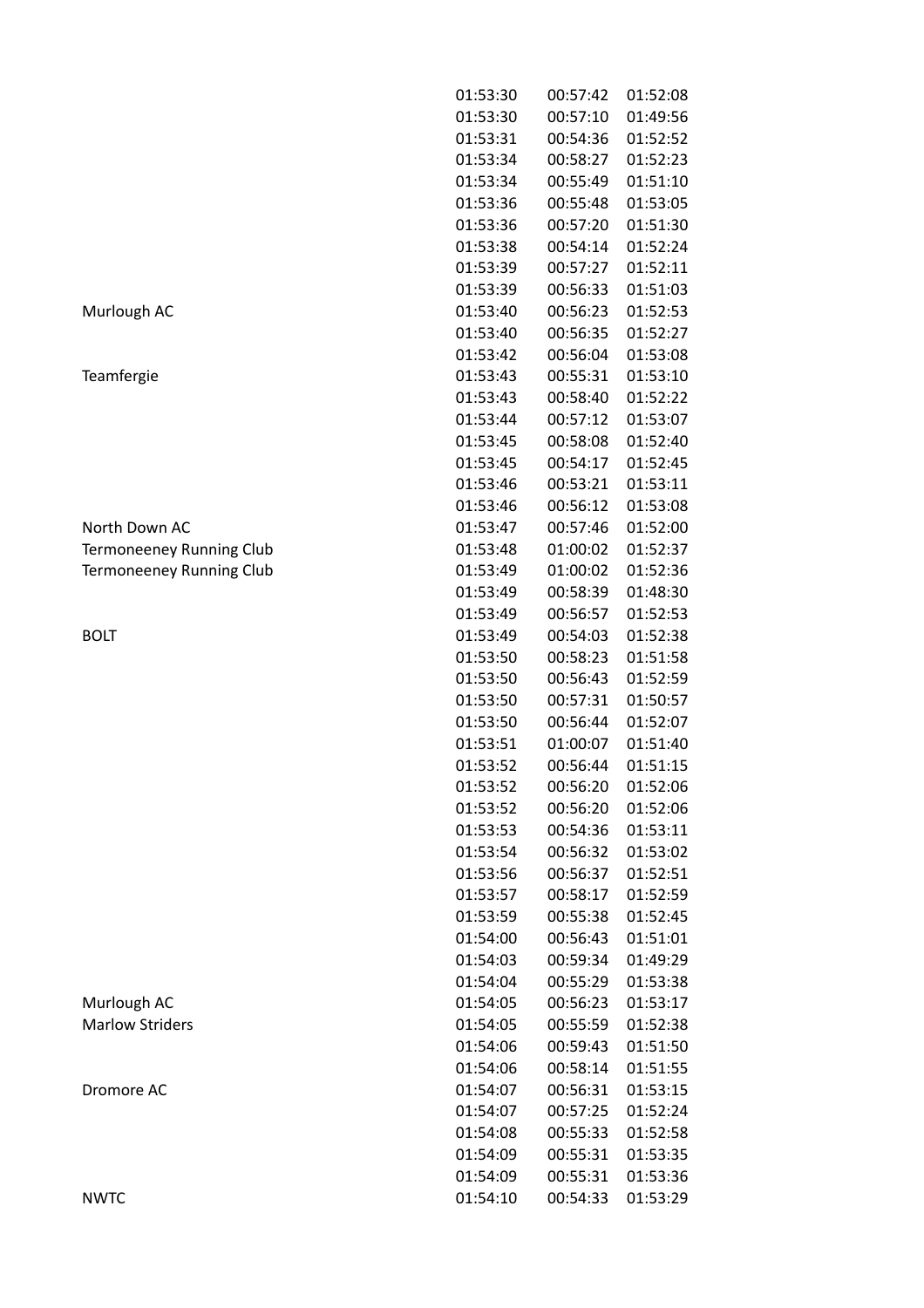|                             | 01:54:11 |          | 01:52:00 |
|-----------------------------|----------|----------|----------|
| <b>Crossgar Harriers</b>    | 01:54:11 | 00:58:36 | 01:52:27 |
|                             | 01:54:13 | 00:55:20 | 01:53:54 |
|                             | 01:54:13 | 00:56:15 | 01:52:49 |
| <b>Ballymena Runners AC</b> | 01:54:14 | 00:58:31 | 01:54:03 |
|                             | 01:54:16 | 00:56:26 | 01:53:02 |
|                             | 01:54:16 | 01:00:37 | 01:51:45 |
|                             | 01:54:16 | 00:58:12 | 01:51:22 |
|                             | 01:54:16 | 00:57:48 | 01:53:10 |
|                             | 01:54:17 | 00:57:48 | 01:53:11 |
|                             | 01:54:17 | 00:57:48 | 01:53:10 |
|                             | 01:54:18 | 00:58:06 | 01:52:45 |
| Kings Heath Running Club    | 01:54:18 | 00:55:51 | 01:53:02 |
|                             | 01:54:20 | 00:57:09 | 01:53:06 |
|                             | 01:54:21 | 00:56:14 | 01:53:26 |
| East Coast AC               | 01:54:25 | 00:57:34 | 01:53:41 |
|                             | 01:54:27 | 00:54:22 | 01:53:59 |
|                             | 01:54:27 | 00:55:17 | 01:53:27 |
| <b>Team Strobl</b>          | 01:54:28 | 00:57:45 | 01:53:26 |
|                             | 01:54:29 | 00:54:39 | 01:54:08 |
| Acorns AC                   | 01:54:30 | 00:56:41 | 01:53:04 |
|                             | 01:54:30 | 00:56:40 | 01:53:01 |
|                             | 01:54:31 | 00:57:02 | 01:53:50 |
| <b>KNOCKMANY RUNNERS</b>    | 01:54:32 | 00:54:08 | 01:54:04 |
|                             | 01:54:33 | 01:00:45 | 01:50:05 |
|                             | 01:54:34 | 00:57:10 | 01:53:28 |
| <b>Sperrin Harriers</b>     | 01:54:35 | 00:57:14 | 01:53:52 |
|                             | 01:54:36 | 00:57:13 | 01:53:12 |
|                             | 01:54:36 | 00:53:23 | 01:54:12 |
|                             | 01:54:37 | 00:55:52 | 01:52:21 |
|                             | 01:54:39 | 01:01:14 | 01:52:49 |
|                             | 01:54:39 | 00:52:57 | 01:54:09 |
| North Belfast Harriers      | 01:54:39 | 00:57:08 | 01:53:22 |
|                             | 01:54:40 | 00:56:06 | 01:53:40 |
|                             | 01:54:41 | 00:46:25 | 01:54:00 |
| Seapark AC                  | 01:54:41 | 00:58:32 | 01:52:58 |
|                             | 01:54:42 | 00:54:41 | 01:53:35 |
|                             | 01:54:46 | 00:56:08 | 01:53:26 |
|                             | 01:54:47 | 00:55:35 | 01:54:10 |
| Seapark AC                  | 01:54:48 | 00:56:30 | 01:53:41 |
|                             | 01:54:52 |          | 01:53:28 |
|                             | 01:54:52 | 00:59:09 | 01:52:30 |
|                             | 01:54:53 | 00:55:43 | 01:54:05 |
|                             | 01:54:53 | 00:55:59 | 01:54:11 |
|                             | 01:54:55 | 00:56:45 | 01:53:36 |
|                             | 01:54:56 | 00:55:14 | 01:53:39 |
| <b>Mallusk Harriers</b>     | 01:54:57 | 00:55:45 | 01:54:08 |
|                             | 01:54:58 | 00:59:33 | 01:53:06 |
|                             | 01:54:59 | 00:57:32 | 01:53:25 |
|                             | 01:55:00 | 00:57:20 | 01:53:27 |
| Dromore AC                  | 01:55:01 | 00:58:08 | 01:53:55 |
|                             | 01:55:02 | 00:55:30 | 01:54:28 |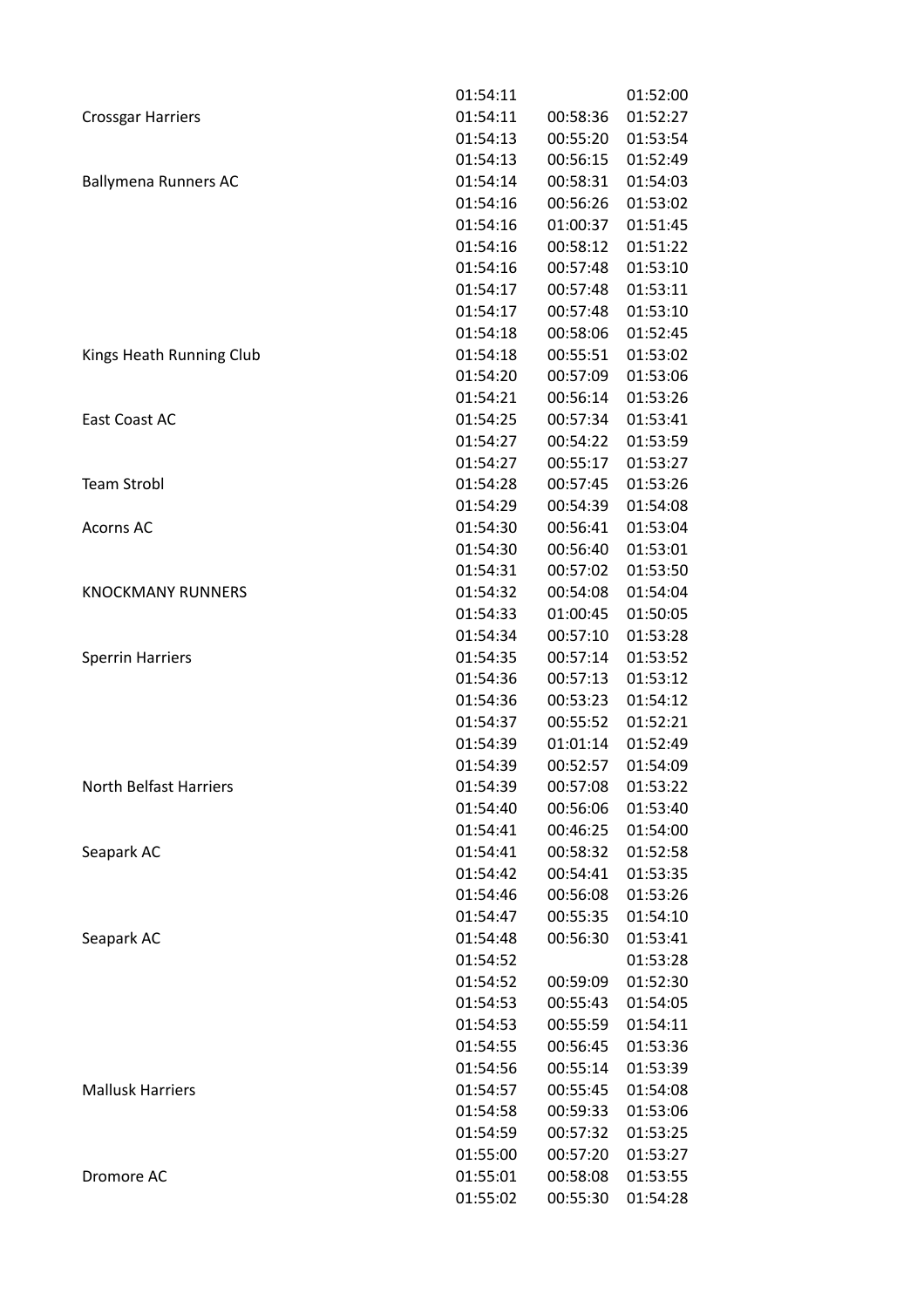|                                 | 01:55:03 | 00:56:39 | 01:53:45 |
|---------------------------------|----------|----------|----------|
|                                 | 01:55:04 | 00:54:56 | 01:54:37 |
|                                 | 01:55:05 | 00:57:19 | 01:53:46 |
|                                 | 01:55:06 | 00:59:32 | 01:53:08 |
|                                 | 01:55:06 | 00:56:37 | 01:54:01 |
|                                 | 01:55:07 | 00:54:59 | 01:54:37 |
| <b>Termoneeney Running Club</b> | 01:55:08 | 00:57:48 | 01:53:55 |
|                                 | 01:55:09 | 00:55:13 | 01:54:48 |
|                                 | 01:55:10 | 00:56:38 | 01:54:04 |
|                                 | 01:55:11 | 00:57:07 | 01:53:59 |
| <b>North Belfast Harriers</b>   | 01:55:11 | 00:58:23 | 01:54:17 |
|                                 | 01:55:14 | 00:58:10 | 01:53:18 |
|                                 | 01:55:14 | 00:58:15 | 01:54:21 |
|                                 | 01:55:18 | 00:55:00 | 01:54:53 |
|                                 | 01:55:18 | 00:56:11 | 01:54:30 |
|                                 | 01:55:21 | 00:59:24 | 01:53:45 |
| Saul Gac                        | 01:55:21 | 00:58:40 | 01:53:46 |
|                                 | 01:55:23 | 00:57:12 | 01:53:12 |
|                                 | 01:55:24 | 00:55:33 | 01:54:46 |
|                                 | 01:55:25 | 00:57:07 | 01:54:19 |
|                                 | 01:55:25 | 01:02:06 | 01:52:50 |
|                                 | 01:55:26 | 00:58:55 | 01:53:10 |
| Lisburn Triathlon Club          | 01:55:26 | 00:58:43 | 01:54:05 |
|                                 | 01:55:26 | 01:01:20 | 01:49:58 |
|                                 | 01:55:27 | 00:58:15 | 01:54:32 |
|                                 | 01:55:31 | 01:00:19 | 01:54:13 |
|                                 | 01:55:32 | 00:57:01 | 01:54:33 |
|                                 | 01:55:32 |          | 01:54:11 |
| <b>Belfast Running Club</b>     | 01:55:35 | 00:58:32 | 01:54:26 |
| <b>Ballymena Runners AC</b>     | 01:55:36 | 00:55:41 | 01:54:49 |
|                                 | 01:55:36 | 00:59:12 | 01:51:12 |
|                                 | 01:55:36 | 00:58:11 | 01:54:21 |
| North Down AC                   | 01:55:38 | 00:55:45 | 01:54:39 |
|                                 | 01:55:38 | 00:57:31 | 01:53:41 |
|                                 | 01:55:38 | 00:57:56 | 01:52:44 |
|                                 | 01:55:38 | 00:59:29 | 01:52:53 |
|                                 | 01:55:38 | 00:54:02 | 01:54:04 |
|                                 | 01:55:38 | 00:59:29 | 01:52:54 |
|                                 | 01:55:38 | 00:59:29 | 01:52:55 |
| <b>ECUST</b>                    | 01:55:39 | 00:56:42 | 01:54:57 |
|                                 | 01:55:39 | 00:54:55 | 01:54:54 |
| <b>Barn Runners</b>             | 01:55:39 | 00:59:00 | 01:54:02 |
|                                 | 01:55:41 | 00:52:48 | 01:54:57 |
|                                 | 01:55:43 |          | 01:55:00 |
|                                 | 01:55:43 | 01:00:06 | 01:54:41 |
| <b>Belfast Running Club</b>     | 01:55:43 | 00:56:22 | 01:55:00 |
|                                 | 01:55:46 | 00:54:55 | 01:54:36 |
|                                 | 01:55:46 | 01:00:25 | 01:53:07 |
|                                 | 01:55:48 | 00:57:34 | 01:54:26 |
| Gareth Robinson                 | 01:55:48 | 00:58:59 | 01:54:00 |
|                                 | 01:55:51 | 00:53:38 | 01:55:18 |
|                                 | 01:55:52 | 00:58:56 | 01:55:19 |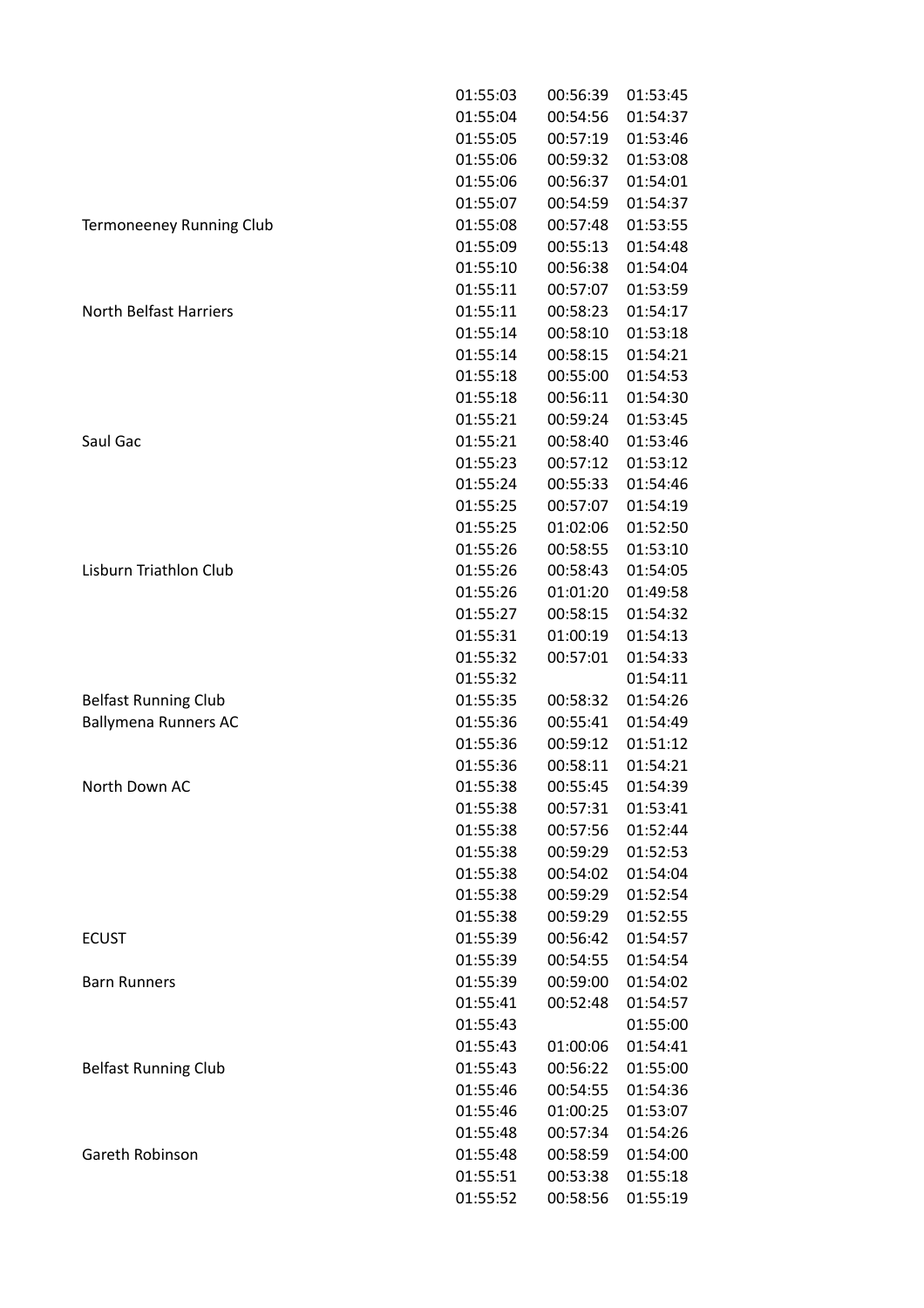| <b>Ballymena Runners AC</b>   | 01:55:55 | 00:59:08 | 01:54:45 |
|-------------------------------|----------|----------|----------|
|                               | 01:55:56 | 00:59:12 | 01:52:58 |
|                               | 01:55:57 | 00:54:01 | 01:55:31 |
|                               | 01:55:57 | 00:58:59 | 01:54:45 |
| <b>BOLT</b>                   | 01:55:58 | 00:58:35 | 01:54:32 |
| West belfast coolers          | 01:55:59 | 01:00:26 | 01:53:53 |
|                               | 01:55:59 | 00:55:45 | 01:55:16 |
|                               | 01:56:01 |          | 01:54:09 |
| bodyrox                       | 01:56:02 | 00:57:33 | 01:54:28 |
| <b>North Belfast Harriers</b> | 01:56:02 | 00:57:55 | 01:54:46 |
|                               | 01:56:03 | 00:56:36 | 01:55:38 |
|                               | 01:56:04 | 00:56:07 | 01:54:54 |
| Banbridge AC                  | 01:56:05 | 00:57:35 | 01:55:07 |
|                               | 01:56:05 | 00:58:41 | 01:54:21 |
|                               | 01:56:06 | 00:58:44 | 01:54:18 |
|                               | 01:56:07 | 00:56:29 | 01:54:41 |
| <b>Ballydrain Harriers</b>    | 01:56:07 | 00:55:54 | 01:54:48 |
|                               | 01:56:11 | 00:58:07 | 01:54:23 |
|                               | 01:56:12 | 00:59:38 | 01:55:21 |
| Keylite Roof Windows          | 01:56:12 | 01:01:03 | 01:53:12 |
| Larne AC                      | 01:56:12 | 00:57:55 | 01:55:10 |
| Jog Moira                     | 01:56:14 | 00:56:39 | 01:55:36 |
|                               | 01:56:21 | 01:01:46 | 01:54:24 |
|                               | 01:56:21 | 00:57:44 | 01:55:33 |
| Tuna triathlon                | 01:56:23 | 00:58:43 | 01:55:07 |
|                               | 01:56:25 | 00:58:43 | 01:54:26 |
| Downs Syndrome Awareness      | 01:56:27 | 01:00:06 | 01:55:35 |
| Murlough AC                   | 01:56:30 | 00:56:58 | 01:55:43 |
|                               | 01:56:31 | 00:58:44 | 01:55:06 |
|                               | 01:56:32 | 00:58:55 | 01:55:17 |
|                               | 01:56:32 | 00:55:54 | 01:55:36 |
|                               | 01:56:33 | 00:59:04 | 01:55:39 |
|                               | 01:56:33 | 00:58:10 | 01:55:01 |
|                               | 01:56:35 | 00:54:55 | 01:55:47 |
|                               | 01:56:36 | 00:59:40 | 01:55:20 |
| <b>Slieve Gullion Runners</b> | 01:56:36 | 00:54:56 | 01:56:11 |
|                               | 01:56:36 | 00:58:53 | 01:55:20 |
|                               | 01:56:36 | 01:01:40 | 01:54:58 |
|                               | 01:56:38 | 00:57:36 | 01:55:21 |
| Clapham Chasers               | 01:56:38 | 00:58:12 | 01:55:44 |
|                               | 01:56:39 | 00:56:09 | 01:55:31 |
|                               | 01:56:39 | 01:00:01 | 01:55:42 |
|                               | 01:56:41 | 00:58:13 | 01:55:34 |
|                               | 01:56:42 | 00:59:37 | 01:55:35 |
| <b>County Antrim Harriers</b> | 01:56:43 | 01:01:06 | 01:54:32 |
|                               | 01:56:45 | 01:00:06 | 01:53:45 |
|                               | 01:56:47 | 00:54:45 | 01:56:11 |
|                               | 01:56:48 | 00:59:43 | 01:55:53 |
| North Belfast Harriers        | 01:56:52 | 00:58:26 | 01:55:54 |
| East Down AC                  | 01:56:53 | 00:57:09 | 01:56:11 |
|                               | 01:56:53 | 00:59:15 | 01:53:32 |
|                               | 01:56:53 | 00:55:57 | 01:55:57 |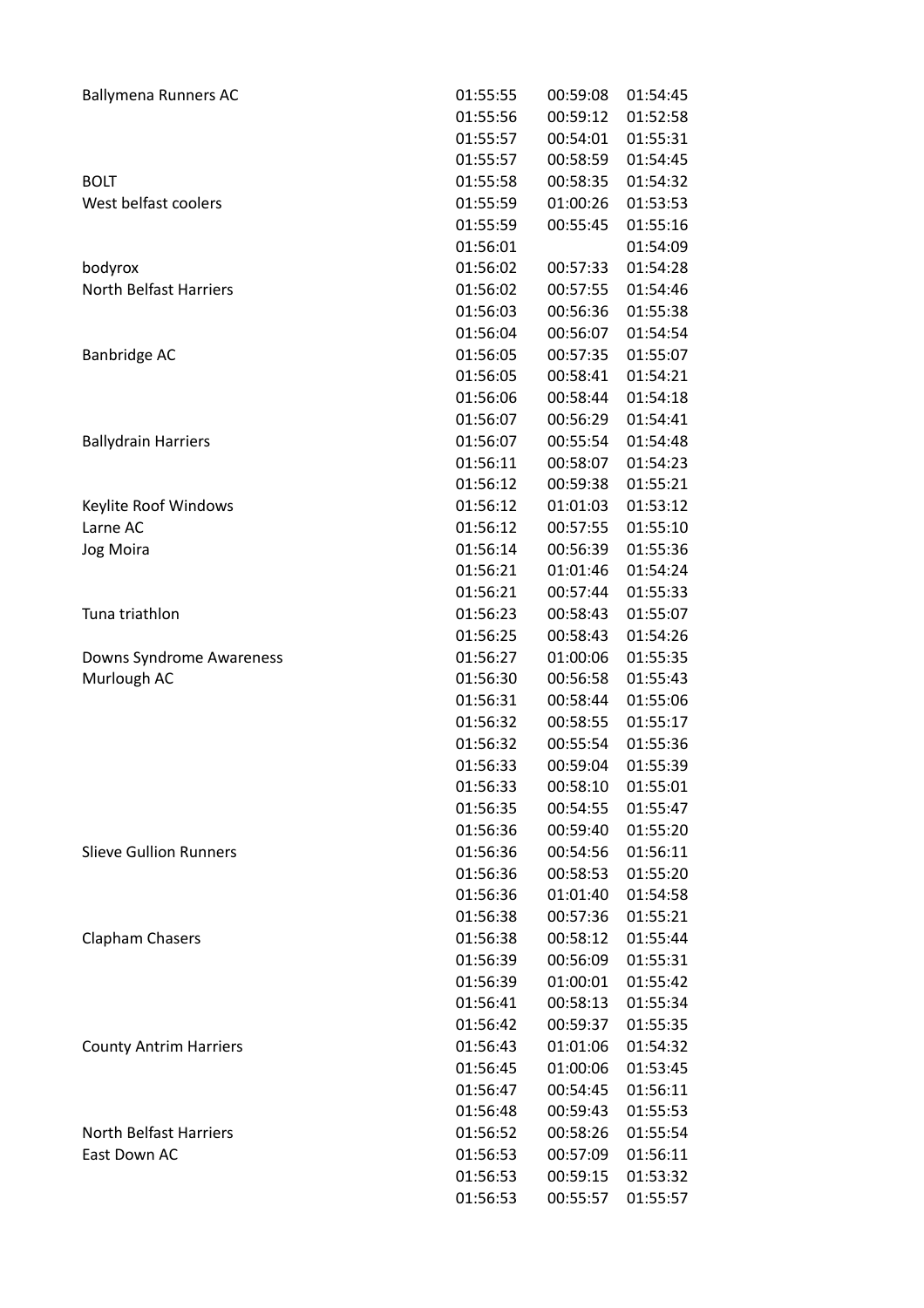|                             | 01:56:54 | 00:55:56 | 01:56:22 |
|-----------------------------|----------|----------|----------|
| <b>Belfast Running Club</b> | 01:56:54 | 00:58:21 | 01:56:05 |
|                             | 01:56:55 | 00:55:34 | 01:56:16 |
|                             | 01:56:58 | 00:57:44 | 01:55:06 |
|                             | 01:56:59 | 00:58:57 | 01:56:03 |
|                             | 01:56:59 | 01:00:42 | 01:54:48 |
|                             | 01:57:02 | 01:00:58 | 01:54:38 |
| <b>Brantry Warriors</b>     | 01:57:03 | 00:59:41 | 01:56:18 |
| <b>St Peters AC</b>         | 01:57:03 | 00:58:13 | 01:55:59 |
|                             | 01:57:05 | 00:59:11 | 01:55:14 |
|                             | 01:57:08 | 00:56:13 | 01:56:12 |
|                             | 01:57:09 | 01:02:11 | 01:54:38 |
|                             | 01:57:09 | 01:00:19 | 01:54:23 |
|                             | 01:57:10 | 00:57:54 | 01:56:15 |
|                             | 01:57:13 | 01:01:28 | 01:51:27 |
|                             | 01:57:14 | 01:05:02 | 01:54:18 |
| <b>Mallusk Harriers</b>     | 01:57:15 | 00:57:42 | 01:55:18 |
|                             | 01:57:16 | 00:59:41 | 01:55:32 |
| <b>Ballydrain Harriers</b>  | 01:57:17 | 00:55:53 | 01:56:32 |
|                             | 01:57:17 | 00:58:07 | 01:55:22 |
| Lauftreff Trausdorf         | 01:57:17 | 00:59:54 | 01:56:13 |
| Orangegrove AC              | 01:57:19 | 00:58:25 | 01:56:16 |
|                             | 01:57:20 | 00:59:30 | 01:56:16 |
|                             | 01:57:20 | 00:59:57 | 01:54:42 |
|                             | 01:57:22 | 01:00:19 | 01:55:04 |
|                             | 01:57:22 | 01:00:37 | 01:55:15 |
|                             | 01:57:22 | 00:59:06 | 01:55:54 |
|                             | 01:57:22 | 00:59:06 | 01:55:55 |
| <b>Rise Running Club</b>    | 01:57:22 | 01:03:25 | 01:54:29 |
| Leitrim ladies              | 01:57:23 | 00:58:54 | 01:56:20 |
|                             | 01:57:25 | 00:56:17 | 01:56:49 |
|                             | 01:57:26 | 00:59:57 | 01:56:37 |
|                             | 01:57:27 | 00:59:01 | 01:55:33 |
|                             | 01:57:28 | 00:57:00 | 01:55:38 |
| <b>MADDEN RAPS</b>          | 01:57:28 | 00:56:05 | 01:56:05 |
| <b>Rosses AC</b>            | 01:57:29 | 00:56:33 | 01:56:56 |
|                             | 01:57:29 | 00:58:27 | 01:56:19 |
| <b>Belfast Running Club</b> | 01:57:31 | 00:54:13 | 01:56:42 |
| <b>Newry City Runners</b>   | 01:57:34 | 00:57:22 | 01:56:57 |
|                             | 01:57:34 | 00:58:48 | 01:55:41 |
| <b>Halifax Harriers</b>     | 01:57:35 | 00:56:56 | 01:56:24 |
|                             | 01:57:36 | 00:58:45 | 01:56:11 |
|                             | 01:57:36 | 00:57:25 | 01:56:08 |
|                             | 01:57:37 | 00:59:46 | 01:55:14 |
|                             | 01:57:37 | 01:01:53 | 01:53:50 |
|                             | 01:57:37 | 00:55:24 | 01:55:46 |
| <b>Belfast Roller Derby</b> | 01:57:38 | 00:58:57 | 01:56:00 |
| <b>Belfast Roller Derby</b> | 01:57:38 | 00:58:57 | 01:56:01 |
| <b>Albertville Harriers</b> | 01:57:38 | 01:00:18 | 01:56:17 |
| <b>WHITEHEAD RUNNERS</b>    | 01:57:38 |          | 01:55:19 |
|                             | 01:57:39 | 00:57:02 | 01:57:09 |
|                             | 01:57:39 | 01:02:37 | 01:51:55 |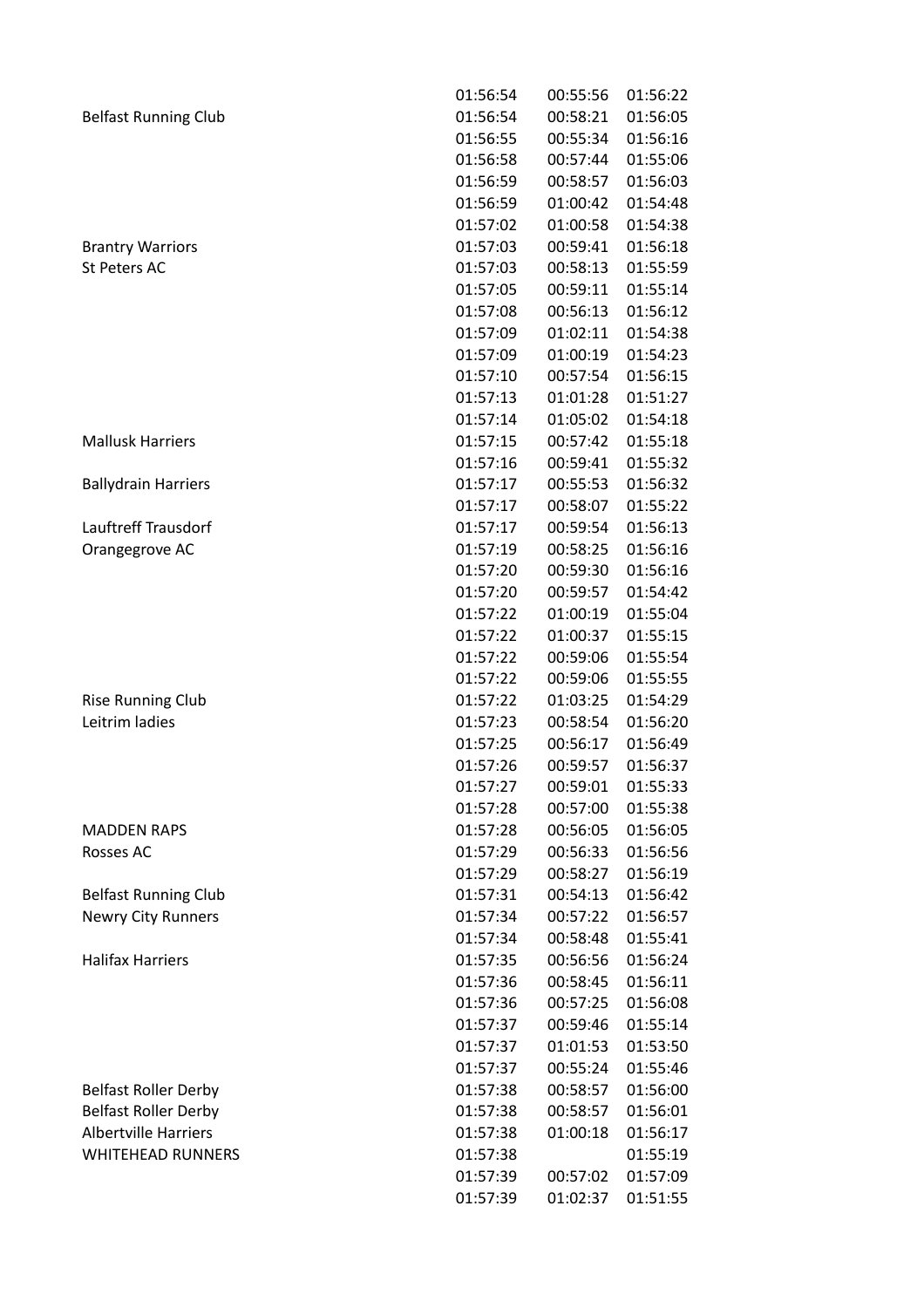|                                | 01:57:41 | 00:59:25 | 01:55:57 |
|--------------------------------|----------|----------|----------|
|                                | 01:57:42 | 00:59:36 | 01:55:07 |
|                                | 01:57:42 | 00:59:36 | 01:55:07 |
| team abbey harding             | 01:57:43 | 00:58:55 | 01:56:36 |
|                                | 01:57:44 | 00:58:21 | 01:56:18 |
|                                | 01:57:44 | 00:58:21 | 01:56:18 |
|                                | 01:57:45 | 01:03:01 | 01:55:06 |
|                                | 01:57:48 | 00:57:04 | 01:56:26 |
|                                | 01:57:48 | 00:58:19 | 01:56:29 |
|                                | 01:57:49 | 01:01:11 | 01:55:55 |
|                                | 01:57:49 | 00:57:01 | 01:54:58 |
|                                | 01:57:50 | 00:59:16 | 01:56:43 |
|                                | 01:57:52 | 00:59:43 | 01:54:37 |
|                                | 01:57:53 | 01:01:08 | 01:55:41 |
|                                | 01:57:54 | 01:02:24 | 01:55:35 |
|                                | 01:57:55 | 00:59:14 | 01:57:03 |
|                                | 01:57:57 | 01:00:12 | 01:56:10 |
|                                | 01:57:58 | 00:58:52 | 01:57:25 |
|                                | 01:57:59 | 00:59:37 | 01:57:16 |
|                                | 01:57:59 | 00:58:10 | 01:56:27 |
|                                | 01:58:00 | 00:59:10 | 01:56:21 |
|                                | 01:58:03 | 01:00:01 | 01:57:05 |
| <b>Albertville Harriers</b>    | 01:58:03 | 01:00:18 | 01:56:42 |
|                                | 01:58:07 | 00:59:01 | 01:57:15 |
| <b>Albertville Harriers</b>    | 01:58:07 | 00:59:09 | 01:56:45 |
|                                | 01:58:08 | 01:00:12 | 01:52:18 |
|                                | 01:58:10 | 00:58:31 | 01:57:28 |
|                                | 01:58:13 | 00:57:25 | 01:56:46 |
| <b>Gazelle Runners Belfast</b> | 01:58:15 | 01:00:04 | 01:56:17 |
| 26.2 On Tour                   | 01:58:16 | 00:58:45 | 01:57:27 |
| North Down AC                  | 01:58:18 | 00:58:19 | 01:57:30 |
| enniskillen running club       | 01:58:18 | 00:59:17 | 01:57:10 |
|                                | 01:58:20 | 00:59:34 | 01:57:09 |
|                                | 01:58:22 | 00:59:09 | 01:57:17 |
| North Belfast Harriers         | 01:58:22 | 00:57:45 | 01:57:04 |
| <b>Gazelle Runners Belfast</b> | 01:58:23 | 01:00:04 | 01:56:25 |
|                                | 01:58:24 | 01:00:05 | 01:57:22 |
| <b>Malusk Harriers</b>         | 01:58:25 | 01:00:07 | 01:56:30 |
|                                | 01:58:25 | 00:59:11 | 01:55:52 |
| <b>Barrow Runners</b>          | 01:58:26 | 01:01:14 | 01:57:02 |
| Queens Boat Club               | 01:58:27 | 00:57:41 | 01:56:46 |
| <b>Albertville Harriers</b>    | 01:58:29 | 01:00:18 | 01:57:05 |
| <b>Albertville Harriers</b>    | 01:58:29 | 01:00:18 | 01:57:05 |
|                                | 01:58:29 | 01:02:28 | 01:55:55 |
|                                | 01:58:30 | 00:58:52 | 01:57:12 |
|                                | 01:58:31 | 01:02:17 | 01:55:58 |
| dub runners                    | 01:58:33 | 01:00:00 | 01:57:25 |
|                                | 01:58:34 | 00:59:15 | 01:57:44 |
|                                | 01:58:34 | 01:01:04 | 01:57:01 |
| <b>WHITEHEAD RUNNERS</b>       | 01:58:35 | 00:59:49 | 01:56:16 |

01:57:39 01:04:50 01:54:45 01:57:41 00:58:12 01:57:10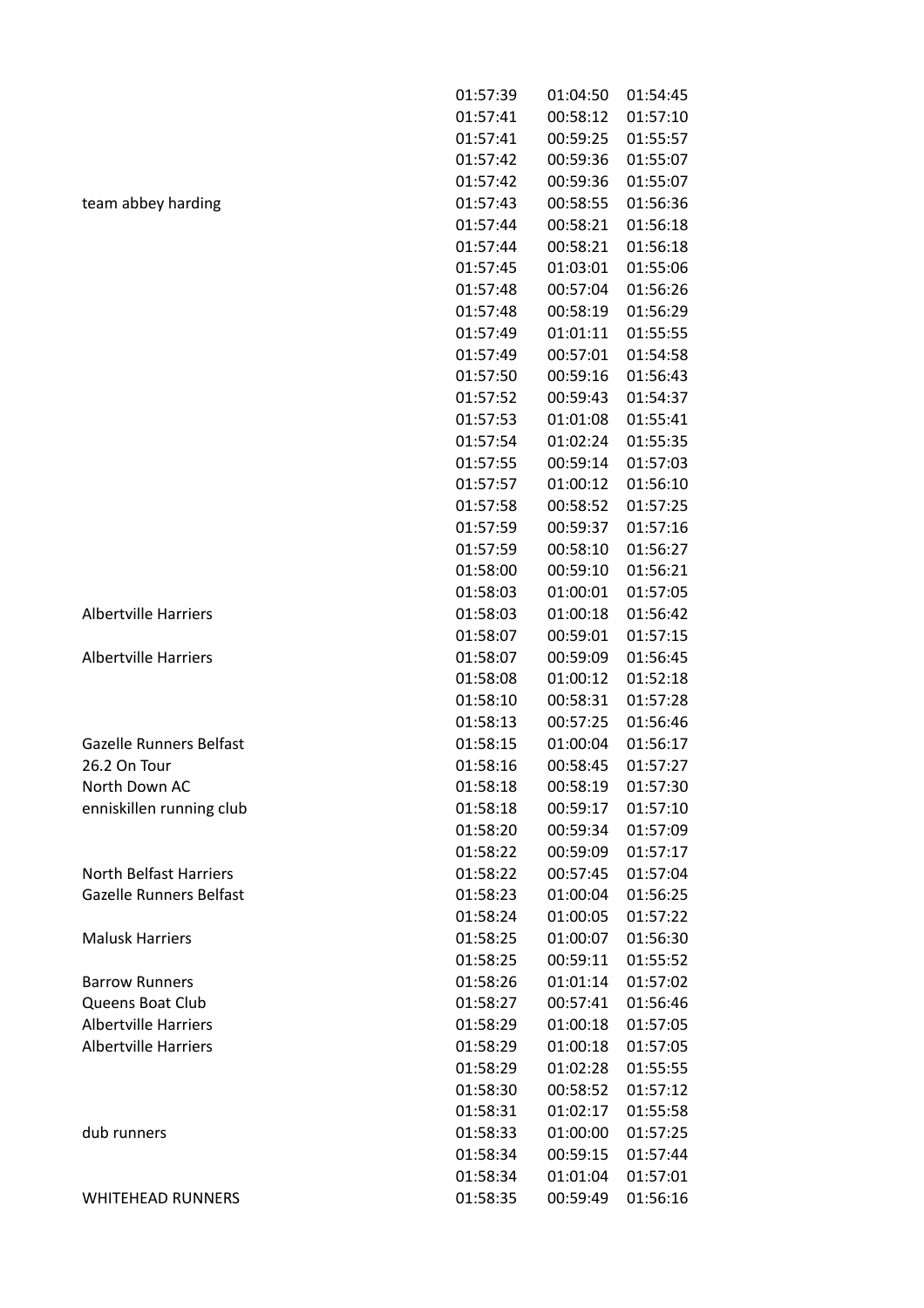|                             | 01:58:37 | 01:02:32 | 01:55:04 |
|-----------------------------|----------|----------|----------|
| Orangegrove AC              | 01:58:39 | 00:58:40 | 01:57:33 |
|                             | 01:58:40 | 01:02:30 | 01:55:08 |
|                             | 01:58:41 | 01:00:22 | 01:57:39 |
|                             | 01:58:41 | 01:00:22 | 01:57:38 |
|                             | 01:58:41 | 01:00:00 | 01:56:39 |
|                             | 01:58:41 | 00:56:15 | 01:57:33 |
| run-anon                    | 01:58:41 | 00:58:04 | 01:57:07 |
| <b>Barn Runners</b>         | 01:58:42 | 01:00:07 | 01:57:29 |
|                             | 01:58:42 | 00:59:13 | 01:57:45 |
|                             | 01:58:42 | 00:58:30 | 01:56:46 |
| Dromore AC                  | 01:58:43 | 00:56:36 | 01:57:50 |
|                             | 01:58:43 | 00:57:45 | 01:56:42 |
|                             | 01:58:44 | 01:02:00 | 01:56:02 |
|                             | 01:58:44 | 00:59:37 | 01:57:01 |
|                             | 01:58:47 | 00:58:54 | 01:57:43 |
|                             | 01:58:47 | 00:59:21 | 01:56:54 |
|                             | 01:58:50 | 00:58:55 | 01:57:46 |
|                             | 01:58:50 | 01:00:04 | 01:56:55 |
| <b>Crossgar Harriers</b>    | 01:58:50 | 00:59:01 | 01:57:08 |
|                             | 01:58:52 | 01:04:01 | 01:57:07 |
| Friends                     | 01:58:53 | 00:59:17 | 01:57:46 |
|                             | 01:58:55 | 01:00:02 | 01:57:46 |
|                             | 01:58:57 | 01:00:13 | 01:53:40 |
|                             | 01:58:58 | 01:00:46 | 01:54:25 |
|                             | 01:58:59 | 00:59:51 | 01:58:05 |
|                             | 01:59:00 | 00:59:55 | 01:57:13 |
| <b>Barn Runners</b>         | 01:59:00 | 01:00:43 | 01:56:26 |
|                             | 01:59:00 | 00:58:19 | 01:57:50 |
| <b>Ballymena Runners AC</b> | 01:59:01 | 01:00:04 | 01:57:58 |
|                             | 01:59:01 | 00:58:59 | 01:57:39 |
|                             | 01:59:05 | 00:57:46 | 01:58:47 |
|                             | 01:59:09 | 01:01:10 | 01:57:27 |
|                             | 01:59:09 | 01:02:41 | 01:56:12 |
|                             | 01:59:09 | 01:02:52 | 01:54:41 |
|                             | 01:59:10 | 00:59:59 | 01:57:26 |
|                             | 01:59:10 | 00:59:59 | 01:57:26 |
|                             | 01:59:11 | 00:59:48 | 01:56:21 |
| Isis                        | 01:59:11 | 00:57:27 | 01:58:39 |
|                             | 01:59:12 | 00:57:52 | 01:58:03 |
|                             | 01:59:12 | 00:58:40 | 01:57:36 |
|                             | 01:59:12 | 01:02:31 | 01:57:03 |
|                             | 01:59:12 | 00:59:40 | 01:57:57 |
|                             | 01:59:13 | 00:59:02 | 01:57:36 |
|                             | 01:59:16 | 00:58:25 | 01:57:36 |
| NI Civil Service AC         | 01:59:16 | 01:00:09 | 01:57:52 |
|                             | 01:59:18 | 00:58:44 | 01:58:23 |
|                             | 01:59:18 | 01:02:12 | 01:57:32 |
|                             | 01:59:19 | 00:59:33 | 01:57:58 |
|                             | 01:59:19 | 00:59:32 | 01:57:58 |
|                             | 01:59:19 | 01:00:16 | 01:57:48 |
| <b>Ballymena Runners AC</b> | 01:59:20 | 01:01:07 | 01:56:56 |
|                             |          |          |          |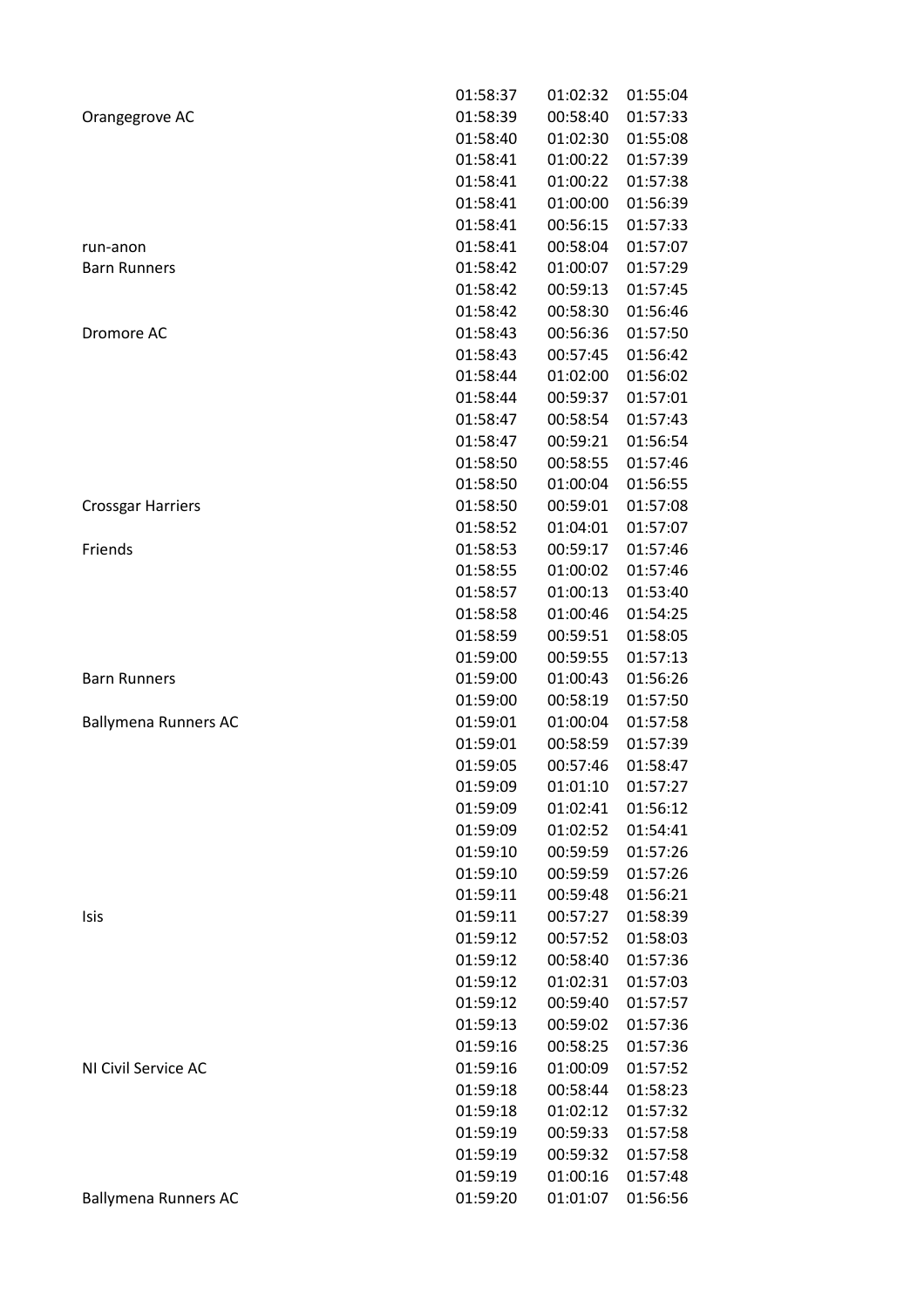| Seapark AC                      | 01:59:22 | 00:58:42 | 01:58:09 |
|---------------------------------|----------|----------|----------|
|                                 | 01:59:22 | 00:58:41 | 01:58:01 |
|                                 | 01:59:23 | 00:57:54 | 01:58:07 |
| Murlough AC                     | 01:59:24 | 00:56:15 | 01:58:50 |
| <b>Barn Runners</b>             | 01:59:24 | 01:00:53 | 01:56:51 |
|                                 | 01:59:25 | 00:56:34 | 01:58:39 |
|                                 | 01:59:25 | 00:55:50 | 01:58:40 |
|                                 | 01:59:25 | 01:00:08 | 01:58:25 |
|                                 | 01:59:26 | 01:01:08 | 01:57:45 |
|                                 | 01:59:27 | 01:02:12 | 01:56:55 |
| 26.2 On Tour                    | 01:59:27 | 01:00:06 | 01:58:39 |
|                                 | 01:59:27 | 00:59:54 | 01:56:52 |
|                                 | 01:59:28 | 01:00:16 | 01:57:50 |
|                                 | 01:59:28 | 00:54:57 | 01:59:02 |
|                                 | 01:59:29 | 00:58:55 | 01:56:58 |
| Acorns AC                       | 01:59:29 | 01:02:20 | 01:56:57 |
|                                 | 01:59:30 | 00:58:06 | 01:58:43 |
|                                 | 01:59:31 | 01:00:15 | 01:58:30 |
|                                 | 01:59:31 | 00:56:49 | 01:59:05 |
|                                 | 01:59:32 | 01:01:34 | 01:54:48 |
|                                 | 01:59:32 | 01:00:07 | 01:58:43 |
|                                 | 01:59:32 | 01:02:14 | 01:54:49 |
|                                 | 01:59:32 |          | 01:58:39 |
|                                 | 01:59:33 | 01:00:06 | 01:58:44 |
|                                 | 01:59:38 | 00:57:32 | 01:59:27 |
|                                 | 01:59:39 | 00:59:27 | 01:56:39 |
|                                 | 01:59:40 | 01:04:01 | 01:57:25 |
|                                 | 01:59:40 | 00:59:16 | 01:58:40 |
| Randalstown Youth Football Club | 01:59:40 | 00:59:12 | 01:58:26 |
|                                 | 01:59:41 | 00:59:06 | 01:58:31 |
|                                 | 01:59:41 | 00:59:42 | 01:58:09 |
| north fermanagh fitness club    | 01:59:42 | 01:00:17 | 01:56:52 |
| Michelin                        | 01:59:43 | 00:59:42 | 01:58:11 |
|                                 | 01:59:43 | 01:00:08 | 01:57:58 |
|                                 | 01:59:44 |          | 01:57:58 |
| go fitz go                      | 01:59:45 | 00:59:49 | 01:56:44 |
|                                 | 01:59:47 | 00:57:10 | 01:58:12 |
|                                 | 01:59:48 | 00:59:16 | 01:58:43 |
|                                 | 01:59:49 | 00:57:04 | 01:58:55 |
| Thumbs Up Harvey                | 01:59:49 | 00:59:03 | 01:58:17 |
|                                 | 01:59:50 | 00:58:47 | 01:59:08 |
|                                 | 01:59:52 | 01:00:25 | 01:58:16 |
|                                 | 01:59:52 | 00:57:52 | 01:58:19 |
|                                 | 01:59:53 | 01:01:34 | 01:59:08 |
|                                 | 01:59:53 | 00:57:11 | 01:58:47 |
|                                 | 01:59:54 | 01:00:13 | 01:58:27 |
|                                 | 01:59:54 | 01:00:13 | 01:58:27 |
|                                 | 01:59:55 | 01:02:23 | 01:56:59 |
|                                 | 01:59:55 | 00:59:15 | 01:57:59 |
|                                 | 01:59:57 |          | 01:58:31 |
|                                 | 01:59:58 | 00:58:13 | 01:59:21 |
|                                 | 01:59:59 | 00:59:11 | 01:58:12 |
|                                 |          |          |          |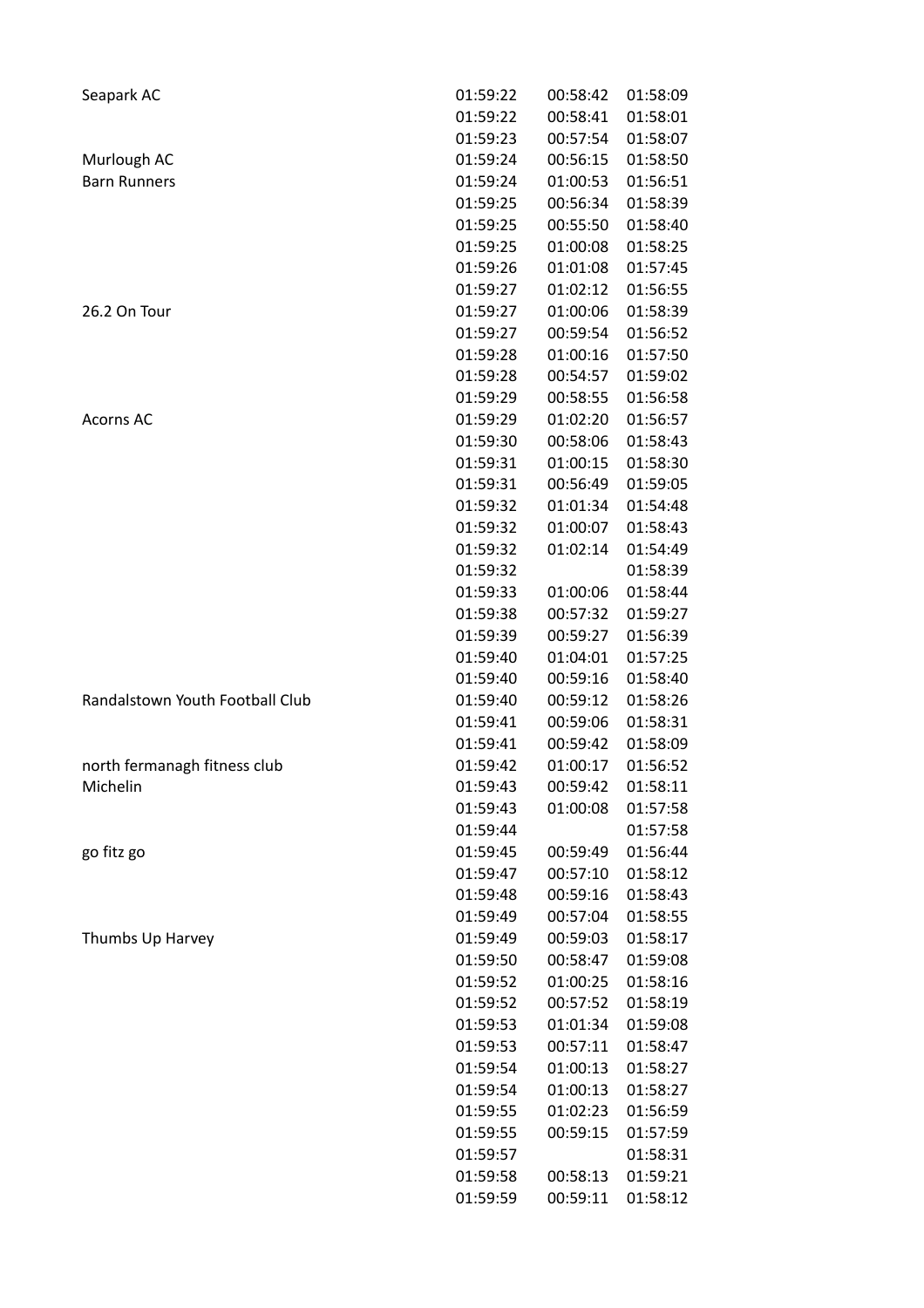|                             | 01:59:59 | 01:00:15 | 01:58:30 |
|-----------------------------|----------|----------|----------|
| East Down AC                | 02:00:01 | 01:00:08 | 01:58:45 |
|                             | 02:00:02 | 00:59:07 | 01:59:32 |
| Dromore AC                  | 02:00:04 | 00:59:50 | 01:58:48 |
| <b>Crossgar Harriers</b>    | 02:00:05 | 01:01:01 | 01:58:34 |
|                             | 02:00:05 | 01:01:20 | 01:58:52 |
|                             | 02:00:07 | 00:58:33 | 01:59:09 |
|                             | 02:00:07 | 00:58:33 | 01:59:11 |
|                             | 02:00:09 | 01:00:56 | 01:58:20 |
|                             | 02:00:10 | 01:01:09 | 01:57:15 |
|                             | 02:00:10 | 01:00:57 | 01:58:21 |
|                             | 02:00:11 | 00:57:07 | 01:58:48 |
| Paul Welsh                  | 02:00:12 | 01:01:10 | 01:57:17 |
|                             | 02:00:12 | 01:00:15 | 01:58:13 |
| 100 Marathon Club           | 02:00:14 | 01:00:26 | 01:59:23 |
|                             | 02:00:14 | 01:00:27 | 01:59:22 |
| East Coast AC               | 02:00:14 | 00:58:58 | 01:58:33 |
|                             | 02:00:16 | 00:59:49 | 01:58:48 |
|                             | 02:00:16 | 01:01:10 | 01:58:34 |
|                             | 02:00:16 | 00:59:01 | 01:58:53 |
|                             | 02:00:19 | 00:58:58 | 01:58:48 |
|                             | 02:00:21 | 01:01:16 | 01:58:45 |
|                             | 02:00:21 | 01:05:41 | 01:57:39 |
|                             | 02:00:22 | 01:00:05 | 01:57:24 |
|                             | 02:00:24 | 00:57:05 | 01:59:29 |
|                             | 02:00:29 | 00:57:57 | 01:59:58 |
|                             | 02:00:30 | 01:02:31 | 01:58:20 |
|                             | 02:00:31 | 01:01:50 | 01:59:06 |
| <b>Ballymena Runners AC</b> | 02:00:32 | 01:00:50 | 01:56:11 |
|                             | 02:00:32 | 01:01:36 | 01:59:02 |
|                             | 02:00:32 | 01:01:14 | 01:58:42 |
|                             | 02:00:32 | 00:58:41 | 01:58:52 |
|                             | 02:00:34 | 01:00:11 | 01:58:06 |
|                             | 02:00:35 | 00:54:02 | 01:59:55 |
| Drogheda triathlon club     | 02:00:37 | 01:00:48 | 01:59:02 |
|                             | 02:00:39 | 01:01:55 | 01:58:38 |
|                             | 02:00:40 | 01:01:54 | 01:58:38 |
|                             | 02:00:42 | 00:59:58 | 01:59:22 |
| Seapark AC                  | 02:00:48 | 00:58:48 | 01:59:48 |
|                             | 02:00:53 | 00:59:44 | 01:59:52 |
|                             | 02:00:57 | 00:57:16 | 01:59:01 |
|                             | 02:01:00 | 01:02:08 | 01:56:48 |
|                             | 02:01:02 | 00:54:48 | 02:00:07 |
| East Down AC                | 02:01:02 | 01:00:20 | 01:59:44 |
|                             | 02:01:03 | 00:59:14 | 02:00:15 |
|                             | 02:01:03 | 01:02:04 | 01:59:29 |
|                             | 02:01:05 | 01:01:51 | 01:59:32 |
|                             | 02:01:05 | 01:04:42 | 01:59:11 |
|                             | 02:01:06 | 01:02:15 | 01:59:37 |
|                             | 02:01:07 | 01:00:30 | 01:58:43 |
| <b>Dollardstad Runners</b>  | 02:01:08 | 01:00:27 | 02:00:14 |
| The Last 4                  | 02:01:08 | 01:06:51 | 01:59:21 |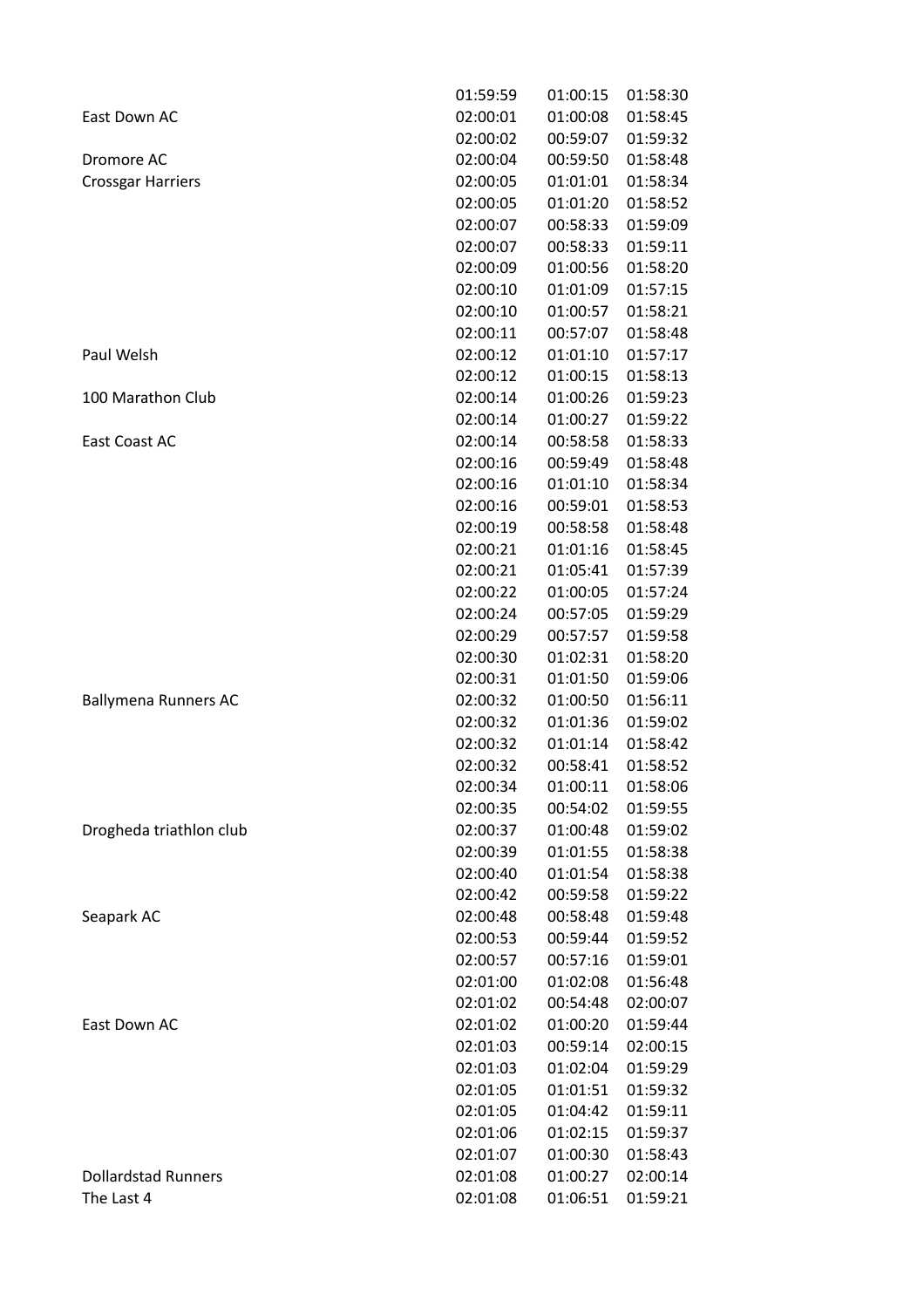| Jog Carrickfergus               | 02:01:10 | 01:02:50 | 01:58:17 |
|---------------------------------|----------|----------|----------|
|                                 | 02:01:10 | 00:58:03 | 01:59:53 |
|                                 | 02:01:11 | 00:58:48 | 01:59:18 |
| enniskillen running club        | 02:01:12 | 00:59:58 | 02:00:03 |
|                                 | 02:01:12 | 00:59:17 | 01:59:27 |
| East Down AC                    | 02:01:13 | 01:00:08 | 01:59:56 |
|                                 | 02:01:15 | 01:00:14 | 01:59:39 |
| Mullaghbawn Road Runners        | 02:01:18 | 00:59:11 | 02:00:02 |
|                                 | 02:01:18 | 01:02:42 | 01:58:32 |
| <b>Usual Suspects</b>           | 02:01:21 | 01:02:05 | 01:59:17 |
| Keylite Roof Windows            | 02:01:21 | 01:01:06 | 01:58:21 |
| <b>Springwell Running Club</b>  | 02:01:22 | 00:58:59 | 02:00:22 |
| <b>Termoneeney Running Club</b> | 02:01:22 | 00:58:21 | 02:00:10 |
|                                 | 02:01:29 | 01:00:36 | 02:00:27 |
|                                 | 02:01:31 | 01:02:00 | 01:57:09 |
|                                 | 02:01:31 | 01:00:12 | 01:59:08 |
|                                 | 02:01:34 | 01:00:28 | 02:00:30 |
| <b>Slieve Gullion Runners</b>   | 02:01:34 | 01:00:43 | 01:56:42 |
|                                 | 02:01:35 | 00:59:38 | 02:00:44 |
|                                 | 02:01:37 |          | 02:01:02 |
|                                 | 02:01:37 | 01:00:10 | 02:01:03 |
| <b>Barn Runners</b>             | 02:01:38 | 01:01:04 | 01:59:04 |
|                                 | 02:01:38 | 00:58:31 | 02:00:43 |
|                                 | 02:01:38 | 01:03:32 | 01:58:58 |
|                                 | 02:01:38 | 01:03:31 | 01:58:58 |
| East Down AC                    | 02:01:45 | 01:04:56 | 01:54:03 |
| <b>County Antrim Harriers</b>   | 02:01:45 | 01:02:05 | 01:59:40 |
|                                 | 02:01:47 | 00:59:57 | 02:00:34 |
|                                 | 02:01:48 | 00:59:57 | 02:00:35 |
|                                 | 02:01:48 | 01:01:32 | 02:00:03 |
|                                 | 02:01:50 | 01:02:45 | 01:55:26 |
|                                 | 02:01:51 | 01:01:55 | 01:59:59 |
|                                 | 02:01:51 | 01:00:46 | 02:01:08 |
|                                 | 02:01:53 | 01:00:28 | 01:58:19 |
|                                 | 02:01:53 | 00:57:06 | 02:00:13 |
|                                 | 02:01:54 | 01:05:06 | 02:00:25 |
|                                 | 02:01:56 | 01:01:44 | 02:00:40 |
|                                 | 02:01:56 | 01:00:23 | 01:59:16 |
| <b>Beechmount Harriers</b>      | 02:01:57 | 01:02:28 | 01:59:09 |
|                                 | 02:02:00 | 01:01:19 | 02:00:28 |
|                                 | 02:02:01 | 01:01:07 | 02:00:43 |
|                                 | 02:02:02 | 00:57:29 | 02:00:14 |
| Jog Moira                       | 02:02:05 | 00:59:06 | 02:01:25 |
| <b>Glens Runners</b>            | 02:02:06 | 01:01:13 | 01:58:06 |
|                                 | 02:02:10 | 01:00:57 | 02:00:26 |
| <b>Termoneeney Running Club</b> | 02:02:11 | 01:00:43 | 02:00:13 |
| Leitrim ladies                  | 02:02:17 | 01:00:32 | 02:01:13 |
|                                 | 02:02:19 | 00:59:40 | 02:00:51 |
|                                 | 02:02:21 | 01:03:08 | 02:00:04 |
|                                 | 02:02:22 | 01:02:02 | 02:00:43 |
|                                 | 02:02:23 | 00:57:23 | 02:00:44 |
|                                 | 02:02:26 | 01:00:51 | 02:00:40 |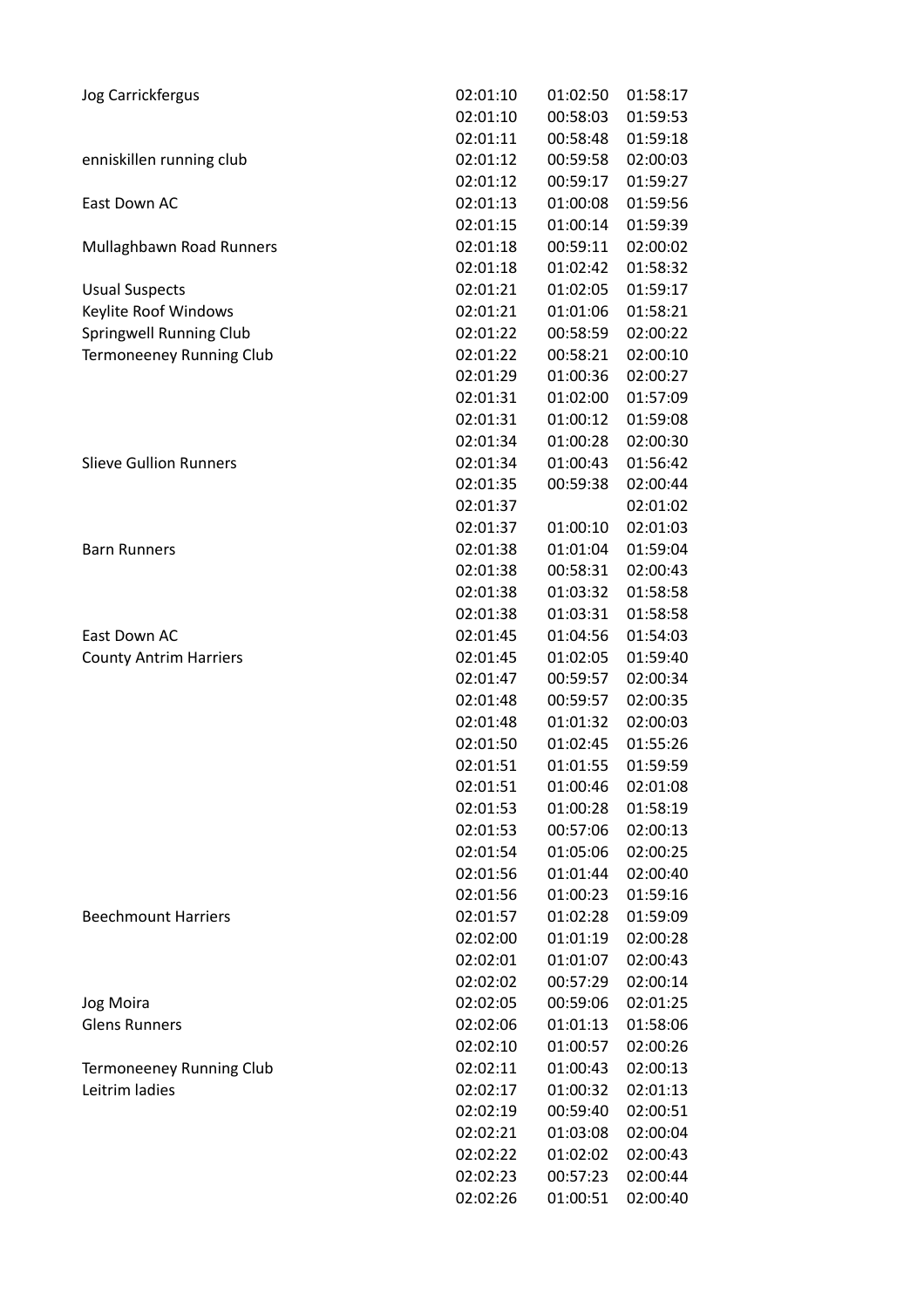|                                 | 02:02:28 | 00:59:38 | 02:01:32 |
|---------------------------------|----------|----------|----------|
| Acorns AC                       | 02:02:28 | 01:00:08 | 02:01:02 |
|                                 | 02:02:28 | 01:02:58 | 01:59:58 |
|                                 | 02:02:29 | 01:01:51 | 02:00:58 |
|                                 | 02:02:30 | 01:01:45 | 02:00:47 |
|                                 | 02:02:31 | 01:00:44 | 02:00:14 |
|                                 | 02:02:32 | 00:59:50 | 02:00:33 |
| Team Abby                       | 02:02:34 | 01:02:23 | 01:59:55 |
|                                 | 02:02:34 | 01:05:07 | 01:59:37 |
|                                 | 02:02:35 | 01:01:29 | 02:01:24 |
|                                 | 02:02:38 | 00:59:04 | 02:01:31 |
|                                 | 02:02:39 | 01:02:44 | 02:00:18 |
|                                 | 02:02:40 | 01:00:51 | 02:01:38 |
|                                 | 02:02:41 | 01:02:47 | 01:59:36 |
|                                 | 02:02:41 | 01:02:48 | 01:59:36 |
|                                 | 02:02:41 | 00:58:13 | 02:02:11 |
| East Down AC                    | 02:02:42 | 01:00:32 | 02:01:37 |
|                                 | 02:02:43 | 01:01:17 | 02:00:56 |
|                                 | 02:02:43 | 01:02:59 | 02:01:21 |
| NI Civil Service AC             | 02:02:43 | 01:01:38 | 02:01:29 |
|                                 | 02:02:43 | 01:00:09 | 02:01:15 |
|                                 | 02:02:44 | 01:00:10 | 02:01:50 |
|                                 | 02:02:44 | 01:00:16 | 02:01:25 |
|                                 | 02:02:45 | 00:57:35 | 02:02:22 |
|                                 | 02:02:45 | 01:00:12 | 01:56:58 |
|                                 | 02:02:45 | 01:05:38 | 02:00:06 |
| Jog Lisburn Runing Club         | 02:02:47 | 01:02:53 | 02:01:19 |
|                                 | 02:02:47 | 00:55:19 | 02:01:16 |
|                                 | 02:02:48 | 00:58:35 | 02:01:34 |
|                                 | 02:02:48 | 00:58:35 | 02:01:34 |
|                                 | 02:02:50 | 01:05:38 | 02:00:09 |
| Seapark AC                      | 02:02:51 | 00:58:50 | 02:01:47 |
| <b>Ballymena Runners AC</b>     | 02:02:51 | 01:04:34 | 02:00:43 |
|                                 | 02:02:51 | 01:02:40 | 01:59:50 |
|                                 | 02:02:51 | 01:00:20 | 02:00:17 |
|                                 | 02:02:53 | 01:00:00 | 02:01:22 |
|                                 | 02:02:53 | 01:00:00 | 02:01:22 |
|                                 | 02:02:54 | 01:00:09 | 02:01:58 |
|                                 | 02:02:55 | 01:03:12 | 02:00:21 |
|                                 | 02:02:56 | 01:01:45 | 02:01:14 |
|                                 | 02:02:57 | 01:02:48 | 02:00:11 |
|                                 | 02:02:57 | 01:04:38 | 02:00:36 |
|                                 | 02:02:58 | 01:00:50 | 02:01:22 |
|                                 | 02:02:59 | 01:03:31 | 02:01:28 |
|                                 | 02:02:59 |          | 02:01:50 |
|                                 | 02:02:59 | 01:00:01 | 02:01:36 |
|                                 | 02:03:04 | 01:01:10 | 02:01:22 |
|                                 | 02:03:05 | 01:01:50 | 02:01:20 |
|                                 | 02:03:05 | 01:01:03 | 02:01:02 |
|                                 | 02:03:08 | 01:00:11 | 02:02:14 |
| East Coast AC                   | 02:03:11 | 01:02:35 | 02:01:31 |
| <b>Termoneeney Running Club</b> | 02:03:12 | 01:00:44 | 02:01:12 |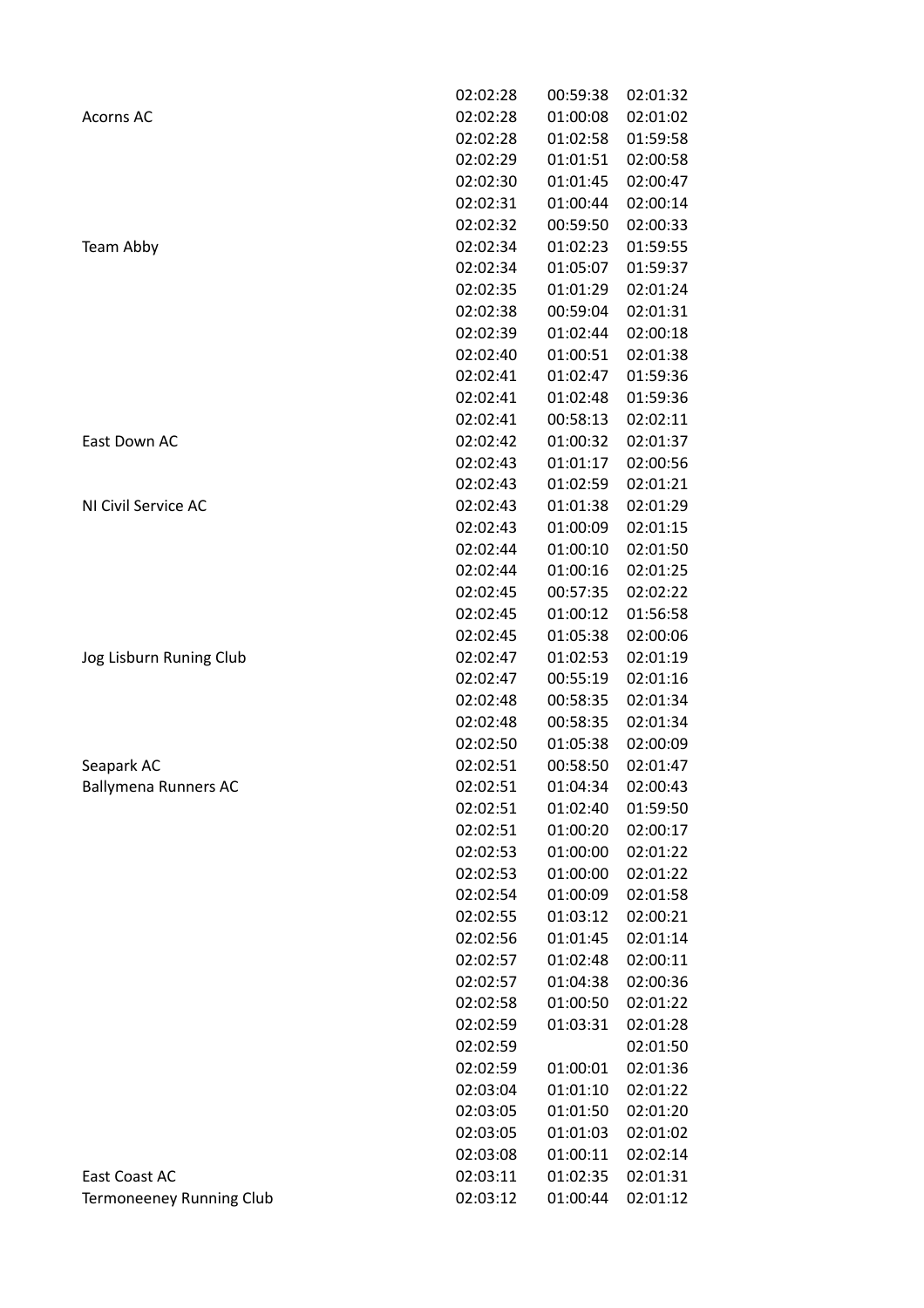| J.D. Wetherspoon Northern Ireland | 02:03:12 | 01:03:43 | 02:00:38 |
|-----------------------------------|----------|----------|----------|
| East Coast AC                     | 02:03:13 | 01:02:35 | 02:01:32 |
|                                   | 02:03:15 | 01:04:51 | 02:00:18 |
|                                   | 02:03:15 | 01:02:24 | 02:00:51 |
| Larne AC                          | 02:03:15 | 01:02:24 | 02:00:51 |
|                                   | 02:03:19 | 01:00:14 | 02:01:49 |
|                                   | 02:03:21 | 01:04:58 | 02:01:09 |
| <b>Belfast Running Club</b>       | 02:03:21 | 01:01:34 | 02:01:51 |
|                                   | 02:03:22 | 01:03:33 | 02:00:57 |
|                                   | 02:03:22 | 01:02:48 | 02:00:35 |
|                                   | 02:03:23 | 01:03:12 | 02:00:49 |
|                                   | 02:03:26 | 01:03:03 | 02:00:31 |
|                                   | 02:03:26 | 01:00:29 | 02:02:17 |
|                                   | 02:03:29 | 01:02:10 | 02:01:05 |
| East Down AC                      | 02:03:30 |          | 02:02:25 |
|                                   | 02:03:31 | 00:58:06 | 02:02:47 |
|                                   | 02:03:32 | 01:03:39 | 02:01:46 |
| Penny Lane Striders               | 02:03:34 | 01:02:10 | 02:02:36 |
| <b>Springwell Running Club</b>    | 02:03:34 | 01:02:10 | 02:02:36 |
|                                   | 02:03:34 | 01:05:48 | 02:00:49 |
| <b>Barn Runners</b>               | 02:03:35 | 01:00:07 | 02:02:23 |
|                                   | 02:03:39 | 01:02:34 | 02:02:01 |
| Bob31st                           | 02:03:40 | 01:00:41 | 02:03:06 |
|                                   | 02:03:41 | 00:59:36 | 02:02:16 |
|                                   | 02:03:41 | 00:59:36 | 02:02:15 |
|                                   | 02:03:44 | 01:03:58 | 02:01:38 |
| <b>Belfast</b>                    | 02:03:46 | 01:02:51 | 02:01:53 |
| <b>Ballymena Runners AC</b>       | 02:03:46 | 01:01:30 | 02:02:02 |
| team sport matera - italia        | 02:03:49 | 00:57:24 | 02:02:58 |
|                                   | 02:03:49 | 01:02:46 | 02:01:11 |
|                                   | 02:03:53 | 01:00:11 | 02:02:00 |
|                                   | 02:03:53 | 01:00:11 | 02:02:00 |
|                                   | 02:03:54 | 01:03:11 | 02:02:24 |
| Downs Syndrome Awareness          | 02:03:55 | 00:59:45 | 02:03:02 |
| <b>Belfast Running Club</b>       | 02:03:57 | 01:02:13 | 02:03:10 |
|                                   | 02:03:59 | 01:04:59 | 02:01:35 |
|                                   | 02:04:03 | 01:01:13 | 02:02:13 |
|                                   | 02:04:05 | 00:58:53 | 02:02:40 |
|                                   | 02:04:05 | 01:00:09 | 02:02:38 |
|                                   | 02:04:06 | 01:00:35 | 02:01:19 |
|                                   | 02:04:08 | 01:01:24 | 02:02:31 |
| <b>Slieve Gullion Runners</b>     | 02:04:09 | 01:01:10 | 02:02:54 |
|                                   | 02:04:10 | 01:00:24 | 02:02:55 |
| <b>Barn Runners</b>               | 02:04:12 | 01:05:47 | 02:00:55 |
|                                   | 02:04:13 | 01:00:45 | 02:02:47 |
|                                   | 02:04:14 | 01:06:52 | 01:56:33 |
|                                   | 02:04:16 | 01:00:28 | 02:03:19 |
|                                   | 02:04:18 | 01:00:08 | 02:03:17 |
| <b>Holywell Runners</b>           | 02:04:19 | 01:01:43 | 02:02:46 |
|                                   | 02:04:20 | 01:00:21 | 02:02:55 |
|                                   | 02:04:20 | 01:00:49 | 02:03:48 |
|                                   | 02:04:20 | 01:06:12 | 02:02:08 |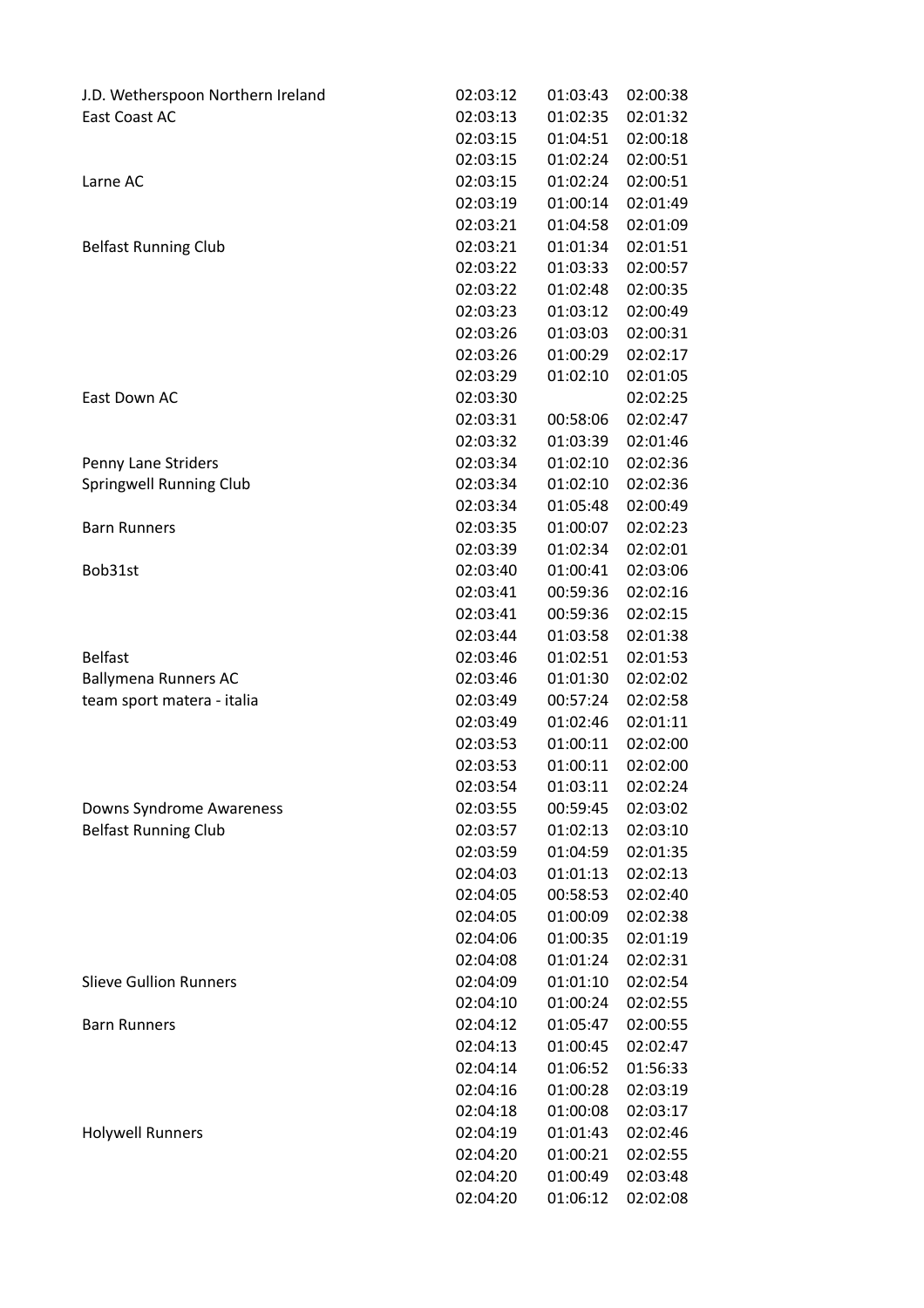|                               | 02:04:21 | 01:02:49 | 02:00:06 |
|-------------------------------|----------|----------|----------|
|                               | 02:04:22 | 01:01:21 | 02:03:49 |
|                               | 02:04:26 | 01:05:12 | 02:03:07 |
|                               | 02:04:26 | 01:05:20 | 02:01:59 |
|                               | 02:04:26 | 01:05:20 | 02:02:00 |
| Kernan Run Club               | 02:04:27 | 01:03:20 | 02:02:45 |
|                               | 02:04:27 | 01:04:53 | 02:02:31 |
|                               | 02:04:28 | 01:01:04 | 02:03:01 |
|                               | 02:04:29 | 00:58:55 | 02:03:37 |
|                               | 02:04:29 | 00:58:54 | 02:03:38 |
| <b>North Belfast Harriers</b> | 02:04:30 | 01:00:34 | 02:03:00 |
| <b>HIS and HER</b>            | 02:04:31 | 01:03:33 | 02:02:27 |
|                               | 02:04:32 | 01:00:02 | 02:03:57 |
|                               | 02:04:32 | 01:00:03 | 02:03:57 |
|                               | 02:04:32 | 01:03:39 | 01:59:17 |
|                               | 02:04:32 | 00:59:55 | 02:02:58 |
|                               | 02:04:36 | 01:00:44 | 02:03:21 |
| Magherafelt day Centre        | 02:04:37 | 01:04:01 | 02:02:20 |
| <b>Rise Running Club</b>      | 02:04:38 | 00:53:34 | 02:03:57 |
|                               | 02:04:39 | 01:01:07 | 02:02:46 |
|                               | 02:04:42 | 01:07:16 | 01:58:01 |
|                               | 02:04:43 | 01:02:24 | 02:01:55 |
| <b>North Belfast Harriers</b> | 02:04:44 | 01:03:40 | 02:03:19 |
|                               | 02:04:46 | 01:00:40 | 02:03:53 |
|                               | 02:04:48 | 01:00:18 | 02:03:52 |
|                               | 02:04:55 | 01:02:14 | 02:03:06 |
|                               | 02:04:58 | 00:59:30 | 02:04:09 |
|                               | 02:04:58 | 01:05:22 | 02:00:40 |
|                               | 02:05:02 | 01:03:30 | 02:03:30 |
|                               | 02:05:05 | 01:00:09 | 02:03:13 |
|                               | 02:05:07 | 01:05:24 | 01:58:22 |
|                               | 02:05:08 | 01:09:06 | 02:02:29 |
| <b>Belfast Running Club</b>   | 02:05:09 | 01:02:43 | 02:03:11 |
| Orangegrove AC                | 02:05:10 | 01:04:39 | 02:03:09 |
| Orangegrove AC                | 02:05:10 | 01:04:39 | 02:03:10 |
|                               | 02:05:14 | 01:03:20 | 02:02:30 |
|                               | 02:05:15 | 01:03:12 | 02:02:29 |
|                               | 02:05:16 | 01:00:31 | 02:04:38 |
|                               | 02:05:17 | 01:00:15 | 02:04:20 |
|                               | 02:05:18 | 01:01:20 | 02:03:27 |
| Jog Moira                     | 02:05:22 | 01:03:44 | 02:02:42 |
|                               | 02:05:24 | 01:02:58 | 02:04:15 |
|                               | 02:05:25 | 01:00:03 | 02:04:46 |
|                               | 02:05:26 | 01:03:22 | 02:03:10 |
|                               | 02:05:28 | 01:01:56 | 02:03:12 |
|                               | 02:05:28 | 01:04:20 | 02:04:30 |
|                               | 02:05:31 | 01:03:50 | 02:03:47 |
|                               | 02:05:33 | 01:03:38 | 02:04:46 |
|                               | 02:05:34 | 01:03:38 | 02:04:46 |
|                               | 02:05:35 | 00:59:28 | 02:04:38 |
| <b>Sperrin Harriers</b>       | 02:05:35 | 01:00:12 | 02:04:54 |
|                               | 02:05:39 | 01:00:17 | 02:05:18 |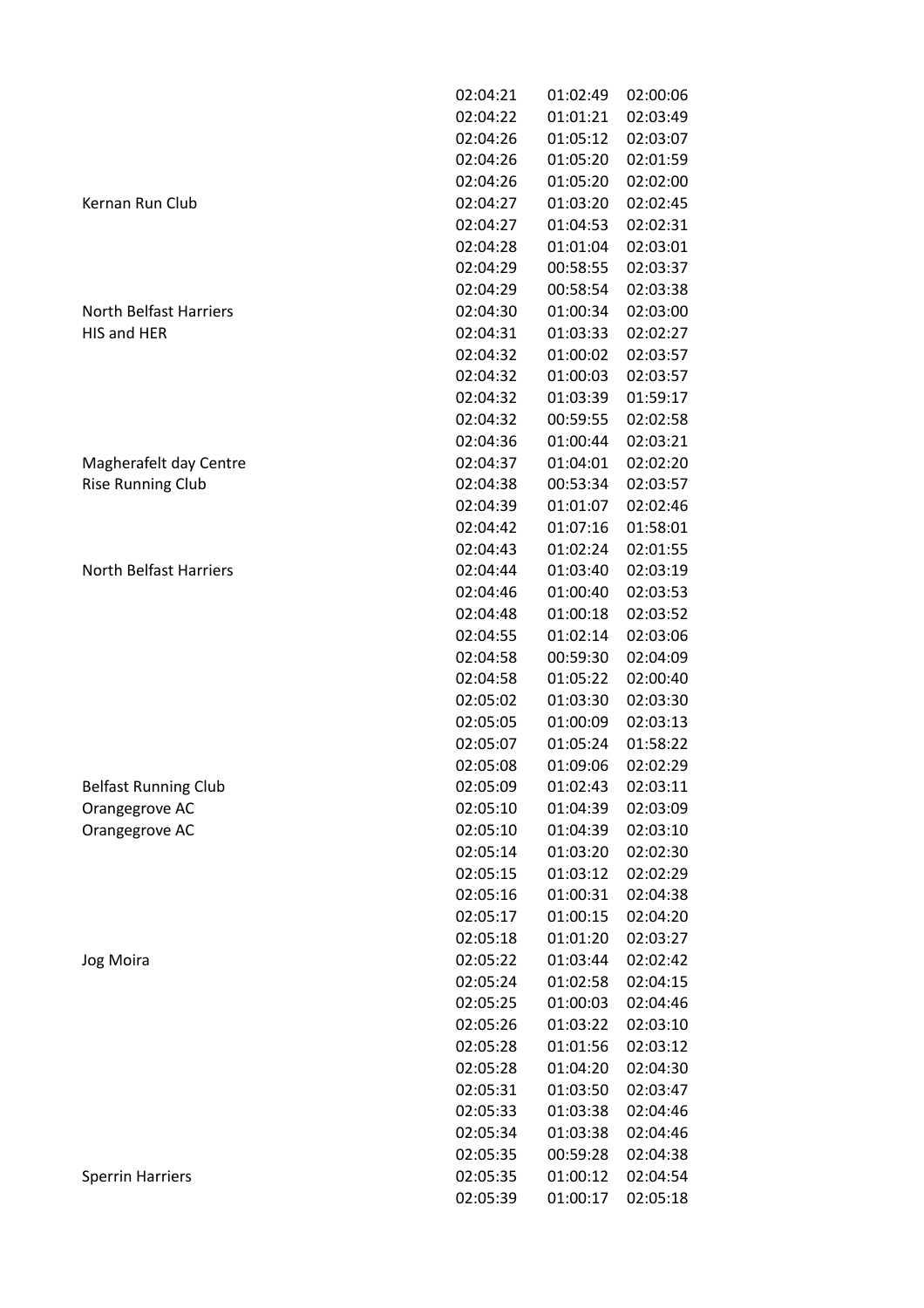| Mullaghbawn Road Runners     | 02:05:40 | 00:59:35 | 02:04:25 |
|------------------------------|----------|----------|----------|
|                              | 02:05:40 | 01:00:17 | 02:05:18 |
|                              | 02:05:41 | 01:01:33 | 02:04:05 |
|                              | 02:05:42 | 01:01:33 | 02:04:07 |
| Jog Moira                    | 02:05:43 | 01:01:40 | 02:03:03 |
|                              | 02:05:45 | 01:00:27 | 02:04:48 |
|                              | 02:05:45 | 01:00:27 | 02:04:49 |
|                              | 02:05:46 | 01:05:35 | 01:58:15 |
|                              | 02:05:46 | 00:59:38 | 02:04:21 |
|                              | 02:05:48 | 01:02:59 | 02:03:54 |
|                              | 02:05:48 | 01:04:19 | 02:03:03 |
|                              | 02:05:48 | 01:00:09 | 02:04:12 |
| <b>Team Weavel</b>           | 02:05:51 | 01:05:21 | 01:59:36 |
|                              | 02:05:51 | 01:02:16 | 02:03:55 |
|                              | 02:05:54 | 01:02:47 | 02:04:34 |
|                              | 02:05:55 | 01:02:02 | 02:03:55 |
|                              | 02:05:57 | 01:01:53 | 02:04:23 |
| Kernan Run Club              | 02:05:58 | 01:03:53 | 02:04:17 |
|                              | 02:05:58 | 01:02:28 | 02:04:33 |
|                              | 02:06:01 | 01:06:53 | 01:58:10 |
| <b>Fylde Coast Runners</b>   | 02:06:05 | 01:03:14 | 02:03:36 |
| <b>Ballymena Runners AC</b>  | 02:06:05 | 01:04:35 | 02:03:58 |
|                              | 02:06:10 | 01:03:32 | 02:03:47 |
|                              | 02:06:15 | 00:59:12 | 02:04:19 |
| <b>Ballymena Runners AC</b>  | 02:06:16 | 01:03:41 | 02:03:51 |
|                              | 02:06:18 | 01:03:15 | 02:03:52 |
|                              | 02:06:18 | 01:03:57 | 02:03:11 |
| <b>Holywell Runners</b>      | 02:06:19 | 01:02:01 | 02:04:46 |
| West belfast coolers         | 02:06:26 | 01:05:43 | 02:03:32 |
| <b>Ballymena Runners AC</b>  | 02:06:26 | 01:05:39 | 02:00:38 |
| <b>Ballymena Runners AC</b>  | 02:06:26 | 01:05:39 | 02:00:38 |
|                              | 02:06:26 | 01:04:11 | 02:03:27 |
|                              | 02:06:29 | 01:03:27 | 02:03:37 |
|                              | 02:06:32 | 01:04:31 | 02:03:38 |
|                              | 02:06:35 | 01:04:50 | 02:04:53 |
|                              | 02:06:39 | 01:03:11 | 02:05:25 |
|                              | 02:06:41 | 01:02:49 | 02:03:40 |
|                              | 02:06:43 | 01:02:00 | 02:04:44 |
|                              | 02:06:45 | 01:08:29 | 02:04:34 |
| <b>St Pauls Running Club</b> | 02:06:48 | 01:06:31 | 02:03:33 |
|                              | 02:06:49 | 01:01:54 | 02:05:27 |
|                              | 02:06:50 | 01:01:56 | 02:04:59 |
|                              | 02:06:51 | 01:03:47 | 02:05:02 |
|                              | 02:06:52 | 01:04:44 | 02:04:40 |
|                              | 02:06:56 | 01:04:57 | 02:04:47 |
| Kernan Run Club              | 02:06:58 | 01:03:54 | 02:05:16 |
| Kernan Run Club              | 02:06:59 | 01:03:54 | 02:05:16 |
|                              | 02:06:59 | 00:58:47 | 02:05:59 |
|                              | 02:07:00 | 00:58:47 | 02:06:00 |
|                              | 02:07:03 | 01:05:42 | 02:05:08 |
|                              | 02:07:06 | 01:01:57 | 02:05:48 |
|                              | 02:07:07 | 01:03:58 | 02:05:01 |
|                              |          |          |          |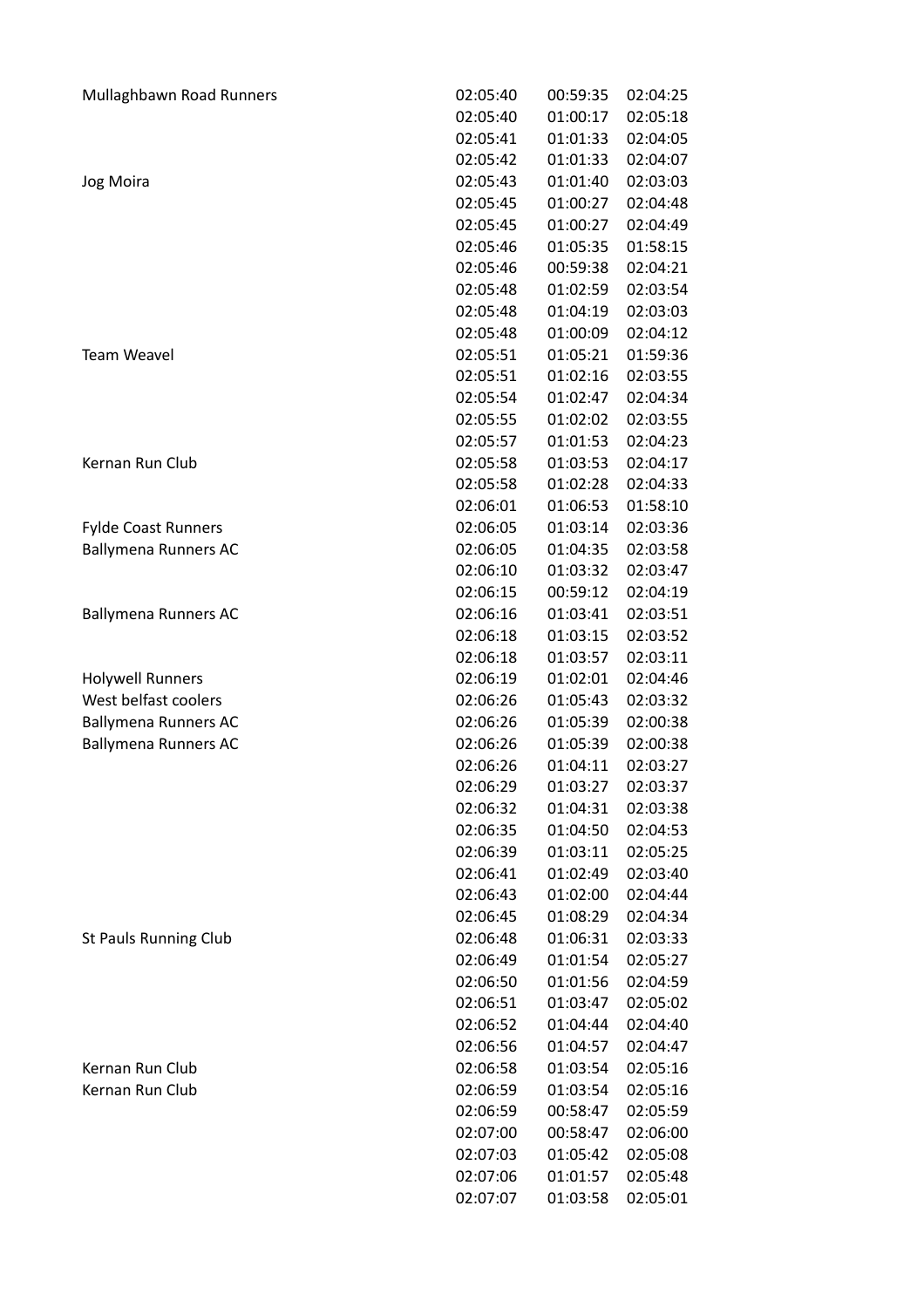|                             | 02:07:12 | 01:05:24 | 02:05:12 |
|-----------------------------|----------|----------|----------|
|                             | 02:07:12 | 01:06:12 | 02:04:54 |
|                             | 02:07:13 | 01:05:24 | 02:05:13 |
| <b>Mallusk Harriers</b>     | 02:07:15 | 01:03:41 | 02:05:19 |
|                             | 02:07:17 | 01:05:23 | 02:04:13 |
|                             | 02:07:17 | 00:57:27 | 02:06:34 |
| <b>Brantry Warriors</b>     | 02:07:17 | 00:59:46 | 02:06:32 |
| Lagan Valley orienteers     | 02:07:18 | 01:04:29 | 02:05:21 |
|                             | 02:07:18 | 01:00:49 | 02:06:18 |
|                             | 02:07:18 | 01:03:55 | 02:05:07 |
| <b>Rise Running Club</b>    | 02:07:19 | 01:04:27 | 02:04:27 |
|                             | 02:07:21 | 01:03:01 | 02:05:32 |
|                             | 02:07:23 | 01:06:17 | 02:01:22 |
|                             | 02:07:23 | 01:06:17 | 02:01:22 |
| Dromore AC                  | 02:07:24 | 00:58:43 | 02:06:31 |
| <b>Belfast Running Club</b> | 02:07:27 | 01:05:08 | 02:05:24 |
|                             | 02:07:28 | 01:04:19 | 02:04:24 |
|                             | 02:07:29 | 01:00:37 | 02:06:19 |
|                             | 02:07:29 | 01:03:05 | 02:05:42 |
| <b>Acorns AC</b>            | 02:07:30 | 01:05:34 | 02:04:57 |
|                             | 02:07:30 | 01:02:43 | 02:05:55 |
|                             | 02:07:31 | 01:01:29 | 02:05:49 |
| <b>Acorns AC</b>            | 02:07:32 | 01:02:30 | 02:06:00 |
|                             | 02:07:32 | 01:04:19 | 02:04:29 |
| <b>Acorns AC</b>            | 02:07:33 | 01:05:34 | 02:05:00 |
|                             | 02:07:33 | 01:05:34 | 02:05:01 |
|                             | 02:07:33 | 01:05:09 | 02:05:48 |
| go fitz go                  | 02:07:34 | 01:06:53 | 02:03:59 |
|                             | 02:07:34 | 01:06:35 | 02:05:00 |
|                             | 02:07:35 | 01:03:33 | 02:05:10 |
|                             | 02:07:35 | 01:04:23 | 02:05:51 |
| go fitz go                  | 02:07:35 | 01:06:54 | 02:04:20 |
|                             | 02:07:40 | 01:04:00 | 02:06:01 |
|                             | 02:07:40 | 01:01:27 | 02:07:05 |
| go fitz go                  | 02:07:41 | 01:06:54 | 02:04:26 |
| Kernan Run Club             | 02:07:46 | 01:03:20 | 02:06:04 |
| <b>Ormeau Runners</b>       | 02:07:47 | 01:02:56 | 02:05:42 |
|                             | 02:07:49 | 01:03:54 | 02:05:38 |
|                             | 02:07:51 | 01:02:13 | 02:05:14 |
|                             | 02:07:52 | 01:01:08 | 02:07:09 |
| Springwell Running Club     | 02:07:52 | 01:04:36 | 02:05:45 |
|                             | 02:07:52 | 01:00:10 | 02:06:33 |
|                             | 02:07:53 | 01:03:08 | 02:07:03 |
|                             | 02:07:54 | 01:00:20 | 02:04:48 |
|                             | 02:07:57 | 01:03:25 | 02:06:14 |
|                             | 02:07:57 | 01:01:58 | 02:06:31 |
|                             | 02:07:59 | 01:00:03 | 02:07:22 |
|                             | 02:08:01 | 01:05:22 | 02:06:47 |
|                             | 02:08:05 | 00:59:58 | 02:07:15 |
|                             | 02:08:08 | 01:04:29 | 02:05:24 |
| Bunzl                       | 02:08:08 | 01:01:32 | 02:06:23 |
|                             | 02:08:09 | 01:04:03 | 02:06:49 |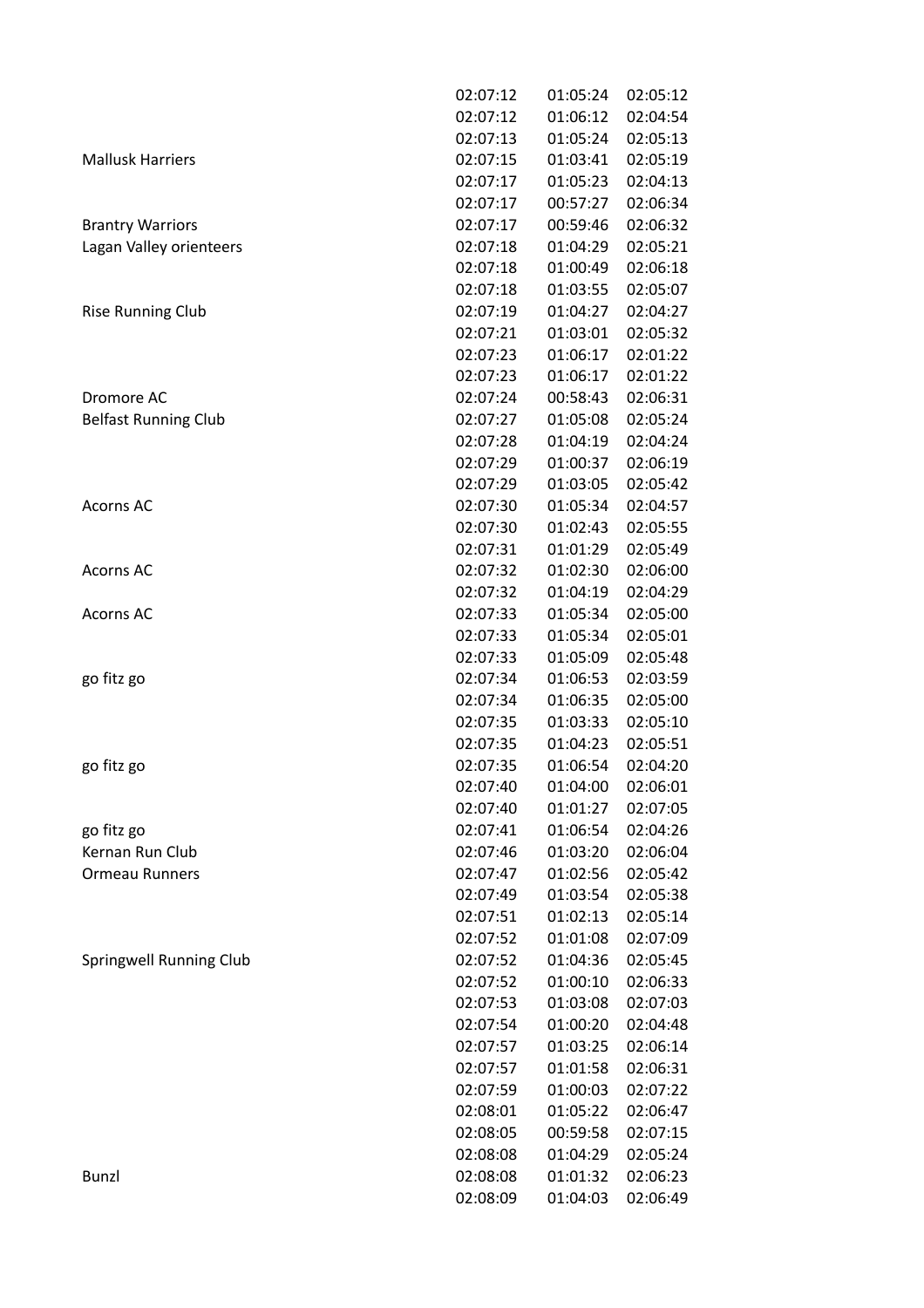|                                | 02:08:09 | 01:07:10 | 02:05:31 |
|--------------------------------|----------|----------|----------|
|                                | 02:08:10 | 01:04:37 | 02:06:12 |
|                                | 02:08:11 | 01:03:07 | 02:06:09 |
| <b>Mallusk Harriers</b>        | 02:08:11 | 01:02:12 | 02:06:15 |
|                                | 02:08:14 | 01:02:27 | 02:05:24 |
|                                | 02:08:31 | 01:04:10 | 02:05:50 |
|                                | 02:08:31 | 01:03:01 | 02:03:54 |
| <b>Springwell Running Club</b> | 02:08:36 | 01:03:44 | 02:06:10 |
|                                | 02:08:37 | 01:04:05 | 02:07:31 |
|                                | 02:08:39 | 01:01:26 | 02:06:48 |
|                                | 02:08:46 | 01:07:14 | 02:06:41 |
| <b>BOLT</b>                    | 02:08:47 | 01:05:35 | 02:07:03 |
|                                | 02:08:49 | 01:03:20 | 02:06:49 |
| <b>Team Gazelle Belfast</b>    | 02:08:54 | 01:02:40 | 02:06:51 |
| <b>Ballydrain Harriers</b>     | 02:08:56 | 01:02:27 | 02:03:11 |
|                                | 02:08:56 | 01:04:07 | 02:05:53 |
|                                | 02:08:56 | 01:06:29 | 02:08:02 |
|                                | 02:08:57 | 01:02:51 | 02:06:48 |
|                                | 02:08:57 | 01:03:23 | 02:07:21 |
|                                | 02:08:57 | 01:02:05 | 02:07:29 |
|                                | 02:08:57 | 01:04:58 | 02:06:49 |
|                                | 02:09:01 | 01:08:05 | 02:07:35 |
| <b>Barn Runners</b>            | 02:09:01 | 01:06:03 | 02:06:46 |
|                                | 02:09:05 | 01:02:47 | 02:06:52 |
| <b>Belfast Running Club</b>    | 02:09:05 | 01:10:25 | 02:06:49 |
|                                | 02:09:06 | 01:00:36 | 02:07:40 |
|                                | 02:09:08 | 01:05:46 | 02:07:03 |
|                                | 02:09:08 | 00:59:47 | 02:08:34 |
|                                | 02:09:11 | 01:05:42 | 02:07:17 |
|                                | 02:09:13 | 01:05:37 | 02:06:51 |
| <b>Ballymena Runners AC</b>    | 02:09:14 | 01:06:17 | 02:06:16 |
|                                | 02:09:17 | 01:09:29 | 02:07:48 |
| <b>Belfast Running Club</b>    | 02:09:18 | 01:04:42 | 02:07:15 |
|                                | 02:09:21 | 01:04:09 | 02:08:12 |
| <b>Nspcc</b>                   | 02:09:25 | 01:03:40 | 02:07:37 |
| <b>St Pauls Running Club</b>   | 02:09:26 | 01:06:31 | 02:06:12 |
| <b>St Pauls Running Club</b>   | 02:09:26 | 01:06:31 | 02:06:11 |
| Autism ni                      | 02:09:28 | 01:00:33 | 02:08:24 |
| <b>Albertville Harriers</b>    | 02:09:28 | 01:04:01 | 02:08:29 |
| <b>Barn Runners</b>            | 02:09:29 | 01:06:40 | 02:07:09 |
| Team Santa Cruz California     | 02:09:29 | 01:00:08 | 02:07:49 |
| <b>Jog Belfast</b>             | 02:09:30 | 01:05:41 | 02:07:27 |
| Belfast gazelles               | 02:09:31 | 01:06:43 | 02:07:29 |
|                                | 02:09:33 | 01:04:12 | 02:07:43 |
| The Last 4                     | 02:09:33 | 01:06:51 | 02:07:46 |
|                                | 02:09:33 | 01:04:12 | 02:07:44 |
|                                | 02:09:33 | 01:03:48 | 02:06:45 |
|                                | 02:09:36 |          | 02:07:56 |
| <b>Belfast Running Club</b>    | 02:09:37 | 01:05:41 | 02:07:34 |
|                                | 02:09:38 | 01:04:41 | 02:06:34 |
|                                | 02:09:38 | 01:06:16 | 02:07:34 |
|                                | 02:09:38 | 01:03:04 | 02:08:20 |
|                                |          |          |          |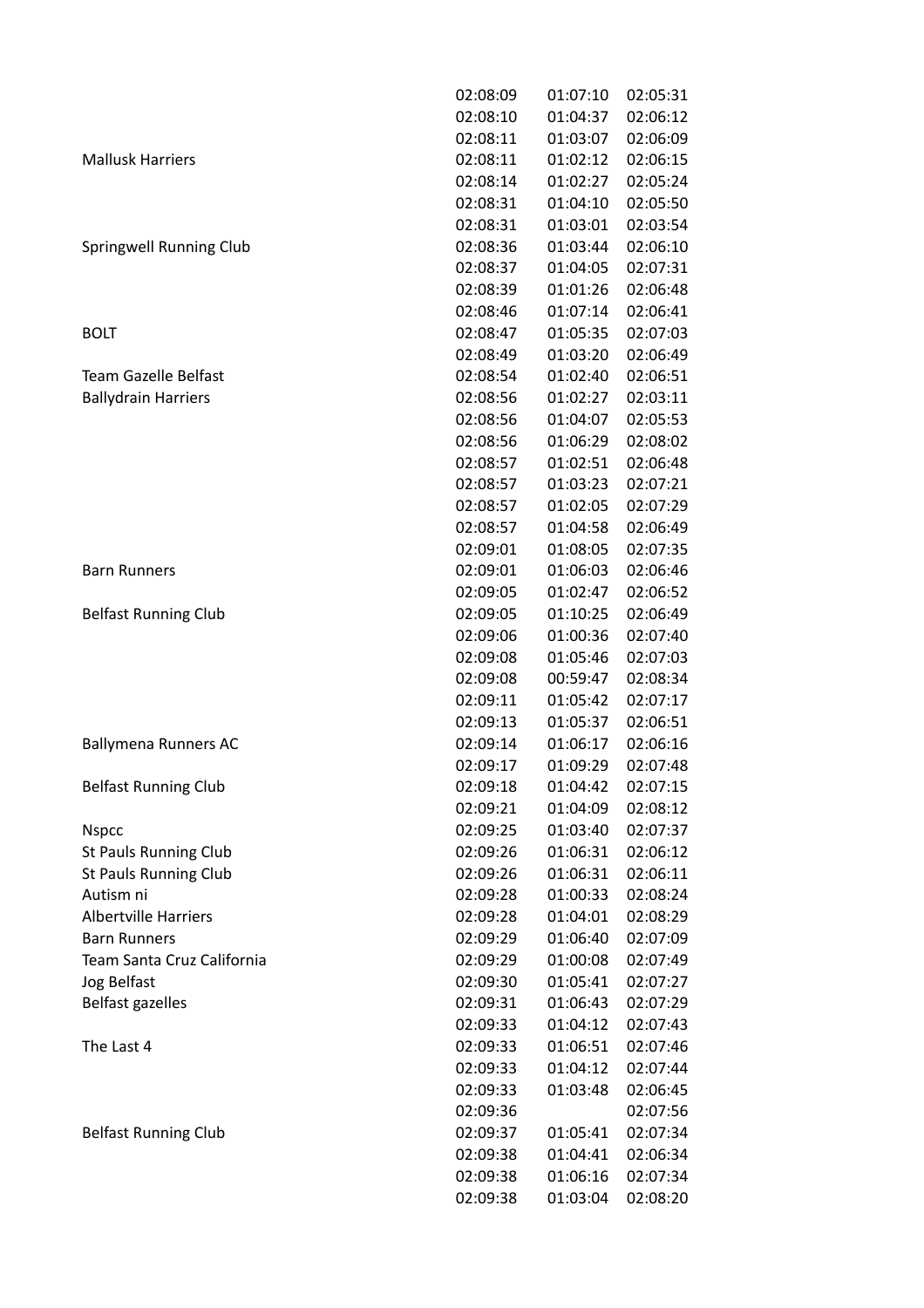| <b>Team Veda</b>            | 02:09:40 | 01:05:41 | 02:07:37 |
|-----------------------------|----------|----------|----------|
|                             | 02:09:42 | 01:03:21 | 02:07:58 |
|                             | 02:09:42 | 01:10:10 | 02:01:27 |
|                             | 02:09:42 | 01:05:33 | 02:07:59 |
|                             | 02:09:44 | 01:06:23 | 02:07:53 |
|                             | 02:09:49 | 01:01:26 | 02:07:04 |
| <b>Beechmount Harriers</b>  | 02:09:50 | 01:04:06 | 02:06:49 |
|                             | 02:09:51 | 01:01:49 | 02:08:03 |
| <b>Ballymena Runners AC</b> | 02:09:53 | 01:04:35 | 02:07:45 |
|                             | 02:09:54 | 01:04:32 | 02:07:07 |
|                             | 02:09:54 | 01:03:03 | 02:07:55 |
|                             | 02:09:54 | 01:03:03 | 02:07:55 |
| Lisburn Triathlon Club      | 02:09:59 | 01:01:31 | 02:09:25 |
|                             | 02:09:59 | 01:06:12 | 02:08:09 |
|                             | 02:09:59 | 01:05:16 | 02:08:14 |
| Project Romania 2015        | 02:10:00 |          | 02:07:46 |
|                             | 02:10:03 | 01:04:06 | 02:08:24 |
|                             | 02:10:07 | 01:07:00 | 02:08:01 |
|                             | 02:10:12 | 01:09:23 | 02:07:55 |
| Seapark AC                  | 02:10:16 | 01:07:03 | 02:07:21 |
|                             | 02:10:20 | 01:01:30 | 02:09:04 |
|                             | 02:10:21 | 01:03:25 | 02:08:41 |
|                             | 02:10:21 | 01:07:20 | 02:07:37 |
|                             | 02:10:21 | 01:03:01 | 02:09:01 |
| <b>Barn Runners</b>         | 02:10:22 | 01:06:41 | 02:08:03 |
| <b>Barn Runners</b>         | 02:10:22 | 01:06:40 | 02:08:03 |
| <b>Barn Runners</b>         | 02:10:22 | 01:06:41 | 02:08:05 |
| <b>Barn Runners</b>         | 02:10:22 | 01:06:41 | 02:08:04 |
|                             | 02:10:24 |          | 02:09:22 |
|                             | 02:10:26 | 01:02:07 | 02:07:48 |
|                             | 02:10:27 | 01:03:33 | 02:09:32 |
|                             | 02:10:28 | 01:02:08 | 02:09:27 |
|                             | 02:10:29 | 01:08:56 | 02:05:13 |
|                             | 02:10:29 | 01:08:56 | 02:05:14 |
|                             | 02:10:32 | 01:02:50 | 02:09:07 |
|                             | 02:10:32 | 01:04:33 | 02:08:36 |
|                             | 02:10:34 | 01:02:23 | 02:09:01 |
|                             | 02:10:34 | 01:02:30 | 02:09:01 |
|                             | 02:10:37 | 01:03:24 | 02:08:15 |
| <b>Belfast Running Club</b> | 02:10:40 |          | 02:08:37 |
|                             | 02:10:49 | 01:06:19 | 02:08:35 |
| <b>BOLT</b>                 | 02:10:54 | 01:06:36 | 02:09:09 |
|                             | 02:10:54 | 01:00:09 | 02:10:12 |
|                             | 02:10:55 | 01:05:10 | 02:09:35 |
|                             | 02:10:56 | 01:05:48 | 02:08:43 |
|                             | 02:10:57 | 01:03:22 | 02:09:14 |
| East Down AC                | 02:11:00 | 01:02:11 | 02:09:42 |
|                             | 02:11:02 | 01:05:10 | 02:09:43 |
| mid-ulster athletics club   | 02:11:04 | 01:00:41 | 02:09:51 |
| <b>Ballydrain Harriers</b>  | 02:11:06 | 01:07:34 | 02:07:15 |
|                             | 02:11:06 | 01:08:36 | 02:08:34 |
|                             | 02:11:07 | 01:05:19 | 02:09:06 |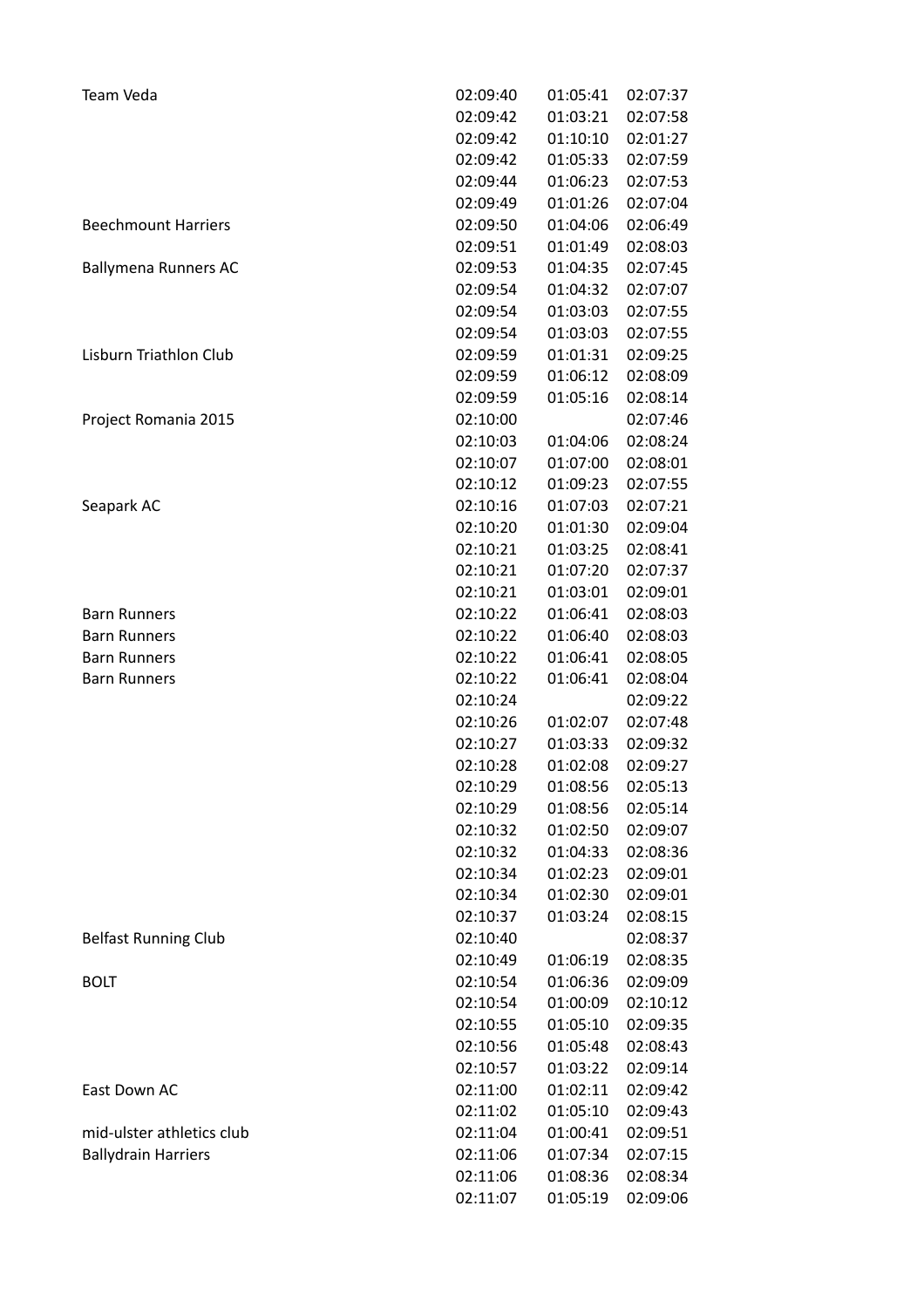|                                   | 02:11:07 | 01:05:57 | 02:08:49          |
|-----------------------------------|----------|----------|-------------------|
| RunFit                            | 02:11:08 | 01:08:21 | 02:09:16          |
| North Belfast Harriers            | 02:11:08 | 01:01:03 | 02:09:51          |
| Orangegrove AC                    | 02:11:08 | 01:08:21 | 02:09:16          |
|                                   | 02:11:09 | 01:08:54 | 02:09:28          |
|                                   | 02:11:09 | 01:10:06 | 02:04:50          |
|                                   | 02:11:09 | 01:08:36 | 02:08:37          |
|                                   | 02:11:11 | 01:00:05 | 02:10:33          |
| <b>Bramhall Runners</b>           | 02:11:12 | 01:04:24 | 02:09:24          |
|                                   | 02:11:12 | 01:04:24 | 02:09:23          |
|                                   | 02:11:12 | 01:03:59 | 02:09:33          |
| team sport matera - italia        | 02:11:16 | 01:00:13 | 02:10:25          |
| <b>Acorns AC</b>                  | 02:11:17 | 01:06:01 | 02:08:46          |
| Acorns AC                         | 02:11:17 | 01:05:38 | 02:09:17          |
| J. D. Wetherspoon Norhern Ireland | 02:11:18 | 01:08:55 | 02:08:45          |
|                                   | 02:11:18 | 01:09:44 | 02:09:10          |
|                                   | 02:11:18 | 01:09:36 | 02:08:34          |
|                                   | 02:11:20 | 01:07:38 | 02:08:32          |
|                                   | 02:11:22 | 01:00:21 | 02:09:25          |
| run-anon                          | 02:11:24 | 01:04:06 | 02:09:51          |
|                                   | 02:11:24 | 01:06:56 | 02:08:23          |
|                                   | 02:11:26 | 01:05:46 | 02:08:25          |
| <b>Sutton Runners</b>             | 02:11:27 | 01:05:59 | 02:08:06          |
|                                   | 02:11:28 | 01:05:47 | 02:09:43          |
|                                   | 02:11:28 | 01:05:47 | 02:09:43          |
|                                   | 02:11:31 | 01:05:16 | 02:09:40          |
|                                   | 02:11:32 | 01:05:15 | 02:09:41          |
|                                   | 02:11:32 | 01:05:16 | 02:09:43          |
|                                   | 02:11:33 | 01:04:39 | 02:11:13          |
|                                   | 02:11:41 | 01:04:51 | 02:09:30          |
|                                   | 02:11:46 | 01:05:14 | 02:09:44          |
|                                   | 02:11:46 | 01:05:14 | 02:09:43          |
| Generic team                      | 02:11:48 |          | 01:06:16 02:09:37 |
|                                   | 02:11:48 | 01:02:50 | 02:10:46          |
|                                   | 02:11:50 | 01:02:23 | 02:10:58          |
|                                   | 02:11:54 | 01:04:25 | 02:10:06          |
| <b>WHITEHEAD RUNNERS</b>          | 02:11:55 | 01:05:32 | 02:09:35          |
| <b>Belfast Running Club</b>       | 02:11:55 | 01:06:14 | 02:09:55          |
|                                   | 02:11:55 | 01:01:32 | 02:10:24          |
|                                   | 02:11:56 | 01:05:32 | 02:09:36          |
|                                   | 02:11:56 | 01:08:03 | 02:09:57          |
|                                   | 02:11:57 | 01:08:03 | 02:09:58          |
|                                   | 02:11:57 | 01:06:45 | 02:09:28          |
|                                   | 02:11:57 | 01:09:53 | 02:08:45          |
| <b>Albertville Harriers</b>       | 02:11:57 | 00:58:54 | 02:10:35          |
|                                   | 02:11:58 | 01:04:07 | 02:10:12          |
|                                   | 02:11:59 | 01:02:46 | 02:10:03          |
|                                   | 02:11:59 | 01:06:34 | 02:10:13          |
|                                   | 02:11:59 | 01:08:13 | 02:09:46          |
|                                   | 02:11:59 | 01:03:28 | 02:10:32          |
|                                   | 02:12:00 | 01:02:53 | 02:09:02          |
|                                   | 02:12:01 | 01:06:48 | 02:06:46          |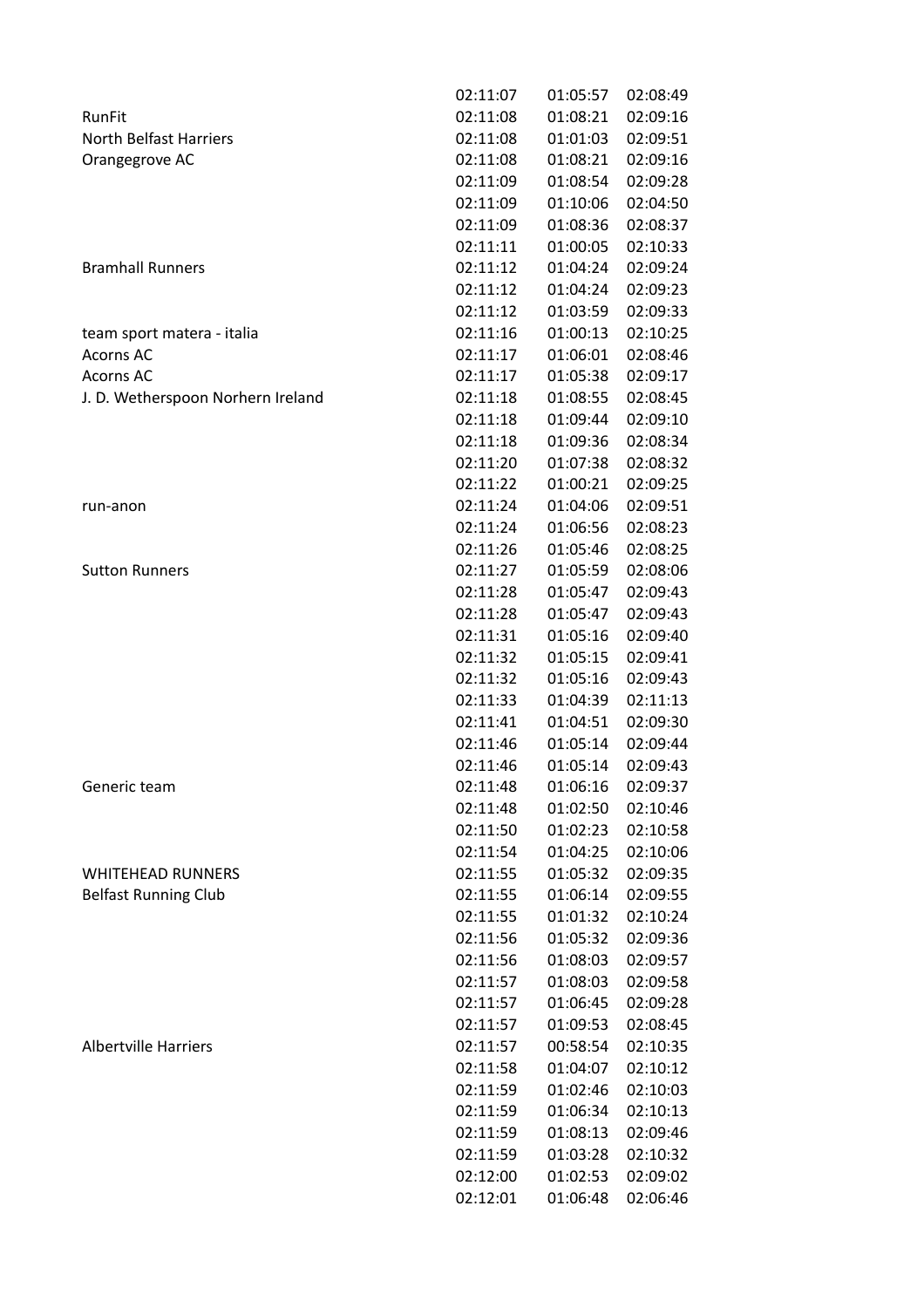|                            | 02:12:01 | 01:06:21 | 02:10:24 |
|----------------------------|----------|----------|----------|
| <b>Team Globescrabbler</b> | 02:12:02 | 01:05:05 | 02:09:31 |
|                            | 02:12:04 | 01:05:09 | 02:09:57 |
|                            | 02:12:07 | 01:01:09 | 02:11:38 |
|                            | 02:12:12 |          | 02:11:15 |
| Keylite Roof Windows       | 02:12:12 | 01:03:02 | 02:09:09 |
|                            | 02:12:13 | 01:08:39 | 02:10:46 |
|                            | 02:12:14 | 01:04:44 | 02:10:24 |
|                            | 02:12:15 | 01:07:00 | 02:10:13 |
|                            | 02:12:15 | 01:08:41 | 02:10:10 |
| <b>Ballydrain Harriers</b> | 02:12:20 | 01:07:34 | 02:08:29 |
|                            | 02:12:21 | 00:59:50 | 02:09:39 |
| Mac millan                 | 02:12:23 | 01:03:39 | 02:11:06 |
|                            | 02:12:24 | 01:07:09 | 02:10:13 |
|                            | 02:12:25 | 01:11:00 | 02:08:30 |
|                            | 02:12:25 | 01:06:00 | 02:10:27 |
| Seapark AC                 | 02:12:26 | 01:04:55 | 02:10:33 |
| Springwell Running Club    | 02:12:27 | 01:05:49 | 02:10:20 |
|                            | 02:12:34 | 01:05:57 | 02:10:22 |
| Seapark AC                 | 02:12:35 | 01:11:39 | 02:09:39 |
|                            | 02:12:35 | 00:59:46 | 02:11:48 |
|                            | 02:12:36 | 01:04:45 | 02:11:03 |
|                            | 02:12:36 | 01:04:45 | 02:11:04 |
|                            | 02:12:36 | 01:03:34 | 02:10:58 |
|                            | 02:12:39 | 01:09:06 | 02:10:00 |
|                            | 02:12:39 | 01:09:07 | 02:09:59 |
|                            | 02:12:39 | 01:06:56 | 02:09:42 |
| Kernan Run Club            | 02:12:42 | 01:06:53 | 02:10:09 |
|                            | 02:12:43 | 01:00:34 | 02:12:22 |
|                            | 02:12:43 | 00:59:25 | 02:11:21 |
|                            | 02:12:43 | 01:00:34 | 02:12:21 |
|                            | 02:12:45 | 01:10:16 | 02:06:25 |
| Macmillan                  | 02:12:47 | 01:04:29 | 02:11:39 |
|                            | 02:12:49 | 01:05:44 | 02:10:33 |
|                            | 02:12:50 | 01:08:25 | 02:10:20 |
|                            | 02:12:50 | 01:04:35 | 02:12:39 |
|                            | 02:12:50 | 01:04:01 | 02:11:11 |
|                            | 02:12:51 | 01:13:03 | 02:10:03 |
| Seapark AC                 | 02:12:51 | 01:05:33 | 02:09:57 |
|                            | 02:12:54 | 01:09:05 | 02:10:10 |
| krc running club           | 02:12:55 | 01:07:17 | 02:10:50 |
| Kernan Run Club            | 02:12:55 | 01:07:17 | 02:10:53 |
|                            | 02:12:58 | 01:06:32 | 02:10:30 |
|                            | 02:12:58 | 01:03:36 | 02:11:20 |
| Kernan Run Club            | 02:13:00 | 01:07:17 | 02:10:58 |
|                            | 02:13:01 | 01:07:11 | 02:10:31 |
|                            | 02:13:01 | 01:07:04 | 02:09:31 |
|                            | 02:13:01 | 01:07:11 | 02:10:32 |
|                            | 02:13:02 | 01:01:23 | 02:12:09 |
| Jog Belfast                | 02:13:02 | 01:05:55 | 02:12:18 |
|                            | 02:13:04 | 01:07:36 | 02:10:10 |
| go fitz go                 | 02:13:04 | 01:06:54 | 02:09:46 |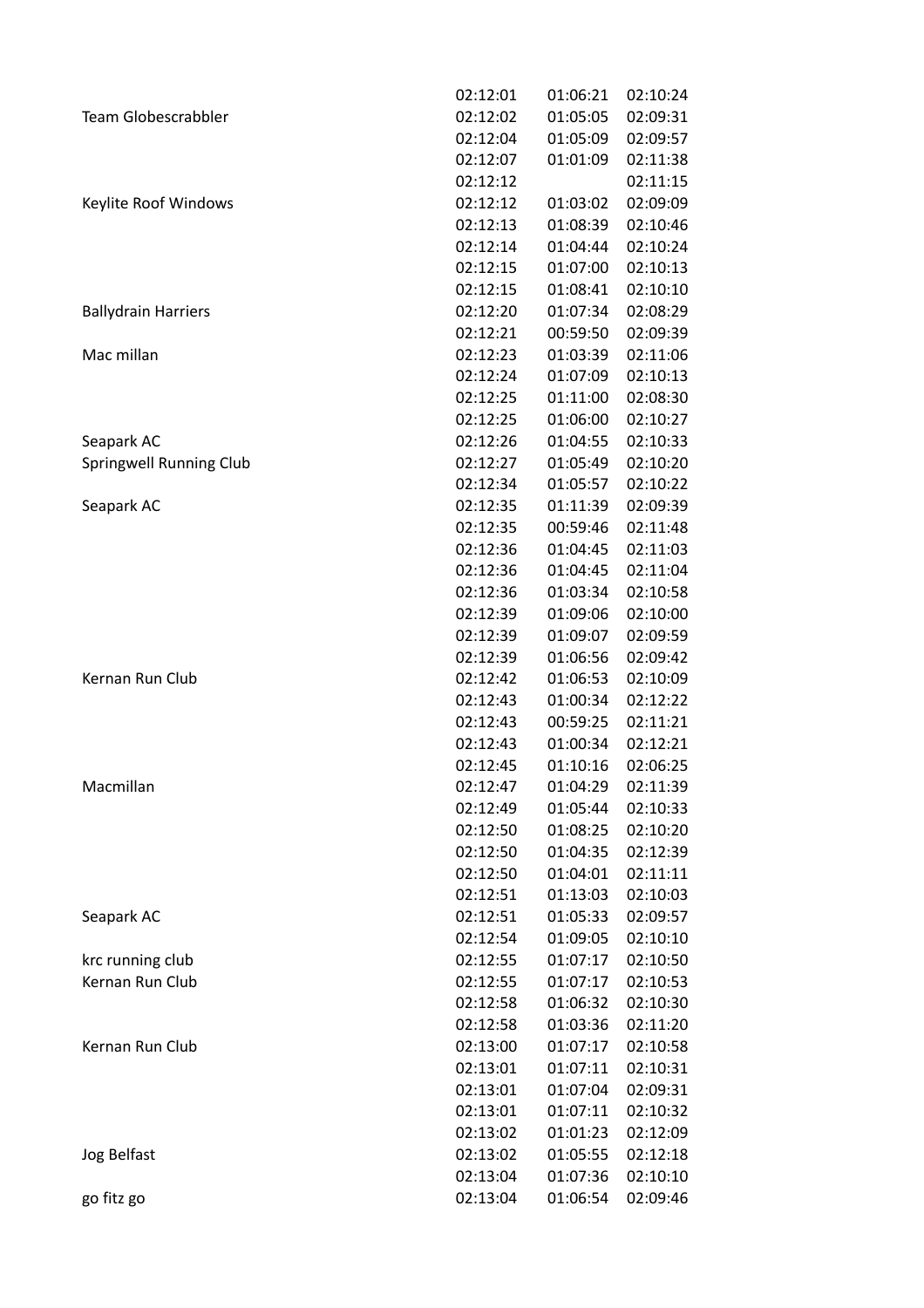|                                 | 02:13:05 | 01:06:40 | 02:10:47 |
|---------------------------------|----------|----------|----------|
|                                 | 02:13:06 | 01:05:36 | 02:10:01 |
|                                 | 02:13:06 | 01:06:32 | 02:09:51 |
| <b>Termoneeney Running Club</b> | 02:13:08 | 01:05:20 | 02:11:09 |
|                                 | 02:13:13 | 01:04:41 | 02:11:24 |
|                                 | 02:13:14 | 01:09:56 | 02:10:36 |
|                                 | 02:13:18 | 01:07:18 | 02:06:36 |
|                                 | 02:13:18 | 01:10:35 | 02:11:10 |
|                                 | 02:13:19 | 01:03:02 | 02:12:24 |
|                                 | 02:13:21 | 01:07:45 | 02:10:28 |
|                                 | 02:13:21 | 01:08:27 | 02:10:40 |
| <b>Moving Mountains Trust</b>   | 02:13:21 | 01:09:53 | 02:11:00 |
| <b>Moving Mountains Trust</b>   | 02:13:22 | 01:09:53 | 02:10:59 |
|                                 | 02:13:22 | 01:08:27 | 02:10:40 |
|                                 | 02:13:22 | 01:02:58 | 02:12:32 |
|                                 | 02:13:23 | 01:06:17 | 02:10:36 |
|                                 | 02:13:23 | 01:06:36 | 02:11:04 |
| The Last 4                      | 02:13:24 | 01:07:39 | 02:11:36 |
|                                 | 02:13:24 | 01:09:24 | 02:11:03 |
| <b>Belfast Running Club</b>     | 02:13:24 | 01:05:45 | 02:11:21 |
|                                 | 02:13:25 | 01:06:39 | 02:11:30 |
|                                 | 02:13:25 | 01:07:45 | 02:10:59 |
| <b>Belfast Running Club</b>     | 02:13:29 | 01:04:42 | 02:11:30 |
|                                 | 02:13:30 | 01:02:41 | 02:12:00 |
| <b>BOLT</b>                     | 02:13:33 | 01:06:36 | 02:11:49 |
| <b>Lonesome Runners</b>         | 02:13:34 | 01:04:15 | 02:12:13 |
|                                 | 02:13:35 | 01:06:37 | 02:11:23 |
|                                 | 02:13:36 | 01:06:43 | 02:11:29 |
|                                 | 02:13:37 | 01:06:47 | 02:11:32 |
|                                 | 02:13:38 | 01:03:19 | 02:12:09 |
|                                 | 02:13:40 | 01:08:26 | 02:10:50 |
|                                 | 02:13:40 | 01:08:26 | 02:10:50 |
|                                 | 02:13:44 | 01:01:27 | 02:12:19 |
|                                 | 02:13:47 | 01:03:46 | 02:12:11 |
|                                 | 02:13:48 | 01:13:11 | 02:11:00 |
|                                 | 02:13:48 | 01:06:19 | 02:11:07 |
|                                 | 02:13:48 | 01:06:19 | 02:11:07 |
| <b>Termoneeney Running Club</b> | 02:13:53 | 01:05:59 | 02:11:54 |
| The Last 4 / SC Altenrheine     | 02:13:55 | 01:06:52 | 02:12:08 |
|                                 | 02:13:59 | 01:00:46 | 02:13:16 |
| Springwell Running Club         | 02:13:59 | 01:05:12 | 02:13:36 |
|                                 | 02:14:00 | 01:05:38 | 02:11:35 |
|                                 | 02:14:01 | 01:05:42 | 02:11:08 |
|                                 | 02:14:04 | 01:05:27 | 02:11:44 |
|                                 | 02:14:05 | 01:07:05 | 02:11:25 |
| Jog Moira                       | 02:14:06 | 01:09:27 | 02:11:57 |
|                                 | 02:14:07 | 01:07:14 | 02:11:54 |
|                                 | 02:14:07 | 01:07:14 | 02:11:55 |
| Crossey                         | 02:14:12 | 01:06:07 | 02:11:55 |
| 26.2 On Tour                    | 02:14:13 | 01:00:58 | 02:13:22 |
| PACE Running Club               | 02:14:15 | 01:08:30 | 02:12:52 |
|                                 | 02:14:15 | 01:12:58 | 02:11:55 |
|                                 |          |          |          |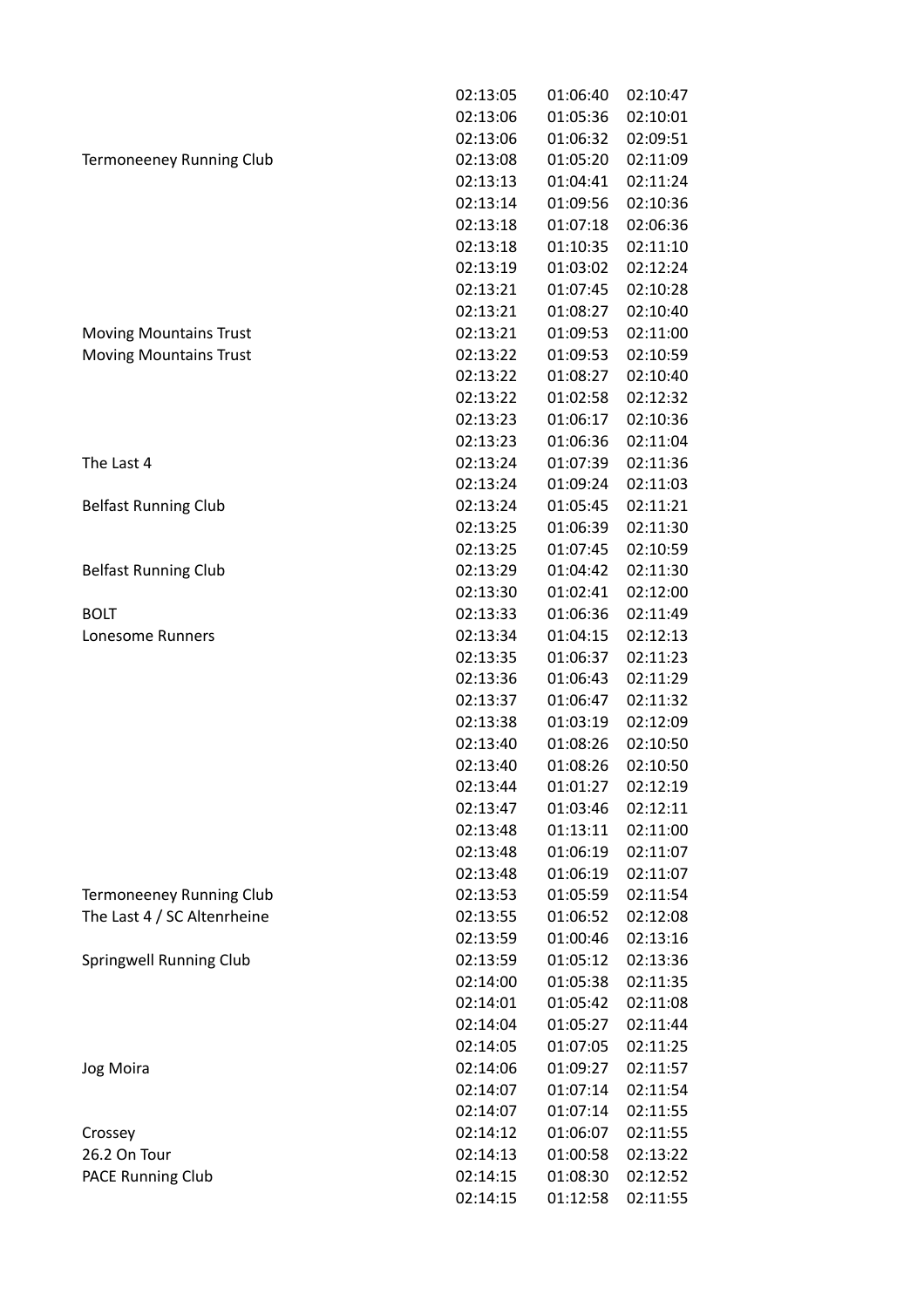| North Down AC                   | 02:14:16 | 01:07:56 | 02:12:01 |
|---------------------------------|----------|----------|----------|
|                                 | 02:14:16 | 01:07:55 | 02:12:02 |
|                                 | 02:14:18 | 01:06:21 | 02:11:19 |
|                                 | 02:14:20 | 01:06:41 | 02:13:02 |
|                                 | 02:14:20 | 01:06:46 | 02:07:43 |
| <b>Crossbar Harriers</b>        | 02:14:23 | 01:08:35 | 02:11:19 |
| <b>Crossgar Harriers</b>        | 02:14:23 | 01:08:35 | 02:11:20 |
|                                 | 02:14:24 | 01:07:35 | 02:13:40 |
| <b>County Antrim Harriers</b>   | 02:14:24 | 01:09:14 | 02:10:55 |
|                                 | 02:14:27 | 01:06:53 | 02:13:24 |
|                                 | 02:14:27 | 01:06:54 | 02:13:24 |
| <b>Albertville Harriers</b>     | 02:14:27 | 01:06:41 | 02:13:58 |
|                                 | 02:14:31 | 01:08:12 | 02:08:51 |
|                                 | 02:14:32 | 01:09:48 | 02:11:58 |
| Keylite Roof Windows            | 02:14:33 | 01:04:26 | 02:11:33 |
|                                 | 02:14:33 | 01:05:50 | 02:13:24 |
| West belfast coolers            | 02:14:34 | 01:05:44 | 02:11:43 |
|                                 | 02:14:35 | 01:09:51 | 02:12:26 |
| dub runners                     | 02:14:36 | 01:07:10 | 02:12:43 |
|                                 | 02:14:36 | 01:08:12 | 02:08:57 |
|                                 | 02:14:37 | 01:02:39 | 02:12:43 |
| <b>Termoneeney Running Club</b> | 02:14:39 | 01:08:41 | 02:12:13 |
|                                 | 02:14:40 |          | 02:13:04 |
|                                 | 02:14:44 | 01:04:25 | 02:13:47 |
| <b>Newry City Runners</b>       | 02:14:45 | 01:06:21 | 02:12:14 |
|                                 | 02:14:46 | 01:03:00 | 02:13:32 |
|                                 | 02:14:46 | 01:08:44 | 02:13:47 |
|                                 | 02:14:46 | 01:06:55 | 02:13:22 |
|                                 | 02:14:47 | 01:09:05 | 02:12:42 |
|                                 | 02:14:48 |          | 02:12:21 |
|                                 | 02:14:54 | 01:06:39 | 02:12:59 |
|                                 | 02:14:56 | 01:09:12 | 02:12:38 |
|                                 | 02:14:56 | 01:11:37 | 02:11:57 |
|                                 | 02:14:57 | 01:11:37 | 02:11:57 |
|                                 | 02:14:58 | 01:08:27 | 02:12:04 |
| <b>Ballydrain Harriers</b>      | 02:14:58 | 01:05:23 | 02:12:43 |
| <b>Belfast Running Club</b>     | 02:14:59 | 01:06:44 | 02:12:59 |
| <b>Belfast Running Club</b>     | 02:14:59 | 01:06:44 | 02:12:59 |
|                                 | 02:14:59 | 01:06:32 | 02:13:08 |
|                                 | 02:15:01 | 01:06:55 | 02:12:27 |
|                                 | 02:15:07 | 01:01:00 | 02:13:28 |
|                                 | 02:15:09 |          | 02:12:56 |
|                                 | 02:15:10 | 01:06:42 | 02:12:17 |
|                                 | 02:15:10 | 01:07:02 | 02:12:17 |
|                                 | 02:15:11 | 01:07:02 | 02:12:17 |
|                                 | 02:15:11 | 01:08:28 | 02:12:41 |
|                                 | 02:15:13 | 01:05:05 | 02:12:41 |
|                                 | 02:15:13 | 00:59:45 | 02:14:36 |
|                                 | 02:15:15 | 01:09:32 | 02:10:14 |
| <b>Ballymena Runners AC</b>     | 02:15:17 | 01:07:07 | 02:12:52 |
| <b>Ballymena Runners AC</b>     | 02:15:19 | 01:07:08 | 02:12:53 |
|                                 | 02:15:20 | 01:07:14 | 02:13:29 |
|                                 |          |          |          |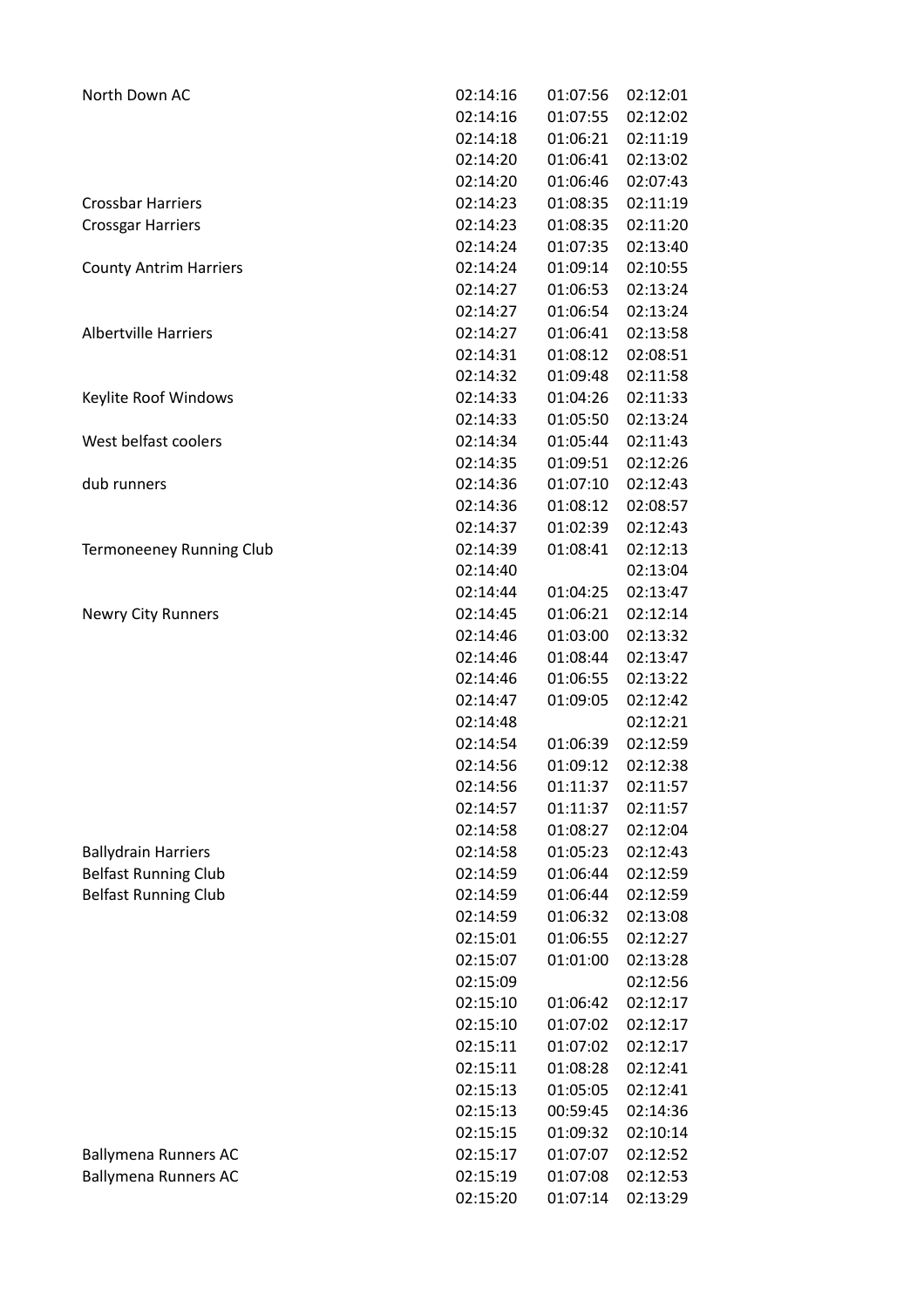|                                | 02:15:20 | 01:08:49 | 02:12:53 |
|--------------------------------|----------|----------|----------|
|                                | 02:15:23 | 01:08:33 | 02:12:33 |
|                                | 02:15:24 | 01:05:31 | 02:13:14 |
| <b>Team Mess</b>               | 02:15:24 | 01:05:30 | 02:13:14 |
|                                | 02:15:26 | 01:06:49 | 02:08:05 |
|                                | 02:15:27 | 01:08:31 | 02:13:54 |
|                                | 02:15:27 | 01:08:31 | 02:13:54 |
|                                | 02:15:28 | 01:03:46 | 02:13:50 |
| Co Antrim Harriers             | 02:15:30 | 01:09:51 | 02:13:20 |
| <b>Ballymena Runners AC</b>    | 02:15:31 | 01:10:01 | 02:10:47 |
| <b>Ballymena Runners AC</b>    | 02:15:31 | 01:11:04 | 02:10:47 |
|                                | 02:15:33 | 01:09:54 | 02:11:46 |
|                                | 02:15:33 | 01:09:54 | 02:11:47 |
|                                | 02:15:38 | 01:08:13 | 02:14:20 |
| West belfast coolers           | 02:15:40 | 01:05:44 | 02:12:52 |
| Acorns AC                      | 02:15:41 | 01:05:37 | 02:14:10 |
|                                | 02:15:43 | 01:08:54 | 02:13:27 |
|                                | 02:15:44 | 01:09:28 | 02:13:33 |
|                                | 02:15:47 | 01:09:02 | 02:13:14 |
|                                | 02:15:48 | 01:07:48 | 02:10:45 |
|                                | 02:15:49 | 01:05:34 | 02:14:16 |
|                                | 02:15:49 | 01:05:36 | 02:14:06 |
|                                | 02:15:50 | 01:07:58 | 02:14:26 |
| Jog Carrickfergus              | 02:15:51 | 01:09:15 | 02:12:53 |
|                                | 02:15:53 | 01:05:08 | 02:15:09 |
|                                | 02:15:53 | 01:07:15 | 02:13:37 |
|                                | 02:15:53 | 01:09:53 | 02:13:10 |
|                                | 02:15:54 | 01:10:01 | 02:13:01 |
|                                | 02:15:55 | 01:03:43 | 02:14:56 |
|                                | 02:15:56 | 01:07:07 | 02:13:14 |
|                                | 02:15:57 | 01:05:30 | 02:13:45 |
|                                | 02:15:57 | 01:03:06 | 02:14:21 |
|                                | 02:15:58 | 01:03:50 | 02:14:20 |
|                                | 02:15:58 | 01:04:24 | 02:14:09 |
|                                | 02:15:59 | 01:10:35 | 02:13:06 |
|                                | 02:16:00 | 01:10:08 | 02:13:23 |
|                                | 02:16:01 | 01:09:51 | 02:13:51 |
|                                | 02:16:02 |          | 02:13:50 |
|                                | 02:16:03 | 01:06:49 | 02:14:08 |
|                                | 02:16:06 | 01:04:07 | 02:13:58 |
|                                | 02:16:06 | 01:07:02 | 02:14:14 |
|                                | 02:16:07 | 01:05:16 | 02:14:27 |
|                                | 02:16:08 | 01:09:50 | 02:13:32 |
| Jog Moira                      | 02:16:08 | 01:09:27 | 02:14:00 |
| <b>Ballymena Runners AC</b>    | 02:16:13 | 01:09:51 | 02:14:05 |
|                                | 02:16:14 | 01:09:51 | 02:14:05 |
|                                | 02:16:14 | 01:09:04 | 02:14:09 |
|                                | 02:16:16 | 01:00:24 | 02:15:57 |
| <b>Gazelle Runners Belfast</b> | 02:16:21 | 01:11:22 | 02:13:34 |
|                                | 02:16:23 | 01:04:05 | 02:14:51 |
| <b>DSD</b>                     | 02:16:25 | 01:09:52 | 02:14:12 |
|                                | 02:16:25 | 01:09:50 | 02:14:18 |
|                                |          |          |          |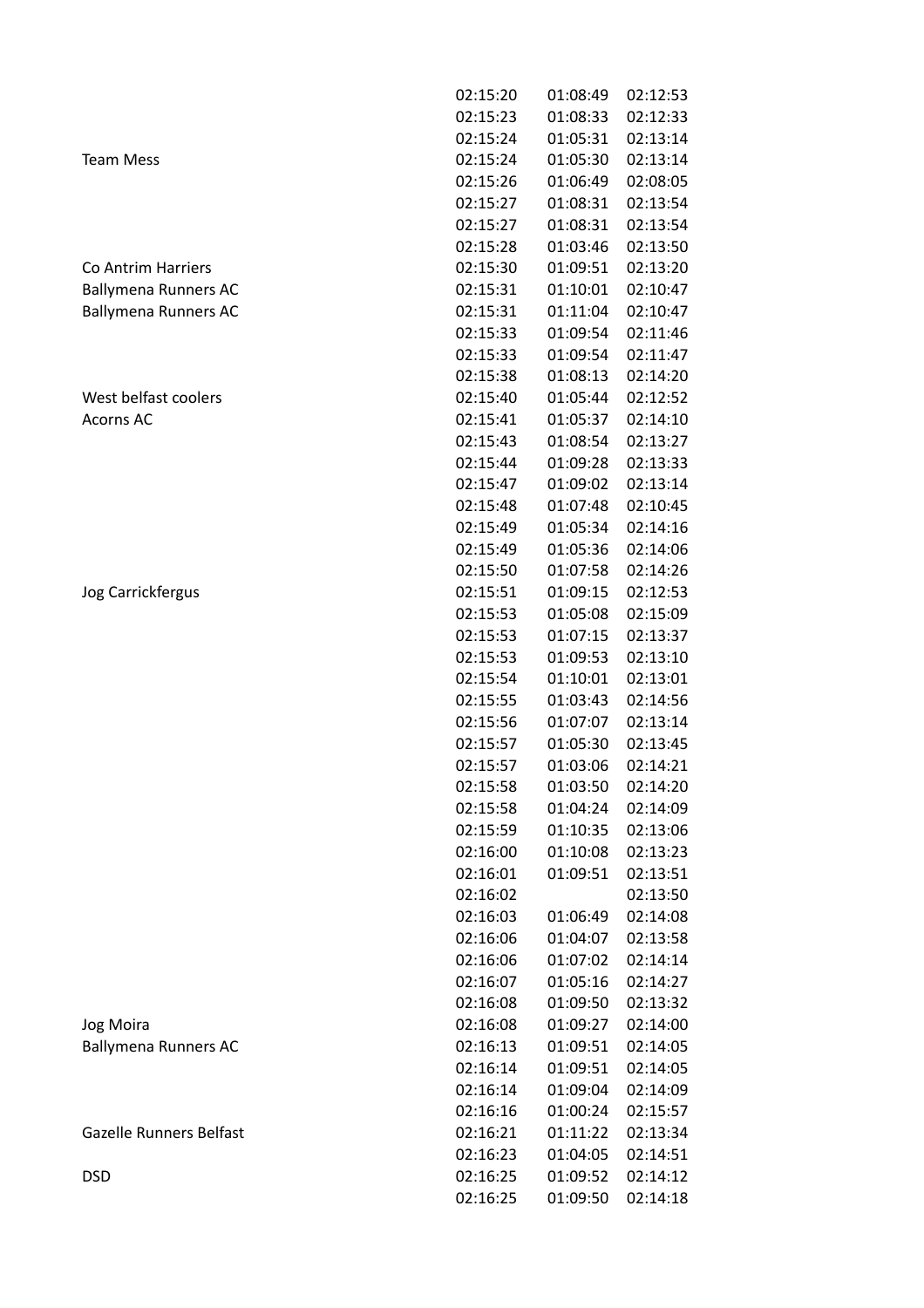|                             | 02:16:26 | 01:09:51 | 02:14:19 |
|-----------------------------|----------|----------|----------|
|                             | 02:16:26 | 01:06:27 | 02:15:04 |
|                             | 02:16:31 | 01:08:49 | 02:14:04 |
|                             | 02:16:32 | 01:08:57 | 02:13:55 |
|                             | 02:16:32 | 01:08:58 | 02:13:55 |
|                             | 02:16:34 | 01:06:12 | 02:14:21 |
|                             | 02:16:34 | 01:06:13 | 02:14:20 |
|                             | 02:16:42 | 01:11:05 | 02:14:36 |
|                             | 02:16:42 | 01:11:05 | 02:14:37 |
| Cheryl McCready             | 02:16:45 | 01:03:19 | 02:15:44 |
|                             | 02:17:00 | 01:03:04 | 02:16:16 |
| <b>Falls Coolers</b>        | 02:17:01 | 01:09:53 | 02:14:18 |
|                             | 02:17:03 | 01:10:30 | 02:14:11 |
|                             | 02:17:04 | 01:06:30 | 02:14:55 |
|                             | 02:17:12 | 01:08:39 | 02:15:44 |
|                             | 02:17:15 | 01:09:53 | 02:14:47 |
|                             | 02:17:18 | 01:07:09 | 02:15:24 |
|                             | 02:17:18 | 01:06:42 | 02:15:09 |
|                             | 02:17:20 | 01:05:05 | 02:14:40 |
|                             | 02:17:20 | 01:05:06 | 02:14:41 |
|                             | 02:17:20 | 01:07:06 | 02:15:37 |
|                             | 02:17:24 | 01:06:34 | 02:15:34 |
|                             | 02:17:24 | 01:10:19 | 02:12:36 |
|                             | 02:17:26 | 01:06:08 | 02:15:09 |
|                             | 02:17:30 | 01:11:52 | 02:11:38 |
|                             | 02:17:30 | 01:03:41 | 02:15:59 |
|                             | 02:17:30 | 01:10:00 | 02:15:01 |
|                             | 02:17:34 | 01:08:17 | 02:15:52 |
|                             | 02:17:35 | 01:09:59 | 02:14:50 |
| <b>Barrow Runners</b>       | 02:17:35 | 01:07:41 | 02:16:12 |
|                             | 02:17:40 |          | 02:15:31 |
|                             | 02:17:43 | 01:06:02 | 02:15:26 |
|                             | 02:17:48 | 01:09:56 | 02:14:31 |
|                             | 02:17:48 | 01:03:16 | 02:16:47 |
|                             | 02:17:51 | 01:05:32 | 02:16:13 |
|                             | 02:17:53 | 01:05:17 | 02:16:04 |
| <b>Belfast Running Club</b> | 02:17:53 | 01:06:57 | 02:16:04 |
|                             | 02:17:56 | 01:09:06 | 02:10:27 |
|                             | 02:17:57 | 01:07:05 | 02:15:17 |
|                             | 02:17:58 | 01:12:30 | 02:12:12 |
|                             | 02:17:58 | 01:12:30 | 02:12:12 |
|                             | 02:17:58 | 01:12:30 | 02:12:13 |
|                             | 02:18:02 | 01:12:02 | 02:15:39 |
|                             | 02:18:03 | 01:10:25 | 02:15:02 |
|                             | 02:18:10 | 01:10:28 | 02:10:53 |
|                             | 02:18:11 | 01:10:25 | 02:15:11 |
| <b>Rise Running Club</b>    | 02:18:13 | 01:08:38 | 02:15:22 |
| go fitz go                  | 02:18:15 | 01:06:55 | 02:14:40 |
|                             | 02:18:16 | 01:10:50 | 02:15:20 |
|                             | 02:18:17 | 01:08:37 | 02:17:05 |
|                             | 02:18:17 | 01:06:55 | 02:16:13 |
|                             | 02:18:17 | 01:06:14 | 02:17:17 |
|                             |          |          |          |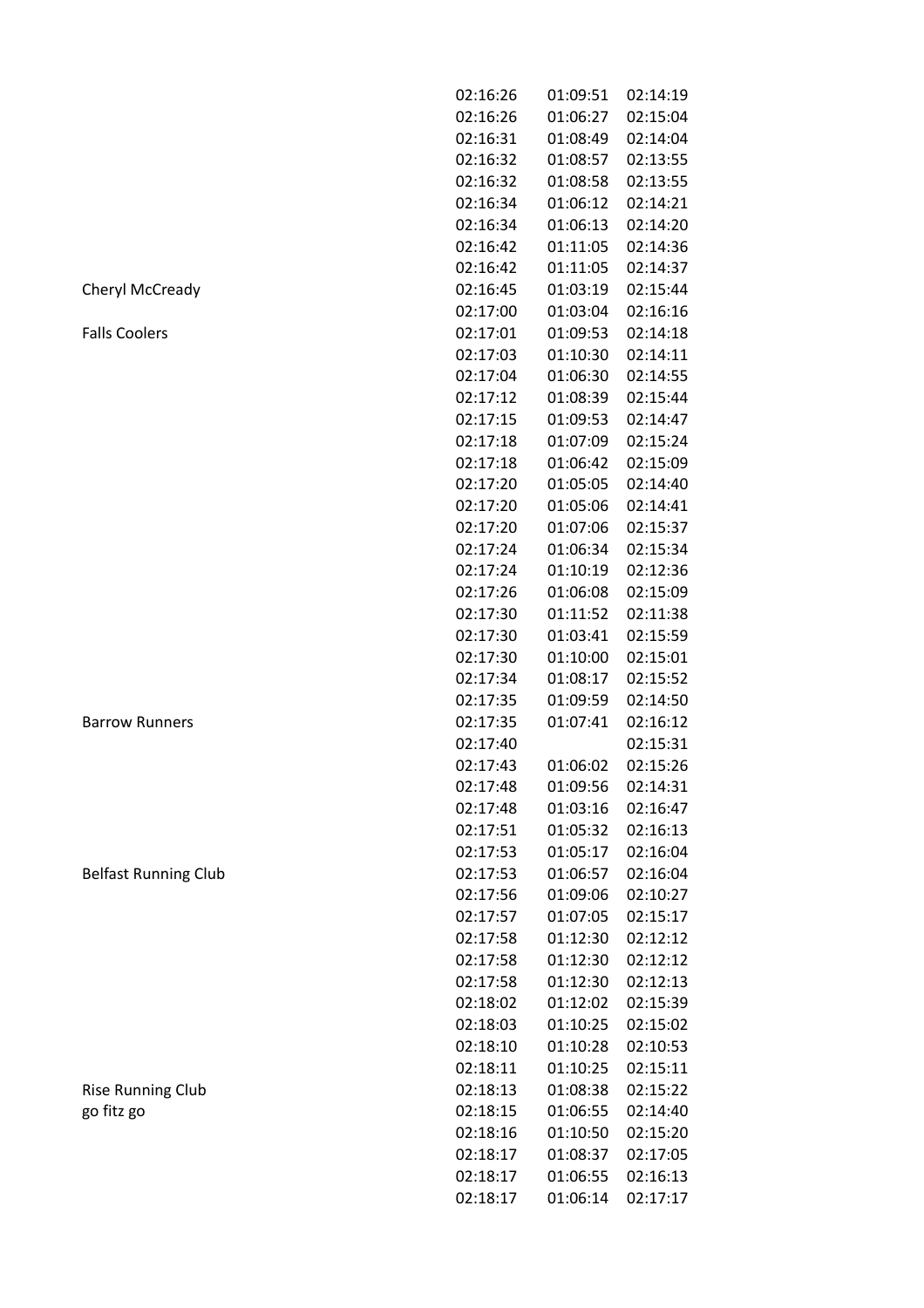|                                                 | 02:18:17 | 01:06:57 | 02:16:21 |
|-------------------------------------------------|----------|----------|----------|
|                                                 | 02:18:21 | 01:04:30 | 02:15:54 |
|                                                 | 02:18:22 | 01:09:57 | 02:16:01 |
|                                                 | 02:18:23 | 01:06:53 | 02:16:59 |
| West belfast coolers                            | 02:18:23 | 01:10:32 | 02:15:34 |
|                                                 | 02:18:23 | 01:06:53 | 02:16:59 |
|                                                 | 02:18:26 | 01:05:32 | 02:17:00 |
| <b>Rise Running Club</b>                        | 02:18:28 | 01:11:19 | 02:15:36 |
| St Peter's AC                                   | 02:18:28 | 01:08:18 | 02:16:10 |
|                                                 | 02:18:28 | 01:08:18 | 02:16:10 |
|                                                 | 02:18:38 | 01:02:35 | 02:18:25 |
|                                                 | 02:18:46 | 01:09:45 | 02:16:23 |
|                                                 | 02:18:47 | 01:07:44 | 02:16:27 |
|                                                 | 02:18:50 | 01:10:09 | 02:16:21 |
| Seapark AC                                      | 02:18:55 | 01:07:22 | 02:17:09 |
|                                                 | 02:18:56 | 01:09:26 | 02:17:22 |
|                                                 | 02:18:57 | 01:09:25 | 02:17:23 |
|                                                 | 02:19:01 | 01:08:36 | 02:16:35 |
| Seapark AC                                      | 02:19:02 | 01:10:46 | 02:16:06 |
| Termoneeney Running Club                        | 02:19:02 | 01:07:45 | 02:17:04 |
| <b>Gazelle Runners Belfast</b>                  | 02:19:02 | 01:10:25 | 02:16:16 |
|                                                 | 02:19:07 | 01:12:59 | 02:15:47 |
|                                                 | 02:19:07 | 01:12:59 | 02:15:47 |
| <b>Belfast Running Club</b>                     | 02:19:07 | 01:09:31 | 02:16:34 |
|                                                 | 02:19:07 | 01:09:31 | 02:16:35 |
|                                                 | 02:19:09 | 01:09:52 | 02:16:59 |
| We're Leggin it !                               | 02:19:10 | 01:11:26 | 02:15:29 |
|                                                 | 02:19:11 | 01:11:14 | 02:16:45 |
|                                                 |          |          |          |
|                                                 | 02:19:11 | 01:11:14 | 02:16:45 |
|                                                 | 02:19:11 | 01:09:52 | 02:16:44 |
|                                                 | 02:19:12 | 01:09:32 | 02:16:49 |
| Kernan Run Club                                 | 02:19:14 | 01:10:35 | 02:17:08 |
|                                                 | 02:19:18 | 01:07:46 | 02:16:21 |
|                                                 | 02:19:19 | 01:09:48 | 02:17:11 |
| <b>Ballydrain Harriers</b>                      | 02:19:24 | 01:10:00 | 02:17:06 |
|                                                 | 02:19:24 | 01:06:26 | 02:18:13 |
|                                                 | 02:19:26 | 01:09:25 | 02:17:09 |
|                                                 | 02:19:26 | 01:05:44 | 02:17:32 |
|                                                 | 02:19:26 | 01:09:26 | 02:17:10 |
| Tony's All Stars Belfast Half Marathon Training | 02:19:26 | 01:05:29 | 02:17:25 |
|                                                 | 02:19:29 | 01:06:10 | 02:18:09 |
| Seapark AC                                      | 02:19:29 | 01:08:22 | 02:17:15 |
|                                                 | 02:19:31 | 01:07:36 | 02:17:40 |
| <b>KEYLITR ROOF WINDOWS</b>                     | 02:19:34 | 01:04:32 | 02:16:34 |
|                                                 | 02:19:34 | 01:05:45 | 02:17:08 |
|                                                 | 02:19:35 | 01:03:53 | 02:18:14 |
|                                                 | 02:19:39 | 01:10:32 | 02:14:33 |
| rec#v                                           | 02:19:40 | 01:06:05 | 02:17:07 |
|                                                 | 02:19:40 | 01:05:36 | 02:19:00 |
|                                                 | 02:19:44 | 01:06:07 | 02:18:04 |
|                                                 | 02:19:45 | 01:11:35 | 02:15:01 |
|                                                 | 02:19:45 | 01:11:38 | 02:13:49 |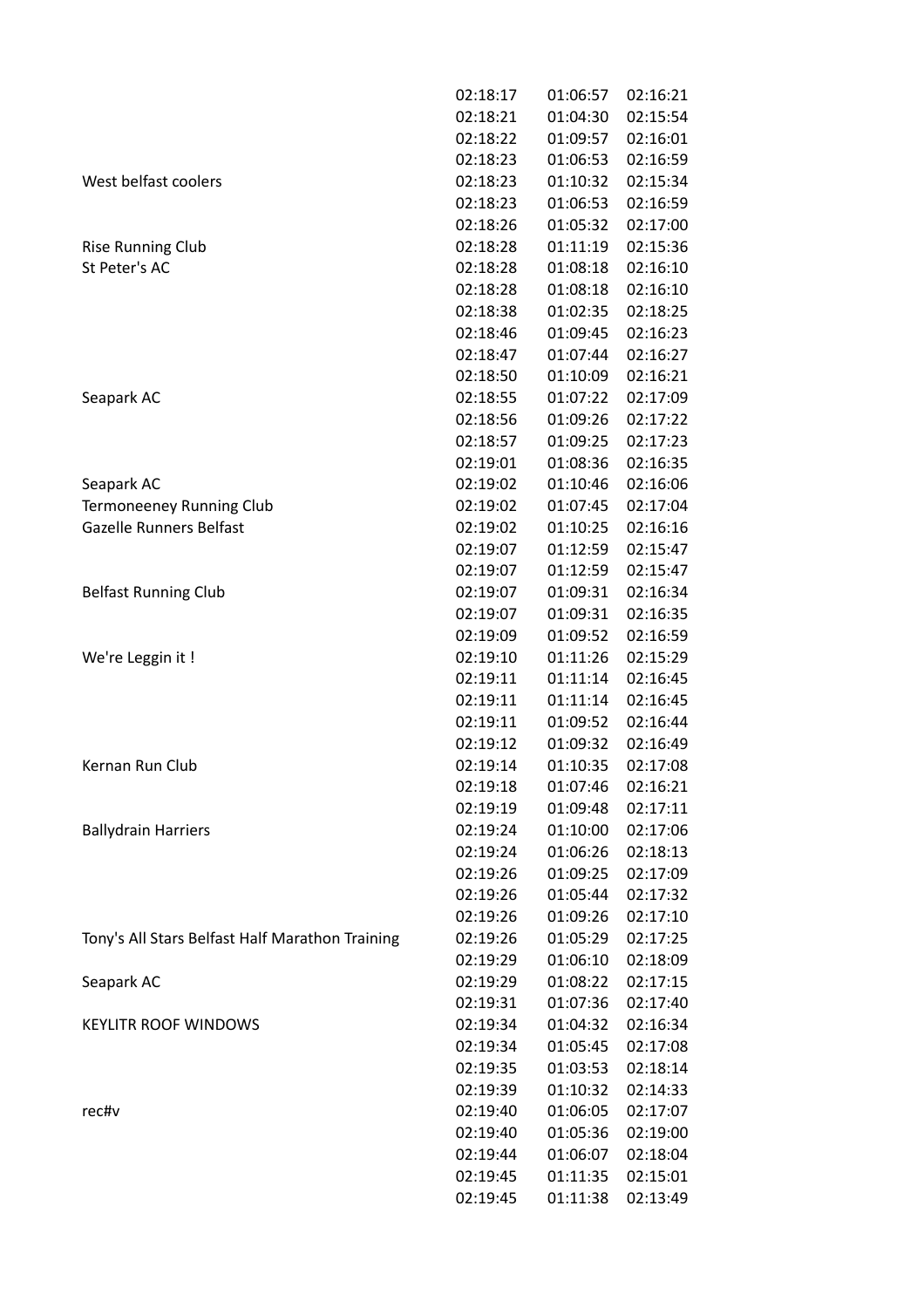|                                | 02:19:54 | 01:09:41 | 02:17:32 |
|--------------------------------|----------|----------|----------|
|                                | 02:19:54 | 01:09:53 | 02:18:03 |
|                                | 02:19:54 | 01:09:53 | 02:18:03 |
|                                | 02:19:55 | 01:07:09 | 02:17:40 |
| <b>PACE Running Club</b>       | 02:19:55 | 01:08:30 | 02:18:34 |
|                                | 02:19:57 | 01:10:02 | 02:17:41 |
|                                | 02:19:57 | 01:10:09 | 02:16:41 |
|                                | 02:20:00 | 01:07:37 | 02:18:37 |
|                                | 02:20:00 | 01:07:37 | 02:18:37 |
|                                | 02:20:01 | 01:07:02 | 02:18:04 |
|                                | 02:20:04 | 01:07:32 | 02:17:52 |
|                                | 02:20:04 | 01:07:31 | 02:17:52 |
|                                | 02:20:05 | 01:07:04 | 02:18:46 |
|                                | 02:20:12 | 01:09:39 | 02:17:54 |
|                                | 02:20:13 | 01:09:10 | 02:16:58 |
|                                | 02:20:14 | 01:08:28 | 02:17:44 |
|                                | 02:20:17 | 01:06:32 | 02:18:56 |
|                                | 02:20:20 | 01:13:50 | 02:18:05 |
|                                | 02:20:21 | 01:12:29 | 02:18:37 |
| <b>Ballymena Running Club</b>  | 02:20:21 | 01:11:04 | 02:15:38 |
|                                | 02:20:23 | 01:09:49 | 02:17:48 |
|                                | 02:20:24 | 01:06:09 | 02:19:49 |
|                                | 02:20:25 | 01:06:09 | 02:19:49 |
|                                | 02:20:26 | 01:04:43 | 02:19:46 |
|                                | 02:20:29 | 01:04:47 | 02:18:58 |
| Sisters on the run!            | 02:20:31 | 01:10:42 | 02:18:20 |
|                                | 02:20:32 | 01:09:52 | 02:18:45 |
| <b>Gazelle Runners Belfast</b> | 02:20:33 | 01:08:25 | 02:17:11 |
|                                | 02:20:33 | 01:06:08 | 02:18:38 |
| Sisters on the run!            | 02:20:34 | 01:10:42 | 02:18:21 |
|                                | 02:20:35 | 01:09:37 | 02:18:32 |
| <b>Ballymena Runners AC</b>    | 02:20:40 | 01:09:59 | 02:18:07 |
| Termoneeney Running Club       | 02:20:40 | 01:08:42 | 02:18:42 |
| <b>Ballymena Runners AC</b>    | 02:20:41 | 01:09:28 | 02:18:08 |
| Wimbledon Windmilers           | 02:20:42 | 01:11:18 | 02:18:29 |
|                                | 02:20:43 | 01:09:52 | 02:18:44 |
|                                | 02:20:43 | 01:10:14 | 02:18:44 |
|                                | 02:20:44 | 01:11:05 | 02:18:20 |
|                                | 02:20:46 | 01:10:12 | 02:18:48 |
|                                | 02:20:51 | 01:13:57 | 02:19:01 |
|                                | 02:20:51 | 01:08:43 | 02:18:09 |
|                                | 02:20:54 | 01:07:51 | 02:19:02 |
| <b>Usual Suspects</b>          | 02:20:58 | 01:10:45 | 02:18:53 |
|                                | 02:20:59 | 01:13:03 | 02:14:46 |
|                                | 02:21:03 | 01:08:07 | 02:19:14 |
|                                | 02:21:07 | 01:10:57 | 02:20:27 |
|                                | 02:21:08 | 01:07:45 | 02:16:40 |
|                                | 02:21:08 | 01:07:41 | 02:16:39 |
| <b>Manchester Harriers</b>     | 02:21:09 | 01:11:15 | 02:18:36 |
| Jog Moira                      | 02:21:14 | 01:12:09 | 02:18:34 |
|                                | 02:21:14 | 01:03:46 | 02:20:24 |
|                                | 02:21:17 | 01:06:50 | 02:19:18 |
|                                |          |          |          |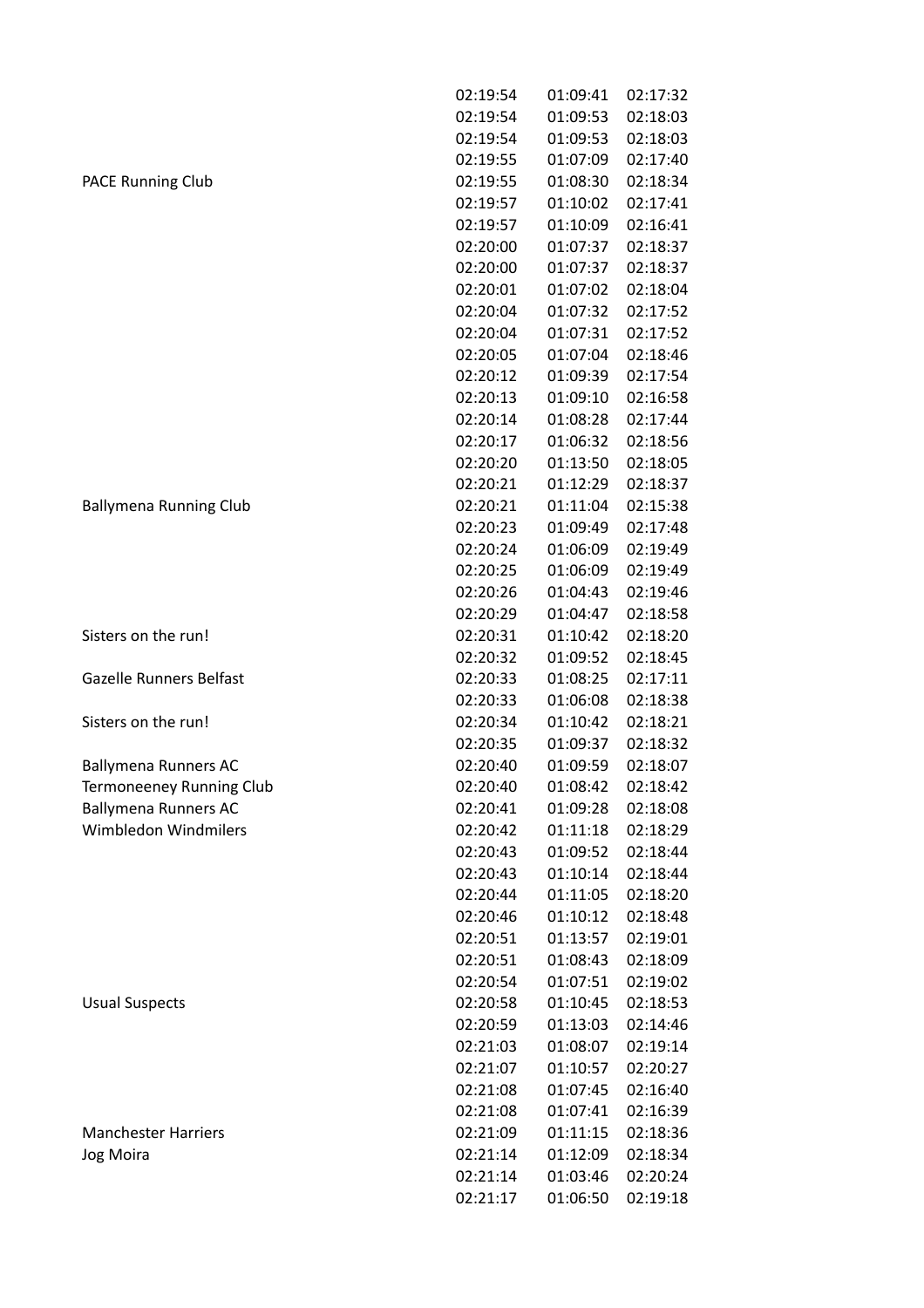|                                | 02:21:17 | 01:07:41             | 02:16:49 |
|--------------------------------|----------|----------------------|----------|
| Orangegrove AC                 | 02:21:19 | 01:09:41             | 02:18:59 |
| West belfast coolers           | 02:21:21 | 01:10:37             | 02:19:20 |
| West belfast coolers           | 02:21:22 | 01:10:37             | 02:19:22 |
|                                | 02:21:26 | 01:04:28             | 02:19:34 |
| Kernan Run Club                | 02:21:28 | 01:06:47             | 02:19:25 |
|                                | 02:21:30 | 01:12:40             | 02:17:18 |
|                                | 02:21:33 | 01:13:19             | 02:18:50 |
|                                | 02:21:35 | 01:09:50             | 02:19:34 |
|                                | 02:21:36 | 01:05:43             | 02:19:11 |
|                                | 02:21:37 | 01:05:35             | 02:20:04 |
| Team Skye Fitness              | 02:21:38 | 01:06:20             | 02:19:06 |
|                                | 02:21:45 | 01:11:59             | 02:19:24 |
|                                | 02:21:48 | 01:12:30             | 02:20:03 |
|                                | 02:21:48 | 01:12:57             | 02:19:13 |
|                                | 02:21:51 | 01:05:35             | 02:20:19 |
| <b>County Antrim Harriers</b>  | 02:21:53 | 01:09:56             | 02:19:24 |
|                                | 02:21:55 | 01:07:36             | 02:20:29 |
|                                | 02:21:57 | 01:09:24             | 02:19:35 |
|                                | 02:21:58 | 01:09:55             | 02:19:15 |
|                                | 02:21:58 | 01:09:55             | 02:19:15 |
|                                | 02:21:59 | 01:09:28             | 02:19:12 |
| <b>Ballydrain Harriers</b>     | 02:22:02 | 01:10:01             | 02:19:44 |
| <b>Rise Running Club</b>       | 02:22:03 | 01:08:37             | 02:19:12 |
|                                | 02:22:04 | 01:07:28             | 02:20:47 |
|                                | 02:22:05 | 01:15:01             | 02:17:43 |
|                                | 02:22:11 | 01:07:59             | 02:20:38 |
|                                | 02:22:12 | 01:13:37             | 02:19:46 |
| <b>Holywood Hills Harriers</b> | 02:22:19 | 01:08:15             | 02:21:42 |
|                                | 02:22:23 | 01:12:27             | 02:14:45 |
|                                | 02:22:24 | 01:08:29             | 02:19:54 |
| <b>Rise Running Club</b>       | 02:22:26 | 01:14:05             | 02:19:32 |
| <b>Rise Running Club</b>       | 02:22:26 | 01:14:04             | 02:19:34 |
| <b>Rise Running Club</b>       | 02:22:26 | 01:14:41             | 02:19:33 |
| <b>Rise Running Club</b>       | 02:22:26 | 01:14:41             | 02:19:33 |
| <b>Rise Running Club</b>       | 02:22:26 | 01:14:05             | 02:19:34 |
|                                | 02:22:26 |                      | 02:19:33 |
| <b>Rise Running Club</b>       |          | 01:14:41<br>01:14:00 |          |
| West belfast coolers           | 02:22:27 |                      | 02:15:50 |
|                                | 02:22:27 | 01:14:31             | 02:19:39 |
|                                | 02:22:28 | 01:14:00             | 02:15:51 |
|                                | 02:22:28 | 01:11:09             | 02:20:48 |
| Marshall                       | 02:22:30 | 01:09:18             | 02:21:48 |
|                                | 02:22:31 | 01:09:58             | 02:19:16 |
| <b>Ballymena Runners AC</b>    | 02:22:34 | 01:10:46             | 02:19:39 |
|                                | 02:22:35 | 01:10:27             | 02:20:13 |
|                                | 02:22:42 | 01:05:53             | 02:20:31 |
|                                | 02:22:42 | 01:10:14             | 02:20:44 |
|                                | 02:22:42 | 01:10:01             | 02:20:12 |
|                                | 02:22:50 | 01:09:31             | 02:20:02 |
|                                | 02:22:50 | 01:10:22             | 02:20:07 |
|                                | 02:22:50 | 01:10:22             | 02:20:07 |
|                                | 02:22:54 | 01:05:39             | 02:21:31 |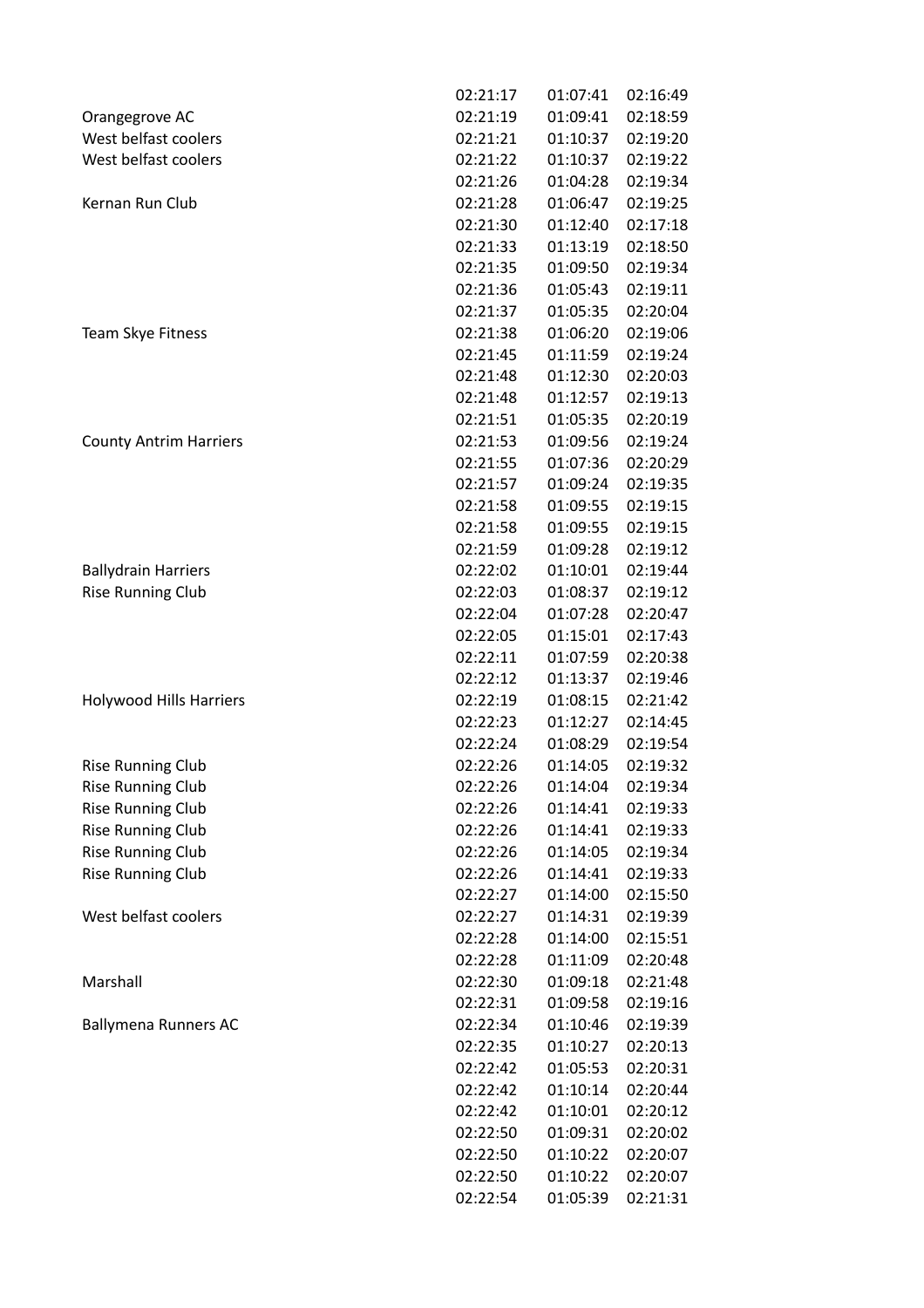|                               | 02:22:54 | 01:10:24 | 02:21:32 |
|-------------------------------|----------|----------|----------|
|                               | 02:22:55 | 01:09:54 | 02:21:21 |
|                               | 02:22:55 | 01:09:54 | 02:21:21 |
|                               | 02:22:57 | 01:08:31 | 02:21:06 |
|                               | 02:23:06 | 01:12:33 | 02:17:20 |
| <b>Team BPW</b>               | 02:23:06 | 01:12:34 | 02:21:11 |
| 26.2 On Tour                  | 02:23:11 | 01:06:04 | 02:20:59 |
|                               | 02:23:15 | 01:09:37 | 02:22:17 |
|                               | 02:23:17 | 01:11:03 | 02:21:24 |
|                               | 02:23:17 | 01:11:04 | 02:21:24 |
| Belfast harlequins youth      | 02:23:17 | 01:09:07 | 02:19:58 |
| Leitrim ladies                | 02:23:31 | 01:08:48 | 02:22:07 |
|                               | 02:23:31 | 01:11:26 | 02:20:50 |
| Team Rab                      | 02:23:31 | 01:11:25 | 02:20:50 |
| Maguiresbridge Running Club   | 02:23:34 | 01:11:39 | 02:20:15 |
|                               | 02:23:34 | 01:12:55 | 02:21:32 |
|                               | 02:23:39 | 01:09:49 | 02:20:55 |
|                               | 02:23:39 | 01:12:57 | 02:17:24 |
|                               | 02:23:48 | 01:09:22 | 02:22:10 |
|                               | 02:23:49 | 01:09:50 | 02:21:06 |
| <b>Belfast Running Club</b>   | 02:23:50 | 01:10:18 | 02:21:37 |
|                               | 02:23:51 | 01:10:32 | 02:21:04 |
|                               | 02:23:52 | 01:10:34 | 02:21:05 |
|                               | 02:23:53 | 01:09:59 | 02:21:35 |
| <b>Ballymena Runners AC</b>   | 02:23:53 | 01:09:59 | 02:21:35 |
| Murlough AC                   | 02:23:58 | 01:13:33 | 02:16:17 |
|                               | 02:24:00 | 01:14:03 | 02:17:57 |
|                               | 02:24:00 | 01:14:03 | 02:17:57 |
|                               | 02:24:02 | 01:09:50 | 02:21:58 |
|                               | 02:24:06 | 01:05:03 | 02:24:03 |
| Maguiresbridge Running Club   | 02:24:11 | 01:11:39 | 02:20:52 |
|                               | 02:24:11 | 01:08:18 | 02:21:27 |
|                               | 02:24:11 | 01:06:47 | 02:21:27 |
|                               | 02:24:11 | 01:13:11 | 02:19:00 |
| <b>Austisim Initiatives</b>   | 02:24:12 | 01:15:24 | 02:22:02 |
|                               | 02:24:13 | 01:10:37 | 02:22:04 |
|                               | 02:24:13 | 01:07:00 | 02:23:40 |
|                               | 02:24:13 | 01:07:00 | 02:23:40 |
|                               | 02:24:13 | 01:09:58 | 02:22:07 |
|                               | 02:24:18 | 01:10:35 | 02:21:25 |
| <b>North Belfast Harriers</b> | 02:24:21 | 01:12:44 | 02:22:26 |
|                               | 02:24:23 | 01:12:44 | 02:22:28 |
|                               | 02:24:25 | 01:09:29 | 02:22:40 |
|                               | 02:24:27 | 01:08:38 | 02:23:52 |
|                               | 02:24:27 | 01:08:38 | 02:23:53 |
|                               | 02:24:29 | 01:10:44 | 02:21:55 |
|                               | 02:24:29 | 01:07:21 | 02:22:18 |
| Wimbledon Windmilers          | 02:24:37 | 01:11:17 | 02:22:24 |
|                               | 02:24:41 | 01:09:57 | 02:22:31 |
|                               | 02:24:42 | 01:09:57 | 02:22:33 |
|                               | 02:24:48 | 01:05:20 | 02:22:03 |
|                               | 02:24:49 | 01:10:12 | 02:22:22 |
|                               |          |          |          |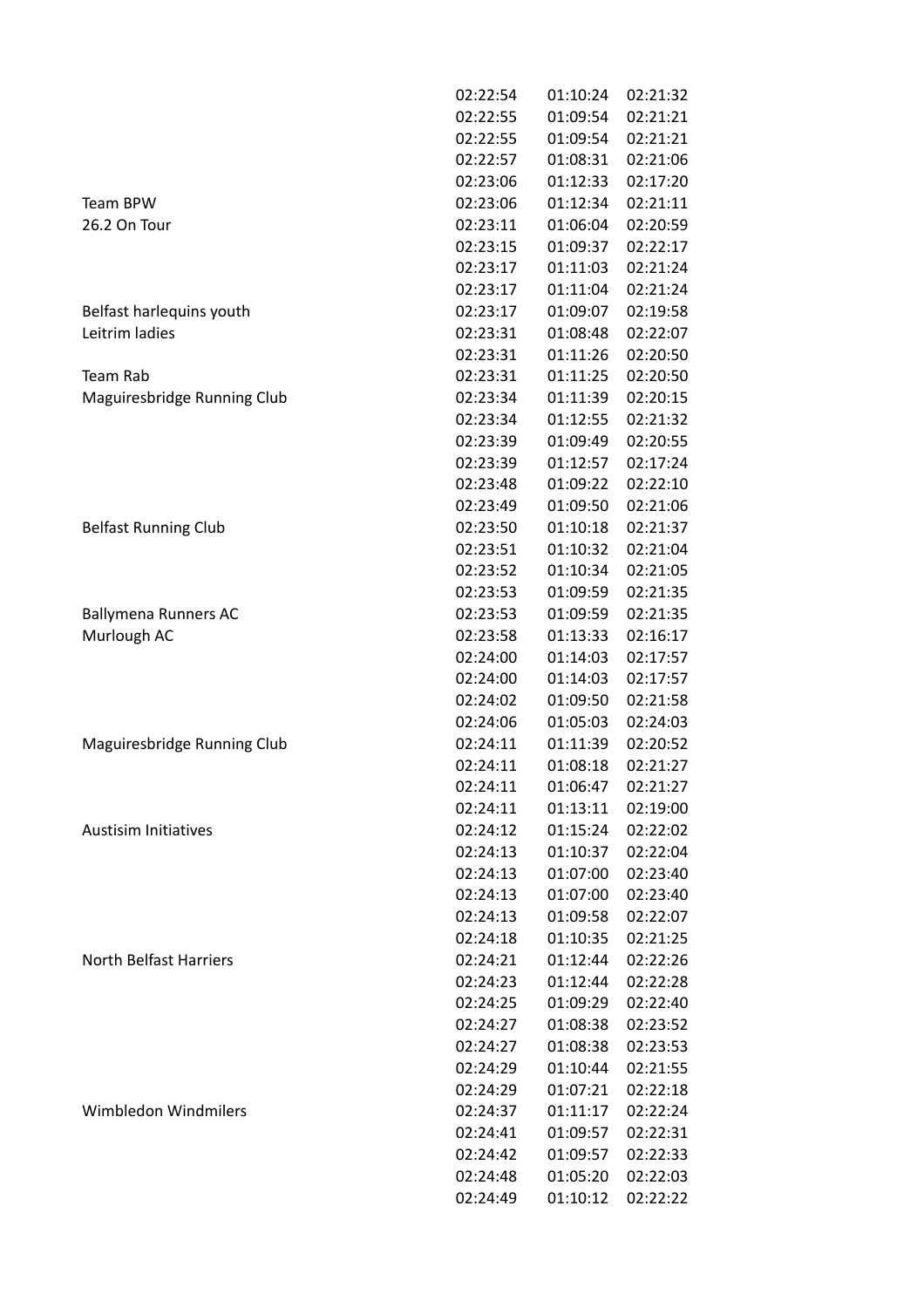|                                   | 02:24:50 | 01:10:17 | 02:22:08 |
|-----------------------------------|----------|----------|----------|
|                                   | 02:24:54 | 01:08:07 | 02:23:28 |
|                                   | 02:25:07 | 01:13:19 | 02:22:31 |
|                                   | 02:25:10 | 01:13:19 | 02:22:34 |
|                                   | 02:25:28 | 01:16:04 | 02:23:24 |
|                                   | 02:25:28 | 01:16:04 | 02:23:23 |
|                                   | 02:25:39 | 01:12:18 | 02:23:31 |
|                                   | 02:25:42 | 01:11:29 | 02:23:44 |
|                                   | 02:25:49 | 01:11:32 | 02:23:05 |
|                                   | 02:25:50 | 01:11:32 | 02:23:04 |
|                                   | 02:25:54 | 01:13:32 | 02:23:48 |
|                                   | 02:26:00 | 01:10:13 | 02:23:49 |
|                                   | 02:26:08 | 01:15:08 | 02:23:31 |
|                                   | 02:26:09 | 01:15:08 | 02:23:32 |
| <b>Carnbally Glendall Runners</b> | 02:26:10 | 01:12:19 | 02:23:38 |
|                                   | 02:26:10 | 01:12:19 | 02:23:37 |
|                                   | 02:26:11 | 01:13:24 | 02:24:34 |
|                                   | 02:26:13 | 01:10:37 | 02:23:33 |
| Jog Lisburn Runing Club           | 02:26:17 | 01:12:29 | 02:24:09 |
|                                   | 02:26:26 | 01:12:06 | 02:25:26 |
|                                   | 02:26:28 | 01:10:45 | 02:26:19 |
|                                   | 02:26:31 | 01:07:26 | 02:25:25 |
|                                   | 02:26:36 | 01:10:17 | 02:23:58 |
|                                   | 02:26:36 | 01:08:14 | 02:25:07 |
|                                   | 02:26:37 | 01:10:13 | 02:24:25 |
|                                   | 02:26:39 | 01:18:45 | 02:24:06 |
|                                   | 02:26:41 | 01:09:52 | 02:24:53 |
|                                   | 02:26:42 | 01:05:58 | 02:25:04 |
|                                   | 02:26:42 | 01:08:00 | 02:24:45 |
|                                   | 02:26:43 | 01:08:01 | 02:24:46 |
|                                   | 02:26:48 | 01:12:36 | 02:24:08 |
|                                   | 02:26:53 | 01:08:46 | 02:24:54 |
| Jog Carrickfergus                 | 02:26:56 | 01:12:54 | 02:24:00 |
|                                   | 02:27:02 | 01:12:04 | 02:24:34 |
|                                   | 02:27:04 | 01:06:30 | 02:25:01 |
|                                   | 02:27:06 | 01:12:52 | 02:20:01 |
| coolers                           | 02:27:13 | 01:14:31 | 02:24:27 |
| West belfast coolers              | 02:27:13 | 01:13:24 | 02:24:24 |
| West belfast coolers              | 02:27:14 | 01:13:24 | 02:24:24 |
| West belfast coolers              | 02:27:14 | 01:13:25 | 02:24:24 |
| West belfast coolers              | 02:27:14 | 01:13:25 | 02:24:26 |
| dub runners                       | 02:27:18 | 01:16:18 | 02:25:04 |
|                                   | 02:27:24 | 01:11:57 | 02:25:13 |
|                                   | 02:27:25 | 01:24:55 | 02:24:49 |
|                                   | 02:27:27 | 01:13:17 | 02:25:14 |
|                                   | 02:27:34 | 01:11:36 | 02:25:12 |
|                                   | 02:27:45 | 01:13:53 | 02:25:28 |
|                                   | 02:27:48 | 01:11:23 | 02:26:09 |
| Ciaran's PWS Team                 | 02:27:48 |          | 02:24:59 |
|                                   | 02:28:03 | 01:07:42 | 02:26:24 |
|                                   | 02:28:08 | 01:13:54 | 02:25:51 |

02:28:11 01:14:18 02:26:31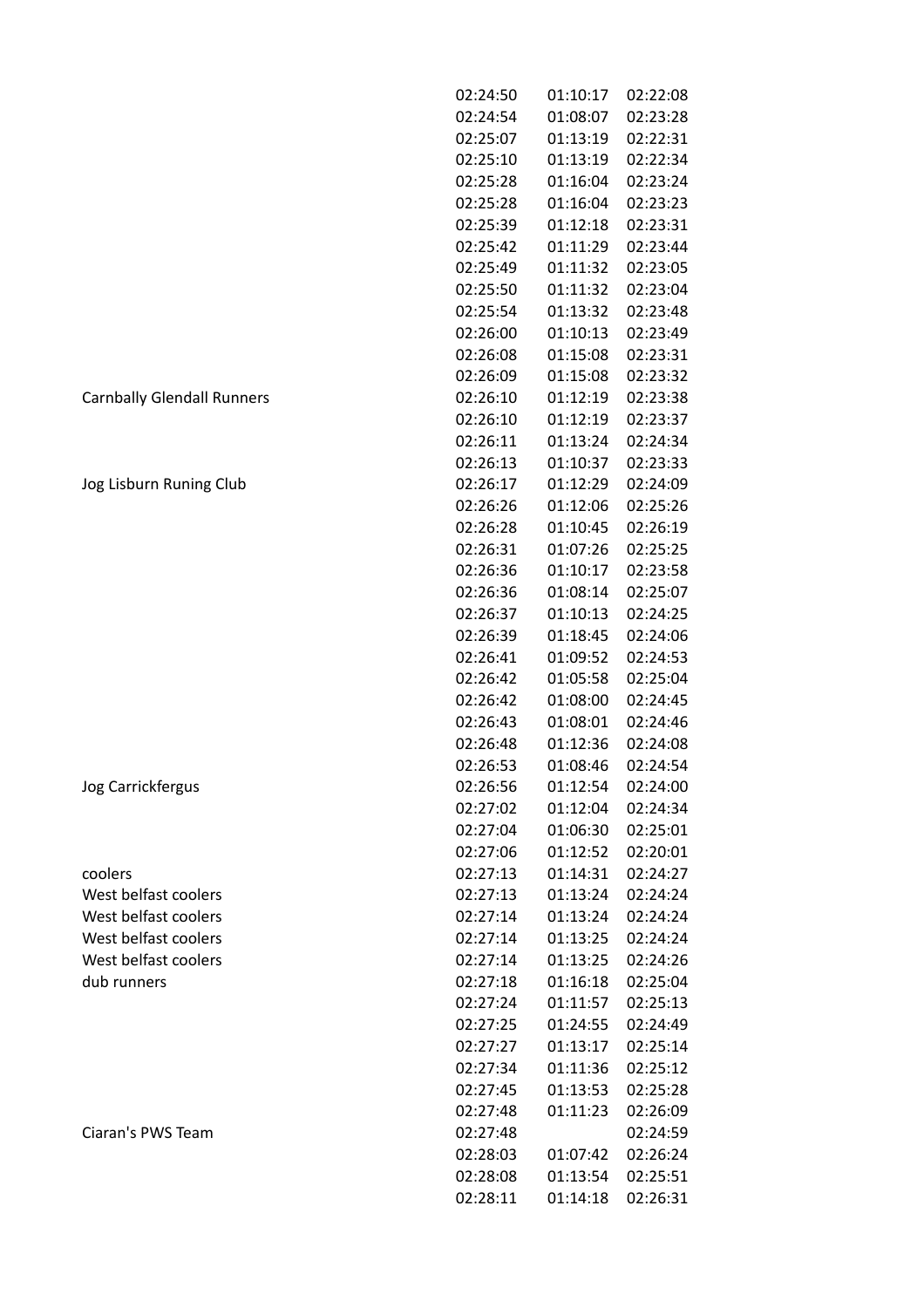|                            | 02:28:25 | 01:10:35 | 02:26:52 |
|----------------------------|----------|----------|----------|
|                            | 02:28:31 | 01:10:23 | 02:26:44 |
|                            | 02:28:38 | 01:18:00 | 02:25:39 |
| Team Sorcha                | 02:28:40 | 01:18:03 | 02:24:54 |
| Team Sorcha                | 02:28:40 | 01:18:03 | 02:24:55 |
| Team Veda                  | 02:28:43 | 01:10:20 | 02:26:21 |
| run-anon                   | 02:28:44 | 01:17:24 | 02:28:00 |
|                            | 02:28:45 | 01:16:16 | 02:26:09 |
|                            | 02:28:45 | 01:15:25 | 02:22:56 |
|                            | 02:28:49 | 01:16:39 | 02:24:00 |
|                            | 02:28:50 | 01:16:39 | 02:23:59 |
|                            | 02:28:51 | 01:11:31 | 02:27:10 |
|                            | 02:28:52 | 01:17:21 | 02:26:00 |
|                            | 02:28:53 | 01:20:03 | 02:21:11 |
|                            | 02:28:55 | 01:15:20 | 02:26:27 |
|                            | 02:28:55 | 01:15:20 | 02:26:27 |
| Team Santa Cruz California | 02:28:58 | 01:13:38 | 02:23:41 |
| Leitrim ladies             | 02:29:04 | 01:10:21 | 02:27:41 |
|                            | 02:29:15 | 01:09:52 | 02:27:28 |
|                            | 02:29:22 | 01:12:48 | 02:27:57 |
|                            | 02:29:28 | 01:13:45 | 02:27:59 |
| <b>Heather Manning</b>     | 02:29:30 | 01:15:01 | 02:25:08 |
|                            | 02:29:36 | 01:10:21 | 02:27:17 |
|                            | 02:29:36 | 01:09:48 | 02:28:39 |
|                            | 02:29:41 | 01:09:32 | 02:27:17 |
|                            | 02:29:41 | 01:16:15 | 02:26:05 |
|                            | 02:29:42 | 01:16:15 | 02:26:05 |
|                            | 02:29:47 | 01:13:20 | 02:27:14 |
|                            | 02:29:52 | 01:15:21 | 02:27:23 |
|                            | 02:29:55 | 01:09:30 | 02:29:01 |
|                            | 02:29:58 | 01:13:46 | 02:26:58 |
|                            | 02:30:01 | 01:13:46 | 02:27:01 |
| <b>Athletics NI</b>        | 02:30:01 | 01:11:27 | 02:29:19 |
|                            | 02:30:04 | 01:14:59 | 02:25:36 |
|                            | 02:30:04 | 01:19:08 | 02:26:58 |
|                            | 02:30:05 | 01:05:23 | 02:29:05 |
|                            | 02:30:13 | 01:10:21 | 02:27:44 |
|                            | 02:30:13 | 01:17:10 | 02:27:25 |
|                            | 02:30:33 | 01:14:55 | 02:28:01 |
| Seapark AC                 | 02:30:37 | 01:18:27 | 02:26:38 |
|                            | 02:30:38 | 01:11:32 | 02:28:00 |
|                            | 02:30:42 | 01:11:08 | 02:29:34 |
|                            | 02:30:44 | 01:13:40 | 02:27:57 |
|                            | 02:31:00 | 01:14:37 | 02:29:16 |
| North Down AC              | 02:31:05 | 01:18:14 | 02:28:10 |
|                            | 02:31:16 | 01:06:16 | 02:28:55 |
|                            | 02:31:16 | 01:13:01 | 02:29:25 |
|                            | 02:31:16 | 01:13:02 | 02:29:24 |
| <b>Team ADNI</b>           | 02:31:18 | 01:12:29 | 02:29:07 |
|                            | 02:31:19 | 01:14:53 | 02:29:03 |
|                            | 02:31:21 | 01:12:52 | 02:29:06 |
|                            | 02:31:21 | 01:12:52 | 02:29:06 |
|                            |          |          |          |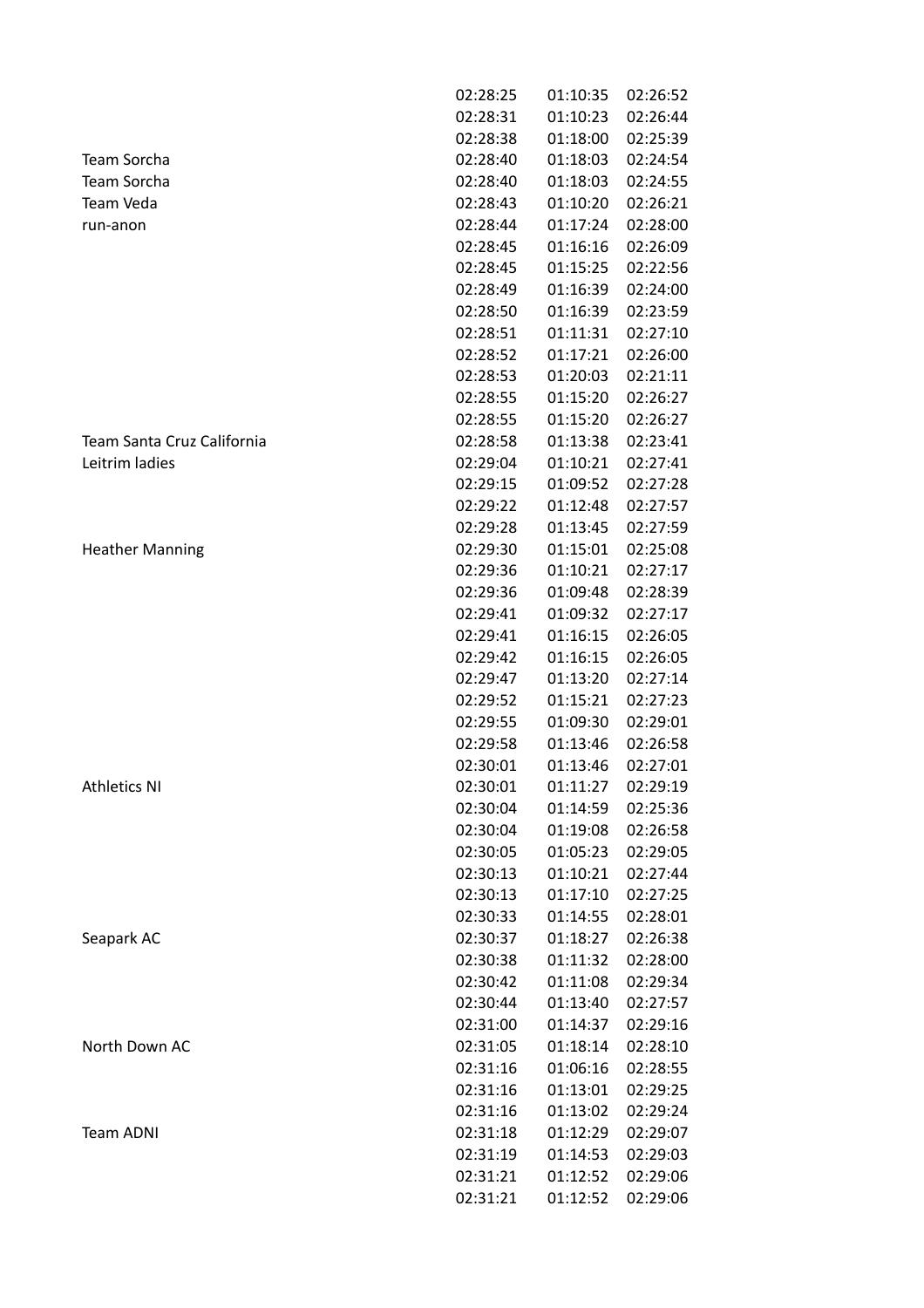|                             | 02:31:24 | 01:18:04 | 02:29:17 |
|-----------------------------|----------|----------|----------|
|                             | 02:31:39 | 01:14:33 | 02:28:52 |
|                             | 02:31:52 | 01:13:14 | 02:30:25 |
|                             | 02:31:53 | 01:18:00 | 02:28:54 |
|                             | 02:31:53 | 01:18:00 | 02:28:55 |
|                             | 02:31:55 | 01:18:01 | 02:26:05 |
|                             | 02:31:56 | 01:09:23 | 02:29:55 |
|                             | 02:32:02 | 01:17:02 | 02:25:25 |
| <b>Albertville Harriers</b> | 02:32:02 | 01:06:38 | 02:30:38 |
| Run4fun                     | 02:32:11 | 01:14:52 | 02:28:54 |
|                             | 02:32:14 | 01:16:42 | 02:29:58 |
|                             | 02:32:17 | 01:17:27 | 02:29:42 |
| <b>Ballymena Runners AC</b> | 02:32:17 | 01:17:27 | 02:29:42 |
|                             | 02:32:22 | 01:08:48 | 02:31:48 |
|                             | 02:32:22 | 01:13:30 | 02:30:14 |
| Mullaghbawn Road Runners    | 02:32:29 | 01:12:58 | 02:31:11 |
|                             | 02:32:29 | 01:27:02 | 02:32:00 |
|                             | 02:32:30 | 01:15:20 | 02:30:38 |
|                             | 02:32:33 | 01:15:06 | 02:30:26 |
|                             | 02:32:36 | 01:14:27 | 02:26:19 |
|                             | 02:32:37 | 01:14:27 | 02:26:20 |
|                             | 02:32:37 | 01:14:45 | 02:30:10 |
|                             | 02:32:41 | 01:09:26 | 02:30:16 |
|                             | 02:32:42 | 01:09:49 | 02:30:17 |
|                             | 02:32:43 | 01:15:16 | 02:30:20 |
|                             | 02:33:09 | 01:10:59 | 02:31:23 |
|                             | 02:33:13 | 01:15:14 | 02:30:52 |
| <b>Rise Running Club</b>    | 02:33:18 | 01:14:52 | 02:30:25 |
|                             | 02:33:41 | 01:16:16 | 02:31:11 |
|                             | 02:33:41 | 01:16:17 | 02:31:11 |
|                             | 02:33:48 | 01:15:35 | 02:31:08 |
| Seapark AC                  | 02:33:56 | 01:12:37 | 02:31:00 |
|                             | 02:34:05 | 01:16:10 | 02:31:39 |
|                             | 02:34:18 | 01:13:33 | 02:31:46 |
|                             | 02:34:37 | 01:14:01 | 02:32:32 |
|                             | 02:34:37 | 01:14:03 | 02:32:31 |
|                             | 02:34:39 | 01:13:17 | 02:33:19 |
|                             | 02:34:39 | 01:13:17 | 02:33:19 |
|                             | 02:34:46 | 01:16:35 | 02:31:47 |
|                             | 02:34:46 | 01:16:35 | 02:31:48 |
|                             | 02:34:54 | 01:11:54 | 02:33:12 |
|                             | 02:35:00 | 01:14:47 | 02:33:59 |
|                             | 02:35:00 | 01:14:46 | 02:33:59 |
|                             | 02:35:03 | 01:19:49 | 02:27:20 |
|                             | 02:35:03 | 01:19:49 | 02:27:20 |
|                             | 02:35:04 | 01:14:38 | 02:29:57 |
|                             | 02:35:05 | 01:14:38 | 02:33:09 |
|                             | 02:35:09 | 01:14:48 | 02:33:43 |
|                             | 02:35:15 | 01:15:46 | 02:34:04 |
|                             | 02:35:16 | 01:14:49 | 02:32:47 |
|                             | 02:35:20 | 01:16:47 | 02:32:38 |
|                             | 02:35:20 | 01:16:47 | 02:32:37 |
|                             |          |          |          |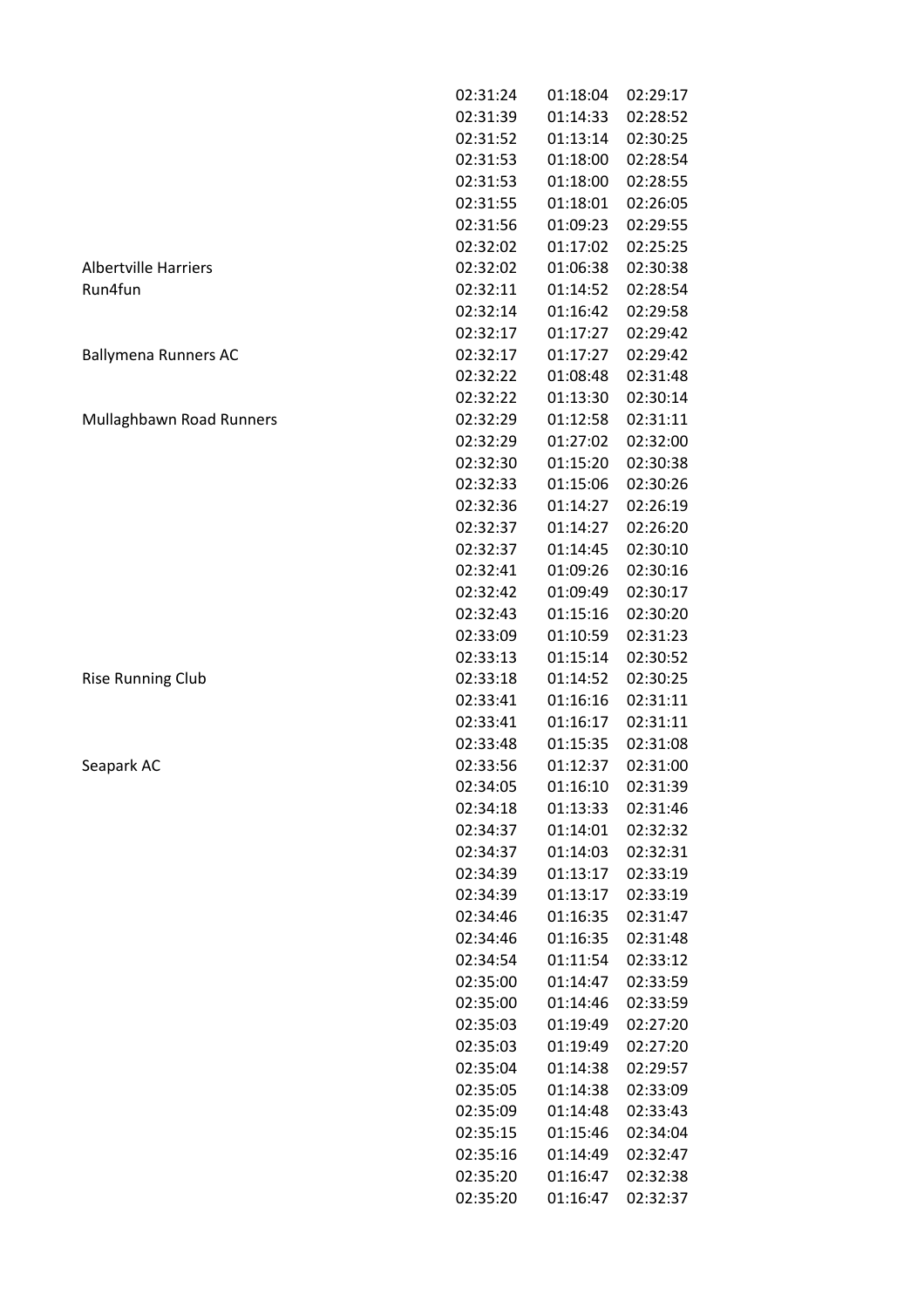|                                 | 02:35:20 | 01:19:08 | 02:27:26 |
|---------------------------------|----------|----------|----------|
|                                 | 02:35:21 | 01:19:09 | 02:27:26 |
|                                 | 02:35:27 | 01:14:09 | 02:32:43 |
|                                 | 02:35:38 | 01:18:08 | 02:30:36 |
|                                 | 02:35:38 | 01:18:09 | 02:30:35 |
| <b>Acorns AC</b>                | 02:35:42 | 01:17:27 | 02:33:07 |
|                                 | 02:36:07 | 01:14:04 | 02:35:18 |
| West belfast coolers            | 02:36:10 | 01:14:32 | 02:33:21 |
|                                 | 02:36:12 | 01:14:25 | 02:33:08 |
|                                 | 02:36:12 | 01:14:24 | 02:33:09 |
|                                 | 02:36:12 | 01:14:24 | 02:33:10 |
|                                 | 02:36:13 | 01:14:24 | 02:33:09 |
| <b>Termoneeney Running Club</b> | 02:36:25 | 01:10:08 | 02:35:46 |
|                                 | 02:36:33 | 01:11:09 | 02:36:01 |
|                                 | 02:36:34 | 01:08:35 | 02:34:04 |
|                                 | 02:36:40 | 01:12:19 | 02:34:34 |
|                                 | 02:36:44 | 01:18:38 | 02:34:30 |
| Happy Feet                      | 02:36:46 | 01:17:12 | 02:29:13 |
| <b>Happy Feet</b>               | 02:36:46 | 01:17:12 | 02:29:13 |
|                                 | 02:36:48 | 01:15:08 | 02:34:48 |
|                                 | 02:36:49 | 01:16:02 | 02:35:31 |
|                                 | 02:36:49 | 01:21:06 | 02:34:00 |
| Seapark AC                      | 02:36:51 | 01:18:32 | 02:33:41 |
|                                 | 02:36:57 | 01:14:32 | 02:35:59 |
|                                 | 02:36:58 | 01:18:30 | 02:34:00 |
|                                 | 02:37:03 | 01:15:35 | 02:34:49 |
|                                 | 02:37:06 | 01:14:54 | 02:34:23 |
|                                 | 02:37:25 | 01:14:39 | 02:35:17 |
|                                 | 02:37:27 | 01:15:28 | 02:35:07 |
| <b>Slieve Gullion Runners</b>   | 02:37:34 | 01:18:34 | 02:35:03 |
|                                 | 02:37:37 | 01:14:43 | 02:35:30 |
|                                 | 02:37:37 | 01:14:42 | 02:35:31 |
|                                 | 02:37:49 | 01:14:26 | 02:36:18 |
|                                 | 02:37:52 | 01:18:45 | 02:35:19 |
| Armagh AC                       | 02:37:56 | 01:14:20 | 02:36:24 |
|                                 | 02:37:58 | 01:13:00 | 02:35:49 |
| Jog Lisburn Runing Club         | 02:37:58 | 01:13:00 | 02:35:49 |
| <b>Slieve Gullion Runners</b>   | 02:38:16 | 01:18:34 | 02:35:45 |
|                                 | 02:38:24 | 01:13:31 | 02:36:36 |
|                                 | 02:38:35 | 01:13:39 | 02:35:54 |
|                                 | 02:38:42 | 01:14:22 | 02:36:15 |
|                                 | 02:38:49 | 01:16:59 | 02:36:30 |
| <b>Ballymena Runners AC</b>     | 02:38:58 | 01:19:14 | 02:35:46 |
|                                 | 02:38:58 | 01:19:14 | 02:35:47 |
|                                 | 02:38:58 | 01:19:02 | 02:35:43 |
|                                 | 02:39:12 | 01:17:25 | 02:36:27 |
| Jog Carrickfergus               | 02:39:18 | 01:19:52 | 02:36:22 |
| Seapark AC                      | 02:39:18 | 01:19:52 | 02:36:22 |
|                                 | 02:39:21 |          | 02:36:54 |
|                                 | 02:39:23 | 01:12:55 | 02:37:21 |
|                                 | 02:39:26 | 01:15:24 | 02:38:27 |
| <b>Ballymena Runners AC</b>     | 02:39:27 | 01:18:03 | 02:36:31 |
|                                 |          |          |          |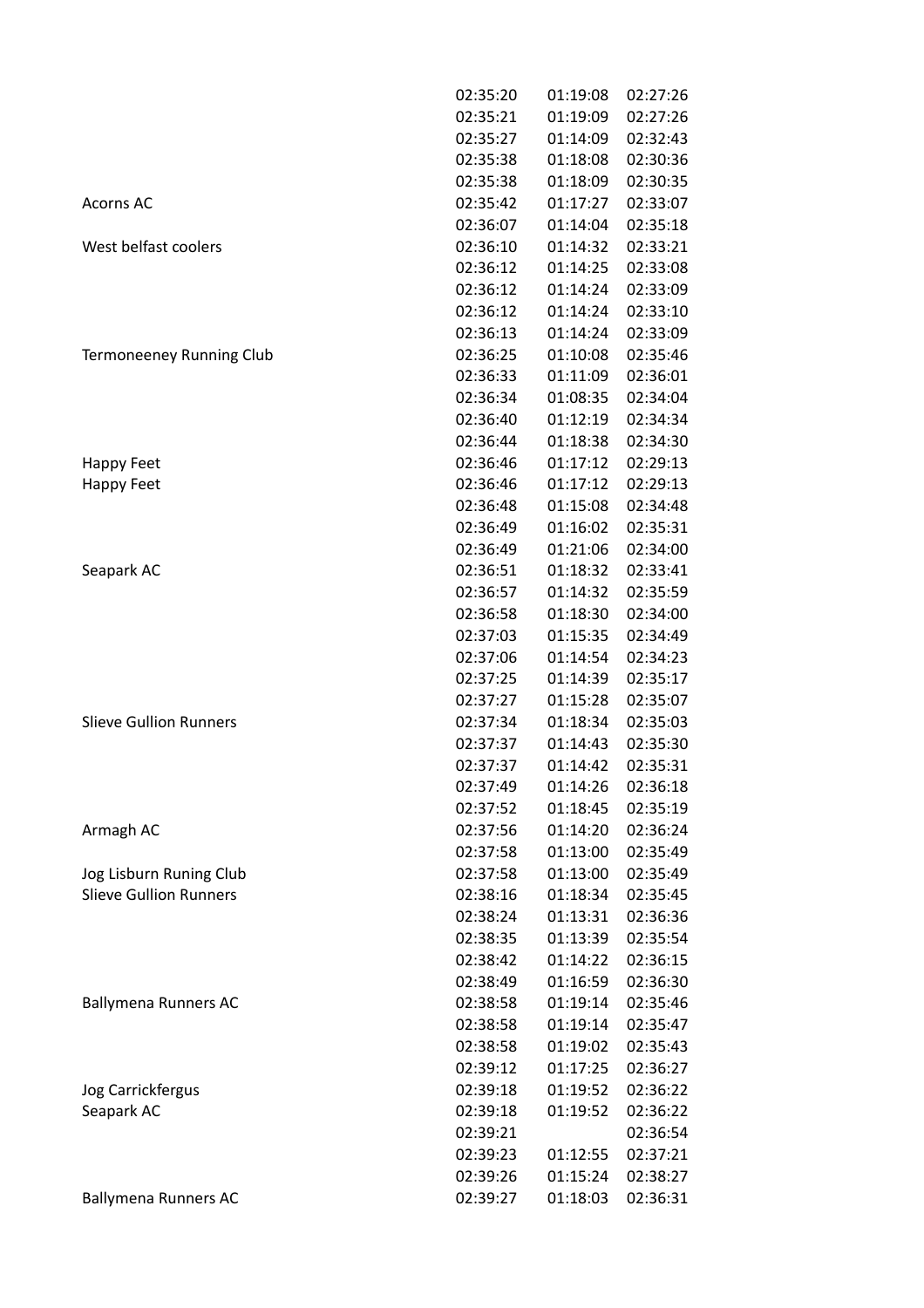|                              | 02:39:28 | 01:18:03 | 02:36:31 |
|------------------------------|----------|----------|----------|
|                              | 02:39:30 | 01:19:56 | 02:36:34 |
| <b>Maggherafelt Harriers</b> | 02:39:34 | 01:18:40 | 02:37:02 |
|                              | 02:39:38 | 01:16:18 | 02:37:24 |
| dub runners                  | 02:39:38 | 01:16:18 | 02:37:23 |
|                              | 02:40:25 | 01:17:29 | 02:38:06 |
|                              | 02:40:40 | 01:28:17 | 02:38:04 |
|                              | 02:40:50 | 01:06:56 | 02:39:50 |
|                              | 02:41:09 | 01:16:34 | 02:38:28 |
|                              | 02:41:24 | 01:15:48 | 02:39:34 |
|                              | 02:41:24 | 01:15:48 | 02:39:33 |
|                              | 02:41:26 | 01:18:35 | 02:39:32 |
|                              | 02:41:29 |          | 02:34:01 |
|                              | 02:41:30 | 01:20:09 | 02:36:15 |
| team Jude                    | 02:41:31 | 01:20:10 | 02:36:12 |
|                              | 02:41:37 | 01:16:55 | 02:39:28 |
|                              | 02:41:37 | 01:16:54 | 02:39:29 |
|                              | 02:41:39 | 01:16:52 | 02:40:42 |
|                              | 02:41:45 | 01:22:36 | 02:34:24 |
|                              | 02:41:45 | 01:22:36 | 02:34:24 |
|                              | 02:41:53 | 01:17:48 | 02:39:22 |
|                              | 02:42:03 | 01:18:29 | 02:39:55 |
|                              | 02:42:09 | 01:18:32 | 02:38:59 |
| Seapark AC                   | 02:42:09 | 01:18:32 | 02:39:00 |
|                              | 02:42:13 | 01:17:22 | 02:40:40 |
|                              | 02:42:13 | 01:16:36 | 02:40:51 |
|                              | 02:42:20 | 01:19:44 | 02:40:52 |
|                              | 02:42:29 | 01:17:09 | 02:40:05 |
|                              | 02:42:29 | 01:17:10 | 02:40:04 |
| Jog Carrickfergus            | 02:42:38 | 01:21:28 | 02:39:42 |
| Seapark AC                   | 02:42:41 | 01:18:27 | 02:39:45 |
|                              | 02:42:49 | 01:20:00 | 02:40:29 |
|                              | 02:42:50 | 01:28:16 | 02:37:23 |
| <b>Pink Ladies</b>           | 02:43:19 | 01:19:17 | 02:41:04 |
|                              | 02:44:06 | 01:07:06 | 02:42:25 |
|                              | 02:44:07 | 01:11:53 | 02:43:12 |
|                              | 02:44:19 | 01:21:42 | 02:41:34 |
| West belfast coolers         | 02:44:36 | 01:20:12 | 02:41:47 |
|                              | 02:44:53 | 01:22:14 | 02:40:25 |
|                              | 02:45:00 | 01:19:52 | 02:42:41 |
|                              | 02:45:01 | 01:19:52 | 02:42:41 |
|                              | 02:45:04 | 01:21:54 | 02:37:42 |
|                              | 02:45:09 | 01:22:13 | 02:42:09 |
|                              | 02:45:09 | 01:21:48 | 02:42:31 |
|                              | 02:45:15 | 01:17:16 | 02:43:23 |
|                              | 02:45:16 | 01:17:17 | 02:43:23 |
| <b>Mallusk Harriers</b>      | 02:45:20 | 01:20:16 | 02:43:05 |
|                              | 02:45:33 | 01:19:57 | 02:42:38 |
| <b>Ballymena Runners AC</b>  | 02:46:07 | 01:19:43 | 02:42:51 |
| <b>Ballymena Runners AC</b>  | 02:46:07 | 01:19:43 | 02:42:51 |
|                              | 02:46:07 | 01:19:43 | 02:42:55 |
|                              | 02:46:20 | 01:17:49 | 02:43:58 |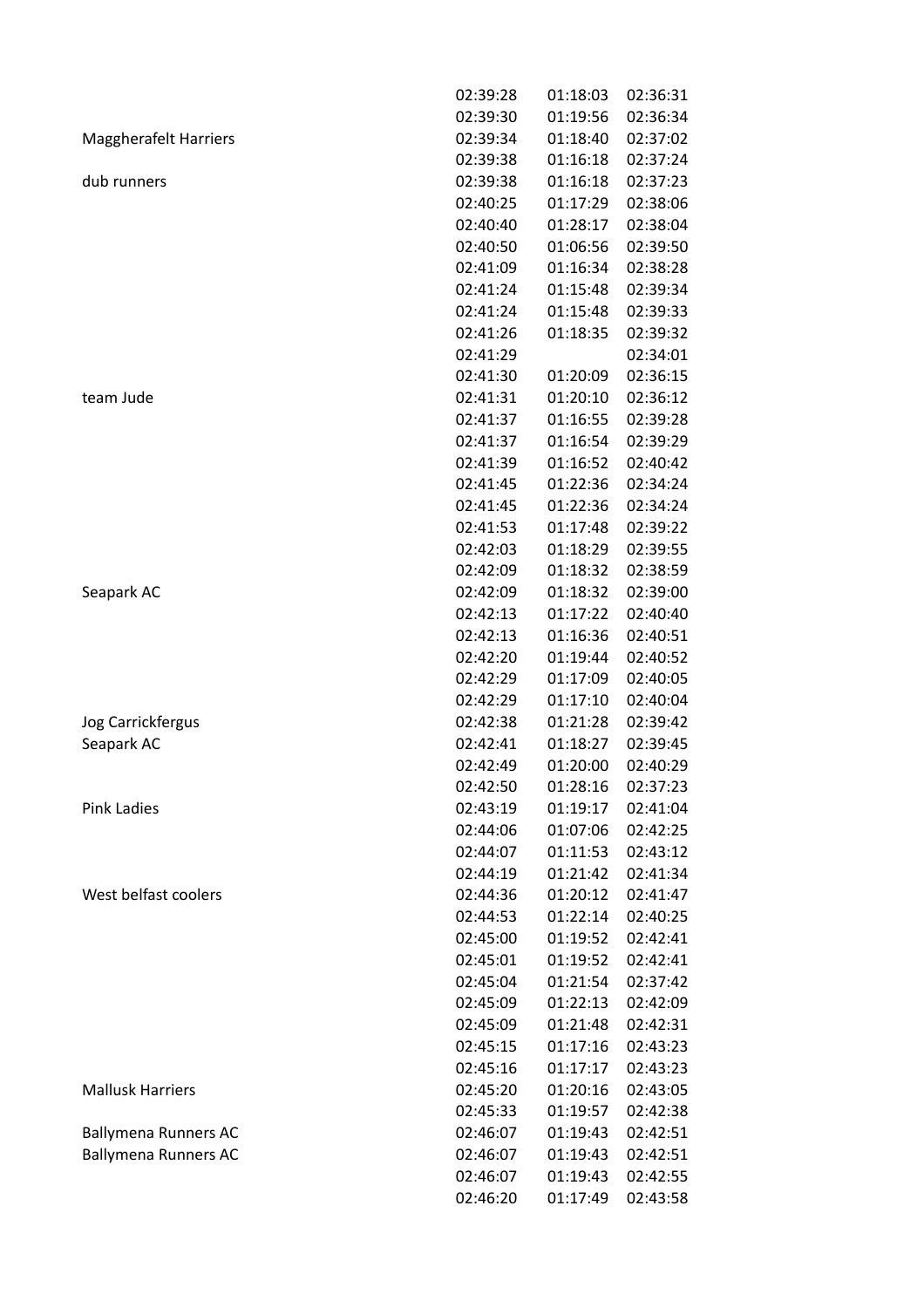|                             | 02:46:30 | 01:17:57 | 02:44:59 |
|-----------------------------|----------|----------|----------|
| West belfast coolers        | 02:46:49 | 01:20:12 | 02:44:00 |
| Seapark AC                  | 02:46:50 | 01:19:57 | 02:43:52 |
| Team JOG                    | 02:46:50 | 01:19:57 | 02:43:53 |
|                             | 02:46:51 | 01:19:46 | 02:43:03 |
|                             | 02:47:29 | 01:22:13 | 02:43:40 |
| <b>Ballymena Runners AC</b> | 02:47:44 | 01:19:10 | 02:44:53 |
|                             | 02:48:03 | 01:12:39 | 02:46:02 |
|                             | 02:48:03 | 01:12:39 | 02:46:02 |
|                             | 02:48:06 | 01:21:44 | 02:45:21 |
|                             | 02:48:22 | 01:20:24 | 02:46:18 |
| Team BPW                    | 02:48:30 | 01:24:41 | 02:46:36 |
| Team BPW                    | 02:48:30 | 01:24:41 | 02:46:35 |
|                             | 02:48:36 |          | 02:45:19 |
|                             | 02:48:39 | 01:23:10 | 02:41:52 |
|                             | 02:48:41 | 01:23:12 | 02:41:53 |
| <b>Team Sorcha</b>          | 02:48:46 | 01:28:30 | 02:45:00 |
| Team Sorcha                 | 02:48:46 | 01:28:30 | 02:45:00 |
|                             | 02:49:00 | 01:21:05 | 02:47:09 |
| <b>Mallusk Harriers</b>     | 02:50:03 | 01:20:16 | 02:47:48 |
|                             | 02:50:21 | 01:22:27 | 02:42:39 |
|                             | 02:50:26 | 01:22:45 | 02:48:06 |
|                             | 02:50:43 | 01:22:59 | 02:48:21 |
| Mac millan                  | 02:50:45 | 01:19:53 | 02:49:28 |
| Team mac millan             | 02:50:50 | 01:19:56 | 02:49:33 |
|                             | 02:53:01 | 01:22:07 | 02:50:49 |
| Team BPW                    | 02:53:44 | 01:25:10 | 02:51:50 |
| Team BPW                    | 02:53:44 | 01:25:11 | 02:51:49 |
|                             | 02:54:26 |          | 02:51:53 |
|                             | 02:54:28 | 01:24:10 | 02:51:59 |
| <b>Ballymena Runners AC</b> | 02:55:15 | 01:25:31 | 02:52:24 |
| <b>Ballymena Runners AC</b> | 02:55:49 | 01:22:37 | 02:53:37 |
|                             | 02:55:49 | 01:24:10 | 02:54:20 |
|                             | 02:55:49 | 01:24:11 | 02:54:20 |
|                             | 02:55:55 | 01:16:12 | 02:53:23 |
|                             | 02:56:11 | 01:22:30 | 02:55:09 |
|                             | 02:56:38 | 01:23:24 | 02:48:18 |
|                             | 02:57:49 | 01:23:24 | 02:49:30 |
|                             | 02:58:47 | 01:27:35 | 02:56:09 |
|                             | 02:58:58 | 01:30:49 | 02:56:37 |
|                             | 02:59:05 |          | 02:56:22 |
|                             | 02:59:19 | 01:28:26 | 02:56:29 |
|                             | 02:59:50 | 01:31:07 | 02:57:00 |
|                             | 03:00:14 | 01:24:28 | 02:58:00 |
| <b>Rise Running Club</b>    | 03:00:34 | 01:28:32 | 02:57:42 |
| <b>Rise Running Club</b>    | 03:00:34 | 01:28:32 | 02:57:41 |
|                             | 03:00:34 | 01:28:32 | 02:58:22 |
| <b>Ballymena Runners AC</b> | 03:00:35 | 01:28:23 | 02:57:44 |
|                             | 03:04:03 | 01:31:06 | 03:01:12 |
|                             | 03:04:43 |          | 03:02:05 |
|                             | 03:04:43 | 01:31:01 | 03:02:04 |
|                             | 03:04:50 | 01:28:10 | 03:02:22 |